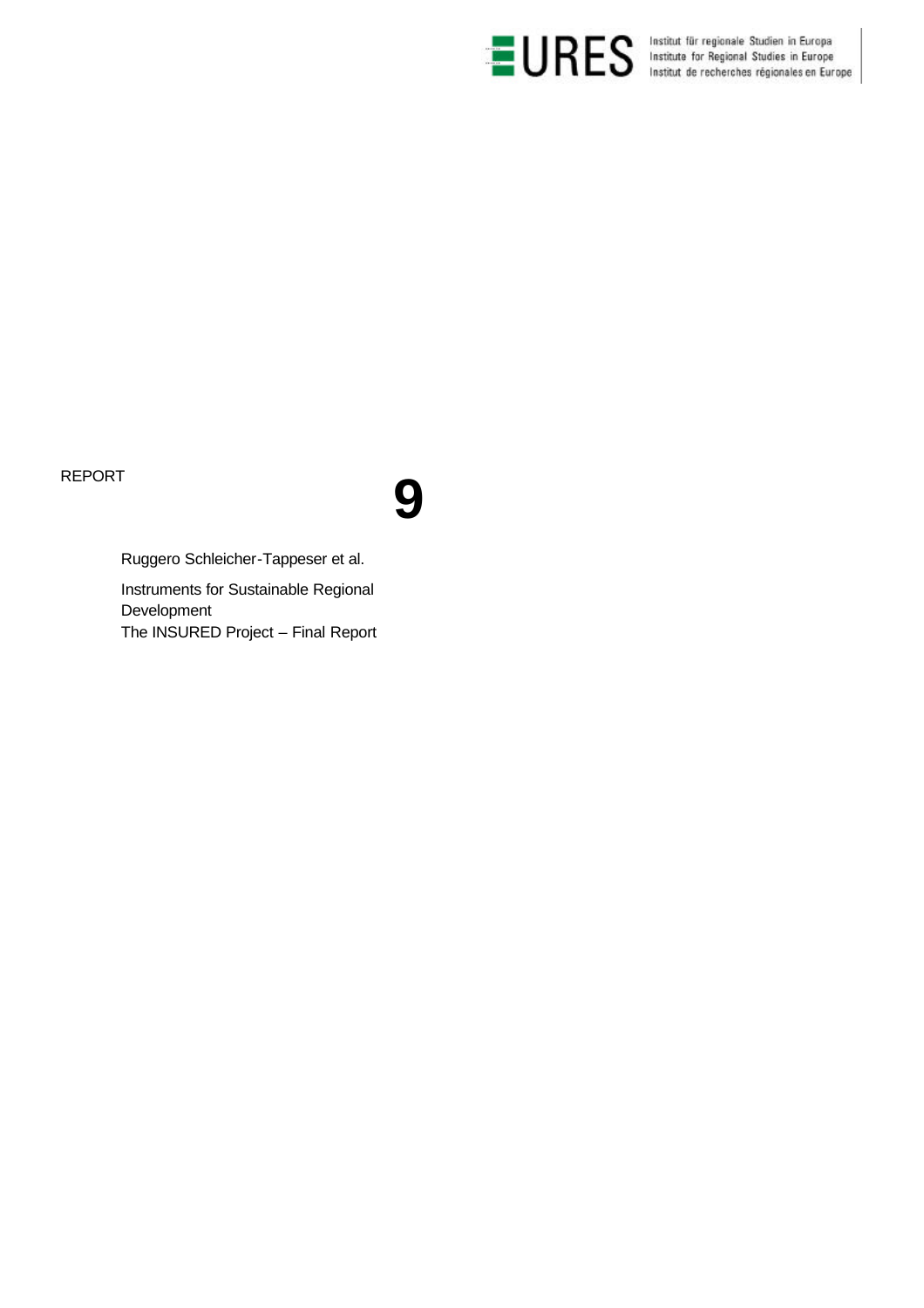# INSTRUMENTS FOR SUSTAINABLE REGIONAL DEVELOPMENT A EUROPEAN RESEARCH PROJECT FUNDED BY DG XII



Ruggero Schleicher-Tappeser et al. Instruments for Sustainable Regional Development The INSURED Project – Final Report

> EURES Report 9 ISBN 3-89805-009-2

1999

# EURES

Institut für Regionale Studien in Europa Schleicher-Tappeser KG Basler Straße 19, D-79102 Freiburg Tel. 0049 / 761 / 70 44 1-0 Fax 0049 / 761 / 70 44 1-44 e-mail freiburg@eures.de www.eures.de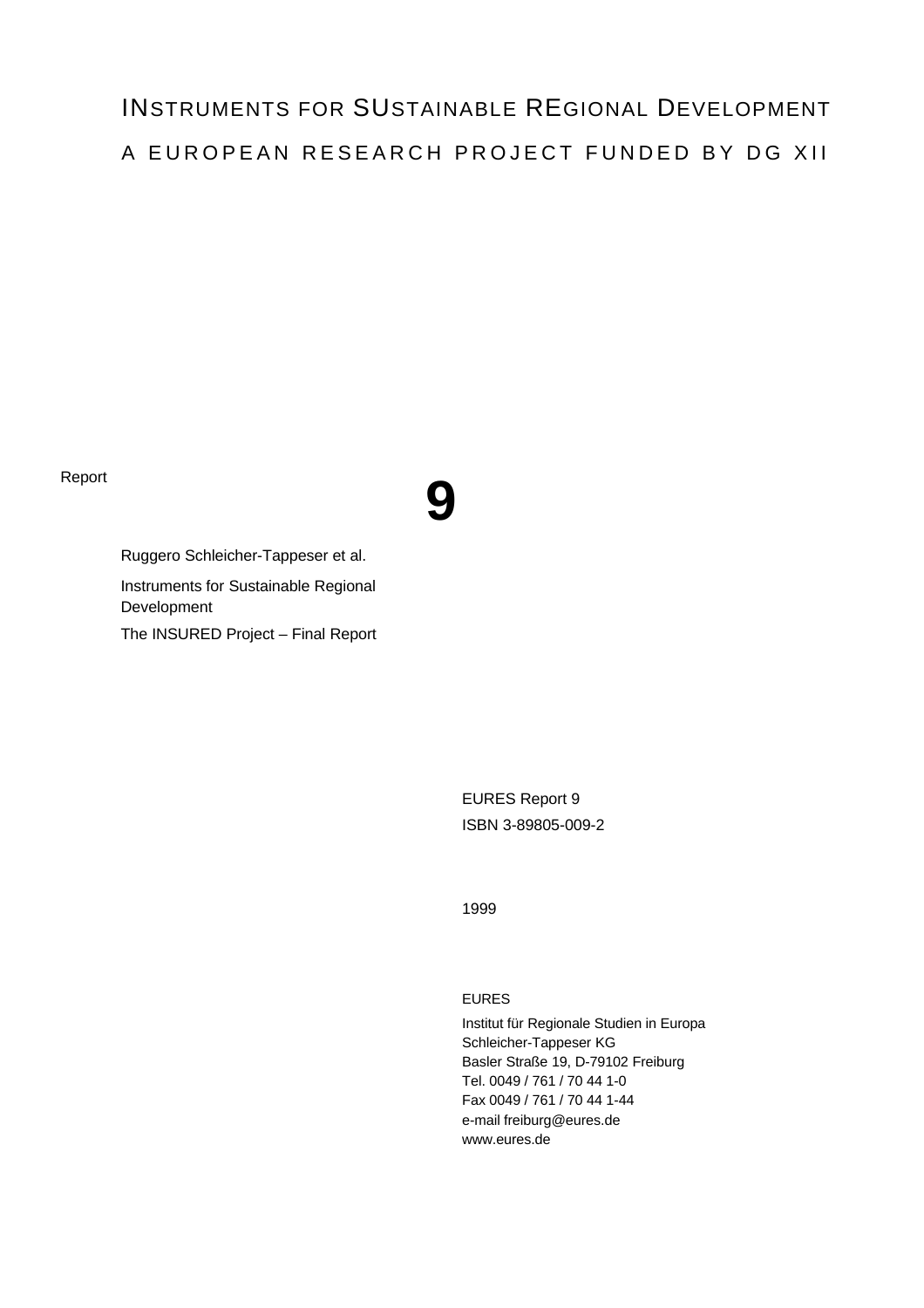This is the Final Report of the the research project **"Instruments and Strategies for Sustainable Regional Development"** (INSURED) in the EC Environment and Climate Research Programme (1994-1998): Research Theme 4: Human Dimension of Environmental Change (Contract ENV-CT96-0211).

The views expressed in this report are those of the authors. They do no necessarily represent the views of the European Commission or other Institutions.

Reproduction is authorised provided the source is acknoledged.

#### **The project was carried out by**

#### **Contractors**

- EURES Institut für regionale Studien in Europa, Freiburg (coordination)
	- Ruggero Schleicher-Tappeser
	- Rainer Röder, Roland Scherer, Maren Lambrecht, Dieter Rothenberger
- ÖAR Regionalberatung GesmbH, Wien / Fehring
	- Robert Lukesch
	- Franz Kern, Peter Gölles, Franz Handler, Maria Handler-Asamer, Waltraud Winkler-Rieder
- SICA Innovation Consultants Ltd., Dublin
	- Gerry Sweeney
	- Margaret Sweeney
- SIASR, University St. Gallen, St. Gallen
	- Alain Thierstein
	- Manfred Walser
- SRS Studio Ricerche Sociali, Firenze
	- Filippo Strati
	- Mario Ferroni, Marta Franci, Margaret Jaey, Steven Loiselle, Daniele Stasi, Alessandro Vendasi

## **Associated Contractors:**

- Dipartimento di Chimica, University of Siena Claudio Rossi
	- Riccardo Basosi, Enzo Tiezzi
- Dublin Institute of Technology, Consultancy and Research Unit for the Built Environment, Dublin
	- Joe Davis
	- Patricia Doherty, Tom Casey
- National University of Ireland, Maynooth, Centre for Local and Regional Development (CLRD), Co. Kildare
	- Jim Walsh
	- Jeanne Meldon

## **The project was sponsored by**

- The Commission of the European Union, DG XII Science, Research and Development
- The Federal Government of Austria
- The Government of Hessen and several Local Governments/ Germany
- The Federal Government of Switzerland
- The Region of Tuscany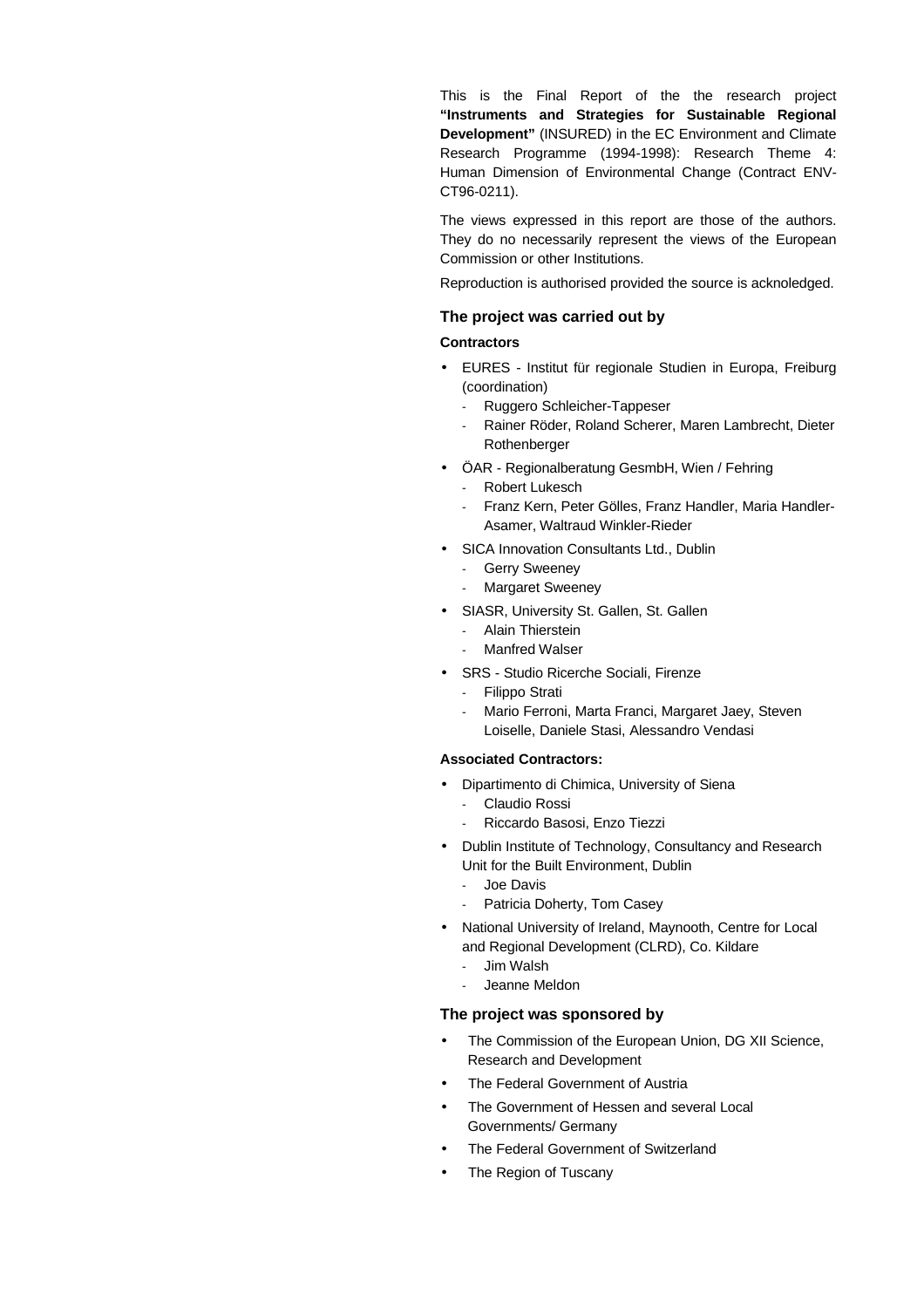# **INSURED**

Instruments for Sustainable Regional Development

EC Environment and Climate Research Programme

# **Instruments for Sustainable Regional Development**

The INSURED Project – Final Report

Ruggero Schleicher-Tappeser (EURES) Robert Lukesch (ÖAR) Filippo Strati (SRS) Gerry P. Sweeney (SICA) Alain Thierstein (SIASR)

1999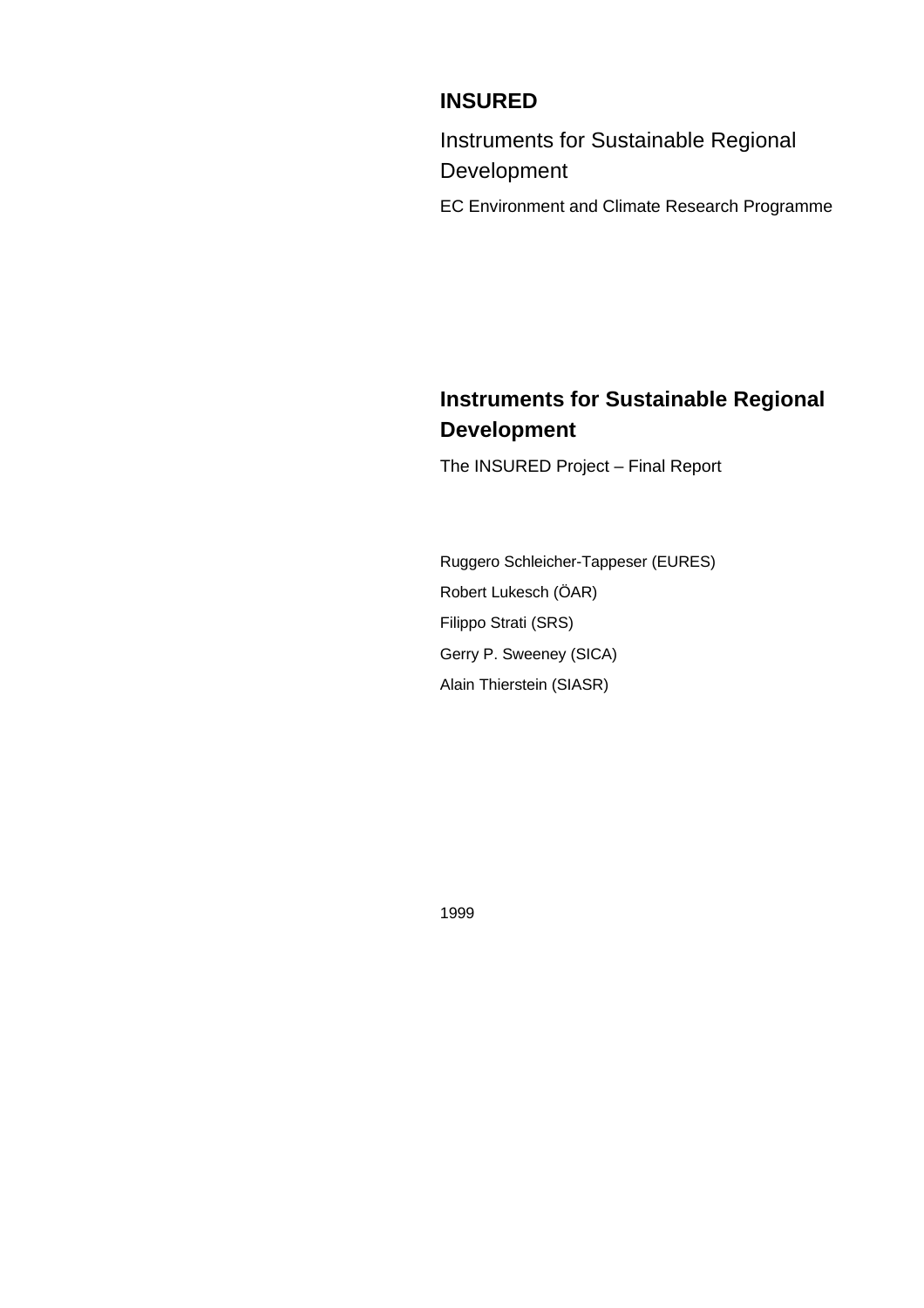#### **Available INSURED Reports and discussion papers:**

#### **Instruments for Sustainable Regional Development**

The INSURED Project - Final Report Ruggero Schleicher-Tappeser et al. (1999), EURES Report 9, ISBN 3-89805-009-2, Freiburg i.Br.

#### **Instrumente für eine nachhaltige Regionalentwicklung**

Das INSURED-Projekt – Schlußbericht (deutsch/englisch) Ruggero Schleicher-Tappeser et al. (1999). EURES Report 10, ISBN 3-89805-010-6, Freiburg i.Br.

#### **The Mid West Region of Ireland**

An INSURED Case Study on Sustainable Regional Development

Gerry P. Sweeney et al. (1998), EURES discussion paper dp-66, ISBN 3-89805-000-9 Freiburg i.Br.

#### **Lower Styria**

An INSURED Case Study on Sustainable Regional Development

Robert Lukesch et al. (1998), EURES discussion paper dp-67, ISBN 3-89805-001-7, Freiburg i.Br.

#### **Tuscany / Val di Cornia**

An INSURED Case Study on Sustainable Regional Development

Filippo Strati et al. (1998), EURES discussion paper dp-68, ISBN 3-89805-002-5, Freiburg i.Br.

#### **Central Hessen**

An INSURED Case Study on Sustainable Regional Development

Rainer Röder / Ruggero Schleicher-Tappeser (1999), EURES discussion paper dp-69, ISBN 3-89805003-3, Freiburg i.Br.

#### **Mittelhessen**

Eine INSURED-Fallstudie zur nachhaltigen Regionalentwicklung

Rainer Röder / Ruggero Schleicher-Tappeser (1999), EURES discussion paper dp-70, ISBN 3-89805-008-4, Freiburg i.Br.

#### **Regional Development: Overview on five European Regions**

An INSURED Document

Robert Lukesch et al. (1998), EURES discussion paper dp-71, Freiburg i.Br.

#### **The EU Agricultural Policy**

An INSURED Case Study on Sustainable Regional Development

Jim Walsh (1998), EURES discussion paper dp-72, ISBN 3-89805-004-1 Freiburg i.Br.

#### **Sustainable Regional Development: An Integrated Approach**

Ruggero Schleicher-Tappeser et al. (1997), EURES discussion paper dp-60, Freiburg i.Br.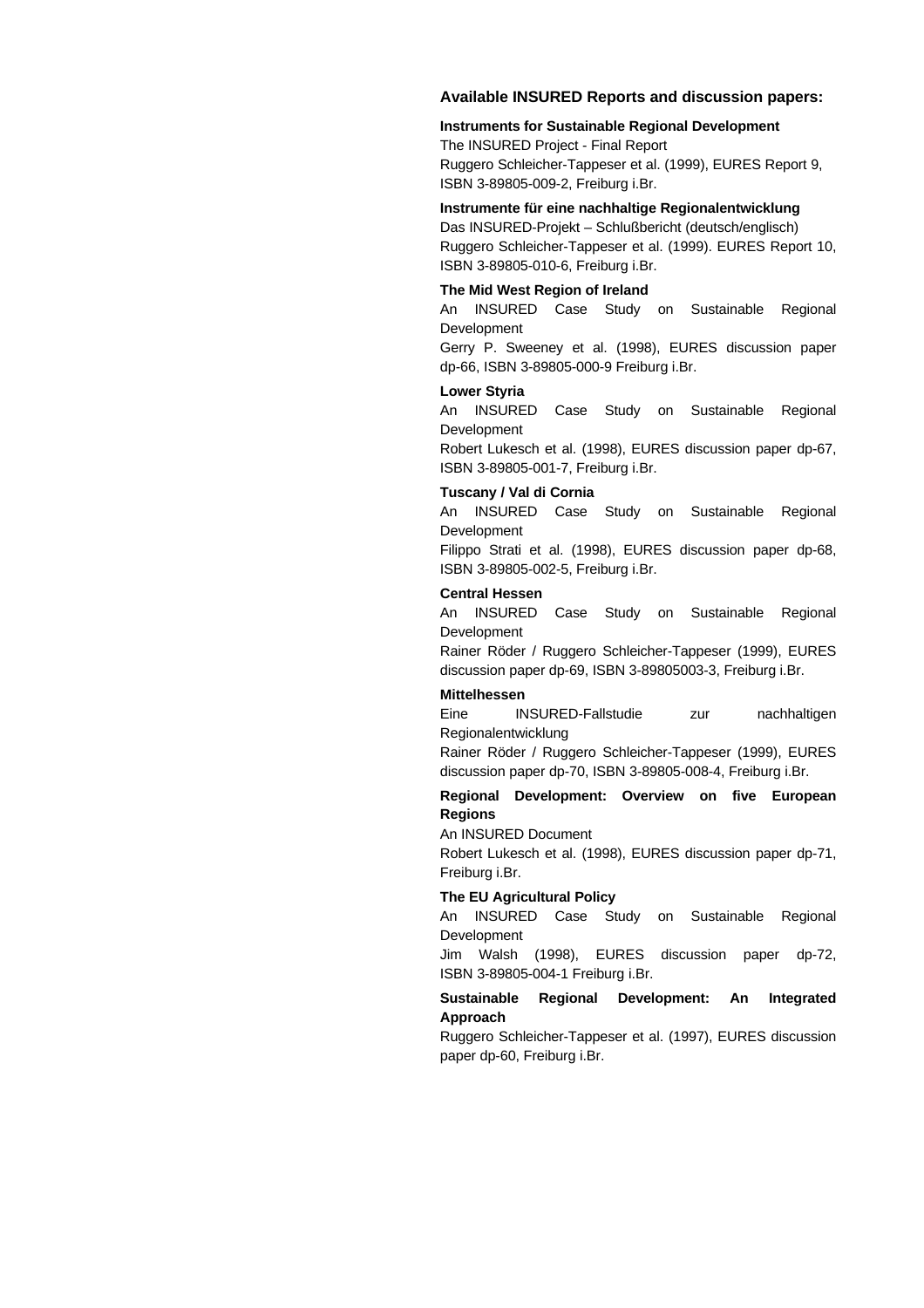# **Contents**

| 1   |  |
|-----|--|
| 1.1 |  |
| 1.2 |  |
| 1.3 |  |
| 2   |  |
| 2.1 |  |
| 2.2 |  |
|     |  |
|     |  |
| 3   |  |
|     |  |
| 3.2 |  |
| 3.3 |  |
| 3.4 |  |
| 3.5 |  |
| 4   |  |
| 4.1 |  |
| 4.2 |  |
| 4.3 |  |
| 5   |  |
| 5.1 |  |
| 5.2 |  |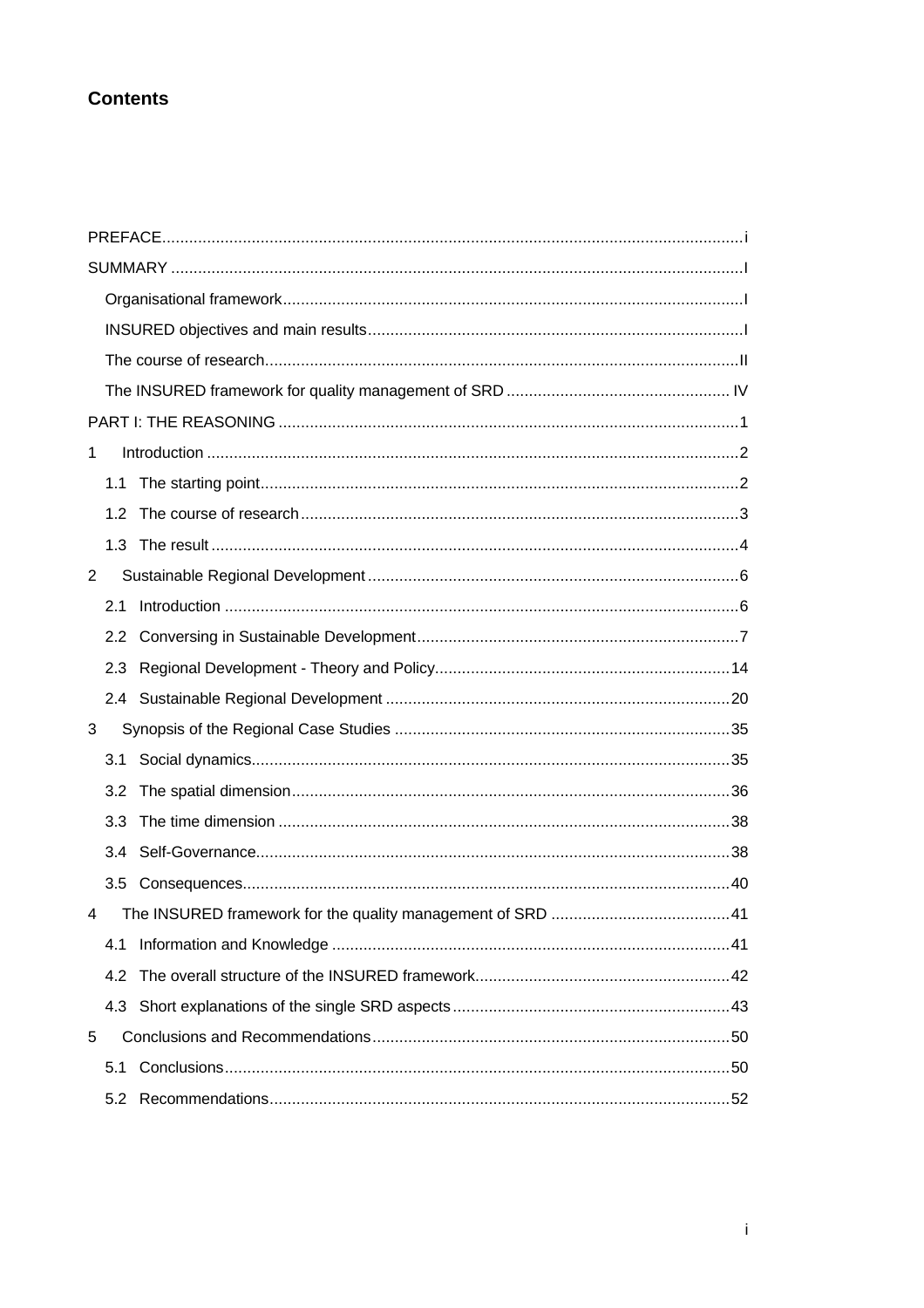| 6                                                                                               |  |
|-------------------------------------------------------------------------------------------------|--|
| 7                                                                                               |  |
| 7.1                                                                                             |  |
| 7.2                                                                                             |  |
| 7.3                                                                                             |  |
|                                                                                                 |  |
| 8                                                                                               |  |
| 8.1                                                                                             |  |
| 8.2                                                                                             |  |
| 8.3                                                                                             |  |
| 8.4                                                                                             |  |
|                                                                                                 |  |
| 9                                                                                               |  |
| 9.1                                                                                             |  |
| 9.2                                                                                             |  |
| 9.3                                                                                             |  |
| 10                                                                                              |  |
| 10.1                                                                                            |  |
| 10.2                                                                                            |  |
| 10.3                                                                                            |  |
| 10.4                                                                                            |  |
| 10.5                                                                                            |  |
| 11                                                                                              |  |
| 11.1                                                                                            |  |
| 11.2                                                                                            |  |
| Brief description and history of seven local innovative initiatives in Val di Cornia153<br>11.3 |  |
| 11.4<br>SRD analysis of the local innovative initiatives within the context which has helped    |  |
| Interrelationships between regional policies and local innovative actions 166<br>11.5           |  |
| 11.6                                                                                            |  |
|                                                                                                 |  |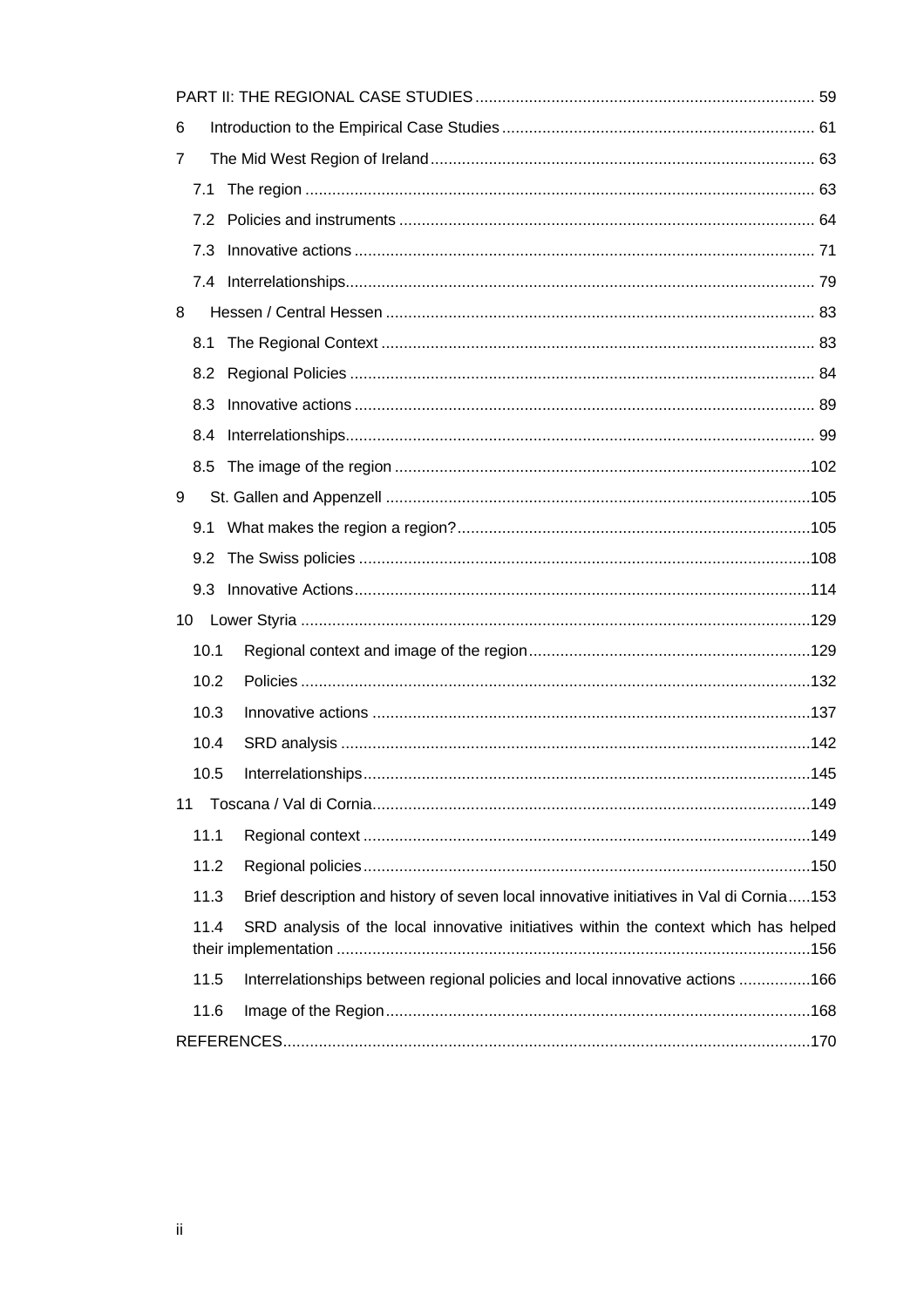# **PREFACE**

The research project "Instruments for Sustainable Regional Development" (INSURED) has been carried out between April 1996 and June 1998 by five research teams from five European countries. It has been funded by the European Commission in the framework of the research programme "Environment and Climate / Human Dimensions of Environmental Change".

We thank the scientific officers of the Commission for their suggestions, help and support. In particular we want to commemorate Ola Siksiö who participated in the beginnings of the project and died tragically in December 1996. We also want to thank all the contributors of the project, they are listed on the previous pages.

The present volume contains the main final report of the project. Other products of this project include the long version of the regional case studies and further material are available.

The authors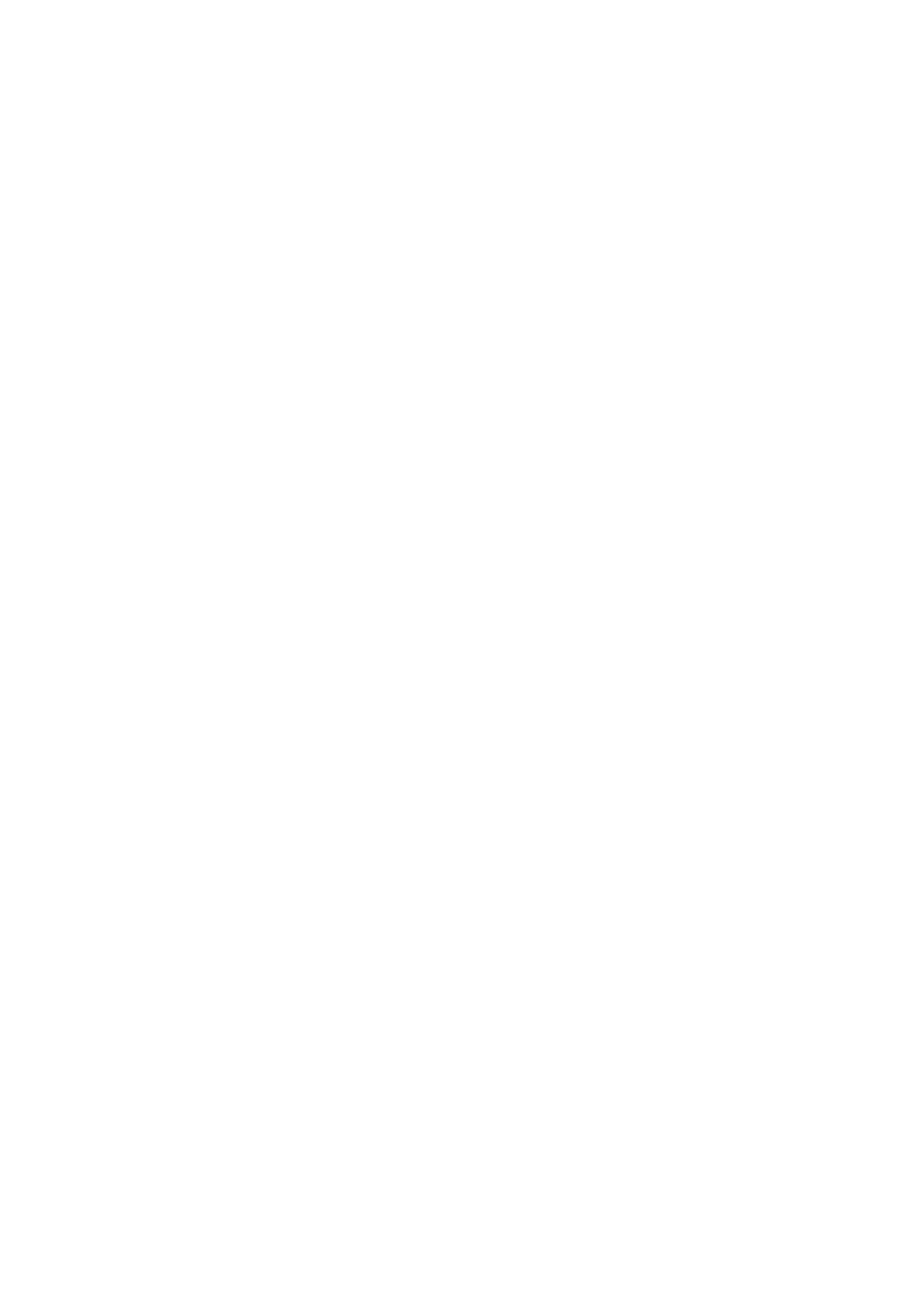# **SUMMARY**

# **Organisational framework**

The INSURED project was funded by the European Commission – DG XII – within the Programme 'Environment and Climate 1994 – 1998'. Co-funding came from the Federal Government of Austria, the Government of Hessen / Germany and several local governments in Central Hessen, the Federal Government of Switzerland and the Region of Tuscany. The project began in April 1996 and ended in April 1998.

The project partners were: EURES, Freiburg, Germany (Ruggero Schleicher- Tappeser), coordinator of the European research team; ÖAR, Vienna, Austria (Robert Lukesch); SIASR, St. Gallen, Switzerland (Alain Thierstein); SICA, Dublin, Ireland (Gerry Sweeney); SRS, Florence, Italy (Filippo Strati). Associated with SICA was the Dublin Institute of Technology (Consultancy and Research Unit for the Built Environment) and St. Patrick's College Maynooth (Centre for Local and Regional Development, CLRD, Co. Kildare). Associated with SRS was the Department of Chemistry of the University of Siena (professors Enzo Tiezzi, Riccardo Basosi and Claudio Rossi).

The project was largely based on case studies in five European regions: Central Hessen – Germany; Lower Styria – Austria; Midwest – Ireland; Tuscany – Italy; St. Gallen /Appenzell – Switzerland. In each of these regions an advisory regional group was created with local experts and representatives of public and private agencies in order to support the research group through discussions and suggestions on the basic aims, orientations, methodologies and findings of the INSURED project.

# **INSURED objectives and main results**

The original objectives of the INSURED project were:

- To develop a common evaluation framework for regional development policies and strategies in terms of sustainability using a set of qualitative indicators
- To draw on the experience gained from successful approaches to sustainable regional development in a variety of European countries
- To identify some "key factors of sustainability" including legal, institutional, cultural, financial and management aspects
- To work out a set of suitable policy tools for the promotion of sustainable regional development policies
- To make Recommendations for the different policy levels with regard to policy tools including improved instruments, appropriate institutions and effective implementation procedures.

The main results of the project include:

- a conceptual framework for sustainable regional development which has proven useful for the regions themselves and in developing a European wide dialogue
- case studies from five European regions which aid in the understanding of the dynamics of SRD and which contain interesting examples of best practice
- a differentiated framework for the evaluation and monitoring of situations, actions and programmes as well as for the development of strategies, called a framework for quality management of SRD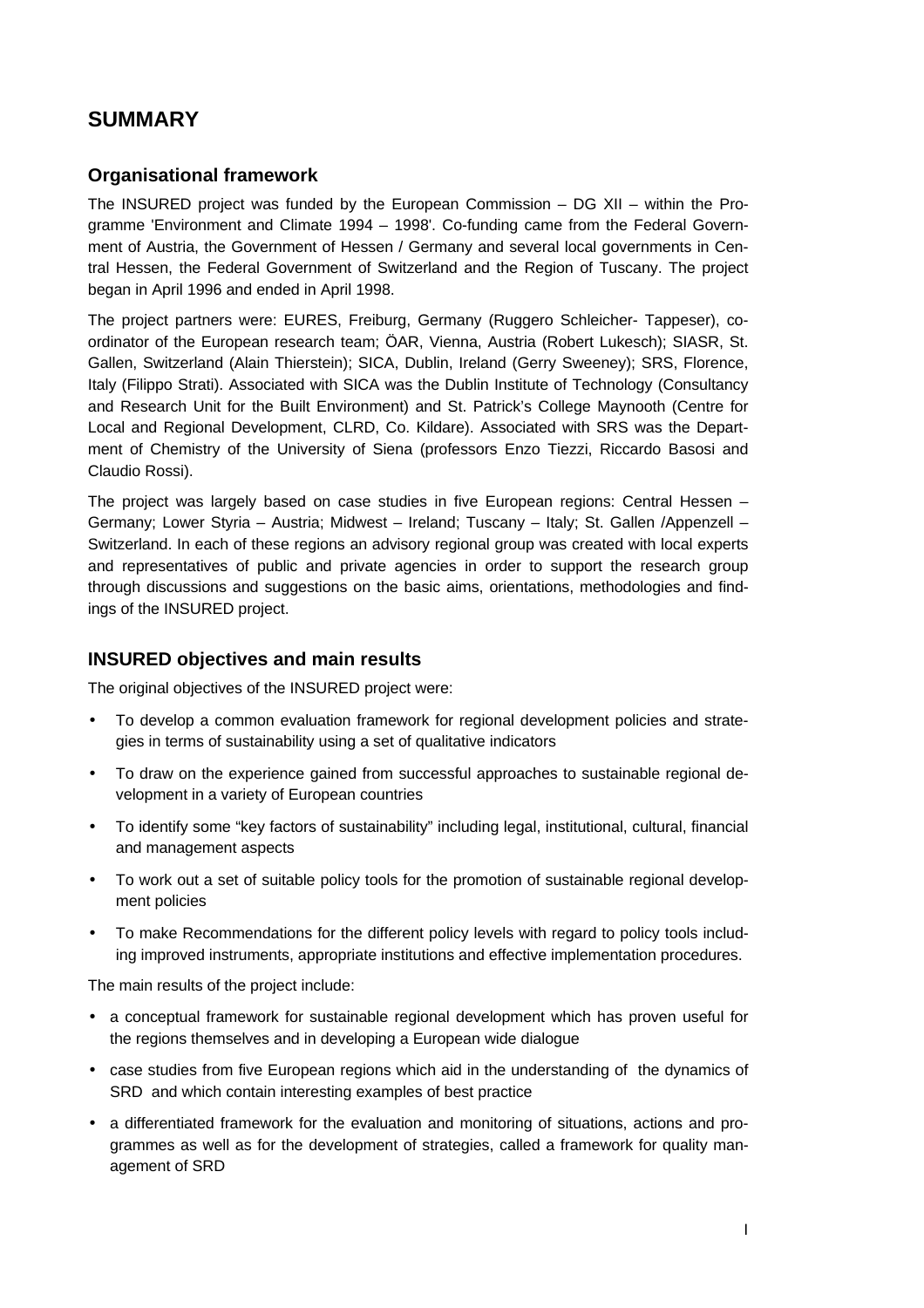- a series of examples of instruments, *i.e.* of options for action and support which comprise the most interesting lessons from the case studies
- a set of recommendations.

Comparing the results with the original objectives, most objectives have been met. A management framework has been developed which allows the assessment and the development of suitable policy tools adapted to specific situations. The results of this project are not easy-to-use checklists and simple recipes. The results form a conceptual framework for a challenging issue, the description of interesting experiences using a common 'language', and a management framework which should facilitate the work of actors, politicians and administrators at all levels.

These results will be explained in more detail in the following sections.

# **The course of research**

The research basically proceeded in the following steps:

- elaboration of a provisional theoretical framework
- comparative description of the five European regions
- empirical analysis of experiences in the five European regions
- comparison of the experiences, revision of the framework, elaboration of a common practical integrated approach and formulation of recommendations.

The overall methodology was explorative and sufficiently flexible to discover new perspectives and to find new paths through uncharted territory, rather than being strictly oriented towards the verification or falsification of well-defined hypotheses.

Confronting different disciplines and cultures, experimenting with slightly differing approaches, feeding back results to local actors with very different backgrounds, were essential but not always easy elements of the approach.

# **Elaboration of a provisional theoretical framework**

To develop a conceptual framework for this difficult issue, which would be practical and useful in a European context, was a task which needed intuitive creativity combined with a systematic approach. The elaboration of a provisional theoretical framework proved to be more difficult than was expected by most partners. The discussions of the last decades concerning sustainable development (SD) and regional development (RD) have been reviewed and brought together in a first outline of a common concept of sustainable regional development (SRD).

The original hope of agreeing on a rather short list of rather concrete criteria and indicators was not fulfilled. Instead, sustainability proved to be a very broad and fundamental concept which can be structured in several components which in turn must be interpreted in relation to the specific circumstances.

Confronted with different approaches, different interpretations and different emphases and perceptions across Europe, an effort was made to develop a broad framework - a common language that would facilitate mutual understanding and discussion. The formal result was a set of ten components of sustainability designed for a qualitative evaluation of programmes and actions in regional development (see table below). Most helpful in the later stages of the work was the inclusion of four "systemic principles": diversity, subsidiarity, networking and partnership, participation.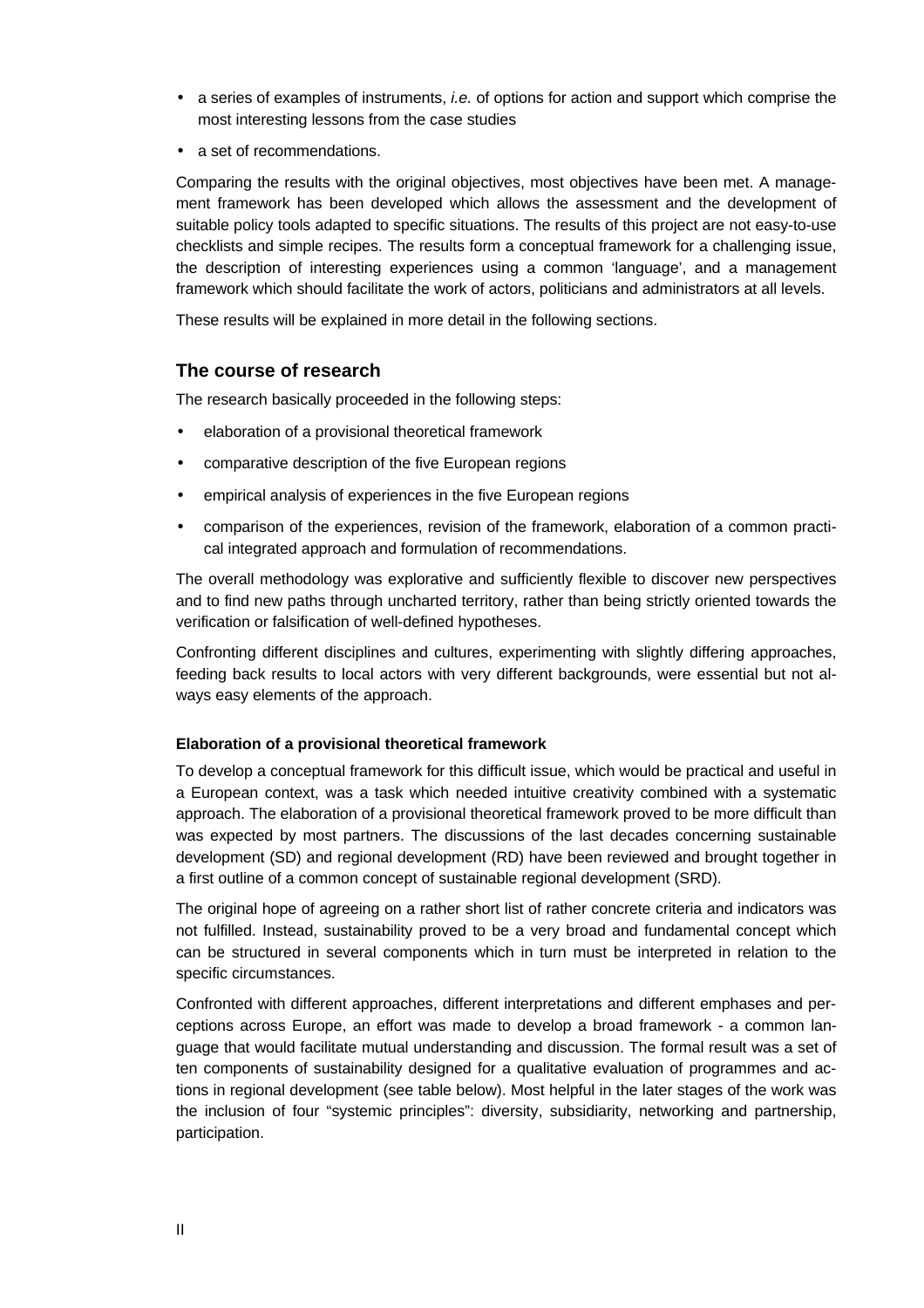# **Comparative description of the five European regions**

The first approach to the regions was a general description using a common framework which allowed for comparison. The ten components of sustainability were not yet used in this context. The description was quite extensive, following a structural model and combining sectoral with territorial approaches as well as analytical with holistic views. The 'snapshot' of the region was made more dynamic by considering the recent past and future trends as well as the relationships with the outside world. Each partner developed

- an appraisal of the state of the human, the man-made and the natural capital
- a collection of interesting innovative actions (bottom up) and supporting missions (top down)
- a regional SWOT analysis.

# **Empirical analysis of experiences in five European regions**

The empirical analysis of regional experiences regarding Sustainable Development was designed as a twofold investigation: a top-down analysis examining selected policies, institutions and instruments provided by European, national and regional levels, and a bottom-up view looking at individual projects and development schemes in the regions analysed.

This two-fold approach was seen to be necessary in order to understand the interactions between policies, instruments and local actions.

The top-down analysis of the supporting missions was based on quite a broad methodological framework. The policy fields to be covered were

- structural and labour market policy
- agricultural and rural development policy
- one supplementary field where appropriate.

The individual policy programmes to be analysed were chosen by the individual research teams, often in collaboration with their regional advisory groups.

The top-down analysis showed very strong differences between the regions and presented difficulties in the direct comparison of policies. Therefore, the methodology was revised following this phase, shifting more towards an analysis of the interrelationships between supporting missions and innovative actions and an investigation of patterns of communication and cooperation. It was only in these areas that meaningful generalisations seemed possible.

The selection of innovative actions was also made by the individual research teams in cooperation with their regional advisory groups. The selection therefore reflects cultural backgrounds, the composition of the regional advisory groups and personal preferences of the researchers. This approach has the advantage of including different interpretations of what is most important and innovative, and corresponds to the explorative character of the INSURED project. On the other hand systematic comparisons of details will be difficult since the samples were not chosen on the basis of well-defined criteria. Similarly, the methodology used for the case studies has been only broadly defined in repeated and intensive discussions. Considerable leeway has been given in detail for exploring new approaches that eventually led to a further refinement of the original framework. The result of the analysis of the local projects confirmed that programmes and actions are highly dependent upon the specific context.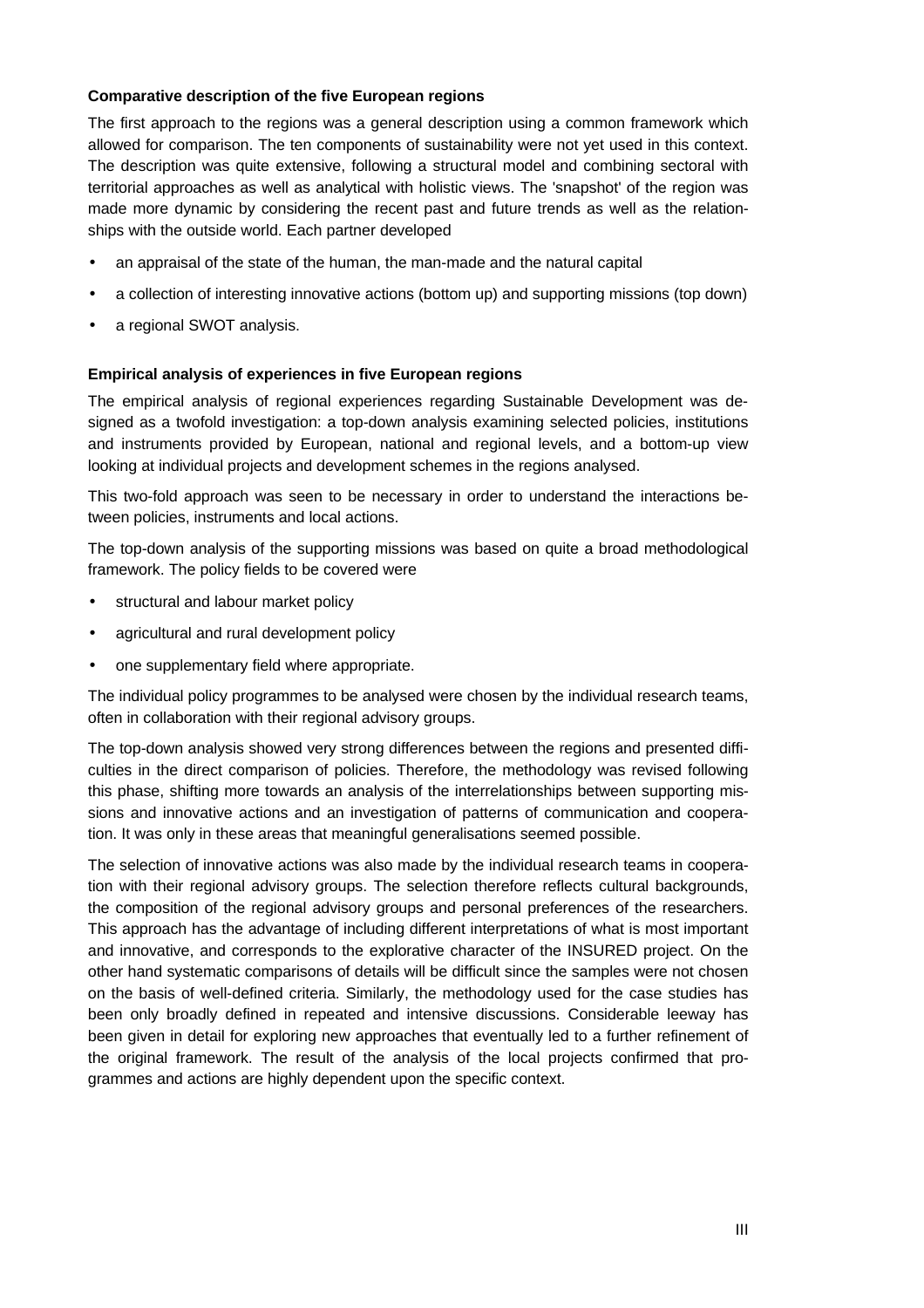## **Comparison of the experiences and enlargement of the framework**

The common analysis framework for the empirical case studies was based on the ten sustainability components developed in the provisional theoretical framework complemented by some further categories and questions. This framework has proved to be useful for assessing the orientation towards sustainability and for raising the main issues about the key factors for success and the dynamics of change. However, a series of tentative additional concepts have been necessary for describing in detail the social dynamics that increasingly attracted our interest. It seemed desirable to systematically expand the framework.

Having concluded the empirical case studies, the project partners identified approximately 60 key factors for successful sustainable development in a joint 'brainstorming' session. Later, these were reworked, regrouped and systematised into 16 factors capable of expressing the "regional social potential". The 16 "key regional factors" represent qualities of a regional context which favour sustainable regional development; they are simultaneously *common*, *diverse* and *original*. *Common*, because they are relevant in each local context examined; *diverse*, because they act in different ways depending on the specific context; *original*, because they are combined in different ways by the local actors.

This means that there is no standardised way or model for using them, but that a creative mix of them is dependent upon the capacity for innovation expressed by the social capital of local and regional communities. Therefore, any actor planning a support programme or a local action would have to consider to which extent these potentials are present, on which elements he can rely and which ones would most urgently need to be developed. Behind the concept of "regional potential" lies the idea that some degree of "self-governance" in a territory is necessary in order to move towards sustainable regional development. Many of the key regional factors point in this direction.

Good strategies start off from a broad view but concentrate on a few key issues. During the case studies it emerged that it was not only necessary to look at static "preconditions" for successful SRD but also to consider the dynamics of transformation which often occurred in several phases. Looking at the basic strategies which can be adopted (and combined) in this context one is left with a quite small number. After long discussions the research partners identified six basic "transformation levers".

# **The INSURED framework for quality management of SRD**

The original theoretical framework of ten components of sustainability which essentially represented the ORIENTATION towards sustainability was expanded by adding 16 factors expressing the regional social POTENTIAL and 6 levers (basic strategy elements) which bring about transformation DYNAMICS.

Altogether these three main elements of the INSURED framework contain 32 quite different aspects of Sustainable Regional Development. Within this integrated framework it seems to be possible to structure all kinds of discussions and actions related to SRD.

Instead of developing a specific set of instruments for sustainable development, the INSURED project has thus developed a framework for the Quality Management of Sustainable Regional Development.

Quality is something that is difficult to grasp. It should improve, but for every product different aspects are important in differing combinations, different companies and different customers would not share the same interpretation and even minimum standards will change over time. The approach of quality management therefore starts at a meta-level and does not prescribe fixed standards. It only deals with the methods and procedures with which set quality targets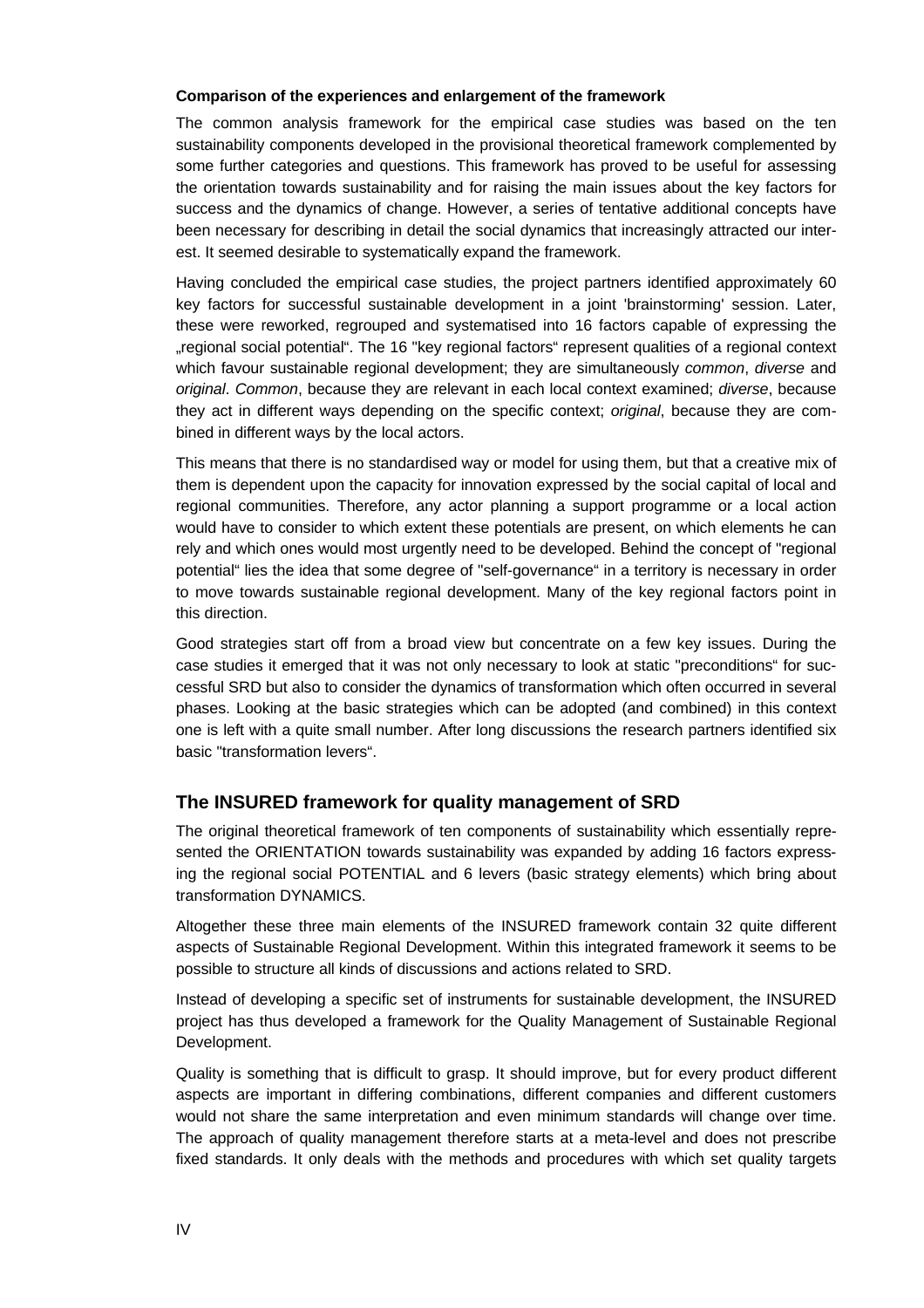can bet met or exceeded. The task is to ensure optimal and transparent management in the fulfilment of very complex objectives. Setting the objectives is something that can be supported and structured with the help of a differentiated management tool. The decisions themselves, however, are political or strategic ones.

This framework can be used for assessing and developing an endless series of instruments which are adequate to specific situations. Some interesting instruments emerged from the case studies, using this framework, but they are not a complete set for all circumstances. They can only be considered as interesting examples.

Detailed objectives for Sustainable Regional Development will have to be set in a political process based on the sustainability principle. At the European level consensus may grow on some minimum requirements. Nations, regions and local communities will need to specify their own more specific goals. The INSURED framework may be helpful in this context. The INSURED framework is not limited to the perspective of one kind of actor, it can be interpreted from very different points of view. Moreover, the fact that the framework allows for different interpretations is not only useful in the sense that it can be applied in different situations. It also encourages the viewing of an issue from different angles. It offers the opportunity of understanding the different roles and positions of different actors in one situation – an essential condition for good negotiations and "sustainable" solutions. Furthermore the INSURED framework should help different kinds and levels of actors in performance of the following tasks:

- 1. to assess situations
- 2. to develop strategies
- 3. to assess programmes, measures and actions *ex ante*
- 4. to monitor and to support programmes and actions
- 5. to evaluate programmes and actions *ex post*
- 6. to transfer experiences from one context to another

The ORIENTATION and the POTENTIAL part can be used for analysing a situation and for monitoring and evaluating the impact of actions or programmes. The TRANSFORMATION levers in conjunction with a preceding analysis can be used for designing strategies. And the whole combination can be used for assessing the most varied instruments. Local actors involved in a specific project should be able to make use of this tool as well as administrators at the EU level planning a support programme.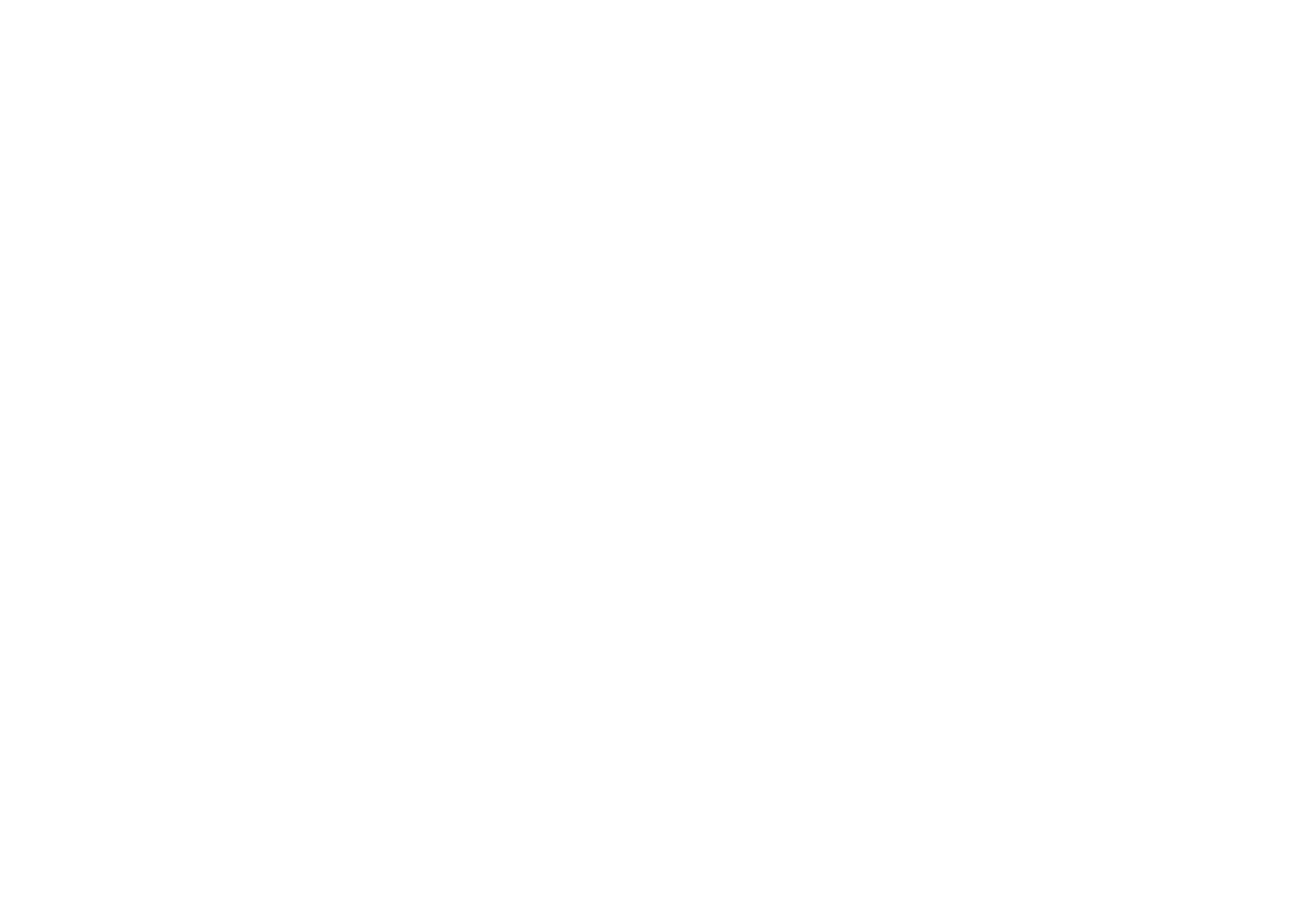| The INSURED framework for the quality management of SRD<br>Table 1: |  |
|---------------------------------------------------------------------|--|
|---------------------------------------------------------------------|--|

| <b>Sustainable Development</b><br><b>ORIENTATION</b> | <b>Regional Social POTENTIAL</b>                                                                                         | <b>Transformation DYNAMICS</b>        |  |
|------------------------------------------------------|--------------------------------------------------------------------------------------------------------------------------|---------------------------------------|--|
| <b>SD Components</b>                                 | <b>Key Regional Factors</b>                                                                                              | <b>Transformation Levers</b>          |  |
| <b>Development</b>                                   | Linked to diversity <sup>1</sup>                                                                                         | D1. Enhancing problem understanding   |  |
| O1. Environmental                                    | Perception of a variety of development approaches<br>P1.                                                                 | D2. Open collective learning          |  |
| O2. Economic                                         | P2.<br>Creativity and innovation in an entrepreneurial culture which emphasises responsibility to<br>wards the community | D3. Negotiation and co-decision       |  |
| O3. Socio-cultural                                   | P3.<br>Capacity to cope with complexity and ambiguity and to anticipate change                                           | D4. Creation of a shared vision       |  |
| <b>Equity</b>                                        | Openness to enrich the own culture and enhance multicultural cohesion<br>P4.                                             | D5. Service orientation               |  |
| O4. Inter-personal equity                            | P5.<br>Discovery and re-encoding of territorial specificities & local knowledge                                          | D6. Self-governance                   |  |
| O5. Spatial equity                                   | Linked to subsidiarity 1                                                                                                 |                                       |  |
| O6. Inter-temporal equity                            | P6.<br>Ability of each to reach their optimum level of attainment and fulfilment                                         |                                       |  |
| <b>Systemic</b>                                      | Fractal distribution of competence using the counterflow principle<br>P7.                                                |                                       |  |
| O7. Diversity                                        | Autonomy of strategic decision making within a facilitating infrastructure<br>P8.                                        |                                       |  |
| O8. Subsidiarity                                     | P9.<br>Primary reliance on own resources without compromising the ones of the others                                     |                                       |  |
| O9. Networking and partnership                       | Linked to networking / partnership 1                                                                                     |                                       |  |
| O10. Participation                                   | P10. Shared value system taking into account environmental, socio-cultural and economic inter<br>dependencies            |                                       |  |
|                                                      | P11. Social cohesion                                                                                                     |                                       |  |
|                                                      | P12. Opportunities and room for equitable interaction                                                                    |                                       |  |
|                                                      | P13. Capacity of creating shared visions                                                                                 |                                       |  |
|                                                      | P14. Integration of social & technical skills into the innovation process                                                |                                       |  |
|                                                      | Linked to participation 1                                                                                                |                                       |  |
|                                                      | P15. Access to information and to the arena of dialogue and debate                                                       | The links indicated by these headings |  |
|                                                      | P16. Multiplicity of interactions, enhanced by local animators                                                           | are not the only possible ones        |  |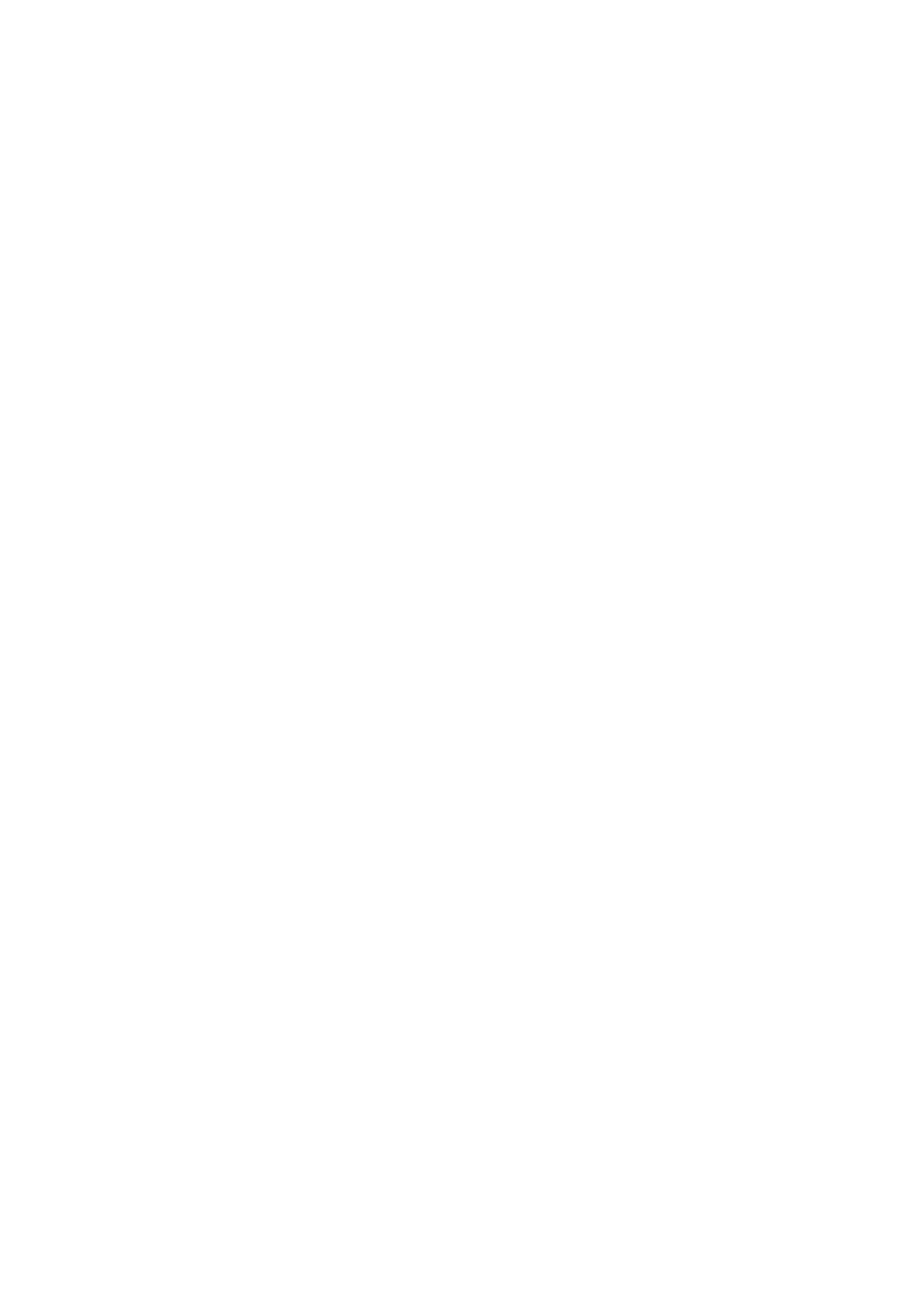# **PART I: THE REASONING**

- Introduction
- Sustainable Regional Development
- Synopsis of the Regional Case Studies
- The INSURED framework for the quality management of SRD
- Conclusions and Recommendations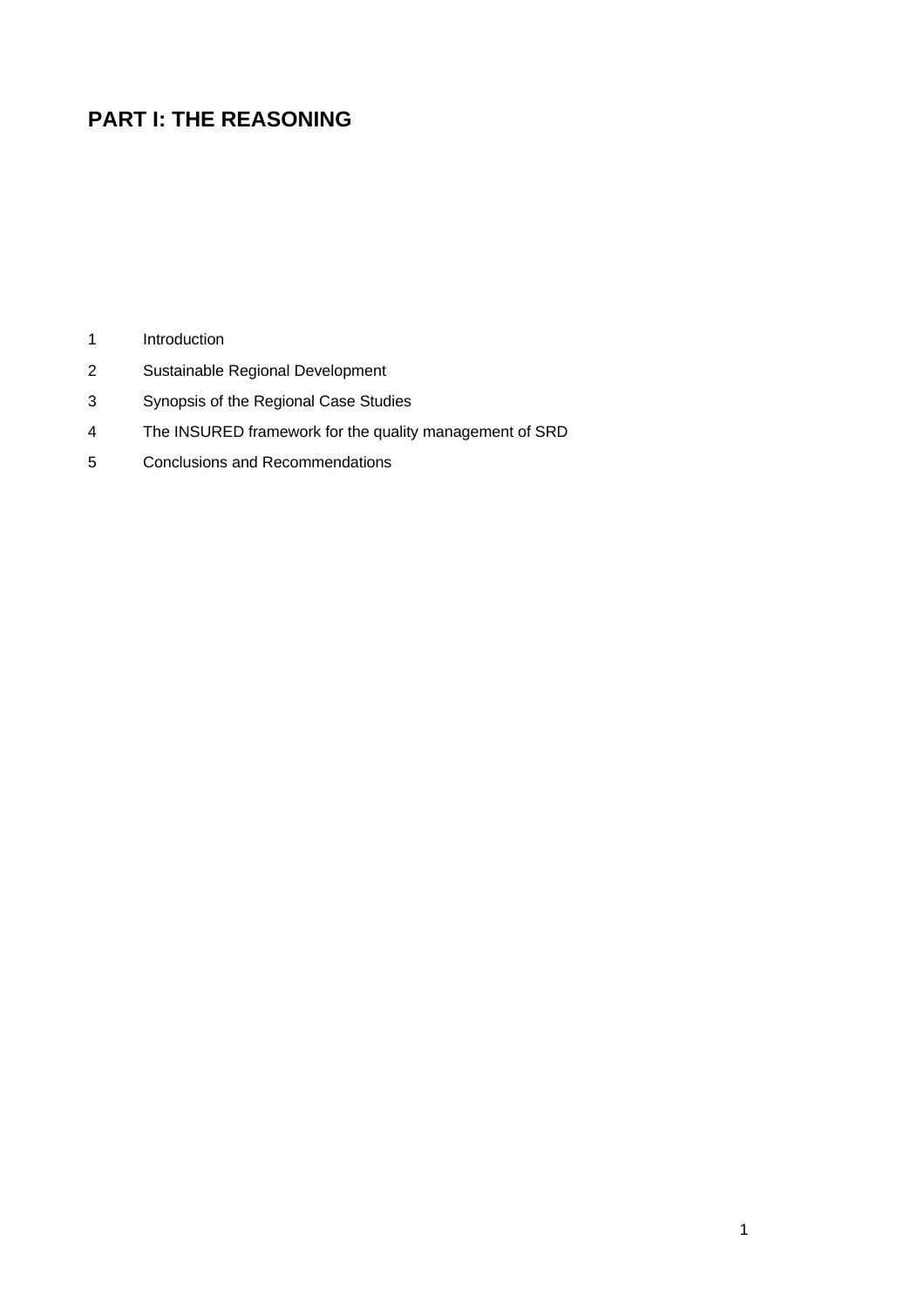# **1 Introduction**

# **1.1 The starting point**

Since the Rio conference in 1992 the concept of sustainability has become a key element of policies at all levels. When we look back at the discussion of the early nineties, we can distinguish two major shifts in the debate.

- Originally, political promoters of this concept in the highly industrialised countries put the environmental aspect at the centre of their argument whereas representatives of the "less developed" countries emphasised the importance of economic and social "development". In the meantime the concept of sustainability has also come to be understood in a broader sense in the highly industrialised countries. Economic and socio-cultural development are accepted as equally important objectives in the framework of sustainable development.
- The endeavour of putting the idea of sustainability into effect has drawn attention to the regional and local levels. The challenge of integrating different dimensions of development requires an integrated view which seems to be easier in a comprehensible territorial context. The local and regional levels play an important role in the present discussion on sustainable development policies.

In this context a revision of theoretical and practical approaches to regional development (RD) in the light of the concept of sustainable development (SD) and the elaboration of appropriate strategies and instruments for sustainable regional development (SRD) seem to be important tasks. Throughout Europe one finds rather different interpretations of the concept of sustainability. It seems that these differences can only be understood by looking at the different backgrounds of European regions.

In the last decade, a new push for internationalisation has considerably shaped many activities, structures and prospects. Globalisation has become a keyword in all fields of business and politics. As a reaction, regional development policies have gained importance. Today they are looked not only at as compensatory policies for less advantaged regions as in the post-war period. They are increasingly considered to be essential for redefining the role of economic, sociocultural and political entities in a changing continental and global context. Confronted with this challenge, the concept of regional development, which had often been interpreted only in economic terms, has been broadened to include environmental and socio-cultural aspects. Such a broad concept, however, raises the problem for policies at EU level of how to take into consideration the wide diversity of European regions.

Starting from these two broad lines of thinking, the idea of the INSURED project was to go one step further. Looking for a framework which could be useful throughout Europe, the project partners agreed on the following ambitious objectives:

- 1. To develop a common evaluation framework for regional development policies and strategies in terms of sustainability using a set of qualitative indicators
- 2. To draw on the experience gained from successful approaches to sustainable regional development in a variety of European countries
- 3. To identify some "key factors of sustainability" including legal, institutional, cultural, financial and management aspects
- 4. To work out a set of suitable policy tools for the promotion of sustainable regional development policies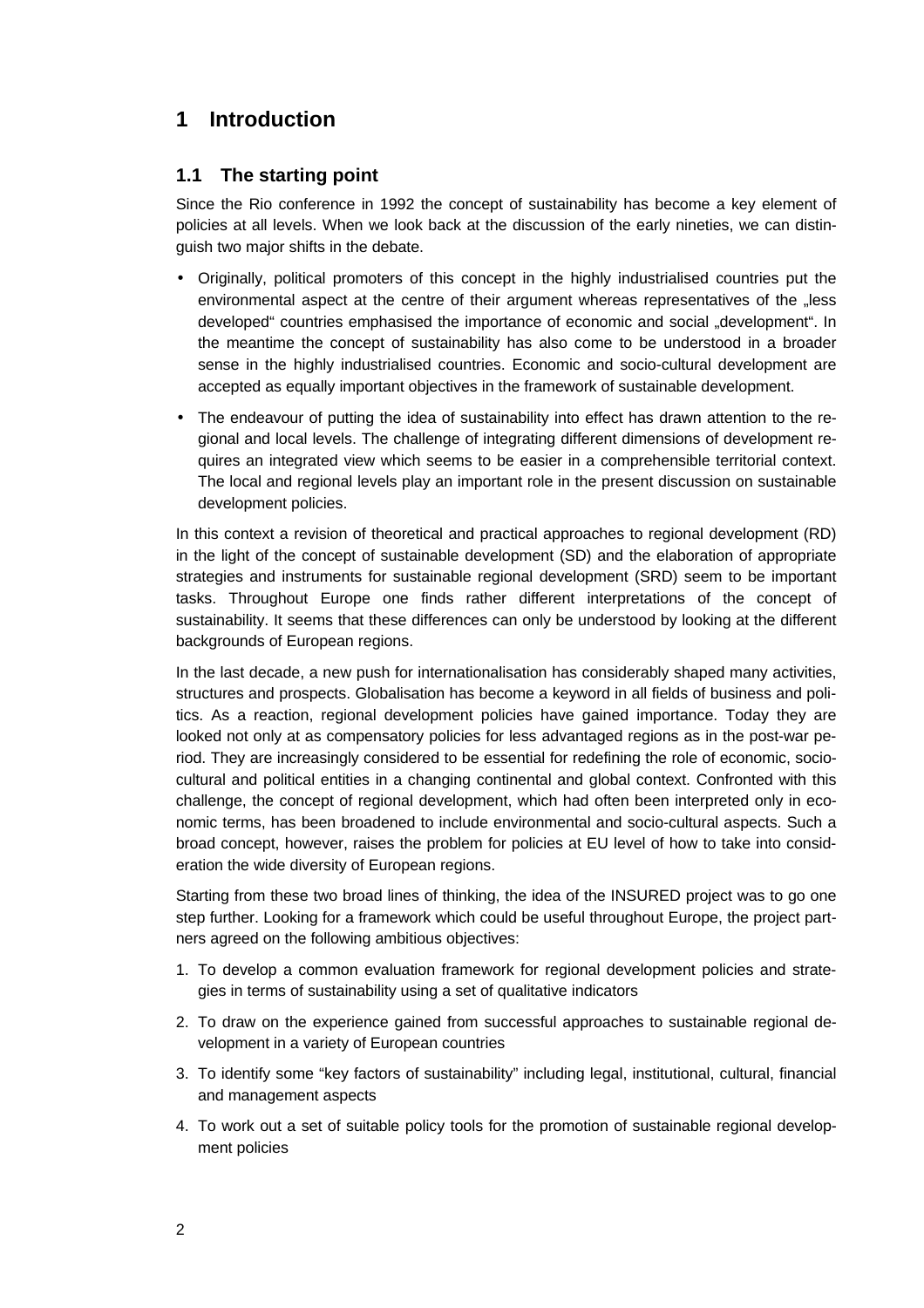5. To make Recommendations for the different policy levels with regard to policy tools including improved instruments, appropriate institutions and effective implementation procedures.

Drawing on the experience of previous European projects concerned with the integration of environmental aspects into other policies and on regional development, the EURES Institute selected partners who

- had a long experience in regional development projects and were familiar with the theoretical debate
- were experienced in consultancy and research
- had actively participated in the environmental discussion
- shared the view that more integrated approaches were needed
- had experience in European cooperation
- had multidisciplinary but mainly social science backgrounds

Most of them had already worked together with EURES. Such a common background was considered to be important for finding ways through such an unknown and vast territory.

From the beginning, all partners shared the view that the concept of sustainability has the potential not to end as an ephemeral fad in political terminology, but to become the basis of a new model of development to succeed Fordism. Confronted with this challenge, it was clear that no quick answers were to be found. The best achievement would be to agree on a new set of symbols for mapping and to improve and test some instruments for navigation.

# **1.2 The course of research**

The research basically proceeded in three steps

- 1. elaboration of a provisional theoretical framework
- 2. empirical analysis of experiences in five European regions
- 3. comparison of the experiences, revision of the framework, elaboration of a common practical integrated approach and formulation of recommendations.

To develop a conceptual framework for this difficult issue, which would be practically useful in an European context, was a task which needed intuitive creativity combined with a systematic approach. The methodology therefore had to be more exploratory and sufficiently flexible to discover new perspectives and find new paths on uncharted territory, rather than be strictly oriented to the verification or falsification of well-defined hypotheses. In a certain sense the adopted approach has similarities with the "grounded theory" of Glaser and Strauss (1967) which stresses the importance of inductive theory building. Confronting different disciplines and cultures, experimenting with slightly differing approaches, feeding back results to local actors with very different backgrounds, were essential, but not always easy elements of the approach.

The elaboration of a provisional theoretical framework proved to be more difficult than expected by most partners. The discussions of the last decades concerning sustainable development (SD) and regional development (RD) have been reviewed and brought together in a first outline of a common concept of sustainable regional development (SRD). The original hope to agree on a rather short list of concrete criteria and indicators was not fulfilled. Instead, sustainability proved to be a very broad and fundamental concept which can be structured in several components which in turn must be interpreted in the specific circumstances. The formal result of this step was a set of ten components of sustainability designed for a qualitative evaluation of pro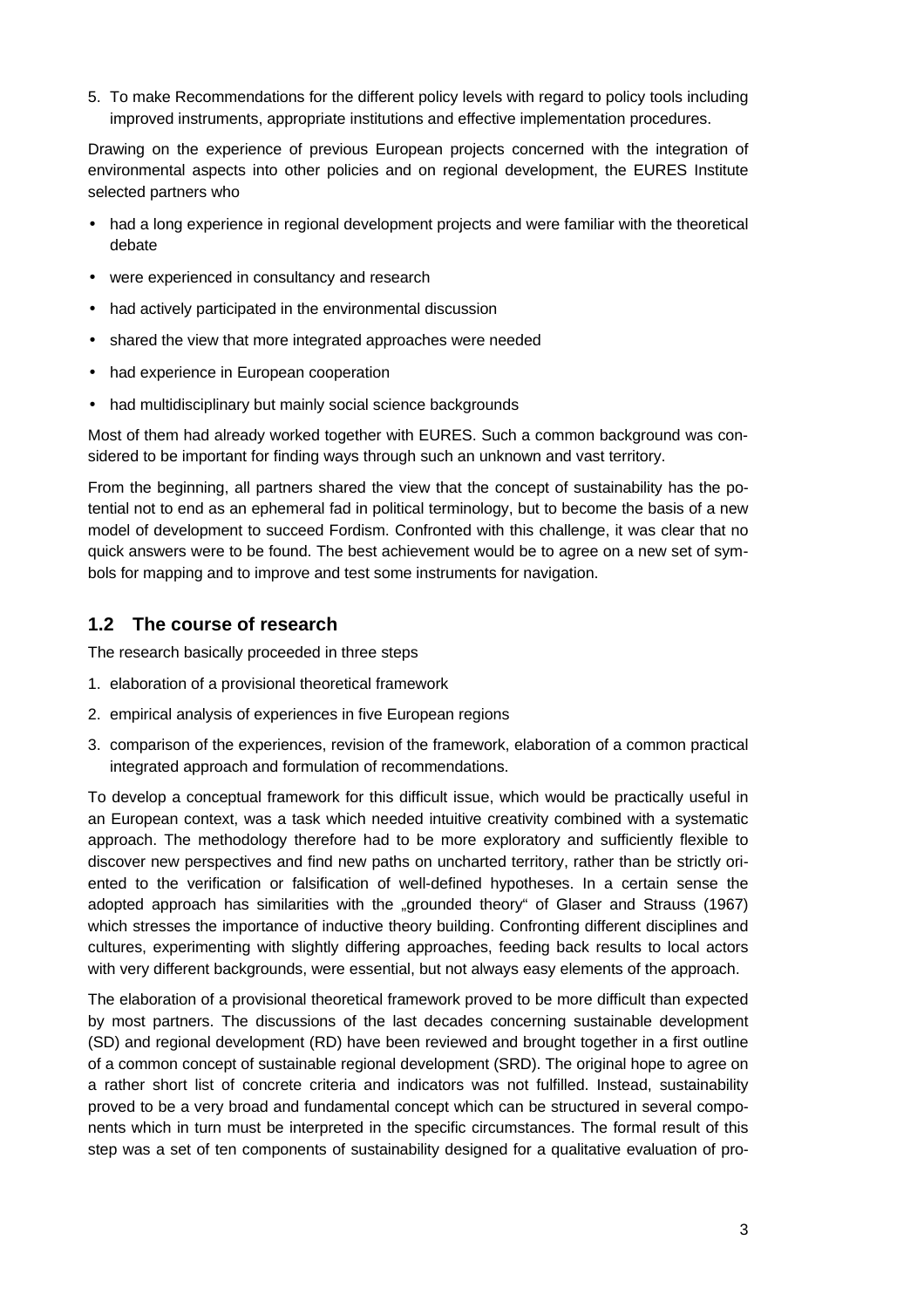grammes and actions in regional development. Chapter 2 summarises these considerations (for details see Schleicher-Tappeser et al. 1997) including also the further development and enlargement of the framework.

The empirical analysis of regional experiences had been designed as a twofold investigation: a top-down analysis examining selected policies, institutions and instruments provided by European, national and regional levels, and a bottom-up view looking at single projects and development schemes in five regions. These regions were: Mid West Region of Ireland, Lower Styria (Austria), Tuscany / Val die Cornia (Italy), Central Hessen (Germany) and Region of St. Gall and Appenzell (Switzerland). This double approach was seen to be necessary in order to understand the interactions between policies, instruments and local actions. In each region an accompanying group composed of local actors was set up, where the analysis and the consequences for the region were discussed. Originally the idea was to compare policies and projects across studied regions. However, the first part of the analysis showed that the differences between the regions were so important, that a direct comparison of policies would not lead to meaningful conclusions. In consequence, the main emphasis was put on the interrelationships between policies and projects and on the dynamics of interaction. Only here did meaningful generalisations seem to be possible. The second part of the analysis, the examination of local projects, confirmed the strong dependence of the interpretation of programmes and actions on the specific context. The five empirical case studies have been summarised in the second part of this report. The long version of them is available separately (see annex).

The common analysis framework for the empirical case studies had been based on the ten sustainability components developed in the provisional theoretical framework, complemented by some further categories and questions. This framework has proved to be useful for assessing the orientation towards sustainability and for raising the main issues about the key factors for success and the dynamics of change. However, a series of tentative additional concepts have been necessary for describing in detail the social dynamics that increasingly attracted our interest in this sense. It seemed desirable to enlarge the framework systematically.

Having concluded the empirical case studies, the project partners identified around 60 key factors for successful sustainable development in a joint brainstorming. These have then been regrouped and restructured. After long discussions the original framework of the ten components of sustainability which basically represented the ORIENTATION towards sustainability has been enlarged adding factors expressing the regional POTENTIAL and basic strategy elements which bring about transformation DYNAMICS. In this way a comprehensive framework for the integrated management of SRD was created, which should be useful for actors on all levels. This tool is briefly described in chapter 4. A more detailed description which also includes interesting "options for action and support" emerging from the case studies in a standardised format linked to this framework are given in a separate volume (see annex).

# **1.3 The result**

The main results of this project are:

- a conceptual framework for sustainable regional development which has proved to be useful for the regions themselves and for a Europe wide dialogue.
- case studies from five European regions which help to understand the dynamics of SRD and which contain interesting examples of best practice
- a differentiated framework for the evaluation and monitoring of situations, actions and programmes as well as for the development of strategies, which we call a framework for the quality management of SRD.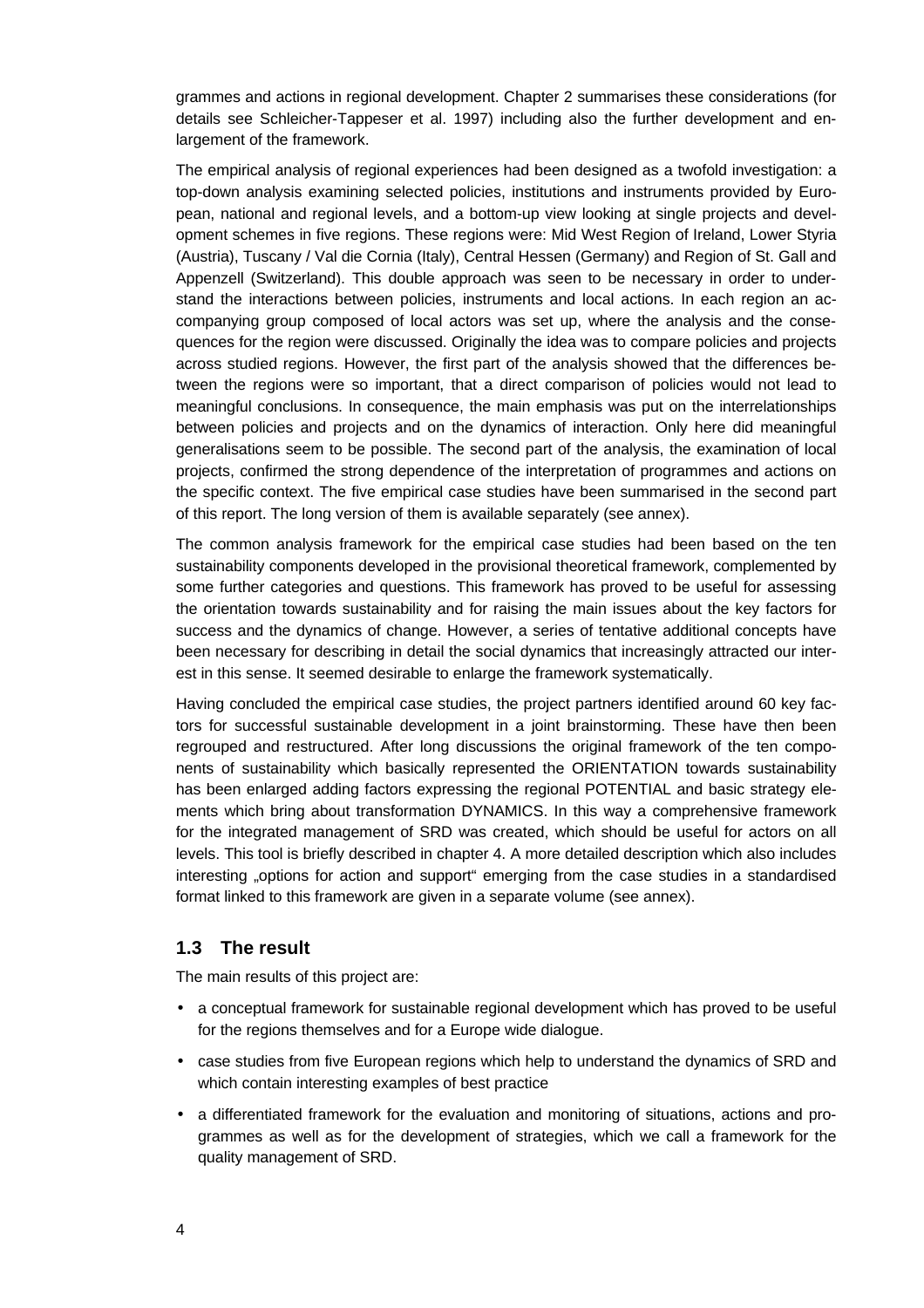- a series of examples of instruments, of options for action and support which contain the most interesting lessons from the case studies
- recommendations.

Comparing the results with the original objectives, most objectives have been met although the perspective has shifted somewhat. The envisaged "set of suitable policy tools for the promotion of sustainable regional development policies" has not been developed as such. Instead, a management framework has been developed which allows assessment and development of such tools adapted to a specific situation. The results of this project are not easy-to-use checklists and simple recipes. The results are a conceptual framework for a challenging issue, a description of interesting experiences in a common language, and a management framework which should facilitate the work of actors, politicians and administrators at all levels.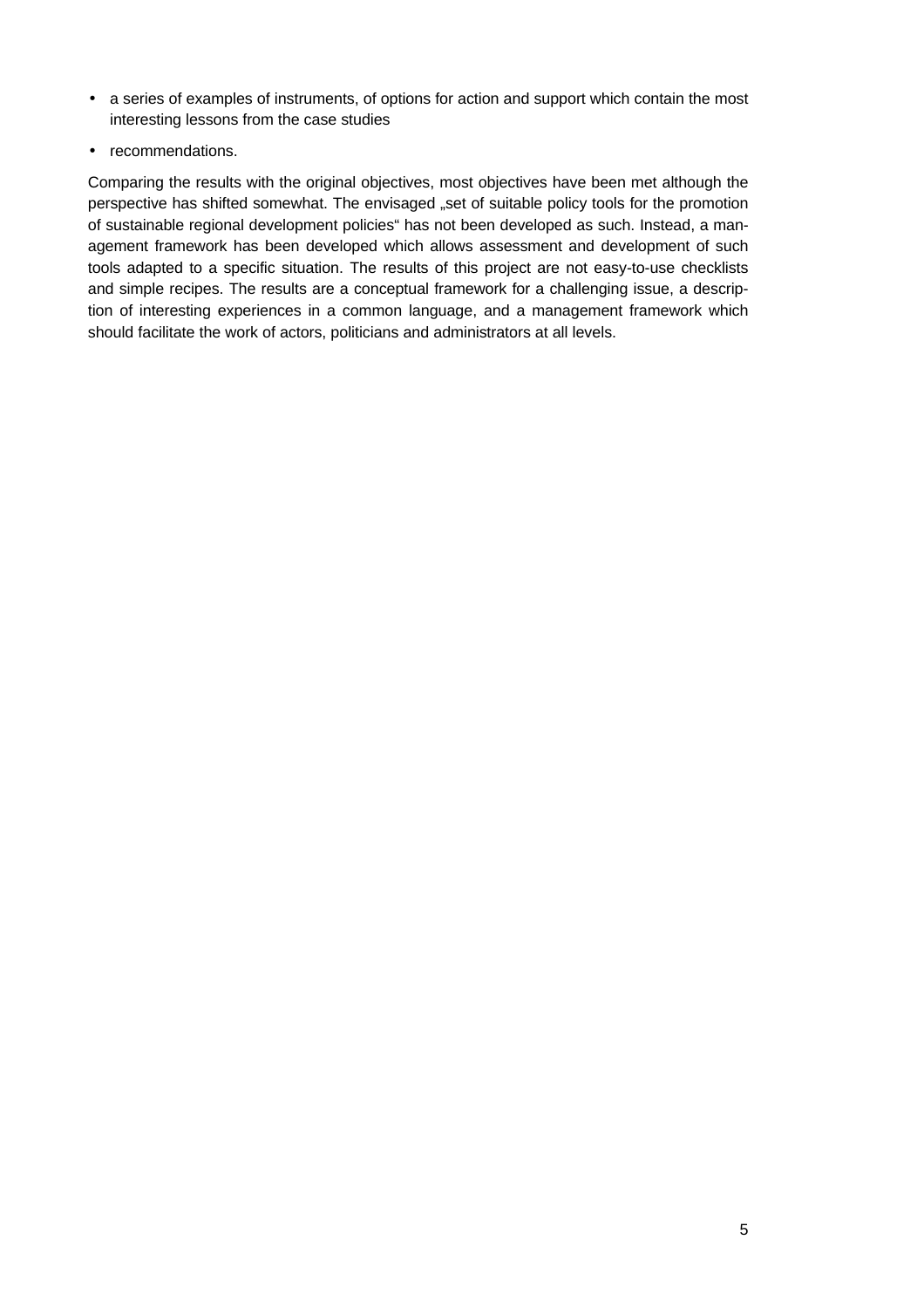# **2 Sustainable Regional Development**

# **2.1 Introduction**

The purpose of this chapter is to provide the conceptual framework of the INSURED project. Large parts of it were developed at the beginning of the project (Schleicher-Tappeser et al. 1997) but, later, as a consequence of the regional case studies, the framework was considerably enlarged and reviewed.

The concept of Sustainable Regional Development (SRD) tries to combine two lines of scientific and political/ practical discussion: Regional Development (RD) and Sustainable Development (SD). The present chapter first reviews separately the history of these two concepts before trying to develop a common framework.

In the last three decades there have been extensive debates concerning environmental issues, international development policy questions and regional development approaches. Other than in the public political debate, all three have been discussed mainly in different professional communities. There have however always been fruitful mutual influences and attempts to connect the discussions (see von Gleich/ Lucas/ Schleicher/ Ullrich 1992). The arrival of the concept of sustainability brought a new situation in scientific and in political debate. The emerging concept of Sustainable Development first combined the environmental and the international development debate. For some years there has also been a growing interest in integrating the discussion about Regional Development. The broad claim and the widespread acceptance of the concept of Sustainability, which tries to bring together different aspects which have been discussed separately for decades, urge all kinds of scientific and development debates to refer to it.

Sustainability is predominantly a political term. It has gained importance in a specific historical situation as an answer to specific problems. Its political usefulness consists largely in its novelty and flexibility, in its capacity to gather consensus and at the same time to shift perceptions and values. These characteristics do not correspond to the scientific endeavour for precise meanings. However, it will strongly depend on (mainly social) science whether this term will disappear because of its diffusiveness or whether it will get a more meaningful and reliable shape as the central term of an integrated approach. Research has to distinguish different interpretations, show implications and contradictions, put into evidence linkages to other threads of discussion and register the shifts in perception and values associated with the use of this new concept. Research in this sense is actively taking part in a societal transition process.

In the fifties Thomas S. Kuhn introduced the concept of paradigm changes in science and showed that such a process is slow, contradictory and not necessarily understandable by all actors involved (Kuhn 1967, see also Feyerabend 1975, Jantsch 1979, Watzlawick 1976). We maintain that the concept of sustainability summarises and reinforces a paradigm shift which has been taking place for several decades. Later, Giddens pointed out that self-reflexivity is a central element of modern societies, i.e. that the concepts developed in social sciences are themselves shaping perceptions and value systems and thereby contributing to the transformation processes which they are analysing. We are understanding the present work in this sense. This means that the methodology needs to be open and explorative. This chapter does not build a fixed framework which then has been maintained throughout the research for testing welldefined hypotheses. It describes the elaboration of an initial framework and its further development through the empirical case studies utilising systematically the awareness and intuition of a multidisciplinary and multicultural research team.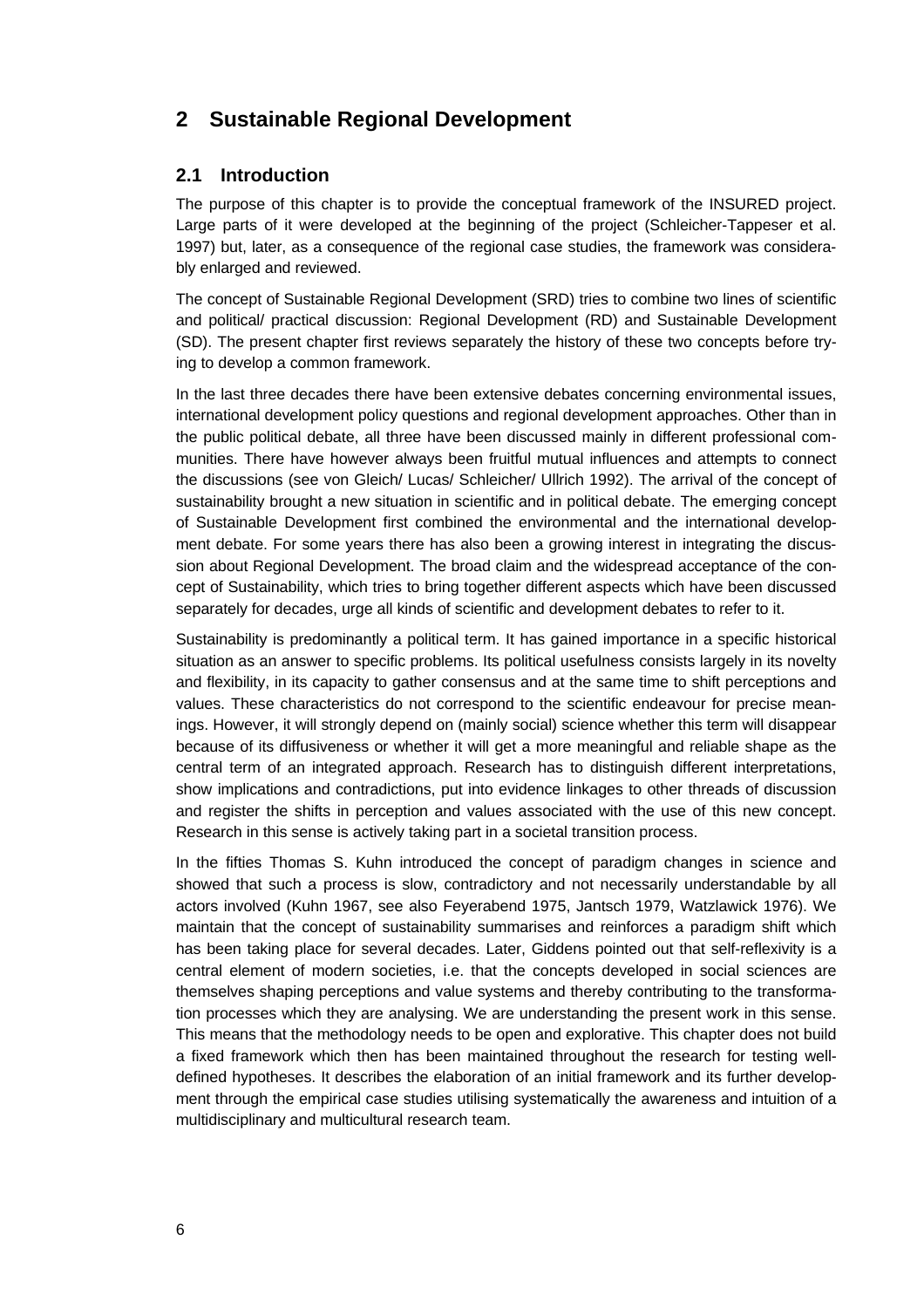# **2.2 Conversing in Sustainable Development**

# **2.2.1 Sustainability as a concept half old and half new**

*We didn't inherit the Earth from our parents; we borrowed it from our children*. (Kenyan old proverb quoted by Welford 1995)

Many writers (Samson 1995, Robertson 1985, Khan 1995, Welford 1995) underline that sustainable development has been a challenge to humanity since the earliest societies (Sumerian, Mayan, Mediterranean civilisations, old North American Indian, etc.). In the past, millions of persons had cultures (Buddhism, Sufism and Ghandhism) which are markedly different to the dominant culture promoted by Western society during the industrial age; an age which represents only two centuries (Grint, 1991) even though it was embedded in an era (modernity) which, from the seventeenth century onwards, has dominated Europe and has had world-wide influence as a leading way of life (Giddens, 1990). Whereas the former cultures are part of the area of *moderation*, professing frugality as philosophy and way of life, the main threat to the prospects of sustainable development arises from the latter (Kahn, 1995), the culture of *maxima* which professes opulence, wealth, consumption without caring for nature. These two different ways of life are still confronting each other, even within the countries which experimented and promoted industrialisation. Since the sixties, world-wide criticisms of their patterns of development have strongly emerged, contributing to the (re)birth of the notion of sustainability.

# **2.2.2 Sustainable development**

The current notion of sustainability has evolved in the last thirty years, from the Paris Biosphere Conference (1968) to the recent Kyoto Protocol on Climate Change (1997). Year by year and with a world-wide impact, there has been increasing awareness of the necessity to integrate the environmental, economic and socio-culture dimensions in order to determine and foster new patterns of development (Kahn, 1995; Basiago, 1995). In this direction, the most well-known definition of sustainable development (SD) was formulated in 1987 by the Brundtland Commission as:

- *a development that meets the needs of the present without compromising the ability of future generations to meet their own needs*;
- *a process in which the exploitation of resources, the direction of investments, the orientation of technological development and institutional change are all in harmony, and enhance both current and future potential to meet human needs and aspirations.*

These concepts imply awareness of the actors, choices and courses of actions through the combination of utilising, maintaining and passing available resources to future generations, giving them the opportunity to govern this heritage (environmental patrimony).They imply the progressive reduction of environmental deficits in such a way that these will not be a burden to posterity.

Many disciplines, sciences and thoughts have contributed to forming the paradigm of sustainability which nowadays influences all human theories. Thus, SD has multiple meanings which are "not only legitimate, but absolutely necessary" to favour conceptual change, evolution and balance, since new strategies, perspectives and visions of quality of life "cannot be attained through the dominance of a single view or by the exclusion of others" (Samson, 1995).

In the following pages, a summarised overview of this exchange of meaning is approached looking only at the contribution provided by some basic disciplines (ecology, political economy, sociology, planning and programming theories) and revealing the ethical and philosophical implications of their mutual influence.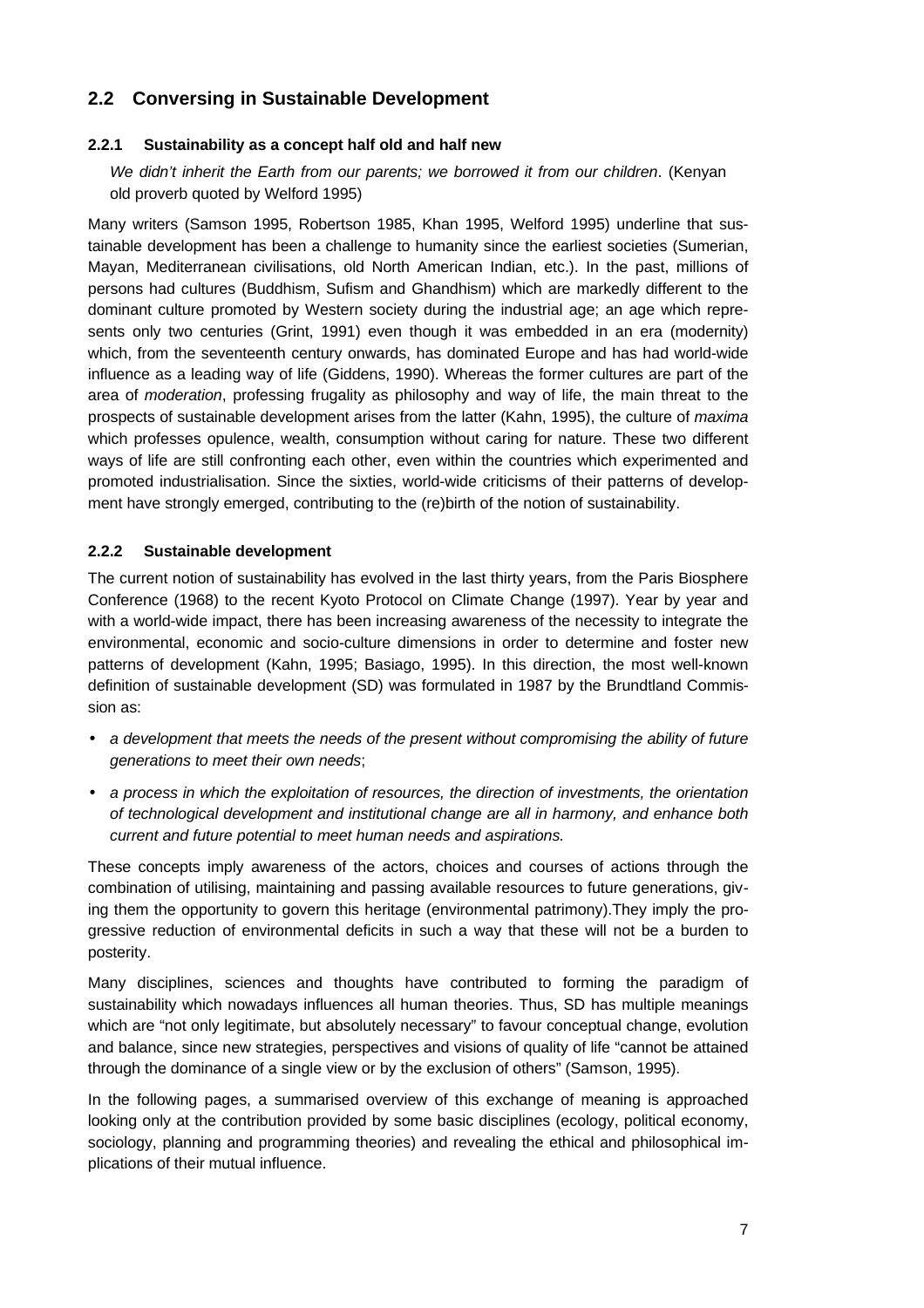# **2.2.3 The contribution from ecology**

It is only with Ernst Haeckel (1866) that ecology appears as a scientific study of the interaction between organisms, species and their environments. He defined ecology as the economy of nature. For many years ecology developed as a specialist discipline relating to nature and having a marginal role. In any case, as a result of a long process, ecology was incorporated into various disciplines: as human and urban ecology in sociology (e.g. the Chicago School of Sociology, 1930-40); as ecology of mind (Bateson, 1972); as environmental economics (Turner et al., 1994); etc.

Ecology has become a scientific point of reference, especially from 1960, when it rapidly widened its scope to cover environmental problems linked to the patterns of development (Commoner, 1972) and the importance of the limits to growth with respect to human life and economic activity (Meadows, 1972). Concepts and principles have been elaborated by a large number of scientists (Daly, 1973, 1974; World Bank, 1986; Pearce et al., 1990; Serageldin, 1993; WWF, 1993; Jacobs, 1991; Turner et al., 1994; Adriaanse, 1995; Tiwari, 1995; Macgillivray et al., 1995; Karas, 1995) and a set of criteria for sustainability emerges which can be summed up as follows:

- the environment must be maintained as a provider of the conditions that support life and provide resources, as well as a sink for waste and environmental pollutants;
- utilisation of renewable resources must proceed at rates less than or equal to their natural or managed rates of regeneration;
- efficiency must be introduced in the utilisation of non-renewable (exhaustible) resources by means of the optimisation of the rates at which renewable substitutes can be created through technological progress;
- generation of wastes and their discharges to the environment must be limited to rates that are less than or equal to those of a clearly monitored and demonstrated assimilative capacity of the environment;
- life-support services of the environment (e.g. genetic diversity and climate regulation) must be maintained.

# **2.2.4 The contribution from political economy**

Significant evolution in economic theories can be detected, starting in the last century (e.g. Jevons, 1865; Pantaleoni, 1913, Pigou, 1920), of the importance of the environment in the economy and the measures to compensate the damage created by the human activities (e.g. pollution as an external diseconomy passed from the producer to the whole community). Basic concepts evolved (Perman et al., 1996; Turner et al., 1994; Jacobs, 1991):

- from development as growth, economic and quantitative wealth, to development as a broad concept which encompasses economic, social, environmental and cultural welfare; in fact growth can occur but without equity, social and environmental well-being or prosperity;
- from the conventional concept of three principal factors of production "land, labour, capital" to the assumption that all three are capitals "natural, human, man-made"; capital was conceived as any man-made asset (financial or physical) capable of generating income; land and labour were not considered to be "capital", even though they produce capital;
- from the assumption that natural resources are unlimited and (man-made) capital is the principal scarce resource, to the awareness of natural capital as the main limiting factor with respect to its depletion, intergenerational availability and utilisation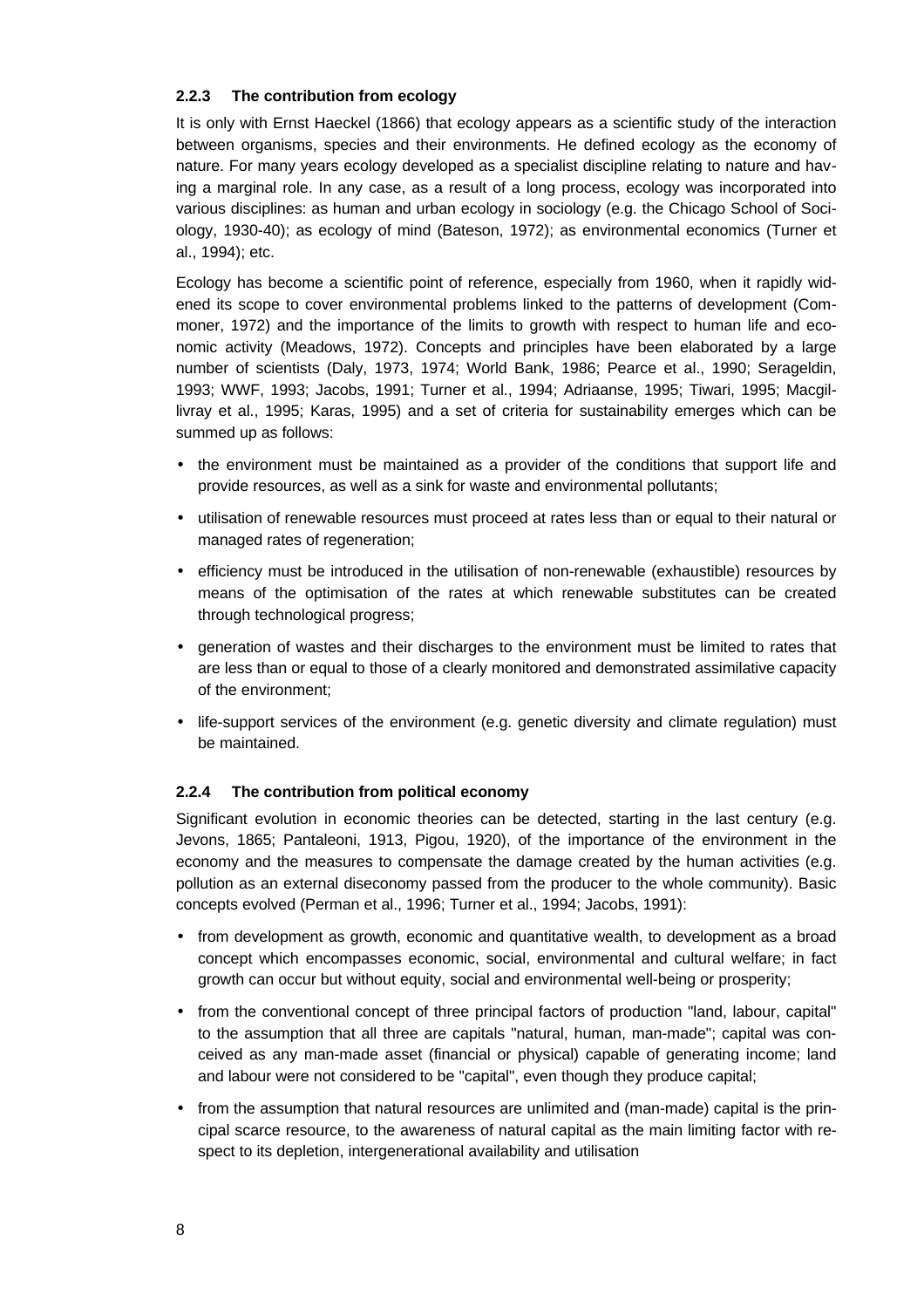Briefly, the current contribution of political economy to sustainability is based on the assumption that development means not merely creation of wealth but conservation of resources and the fair distribution of costs and benefits between generations. According to this assumption (i.e. Macgillivray et al., 1995; Karas, 1995):

- economies and society must respect the full life cycle and carrying capacity of ecosystems and must be aware of all the biological implications of economic activity (environmental limits, efficiency and productivity);
- where there is a threat of serious damage, lack of full scientific certainty shall not be used as a reason for postponing measures to prevent environmental degradation (precautionary principle);
- the social system has to improve its capacity (resilience) to maintain equity and productivity levels during or after natural or induced stress or shock situations (short or long as they may be).

# **2.2.5 The contribution from sociology**

*There are problems in human and social life with no good solutions, twisted trajectories that cannot be straightened up, ambivalences (...), doubts which cannot be legislated out of experience, moral agonies which no reason-dictated recipes can soothe. The postmodern mind does not expect any more to find the all-embracing, total and ultimate formula of life without ambiguity, risk, danger and error, and is deeply suspicious of any voice that promises otherwise.* (Bauman, 1993)

The most relevant contribution from sociology to SD comes from the definition of some basic concepts relating to the current social change:

- *equity* (Adriaanse, 1995; Farmer quoted by Basiago, 1995), as the capacity of society to be fair: wealth, benefits and risks coming from the use or transformation of the natural system have to be distributed in relation to the contribution to the development process of the various components of society;
- *progress* (Daudi, 1990), as a fragmented and discontinuous series of events, linked not by necessity but by accidents and coincidences rather than a monotonous and continuous deployment of successive events;
- *culture*, as a complex cohesion of values, beliefs, norms, ways of acting shared by the members of organisational systems and communities; cultures may be described and compared but it is worthless to rank them (Edel, 1995); they express singular, original, local diversity and identity (Morin, 1994);
- *civilisation* (Giddens, 1990), as a process of multidimensional integration between cultures (current, from the past and for the future);
- *change* (Pasmore, 1994), as the basis of social dynamics which occur continuously: slow, gradual, almost imperceptible or fast, shocking, upending, unpredictable, unrelenting, ubiquitous; with short and long term, large and small scale effects, operating at local and global levels,
- *chaos* (Baker, 1993), as order in sensitive (social and other) systems; they are mutable and never return to their previous state; the theory of chaos (Briggs, 1993) relies upon the holistic nature of non-linear dynamics, a character of wholeness in which the parts influence each other and global (whole) and local (part) influence themselves at the same time;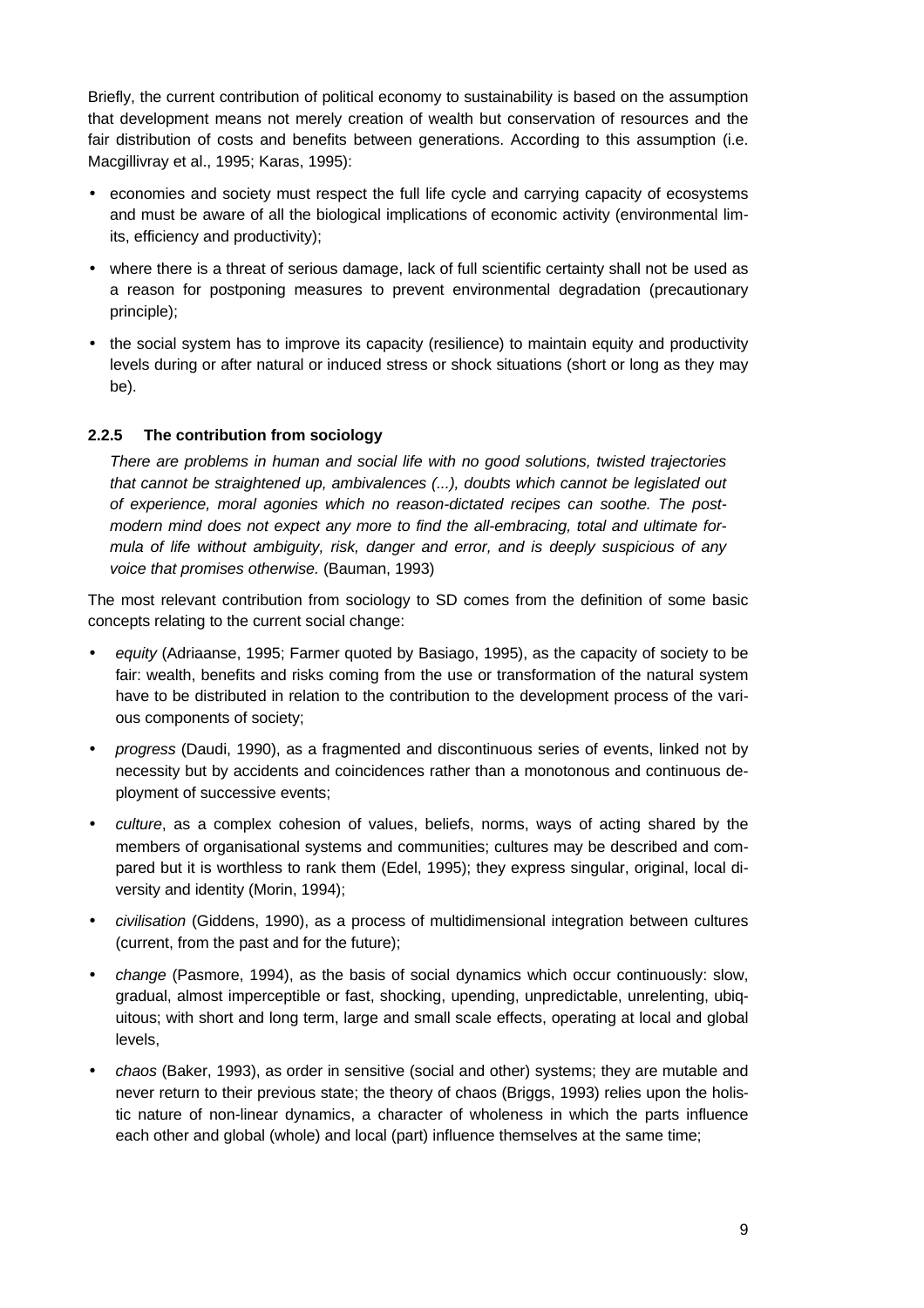- *social complexity*, as life (Morin, 1994a) which goes hand in hand with change, knowledge, disorder, chaos, perturbation, dissymetries, instability, flows, turbulence, non-linearity, marginality, uncertainty, relativity, dis-harmony, fractalism, imponderability, etc.; complexity can be managed by connecting and respecting what is diverse and divergent, and by understanding the multidimensional facets of different situation and their interdependencies (Drucker, 1993);
- *uncertainty* (Popper, 1996; Giarini and Stahel, 1993; Gelatt, 1991; Giddens, 1990) as the expression of interaction between different options and alternatives, dialogic principles, complementary or antagonistic assumptions (e.g. conservation, revolution, resistance); reality itself is uncertain depending on the human perception of problems and solutions in three simultaneous times: the present of the past, the present of the present and the present of the future (S. Agostino, quoted in Morin, 1994); uncertainty feeds back and forward circularity, complementary, wholeness and holism ("wholism"); positive uncertainty helps creativity, conceiving new ideas and ways of thinking which have important relationships with different disciplines, looking for a plurality of heterogeneous cultures, in which science does not have a privileged place;
- *risk* and *vulnerability* (Giddens, 1990), as factors which spread outside the individual sphere of control; a wider sphere of control is necessary to prevent and react to these factors, involving people concerned at a local level and improving their global awareness and action;
- *time, space, physical size* (Giddens, 1990; Morin, 1994), as new complex relationships between "micro" (person-to-person), "meso" (ethnic groups, communities) and "macro" (great areas of civilisation and the Planet itself); in fact the intellectual capacity of humanity, supported by information technology, can unite different places of the world, different time (archaic, rural, industrial, post-industrial) and different size (small, medium, large); therefore, virtual and factual realities become a continuous process of disembedding and reembedding, differentiation and integration with respect to the synchronised mechanism between machine and human beings experienced during the industrial era (Daudi, 1990; Baudrillard, 1995);
- *knowledge* (Daudi, 1990; Giddens, 1990; Bateson, 1995; Drucker, 1993; Morin, 1994, Lyotard, 1984; Baudrillard, 1995, Ritzer, 1996), as a continuous process of *learning and taking action* through de-construction and construction, disembedding and embedding, differentiation and similarity, de-connection and connection; knowledge is not rigid logic but flexibility, various point of views at the same time, tolerance and dialectics, unity of and connection between concepts often taken into account as different and contrasting; nothing is absolute, there is not dichotomy but continuity within an on-going process which has a high level of openness towards other cultures as represented by the rise of multicultural social theory; knowledge is based on holistic and synergetic methods which assume the importance of diversity, unity, limits, connection of all components (as Pascal said: since all things are causes and effects, mediate and immediate, connected and separated at the same time, it is impossible to know a part without knowing the whole, as well as vice versa); the yin-yang symbol can be assumed as the emblem of a new way of thinking which represents contradictions and unity of opposites; it is a new way of thinking in Western society (e.g. fuzzy logic - Kosko, 1994) but, since ancient time, it is the expression of other cultures (e.g. Eastern societies); it is a way of thinking based on pro-active uncertainty and on strong relationships with environmental and human limits, caution, awareness, futurity, recovery and respect of ancient thought and other cultures;
- *human capital* (Anderson & Carter, 1984; Senge et al., 1995; Smith, 1994; Hammer and Champy, 1994; Gouillart and Kelly, 1995; Mullins, 1993; OECD, 1996; Polany, 1958), as the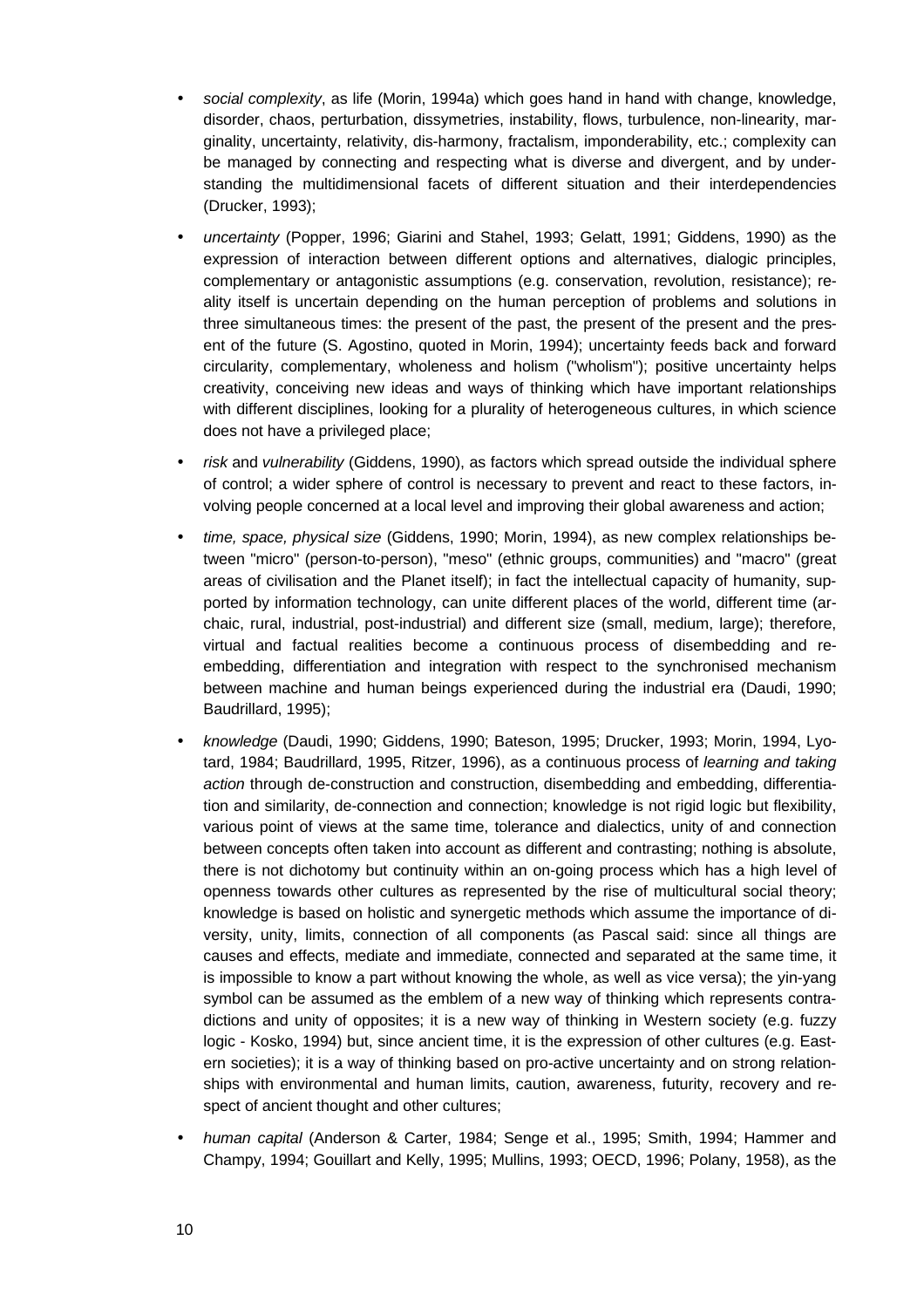essential constituent of social systems; human capital is the improvement of ability and capacity based on the combination of technical, entrepreneurial and social skills as they are embedded in the cultural identity of local contexts; sociology introduced a progressive extensive meaning of human capital as a combination of individual and social, tangible and intangible, tacit and codified resources; human capital expresses the capacity to cope with the previously underlined concepts by means of analysing, diagnosing, problem solving, risk taking, conceiving and implementing plans (initiatives), evaluating, diffusing solutions; vital attitudes and capabilities are demanding(i.e. changing one's mind, keeping the mind open, being responsible and improving one's own autonomy; learning to learn; being a creative entrepreneur of oneself); human capital is determined by a continuous social interaction (reciprocal and cyclical) based on the quality of mutuality; since everyone is affected by the others and vice versa, mutuality implies recognition of and respect for and between all the components of a social system; trust becomes one of the key elements of the quality of mutuality and it is determined by conflict, negotiation and co-decision; in other words, each individual as a social entity is simultaneously a part and a whole of a wider holistic (fractal, holonic etc.) living organism; the one cannot exist without the many and vice versa; this (socially determined) interdependence is constituted by the melding of opposites (or dichotomies) such as that between isolation and participation, dependence and auto-nomy.

Within this theoretical context, sociology is nowadays aware that social changes affect the natural environment as well as vice versa ("nature *is* society and society is also *nature*"; Beck, 1992), whilst a two-century civilisation (started from the Western cultures) has been based on rationality and on "an instrumental orientation towards the domination of physical nature" (O'Neill, 1995).

This is the result of the influence of ecology on sociology, while the contribution of sociology to SD is based on the understanding of how the social dynamics can foster:

- the sensitive attitudes of local communities to the synergistic and equitable use of endogenous and exogenous resources, promoting the capitalisation and the interaction between different experiences and knowledge;
- the capacity of local communities to conceive and to share a wise vision of, as well as to manage, new patterns of development, combining global and local dimensions;
- the commitment and the capacity of local communities and actors to cope with, anticipate, and manage change, being aware of the new dimension of risk and vulnerability.

Moreover, a specific contribution of sociology has been to put in practice the principles of SD as far as corporate culture and businesses are concerned. Schools, theories and studies (Ansoff, 1987; Mullins, 1993; Drucker, 1993; Pasmore, 1994; Giarini and Stahel, 1993; Gouillart and Kelly, 1995; Hammer and Champy, 1994; Handy, 1994; McHugh et al., 1995; OECD, 1996a; Senge et al., 1995; Smith, 1994; George and Weimerskirch, 1994; Peters, 1994; Garrat, 1994; Welford, 1995; Kaku, 1996; Toffler, 1981) identify new approaches and common orientation towards: customer satisfaction; innovation of the socio-economic context; local development; sustainable development; total quality environmental management (TQEM); social and environmental responsibilities (for the present and future generations) along with equity within worldwide and between local economies (*Kyosei*). The notions of fractal, holon and hologram, which originated in other disciplines (e.g. geography, meteorology, computer science, etc.), are now applied in the analysis of organisational systems (institutions, businesses, political and social organisms) to stimulate their change towards subsidiarity, federalism, shamrock, flexible, lean, non-hierarchical, sometimes informal and virtual organisations (whatever their dimension, function, scope and nature may be).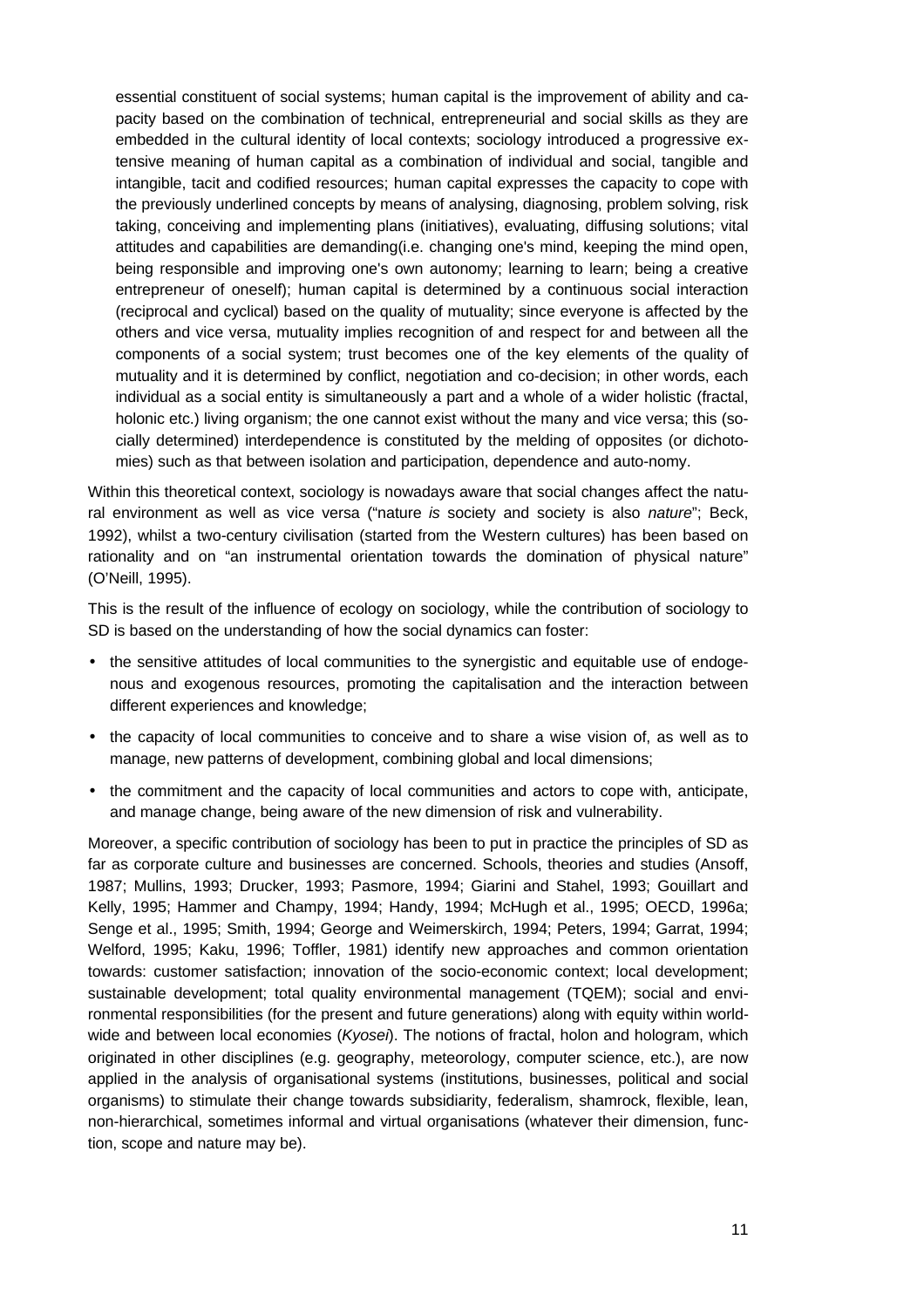These approaches consider social systems and contexts as innovative to the extent that they are orientated towards:

- "glocacity"; that is the capacity to think globally and to act locally along with the inverse relation, to act globally and to think locally;
- collective and open sense of identity, by means of active partnership and networking within one's own community (intra-complexity) and with other communities (inter-complexity);
- visions and missions; which are values shared by the people concerned;
- continuous learning and lifelong training;
- stakeholder alliances, where customers, suppliers and producers interact in vital ways, becoming a single image, that of the prosumer (producer + consumer);
- markets in order to manage the global and local interdependencies between economies, societies, cultures and knowledge;
- results, to create a clear image of the development which should be continuously monitored and evaluated, improving appropriate methodological tools.

# **2.2.6 The contribution from planning and programming theories**

Basiago (1995) quotes some writers (Millichap, Carlthorpe, Berkebile, McDonough) in order to clarify what can be sustainable planning methods. The methods analysed refer especially to spatial planning, according to the principles of futurity and global environment, in which "biodiversity would be improved by returning land to natural habitat".

Karas (1995) identifies new dimensions of SD programming and planning: a shift towards addressing their ultimate objectives in the reconciliation between environment and development; an integrated approach, "a more holistic view" between policies in different sectors, in which environmental considerations are given weight in social and economic policies - and vice versa; trade-offs, determined by the principles of sustainability, in targets, timescale, spatial scale, powers, roles, competencies and responsibility.

Welford (1995) underlines local and regional environmental management systems (REMS); regionalism and bioregionalism constitute a combination which changes the horizon of planning and programming, requiring a shift from centralised policies to federalism and subsidiarity, cooperation, networking and partnership, empowerment, democracy, people participation, asking for holistic and synergetic methods which assume the importance of diversity and unity, limits and well-being.

All the above arguments call for a change towards new styles of governance (Osborne and Gaebler, 1992). These styles are based on democracy and, thus, they represent a continuity from old (i.e. Greek) to new cultures and philosophies. Subsidiarity (the etymological origin of which can be found in the Latin word "subsidium" indicating the military supporting troops) has regained importance. Subsidiarity is a moral imperative, depends on trust and mutual confidence between the One and the Many: the individuals (who can be considered as the smaller dimension of organisation) and their communities (which constitute larger dimensions of organisation, from the family to the State). Subsidiarity is empowerment, being based on (Handy, 1994; Pastori, 1997; Attanasio et al., 1997; Papa, 1995):

• capacity building, in which the "subsidium" (support) should be temporary;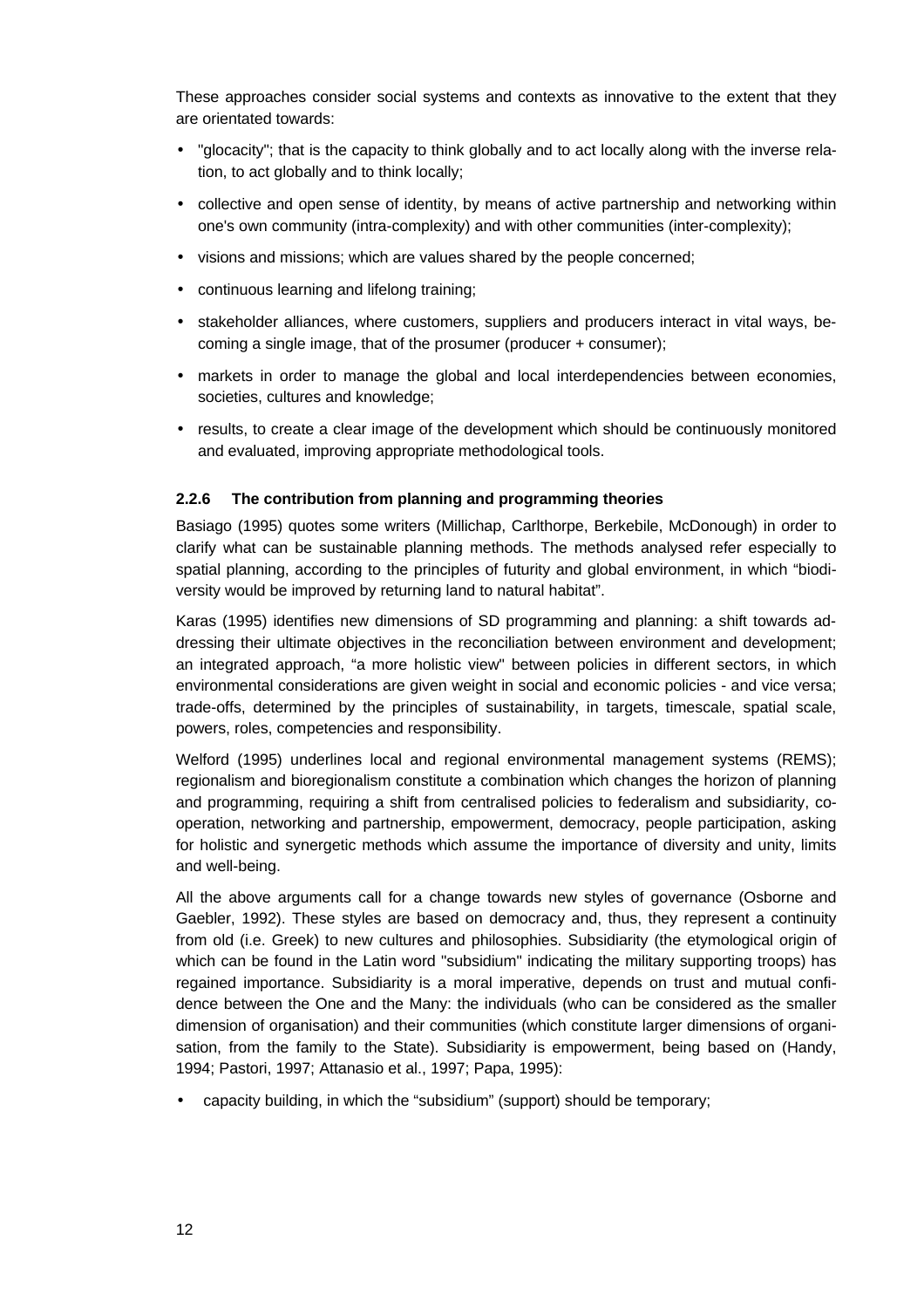- new relationships between private and public sides of society, in which the latter side should not displace and substitute the capacity of the former, but should give to individual or associated citizens possibilities to organise and manage by themselves public functions;
- self-governance in all the organisational systems (formal and informal, social and institutional), in which the major dimension should not overwhelm the minor dimension.

# **2.2.7 In conclusion: ethical and philosophical implications of sustainability**

*This we know. The Earth does not belong to man; man belongs to the Earth. This we know. All things are connected. Whatever befalls the Earth, befalls the sons of the Earth. Man did not weave the web of life. He is merely a strand in it. Whatever he does to the web, he does to himself* (from Chief Seattle's oration of 1852, recalled by Robertson 1985)

Generally, writers on the environmental and ecological side of current thought, underline the strong role that ethics has to play in sustainability. In this search for a new ethics, many writers try to define a paradigm of sustainability as a kind of philosophical revolution.

Given that "Ethics is a cultural phenomenon; culture is relative; therefore ethics is relative" (Edel, 1995), an ethics of sustainability will be constituted by means of a fusion of universal principles and local moralities and evaluated for its contribution to the growth of knowledge of humankind in its adherence to the other living organisms and to nature as a whole.

Furthermore in other periods, the way of thinking changed when consistent parts of philosophy, religion, science, policy, ethics, etc. reached a critical mass in which old concepts faded and new ones sprang up suddenly to become catalysts of new perspectives and horizons. For instance, the modern era, followed by the industrial revolution, represented a progression with respect to previous periods. Its fundamental vision was based on the unity of three different concepts: freedom, equality and brotherhood; different because, freedom can act against equality and brotherhood as each of them can act against the others. They were united to act in a dialectic combination.

The current period can open an age of wisdom (Morin, 1994); a wisdom closely tied to moral responsibility as the most personal and inalienable human property, which is unconditional and infinite, and acts individually, collectively and globally, determining a strategic change. In this direction, sustainability represents a point of reference for a new vision, creating a shift: *from equality to equity; from freedom to subsidiarity; from brotherhood to solidarity*.

Moreover, sustainability can be understood in a methodological way (Basiago, 1995), the ethical behaviour (mission) to affirm the vision of a "sustainable civilisation", developing:

- the potential of "solidarity" between human beings, all other living beings and nature as a whole, opening and assuring "the greatest possible number of ways of interacting with the environment if we are to maximise the chances of survival, both of our own species and those with which we share the planet" (Milton, 1996);
- the potential of "equity", opening and assuring equal opportunities between individuals and their social communities, between different local communities (inter-regional principle), between present and future individuals and social communities (inter-temporal principle);
- the potential of "subsidiarity", opening and assuring freedom, diversity and autonomy within a process of participatory democracy and social cohesion.

These principles can be seen as basic values of a new civil society's pact within various social dimensions, but only human beings can write their Constitutional pact and this depends on the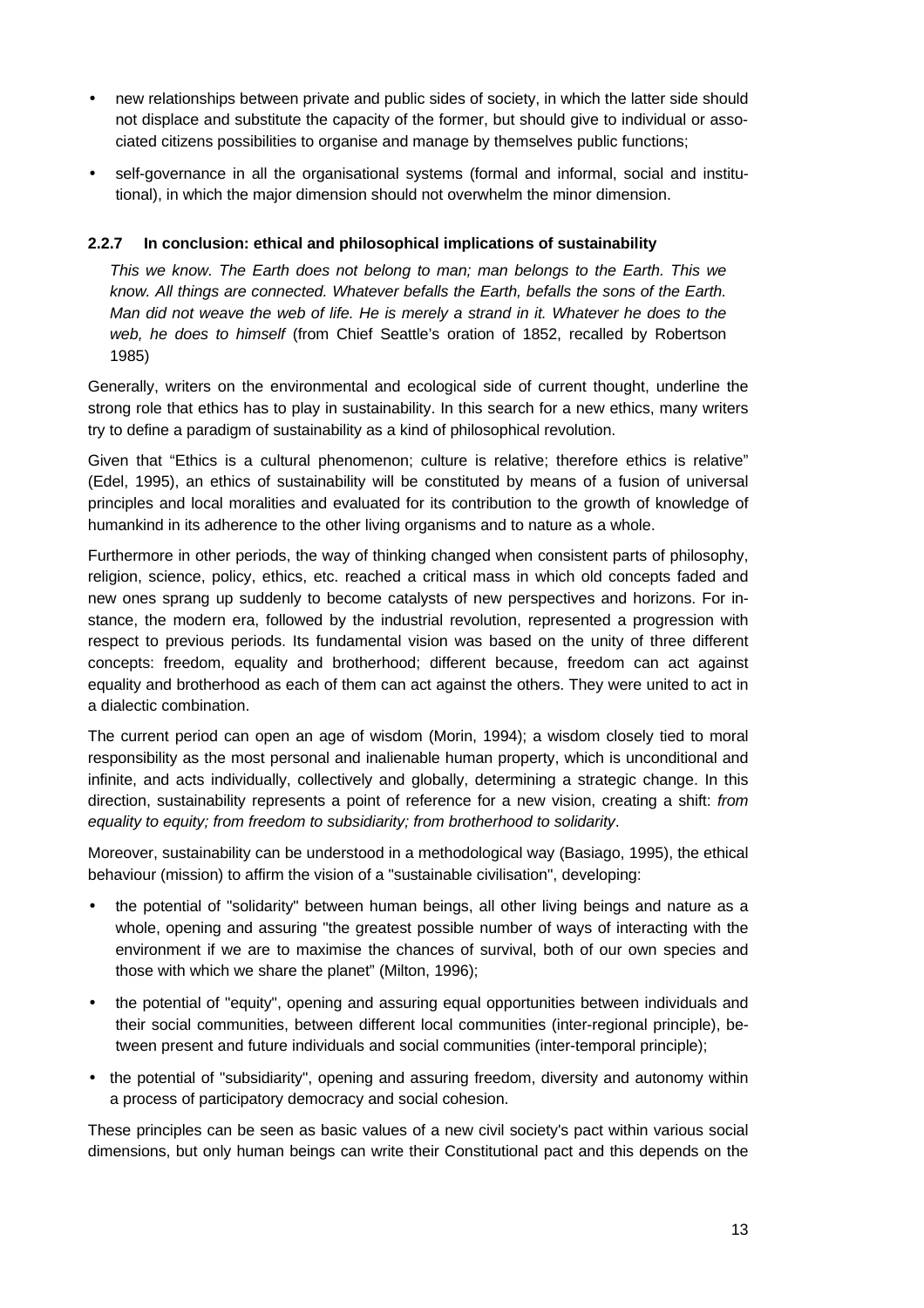actors, on their perception of the new values, on their culture and on the degree in which these values are shared within the (international, national, regional and local) social communities.

# **2.3 Regional Development - Theory and Policy**

# **2.3.1 Introduction**

Long term structural change has a economic, social and political component. The transformation process is made up by various sub-processes which interact and thereby change our lifestyles. Technology, organisations and territories interact - through the 'glue' of the social context - to produce innovation (Mazzonis 1989, Morgan 1997). Innovation occurs through the intersection of new technologies, traditional technologies and tacit skills; regional economic development occurs when there is also institutional or organisational innovation (Storper 1997). Social context emerges from the culture and shared value system, the education and vocational system and the relative autonomy of a specific territory or area.

Although ultimate causes for structural change are hard to isolate, there are two distinctive lines of development that are interlinked and interact permanently: technological and organisational change. They both shape the dual process of internationalisation and politico-economic regionalisation. The continuum of internationalisation and regionalisation opens up a growing variety of behavioural and organisational modes.

# **2.3.2 Economic theories of regional development**

For a long time the main focus of regional development was on economic factors of development and therefore on spatial and regional economic theories. Problems of living conditions were regarded as problems of the individuals and treated by social policies. Up to this moment regional development policies still have a strong economic bias.

# **2.3.2.1 Significance of spatial and regional economic theory**

In spatial and regional economic theory there are two distinctive lines of scientific argumentation, the one coming from geography, the other from economics. While in geography the economic space at least has become a social system, economic theories on the other hand eliminated space, social factors and the physical geography as production factors (Harrison 1992). Today the different theories of spatial economies can be divided in three types:

- theories of location, including both the choice of a single firm or household and the optimal structure of locations,
- theories of spatial mobility, causes and effects of the mobility of production factors, of goods and services and
- theories on regional growth and development, including the socio-economic development of a single region, interregional differences of development and the dynamics of structural change in a region.

Between the two general lines of theoretical reasoning, there are many points of contact and overlap. There are still a lot of differences in how the two approaches explain regional development as an interaction between economy, territory and society. Generally, there are three areas in which a *paradigmatic change* of the main explanatory factors for regional development can be observed (Schleicher-Tappeser et al. 1997):

• theories which shift from exogenous to endogenous explanations,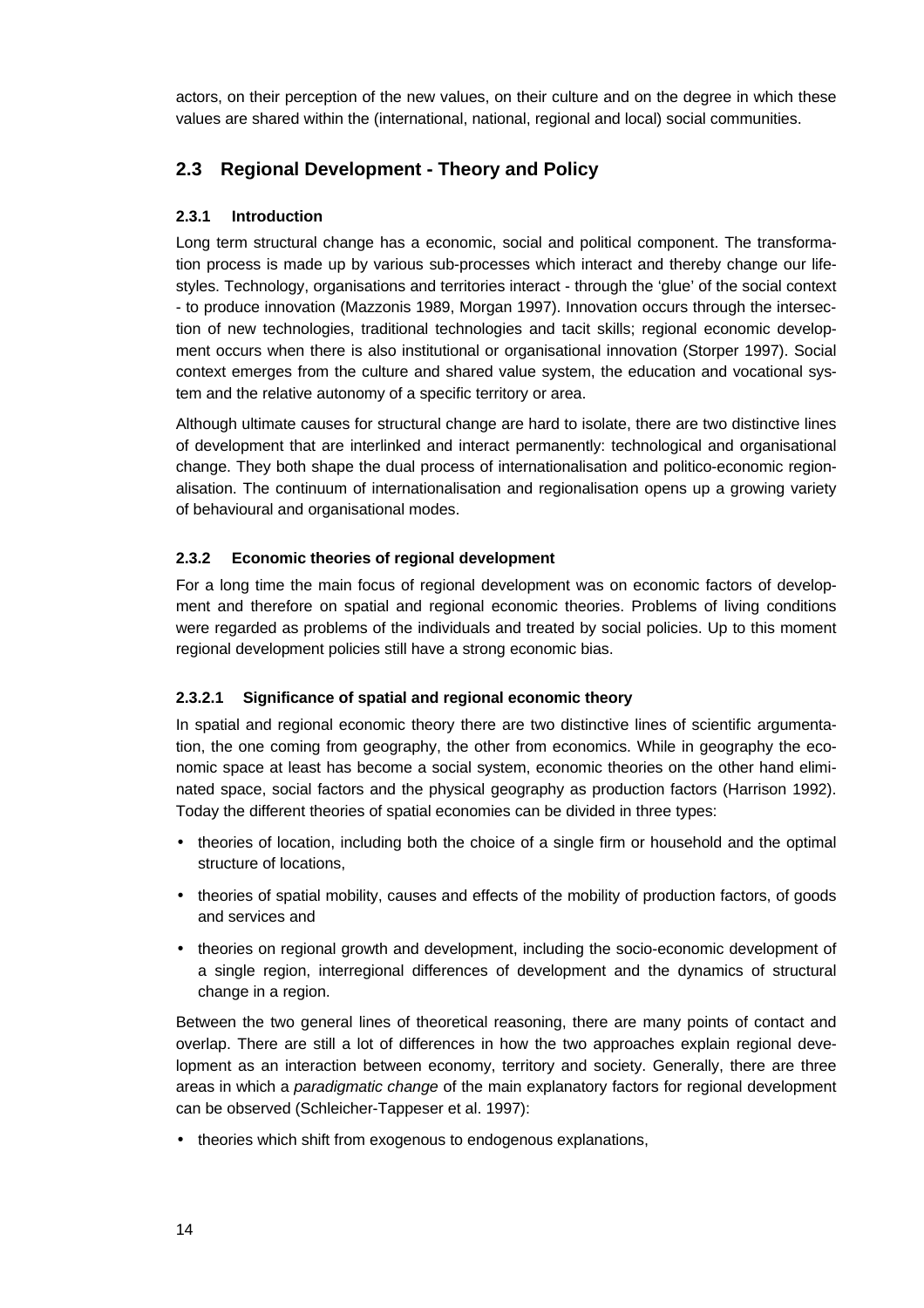- theories which shift from a locational focus to a focus of development,
- theories which shift from an approach, oriented towards production factors to an interactive approach, involving institutions and regional actors.

The current picture shows a vast variety of approaches, schools and often contradicting perspectives. In general they all draw from different scientific disciplines, like economics, geography, political science, sociology and psychology. The most interesting conclusions come from 'cutting across' and identifying the following changes in theoretical and practical focus.

# **2.3.3 Shifts in regional policy and regional planning**

Theories of regional development focus not only on the economic perspective. Confronted with the imperfection of markets, political intervention becomes a necessary, though debated principle. Regional policy today is facing a variety of challenges and problems. This has not always been the case. In the late 70s, Richardson (1978) described four challenges for economic policies by summing up different authors and various empirical findings: migration and regional development, efficiency and equity. All in all, it is possible to generate efficiency in regional equity strategies if efficiency is seen as a long-term strategy including social and ecological externalities. Bearing Richardson's account in mind, one can paint an idealised mode of development stages in regional policies since Second World War. These stages can be traced - one way or the other - in all highly industrialised western countries, although some older type policies are still in vigour or are regaining prominence in times of economic recession (Schleicher-Tappeser et al. 1997, Maillat 1998).

In the early 50s, regional policies hardly existed. The main focus in the first stage, the neoclassical *mobility-oriented approach,* was to spur spatial mobility of resources. The next stage centred on a *location-oriented approach*, with emphasis on subsidising physical infrastructures like roads, ports, energy, education or culture in less advantageous regions. The macroeconomic shock, following the First Oil Crisis 1974/1975, shifted public concern towards *employment-oriented regional policy.* But, it became evident that regional development was more than just a recombination of cheap or subsidised production factors. Quality, interaction and interconnectedness were acknowledged as being key factors for a long-term regional future, thus *innovation-oriented regional policy* became the next stage in 'policy-fashion'. 'Limits to growth' finally had an impact on regional policy and gentle initiatives to formulate an *'internalisationoriented' regional policy* sprang up. Incorporating ecological aspects and various policy instruments ranging from regulation to economic incentives eventually led to a comprehensive view of regional development. *Integrated regional policy* (Thierstein, Egger 1998) thus encompasses not only regional policy in the strict sense, but also other spatially relevant policy fields like regional planning, environment, fiscal policy, innovation and technology policy. Further developments in regional policy take into account the altered relations between urban and local development. Next-generation regional policies focus on coherence between the territorial production system and the system of medium-sized towns that usually structure a region (Maillat 1998). Two polar models of development are thereby distinguished, that of urban resources and the other of places of interaction: a metropolitan modality and a milieu-based modality (Corolleur et al. 1996).

# **2.3.4 Key topics in the recent discussion on regional development**

Regional development is debated along two interconnected scientific lines: an economic and a political focus.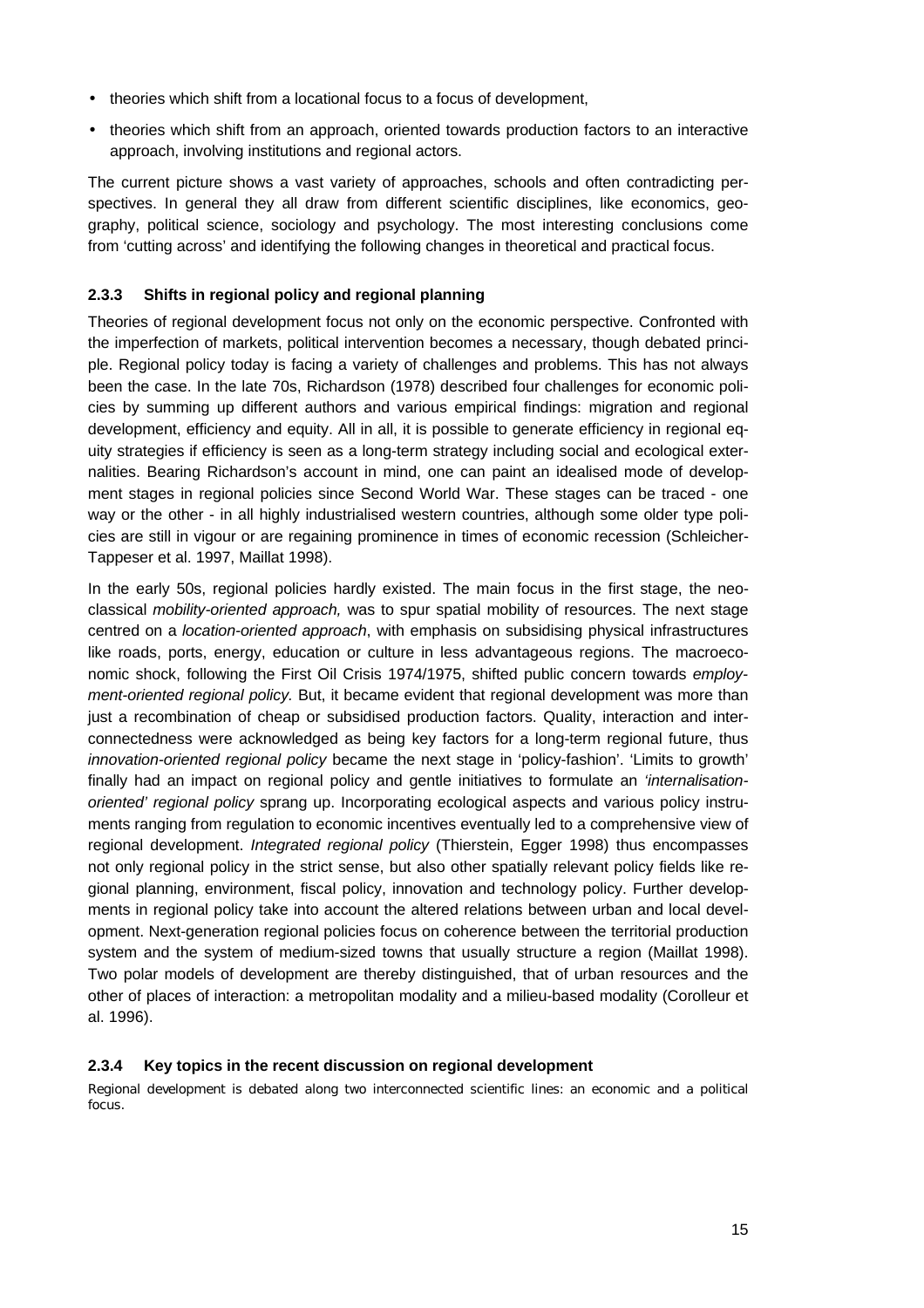## **2.3.4.1 The economic focus**

Even though the intensity of global trade and investment flows has increased, national specificities in terms of products and services traded and technologies produced have evolved: in certain aspects, territorial integration did not lead to similarity, but to specialisation as a form of regionalisation. The region might be a fundamental basis of economic and social life 'after mass production'. The indicator of such a development is the emergence of new successful forms of production in some regions but not in others. The successful regions seem to involve both institutional and technological localisation as well as regional differences and specificities (e.g. social context). The role of the region, in short, is that of a locus of 'untraded interdependencies' as a kind of cooperation between actors (Storper 1997). The untraded interdependencies generate region-specific material and non-material assets in production way beyond the hard 'productions systems' orientation. These assets are the central form of scarcity in contemporary capitalism, with its fantastic capacity for production of standardised output. They are scarce essentially because they are not standardised. The region is an important factor in underpinning these interdependencies. Approaches like 'flexible specialisation', Marshallian industrial districts or Japanese production systems and culture, all have difficulty in building a picture which represents the multitude of forces which interact in highly complex ways in regional development. The significance of the region today can be illustrated by at least three main 'schools' of thinking.

## **Institutionalists and the flexible specialisation as a key concept**

'The Third Italy' or the industrial system of the Italian Northeast-Centre was made famous by Piore and Sabel (1984), when they proposed the model of `flexibility plus specialisation. The 'industrial divide' separated the era of flexible specialisation from that of post-war mass production. The basis was Becattini's elaboration of Alfred Marshall's 'industrial district' in late 19th century England. Economic characteristics - externalities lodged in a division of labour - and socio-cultural supports to inter-firm interaction within an industrial district are at the core of the theoretical approach, which was supported by rich empirical work from Italy and southern Germany. Over time, many additional case studies contributed to a differentiation of the concept (Markusen 1996). Today, 'Third Italy' as a model seems to evolve despite new framework conditions of globalisation.

#### **Industrial organization, transactions and external economies of agglomeration**

The 'California school of agglomeration' put forward the argument that flexibility is rooted in the division of labour in production and is linked to agglomeration via the transaction costs associated with inter-firm linkages (Scott, Storper 1986). Agglomeration is an outcome of the minimisation of transaction costs like the costs of noncodifiable or tacit knowledge or where trust is required and full contingent contracting is impossible. Without agglomeration, the advantages of interdependence like flexibility, risk minimisation and specialisation are reduced. Agglomerations do not depend on thick and historical institutional contexts. New industries have 'windows of locational opportunity', they are not attached to old stocks of external economies. The agglomeration model was expanded in the late 80s with the question of institutions and evolution. But still, the deficits of the California School are the same as with the flexible specialisation school. The localisation of input-output relations, i.e. the localisation of traded interdependencies, is inadequate to the task of explaining the link between flexible production and the resurgence of regional economies of today.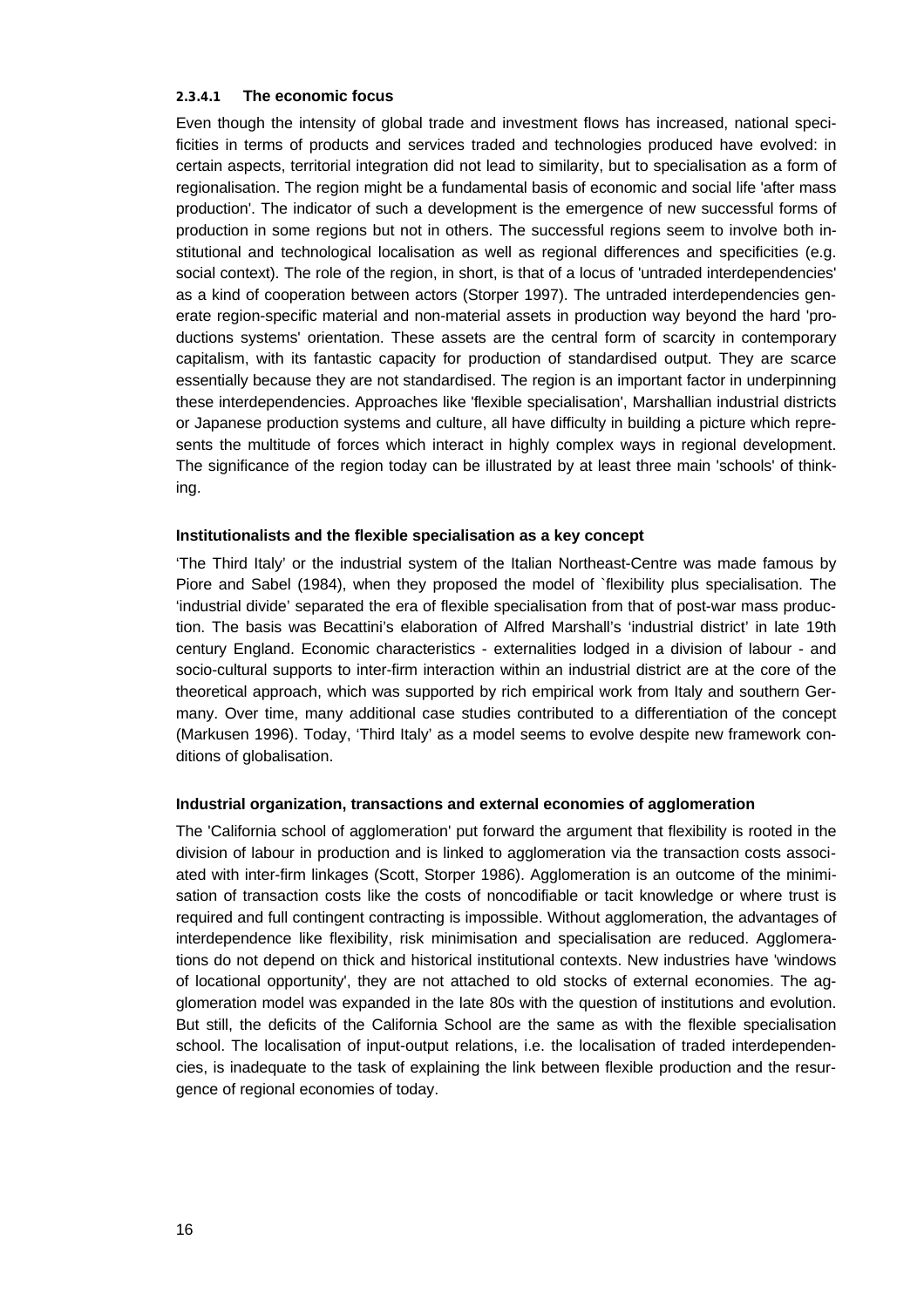## **Technological change, learning and innovation**

A first branch of work links high technology and regional development and sought the sources for growth in Silicon Valley and Route 128 (Saxenian 1990). It stresses the importance of the university-production link for future technology-based industries. A second branch is the 'regional politics' approach. It holds that regional coalitions, like the military-industrial complex, secure resources that push for the transfer of high technology resources (Malecki 1983). The GREMI group in Europe - as an alternative approach - sees the 'innovative milieu' and the network as the essential context for development (Camagni 1991; Ratti et al. 1997). The milieu empowers and guides innovative agents to be able to innovate and to coordinate with other innovation agents. Therefore the milieu is like a territorial version of the 'embeddedness' of social end economic processes. The network links the milieu with the outer world and the necessary resources which are not available in the milieu itself. Thus, the economic process is fundamentally about creation of knowledge and resources.

## **Technology, path dependency and untraded interdependencies**

This line of thinking draws on evolutionary economics, pioneered by Nelson and Winter (1982), and on refinement for technology by Dosi, Arthur, Pavitt or Soete. In essence it is technologies which develop along pathways or trajectories. Technologies are subject to a variety of user-producer and user-user interactions which in turn generate 'common practice' spillovers which are often non-traded technological connections, e.g. in the form of tacit knowledge. With the emergence of new forms of production, technological trajectories were 're-opened' and the industrial world was on the way again towards a 'learning economy'. The regional aspect comes into play when we realise that technological spillovers and their untraded interdependencies are territorialised under certain conditions. The evolutionary approach is not based on transaction-costs and on cost-minimisation by efficient allocation. Technological change is path dependent, because it involves interdependencies between choices made over time, and is often irreversible. These choices have a spatial dimension, which is closely tied to their temporal interdependence and uncertainty (labour markets, conventions, common languages, rules etc.).

# **Entrepreneurship, innovation, learning process, and proximity**

Most dynamic theories of regional development, especially those based on the evolutionary approach, stress the importance of individual, collective and cooperative '*learning processes'* as a driving force for innovations. 'Learning' comes in many shades and colours: Learning by Doing was introduced by Arrow (1962), Learning by Using by Rosenberg (1982) and refined by von Hippel (1988), whereas Learning by Interacting was stressed by the GREMI group (Camagni 1991) and others (Lundvall 1992). Hence, regional development is a complex outcome of interaction between three levels: the micro (firm, entrepreneur, household), the meso (regional institutions and systems of innovation; rules, conventions; localised production systems; networks and innovative milieus) and the macro (national systems of innovation; public policies; legal framework) of an economy at large. To go even further one can say that economic development and innovation arise out of the social context of a particular area or locality and is mainly spurred by dynamic entrepreneurship (Johannisson et al. 1994). 'Interacting' as a process itself is linked with spatial or geographic 'proximity'. The notion of 'proximity' becomes crucial, given that regional innovation is considered as an open learning process, driven by interactions of social context, structures and actors. It is important to distinguish in general *three dimensions of proximity*: spatial, social, and organisational. Although all of the three dimensions are strongly intertwined, proximity helps to picture more explicitly the territorially bound characteristics of close interactions between firms, entrepreneurs and institutions.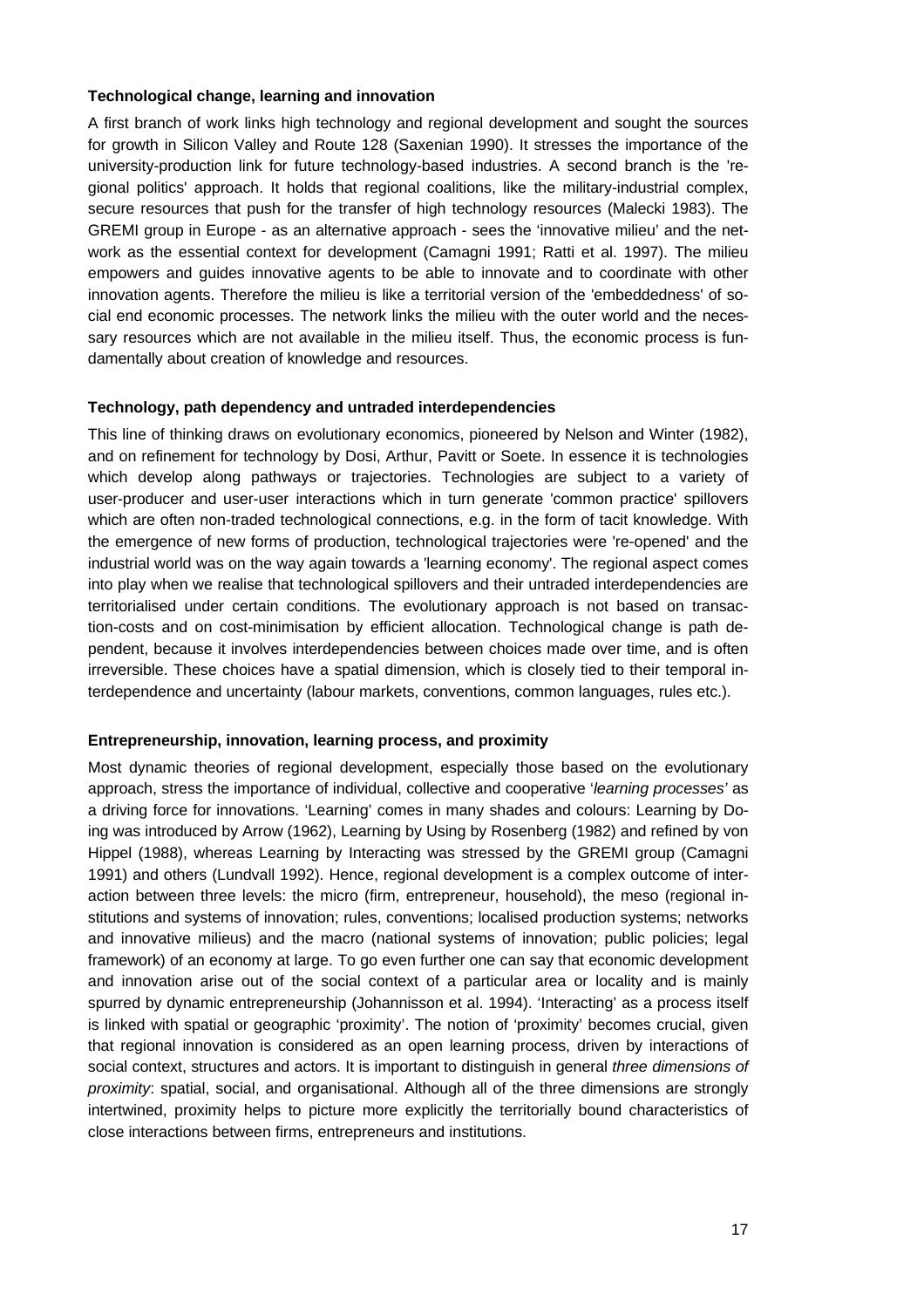## **Industrial production systems and forms of governance**

Regional development today is also about understanding the ways industrial and services activities are arranged within the territory. Where lies the power to influence industrial development: is it the locality, or outside its borders? A central notion therefore is the *'industrial production system'* which contains an *input-output structure* (a set of units of production of different sizes linked together), a *structure of governance* (authority and power) and a *territoriality* (whether dispersed or concentrated). In reality many firms or units may be involved in more than one input-output system. Thus we have inter-network relationships or supersets of productions systems, which complicate appropriate public policies. The question of influencing regional development was focused for a long time on the behaviour of large firms and their governance. Originally the 'core-ring image' was used to depict the notion of power of large firms over their usually smaller suppliers. Today this metaphor can be used in a general sense for describing governance structures which in many occasions develop towards increasing self-governance (Cooke et al. 1997). This leads to the question of the extent of self-governance in regional policy when there are areas with different types of production systems.

## **The economy of a region and sustainable development**

Today there is an increasing debate urging on the implementation of sustainable development (SD) at the regional level (Patterson, Theobald 1995). That makes it a necessity to stretch the notion from 'hardware' of production systems to 'software' of social context or social capital (Putnam 1992). 'Learning regions', with 'learning regional economies' (Morgan 1997) can thus become an interesting starting point for implementation of SD. Learning contains all these dimensions of production: design of products, processes, explicit and implicit know-how, evolution of organisational skills. Thus human capital, social capital, knowledge production, transfer and management, knowledge accumulation, adaptive capacity and self-governance become crucial key factors for regional sustainable development.

# **2.3.4.2 The spatial focus**

The fundamental structural change in society not only brings about a paradigmatic change in regional economic theories but a paradigmatic change in regional development policies as well. One can observe five areas in which the political system and its ability to act are challenged (Schleicher-Tappeser et al. 1997).

#### **New scopes of action**

The scope of action of territorially-bound policies has shifted in three ways: extension of the organisational structure of society, public interventions and new institutional division of responsibility. The general tendency seems to be the retreat of the state from single decisions and the emergence of many formal and informal institutions with tendency to self-governance.

#### **New fields of action**

In recent times, regional planning and development have undergone drastic changes. First, *new ecological necessities* pose new challenges, like problems of the irreversibility of decisions. Second, the need for horizontal cooperation has increased because spaces of public action no longer equal spaces of problems. The resulting negative spillovers necessitate a 'géométrie variable' for public policies. Third, public policy today is urged to provide public goods not only where markets are likely to fail or react more slowly than desired, but to provide public goods which may be specific to technological-economic spaces. It is then the development of these spaces that ultimately generalises their benefits.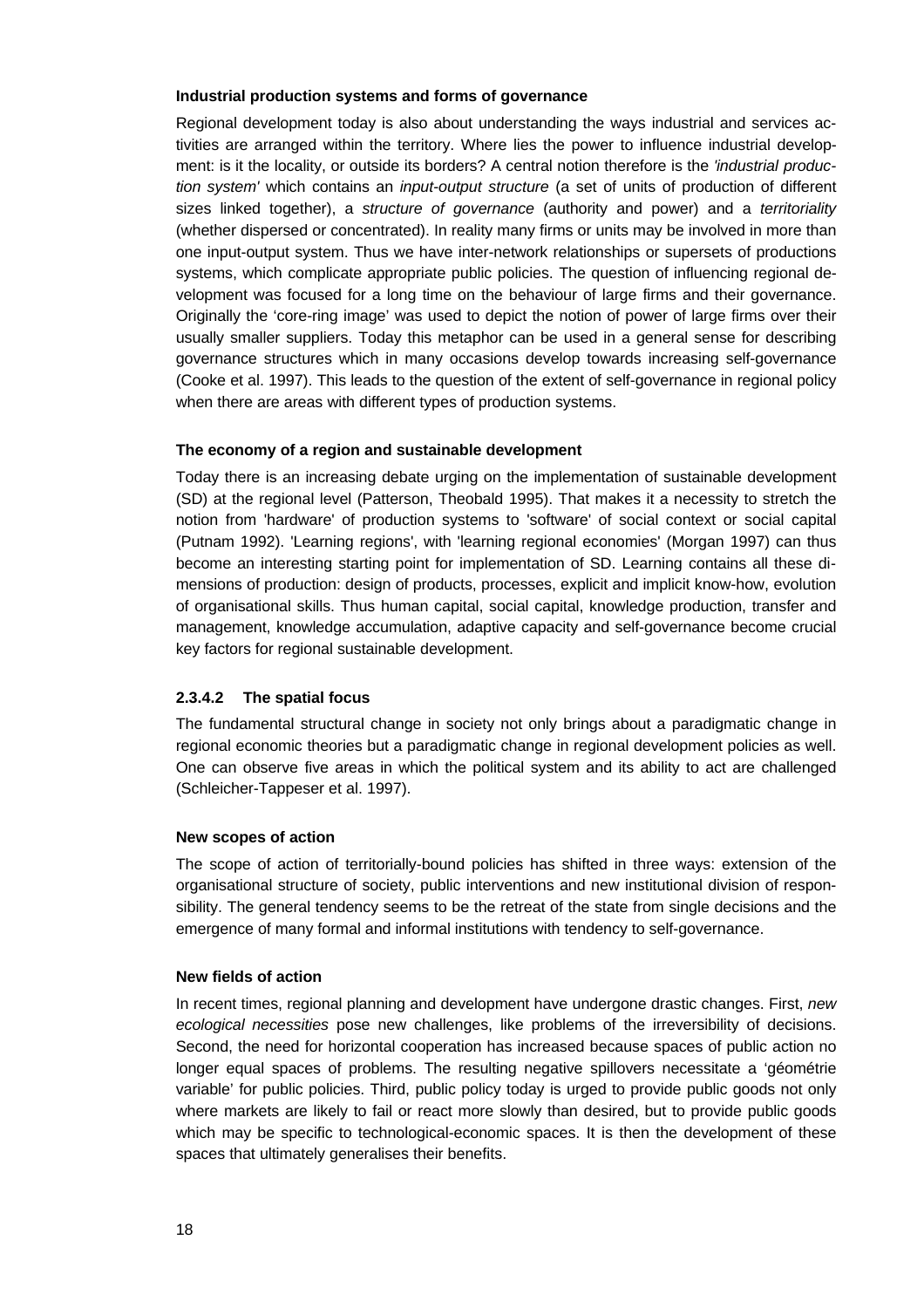#### **New ways of intervention**

New scopes and new fields of action, as a consequence, lead to new ways of intervention. First, the mode of intervention changes *from planning to managing*. Regionalisation may have two effects: it leads to an increase in decision-making power and in self-governance on the regional and local level. It could help to decentralise and fragment power when facing situations of intransparent hierarchies, overlapping competencies and parallel structures of decision-making. Second, the fragmentation of politics into a variety of policies and into a large number of issuerelated networks needs a *coordinating framework*; orientation, guidelines and focal goals become more significant in this context. Third, certain *specific resources* are required. Face-toface-communication as a pre-condition to generate trust is found to be a crucial condition for regional actors to build stable networks and create innovative milieus.

#### **New challenges for the behaviour of planners**

The behaviour of planners is determined not only by the uncertainty of assumptions about reality and development but also by what can be described as the 'muddling through' of the political process of decisionmaking (Hall 1988: see Koschitz 1993). Different approaches lead away from finalised planning to modular planning in comprehensible and manageable steps (Ganser 1991: see Koschitz 1993). Planning goals in the sense of 'beacons' or 'rules' facilitate the building of consensus. Challenges in regional or spatial planning not only have to do with problemsolving but also with mechanisms of power and governance. The actor in charge of planning has power because he limits the scope of action while defining a certain kind of future as desirable and possible. This oftentimes puts the planner opposite to tendencies of self-governance in communities and regions.

## **New perspectives in regional planning**

In regional planning, three shifts in goals and instruments can be detected. First, the *primary goals of regional planning changed* in character. Starting with the creation of equal living conditions and 'functionally-balanced' regions, regional planning principles moved on to accept the reality of the functional division of labour. Next, 'endogenous regional development' challenged traditional top-down approaches and allowed for spatially uneven distribution, but 'satisfying' standards of living. Then, the 'spatial networking approach' stressed the differences between regions while trying to maintain a minimal standard of infrastructure; this finally evolved into concepts like 'sustainable regional planning' (Roberts 1994). Second, the *view on spatial dimensions* widened. From the theory of Central Places to the later attention to peripheral, rural and border regions, spatial planning widened its focus gradually to specific spatial-functional interlinkages of cities with their networks. Today the 'European spatial development perspective' (E.S.D.P.) draws a picture of integrating the European, the transnational as well as the regional and local level. The three basic goals are: economic and social cohesion, sustainable development, and balanced competitiveness of the European territory. The concept thus integrates three objectives: a balanced and polycentric urban system, parity of access to infrastructure and knowledge, prudent management and development of the natural and cultural heritage (EC 1997). Third, the *objectives of regional planning* changed from simply improving infrastructure to mobilising endogenous local potentials to integrative approaches which try to strengthen local and regional development. At the same time, as for example within the LEADER programme, regions start to develop networks for exchanging experiences and begin to induce their own learning processes, but all of this with an integrative spatial perspective (EC 1997).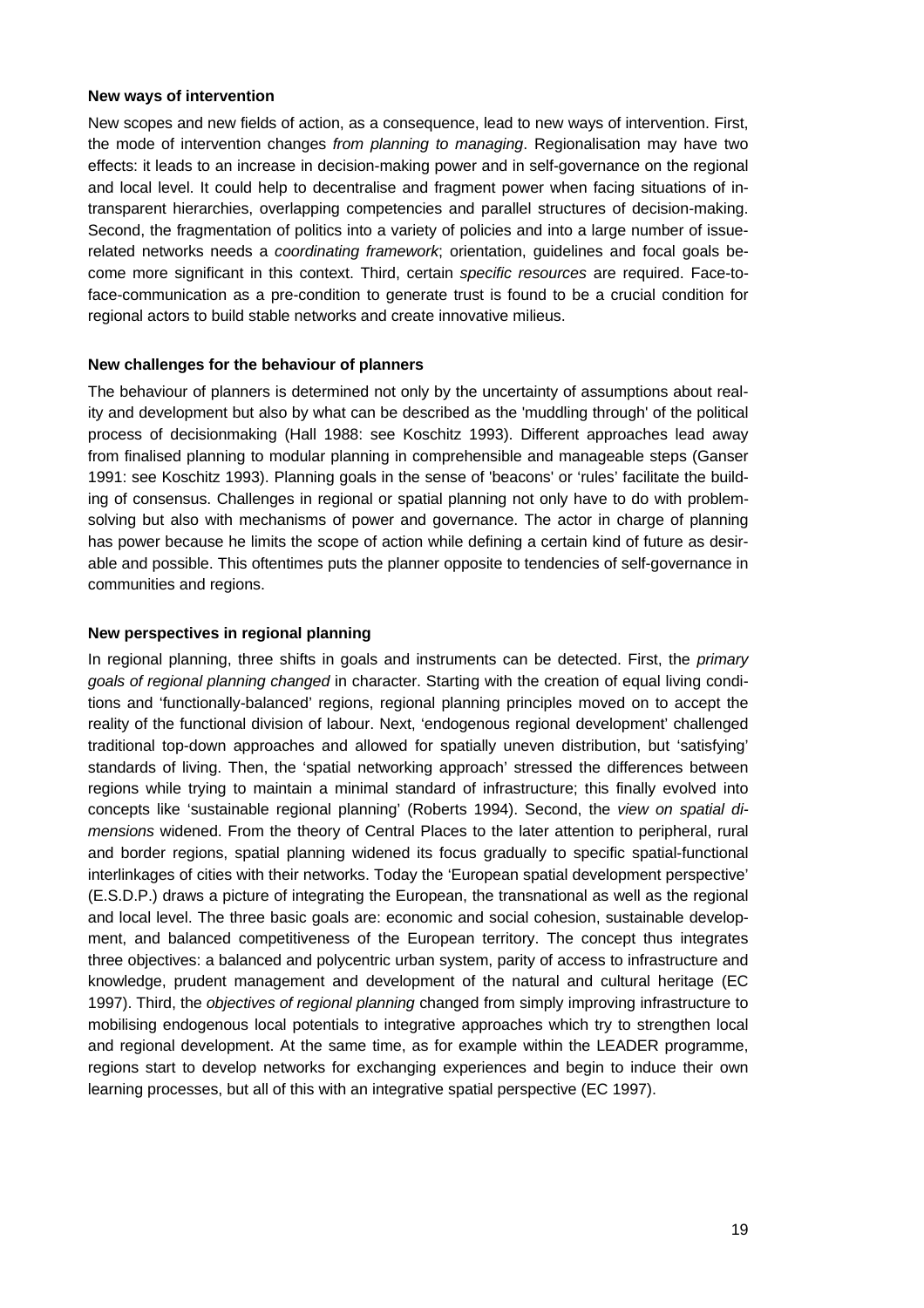# **2.4 Sustainable Regional Development**

## **2.4.1 General character of the two discussion threads**

## **2.4.1.1 The scope of SD and RD**

Comparison of the terms "regional" and "sustainable" shows that these concepts are not to be understood as being on the same level. "Regional" designates a spatial level, whereas "sustainable" suggests a certain quality.

Chapter 2.2 shows that the concept of Sustainability stands for a vast paradigm shift which has been taking place for decades, a shift to a new way of looking at the development of human societies on this planet. This new approach not only provides new descriptions and explanations, it also implies that we may have to revise our value systems. From the new perspective the old ones do not seem coherent anymore. This normative aspect plays a prominent role in the public discussion, but the longer the discussion lasts, the more evident it becomes that the often requested clear-cut criteria for what is sustainable, simply cannot be given. The focus of the concept is on the relationship between human societies and nature. However, the scope meanwhile also includes all kinds of societal aspects not necessarily connected with non-human nature. There is a widening consensus, that besides environmental, economic and social aspects have also to be included. The concept covers all levels from the global to the individual ones and tries to look far into future. It is evident that when ideological oversimplifications are to be avoided, such a general concept does not allow simple recipes and checklists to be deducted. It opens new perspectives and gives orientations which still have to be explored. All kinds of activities and policies will have to be revised in the light of this new paradigm.

"Regional development", on the other hand, is also not a singular concept. As described in chapter 2.3, there is a series of theories which help to describe and understand the economic development of societies at the regional level, there are normative concepts and action-oriented theories which state what should be done in this respect, and there are established policies to support regional development at European, national and regional levels. Regional Development deals with regional issues and has not such a global claim as the much newer concept of Sustainable Development. Whilst the economic focus still prevails other aspects such as environment, society and culture play an increasing role. There are other theories concerning regional culture, regional planning, regional policy making which are all influencing this discussion. Although at different levels there are political institutions explicitly dealing with Regional Development (as DG XVI and DG VI for the rural regions on the EU level), for its realisation the concept has to rely on a series of different policies, ranging from infrastructure to agriculture to vocational training.

The concept of sustainability has thus a much broader claim concerning its subject (humans and nature), concerning the scale (from individuals to the globe) and thereby its normative implications (conditions for survival). On the other hand the concept of regional development, by its focus on the regional level, is much more concrete. The longer history of this concept and its shorter scope in time have allowed for experience with models and practical policies.

## **2.4.1.2 The concepts of RD and SD as an answer to equity problems**

The normative impetus of new approaches and paradigms diminishes with their degree of general acceptance. Therefore, it is useful to have a look at the time when the concepts first appeared in the public political debate. It seems that equity considerations have played a major role in the emergence of SD and RD.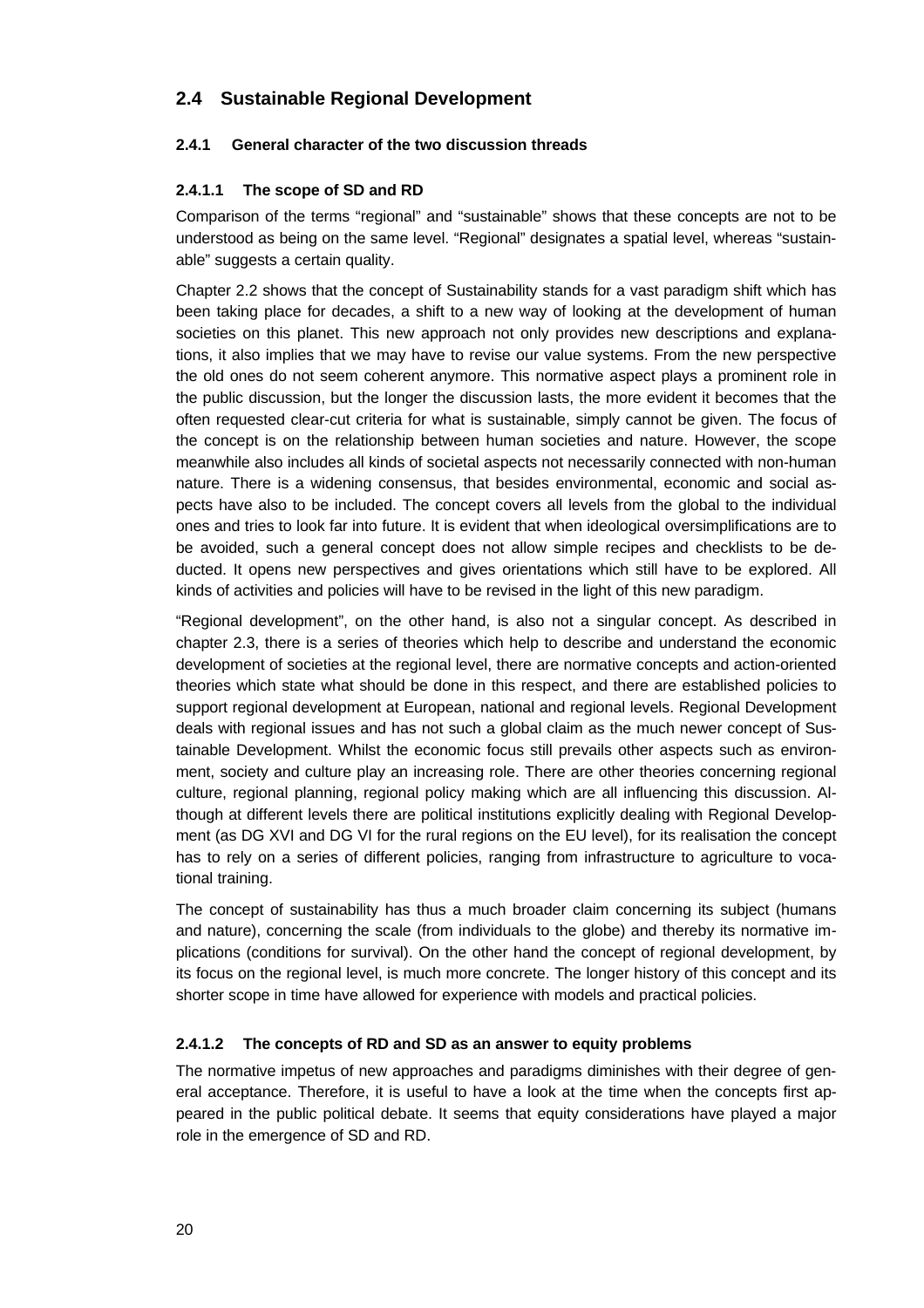Equality had been one of the big promises of the French Revolution whose individualist values were the basis of modern industrialism. During the evolution of modern economies substantial changes in the regulatory framework have been introduced periodically in order to reduce conflicts arising from disparities. During the last century and the first half of the present one, disparities between individuals have been at the centre of the debate. The virulence of the "social question" led to extensive labour legislation and to the installation of redistributional mechanisms within national states. Moreover, since the last century equity between women and men has been another issue which has raised public debate and shaped our societies. Gender equity, just as social equity is a concept basically looking at individuals.

Only after world war II did disparities between countries and regions become a major political concern. With the Marshall Plan for Western Germany and other European countries (e.g. Italy), a huge transfer programme for inducing development, fordist and keynesian principles were actively and successfully applied to whole national economies. The regional development question, which originated in the first half of the last century with utopianist and anarchist writers concerned about social questions, was followed by regionalism and regional geography (around 1900) and developed in the twenties into more systematic regional planning and regional economic development theories (see Weaver 1984, Hahne 1985, Hahne/Stackelberg 1994). But only after 1950 did explicit regional development policies evolve. In many countries special legislation and financial transfer mechanisms were established, motivated by a growing discussion concerning disparities in living conditions and by increasing streams of migration. Similarly, the international development debate and the concept of development itself are rather young. US President Harry S. Truman, by introducing the concept of "underdeveloped countries" into international politics in 1949, established the idea of a universal direction of "development" and called for international programmes to mitigate disparities between national economies (Sachs 1989).

The term Sustainable Development had its appearance on the political stage essentially with the Brundtland Report in 1987. The concept of Sustainability seemed to be suitable as a means of combining and reconciling the endeavours of the environmental debate with the development debate in the UN system. The environmental question had rather suddenly become an issue of public concern in the early seventies, typically marked by the report "Limits to Growth" (Meadows et al. 1972). The concern for "future generations" raised the problem of inter-generational equity. The idea that resources (including the dump capacities of our atmosphere) considered essential for the western and globally strived for lifestyle could be depleted within one or two generations, obviously led to an intricate interrelatedness of equity problems which made it impossible to treat environmental and development issues separately in international negotiations. A comprehensive concept was needed. The Rio Conference in 1992 tried to establish one under the term Sustainable development.

Giddens has described modernity as a consequence of the separation of time and space (Giddens 1990). With the concept of abstract time and abstract space and the development of corresponding institutions it became possible to perceive and to act over ever larger distances in time and space. With this process social systems have been disembedded from their local conditions. In a certain sense one could say that the problem of sustainability is the modern version of the old problem of social equity which has to deal with much larger time and space dimensions. The concept of Regional Development was the answer to the spatial aspects of the disembedding processes. The concept of Sustainable Development has stressed the time aspects.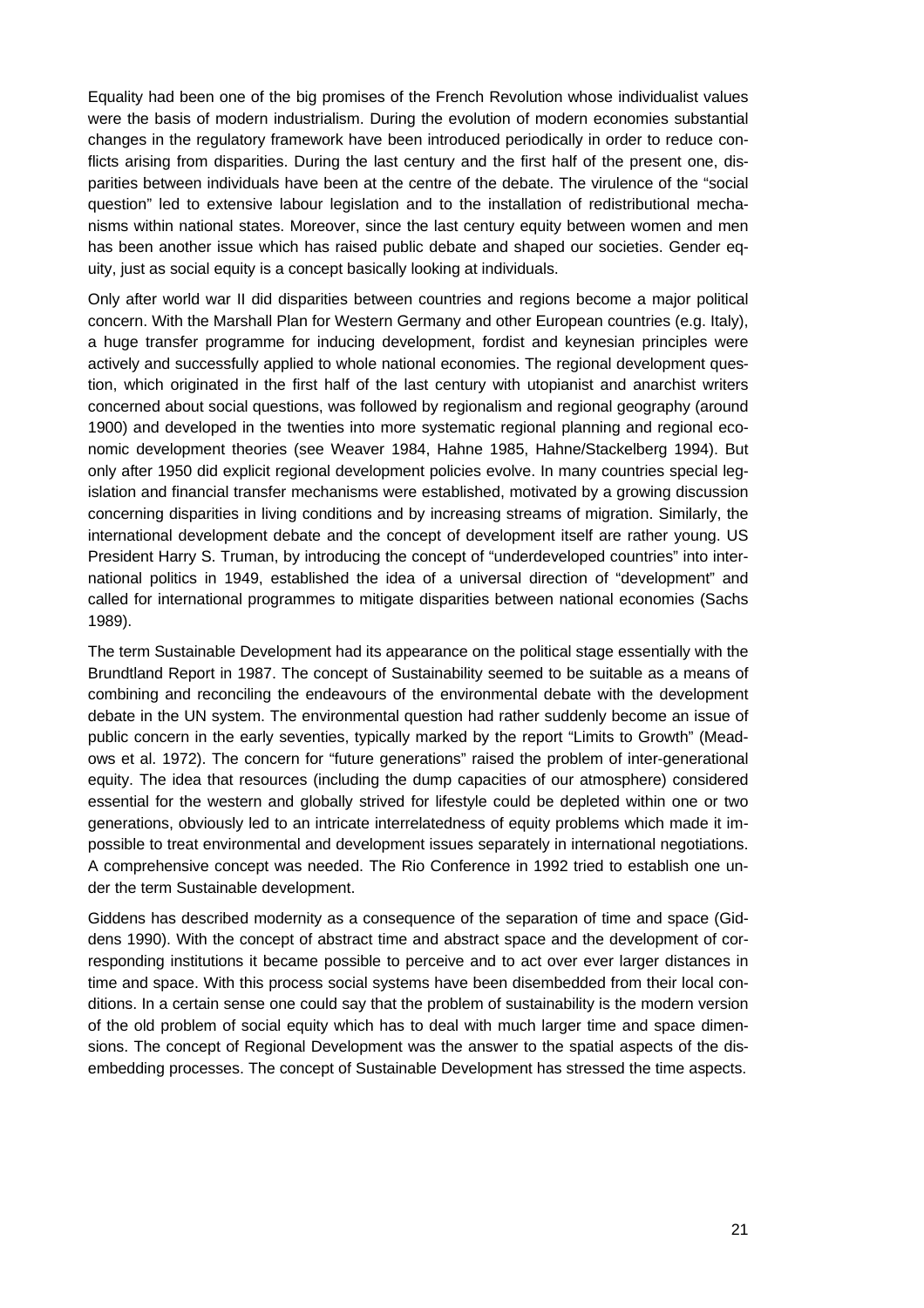## **2.4.1.3 Perception and values**

It emerges that the concept of sustainability has two strands:

- sustainability stands for a new way of perceiving the world in which we are living,
- sustainability also stands for a shift or a new set of values and priorities in decision making.

As perception is always conditioned by concepts and values, description and valuation cannot be completely independent. Giddens has pointed out that self-reflexivity is a central element of modern societies, i.e. that the concepts developed in social sciences are themselves shaping perceptions and value systems and thereby are contributing to the transformation processes which they are analysing.

For several decades a more systemic view of our living conditions has gained importance. In many disciplines and policy fields the way of describing and explaining phenomena has increasingly taken into account complex interrelationships between economic, ecological and socio-cultural aspects. As shown in chapter 2 in many instances this has resulted in an abandonment of sectoral and mechanistic approaches.

A need for valuation and for active change emerges based on these descriptions and explanations. The broad consensus around the Brundtland Report's definition of SD is not sufficient to appraise present states and endeavours. Discussions of the last years have shown that while a new consensus on the complex causal interrelationships is growing, an agreement on "what should be sustained" at a European level seems to be approachable in broad terms, but very difficult or impossible in detail.

In the general debate concerning sustainability some still call for a concretisation of this concept so that it will be possible to decide unambiguously whether a state or an action is sustainable or not. This will never be possible in the absolute sense. Homann, who works on business ethics writes: *"Until now there is no sufficient definition of sustainability. It cannot exist, because already the search for it is erroneous. What sustainability is, or, what can be meaningfully understood by this term, we will know somewhat better after a searching, learning and experiencing process that will take decades. But we will never know it in a definitive way. Just as a physician does not need an operational definition of health before beginning a therapy, an operational definition of sustainability is no precondition for politics."* (Homann 1996). Much more than a concrete prescription, sustainability seems to be a "regulative idea" in the sense of Kant, an idea that can give a general orientation such as prosperity or freedom, which have to be interpreted in a specific manner in every concrete situation (Homann 1996, Brand 1997, van den Daele 1993).

For gaining concrete orientations, it seems that we can only develop procedures in which a series of aspects have to be considered and pondered systematically. The difficulty in reaching obliging statements can be guessed if we think of the long period that was needed to develop law systems which allow valid interpretations of what "freedom" or "justice" mean in a concrete situation. Different cultures have developed different interpretations of general values like freedom and different procedures to assess them.

The concept of sustainability can be discussed on very different levels. We can conceive the realm of values and norms as a complex multi-level system which reaches from very general regulative ideas such as "freedom" or "respect for life" down to specified norms such as the maximum allowed NOX emission for cars. In between we find a multitude of intermediate norms which increase in number as the degree of concretion augments towards the lower levels. Lower level norms cannot be easily deduced from the higher ones: conflicting aspects have to be pondered, causal relationships have to be taken into account according to the present state of knowledge. Changing attitudes (such as increasing acceptance of divorce), new circum-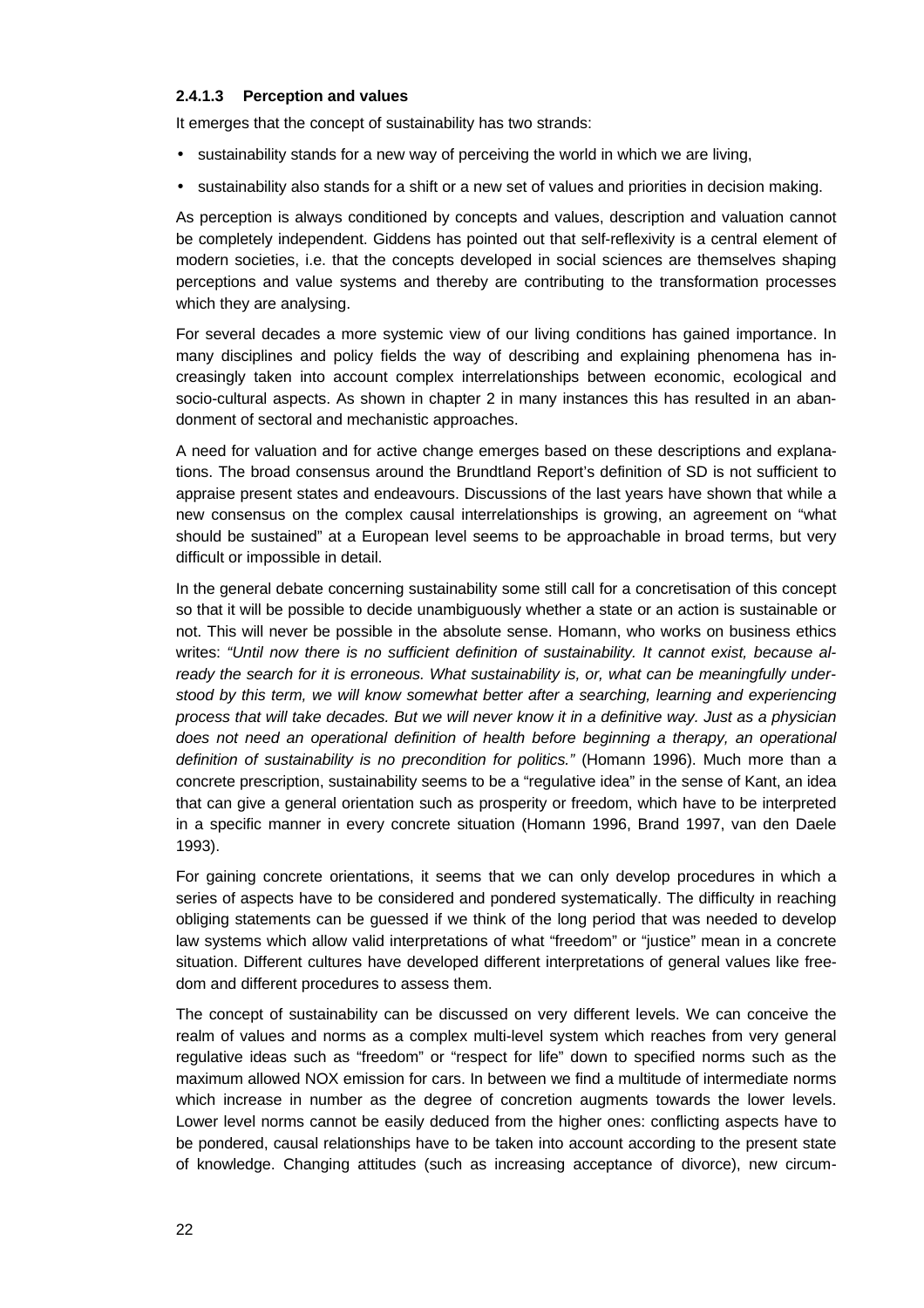stances (such as the increase in population or in number of cars) and new insights (such as the discovery of the threat to the global climate by the greenhouse effect) continuously lead to a debate and renegotiation of norms in our societies. This multi-level system of norms, corresponds somehow to our view of causal relationships and to the systems (often hierarchies) of institutions which are involved in the negotiation and interpretation of these norms. At each level, at each node of this net, there is scope for interpretation and valuation.

Most changes in attitudes and interpretations of reality may have minor effects on this system of values and norms. The regulative idea of sustainability, however, is so fundamental that it can be considered as an earthquake that calls for a reconsideration and renegotiation of all relationships between values and norms on all levels. It may lead to considerable changes in the specification of norms at the lower levels. Given the enormous complexity of our system of values and norms and the fact that innumerable institutions and individuals are involved in these negotiation processes, this will necessarily take a long time. Considering the different institutions involved in this process of negotiating norms, we discover that applying the principle of subsidiarity (which we think is an essential component of sustainability, see below), will inevitably lead to different interpretations in different regions and different realms.

Therefore it makes no sense to call for a more or less complete and lasting set of indicators of sustainability. Only provisional sets of indicators reflecting the present state of the debate or tentative indicators illustrating a specific (minority) position are conceivable. If their realm of validity is to comprise different cultures, they must necessarily be more general than when they are addressing one specific region.

# **2.4.2 Components of sustainability**

The concepts of SD and RD are obviously too different in character for a comparison which puts them on the same level. As SD has a much broader scope and claim, it makes sense to develop a systematology of the basic elements of sustainability, and then to check whether and to which extent the new developments in RD theory and practice are pointing in this direction.

Looking at the literature we can identify not only many roots but also a large number of different interpretations of the concept of sustainability. Looking for a common systematic framework which is useful in a European context, three requirements seem to be essential:

- to develop a common language
- to develop a conceptual framework which allows the identification and the comparison of different positions
- to identify existing consensus

The widest and most accepted interpretation of sustainability has been formulated in the Rio declaration 1992. The argument presented here is based on the understanding of sustainability expressed in this document. The attempt to categorise the 27 principles of the Rio declaration shows that they concern very different dimensions. In the literature we can distinguish three basic approaches to define sustainability. However, none of them on its own covers the complexity of the Rio approach. In essence we can characterise them by the following three questions:

- What do we want to sustain?
- How shall we deal with different interests, needs and opportunities?
- Which systemic approaches can help us to solve these problems?

We will use them as the basis for the development of a systemic framework.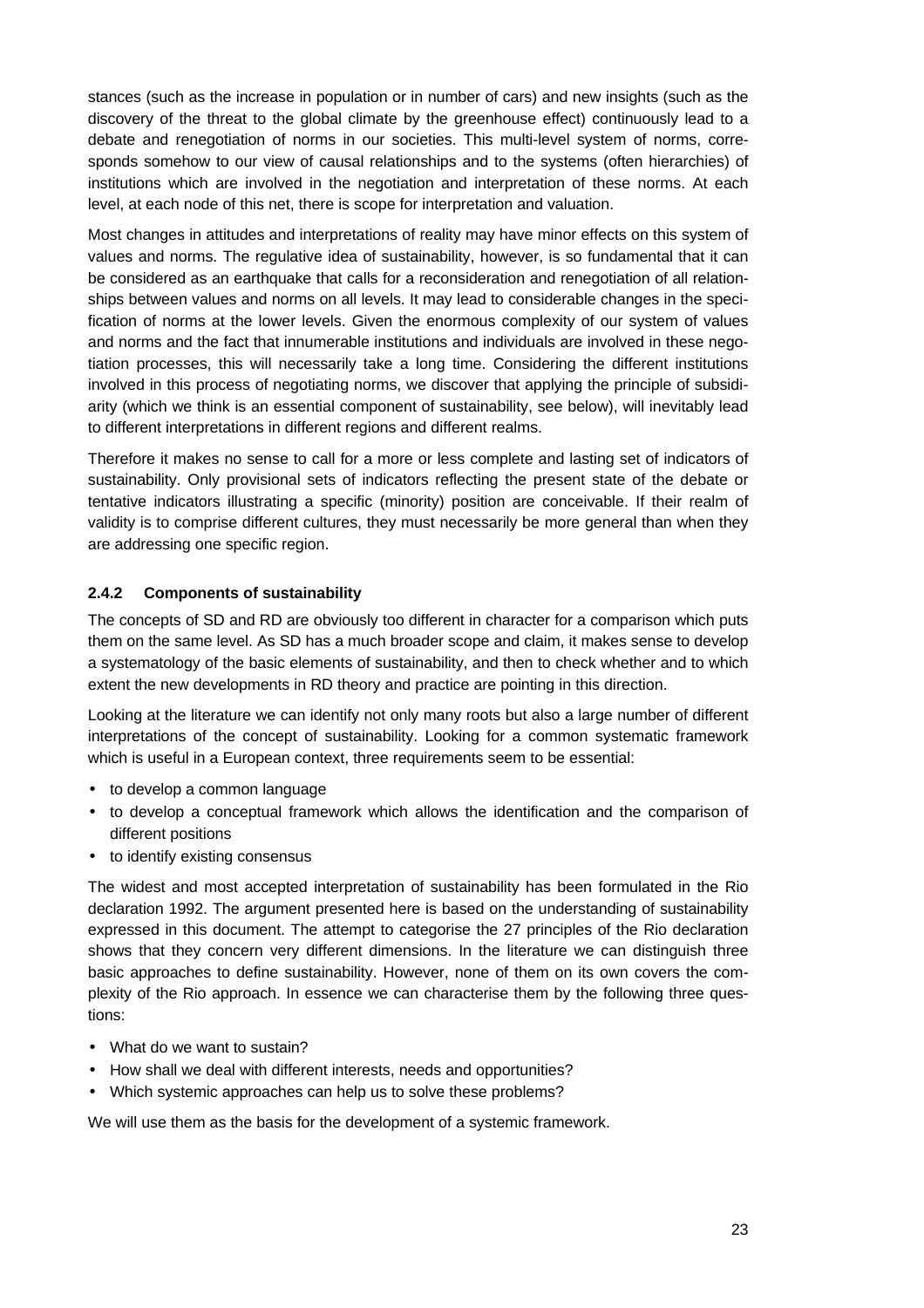# **2.4.2.1 Development dimensions**

Concerning the question "What do we want to sustain?" one can note a growing consensus on a general level. The broad approach of the Rio Declaration that besides environmental aspects economic and social aspects have also to be considered, is widely accepted. In one interpretation these three aspects can be associated with the conservation and further development of natural capital, man-made capital and human/ social capital. However, there are further connotations:



- Environmental aspects should include a deep respect for ecological systems which are the basis and precondition for all life. Bearing in mind that our landscapes in Europe have been strongly shaped by human activities in the course of thousands of years, environmental aspects should also include the man-made environment, the care for traditional landscapes and the built cultural heritage.
- The economic dimension includes the way of dealing with any kind of scarce resources. Efficient use of natural, man-made and human capital is the essential principle of economy.
- Social aspects, finally, are the most difficult to grasp as they include 1. the satisfaction of all kinds of social needs such as communication, support and security, love and care, recognition and distinction etc. 2. the respect for the different cultural forms in which societies have organised themselves and 3. the general call for some kind of equity or equal opportunities. As equity concerns will be dealt with separately in this context, we will consider the satisfaction of social needs and the conservation and development of socio-cultural heritage as the main elements of the social dimension of sustainable development.

Very generally speaking we can formulate the following elements of sustainability concerning the different development dimensions:

• Respect for ecological integrity and the heritage of man-made environment (environmental dimension),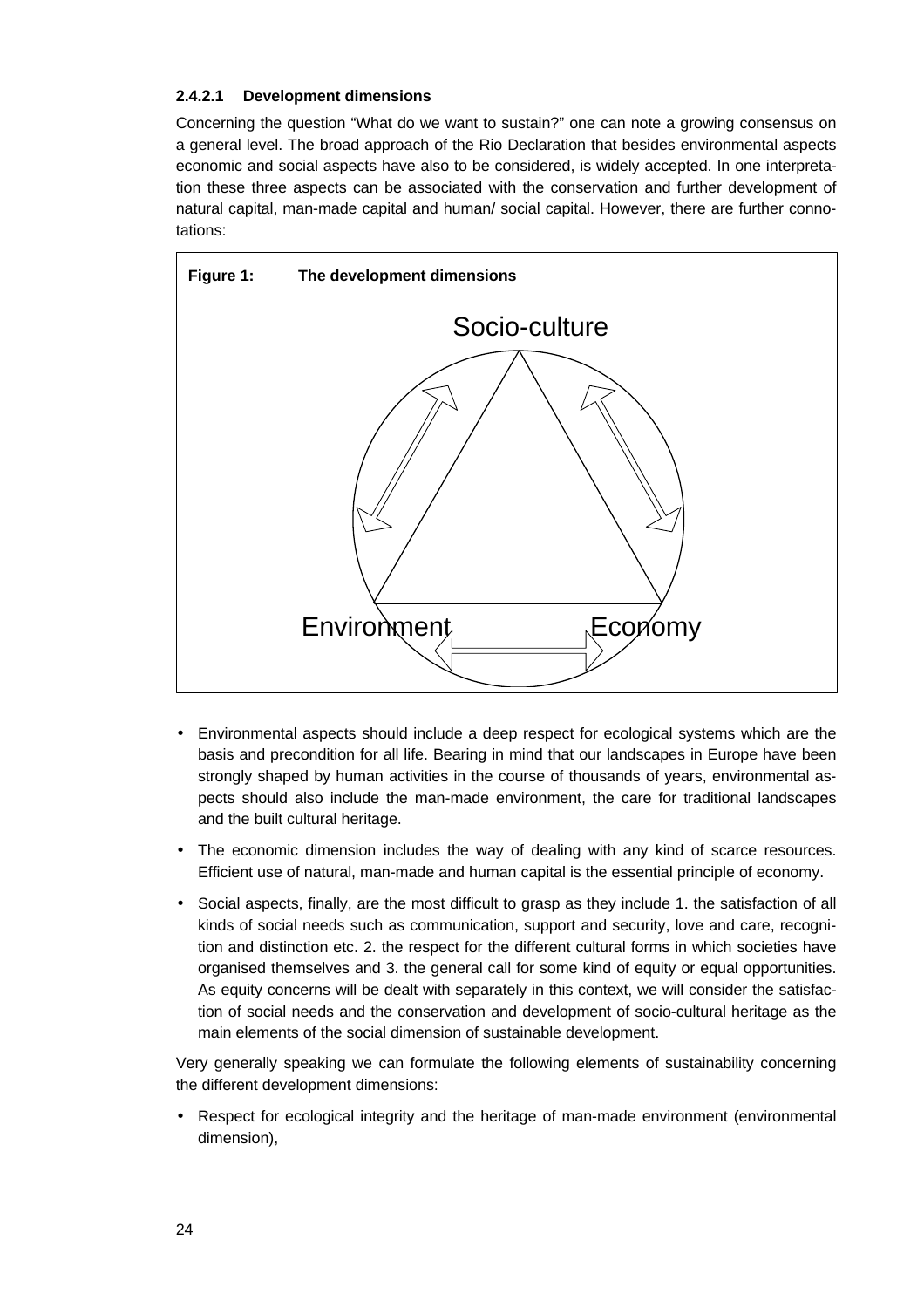- Satisfaction of human needs by efficient use of resources (economic dimension),
- Conservation and development of human and social potentials (socio-cultural dimension).

# **2.4.2.2 Equity dimensions**

The question how to deal with different interests, needs and opportunities of individuals or groups, is not only, but mainly a question of equity. Equity questions, as described above, have played an important role in the development of the concepts of RD and SD. Based on the above considerations we propose the following set:



- Inter-individual equity (social and gender),
- inter-spatial equity (inter-regional and inter-national),
- inter-temporal equity (inter-generational).

The inter-spatial and inter-temporal dimensions can be further subdivided according to larger or smaller scopes.

# **2.4.2.3 Systemic principles**

The emerging, more systemic way of looking at our world described in chapter 2.2, not only has sharpened our view of the problems which the dominant development model has created over the last two hundred years. It has also given indications of how to avoid mistakes and cul-desacs in situations of uncertainty and limited knowledge. The main shift in the perspective concerns the way of looking at interrelationships and organisational patterns. New concepts have emerged concerning systemic principles which are seen to be essential for vital systems and relationships. Different to the development aspects mentioned above, these principles do not describe specific aspects of our life or specific development problems, rather they constitute general approaches to reality, tools for describing, understanding and structuring. In this sense they constitute important tools of perception and stand at the same time for new values.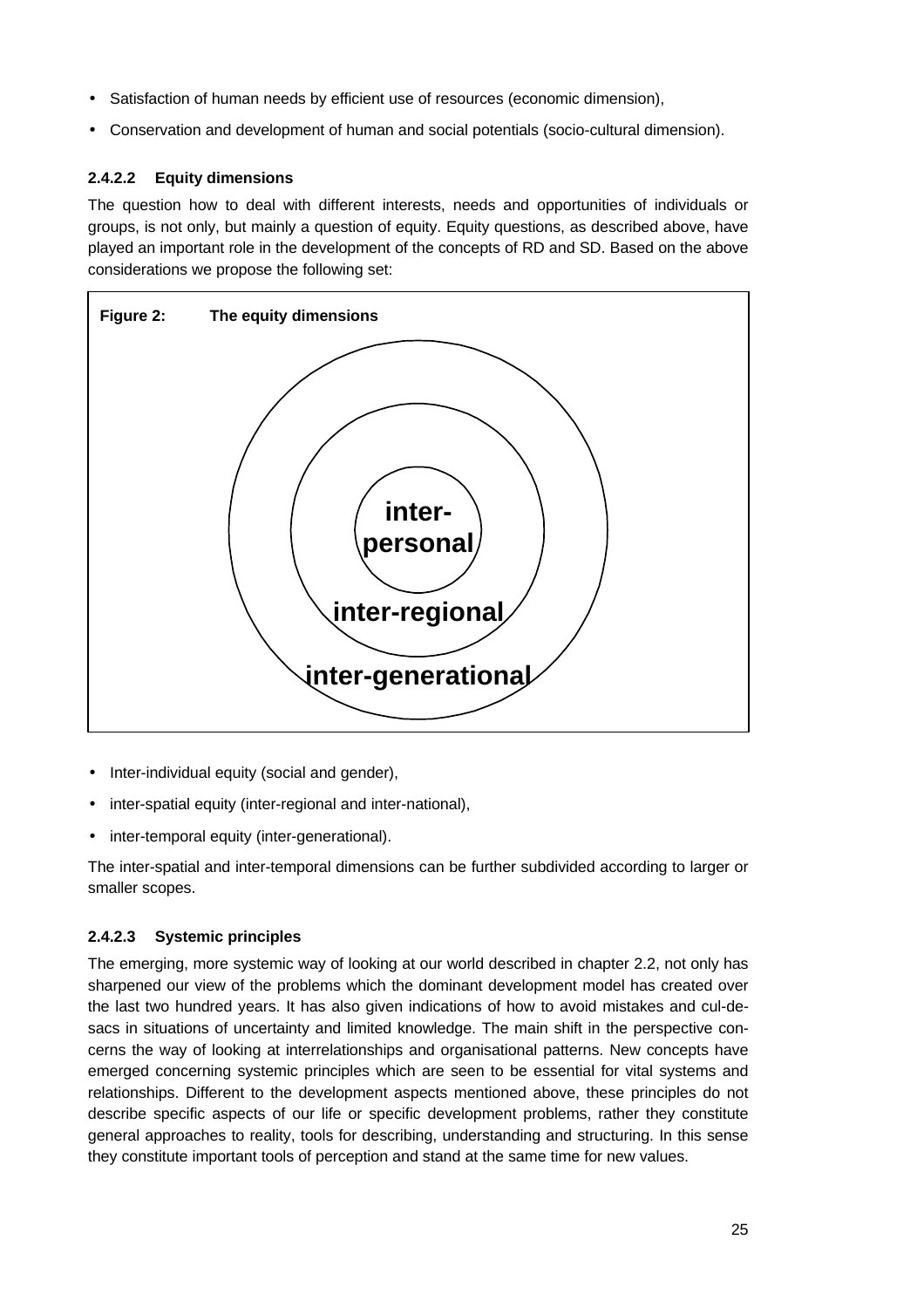Different systematisations of systemic principles have been discussed by various authors. Without referring in detail to the scientific discussion, especially in view of a regional development we propose to consider the following set of systemic principles as essentials.



Diversity is a concept originating from biological ecology. The diversity of subsystems and organisms is essential for ecosystems in order to be able to adapt to changing conditions and to develop new dominant patterns. The evolution of life on earth strongly accelerated when sexual reproduction allowed for greater diversity. Biodiversity is regarded as a most important indicator of the stability of ecosystems. At the Rio Conference a special convention was dedicated to biodiversity. The concept of sustainability maintains that diversity is not only a value in the realm of biology, but also in human societies. Also, in cultural and in economic development diversity is an essential prerequisite of vitality. The more technical term of redundancy can be understood as a special kind of diversity. However, according to the systemic view, diversity cannot be understood as an absolute value. As every system can be understood as subsystem of a larger one, there is always a trade-off between autonomy and integration (Varela 1979). In this sense the concept of diversity is strongly linked to the next principle: subsidiarity, which stresses more explicitly the dialectic tension between autonomy and integration addressing the interrelationship between a series of system levels or dimensions. Whereas the concept of diversity originates from natural sciences, the concept of subsidiarity stems from the social sciences (especially catholic social doctrine). In general terms it calls for a high degree of autonomy and selfgovernance in the smallest possible units. This applies for policy making, social systems of solidarity and welfare, technical systems or flows of goods and resources. However, no level has to dominate all the others, neither the national nor the regional one. Finding a new balance in this sense seems to be one of the most challenging aspects of sustainability.

The emerging more systemic, holistic view which emphasises co-evolution, complementarity and interdependence instead of fierce competition, exclusiveness, hierarchy and domination, stresses the importance of networks and partnership in human, institutional and also other relations. Networking is not only a social but also a technical and an ecological concept. Partnership has to do with trustful cooperation in a common framework and with mutual respect. Giddens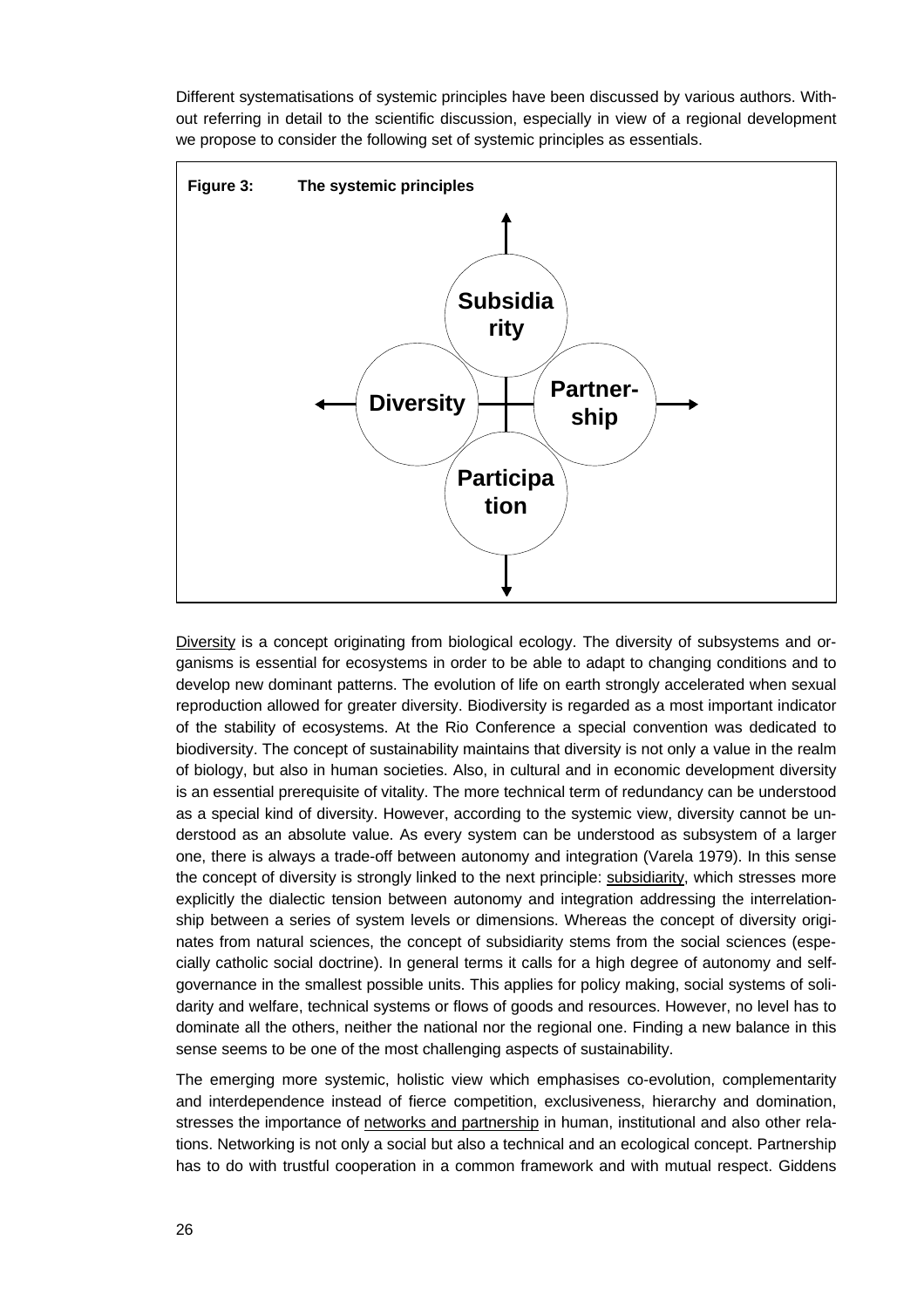has shown how much the development of modern society relies on trust. The concept emphasises the common responsibility of all parties involved. Partnership includes the striving for fair and peaceful resolution of conflicts.

Participation, finally, speaks about the relationship between individuals and institutions. It means that the individuals concerned should be involved in decision making about their future. Participation, therefore, concerns more the vertical dimension of societal relationships, the legitimacy of hierarchies. In this sense it is linked to the concept of networking and partnership which generally is perceived as concerning more than horizontal relationships.

# **2.4.2.4 Proposal for a systematology**

The groups of basic components of sustainability developed above represent different perspectives. They are intrinsically interrelated, but none of them is completely included in the others. An analysis of the components shows that no one can be omitted without loosing important aspects.

In checking the 27 principles of the Rio Declaration against the ten sustainability components developed here, it was found that only the first principle, which states that sustainability is an anthropocentric approach, is not fully covered explicitly by one of the ten components alone. Also a review of the sustainability principles proposed in the best known statements of international organisations shows that most of the principles proposed there can be included in the ones proposed above (cf. e.g. the overview in Department of Justice Canada 1996, Appendix B). As a consequence the collection of principles developed above seems to be a useful set of core principles of sustainability. A complete list is shown in the following table.

# **Components of Sustainability**

# *development dimensions*

- 1. Respect for ecological integrity and the heritage of man-made environment (environmental dimension)
- 2. Satisfaction of human needs by efficient use of resources (economic dimension)
- 3. Conservation and development of human and social potentials (socio-cultural dimension)

# *equity dimensions*

- 4. inter-individual equity (social and gender)
- 5. inter-spatial equity (interregional and international)
- 6. inter-temporal equity

# *systemic principles*

- 7. diversity
- 8. subsidiarity
- 9. partnership/ networking
- 10.participation

The main challenge of the concept of sustainability does not lie in elaborating measures which enable us to consider every single one of the components developed above. The first five of them are not new. Special policies and institutions have been established for them for a relatively long time. The main challenge seems to lie in the way to deal with these components, a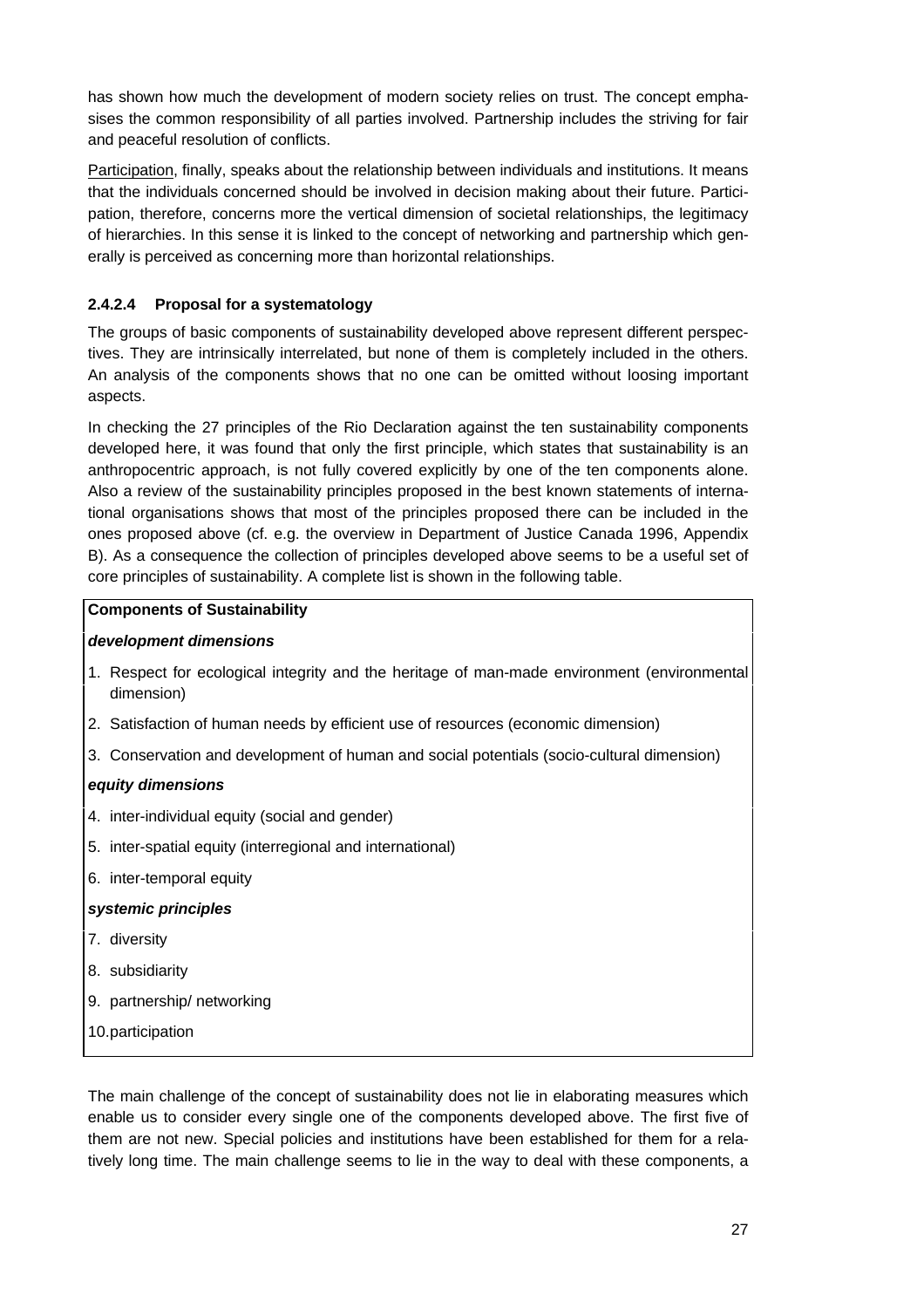new way which is mainly expressed by the four systemic principles. In a simple formula the challenges could be summarised as follows:

- INTEGRATION: combining the components into an integrated systemic approach
- ABILITY TO LEARN: Widening the openness towards the future and improving the capability to innovate

These challenges are obviously present in many other fields and activities. However, trying to meet them in connection with the set of components developed above, is not an easy task.

## **2.4.3 Regional development paradigm shifts and sustainability**

Adopting the view outlined above, the discussion concerning regional development is an element of a much broader discussion which eventually led to the concept of SD. Of interest is the question whether the trends which have been identified across the regional development approaches in the last decades are really in compliance with an orientation towards sustainable development. An answer can be given by analysing the extent to which the three paradigmatic shifts described in 2.3.3. are supporting the elements of sustainability developed above.

The result of this analysis is that all paradigm shifts contribute to a stronger orientation towards all 10 components of sustainability, with some uncertainties concerning inter-regional equity (for details see Schleicher-Tappeser et. al. 1997). Therefore, it can be stated that the paradigm shifts in RD are in compliance with the basic elements of sustainability. This means that the overall direction of the evolution of RD approaches is compatible with SD. However, whether single approaches really consider all necessary elements, must be assessed in detail.

# **2.4.4 Sustainability as orientation for Regional Development**

In order to get a more detailed tool for assessment of policies and actions, several ways were tried to combine the components developed above. None of the combinations proved to be meaningless, so we ended up with very long lists of issues which in large part have been the object of lively public discussions in the last years (see Schleicher-Tappeser et al. 1997). However, for the further development of a general framework it did not seem useful to elaborate on long lists which have been developed in detail elsewhere. Undoubtedly, for specific assessments of all kinds of situations, policies or actions, more specific criteria will have to be developed. However, they will have to be specified according to the concrete issue, situation and context. In order to reduce complexity, instead of starting from a general perspective, a more promising approach seems to be to reinterpret the general principles starting from single problem fields or policy areas.

The INSURED approach of ten components of sustainability has been successfully utilised on different occasions. One of the most interesting experiences has been a dialogue project of seven European regions in the framework of the PACTE programme<sup>1</sup>. Representatives of the regional environmental administrations had gathered to exchange experiences in projects concerning sustainable regional development. After a very difficult initial phase with serious problems to find some common language and to agree on concepts, the EURES Institute joined the project as consultant and introduced the INSURED approach. The framework of the ten sustainability components and a corresponding assessment procedure allowed a common language and mutual understanding to be developed, in order to elaborate a common view on the meaning of the projects, and to agree on conclusions which the participants considered to be

l

<sup>&</sup>lt;sup>1</sup> The participating regions were Midi-Pyrénées (coordination), Baden-Württemberg, Emilia-Romagna, Göteborg-Bohus, Rhône-Alpes, Vorarlberg, Wallonie.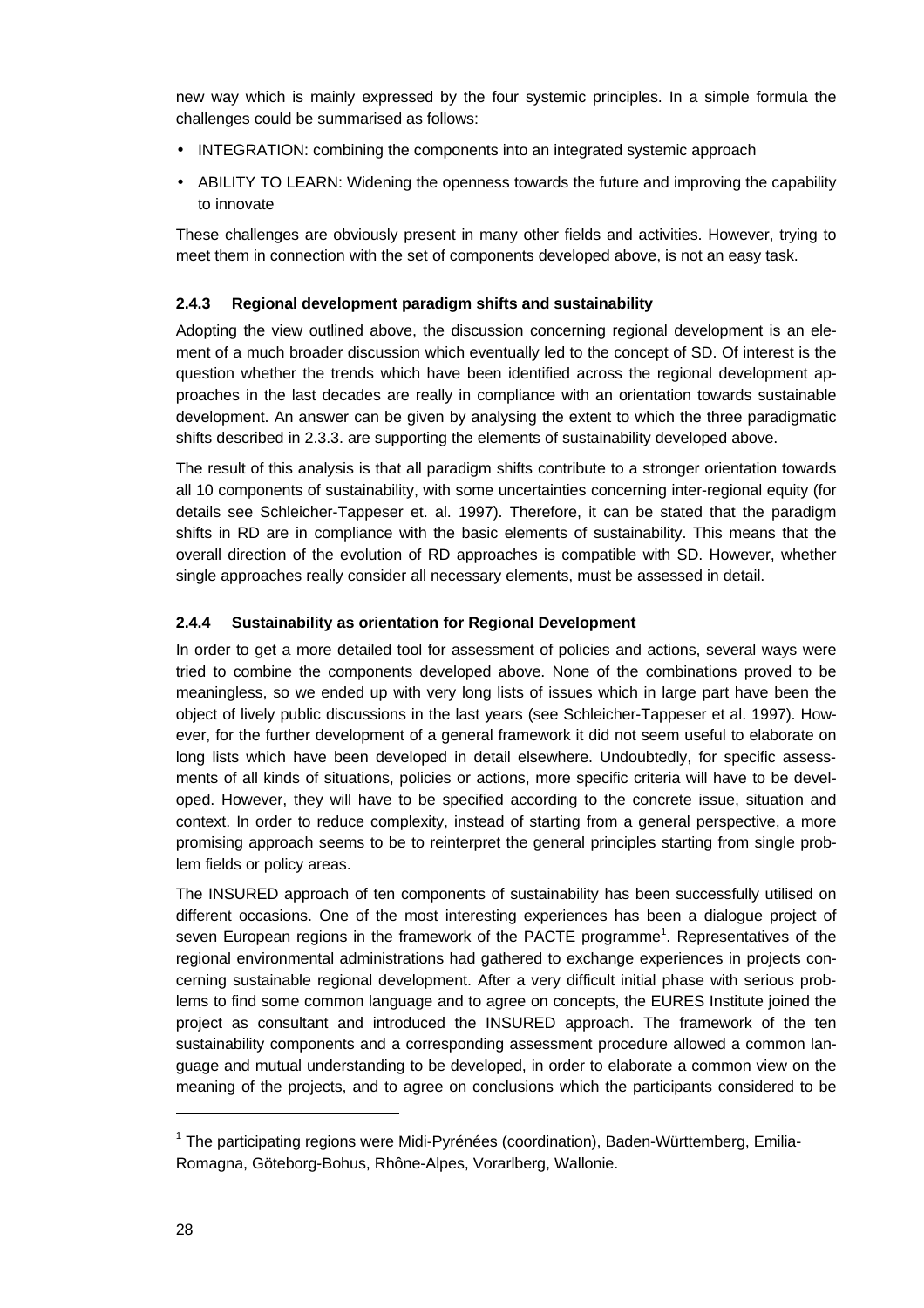useful. A more detailed framework would have been difficult to handle in this context. One of the recommendations in the final report was to utilise the approach on a broad basis (see ARPE 1997). One of the main findings was the significance of understanding and carefully considering the local context. Most participants at first had difficulties in handling the systemic principles, but at the end they were considered to be an essential strength of the adopted approach.

The most extended test of the set of ten sustainability components were the regional case studies which are reported in the next chapters. As a tool for assessing and discussing the orientation towards sustainability of policy programmes and of concrete local actions, the set of ten sustainability components proved to be useful and adequate. The single components had to be further interpreted in the single contexts but proved to be essential for asking the basic questions in a first overview. The framework of the ten sustainability components was not however sufficient for understanding the specific dynamics of regional development and the key issues for successful action in the direction of sustainability.

# **2.4.5 Enlarging the framework**

## **2.4.5.1 Lessons from the case studies**

The regional case studies (see the following chapters) have considerably enriched the perspective developed previously. Using an explorative approach, the investigation methodology was not rigid but allowed for a flexible integration of new elements. The different context in countries and regions shaped the experiences very strongly and needed to be considered in detail. It was acknowledged that the implementation of the reorientation of local development in the direction of sustainability is intrinsically a social process.

The provisional framework consisting of the 10 components of sustainability developed above was maintained throughout all case studies. It proved to be useful, pertinent and understandable for analysing the orientation towards sustainability. But it was not sufficient for describing the preconditions of successful innovative actions. As the case studies showed that the social context was of outstanding importance and that it was difficult to propose a set of generally applicable instruments, it was decided to put the emphasis on the construction of an enlarged framework that would allow a more precise and comparable analysis of specific situations. This enlargement of the framework was based on the practical experience with the adopted approaches as well as on the synopsis of the actual results in the different regions (see chapter 3).

In the case studies three points emerged which were considered to be essential for understanding the key issues:

- the interrelationships between different levels of action and policymaking
- the local or regional social dynamics and communication patterns
- the basic strategies adopted over time

The case studies showed that successful experiences developed over a long time, carefully using and reinforcing something that could be called "social capital" or "social potential" for sustainable development. The four systemic principles were useful but not sufficient for describing this multiform potential.

Moreover, it appeared that the issue of sustainability calls for deep cultural transformations which include perception, action and behaviour patterns and visions and values. Successful experiences had developed specific strategies for facilitating transformations in these three dimensions.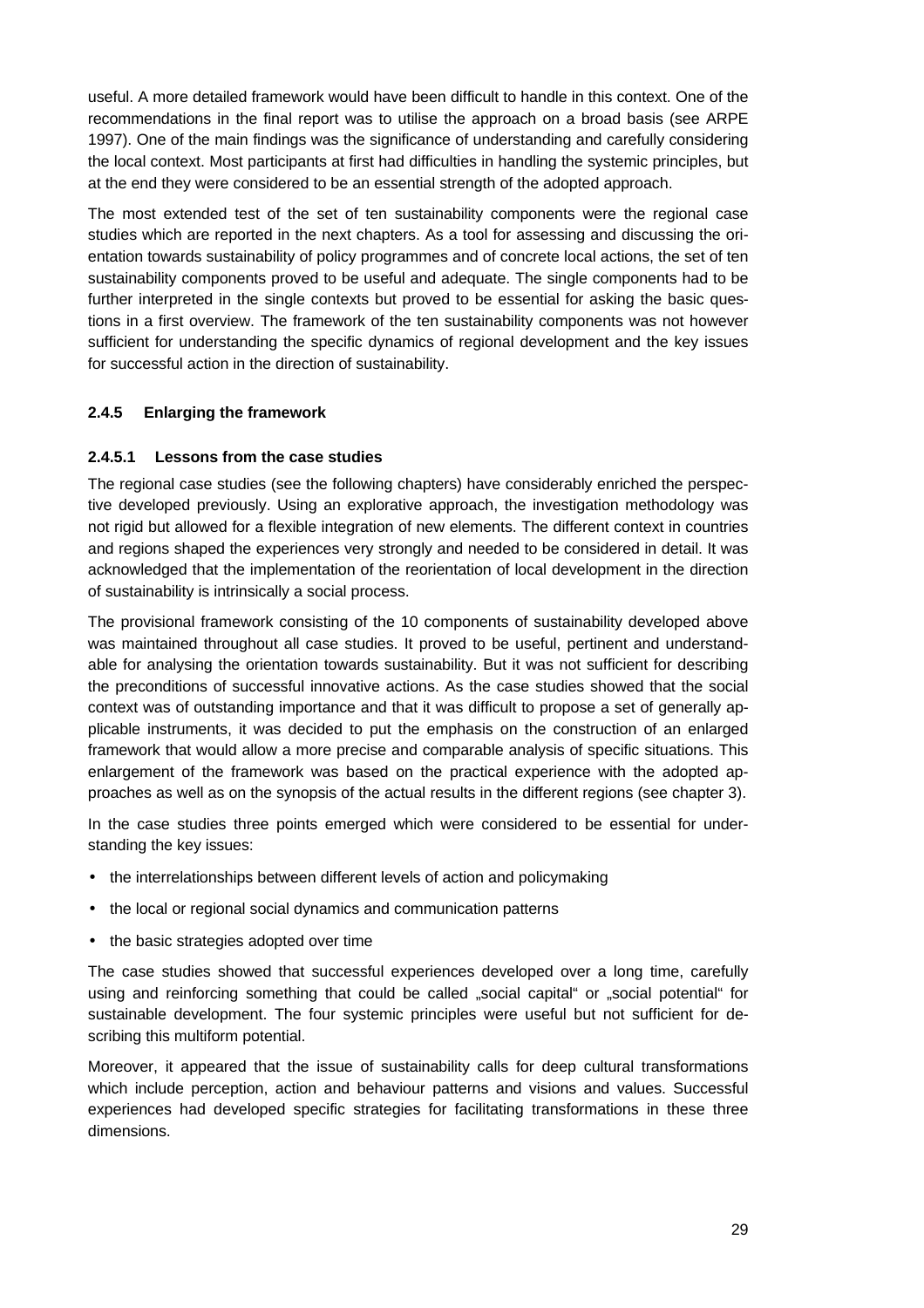During the carrying out of the case studies the research team step by step modified the originally envisaged approach of a rather separated analysis and comparison of policies (supporting missions) and innovative actions and increasingly emphasised the importance of interrelationships. The team agreed on the broad lines of an extended analysis framework, but left considerable leeway to each team in the specific regional investigation. Four general questions were used to analyse the regional communication patterns:

- How do policies support the innovative action?
- How does the innovative action influence policies?
- How does the innovative action influence the broad public?
- How do policies interact?

The case studies used these questions in different ways. A common conclusion was, that a more differentiated analysis tool would be useful.

After the conclusion of the case studies the research partners joined in a brainstorming and identified about 60 key factors for successful sustainable regional development. Later, these have been reworked, regrouped and systematised in 16 factors capable of expressing the ...regional social potential". For handling this potential more successfully, 6 additional principles for creating innovative change were identified under the heading of "transformation dynamics". Long discussions and a creative process including the consideration and rejection of several alternatives of grouping elements, emphasising dynamics and building models were needed to conceive the enlarged framework. On the remaining pages of this chapter it will be only presented shortly for concluding the arch of the reasoning that lead to this conclusion. Later, in chapters 4 and 5, the framework will be explained in more detail and more in view of its practical use.

# **2.4.5.2 Considering the Context: the regional potential for SRD**

The 16 "key regional factors" represent qualities of a regional context that favour sustainable regional development; they are simultaneously *common*, *diverse* and *original*. *Common*, because they are relevant in each local context examined; *diverse*, because they act in different way according to the specific context; *original*, because they are combined differently by the local actors.

This means that there is no standardised way or model to utilise them, but that a creative mix of them depends on the capacity for innovation expressed by the social capital of local and regional communities. Therefore any actor planning a support programme or a local action would have to consider to which extent these potentials are present, on which elements he can rely and which ones would most urgently need to be developed. The key regional factors can be grouped with the help of the four systemic principles, but none of these factors, such as e.g. "capacity of creating shared visions", can be attributed only to one of the principles.

The concept of "region" in this context is a rather wide one, the region in question can be large or small. However, behind the concept of "regional potential" lies the idea that some degree of "self-governance" in a territory is necessary in order to move towards sustainable regional development. Many of the key regional factors point in this direction. The way in which they are expressed will depend on the size of the region considered. Our case studies indicate that above a certain number of population (which may also depend on the density) the kind of interaction changes, and more indirect, formalised and specialised forms of interaction prevail. This tends to hamper an integrated approach.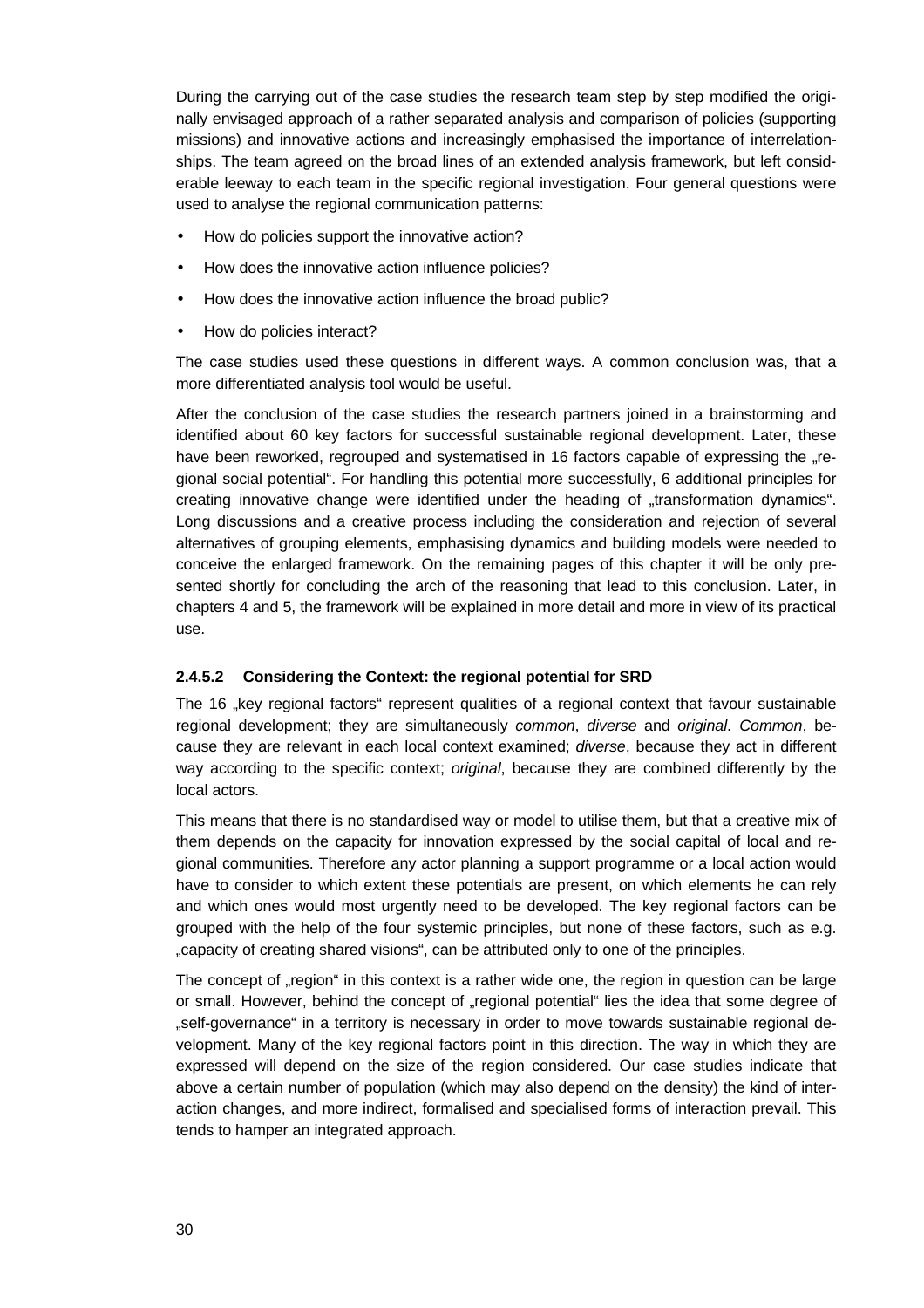The full list of the 16 key regional factors is given in the synoptic table below.



# **2.4.5.3 Transformation dynamics for SRD**

Good strategies start from a broad view but concentrate on a few key issues. During the case studies the necessity emerged not only to look at static "preconditions" for successful SRD but also to consider the dynamics of transformation which often went through several phases. Looking at the basic strategies which can be adopted (and combined) in this context one ends up with a quite small number. After long discussions the research partners identified six basic "transformation levers". They are all connected with the three dimensions of transformation already mentioned (perception; action and behaviour patterns; visions and values) and often refer to the one or the other key regional factor. Strategies, policies and courses of action oriented towards sustainable development must consider the existing potentials in order to utilise them to improve local capability and to empower local communities in managing their own affairs, to solve their problems, to anticipate and create change.

The list of the 6 transformation levers is given in the synoptic table below.

## **2.4.6 Quality Management of SRD**

The enlarged framework eventually consisted of three categories of elements:

- the ORIENTATION towards sustainability given by the 10 sustainability components
- the regional social POTENTIAL given by the 16 key regional factors
- the transformation DYNAMICS given by the 6 transformation levers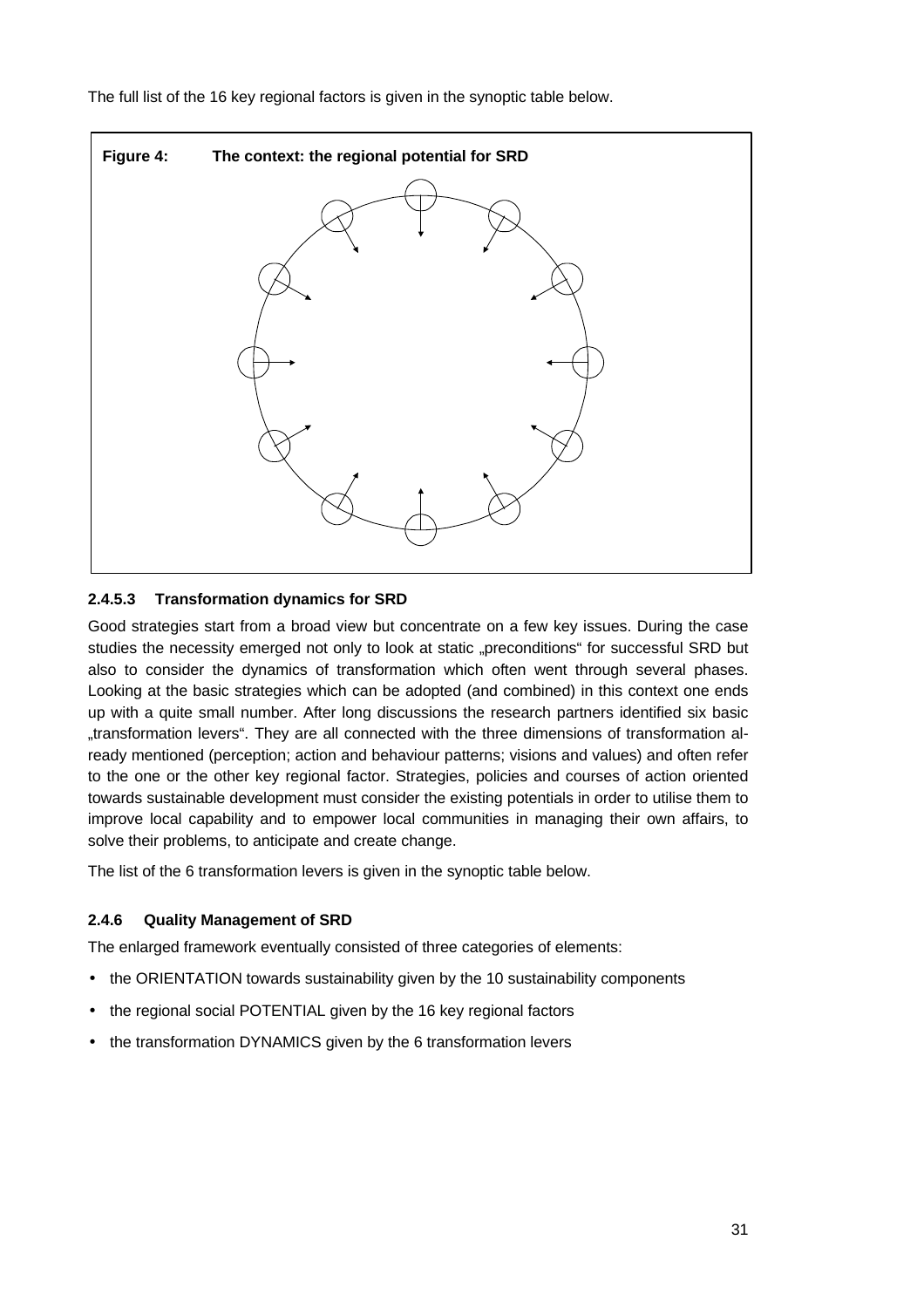A summary is given in the synoptic table below, more detailed comments concerning each element are given in chapter 7 where the use of this framework is explained in a more practiceoriented way.



As has been pointed out earlier, the conclusion was reached that sustainability cannot be achieved by a tayloristic approach subdividing the whole issue in many subproblems and separately developing measures for single aspects. Checklists alone will not solve the problem. With the emergence of a more systemic view of the world in the last decades, new approaches have been developed in different fields which allow for an integrated view of different dimensions without simply mixing all together and only relying on intuition. One of the most interesting approaches has been developed in industrial quality management. Quality is something difficult to grasp. It should improve, but for every product different aspects are important in differing combinations, different companies and different customers would not have the same interpretation and even minimum standards will change over time. The approach of quality management therefore starts on a meta-level and does not prescribe fixed standards. It only deals with the methods and procedures with which quality targets that have been set, can bet attained or exceeded. The eco-audit has been conceived along the same basic approach. The task is to ensure an optimal and transparent management in the fulfilment of very complex objectives. Setting the objectives is something that can be supported and structured with the help of a differentiated management tool. The decisions themselves, however, are political or strategic ones.

In a similar sense we would like to understand our framework. It can be used as a management framework for improving regional development in direction of sustainability. As such it can be utilised by very different actors for different tasks. The ORIENTATION and the POTENTIAL part can be used for analysing a situation and for monitoring and evaluating the impact of actions or programmes. The TRANSFORMATION levers in conjunction with a previous analysis can be used for designing strategies. And the whole combination can be used for assessing the most varied instruments. Local actors involved in a specific project should be able to make use of this tool as well as administrators at the EU level planning a support programme.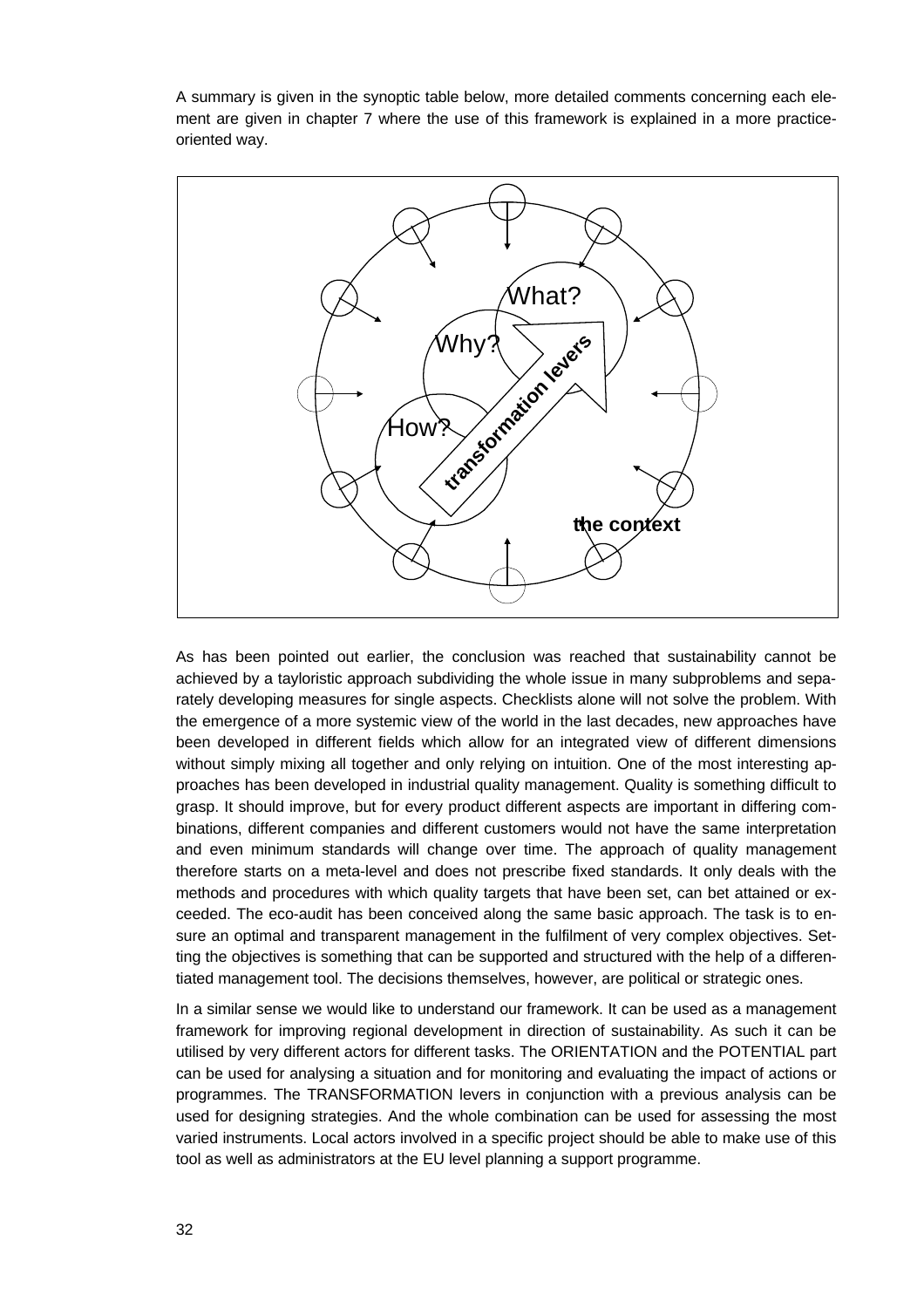Instead of developing a specific set of instruments for sustainable development, the INSURED project has hereby developed a framework for the Quality management of Sustainable Regional Development. This framework can be used for assessing and developing an endless series of instruments which are adequate to specific situations. The most interesting instruments which emerged in the experiences of the case studies are presented in a separate volume using this framework. But they are no complete set for all circumstances. They are only to be considered as interesting examples.

Objectives for Sustainable regional development will have to be set in detail in a political process according to the sustainability principle. At European level consensus may grow on some minimum requirements. Nations, regions and local communities will need to specify their own more specific goals. The INSURED framework may be helpful in this context.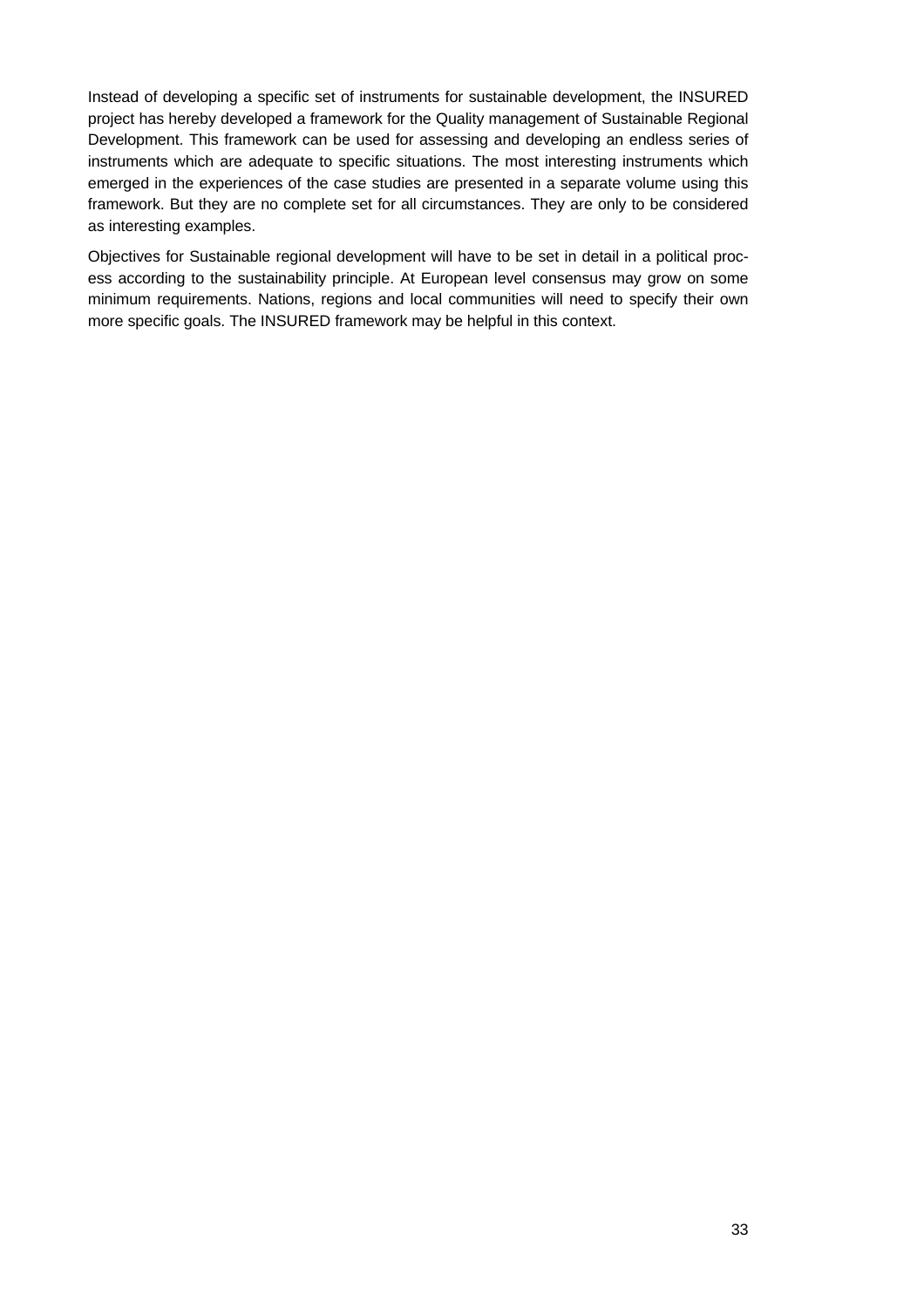| <b>Sustainable Development</b><br><b>ORIENTATION</b> | <b>Regional Social POTENTIAL</b>                                                                                         | <b>Transformation DYNAMICS</b>        |
|------------------------------------------------------|--------------------------------------------------------------------------------------------------------------------------|---------------------------------------|
|                                                      |                                                                                                                          |                                       |
| <b>SD Components</b>                                 | <b>Key Regional Factors</b>                                                                                              | <b>Transformation Levers</b>          |
| <b>Development</b>                                   | linked to diversity <sup>1</sup>                                                                                         | D1. Enhancing problem understanding   |
| O1. Environmental                                    | P1.<br>Perception of a variety of development approaches                                                                 | D2. Open collective learning          |
| O2. Economic                                         | P2.<br>Creativity and innovation in an entrepreneurial culture which emphasises responsibility to<br>wards the community | D3. Negotiation and co-decision       |
| O3. Socio-cultural                                   | P3.<br>Capacity to cope with complexity and ambiguity and to anticipate change                                           | D4. Creation of a shared vision       |
| <b>Equity</b>                                        | P4.<br>Openness to enrich the own culture and enhance multicultural cohesion                                             | D5. Service orientation               |
| O4. Inter-personal equity                            | P <sub>5</sub> .<br>Discovery and re-encoding of territorial specificities & local knowledge                             | D6. Self-governance                   |
| O5. Spatial equity                                   | Linked to subsidiarity 1                                                                                                 |                                       |
| O6. Inter-temporal equity                            | P6.<br>Ability of each to reach their optimum level of attainment and fulfilment                                         |                                       |
| <b>Systemic</b>                                      | Fractal distribution of competence using the counterflow principle<br>P7.                                                |                                       |
| O7. Diversity                                        | Autonomy of strategic decision making within a facilitating infrastructure<br>P8.                                        |                                       |
| O8. Subsidiarity                                     | Primary reliance on own resources without compromising the ones of the others<br>P9.                                     |                                       |
| O9. Networking and partnership                       | Linked to networking / partnership $1$                                                                                   |                                       |
| O10. Participation                                   | P10. Shared value system taking into account environmental, socio-cultural and economic inter<br>dependencies            |                                       |
|                                                      | P11. Social cohesion                                                                                                     |                                       |
|                                                      | P12. Opportunities and room for equitable interaction                                                                    |                                       |
|                                                      | P13. Capacity of creating shared visions                                                                                 |                                       |
|                                                      | P14. Integration of social & technical skills into the innovation process                                                |                                       |
|                                                      | Linked to participation 1                                                                                                |                                       |
|                                                      | P15. Access to information and to the arena of dialogue and debate                                                       | The links indicated by these headings |
|                                                      | P16. Multiplicity of interactions, enhanced by local animators                                                           | are not the only possible ones        |

# **Table 2: The INSURED framework for the quality management of SRD**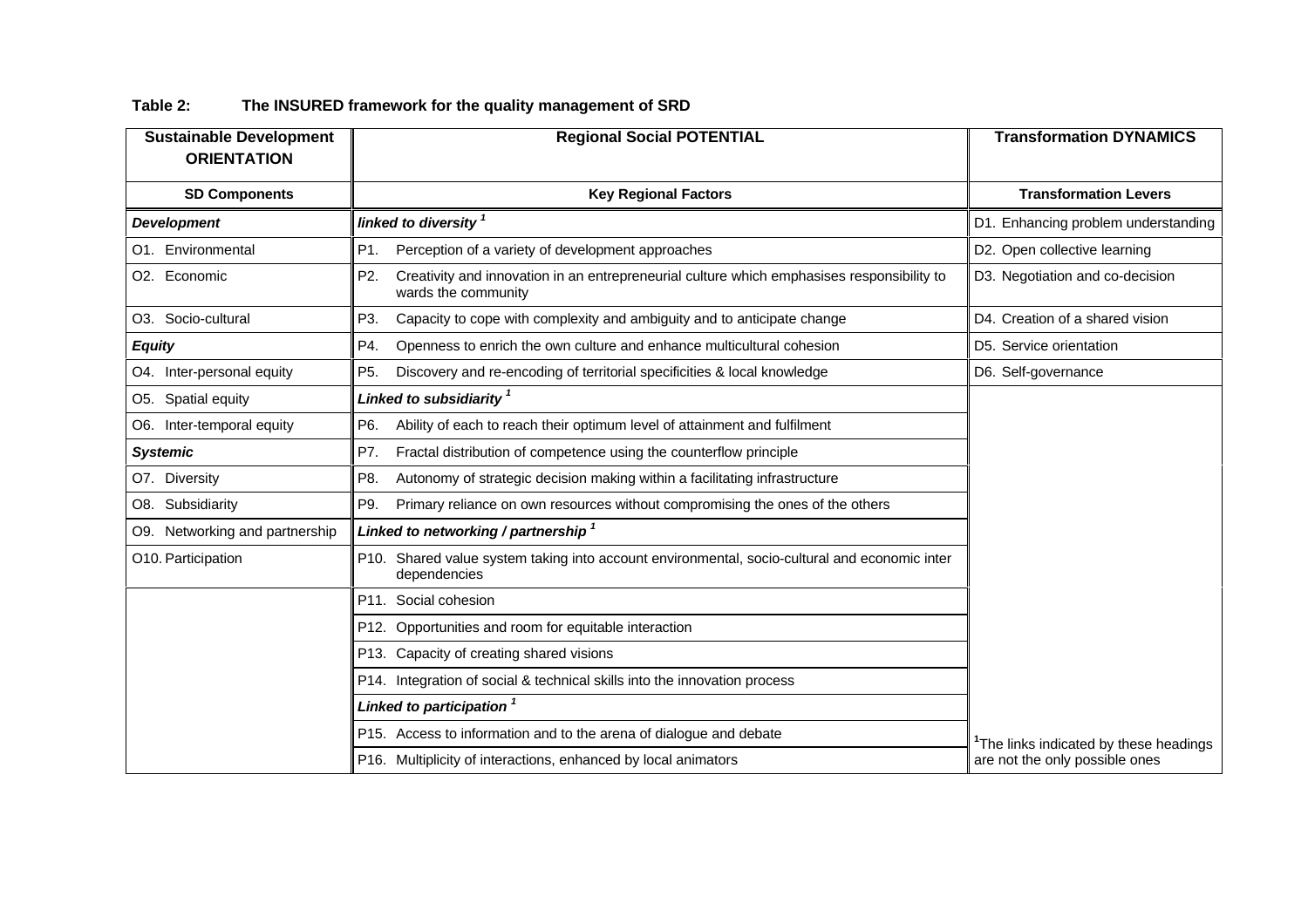# **3 Synopsis of the Regional Case Studies**

The regional case Studies which form the large empirical part of the research are each summarised in the second part of this volume. Here we will concentrate on their common features. In the preceding chapter it was explained how, on the basis of the case studies, the original analysis framework has been enlarged leading to the INSURED SRD Management Framework. This final step of the project was based on the most interesting common aspects of the case studies, as they have been identified by the European research team jointly looking back at the different experiences in the five regions. In fact, discovering commonalties has been the main emphasis in the synopsis of the case studies. The agreement on the formulation of differences for the public in all regions proved to be much more difficult.

As explained more in detail in chapter 6, the supporting missions and innovative actions analysed in the case studies have been chosen by each research group on the basis of rather broad guidelines. Some leeway was allowed to each group in application of the investigation methodology. There was thus scope to broaden the original perspective, to discover new approaches and aspects, to adapt the methodology to different backgrounds and to develop consistent images of the regions which are more or less accepted and shared by the regional advisory groups. On the other hand this explorative approach limits the possibility of systematic detailed comparisons between the different case studies on the basis of an analytical framework agreed upon in advance. The rich material of the case studies surely would allow interesting additional comparative studies. These, however, would require more precise additional criteria.

In the following sections some important aspects which arise from a synopsis of the different case studies are highlighted. They form the background of the INSURED SRD management framework explained in more detail in the next chapter.

# **3.1 Social dynamics**

## **The importance of the social context**

The main finding which also strongly shaped the further development of the framework was, that the social interactions in some kind of "community" were of the utmost importance for the success of innovative actions in direction of Sustainable Regional Development. The social context strongly influenced and conditioned the actions.

The analysis shows the importance of soft factors like trust and social competence. The capability of networking and negotiating was found to be essential. A good balance between the social cohesion of a community and its openness towards new influences and ideas has been important in most of the investigated cases. In some cases also 'communities of experts' played an important role, networks of specialists in a larger area. Innovative actions within established expert networks were triggered by new types of cooperation (e.g. between universities, public administration and private companies) and the integration of new external impulses.

Most of the key factors for sustainable regional development mentioned in the case studies were related to these social interrelationships. In a workshop following the case studies the European research team identified 60 key factors for SRD. Most of them concerned the social context and the dynamics of social interaction. Later, these have been condensed to the 16 Key Regional Factors which make up the Regional POTENTIAL in the INSURED framework (see Table 2).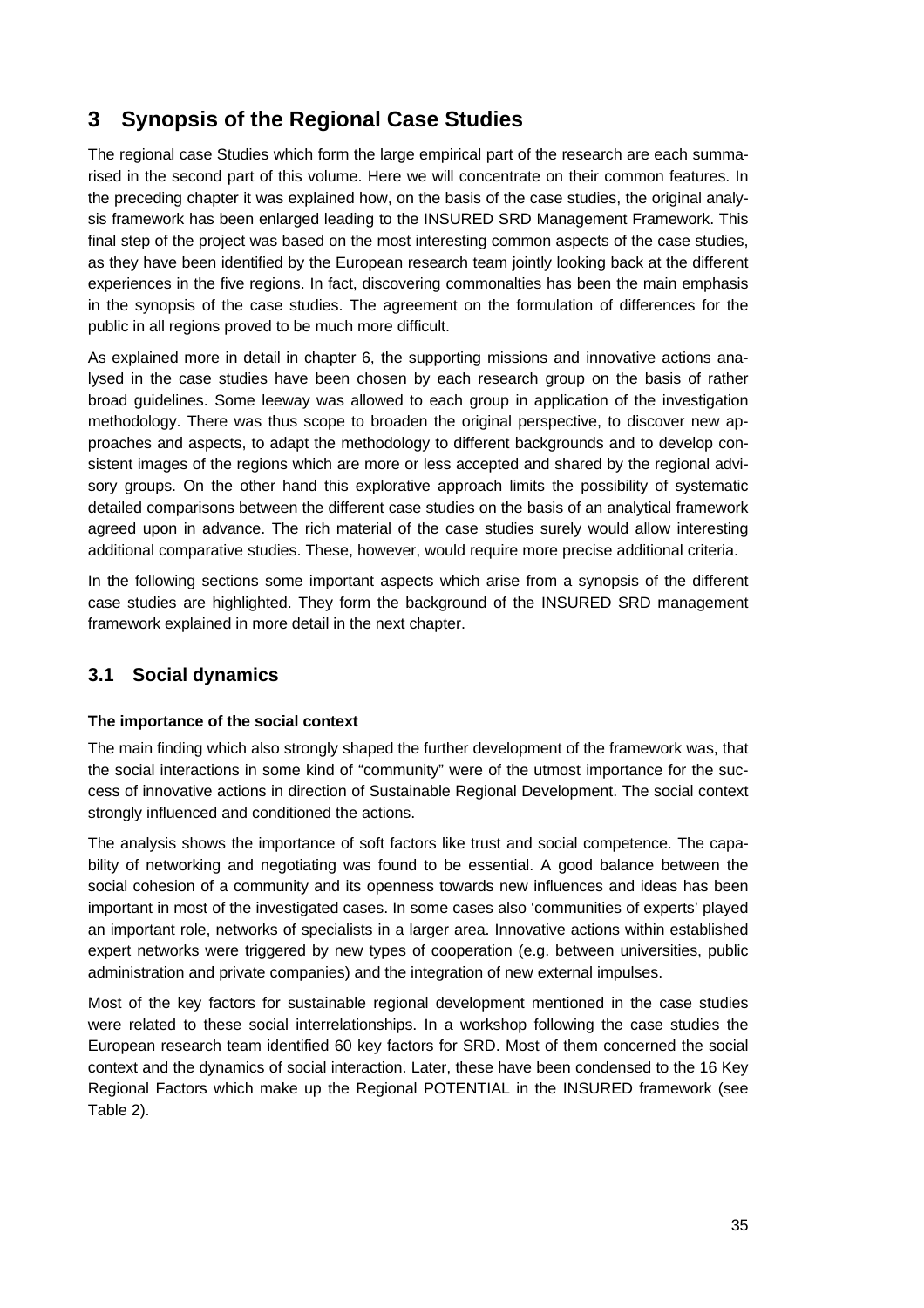### **Taking care of the Social Capital**

Another term for describing this Potential - which among other elements includes tacit knowledge, entrepreneurial dynamics, a shared system of values as well as the social cohesion within a region – would be 'Regional Social Capital'. The concept of capital stresses the idea that constant investment is needed for maintaining and improving the quality of the capital stock. The social capital of a region cannot just be taken for granted. The investigated examples show that it can deteriorate and that it also can be systematically improved. Therefore, policy instruments for building up social capital are of great importance.

### **Citizens and Institutions**

As a consequence of different histories and cultures, the relationship between citizens and institutions differs quite strongly between the different countries and regions analysed in this research. This relationship shapes the interrelationships between policies and projects, between public and private actions and between the different administrative and political levels. It also shapes the kind of development approaches and policies preferred in the different regions. A short characterisation of the situation in each region has been given in the regional case studies. A systematic comparison, however, has not been possible in this research project.

### **The role of leadership**

An interesting issue which emerged from the case studies is the role of leadership. Many of the innovative actions are based on the involvement and the capacity of single actors. They have social skills to a great extent, combined with the ability to cope with, to create and to manage change. They are the moving force of local animation by motivating and mobilising people to care for local interaction and thus for their own development.

Such leadership does not mean hierarchy. The different projects produce different types of leaders, ranging from the involved member of the regional administration to the individual citizen who initiated an association that helps to materialise his/her own vision.

The case studies make it possible to identify some attributes of local animators, like the ability to mediate conflicts or to "speak" the language of different groups of actors. But it does not seem possible to create intentionally this kind of leadership with the help of policy instruments, only the ground can be prepared by offering adequate support. Indeed, by providing adequate training, people can acquire useful know-how and can improve their abilities and social skills as "sustainable development and change agents"

# **3.2 The spatial dimension**

In most regions the analysis started from a level below the one which is usually considered as "Regions" in an European context (Régions, Regioni, Bundesländer). We could call this a subregional level but in our case-studies we generally talk about regions.

Looking at the supporting missions (political programmes) the inquiry had to deal mainly with the level of the European Regions. Looking at the innovative actions the focus often narrowed to a more local level. The interesting question arises, at which level do most integrative dynamics appear? However, the answer is not simple. Comparing the case studies, three main factors can be identified:

- the size in terms of number of inhabitants
- the legal constitution
- the historical identity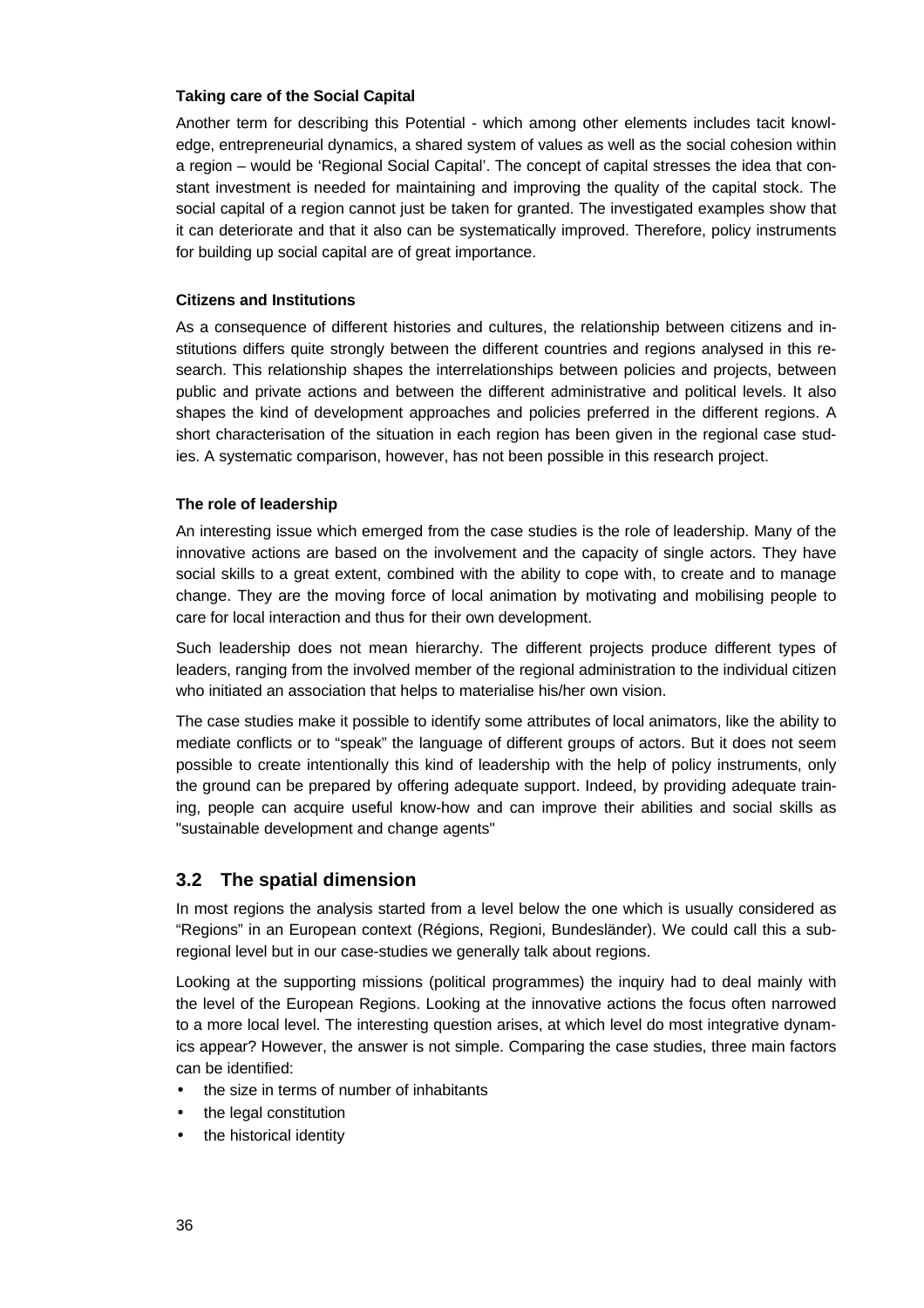Dynamic innovative actions in terms of SRD seem to require intensive personal networking within a limited area. Personal contacts between a variety of actors on the basis of face-to-face communication are a precondition of most of the analysed innovative actions. Omitting large agglomerations, only in a few of the analysed cases did the intensive dynamics extend over areas with much more than 100.000 inhabitants.

On the other hand the political-administrative constitution has a strong influence on the degree of self-governance at the regional level. Appenzell-Ausserrhoden for example, with 54000 inhabitants, a very small region by European standards, as a Swiss Canton has far-reaching legislative competencies of its own, which were used extensively for high-profile innovations in agricultural policy. Central Hessen, on the other side, with a population of one million, is a merely administrative part of the State of Hessen and has difficulties to formulate its own policies. Interestingly, among the regions investigated, in the most decentralised Swiss and the most centralised Irish structures one could observe the most committed struggle for local autonomy and self-governance.

Historical identity, finally, is strongly, but not completely linked to the two previous factors. The Val di Cornia, which was the focus of the case study in Tuscany, is an area with a rooted historical identity which collaborates intensely despite the fact that it is crossed by several administrative borders. The Mid West Region of Ireland on the other hand, the creation of which can be attributed to a large extent to demands from the European Union, has recently begun to develop its own distinctive identity. In Mittelhessen, old rivalries still hinder the cooperation in some of the districts which have been introduced at the beginning of the seventies.

The table below gives an idea of the spatial dimension of the areas investigated and the typical range of integrative innovative actions.

|                                                 | <b>Austria</b>      | Germany             | <b>Ireland</b>  | <b>Italy</b>     | <b>Switzerland</b>       |
|-------------------------------------------------|---------------------|---------------------|-----------------|------------------|--------------------------|
|                                                 |                     |                     |                 |                  |                          |
|                                                 | pop.: 8.047.000     | pop.:81.662.000     | pop.: 3.580.000 | pop.: 57.283.000 | pop.: 7.081.000          |
|                                                 | surf.: 84,000       | Surf.: 357.000      | surf.: 70.000   | surf.: 301.000   | surf.: 41.000            |
| European<br>Region                              | Styria              | Hessen              | Mid-West        | Toscana          | Eastern Swit-<br>zerland |
|                                                 | pop.: 1.210.000     | pop.: 6.010.000     | pop.: 300.000   | pop.: 3.500.000  | pop.: 964.000            |
|                                                 | surf.: 16.388       | surf.: 21.114       | surf.: 7.000    | surf.: 23.000    | surf.:11.200             |
| Analysed                                        | <b>Lower Styria</b> | <b>Mittelhessen</b> | Mid-West        | Val di Cornia    | St. Gallen -             |
| Area                                            |                     |                     |                 |                  | <b>Appenzell</b>         |
| (region)                                        | pop.: 800.000       | pop.: 1.000.000     | pop.: 300.000   | pop.: 60.000     | pop.:512.000             |
|                                                 | surf.: 6.800        | surf.: 3.700        | surf.: 7.000    | surf.: 301.000   | surf.: 2.440             |
| Examples of areas covered by innovative actions |                     |                     |                 |                  |                          |
| Sub-regional<br>level                           | Straden             | <b>Burgwald</b>     | Ballyhoura      | Alta<br>Maremma  | Appenzell AR             |
| <b>Local level</b>                              | Graz                | Giessen             | Scarriff        | Piombino         | ٠                        |

# **Table 3: Spatial dimensions**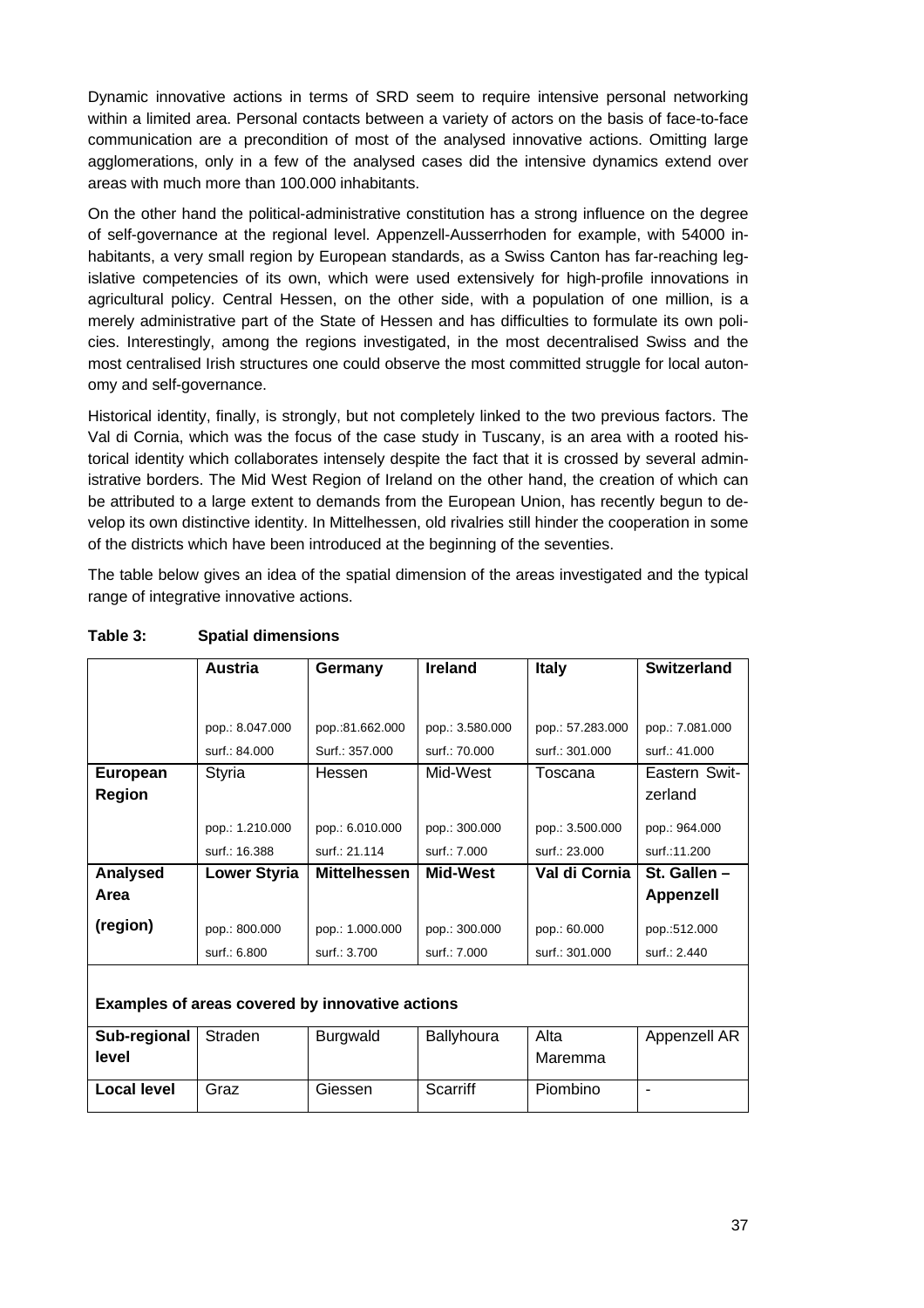# **3.3 The time dimension**

# **Sustainability calls for deep cultural transformations**

For a large number of the actors encountered, sustainable development is just an additional requirement which has to be integrated into daily planning and policy activities. They call for simple rules and guidelines on how to comply with the requirements of sustainability., A growing group of actors, however, in all regions acknowledge that the discussion about sustainable development is a discussion about a major transformation in our societies. The main question of sustainable development therefore is how to manage a process of profound transformation which takes its time and will not be accomplished within a couple of years.

# **Three dimensions of change**

Looking at the history of the programmes and projects which were analysed in the empirical studies three basic dimensions of change could be observed:

- perception
- action and behaviour patterns
- visions and values

All three dimensions are intrinsically interrelated. The dynamics of change may for a certain period of time be more intense in one dimension than in another, but no fixed sequence of phases could be observed. The actors who are important for bringing about change may not be the same for the different dimensions. As already mentioned, different patterns could be observed in the different regions as to whether these actors originate from public institutions, from private companies or from civil society.

## **The transformation process takes many years**

The histories of the analysed supporting missions and innovative actions reveal a long-lasting and often painstaking process of trial and error.

- In Val di Cornia (Tuscany) the transformation process started about 16 years ago from a situation where the old industry-dominated development model was dominating. Today a shared vision of a sustainable development of the area emerges and is beginning to become "operational"
- In Appenzell Ausserrhoden (Switzerland) a public discussion about the regional development concept and the new constitution was an important milestone in 1990; many years of preparation had preceded this public process of formulating a shared vision. Today, eight years later, the first projects outlined in the development concept are becoming operational.
- Looking at single projects, similar time-spans can be observed: The ZAUG project in Giessen (Hessen) took about 15 years from its origins to the present state where it gains considerable influence and recognition in the region. The first phase of Ballyhoura Development (Mid-West Ireland) even started in 1964 when a small group of regional actors got together to establish a Development Association.

# **3.4 Self-Governance**

The case studies highlighted the growing phenomenon of self-governance in Europe and illustrated the diversity of the phenomenon and its pervasiveness of different systems of government. Most western societies are in a process of shifting from a long period of decisive govern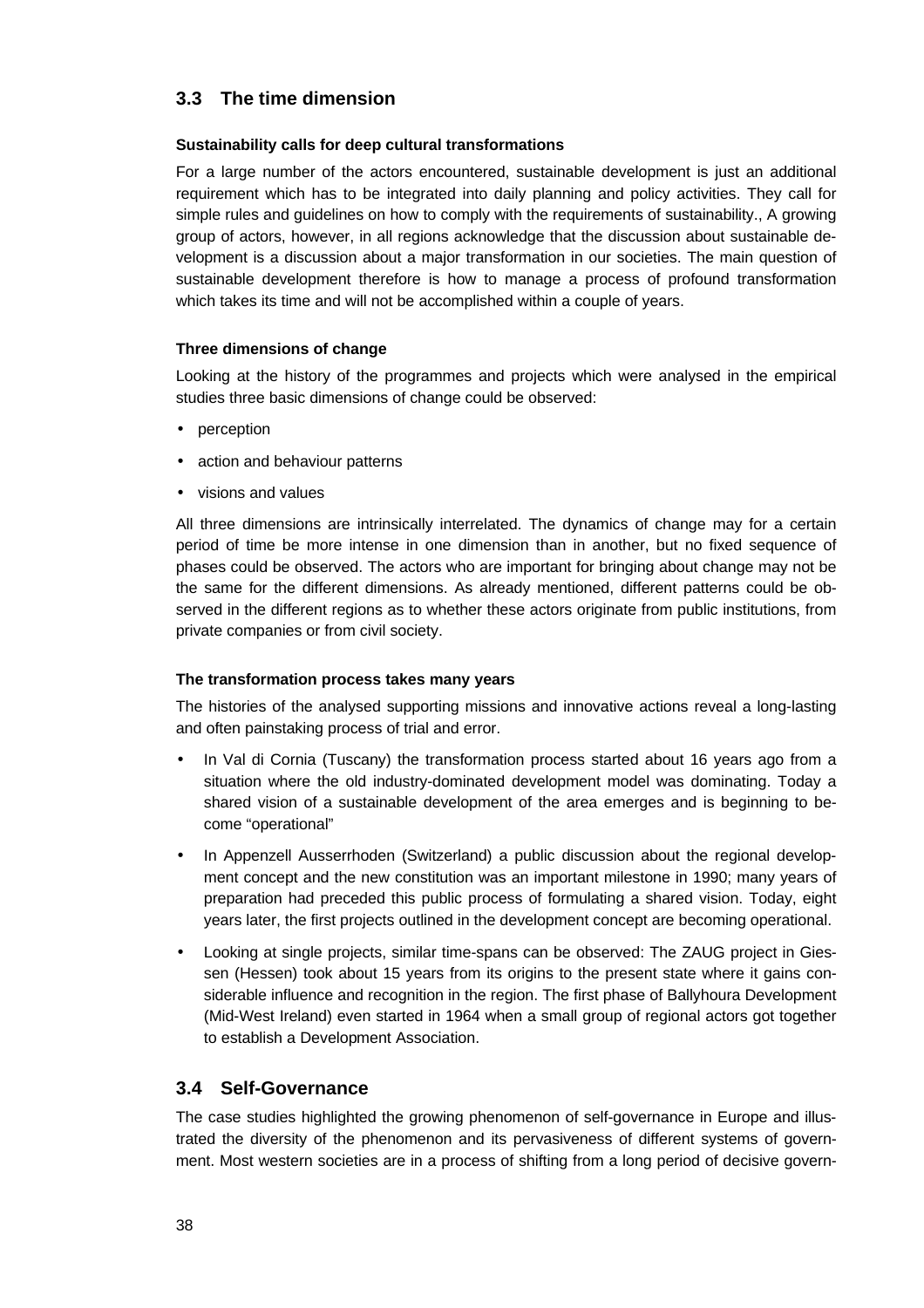ment determination of policy and bureaucratic implementation to an era in which government is a partner with individual and collective actors, usually local, in delivery of public services and performance of public functions. On the one hand, implementation of policy has acquired a more negotiated and collaborative style and within this there is a feedback which is increasingly influencing if not determining policy. On the other hand, the initiative to address social and economic problems and needs is being taken more and more often by private individuals and organisations.





Local communities, even in highly centralised economies, are reaching out to take greater control of their own destinies. Social groups, private-non-profit organisations, business firms and individuals have been taking initiatives to address local social and economic problems and issues by creating new forms of organisation. Communities and social groups within communities have organised themselves to undertake what would formerly have been considered to be public functions, functions of the political and administrative system. Governments have been collaborating, sometimes overtly and sometimes in a quietly pragmatic manner, with the phenomenon, devolving responsibility to community groups to deal with poverty, unemployment and social exclusion at their local level, entering into partnership with community and other local groups, jointly working with them, supporting them by funding or engaging them to provide public services as more effective vehicles of delivery. There are many different kinds of partnerships and collaborations, between industrial firms, universities, private individuals, government agencies, community groups, local community councils elected outside the political system and so on. The European Commission, in pursuing the principle of subsidiarity, has devised programmes directly accessible by local communities and groups and has thus given them opportunity, as well as reinforcing their capability, to take initiatives and achieve self-governance.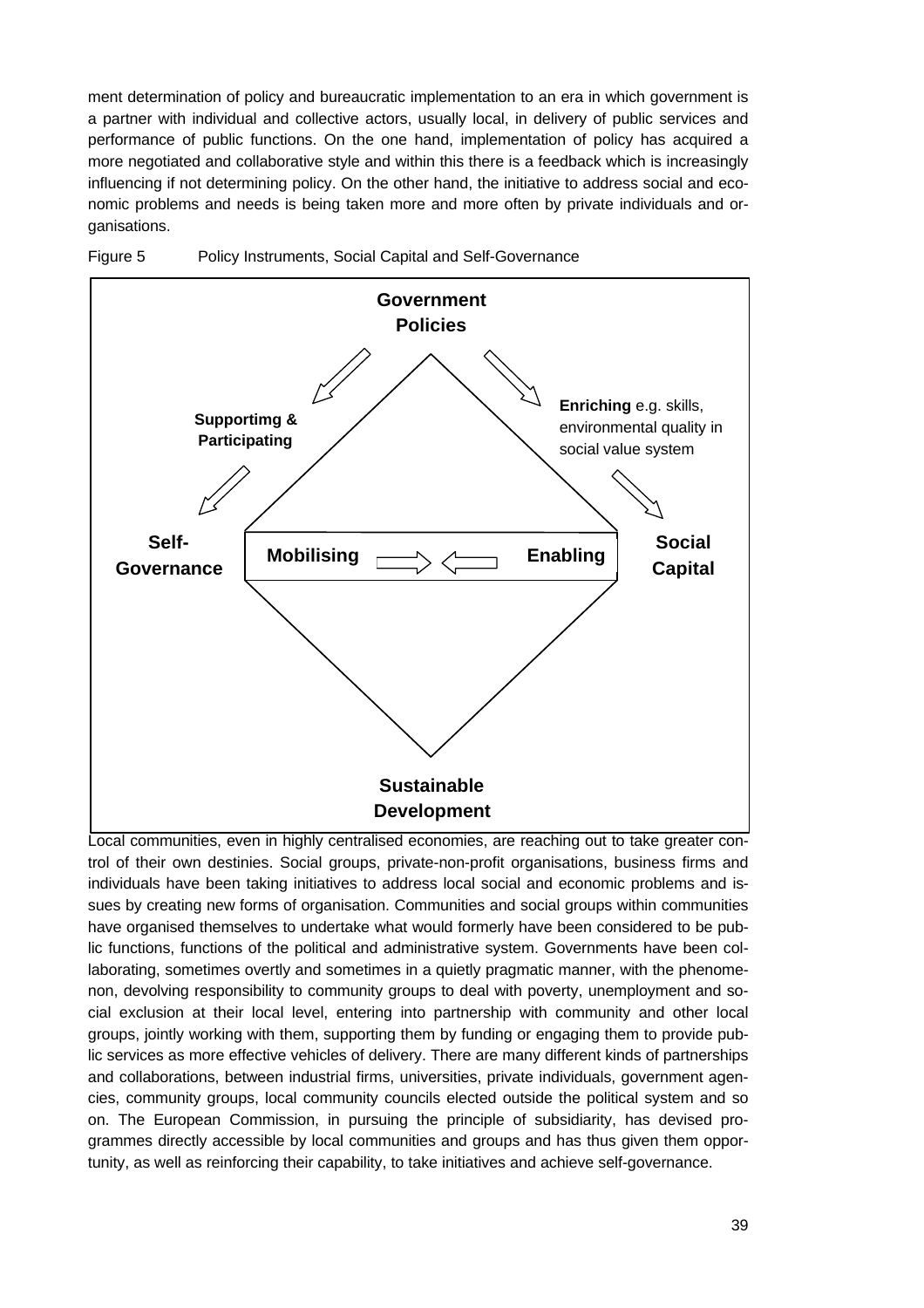The end result is a growing phenomenon of local self-governance which is rooted in the social cohesion of local communities and is engaged to establish consensual collaboration in order to tackle issues of mutual concern or benefit. Leadership is being given by social entrepreneurs and groups, concerned to address local social, economic and environmental issues and willing to implement their ideas in innovative actions and to mobilise their community. Some are rebuilding the social cohesion as the first step to achievement of a vision of the future of a marginalised or disintegrating community. There are also the inevitable tensions as politicians and administrations attempt to control the emerging modes of self-governance of local groups or to constrain their activities. The pattern of the social and organisational innovation taking place is very diverse, shaped by the initiators and emerging from, or adapted to, the local objectives and local circumstances of the action undertaken. The many different shapes defy categorisation by bureaucratic norms and procedures. In other words, a diverse mass of social and organisational innovation is quietly taking place but gradually gaining a momentum which might eventually challenge the momentum of the deterministic modes of government which have characterised the past.

What has been observed in the INSURED project and merits further study, is the interaction between the social capital of a community and locality and government policies and instruments of policy. This can be expressed in a figure which shows on the one hand that social capital can be enriched by government policy - and also of course degraded - but which demonstrates that the route to sustainable, social, economic and environmental development is essentially through the interaction of the social capital of a place with government instruments. What are the characteristics of the social capital which enable a place to enter on a process of sustainable development and what are the characteristics of policy instruments which enable the social capital to be efficient and effective in developing sustainably?

# **3.5 Consequences**

The concept of SRD is a broad one. Its implementation and concrete interpretation strongly depend on the regional context. Most important components of this context are the social interrelationships, communication patterns and institutional settings which strongly differ from one region to another. In order to facilitate the transfer of experiences from one region to another, an adequate description of these contexts is necessary.

Despite all the differences and all the difficulties of generalisation, it is possible to identify key factors and basic dynamics of Sustainable Regional Development which are common to all the actions investigated. It seems possible therefore to devise a general framework with which to analyse and describe contexts in a common language. Such a common language would enable actors throughout Europe to compare specific situations and to identify which elements of an action may be successfully transferred.

In particular, the social context which is mostly unquestioned and natural for those who live in it, needs adequate categories of description if it is to be comprehensible elsewhere. The translation of seemingly common terms between different European languages also poses problems for transfer of experience.

The conceptual framework for the analysis evolved over time. The INSURED SRD management framework with its 32 aspects as already shortly presented in section 2.4.5 and 2.4.6 is a result of comparing and reconsidering the case studies. Only parts of it were defined when the case studies started and have been applied therein. Without question, a series of interesting insights and meaningful comparisons could be gained, revisiting these case studies with the help of the framework as it has been further developed after their conclusion.

The next chapter will present this framework - the main result of the research - for general use.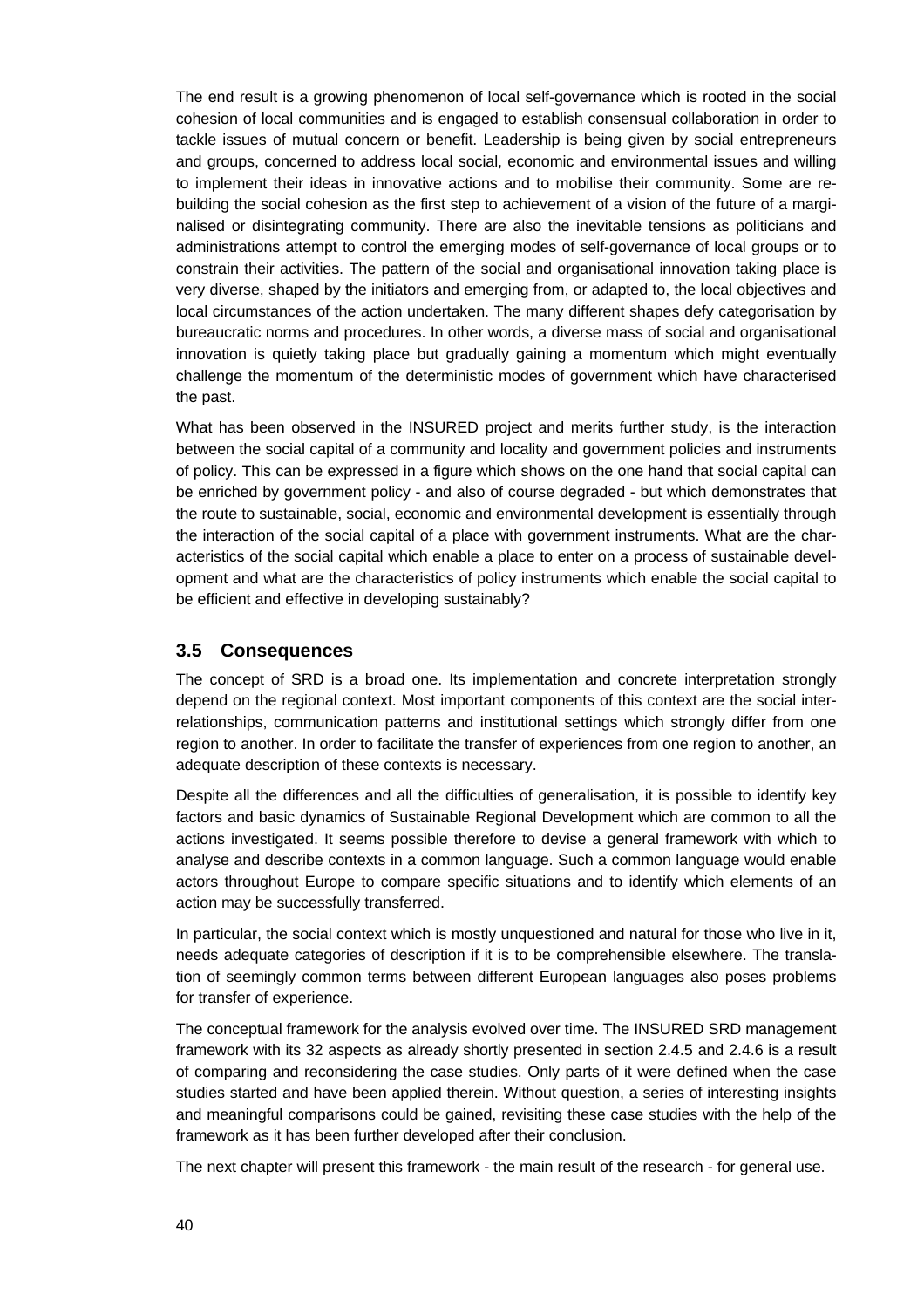# **4 The INSURED framework for the quality management of SRD**

At the end of chapter 2 the development of a framework for the quality management of Sustainable Regional Development has already been described in the context of the overall approach of this project. It was based on the regional case studies summarised in the second part of this report and on the considerations in chapter 3.

The purpose of the present chapter is to present the INSURED framework in more detail, with a view to its practical use.

The first section is about the limitations of assessment tools in this context. The next shows the overall structure of the management framework. The last section gives a short explanation for every aspect as a guidance to practical work. More detailed explanations of the use of the framework are given in the recommendations (section 5.2).

# **4.1 Information and Knowledge**

Looking at this still largely unmapped territory of instruments and methods for self governance we face the question of how these instruments and methods can be recognised as such. What are the ingredients of enriching the social capital and how can we monitor such a process?

This brings us back to the question, as to whether a "rapid" assessment of policies and instruments is possible and reasonable in our search for sustainable orientation. Practitioners in administration, politics and business ask for easily applicable and data based assessment tools.

Assessing the state and development of the "capitals", the human (social, cultural), the humanmade (economic, technological) and the natural capital (environment and natural resources) can be a huge task, costly, and taking a lot of time. Most of the data available are some years old and when conclusions can be drawn, important decisions have already been irreversibly taken. Whereas these "capitals" are inherent to the three first components of sustainability orientation, the three "equity" postulates:

- "interpersonal", which means social, racial, gender and individual-related equity
- "spatial", which means interregional, North-South and any territory-related equity
- "intertemporal", which means the heritage left from one generation to the next (which summits in the "Brundtland criterion" of sustainability)

are also difficult to assess within a short time frame. Nevertheless we have better access to social data than to spatial comparisons, to say nothing about intertemporal statements. The latter often remain speculative and disputable at least in a concrete quantitative sense. As "warning shots", however, they may be very important.

Of a different character are the systemic dimensions within the ten components of sustainability orientation. They concern patterns, also of human behaviour, and require a more intuitive approach to

- HOW problems are perceived,
- HOW processes are shaped,
- HOW policies are designed,
- HOW people (innovators and facilitators) interact to generate better solutions,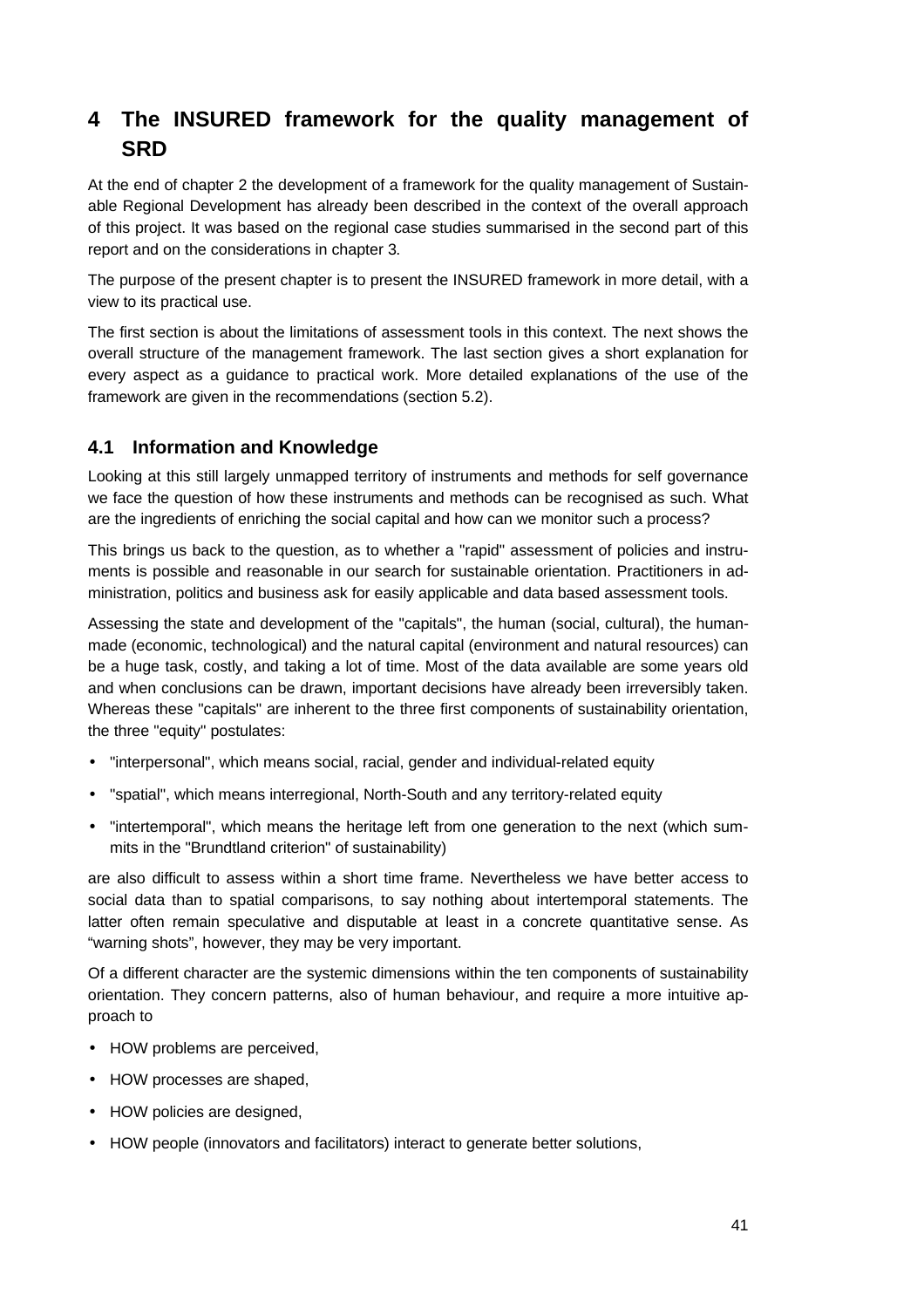- HOW innovative actions differentiate themselves from mainstream influences,
- HOW innovative actions integrate into a greater whole?

Intuitiveness and precision are not contradictory; it will not be statistics, econometrics or biology on which we will depend in our striving for more understanding. We will rely more and more on approaches utilised in geography and anthropology, which for some time went out of fashion because of their liking for qualitative factors and cultural singularities.

So we find ourselves in a dilemma: If we want to use our four "systemic components" of diversity, subsidiarity, partnership/ networking and participation as a means for a rapid and sharp appraisal of decision making processes, we have to systematise them, their interrelationships and their expressions in social interaction. The more we systematise them, the more we risk ignoring local and cultural specificities, and becoming rigid in our thinking. Policies and instruments for sustainable regional development cannot be assessed in what they are, but only in what they do, and part of their doing is their effect on collective learning and collective behaviour. In other words, we have to understand far more about the "grammatics" of human interaction. We all know lots about them, but most of this knowledge is not codified, for it is unconscious.

This challenge can be expressed with some words of Sufi Sayed Najamuddin: "Knowledge is generally confused with information. Because people are looking for information and experience, not knowledge, they do not find knowledge. You cannot avoid giving knowledge to one fitted for it. You cannot give knowledge to the unfit; that is impossible. You can, if you have it, and if he is capable, fit a man for receiving knowledge."

No assessment tool can therefore replace a more profound knowledge about SRD. The management framework developed here, requires differentiated qualitative considerations and helps to systematise them. Further developments may sharpen the systemic approaches.

# **4.2 The overall structure of the INSURED framework**

The framework has been summarised in Table 2 on page 34. The headings of its three columns, ORIENTATION, POTENTIAL and DYNAMICS already show its basic structure. It may be useful to remind of the meanings of these three columns on which a good management of SRD should be based:

# • **Sustainable Development ORIENTATION / 10 SD Components**

Sustainability is a general, "regulative" idea, each of its components has a meaning of a value that should be conserved or strived for. At the same time each component represents a more methodological dimension, a way of looking at things. The concept of sustainability gives the general orientation. All activities should be checked against its components.

# • **Regional Social POTENTIAL / 16 Key regional factors**

Sustainable Regional Development relies on social action in the region. The capability or potential of a region to act adequately in this direction is the key to SRD. The key regional factors are socio-cultural and institutional characteristics of a region or community that are essential in this sense. SRD policies will primarily have to enhance these factors. The 16 key regional factors are an interpretation of sustainability from a regional development policy point of view.

## • **Transformation DYNAMICS / 6 Transformation levers**

Sustainable development requires innovation and learning processes. A good strategy has to focus on a few driving forces and key aspects of transformation. It cannot cover all as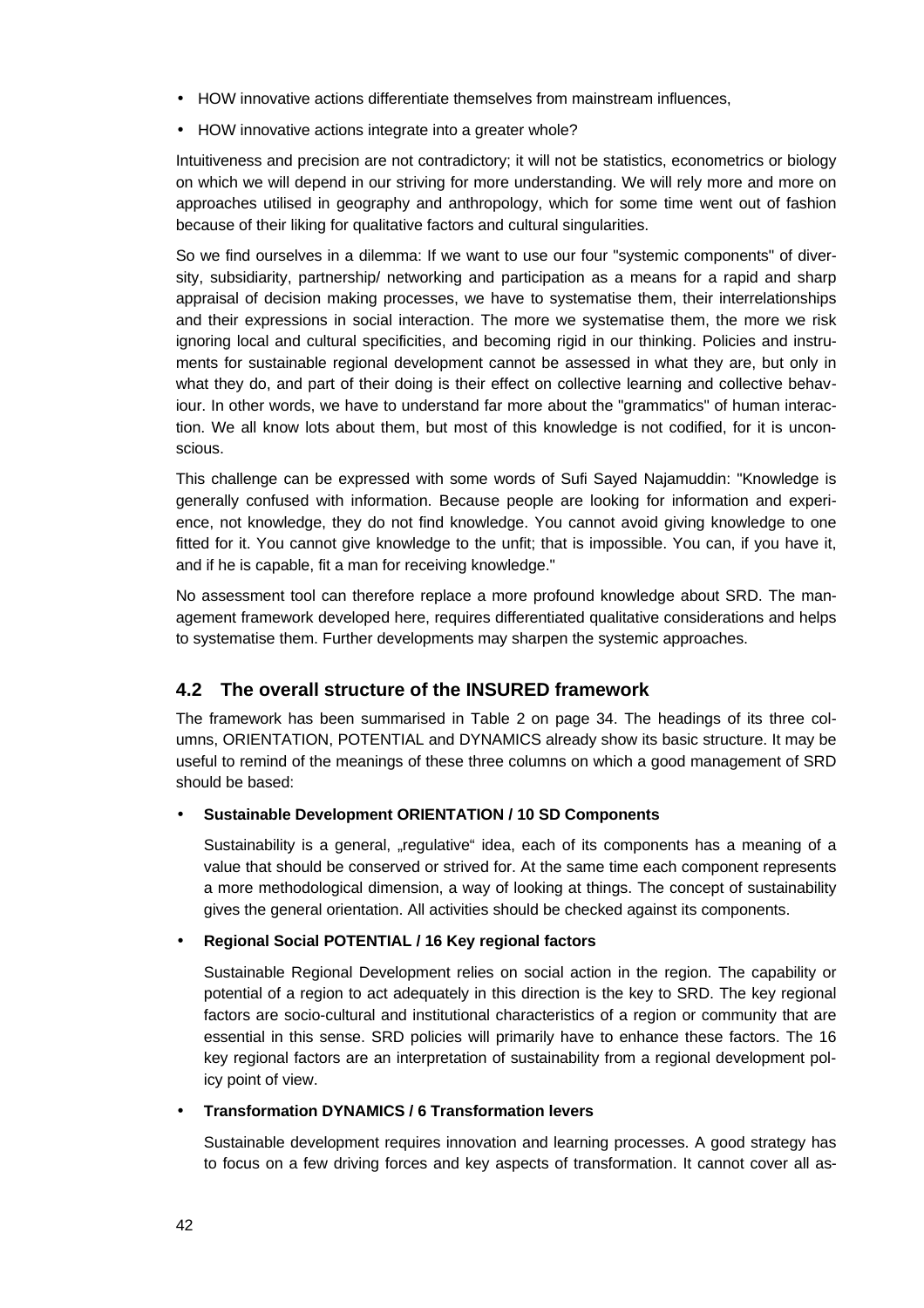pects of a problem or situation at once. The transformation levers represent the basic types of strategies that can be adopted.

Altogether these three main elements of the INSURED framework contain 32 quite different aspects of Sustainable Regional Development. With this framework it seems to be possible to structure all kinds of discussions and actions related to SRD. The INSURED framework is not limited to the perspective of one kind of actor. It can be interpreted from very different points of view.

We can imagine very different situations: an officer at the EU commission designing a programme for supporting SMEs, a consultant assessing the impact of a regional financial support instrument for environmentally oriented innovations in agriculture, a local entrepreneur trying to set up a new waste treatment business. They all should consider a general orientation towards sustainability, they will have to take into account the regional communities which are concerned by their actions and they will have to respect essential aspects of transformation and learning processes. They all could make use of an instrument, of an SRD management framework which helps them to investigate these aspects in more detail and which gives some hints about which options for action or support worked well in similar situations.

Moreover, the fact that the framework allows different interpretations to be made is not only useful in the sense that it can be applied to different situations. It also encourages an actor using it to look at an issue from different points of view. It offers the opportunity to understand the different roles and positions of different actors in one situation – an essential condition for good negotiations and "sustainable" solutions.

Furthermore the INSURED framework should help different kinds and levels of actors in performance of the following tasks:

- 1. to assess situations
- 2. to develop strategies
- 3. to assess programs, measures and actions ex ante
- 4. to monitor and to support programs and actions
- 5. to evaluate programs and actions ex post
- 6. to transfer experiences from one context to another

More details on how to accomplish these task with the help of the INSURED framework are given in section 5.2.2.

# **4.3 Short explanations of the single SRD aspects**

The 32 elements of the INSURED management framework which are grouped in the categories ORIENTATION, POTENTIAL and DYNAMICS constitute different aspects of Sustainable Regional Development. The aspects themselves may be interpreted, subdivided, used in many different ways. However, they constitute basic issues which need to be considered in dealing with SRD. In the following table a short explanation is given for each single aspect which may be used as a practical guideline for discussions.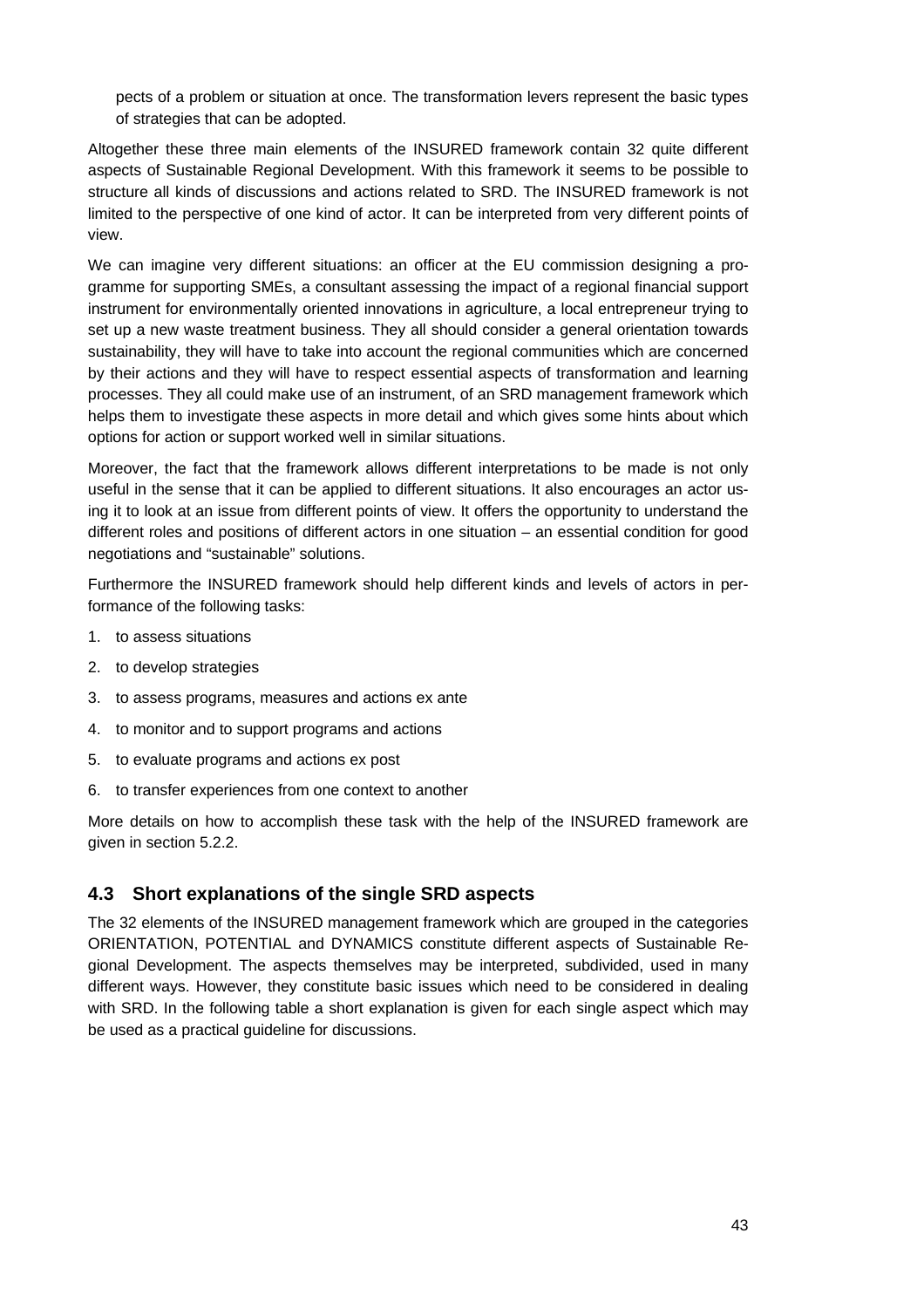|                | The development dimensions       |                                                                                                                                                                                                                                                                                                                                                                                                                                                                                                                                                                                                                                           |  |
|----------------|----------------------------------|-------------------------------------------------------------------------------------------------------------------------------------------------------------------------------------------------------------------------------------------------------------------------------------------------------------------------------------------------------------------------------------------------------------------------------------------------------------------------------------------------------------------------------------------------------------------------------------------------------------------------------------------|--|
| O1             | The environmental compo-<br>nent | The environmental component of Sustainability on the one hand<br>demands conservation of the richness and the potentiality of our<br>environment. On the other hand, it calls on us to respect the envi-<br>ronmental and ecological principles, to respect and to sustain the<br>functioning of ecological systems of which man is a part. Man has<br>strongly shaped the environment, and therefore the term environ-<br>ment also encompasses the man-made environment.                                                                                                                                                                |  |
| O <sub>2</sub> | The economic component           | The economic component of sustainability on the one side means<br>the satisfaction of human needs, the conservation and improvement<br>of (mainly material) well-being. On the other hand it also means<br>respect for economic principles: efficient use of all kinds of re-<br>sources is an essential aspect of sustainability.                                                                                                                                                                                                                                                                                                        |  |
| O <sub>3</sub> | The socio-cultural component     | The conservation and development of human and social potentials<br>is one side of this component. These potentials comprise all as-<br>pects of skills, knowledge, habits, beliefs, culture, institutions of<br>human societies and also their individual members. The cultivation<br>of these potentials on the other hand requires respect for the princi-<br>ples which are considered to be essential for the good functioning<br>of our societies, such as the guarantee of human rights, democracy<br>etc.                                                                                                                          |  |
|                | The equity dimensions            |                                                                                                                                                                                                                                                                                                                                                                                                                                                                                                                                                                                                                                           |  |
| O <sub>4</sub> | Inter-personal equity            | Equity between individuals, which encompasses equity between all<br>humans regardless of their social situation, their gender or their<br>ethnic or cultural background is an essential demand since the<br>French revolution and has been a core issue in the development of<br>western societies since the middle of the last century. It remains a<br>central issue in the concept sustainable development. Equity is not<br>equality (the original quest of the French revolution), the aim is not<br>to abolish all differences, but opportunities should be equitably<br>distributed. Solidarity is essential for improving equity. |  |
| O5             | Spatial equity                   | Equity between different regions and countries is a more recent<br>concept. In a world in which interrelationships between different<br>countries are continuously intensifying, the importance of this con-<br>cept is growing. Equity for all humans becomes indivisible.                                                                                                                                                                                                                                                                                                                                                               |  |
| O6             | Intertemporal equity             | The concern about future generations has been at the origin of the<br>concept of sustainability. Equity between present and future gen-<br>erations, the principle of maintaining and increasing overall oppor-<br>tunities and options, is an aspect to be considered in all actions.<br>However, there is no simple rule how changes in opportunities may<br>be valued. The other SD components are needed for assessing<br>developments in this sense.                                                                                                                                                                                 |  |

# **4.3.1 ORIENTATION: The Sustainable Development Components**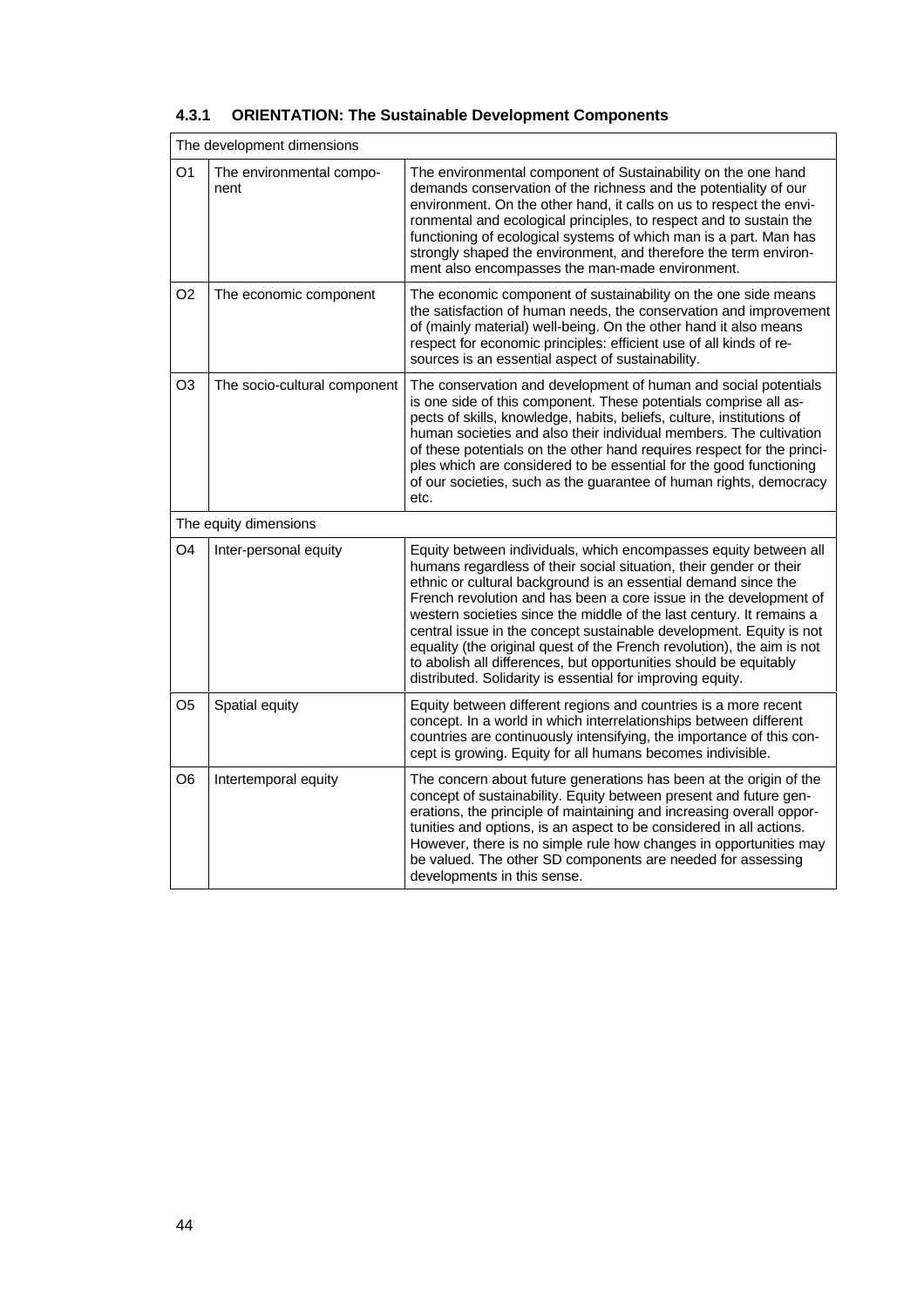|                | The systemic principles    |                                                                                                                                                                                                                                                                                                                                                                                                                                                                                                                                                                                                                                                                                |  |  |
|----------------|----------------------------|--------------------------------------------------------------------------------------------------------------------------------------------------------------------------------------------------------------------------------------------------------------------------------------------------------------------------------------------------------------------------------------------------------------------------------------------------------------------------------------------------------------------------------------------------------------------------------------------------------------------------------------------------------------------------------|--|--|
| O7             | <b>Diversity</b>           | Diversity is an essential precondition for further development in all<br>kinds of evolving systems. Biodiversity, economic diversity, diversity<br>of cultures all stand for the ability of a system to maintain dynamic<br>stability. Innovation and adaptation to new conditions is possible<br>where different approaches and solutions can be combined to form<br>new ones. Diversification therefore often is a strategy to increase<br>long-term stability.                                                                                                                                                                                                              |  |  |
| O <sub>8</sub> | Subsidiarity               | The principle of Subsidiarity basically demands that all kinds of<br>functions be fulfilled at the lowest possible level and within small<br>dimensions. Help or ruling from outside shall only intervene if this<br>really helps to improve the fulfilment of the function and if this does<br>not diminish the autonomy of the subsystem in a dangerous way.<br>The principle of Subsidiarity originated in the catholic social teach-<br>ing concerning the issue of social responsibility and social security,<br>but it can be applied to all kinds of systems, such as politics, ad-<br>ministration, business, technical systems, material flows in the<br>economy etc. |  |  |
|                |                            | The principle does not give clear indications, it describes the ten-<br>sion between autonomy and integration into larger systems. Very<br>different answers have been given to it. Often, clear-cut divisions of<br>competencies are sought between different hierarchic levels and<br>dimensions. However, in a world of rapidly growing complexity it is<br>increasingly important to be able to understand and manage shared<br>and negotiated responsibilities between several levels and dimen-<br>sions. Old concepts of (national) sovereignty will have to be re-<br>placed by concepts of multi-level governance.                                                    |  |  |
|                |                            | Subsidiarity implies empowerment of individuals and communities<br>to actively manage and control their own life. Subsidiarity nourishes<br>democracy, by means of governance styles which allow citizens to<br>determine every dimension of their common life and to improve<br>their abilities to manage equitable social interactions                                                                                                                                                                                                                                                                                                                                       |  |  |
|                |                            | Understanding subsidiarity seems to be one of the main challenges<br>of the emerging concept of sustainable development. In transition<br>times standards and margins have to be newly defined. Subsidiarity<br>is not only an issue for political and social systems. Trends towards<br>globalisation of economic flows and technological systems risk<br>undermining the margins of autonomous political and economic<br>decisionmaking at all levels. Only differentiated subsidiarity in all<br>fields can be an answer to these problems.                                                                                                                                 |  |  |
| O <sub>9</sub> | Networking and Partnership | The concept of networking stresses the importance of horizontal<br>non-hierarchical relationships. A network is based on mutually<br>agreed objectives and rules and is basically open: members can<br>enter and leave. Networks ensure the exchange of experiences and<br>information, organise mutual support, stabilise systems and evolve.<br>Networks are subject to competition: members may change to<br>other, more attractive networks. Flexibility and orientation towards<br>the needs of the members is therefore essential for networks to<br>survive.                                                                                                            |  |  |
|                |                            | The concept of networking is not only relevant in social systems but<br>also in biological and technical ones. The enormous success of the<br>use of the networking concept in Information Technology parallel to<br>its growing acceptance in all kinds of organisations is leading to a<br>deep transformation of our societies.                                                                                                                                                                                                                                                                                                                                             |  |  |

Ĭ.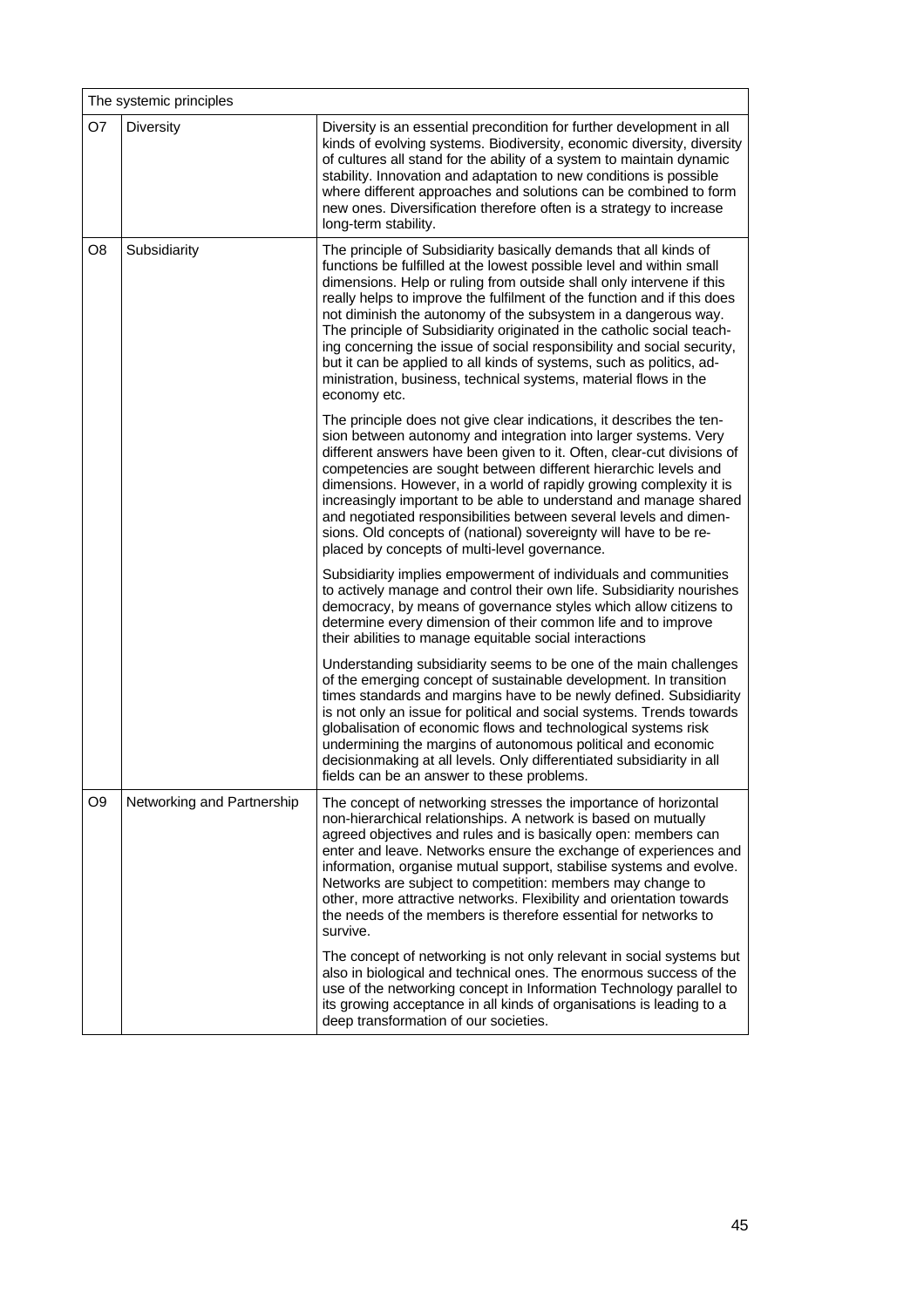| O10 | Participation | All stakeholders concerned by an issue should have the opportunity<br>to be involved in the relevant process of decisionmaking. In the<br>early stages of the formulation of a problem and the identification of<br>alternative solutions such an involvement is particularly important.<br>Participation corresponds to basic ideas of democracy, favours a<br>diversity of approaches and may contribute to avoidance of con-<br>flicts. Participation strengthens the sense of responsibility, moti-<br>vates people to make contribution and increases compliance with<br>decisions taken. Participation on the other hand requires time and<br>motivation among the participants, openness of the institutions<br>involved and often more time and funding than exclusive hierarchi-<br>cal decisionmaking. Depending on the adopted procedures it also<br>risks decisions being taken which contradict experts views. |
|-----|---------------|-----------------------------------------------------------------------------------------------------------------------------------------------------------------------------------------------------------------------------------------------------------------------------------------------------------------------------------------------------------------------------------------------------------------------------------------------------------------------------------------------------------------------------------------------------------------------------------------------------------------------------------------------------------------------------------------------------------------------------------------------------------------------------------------------------------------------------------------------------------------------------------------------------------------------------|
|     |               | Participation concerns the way of decision making in all kinds of<br>social systems including business. It requires respect for different<br>kinds of interests and points of view. Therefore it also favours in<br>approach which integrates the different dimensions of Sustainable<br>Development.                                                                                                                                                                                                                                                                                                                                                                                                                                                                                                                                                                                                                       |

# **4.3.2 POTENTIAL: The key regional factors**

| P <sub>1</sub> | Perception of a variety of<br>development approaches                                                                     | In a dynamically changing and unpredictable environment the exis-<br>tence and perception of various approaches increases the capabil-<br>ity to cope with change. With a multitude of approaches there is a<br>greater chance that one of them prove to be particularly appropri-<br>ate. Furthermore competing approaches may challenge and fertilise<br>each other and thereby provide a more innovative environment.<br>Important prerequisites are:                                                               |
|----------------|--------------------------------------------------------------------------------------------------------------------------|------------------------------------------------------------------------------------------------------------------------------------------------------------------------------------------------------------------------------------------------------------------------------------------------------------------------------------------------------------------------------------------------------------------------------------------------------------------------------------------------------------------------|
|                |                                                                                                                          | openness towards different kinds of actors<br>$\bullet$                                                                                                                                                                                                                                                                                                                                                                                                                                                                |
|                |                                                                                                                          | cooperative competition which facilitates the emergence of new<br>$\bullet$<br>models of governance and self governance                                                                                                                                                                                                                                                                                                                                                                                                |
| P <sub>2</sub> | Creativity and innovation in<br>an entrepreneurial culture<br>which emphasises responsi-<br>bility towards the community | An essential feature of local development is a pervasive entrepre-<br>neurial culture in which people are used taking responsibility for<br>their own destiny in a creative and proactive way. Innovations cre-<br>ated in such an environment will be most successful and get most<br>support if they contribute to the development of the community.<br>Responsibility towards the community is therefore an essential<br>element of an entrepreneurial culture which relies on local and<br>regional potentials.    |
| P <sub>3</sub> | Capacity to cope with com-<br>plexity and ambiguity and to<br>anticipate change                                          | As inter-regional and international interrelationships grow, suc-<br>cessful self-governed development of local or regional communities<br>requires an increasing capability to cope with complexity and ambi-<br>guity. Anticipation of change becomes more and more important in<br>such an environment. The coexistence of different reference sys-<br>tems in a community between which individuals may alternate ac-<br>cording to the situation, can be particularly helpful in coping with<br>these challenges. |
| P <sub>4</sub> | Openness to enrich the own<br>culture and enhance multi-<br>cultural cohesion                                            | Openness to other views and new solutions and the capability to<br>adapt them is an essential feature of dynamically developing re-<br>gions.                                                                                                                                                                                                                                                                                                                                                                          |
|                |                                                                                                                          | Cohabitation of different cultures and their mutual learning stimu-<br>lates innovation and creativity. Rooted identities are an important<br>precondition for such openness.                                                                                                                                                                                                                                                                                                                                          |
| <b>P5</b>      | Discovery and re-encoding of<br>territorial specificities & local<br>knowledge                                           | Local knowledge and territorial specificities are often taken for<br>granted and therefore neglected by the inhabitants of an area. In<br>order to make a conscious and careful use of them they have to be<br>rediscovered and re-interpreted in terms of present issues and in<br>the context of Sustainable Regional Development.                                                                                                                                                                                   |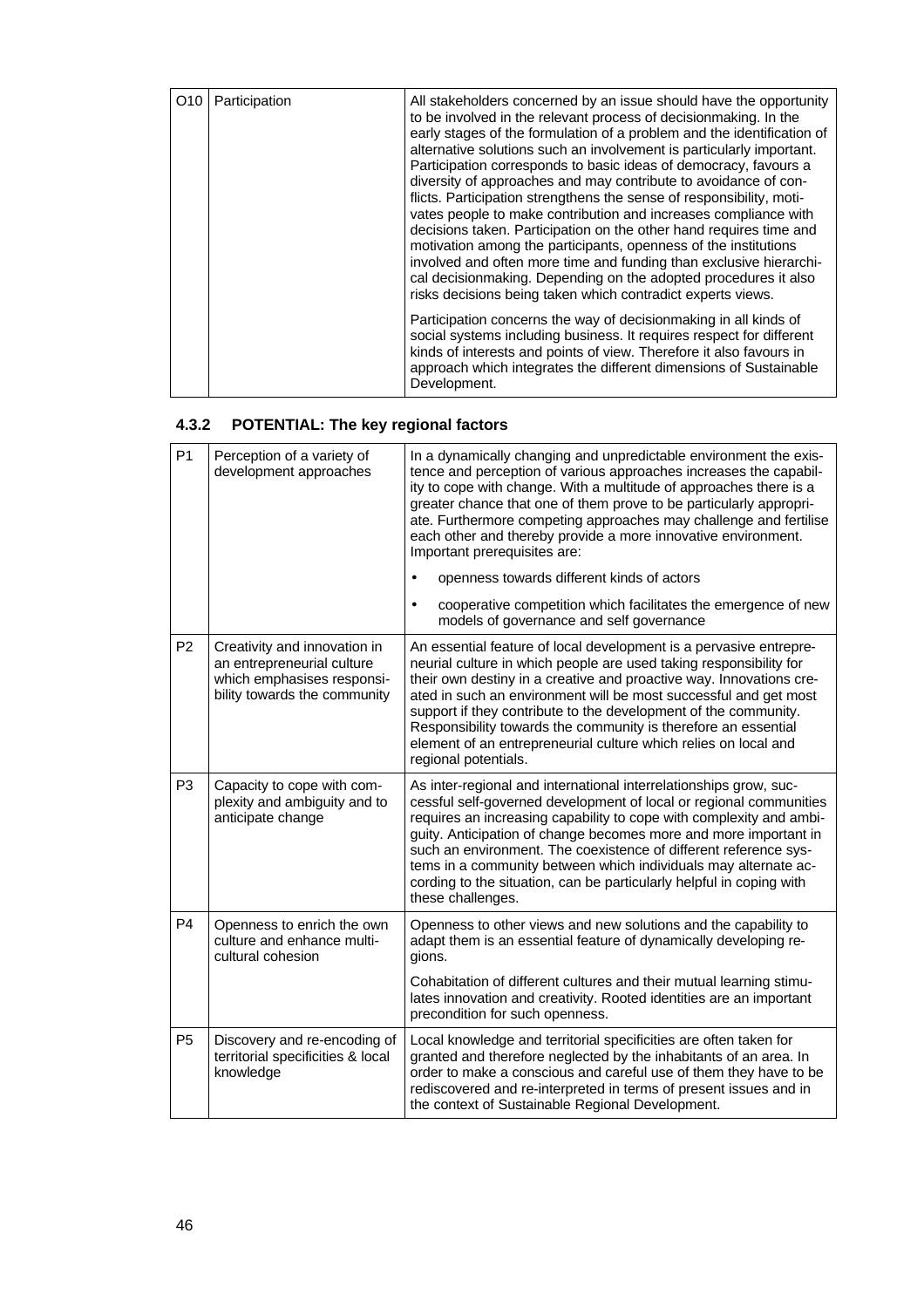| P <sub>6</sub>  | Ability of each to reach their<br>optimum level of attainment<br>and fulfilment                               | A major strength of a region is the ability to develop fully the innate<br>talents and capabilities of its inhabitants. Helping each to reach the<br>optimum level not only of attainment but also of fulfilment means<br>applying the principle of subsidiarity to the relationship between<br>community and the individual. This may release considerable crea-<br>tive innovation contributing to regional development. A most impor-<br>tant aspect of this is women's empowerment. Life long learning<br>including of tacit skills is an essential prerequisite.                                                                                                                                                                                                                                                                                                                                   |
|-----------------|---------------------------------------------------------------------------------------------------------------|---------------------------------------------------------------------------------------------------------------------------------------------------------------------------------------------------------------------------------------------------------------------------------------------------------------------------------------------------------------------------------------------------------------------------------------------------------------------------------------------------------------------------------------------------------------------------------------------------------------------------------------------------------------------------------------------------------------------------------------------------------------------------------------------------------------------------------------------------------------------------------------------------------|
| P7              | Fractal distribution of com-<br>petence using the counter-<br>flow principle                                  | According to the principle of subsidiarity responsibilities for all kinds<br>of issues should be assigned to the lowest possible level. However,<br>a strict separation of competencies often has proved to cause<br>communication problems, irresponsible behaviour or unnecessary<br>centralisation. More adequate is a differentiated system of multi-<br>level governance. Every level should have some responsibility for<br>every type of issue. Analogous to fractal structures in nature we can<br>speak of a fractal distribution of competencies where every level<br>has to deal with every category of problem but in a different order of<br>magnitude and detail. Appropriate systems of setting rules (top-<br>down), balanced by a counterflow of information and decision mak-<br>ing (bottom-up) must be established and regularly reviewed by<br>negotiation. Important aspects are: |
|                 |                                                                                                               | early involvement of several administrative levels and dimen-<br>$\bullet$<br>sions                                                                                                                                                                                                                                                                                                                                                                                                                                                                                                                                                                                                                                                                                                                                                                                                                     |
|                 |                                                                                                               | ability to think simultaneously at different levels and dimensions<br>$\bullet$                                                                                                                                                                                                                                                                                                                                                                                                                                                                                                                                                                                                                                                                                                                                                                                                                         |
|                 |                                                                                                               | multiple links between different levels and dimensions<br>$\bullet$                                                                                                                                                                                                                                                                                                                                                                                                                                                                                                                                                                                                                                                                                                                                                                                                                                     |
| P8              | Autonomy of strategic deci-<br>sion making within a facilitat-<br>ing infrastructure                          | Responsibility for one's own destiny and dynamic development can<br>only grow where opportunity for autonomous decisionmaking is<br>present. A facilitating infrastructure which does not rule but sup-<br>ports, may help considerably. This factor also includes:                                                                                                                                                                                                                                                                                                                                                                                                                                                                                                                                                                                                                                     |
|                 |                                                                                                               | opportunity for concrete and visible individual and social action.<br>۰                                                                                                                                                                                                                                                                                                                                                                                                                                                                                                                                                                                                                                                                                                                                                                                                                                 |
|                 |                                                                                                               | presence of local margins of action<br>٠                                                                                                                                                                                                                                                                                                                                                                                                                                                                                                                                                                                                                                                                                                                                                                                                                                                                |
|                 |                                                                                                               | open and flexible organisation<br>$\bullet$                                                                                                                                                                                                                                                                                                                                                                                                                                                                                                                                                                                                                                                                                                                                                                                                                                                             |
|                 |                                                                                                               | ability to change structures<br>$\bullet$                                                                                                                                                                                                                                                                                                                                                                                                                                                                                                                                                                                                                                                                                                                                                                                                                                                               |
| P <sub>9</sub>  | Primary reliance on own<br>resources without compro-<br>mising the ones of the others                         | Relying primarily on own resources strengthens identity, avoids<br>equity problems, strengthens responsibility for the future and en-<br>hances self-governance. The synergetic use of human, natural and<br>man-made indigenous resources is essential. On this basis each<br>distinctive area may develop its own economy, culture and envi-<br>ronment.                                                                                                                                                                                                                                                                                                                                                                                                                                                                                                                                              |
| P <sub>10</sub> | Shared value system taking<br>into account environmental,<br>socio-cultural and economic<br>interdependencies | A value system more or less shared by all members of a community<br>is essential for coherent development. Explicitly or tacitly shared<br>values facilitate decisionmaking, avoid conflicts and may help to<br>gather forces for a common goal. Sustainable Development cannot<br>be imposed by external rules. It requires that environmental, socio-<br>cultural and economic interdependencies and qualities be inte-<br>grated in a shared value system.                                                                                                                                                                                                                                                                                                                                                                                                                                           |
|                 |                                                                                                               | E.g. in a community where "environmental quality" is integrated into<br>the social value system, people's everyday decisions will be guided<br>towards care of the environment, they will support actions in this<br>direction and criticise what goes against. The social perception of<br>ecological limits is an important element of caring for the environ-<br>ment.                                                                                                                                                                                                                                                                                                                                                                                                                                                                                                                               |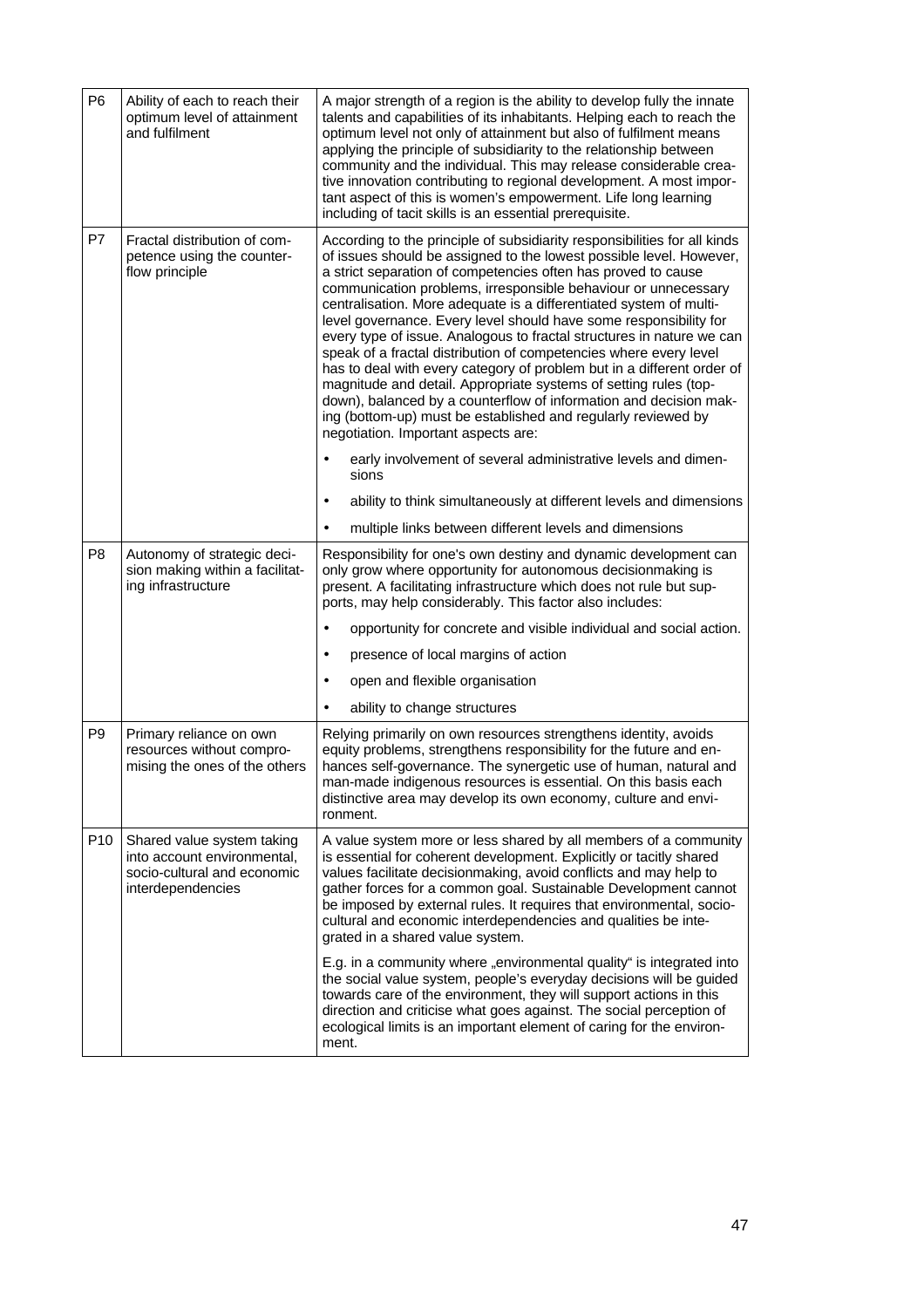| P11             | Social cohesion                                                              | Local or regional development strongly relies on non-traded inter-<br>actions and relationships. Trust and mutual support are essential<br>elements which favour entrepreneurial dynamics. Social cohesion<br>facilitates taking and absorbing risks, motivates and makes possible<br>common action. Attachment and pride in place, public discussion on<br>values and the capacity to develop a shared vision are essential<br>aspects of this factor.                                                                                        |
|-----------------|------------------------------------------------------------------------------|------------------------------------------------------------------------------------------------------------------------------------------------------------------------------------------------------------------------------------------------------------------------------------------------------------------------------------------------------------------------------------------------------------------------------------------------------------------------------------------------------------------------------------------------|
| P <sub>12</sub> | Opportunities and room for<br>equitable interaction                          | Partnership and participation in a social system require adequate<br>opportunities and procedures at the community level, a culture of<br>mutual respect as well as individual capabilities. This factor in-<br>cludes:                                                                                                                                                                                                                                                                                                                        |
|                 |                                                                              | mutual learning, (moderation, negotiation) and acceptance<br>$\bullet$                                                                                                                                                                                                                                                                                                                                                                                                                                                                         |
|                 |                                                                              | autonomy of partners and negotiated responsibilities<br>$\bullet$                                                                                                                                                                                                                                                                                                                                                                                                                                                                              |
|                 |                                                                              | development of a negotiation culture<br>$\bullet$                                                                                                                                                                                                                                                                                                                                                                                                                                                                                              |
| P <sub>13</sub> | Capacity of creating shared<br>visions                                       | The capability of a community to develop and share coherent long<br>term visions is essential for self-governance and coherent collective<br>action. If visions are not shared or not coherent, courses of action<br>will be contradictory, dissipate forces and invite external ruling to<br>improve effectiveness. This factor requires                                                                                                                                                                                                      |
|                 |                                                                              | the capability of long term strategic thinking<br>$\bullet$                                                                                                                                                                                                                                                                                                                                                                                                                                                                                    |
|                 |                                                                              | the development of transdisciplinary cooperation and ap-<br>٠<br>proaches                                                                                                                                                                                                                                                                                                                                                                                                                                                                      |
|                 |                                                                              | the possibility for the public to participate in goal setting proc-<br>$\bullet$<br>esses                                                                                                                                                                                                                                                                                                                                                                                                                                                      |
|                 |                                                                              | the support of competing and alternative development proj-<br>$\bullet$<br>ects/approaches                                                                                                                                                                                                                                                                                                                                                                                                                                                     |
| P14             | Integration of social & techni-<br>cal skills into the innovation<br>process | Innovations always have social and technical aspects which, how-<br>ever, are often considered separately. Conscious integration of<br>social and technical learning and skills into the innovation process<br>at all stages can considerably improve the appropriateness and<br>success of innovations. Such an integration may minimise frictions,<br>conflicts and failures associated with change.                                                                                                                                         |
| P <sub>15</sub> | Access to information and to<br>the arena of dialogue and<br>debate          | In order to make possible the participation of all stakeholders in<br>collective decisionmaking processes, adequate access to the arena<br>must be ensured. An essential precondition is the transparency of<br>decisions and open access to information. In order to motivate<br>people to raise their voice and to avoid deception it is important to<br>make clear what really can be influenced. Finally, control of oppor-<br>tunistic behaviour is necessary for avoiding abuse and deterioration<br>of opportunities for participation. |
| P <sub>16</sub> | Multiplicity of interactions,<br>enhanced by local animators                 | Liveliness, diversity and opportunities for participation in a commu-<br>nity grow on the basis of a multiplicity of different kinds of interac-<br>tions. Animators who help growing local initiatives and developing<br>networks, and who know how to organise external support, are<br>extremely helpful in this respect. Animation and motivation can<br>release unexpected creativity and skills. It is important that these<br>animators be embedded in the local interaction and act as devel-<br>opment and change agents.             |

# **4.3.3 DYNAMICS: The Transformation Levers**

| D1 | Enhancing problem under-<br>standing | Focusing on an improvement of problem understanding is often a<br>prerequisite for further action which leads to actual changes. Such a<br>strategy can include a wide range of actions from "awareness rais-<br>ing" to research. However, problem perception depends on a per-<br>son's role and is somehow culturally shaped. |
|----|--------------------------------------|----------------------------------------------------------------------------------------------------------------------------------------------------------------------------------------------------------------------------------------------------------------------------------------------------------------------------------|
|----|--------------------------------------|----------------------------------------------------------------------------------------------------------------------------------------------------------------------------------------------------------------------------------------------------------------------------------------------------------------------------------|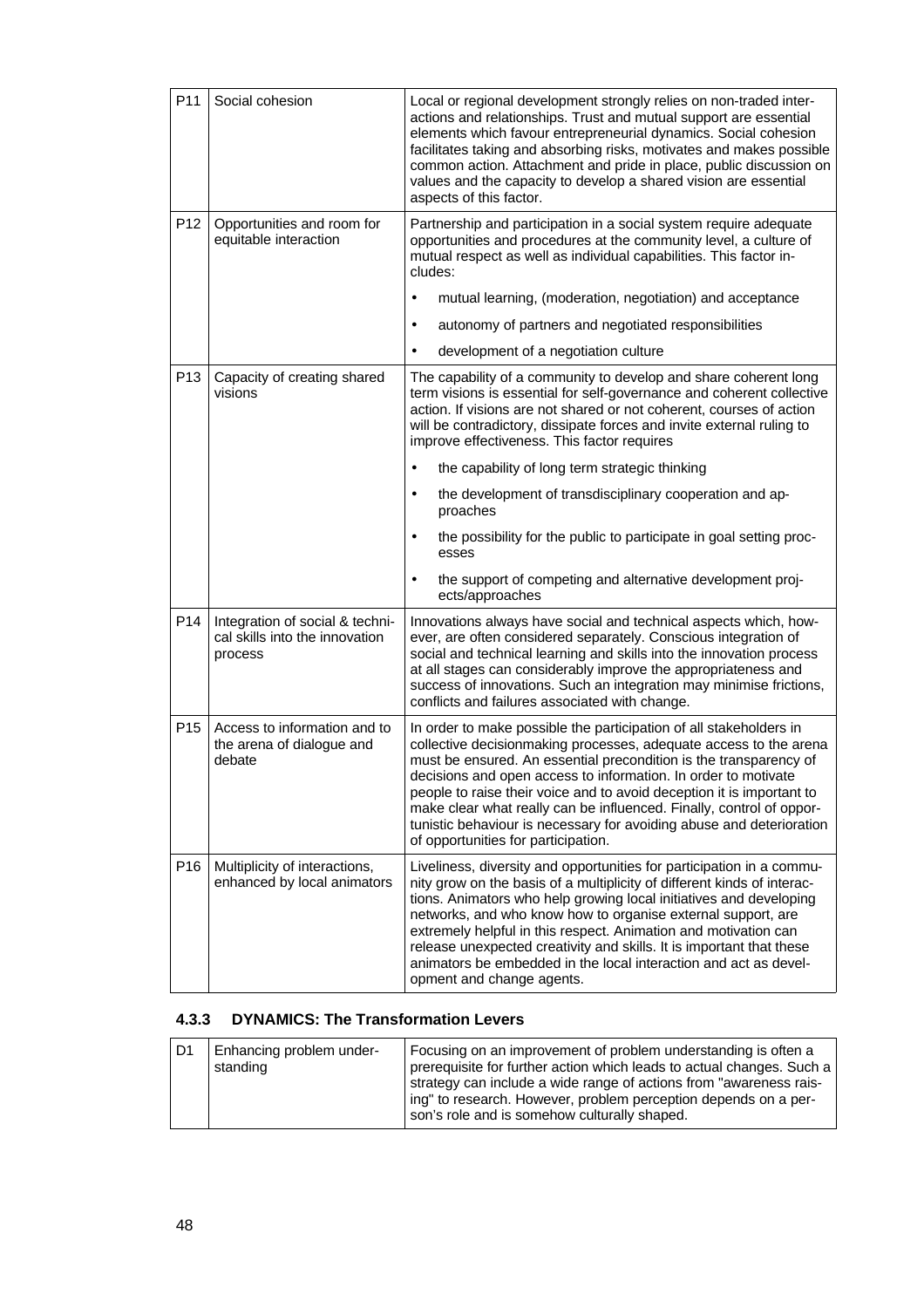| D <sub>2</sub> | Open collective learning    | Learning is personal and a social process which can be facilitated.<br>Learning may range from simple imitation over creative adaptation<br>to very innovative recombination of different skills and experiences.<br>Openness to experiences of other individuals, other regions and<br>other cultures can be very helpful and speed up the finding of solu-<br>tions for recognised problems. Such openness combined with self-<br>reflection and confidence in one's own identity is an important<br>source of innovation. Elements of a strategy of encouraging open<br>collective learning could include: strengthening the identity by iden-<br>tifying the own specificities, exchanging experiences, learning how<br>to manage creative adaptation, making accessible interesting ex-<br>amples. |
|----------------|-----------------------------|---------------------------------------------------------------------------------------------------------------------------------------------------------------------------------------------------------------------------------------------------------------------------------------------------------------------------------------------------------------------------------------------------------------------------------------------------------------------------------------------------------------------------------------------------------------------------------------------------------------------------------------------------------------------------------------------------------------------------------------------------------------------------------------------------------|
| D <sub>3</sub> | Negotiation and co-decision | Self-governance of communities relies on their capability to reach<br>reliable agreements. Negotiations including all stakeholders con-<br>cerned are essential for gaining large support, durable decisions<br>and equitable solutions. Adequate procedures and skills are needed<br>for negotiating, a negotiation strategy has to cultivate these prereq-<br>uisites. Negotiation is an essential strategy element for making<br>possible Participation, Partnership and Subsidiarity. Proposing<br>negotiation means accepting that there are different views and<br>interests that have some stake and that should be integrated in a<br>decisionmaking process. Negotiation makes sense only if at the end<br>there stands some kind of co-decision.                                              |
| D <sub>4</sub> | Creation of a shared vision | Development is shaped by an endless stream of mini-decisions<br>which are largely determined by the visions of the decision-makers.<br>Without some kind of shared vision no coherent objectives and<br>strategy can be formulated and implemented. A shared vision can<br>be created in many ways. Depending on the issue and the group/<br>community it may take days or years. Visions may have very differ-<br>ent degrees of concreteness. Appropriate methods for creating<br>visions include scenario building, discussion on best practices and<br>public debates.                                                                                                                                                                                                                              |
| D <sub>5</sub> | Service orientation         | Service orientation implies a consequent orientation towards clients,<br>results and effects                                                                                                                                                                                                                                                                                                                                                                                                                                                                                                                                                                                                                                                                                                            |
|                |                             | In a general sense of client orientation all strategies should consider<br>carefully the interests, the needs and the capabilities of their target<br>group. In a more narrow sense, a client-oriented strategy may di-<br>rectly start from the requests of the target group and involve it di-<br>rectly in the formulation of the action.                                                                                                                                                                                                                                                                                                                                                                                                                                                            |
|                |                             | For learning, and for making responsibility more operational, trans-<br>parency, self-reflection and feedback concerning objectives, actions<br>and achievements are important. Systematic approaches can be<br>helpful:                                                                                                                                                                                                                                                                                                                                                                                                                                                                                                                                                                                |
|                |                             | to get close to the customer and to involve the clients in the<br>$\bullet$<br>process                                                                                                                                                                                                                                                                                                                                                                                                                                                                                                                                                                                                                                                                                                                  |
|                |                             | to formulate objectives in terms of concrete results and effects<br>$\bullet$<br>and to revise them when necessary                                                                                                                                                                                                                                                                                                                                                                                                                                                                                                                                                                                                                                                                                      |
|                |                             | to monitor achievements and difficulties<br>٠                                                                                                                                                                                                                                                                                                                                                                                                                                                                                                                                                                                                                                                                                                                                                           |
|                |                             | to evaluate results and effects.<br>$\bullet$                                                                                                                                                                                                                                                                                                                                                                                                                                                                                                                                                                                                                                                                                                                                                           |
|                |                             | Self-reflection is essential for learning. Transparency on objectives<br>and achievements is essential for participation.                                                                                                                                                                                                                                                                                                                                                                                                                                                                                                                                                                                                                                                                               |
| D6             | Self-governance             | On the one hand self-governance of a community in a large sense<br>is a result of all other aspects of SRD mentioned here. It implies the<br>external possibility and the internal capability of the community to<br>control its own destiny.                                                                                                                                                                                                                                                                                                                                                                                                                                                                                                                                                           |
|                |                             | On the other, self-governance can be understood as the conscious<br>use of this capability by a community in order to further develop its<br>own potentials for SRD and its own autonomy.                                                                                                                                                                                                                                                                                                                                                                                                                                                                                                                                                                                                               |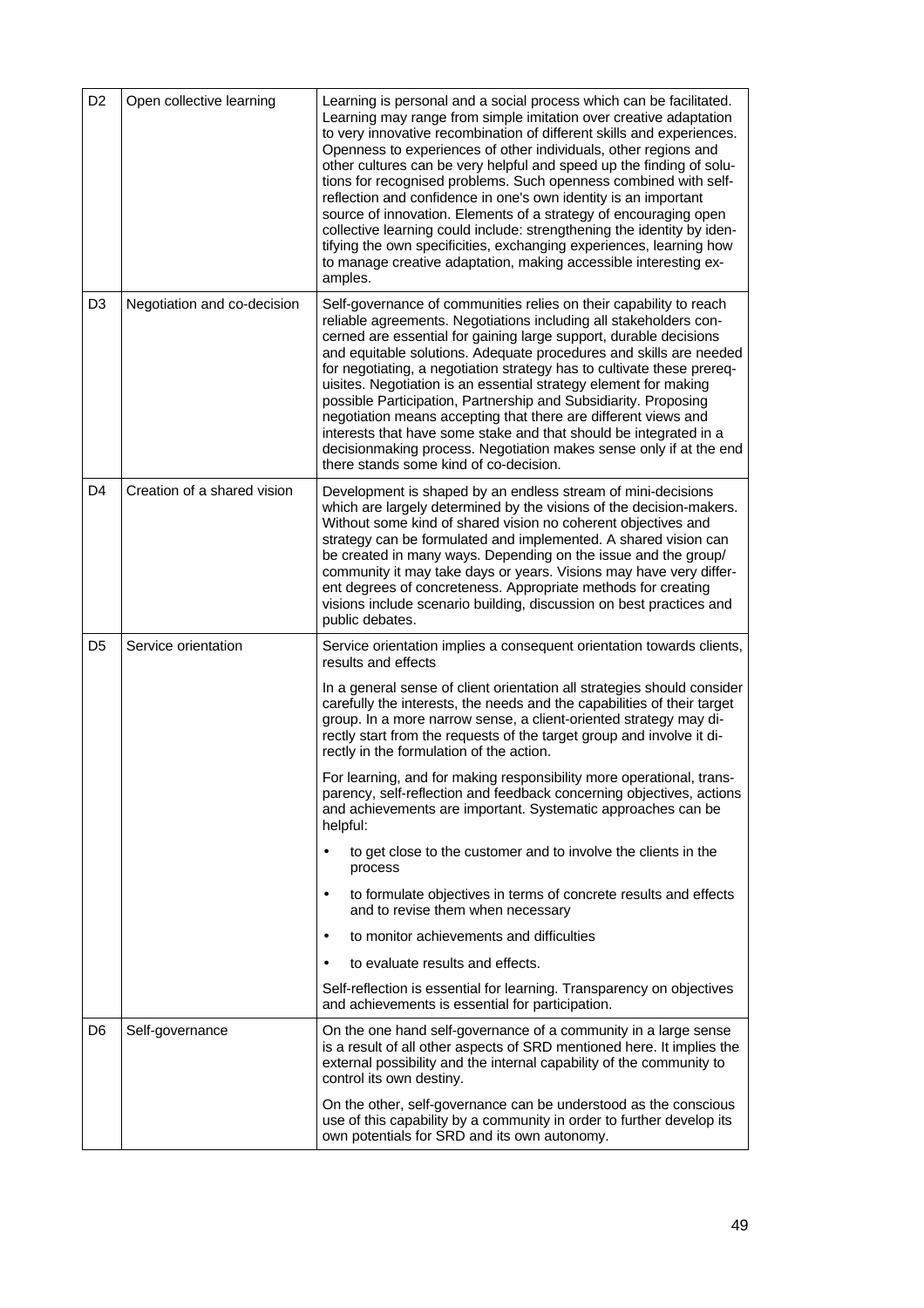# **5 Conclusions and Recommendations**

# **5.1 Conclusions**

"Sustainable Development" as a general approach can only be conceived as a "regulative idea". No stringent rules for behaviour can be deduced rigorously stringently from this general idea without further assumptions. More concrete guidelines and specific norms will have to be developed in a societal discussion and decision making process for the specific contexts shaped by the cultural, economic, environmental and political-administrative conditions. Subsidiarity, which can be regarded as one of the main principles of sustainability, must be applied to this process itself. Therefore, sustainability will always have to be interpreted and reinterpreted in different national, regional, local or other more problem-oriented contexts.

The discussion about sustainability has proven to be a particularly difficult one. Early hopes for unambiguous answers to urgent problems have been disappointed. One main difficulty of this discussion process is that it is a self-reflexive process. The idea of sustainability is so comprehensive that results of this discussion process considerably influence the framing of the discussion itself (Norgaard 1994: "The real challenge of sustainability is to reframe the challenge"). The challenge, therefore, is not to find a generally valuable definition or ultimate checklist for sustainable development, but to develop differentiated management frameworks within which improvements in sustainability can be achieved and assessed. To develop these frameworks and procedures will be a task for the years to come. The magnitude of the dimensions of this challenge can be projected if one thinks about the effort needed to develop frameworks for the more or less successful concretisation of other regulative ideas such as health or freedom. Our expectations concerning individual contributions to this process must, therefore, be modest.

In this view the regional level has to play an increasingly important role. The emerging concepts for a shift towards a more sustainable development stress the importance of regional policies. Consensus grows that these policies will have to play a leading role in implementing the general idea of sustainability. On the other hand an analysis of the paradigm shifts which can be observed in regional development theory and practice over the last two decades show that they are compatible with the emerging concept of sustainability. The reorientation of regional development in the direction of sustainability is an intrinsically social process. An adequate management framework therefore not only has to give an orientation towards sustainability but also needs to link this general orientation to the actual social potential and dynamic in the region concerned.

In the INSURED project which has been conceived as an intercultural project involving five European countries, an attempt has been made to develop a framework for the Quality Management of Sustainable Regional Development which should be useful across the different cultures and regions of Europe as a contribution to a common language, to strengthening of consensus and to management of the difficult transformation process towards another pattern of development.

Against the background of these considerations and of the regional case studies the following conclusions can be drawn:

## **Sustainable Regional Development is a valuable concept**

Combining the concepts of Sustainable Development (SD) and Regional Development (RD) makes sense. The regional and local levels play an important role in the actual implementation of sustainability. The trends in the discussion concerning regional development are compatible with the concept of Sustainable Development. A framework for Sustainable Regional Develop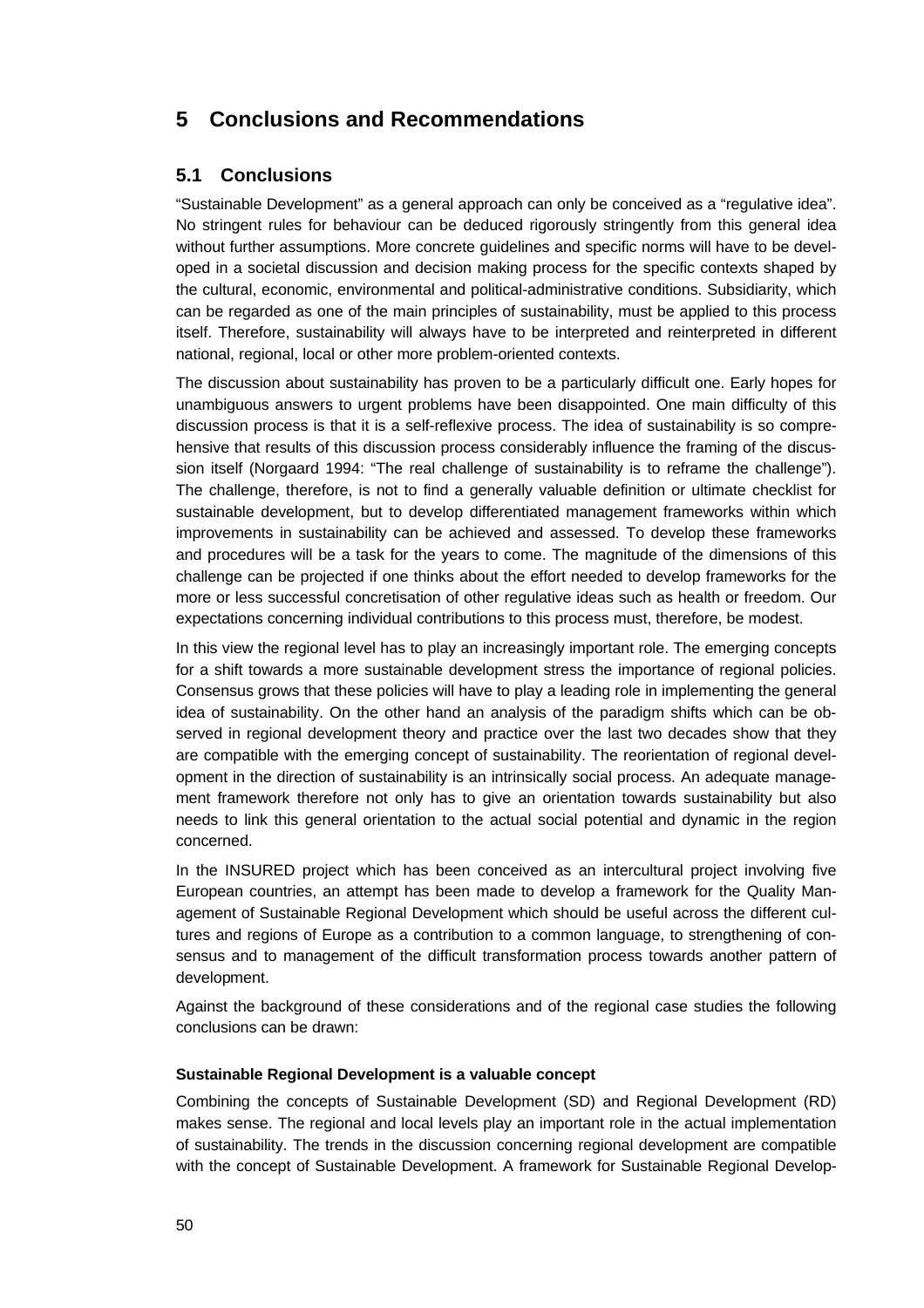ment (SRD) can be useful for actors at all levels practically involved in regional development issues.

# **The regional context strongly shapes the interpretation of what Sustainability actually means**

Sustainability is a general concept with many dimensions. Throughout Europe we find different interpretations corresponding to the specific situations. The challenge is to find a meaningful framework which gives useful guidance in a wide variety of situations.

# **The proposed 10 Components of SD form a valuable framework for assessing the orientation towards Sustainability**

The system of ten Components of Sustainability developed at an early stage of the INSURED project has proven to be useful for assessing the orientation towards sustainability of situations, actions and programmes in very different European regions. It also provides a common language for discussing different emphases and interpretations.

## **Subsidiarity also applies to the setting of development objectives**

Concrete objectives for sustainable development must be formulated at different levels. The principle of subsidiarity must be taken seriously. The European level should only formulate minimum requirements and general orientations but can on the other hand give very valuable support to all lower levels which will have to develop their own visions and goals. Sustainability should not be understood as a defensive concept for avoiding problems, but as a new and creative way to conceive our future.

## **Considering the Social Potential and Social Dynamics is essential for successful SRD**

As has been argued and experienced, in many respects the local and regional dimensions offer the advantage of a more comprehensive view on economic, social and environmental dimensions of development. A main reason for this seems to be that the social contexts in which the main dynamics of development take place, are of rather limited dimensions. Development is intrinsically a social process. Conditions for development are deeply shaped by culture, history and communication patterns. Therefore, in order to develop successful SRD strategies, it is essential to look carefully at the specific social potential of an area. Often these aspects are just taken for granted and not further analysed by the insiders. A framework which helps to look at key issues and a confrontation with experiences elsewhere, may help to discover opportunities and difficulties not noted before.

## **The usefulness of instruments depends on the context**

Hundreds of different instruments can be helpful in Sustainable Regional Development. Whether a particular instrument is useful in a specific situation and how it may be applied strongly depends on the context. Descriptions of instruments therefore should be accompanied by tools for analysing this context and by examples for successful use.

## **SRD requires a flexible management approach**

Sustainability is a "regulative" idea which requires permanent awareness, repeated reinterpretation of the general idea in specific situations and continuous efforts in the process of development. As the specific issues may change, a general framework for Sustainable Regional Devel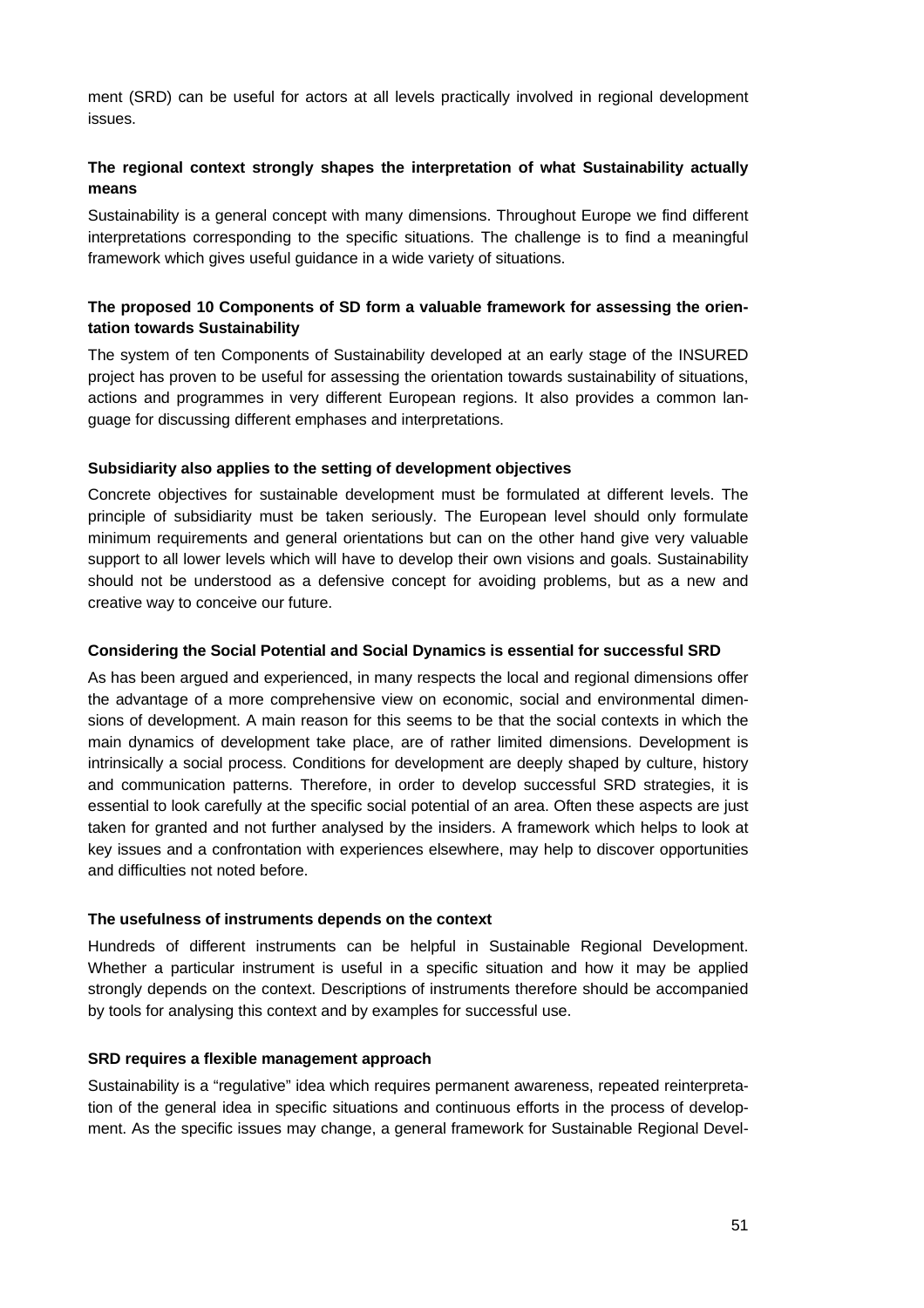opment therefore has to focus on the procedural aspects. The challenge lies in developing guidelines and tools for a continuous and flexible management of the quality of SRD.

## **Regions can learn much from each other when they have a common framework**

All experiences indicate that European regions could learn very much from each other. However, mutual learning often has also been tedious and disappointing because of the difficulties to transfer experiences from one context to the other, because of the lack of a common language and terminology and because of easily arising resistances to seriously consider experiences of others. A common conceptual framework and language are often more easily available for technical issues than for social dynamics. A common framework for SRD in which the most relevant differences and commonalties can be expressed and discussed can considerably help in transferring experiences.

The INSURED management framework for SRD has been constructed in order to respond to these findings. The following recommendations focus on how to use it.

# **5.2 Recommendations**

The INSURED project has developed a management framework for Sustainable Regional Development relying strongly on the analysis of selected programs and actions in five European regions. European policies have not been analysed systematically. The following recommendations therefore focus on the use of the proposed management framework. Surely, the INSURED framework is not the only imaginable one, but the recommendations based on it will show which characteristics are important in practice.

Specific recommendations concerning policies and actions in the five regions are given in the long versions of the regional case studies, where appropriate.

## **5.2.1 How to use the INSURED framework**

## **A risky analogy**

The use of the INSURED framework can be exemplified by an analogy to health care, which, however, should not be pushed to far. A physician who wants to support or heal an organism in a phase of illness and transition, will at first make a diagnosis. As a general orientation he will use a general concept of health and will look at his patient considering different health aspects. Is something missing, causing pain or problems? Are all aspects in equilibrium ? Are there signs of problems still to come? The concept of health, here, corresponds to our concept of sustainability. Before proposing a therapy or a change in lifestyle, the physician will have to consider the character, the constitution, the age and the self-healing capacity of the patient. Is he strong? What are his nutrition habits? Is there a tendency towards depression? Does he have a strong immune system? These aspects would correspond to the social potential in the case of a region. After the diagnosis the physician needs to focus on a therapy: he can talk to the patient and strengthen his will to get healthy, he can propose to concretely support the function of an organ with a specific drug, he can suggest to strengthen the immune system by changing food habits or he can simply soothe the patient's pains. If the diagnosis and the main focuses of the therapy are established, the doctor needs to identify the appropriate therapeutics. However, with every medication it is necessary to assess in the particular case whether indications and counter-indications fit to the specific situation.

In this sense the Sustainable Development components and the Key regional factors are a diagnostic tool. The Transformation Levers help to identify the main focuses of a therapy. The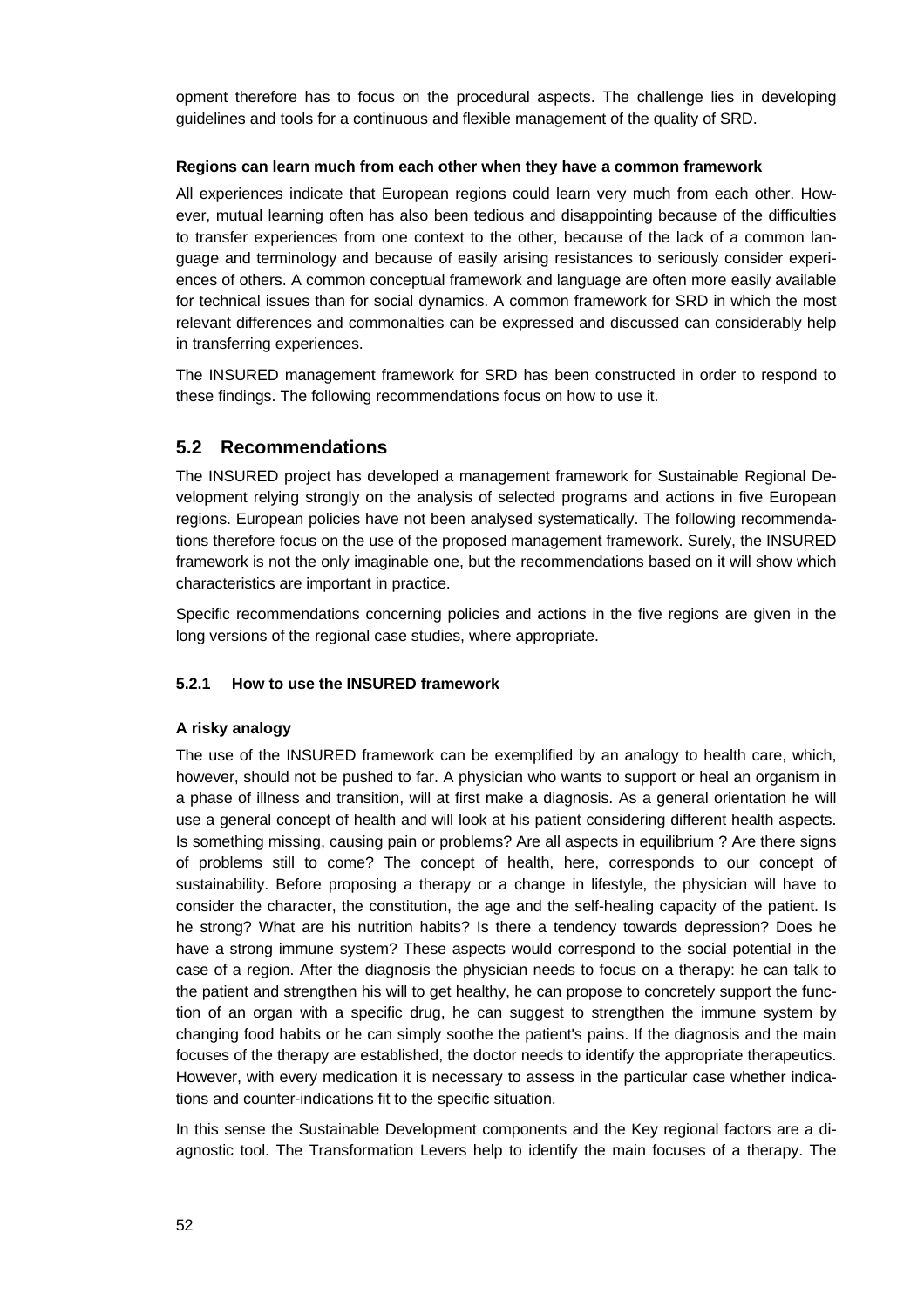"options for action and support" finally are something like the inventory of a pharmacy. A structured knowledge about health is not only important for medical doctors. Every person who wants to stay healthy needs it, or the drug companies. The health insurance - which could be compared to the EU structural funds - must not exactly know how the single patient is doing, but it will refund care expenses only when an authorised doctor has prescribed them. Many different actors in the health system therefore make use in very different ways of the same structured medical knowledge.

As with all analogies, not all aspects really fit, but the parallels may give some innovative hints.

# **Two examples**

The INSURED framework can be used by a wide variety of actors in a wide variety of situations. Two of these could be for example:

- An EU officer in the Directorate General for Regional Policies has to check the draft of the Operational Programme for the Regional Fund in a specific region before approving it. He could use the INSURED framework in the following way: He would require that preparatory assessment studies have analysed the present situation in this region in terms of the sustainable development components and would check what the main findings are. Similarly he would have a look at the regional social potential and would compare the results with other regions with which he has been dealing recently. He would then have a close look at the proposed development strategy and check whether all six focuses have been seriously considered. Finally, he would look at the measures proposed and assess their adequacy to the problems identified before and check whether they will fit into the social potential encountered. Having identified the main strengths, weaknesses, opportunities and threats according to the assessment grid, the "best practices database" structured along these items could help him to make quick comparisons.
- The head of a local professional training institution wants to set up a special initiative for unemployed young people using public funding. She has some initial ideas for core activities and checks them using the list of sustainable development components, each time asking herself what the local community really could need in this respect. She then analyses the political and social context of her initiative using the key regional factors: Where will resistance come from? Who needs to be convinced? Which elements will be most important? How can the local community support her? Then she will try to identify the most important dynamics, which she will have to address in order to get the project off the ground. Raising awareness about the youth unemployment problem? Initiating a negotiation with local companies? Creating a common vision about youth employment in her area? At the same time she will sort out her basic options for action, look for support and funding and try to learn from experiences of others. Here the best practices database will be useful.

As we see from the examples, the different actors in their specific situations need to develop more specific questions out of the different components and factors. Hundreds of such specific questions are conceivable and cannot be listed in advance. The assessment grid gives a systematic starting point. On the other hand we see that building up the "best practices database" is an endless task. Each actor will look for a specific kind of experience and will have his preferred approaches and examples. All users could contribute themselves to this database. It would be useful to establish appropriate mechanisms.

## **5.2.2 An overview on possible uses**

The list of possible tasks for which the framework may be used, given in section 4.2 covers a wide variety of activities in many different institutions, organisations and companies on many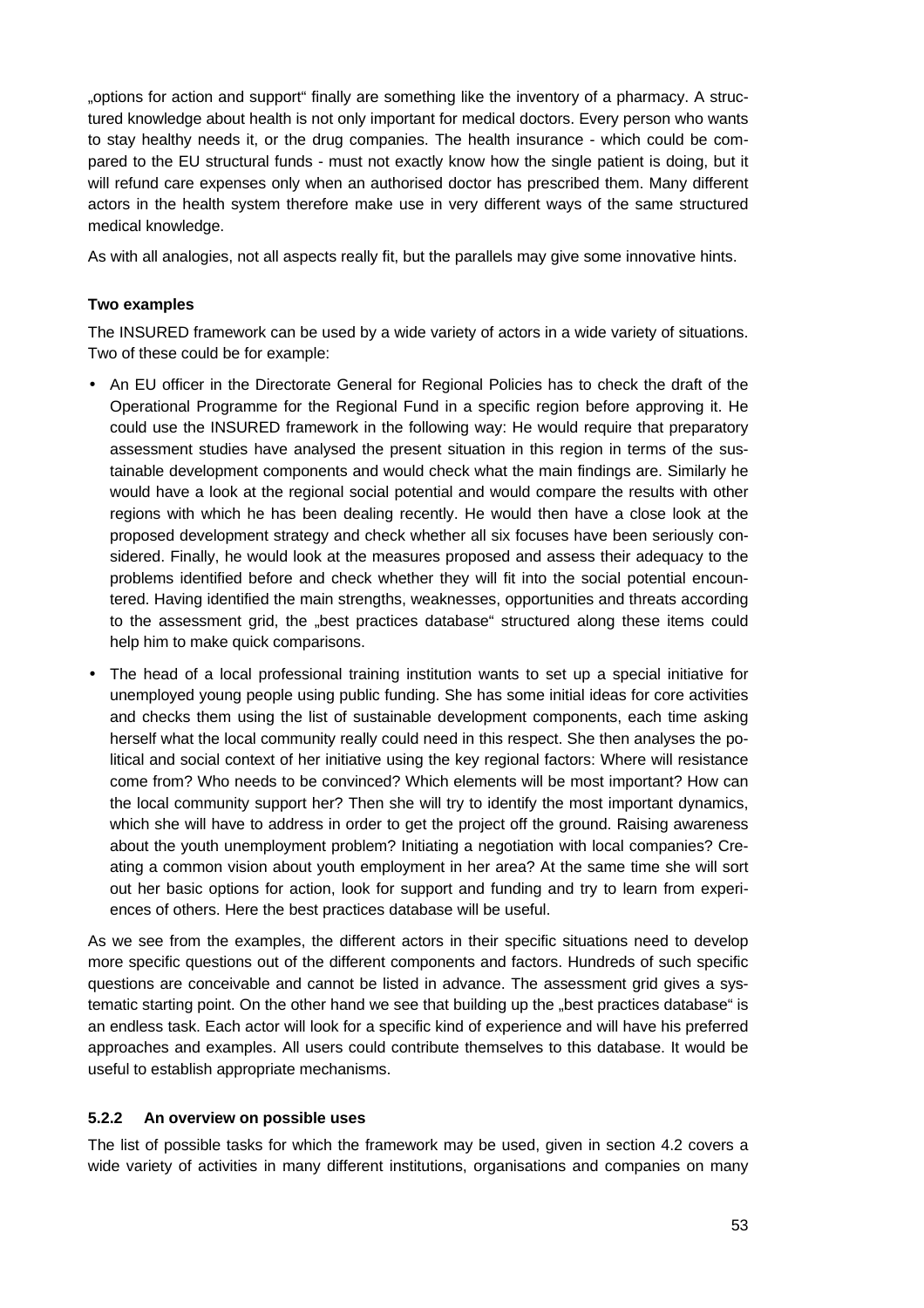different levels. Instead of trying to develop specific instruments for each of these situations and roles, the INSURED project has concentrated on developing a general framework which may be of use in most of these situations. The above list of tasks does not claim to be complete or to be the only way to structure these activities, but it may serve as a useful list of typical uses of the INSURED framework in politics, administration and among local actors. The following sections shortly describe how these tasks can be accomplished with the help of the INSURED framework. These descriptions show that starting from the INSURED SRD management framework much can be done to develop further guidelines and detailed procedures, to adapt existing methods, to agree on specific criteria and to elaborate facilitating tools. Maybe the most important use of the framework could lie in giving an orientation to such further developments.

#### **task 1: assessment of the situation in a region or locality**

The state and the trends in a region can be assessed in terms of the ORIENTATION and in terms of the POTENTIAL. A detailed assessment should check all 10 SD components and all 16 key regional factors involved. The aspects given in the INSURED framework only outline the issues to be looked at. For a qualitative assessment it may be sufficient to discuss the different aspects with the help of the methodologies and information at hand. For the critical issues it will be necessary to go more into detail.

For each of the single aspects a series of more detailed indicators can be developed in order to get a more formal description. In some instances indicators could be quantitative, other aspects are difficult to quantify. In order to associate easily comparable value judgements with the different aspects or with detailed indicators, specific criteria could be established explicitly.

A wide variety of specific methods is conceivable which can help to carry out such assessments taking account of the 26 pertinent SRD aspects (Orientation and Potential) mentioned above. The framework should be used in a flexible way. In some instances as a first step it may be even useful to focus on a qualitative discussion of the first three SD components and to have only a short glance at the other aspects.

It is also important to discover what "change" means in the specific local system. Therefore, in order to describe a current situation, it is useful to identify the basic dynamics of change and the transformation levers being used. A more thorough investigation of an action in these terms would correspond to task 5. Anyhow, these tasks are not to be understood as a fixed sequence, but can occur in different orders.

#### **task 2: development of a strategy**

An analysis of the situation corresponding to task 1 can show the fields where action is most needed or most promising. On this basis it is possible to set priorities for intervention. They can be described in terms of the components of SD ORIENTATION and of the regional POTEN-TIAL.

Subsequently the DYNAMICS element of the framework can be used for designing an appropriate strategy. Strategies can be generally described in terms of Transformation Levers acting on Regional Key Factors with an orientation towards SD Components. A more specific description of a strategy would include the expected effects on the different aspects of the SD Orientation and the regional POTENTIAL.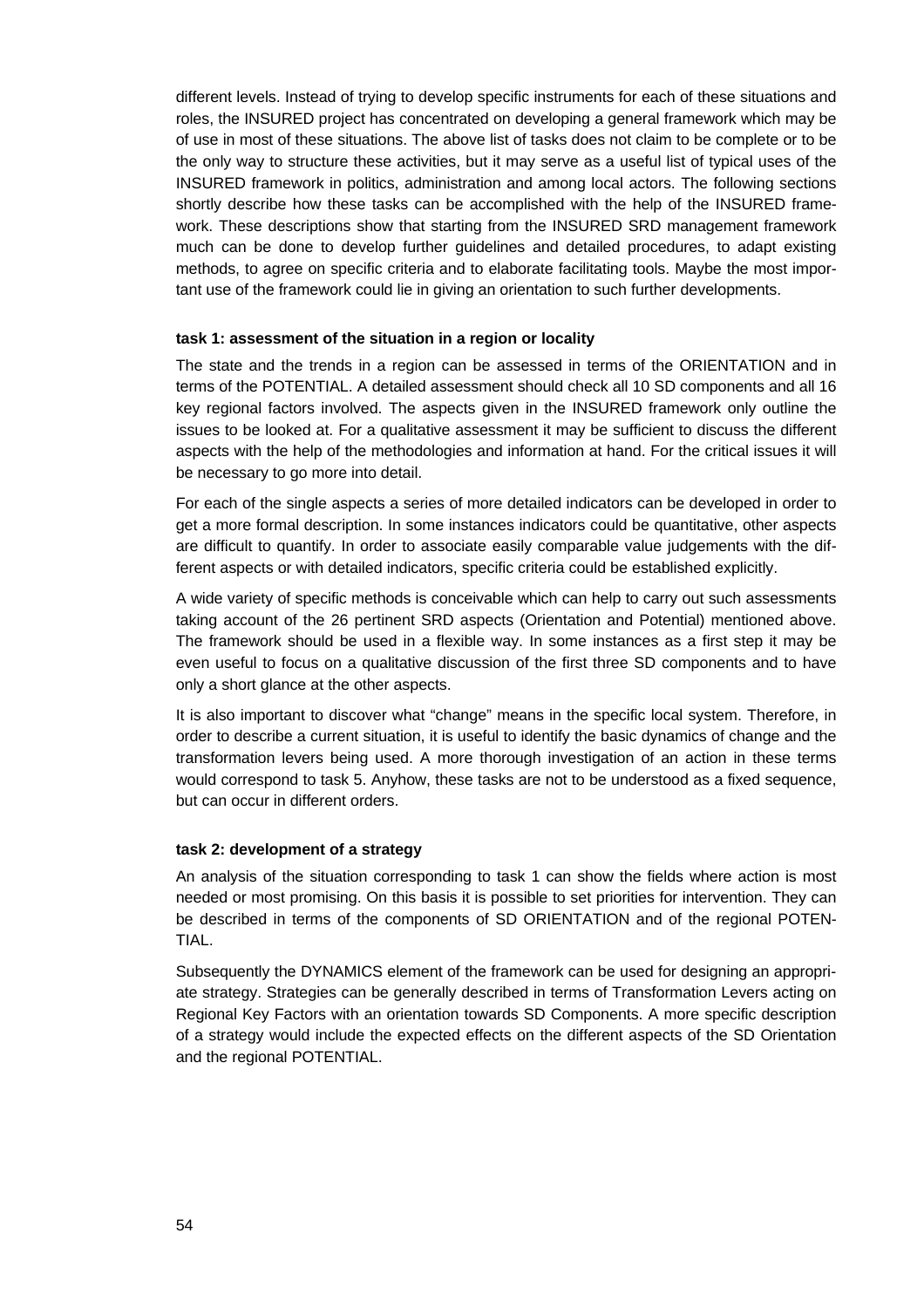## **task 3: ex-ante evaluation of a policy for a region or an action in the region**

The INSURED framework can be applied in the same way to policies at all levels and to local actions. Interestingly, no difference depending on the level of intervention appears in designing the basic procedures.

Policies or local actions may or may not be based on a detailed strategy. Anyhow, the assessment may include:

- an assessment of the situation corresponding to task 1
- an assessment of the appropriateness of the Transformation Levers used
- an identification and discussion of the Regional Key Factors on which the action mainly relies and acts
- an assessment of the effects that are to be expected in terms of the components of SD ORIENTATION and regional POTENTIAL

## **task 4: monitoring and support of actions and programmes**

The task of monitoring and supporting actions and programmes is often underestimated. It would encompass a continuous or regular monitoring of all aspects of the INSURED quality management framework for SRD:

- monitoring the state and the trends of SD Components and Key Regional Factors
- monitoring the effects of the action on the SD Components and Key Regional Factors
- monitoring the specific use made of Key Regional Factors (the POTENTIAL)
- monitoring the development of the specific use of the Transformation Levers

## **task 5: ex-post evaluation of a policy or an action**

The ex-post evaluation of a policy or an action makes an use of the framework similar to the exante evaluation (task 3). It would compare original states and expectations with the achievements and would put a special focus on the efficiency of the action. Ex-post evaluations, especially when based on good monitoring, can exploit the wealth of an experience with the dynamics of the region. They can therefore make an important contribution to an improved assessment of the regional POTENTIAL.

## **task 6: transfer experiences from one context to another**

Mutual learning, transferring experiences from one context to another is one of the most challenging tasks in Sustainable Regional Development. The difficulty lies in analysing the way in which an experience is embedded in its context, in comparing the contexts and in identifying the elements that can be transferred. The INSURED framework provides a structured and tested set of key elements for the analysis of experiences and for the description and comparison of contexts.

Actors looking for transferable good practices elsewhere, could first analyse their own situation according to task 1, develop the broad outlines of a strategy according to task 2 and then look for experiences which match their main characteristics. A database collecting descriptions of good practices systematised according to the INSURED framework and built up with contributions of users of this framework, could be an increasingly valuable tool for very different kinds of actors all over Europe.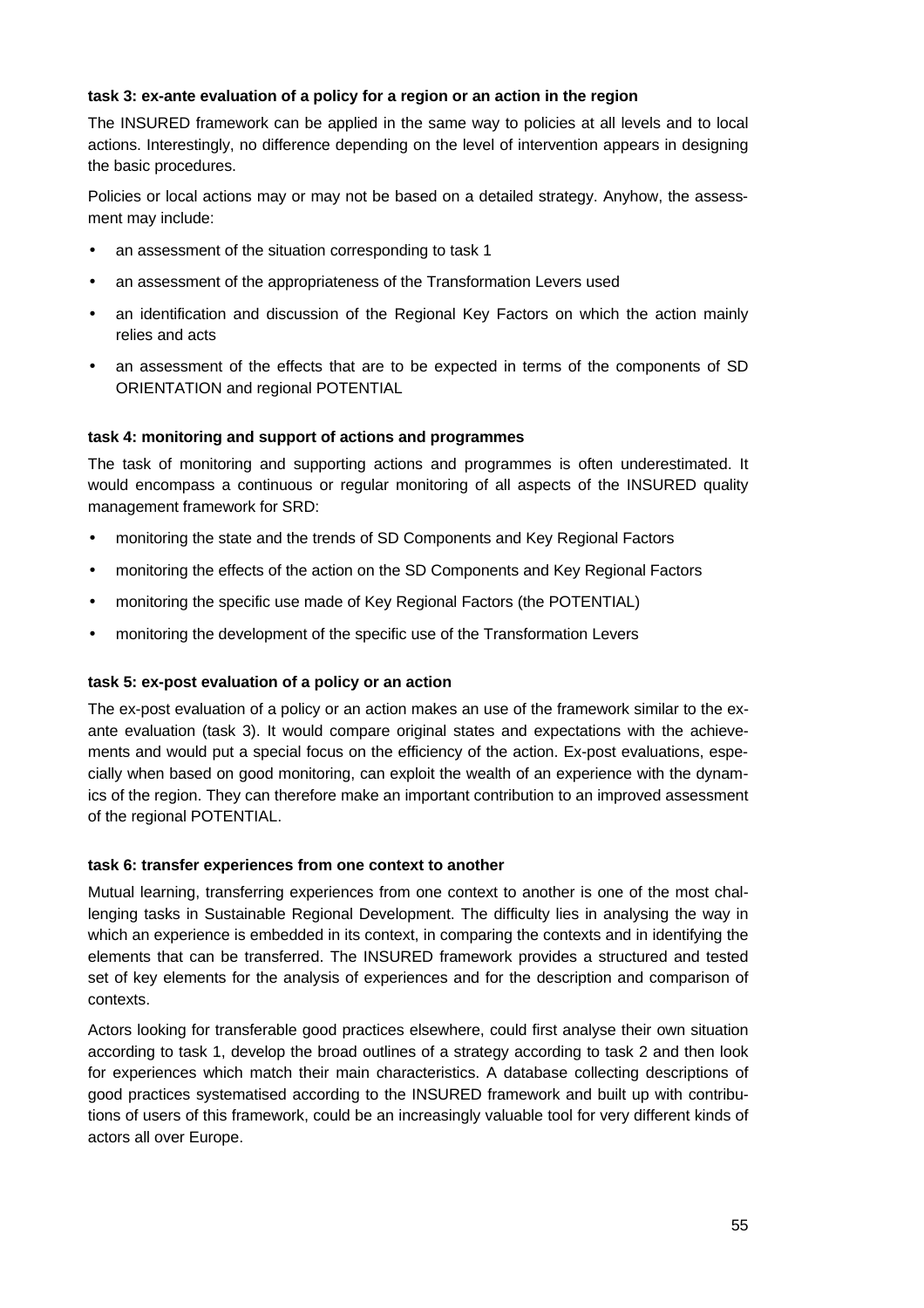### **5.2.3 Specific Recommendations to the EU**

### **Use the INSURED management framework for an orientation of the Structural Funds towards Sustainability**

The Structural Funds are the main instrument of the EU for regional Policies. Their orientation towards Sustainability is of outstanding importance for Sustainable Development. The Insured management framework can provide a useful tool for introducing an SRD orientation throughout all steps of programming, implementation and evaluation of the Structural Funds activities. The six basic tasks for which the framework can be used (see section 5.2.2) cover all important steps.

### **Use the framework for interregional cooperation**

The INSURED framework provides a common conceptual framework and terminology for discussing issues of Sustainable Regional Development throughout Europe, allowing for different approaches and interpretations. Large parts of it have been used experimentally in different kinds of cooperation projects and have proven to be very useful for structuring and facilitating discussions across different cultures.

### **Use the framework for supporting the exchange of experiences**

Fruitful exchange of experiences requires the ability to identify elements of strategies which are transferable from one specific context to another. The INSURED management framework enables contexts and experiences to be analysed and categorised in such a way that on the basis of an analysis of a specific situation, transferable experiences from other situations can be searched systematically. A database of experiences described in terms of this framework could be a very helpful guide.

### **Use the framework for comparing different approaches to Sustainable Regional Development**

The INSURED framework tries to encompass a large number of elements and approaches concerning Sustainable and Regional Development which have been discussed in recent years. Although every such framework proposes its own combination of perspectives, the broad view of the INSURED framework may be useful for comparing and systemising different existing approaches to SRD in order to make best use of them.

### **Use the framework for the formation of development agents**

The INSURED management framework has been conceived for practical use on all levels and can be further developed in this direction. Its use however requires some training and experience. In order to spread its use it would be helpful to include it in the formation of development agents of all kinds.

### **Use the framework for public promotion of the idea of sustainability**

It seems important to stress that the concept of sustainability is not only a defensive concept for avoiding negative developments. Sustainable Development can be understood as a new orientation for building a desirable future, as a new way of combining opportunities. The INSURED framework could help to emphasise this idea in a larger European debate.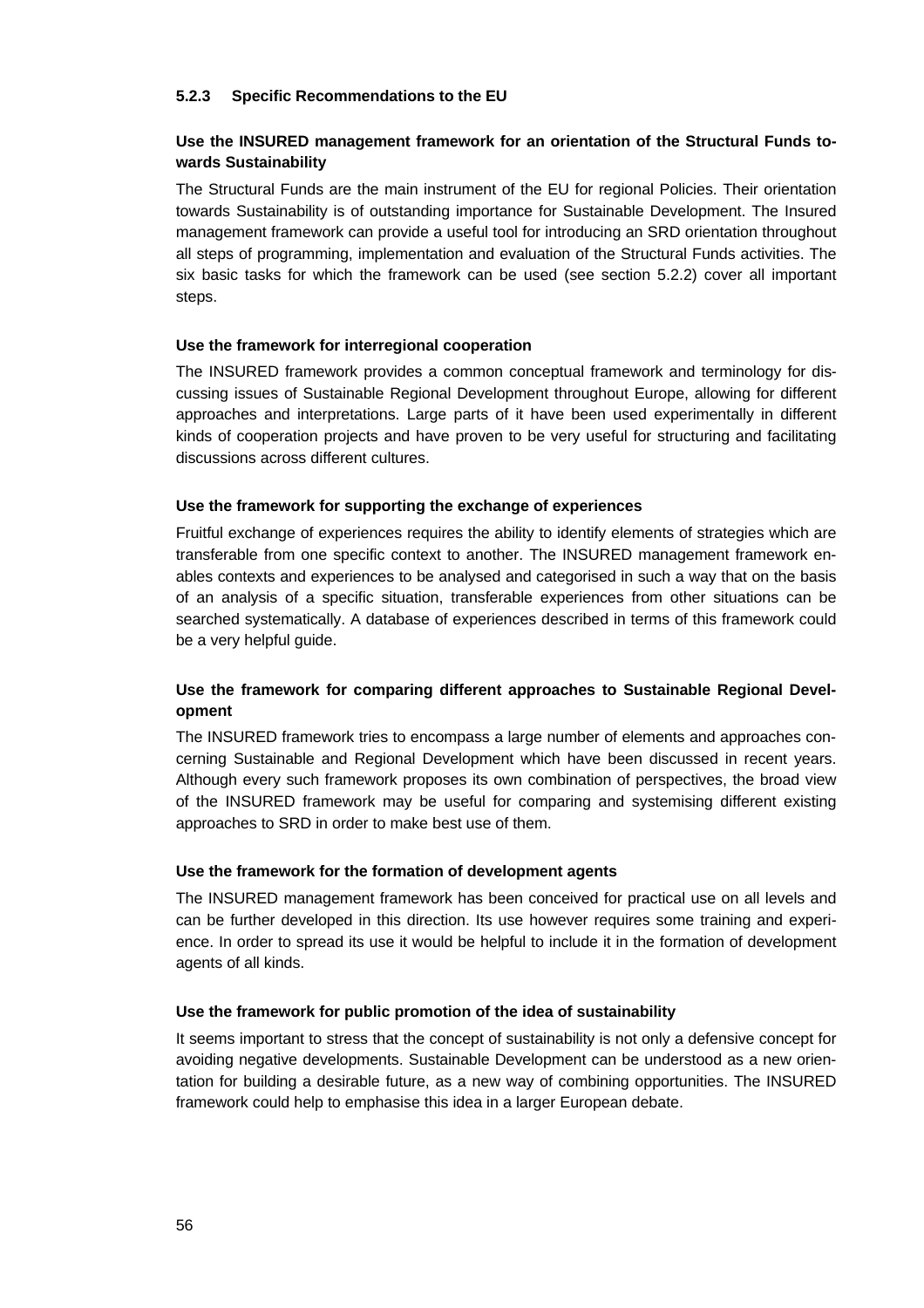### **5.2.4 A database of good practices**

Instruments and strategies for Sustainable Regional Development can be of very different character according to the wide range of different situations, issues and actors. An instrument can be such different things as the LEADER programme provided by the EU, alliances between producers and clients, a special facilitation method used in a workshop with local businesspeople or the best practice databases of ICLEI to be found in the Internet. This project provides a framework for assessing such instruments in specific situations.

Applying this framework in the analysis of practical experiences would result in an endlessly growing list of interesting instruments and good practices.

A database of good practices systematised with the help of the INSURED framework would go far beyond the traditional collections of good practices. It could combine a practical management framework as described above, which helps the user to analyse his/her own situation, with the possibility of selecting experiences which may be helpful and are described in the same language.

The development of such an interactive management tool which would draw on a growing stock of experiences described in the categories of the framework is a task beyond the scope of this research project.

### **5.2.5 Development of further tools**

The approach proposed by the INSURED project can be further developed in a series of directions. The most interesting next steps seem to be:

- the development of an Internet-based database of experiences using the INSURED management framework.
- the further development of simple and easily understandable appraisal methods, including the development of more specific indicators and criteria for some of the 32 aspects of SRD.
- a practical guide for users, translated in different administrative cultures and languages
- the setting up of active networks for exchange of experiences
- the development of special applications of the INSURED framework for the management of the structural funds.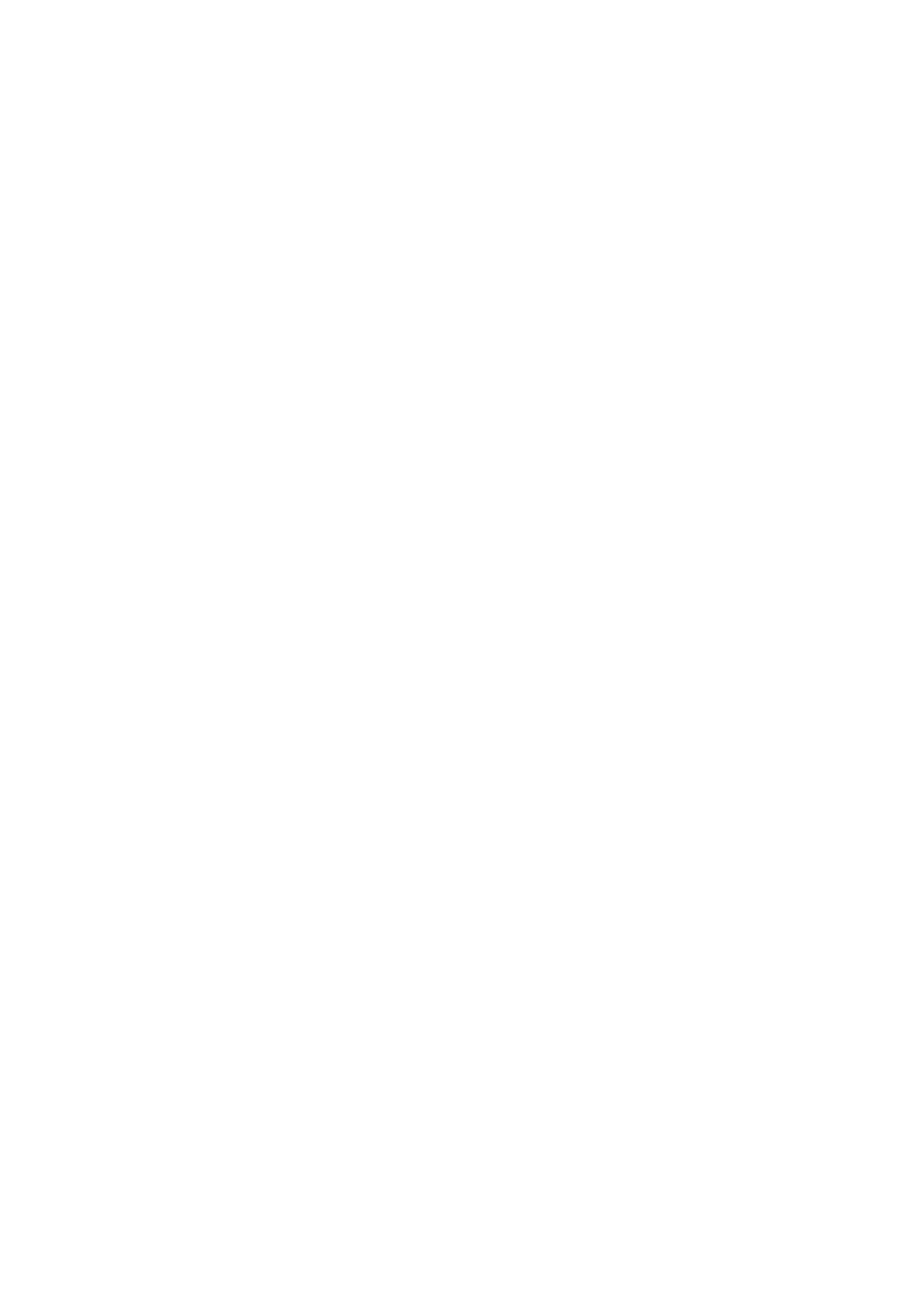# **PART II: THE REGIONAL CASE STUDIES**

- Introduction to the Empirical Case Studies
- The Mid West Region of Ireland
- Hessen / Central Hessen
- St. Gallen and Appenzell
- Lower Styria
- Toscana / Val di Cornia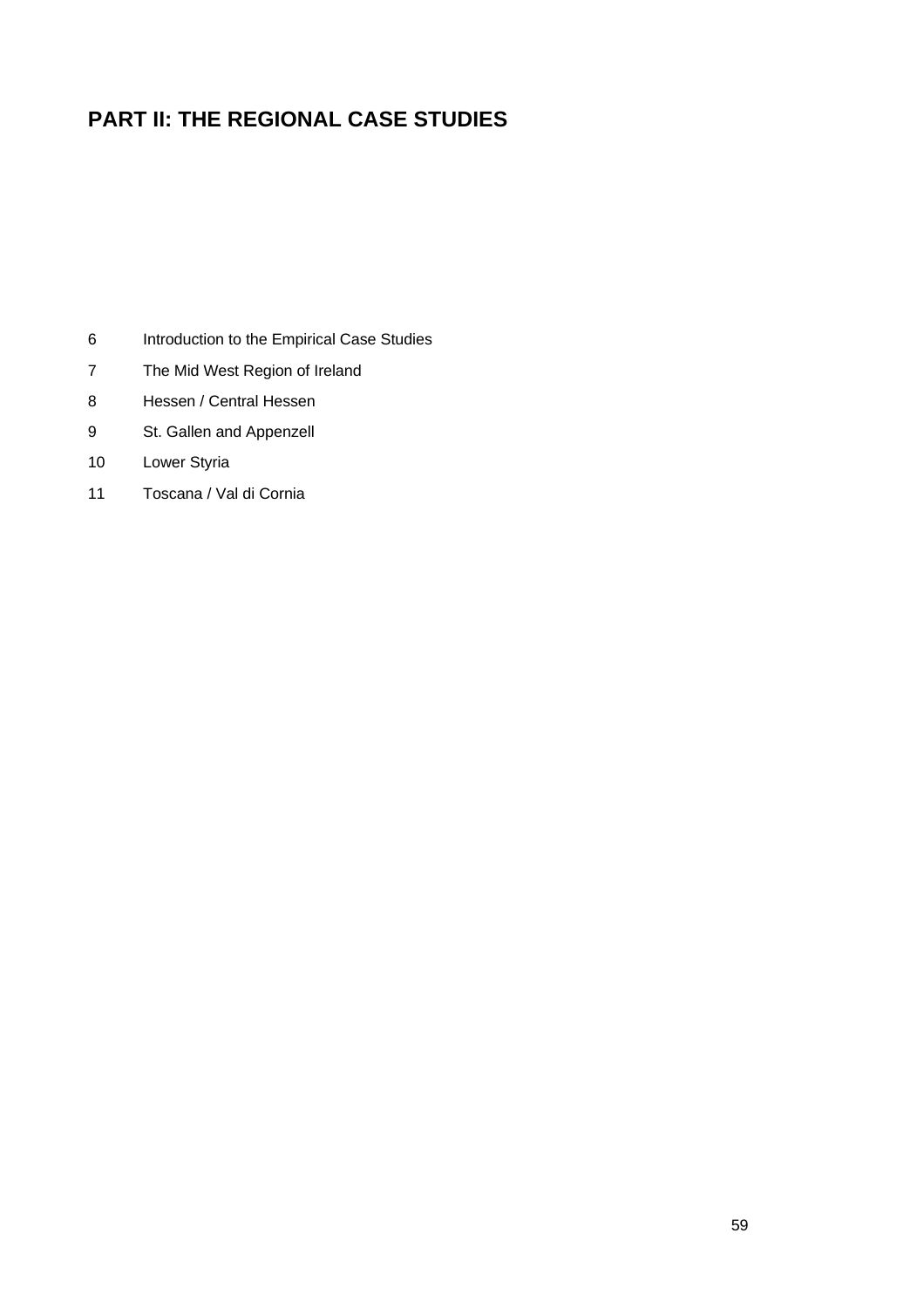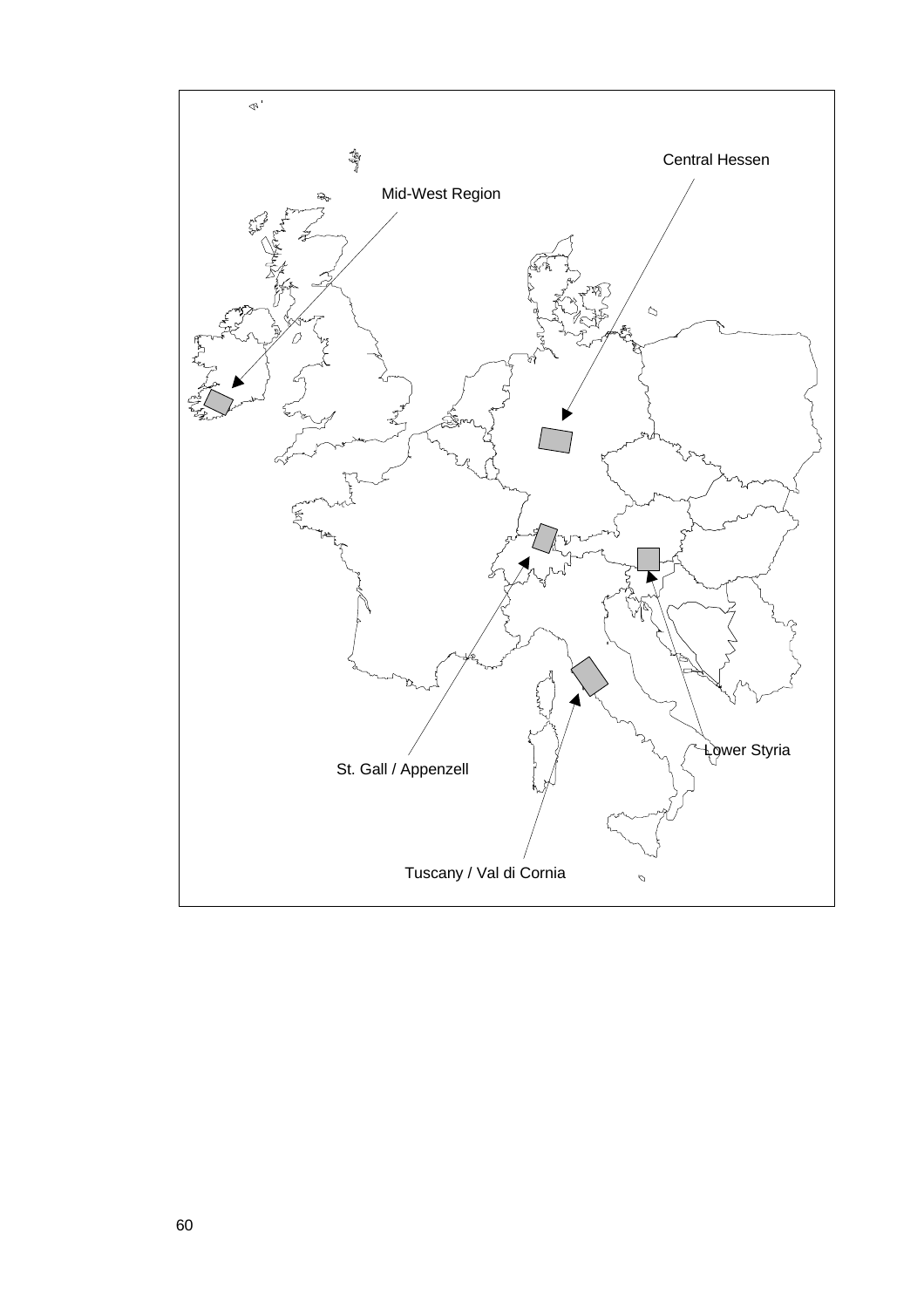# **6 Introduction to the Empirical Case Studies**

The following case studies were carried out by five different research teams in five European regions. The regions had already been selected during the preparation of the research proposal: all of them can be considered as quite advanced in their national context as regards innovative approaches to sustainable development. In the European context they are known as to be among the most interesting regions concerning this issue.

The case studies had the following purposes:

- to discover interesting experiences
- to identify key factors for success
- to test and further develop a common methodological framework

The overall course of the research and the function of the case studies in the project design has already been described in section 3.2.

In parallel with the development of the theoretical framework, a rather conventional analysis of the regions was carried out. Results of this preliminary investigation are summarised in a separate discussion paper (see Annex). In parallel to this preliminary analysis a regional advisory group was set up in each region. Their composition and their function slightly differed.

The next major step consisted in the top-down analysis of the supporting missions in selected policy fields provided by European, national and regional governments and institutions. This analysis was based on a quite broad general methodological framework. The policy fields to be covered were

- structural and labour market policy
- agricultural and rural development policy
- one supplementary field where appropriate

The policy programs to be analysed were chosen by each research team, often in collaboration with their regional advisory groups.

As described in section 2.4.5, the top-down analysis showed very strong differences between the regions and created difficulties for a direct comparison of policies. Therefore, the methodology was revised after this phase, shifting more towards an analysis of the interrelationships between supporting missions and innovative actions and an investigation of patterns of communication and cooperation.

The selection of innovative actions, again, was made by each research team in cooperation with its regional advisory group. The selection therefore reflects cultural backgrounds, the composition of the regional advisory groups and personal preferences of the researchers. This approach has the advantage of including different interpretations of what is most important and innovative, and corresponds to the explorative character of the INSURED project. On the other hand systematic comparisons of details will be difficult since the samples were not chosen according to precisely defined criteria.

Similarly, the methodology used for the case studies was only broadly defined in repeated and intensive discussions. Considerable leeway was given for exploring new approaches which eventually have led to a further elaboration of the original framework.

The following sections give a summary of all five case studies. The long version of the studies is contained in separate discussion papers (see Annex).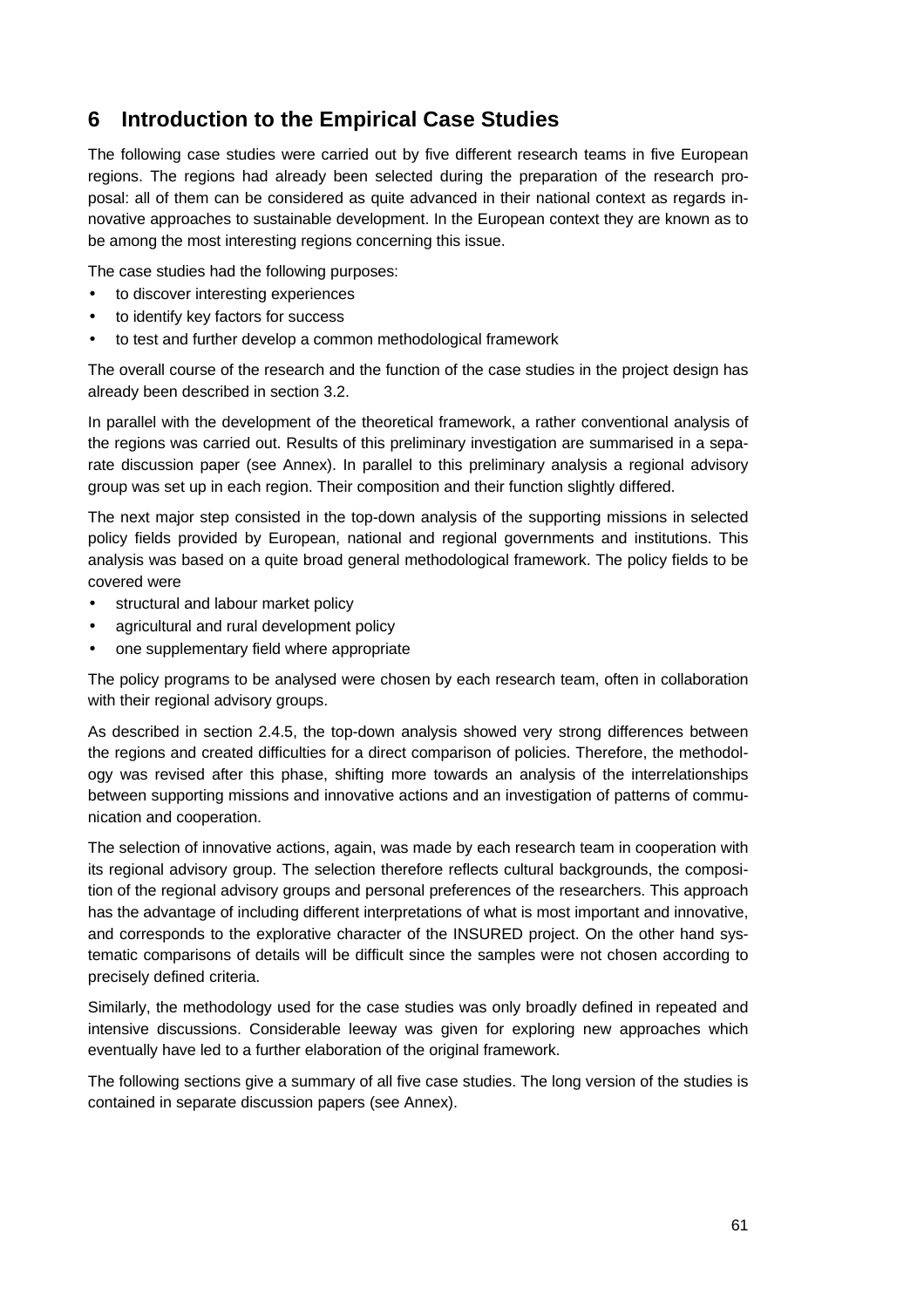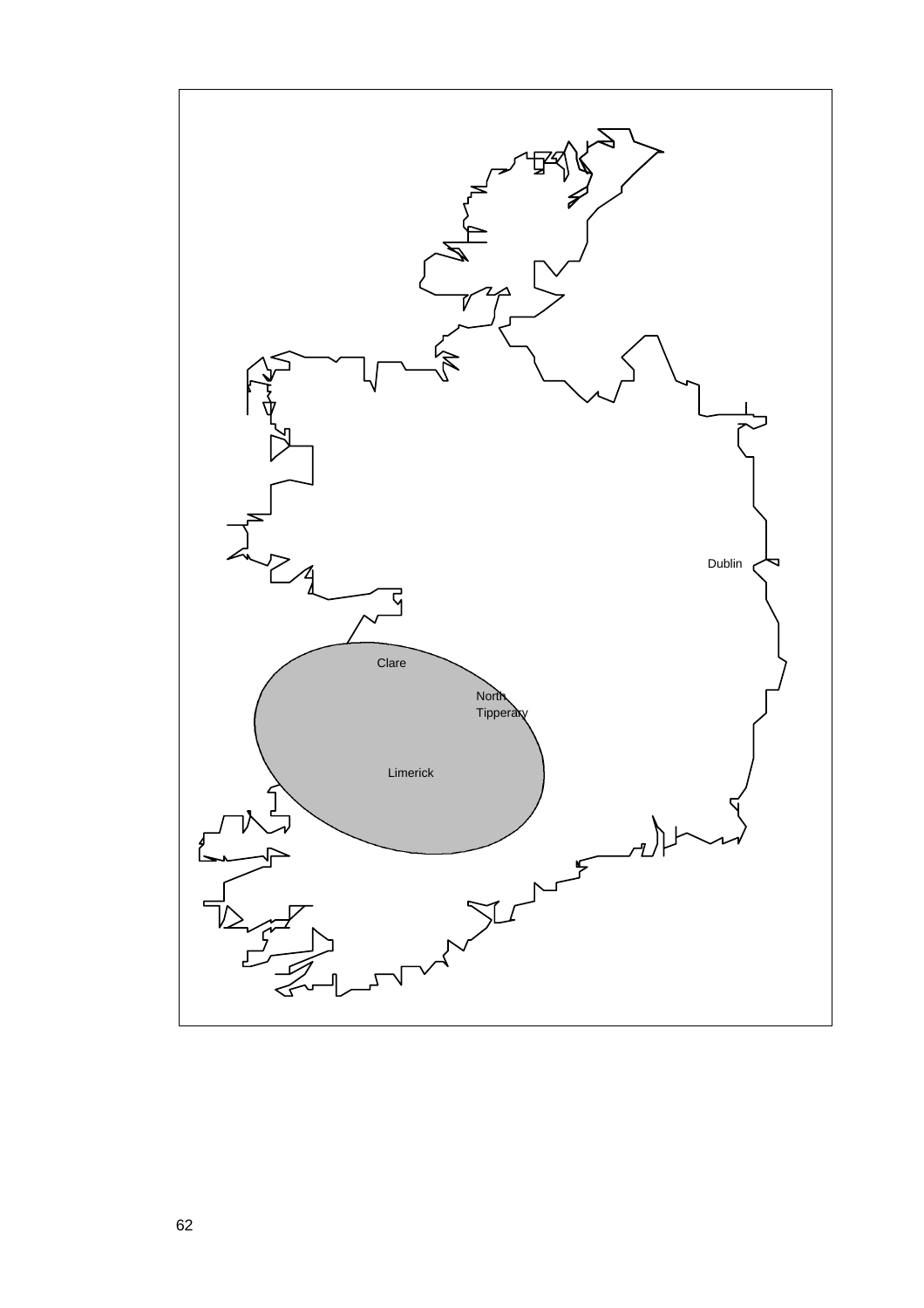# **7 The Mid West Region of Ireland**

# **7.1 The region**

The Regions of Ireland are an administrative and not an historical construct. The Mid West was one of nine regions established in 1963 for the purposes of national planning, but there was no regional administrative or coordinating body as such created in the regions. Ireland has a highly centralised system of administration and government and this is reflected in the very limited responsibilities of local authorities. More recently, in 1994, eight Regional Authorities were established to monitor the EU CSF funded Operational Programmes and to promote the coordination of the public services provided by the local authorities and others within their area. Each has a small directorate and a council drawn from the elected members of the local authorities of their regions.

The Mid West Region consists of the Counties of Clare, Limerick and Tipperary North and the City of Limerick. The population and area of the region are approximately one tenth of those of the Republic of Ireland, 317,000 people in an area of 7,000 square kilometres. There has been growth in the population living within the triangle of Limerick City - Ennis - Shannon but otherwise there has tended to be a continuing decline in the rural population. Nevertheless, the Mid West region has developed a distinctive profile or regional identity to a much greater degree than other regions.

A major influence has been Shannon Development, which, founded as the Shannon Free Airport Development Co., has played a central role in the economic development of the region. In 1957, the threat that trans-Atlantic flights could now overfly Shannon Airport, led to the foundation of SFADCo. with the objective of optimising the use of the airport. Tourism in the surrounding region was promoted and an industrial duty free zone established within the airport. In a country with a high level of centralisation, SFADCo or Shannon Development, a national state organisation, was given the remit to develop a specific region. Many initiatives have been undertaken in promoting inward investment, the development of indigenous industry, tourism and infrastructure as part of its remit and also as pilot programmes. It has brought together the different sectors of society and created a unique regional cohesiveness and environment. A Regional Development Organisation was set up in 1966 which brought together the local authorities and Shannon to coordinate their planning. In the early 1970s, the University of Limerick was founded as a new type of business and technological university as a result of local action but the vocational training system, a national responsibility, is weak. The National Technology Park was established adjacent to the university campus in the early 1980s. There have been a number of community and social initiatives, some of which are reported as case studies later. Foreign companies employ over 50% of the manufacturing workforce, but development of indigenous industry has been slow. Especially in the City of Limerick traditional industries such as food and clothing have declined substantially. There is a high level of unemployment and social disintegration in the public housing areas of the city.

The region is essentially a rural one. Generally, the quality of the environment is good, with the main problems arising from agricultural run-off, pressure to 'improve' the land, tourism development pressures in ecologically sensitive areas and emissions from the coal fired Moneypoint power station. The Region therefore presents a picture which in many respects matches that of the rest of the West of Ireland but one which is tempered to a degree by a unique regional identity and mode of development.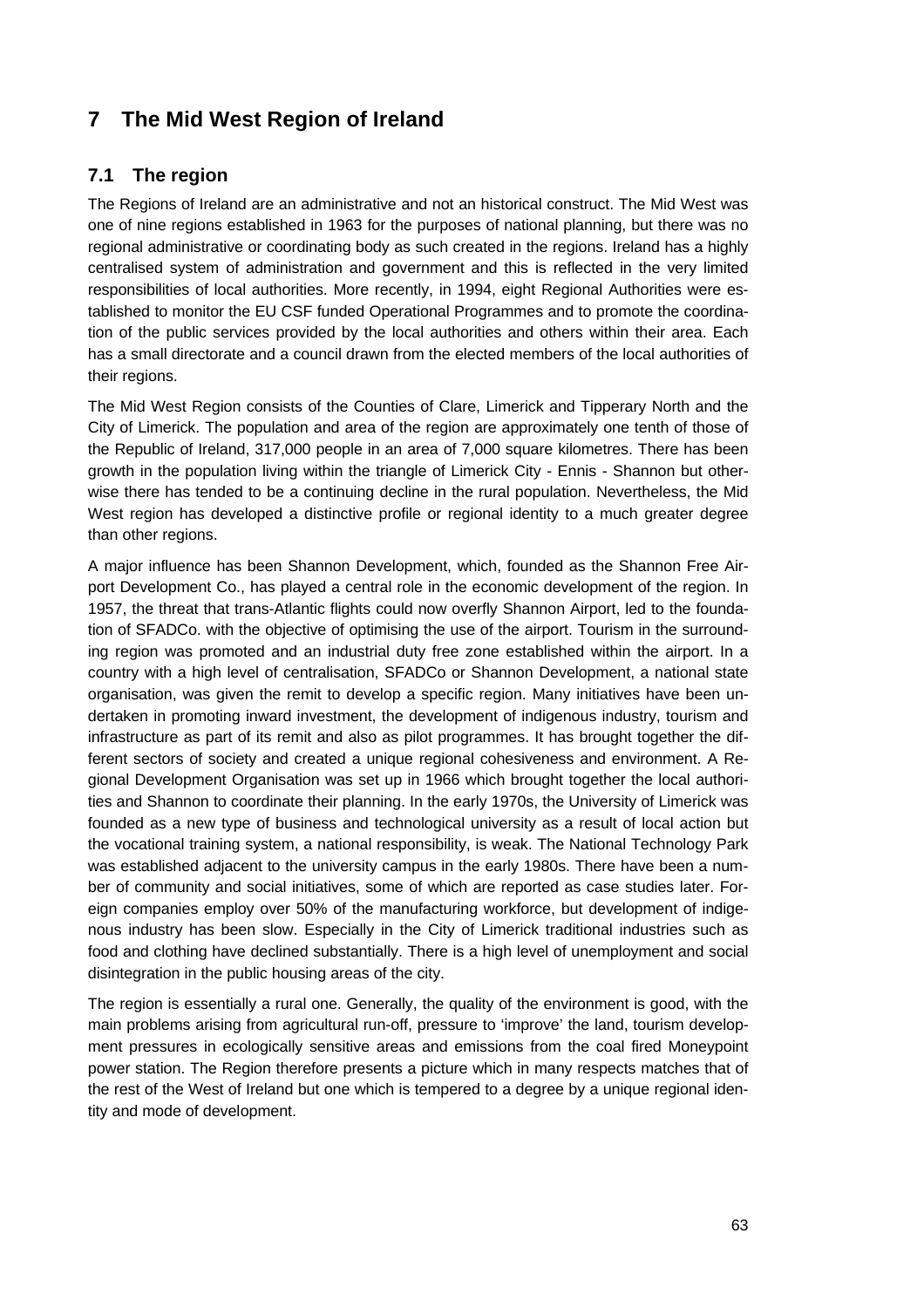# **7.2 Policies and instruments**

Six instruments or programmes were studied in three policy areas as a first step in examining the interactions between policy and actions undertaken with policy support.

### **7.2.1 Agriculture and Rural Development Policy in Ireland**

### **The context**

Agriculture and rural development in Ireland are influenced largely by two sets of policy instruments, the CAP and the Structural Funds, discussed later. Agriculture accounts for approximately eight percent of GDP at factor cost and for some 12.6% of employment in Ireland. Food processing industries provide approximately another 4% of all employment and about 7% of GDP. In the Mid West agriculture and forestry account for 14.4% of total employment. The average farm size is slightly larger in the Midwest at 28 hectares than the national average 26 hectares. Approximately 80% of gross agricultural output (GAO) is derived from grassland based enterprises with the remainder derived in almost equal proportions from crops and horticulture (11%) and farm yard enterprises (pigs and poultry) which account for 9.5%. The corresponding proportions in the early 1970s were 63.6%, 19.2% and 17.5%. The changes are associated with the demise of mixed farming production systems on small farms. The dominant livestock enterprises are dairying and cattle rearing for production of beef - these two sectors contribute 33% and 39% of GAO respectively. Sheep rearing is very widespread and particularly important in upland areas but it accounts for only five percent of GAO.

In the Midwest the dependence on grassland-based enterprises is even greater. 40% of all farms are classified as specialist dairying (24% in the State) and 45% are specialising in beef production (42% in the State). A little under one percent of farms in the region specialise in tillage and only 1.7% in sheep rearing in contrast to 2.9% and 8.8 % in the State. Environmentally, the areas of greatest concern are probably the impacts of agricultural activity on watercourses as a result of poor waste management practices; excessive use of fertilisers; and overgrazing in some areas which can be related to unrestricted availability of premia payments for sheep and cattle.

### **Agriculture in Ireland under the Common Agricultural Policy**

The modernisation of agricultural production in Ireland commenced at a later date than in most other parts of north-west Europe. Throughout the 1960s significant increases in the volume of agricultural output were achieved through mechanisation, increased use of fertilisers, high levels of price supports especially for cereals and dairying, and through innovation and diffusion of efficiency-oriented agricultural practices by the State-funded research and advisory bodies. Over the same period it became increasingly apparent that the impacts of the modernisation model were uneven between farms and across regions. Already, it had been necessary to introduce a means of direct income support and to introduce strategies to facilitate rural industrialisation that would lead to off-farm employment opportunities in rural areas.

The single most important policy influence on agriculture and rural development since the early 1970s has been the EU Common Agricultural Policy. Its system of price supports provided the resources for sustaining the modernisation policies that had been introduced in a series of economic development plans after 1958. The modernisation processes of intensification, specialisation and concentration were accelerated under the CAP leading to a rapid growth in output and incomes in the period up to 1979. Subsequently, there has been more volatility in the pattern of adjustments in incomes as agricultural policy from the mid 1980s gradually favoured measures aimed at reducing output, fostering diversification and more careful management of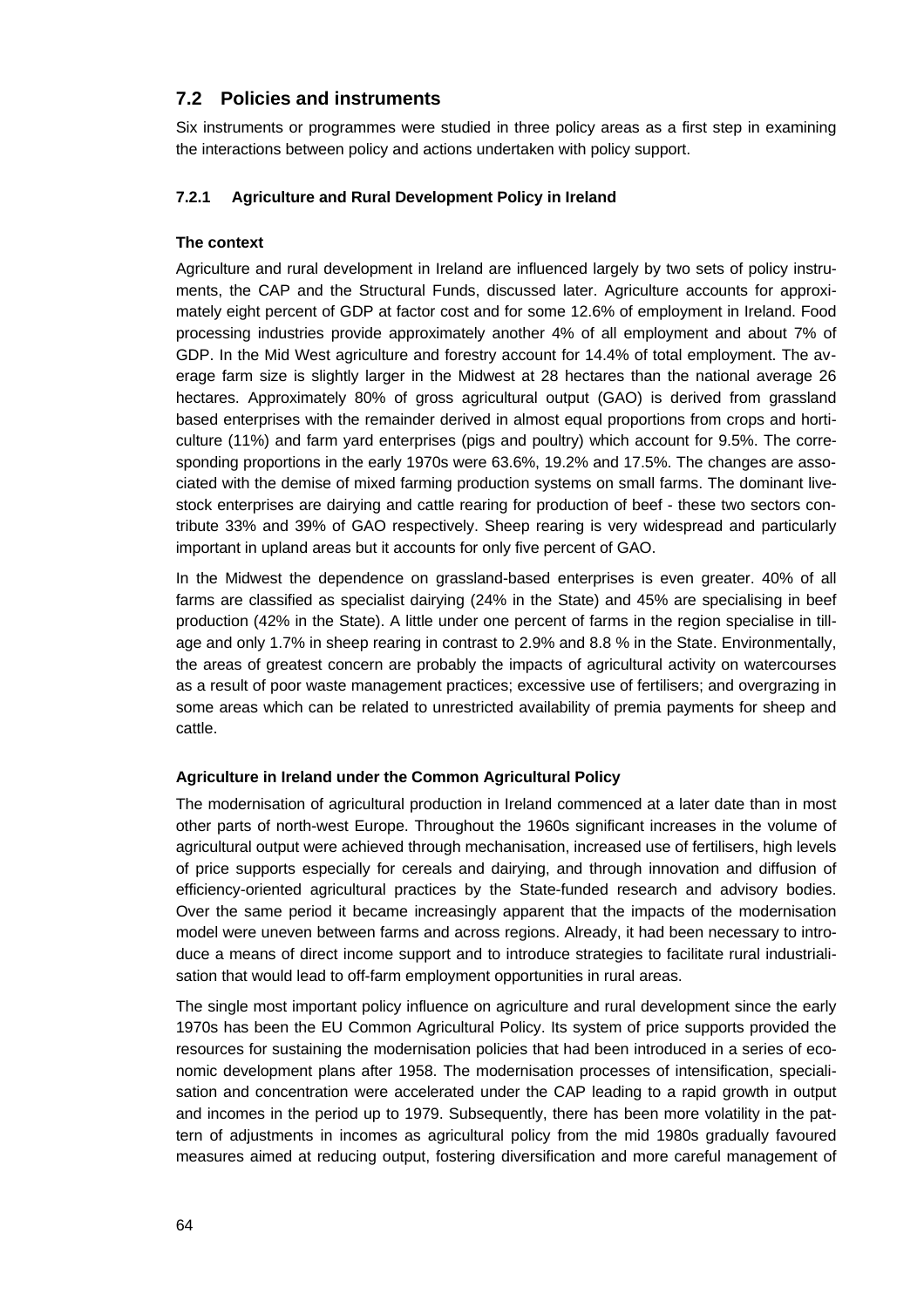the natural environmental resource base. These adjustments are part of the transition to a postproductivist era.

A significant shift has occurred towards grassland-based enterprises in which Ireland has a distinct comparative advantage. There have also been some major changes in the organisation of production. For example, the number of farms growing cereals declined from 99,200 in 1975 to 23,200 in 1991. Pig rearing was widespread on small dairy farms up to the 1970s with some animals kept on 26,400 farms in 1975. By 1991 pig rearing occurred on only 2,900 farms with 97% of all production concentrated on 0.9% of all farms. The number of farms with dairy cows has declined by 61.5% to 49,100 in 1991 representing 29% of all farms - further decline occurred after the 1992 CAP reforms. Large herds are becoming more the norm so that 84% of all dairy cows are kept on 16.4% of all farms.

The beef cattle sector has not been subject to the same degree of rationalisation. Over half of the suckler cow herd is on farms of less than eight hectares and these account for one-third of all farms. Finally, unlike the pattern of concentration in most other sectors there has been an expansion in the proportion of farms with sheep from 23.5% in 1975 to 32.2% in 1991, though again large flocks tend to dominate so that just over half of all sheep are kept on about nine percent of all farms.

Only a minority of farms are managing to remain economically viable. In 1994 only 29% of farms were judged to be viable. The bulk of these (70%) have dairying as their main enterprise. Following the 1992 CAP reforms there has been an increasing reliance on direct payments which now account for most of the family farm income generated on the majority of farms specialising in either sheep or cattle rearing or in cereals production.

### **Assessment of CAP in Ireland against sustainability criteria**

The orientation of CAP to more efficient and specialised farming has produced some significantly negative environmental impacts especially in environmentally sensitive areas such as the Burren in the north of the Mid West region. Habitats especially wetlands have been destroyed and the decline in mixed farming has been instrumental in the decline in numbers of many species of birds and flora. A voluntary Rural Environment Protection Scheme (REPS) was introduced in 1994. Participants who obtain income support are required to comply with the principle of cross-compliance and adopt approved management plans. There is a high incidence of often hidden rural poverty, emigration and depopulation in rural areas. In areas close to urban centres there is in-migration as well as some alternative employment available and an increase in offfarm employment and pluri-activity. Disparities between rich and poor farm households and between regions have been widened by CAP price support mechanisms. These factors have weakened social cohesion and informal community support structures.

### **7.2.2 Structural Funds support for Agriculture and Rural Development**

Assistance for agriculture and rural development in Ireland from the EU Structural Funds is made available through a series of Operational Programmes (OPs). There is a separate Operational Programme for Agriculture, Rural Development and Forestry (OPARDF). A number of other Ops also contribute to rural development, e.g., the OPs for Industrial Development, Tourism, Environmental Services, Transport, Human Resources, and Local Development. Additionally, the LEADER Programme is implemented across all rural parts of the State. LEADER represents an alternative to the traditional sectoral and top-down approach.

The objectives that have been set for the OPARDF are (a) improved efficiency of production, (b) promotion of farming in harmony with the environment, (c) diversification of on-farm production, (d) development of the non-farm rural sectors, (e) improved processing and marketing of agri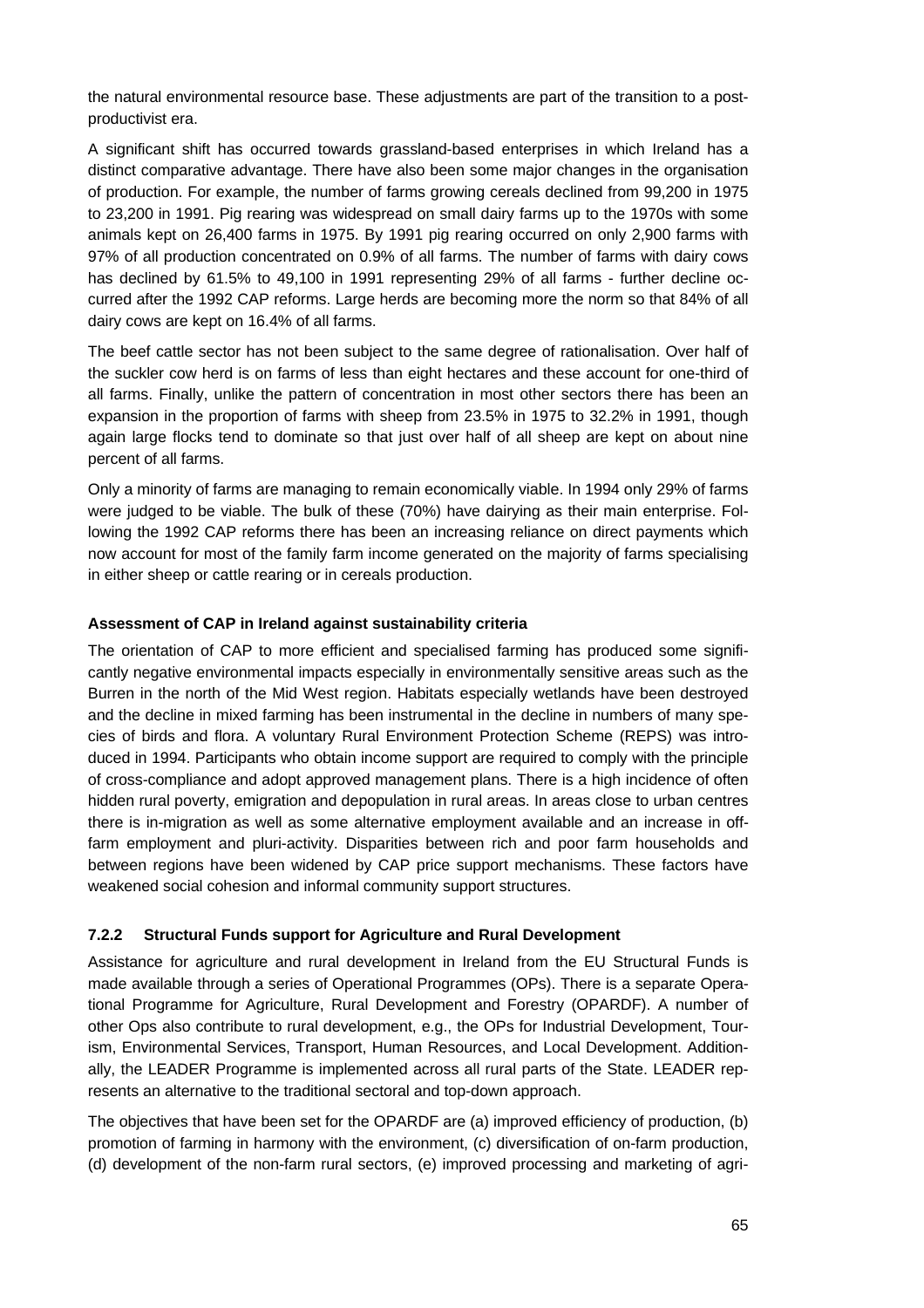cultural produce, (f) development of the forestry sector, and (g) income maintenance in less favoured areas. The OPARDF budget is approximately £1,143 million, though over half (57%) is for compensatory headage allowances to maintain incomes in less favoured areas.

A key objective of the EU LEADER programme launched in 1991 is to find innovative solutions to rural problems by encouraging and assisting rural communities to develop their own areas in accordance with their own priorities. During the pilot phase, 1991-1994, seventeen Local Action Groups in Ireland participated including three in the Midwest. Thirty four Groups representing the total rural population are participating in LEADER II over the period 1994-99. Under the programme which has a budget of approximately £110 million assistance is provided for the acquisition of skills and for technical support, and also for innovation programmes related to rural tourism; small firms, craft enterprises and local services; natural resources; and the preservation and improvement of the environment and living conditions.

The experience to date shows some variation between Groups in regard to their capacity to form effective partnerships, their ability to engage in strategic planning and their commitment to supporting the processes that underpin effective application of soft supports. There has been a very heavy reliance on rural tourism even though new SME projects have been found to have a stronger employment potential.

#### **Assessment against sustainability criteria**

The overriding emphasis of the CSF and of OPARDF within the CSF is on increasing the productive capacity of the economy as a whole by increasing output, economic potential and longterm jobs and this means that the policy framework is inadequate to address the considerable problems of regional disparity which remain. The OPARDF is a national programme characterised by very limited subsidiarity and as in other Operational Programmes the opportunities for participation by community and other groups including through public/private partnerships are limited. As currently structured the OPARDF policy instruments are unlikely to contribute towards achievement of social equity and solution of problems of social exclusion and poverty in rural areas and on small farms. For example, compensatory payments in Less Favoured Areas are structured on the basis of headage payments, thus favouring those with most livestock rather than addressing needs.

Within LEADER there is a strong emphasis on facilitating participation of a wide range of interests in the delivery of the programme and also on ensuring through the animation activities that as many individuals and groups as possible are encouraged to participate. Under the LEADER I programme assistance was provided to almost 3,000 projects of which almost two thirds were promoted by private entrepreneurs. The LEADER II programme places more emphasis on providing an infrastructure of soft supports, and also on rural innovation programmes that complement the measures supported under other Operational Programmes. The partnership model involving coalitions of representatives of public/statutory bodies, private business interests, and local communities is not well developed in relation to the OPARDF. By contrast, the local Groups with responsibility for implementing LEADER are structured as partnerships - this has been identified as a major strength of the programme. Each participating Group is allocated a budget to implement its own strategic action plan, prepared in accordance with Department of Agriculture guidelines.

Many Groups have, however, yet to develop the partnership process to the point where there is genuine equality, trust and co-operation between the partners. Some of the Local Action Groups implementing the LEADER programme also have responsibility for administering a programme specifically targeted towards the disadvantaged and providing solutions to the problems of social exclusion.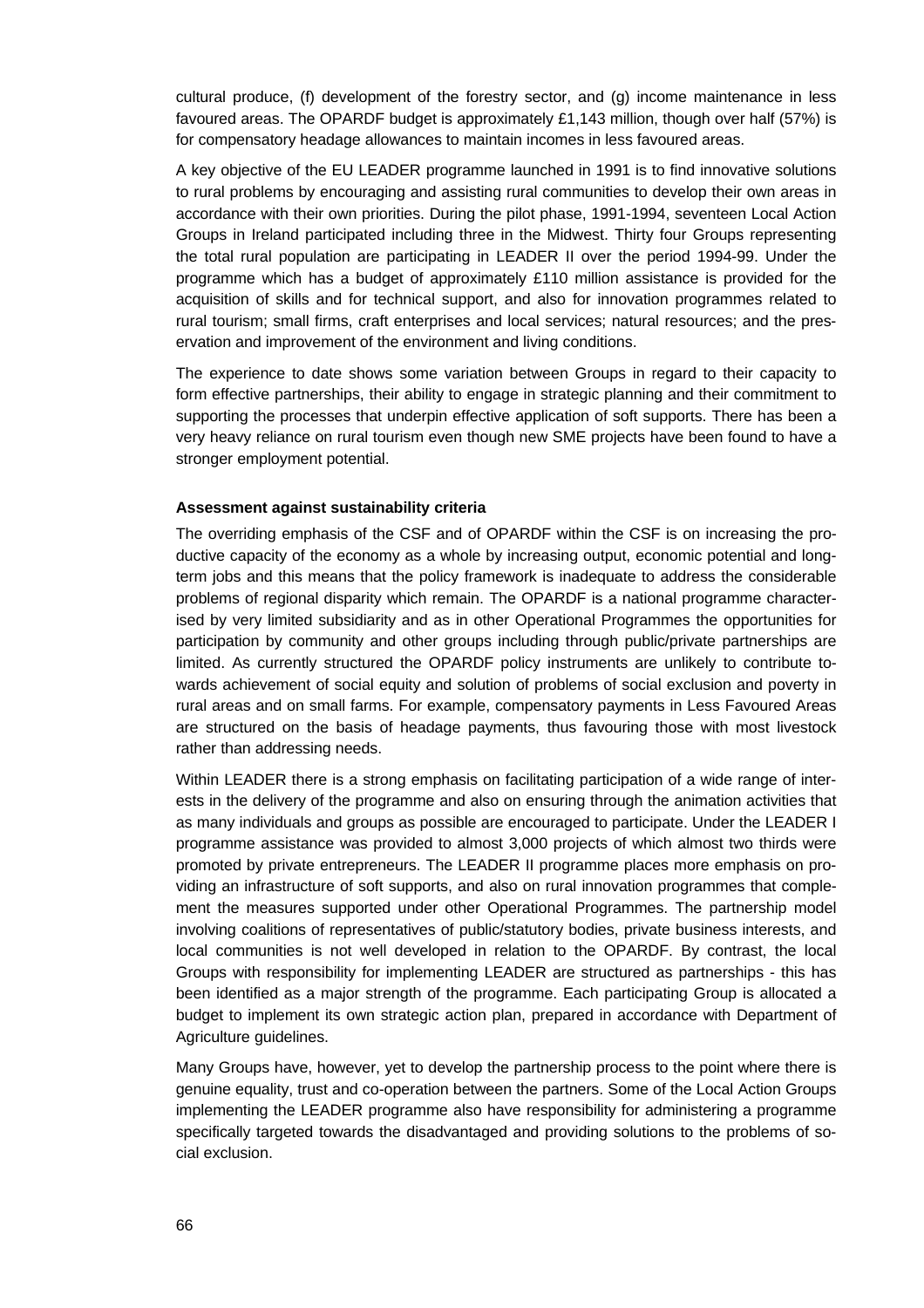From an environmental point of view, the OPARDF strategy involves inter alia, "supporting the achievement of the highest environmental standards in all programmes which promote agriculture, food, rural development and forestry" but without further explicit environmental objectives.

LEADER II includes a specific measure for the improvement of the environment and living conditions and in particular it supports environmental projects that will help to maintain the diversity of rural landscapes.

Economic diversity is encouraged and supported by both programmes. Support for rural tourism and for some alternatives to farming provided by the OPARDF and LEADER are a practical response to the need for an alternative source of income, and also an acknowledgement of the importance of maintaining a rural way of life and retaining cultural continuity.

The current policy framework will do little to achieve sustainable development unless greater emphasis is given to integration of the environment with other sectors, and to conservation of natural resources.

### **7.2.3 Active Labour Market Policy**

### **The Context**

The context is one in which there has been since the late 1970s, increasing unemployment, high emigration of mainly young people in the 1980s, a high proportion particularly of the long term young and older unemployed having low levels of formal education and skills, the existence of distinctly disadvantaged areas, and a continuing criticism of the education system as academic and elitist. There is a high degree of functional illiteracy, calculated to be 25% of the post-school population. The current high level of economic growth has ameliorated some of these problems. In the Mid West industrial policy, for the most part executed by Shannon Development as a regional element of national policy, is directed towards attraction of foreign companies, mainly US, an employment rather than an industrial policy. In the Mid West the emphasis has been on attracting firms in the electronics/computer industries and over 50% of employment is in foreign owned branch plants. Indigenous industry in decline for a long time has shown growth in the last five years. There are too few people with the skills to found new manufacturing firms. Vocational training and apprenticeship have low social status. Access to the employment being created has become increasingly difficult for people with low skills and educational attainment.

The National Economic and Social Forum (NESF) can be credited with bringing increased recognition of the problems of social exclusion. A relatively large number of programmes have been devised both by the Department of Enterprise, Trade and Employment through FÁS and directly by the Department of Education. Centrally controlled education and training policies, however, show little response to the need for economic development, other than in supply of labour to MNCs. FÁS, the industrial training authority, has become increasingly oriented to the unemployed and to creation of short term employment schemes with a training element. On the other hand one of the programmes, the Community Employment Programme, has become of significance in local development. The Department of Education in bringing change to formal education has created new avenues for the unemployed and those without a strong innate academic capability.

### **Leaving Certificate extensions**

The Leaving Certificate Vocational Programme (LCVP) is the normal Leaving Certificate Programme with a concentration on technical subjects and some other additions, introduced in 1989 and expanded in 1994. Pupils taking the LCVP take: 1) five Leaving Certificate subjects,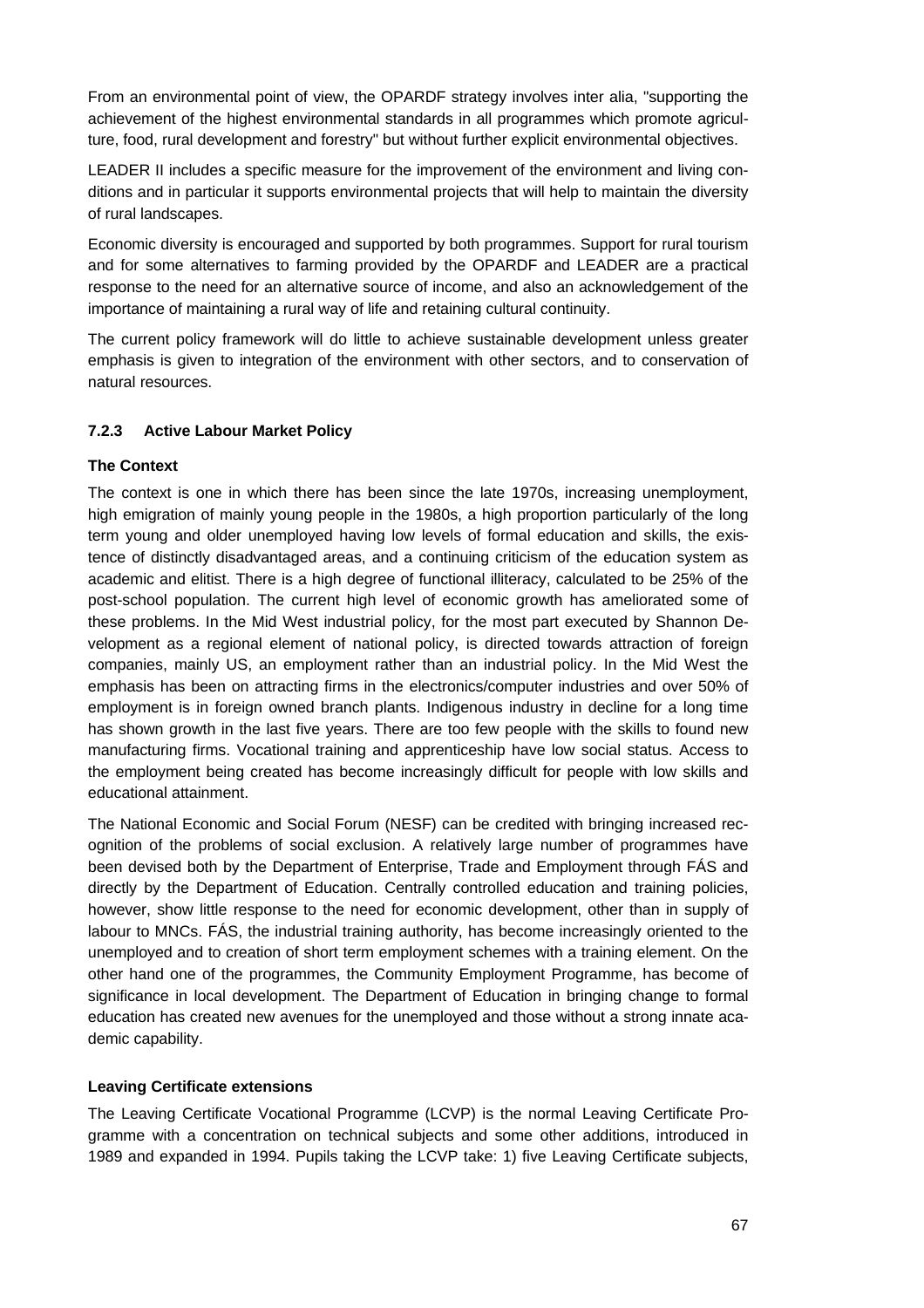including two subjects to be chosen from a set of vocational subjects, 2) a recognised course in a modern European language, 3) the three mandatory Link Modules, Enterprise Education, Preparation for Work and Work Experience

The Leaving Certificate Applied is a self-contained two year person-centred programme involving a cross-curricular approach rather than a subject based structure. It has as its primary objective the preparation of participants for adult and working life through relevant learning experiences. The framework of the Leaving Certificate Applied consists of a number of modules grouped under three general headings: 1) General Education (at least 30% of the time), 2) Vocational Education (at least 30% of the time), 3) Vocational Preparation (at least 25% of the time). It is not a qualification for direct entry to third-level courses but will be fully integrated into the system for a certification of educational and training qualifications being developed by TEASTAS - the Irish National Certification Authority.

These vocational programmes seek, in time, to guarantee that all leaving the compulsory education system will have the opportunity to obtain an appropriate basic vocational qualification. These shifts in conventional education policy represent a move towards coherence between traditional education and labour market policy. Adoption of these programmes is dependent on the initiative of the individual school and perhaps even more on the culture created by teachers within each class. Change can only begin in the classroom.

#### **The Community Employment Programme**

A feature of more recent policy has been a move to decentralise direct, but not overall, control of Active Labour Market programmes, through the setting up of Area Based Partnerships, the Community Employment programme and other measures.

The Community Employment (CE) Programme, commenced in April 1994, is by far the largest and most important development in ALMPs in Ireland in the last decade. The CE programme replaced three previously-existing temporary employment programmes and differs from them by including a training component as a central feature. Its entitlement conditions are more generous for participants. It incorporates, in designated areas of socio-economic disadvantage overseen by Area Based Partnerships, a local development element. The capacity of CE is more than double that of the combined capacity of the earlier programmes. In 1995, over 54,000 persons participated and the programme has a capacity, at any time, of nearly 40,000 places.

The programme is delivered by voluntary and community organisations, local authorities and schools, over 3,000 in 1995, with three quarters of participants engaged on projects in the voluntary/community sector. FÁS pays weekly grants to sponsors in respect of participants, funds CE supervisor posts, and provides a contribution to materials and staff development costs. The role of CE supervisors involves overseeing the administrative, technical and training/worker development component of the programme. Local development was one of the priorities agreed in the (European) Community Support Frameworks for Ireland and the CE programme is a major source of funding for the Area Based Partnerships set up to tackle problems of disadvantage of rural and urban areas.

#### **Assessment against sustainability criteria**

The changes to the academically oriented Leaving Certificate have a long term perspective in changing the prospects for the next generation and in creating an ethos in which vocational and apprentice training has status. They may, however, result in a further 'ghettoising' of vocational education, especially since there is little substantive opportunity for vocational training after secondary education.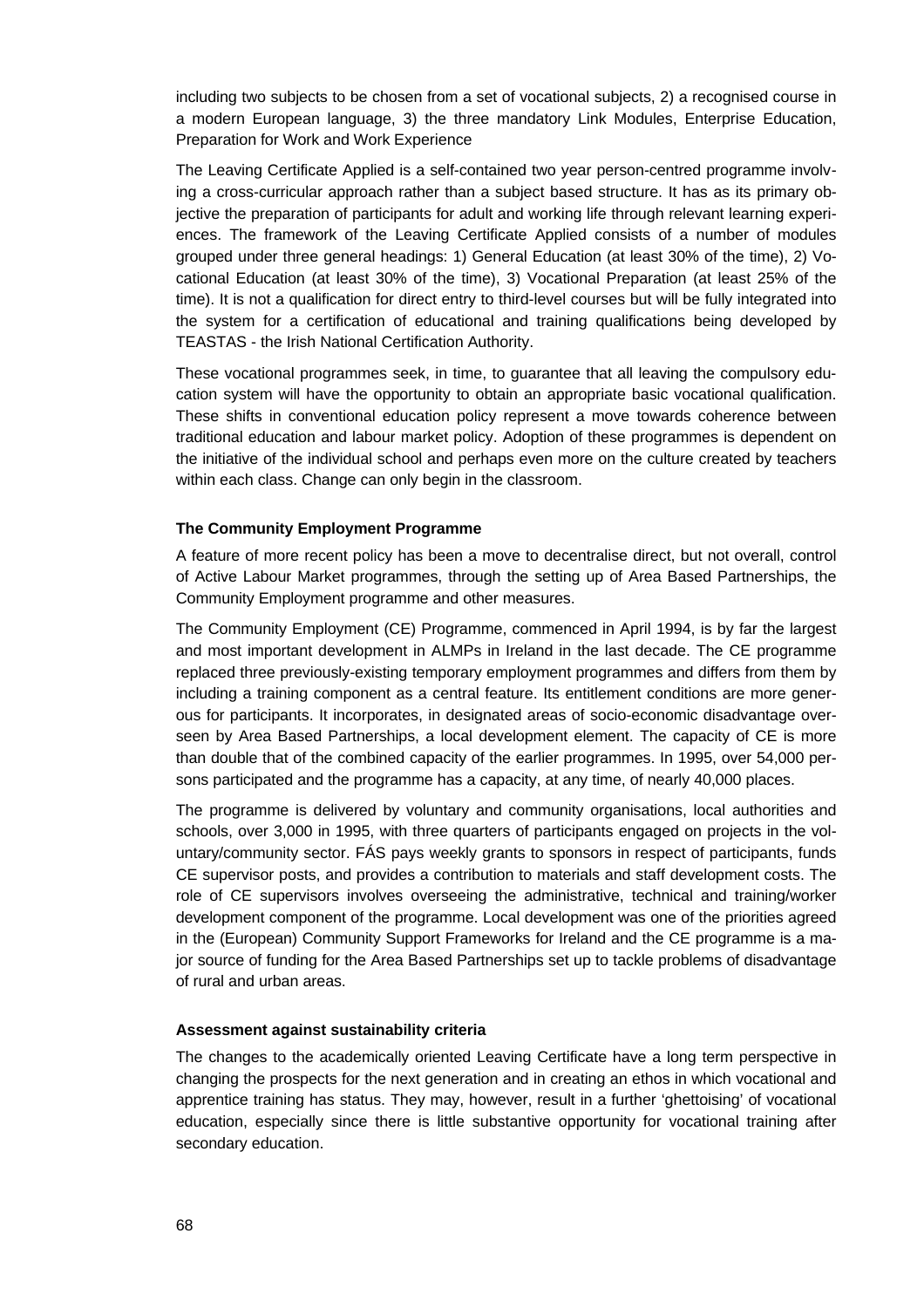The Community Employment Programme has had a wide impact, enabling local groups to develop administrative support structures for other activities in animation of local communities and in activities such as tourism development. Many projects are in the broad areas of improvement and restoration of environmental features, predominantly man-made heritage, and of recording of the cultural heritage. Whilst the changes to operational ALMP programmes have sought to lessen the 'poverty trap' effects of the interaction between Social Welfare rights, participation in the programmes and progression into (lower paid and often temporary) employment, they have not addressed the fundamental need to create a well-skilled vocationally trained workforce and thus to lay the foundation for an indigenous sector.

The CEP, particularly when operating within Area Development programmes, has supported the concept of partnership, but in practice the prescriptive nature of the programme is inhibiting of customisation and subsidiarity.

### **7.2.4 Technology policy**

Technology policy in Ireland originated with the *'First programme for economic expansion, 1958-1963'* and brought about the establishment of a potentially strongly applied technological infrastructure. There has been a significant weakening of this infrastructure with further emphasis being put on grant aids and on the academic sector, which has a weak technological orientation. The focus is on development of a high tech sector rather than on application of new tech in all sectors. Inward investment has brought little technology transfer. Indigenous industry carries out relatively little research and the foreign owned sector concentrates largely on process improvement. The technological development of indigenous industry is weak.

### **Programmes in Advanced Technology**

These were established as a national programme to develop research capability in third level colleges considered to have expertise, to deliver technologies considered to be of strategic importance and to attract overseas investment in high technologies. They represent a move away from provision of technical services to a university based source of expertise. There are seven PATs located in 36 separate centres. Five have centres in the Mid West, Advanced Manufacturing Technology (AMT) Ireland, Materials Ireland, Software Ireland, Power Electronics Ireland and Teltec Ireland, and of these the AMT centre specialises in electronics manufacturing and the Materials Ireland centre provides a broadly based consultancy and laboratory service. In 1996, expenditure was almost £20m., £11m. from industry, EU contract research under the Framework Programme, and semi-state bodies and the balance of £8.26m. from state and EU Structural Funds.

Each PAT and centre has a national focus, diffusing any potential regional impact. In the Mid West, 60% of AMT Ireland's clients are MNCs generating 80% of income from industry. AMT Ireland provides a training programme for small firms, the Competitive Manufacturing Programme, one third funded by Shannon Development and one third by FÁS, and plays an intermediary role between small firms and EU programmes. Materials Ireland has made effective use of the Applied Research Grant which supports 50% of university costs in research by universities for industry. The director of the PATs is the Dean of Research in the University of Limerick.

Being under pressure to become more commercially self-supporting and with state funding being incrementally cut back, a regional focus and work with small indigenous companies are difficult. AMT Ireland is totally commercially oriented, with clients in the UK as well as nationally. Whilst they have a large degree of freedom, administrative decisions must be approved by Forbairt, resulting in a rather bureaucratic process. Commercialisation is reducing the ability to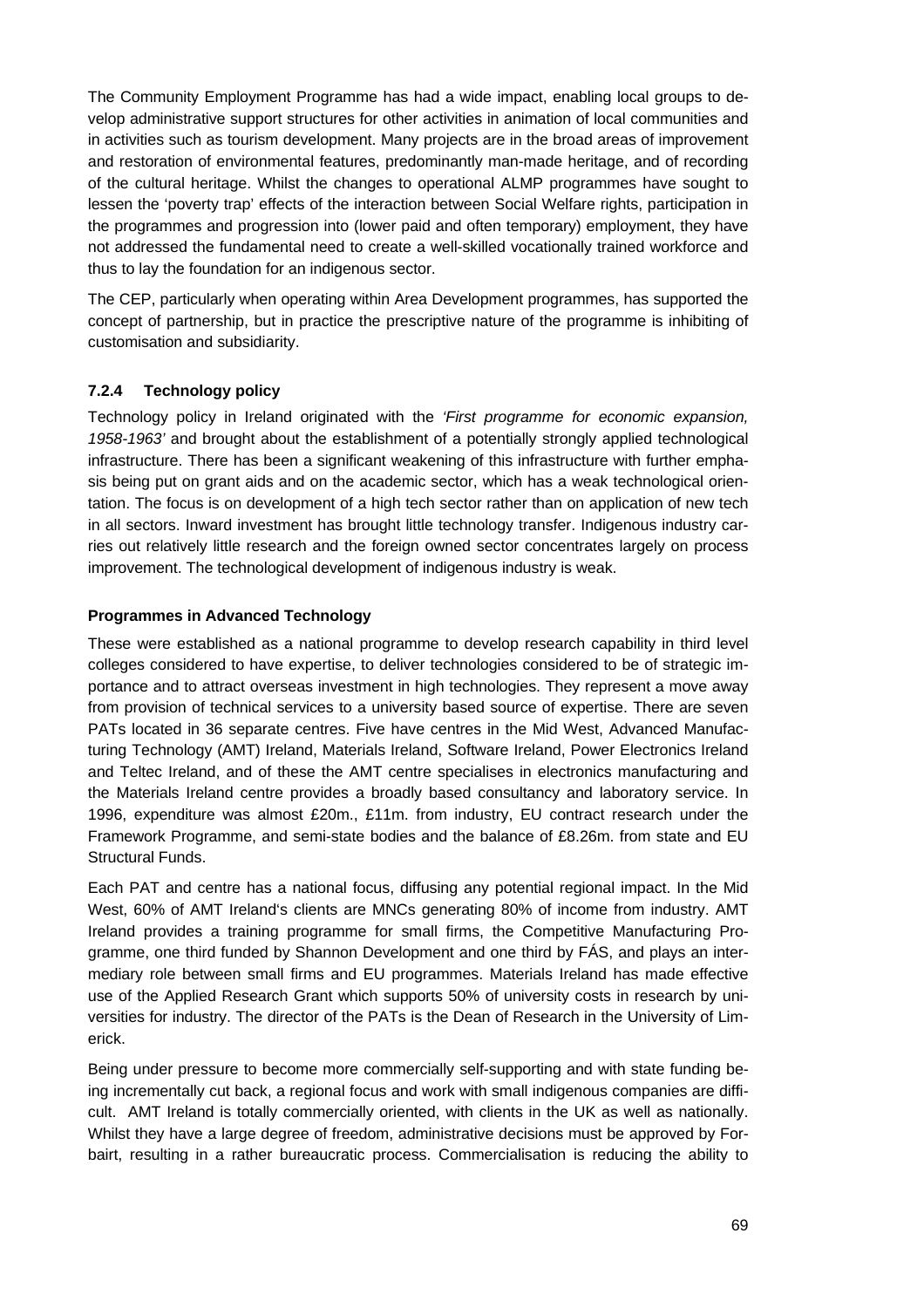carry out basic research, a factor creating unease amongst the academic staff. The question is whether they are to focus on high tech through more basic research, the academic ambition, or on new tech, the application of technology in smaller indigenous firms. Building centres of excellence when resources are spread between 36 centres and seven programmes is difficult.

#### **Techstart**

This programme began in 1978 as a joint initiative of Shannon Development and the Institute for Industrial Research and Standards in the Mid West and was conceived in discussions of the IIRS Mid West Consultative Committee, which then existed. In 1983, the programme became a national one, and acquired the name Techstart in 1986. The objectives are to enable a small firm to employ a graduate on non-routine duties, to give the graduate industrial experience and to introduce the firms to the full range of Forbairt, formerly IIRS, services. In 1996, the programme was expanded to allow an increase in placements from 210 to 300. Forbairt provides a subsidy of £5,000 for a graduate and £4,500 for a diploma holder, sums which have remained unchanged since 1986. £2,000 for associated consultancy or technical training is also provided. 75% is provided from EU Structural funds. The graduates are brought together four times a year for seminars. Small firms often need assistance in integrating the graduate into their structure and work but the increase in numbers has made monitoring more difficult. Since 1994 small foreign owned firms have been excluded from the programme and in 1997 it was restricted to small firms with more than five employees. The approval procedure has become more bureaucratic. Decisions are now made by a central Forbairt committee.

46 graduates were placed in the Mid West in 1996 and 50 in 1997. The high awareness of the programme in the Mid West is due to close inter-relationships with Mid West industry of the Forbairt regional manager of the programme. 40-50 firms seek a Techstart graduate each year. About 50% of placements are repeat business, but graduates are not placed with companies which have dispensed with the graduate after one year and are attempting to employ another to benefit from the grant available. 77% of graduates are retained by firms, with a further 12% of graduates declining the offer of continuing employment. Only 12% are not offered further employment. Four Techstart graduates have set up their own companies in the last eight years.

#### **Assessment against sustainability criteria**

Both programmes are oriented to technology transfer. There has been a strong orientation to indigenous regional development in the Techstart programme, both in its Mid West origins and later, since the regional liaison officers hold primary responsibility for its operation. It has achieved a particularly high level of success in the Mid West in raising the technical performance of small firms and the numbers of graduates employed, a success stemming from the integration of the regional liaison officer in the regional community. On the other hand, the target group is being restricted and final decision centralised for bureaucratic reasons.

Participation by users and actors does not occur in technology policy formulation. It is supply side and top down driven and increasingly based in third level institutions. The PAT programme was conceived as a top down measure within the framework of a greater focus on academic research and a run-down of technical service provision. The diffusion in a large number of centres and the focus on commercial success are inhibiting the emergence of centres of excellence with a strong regional focus.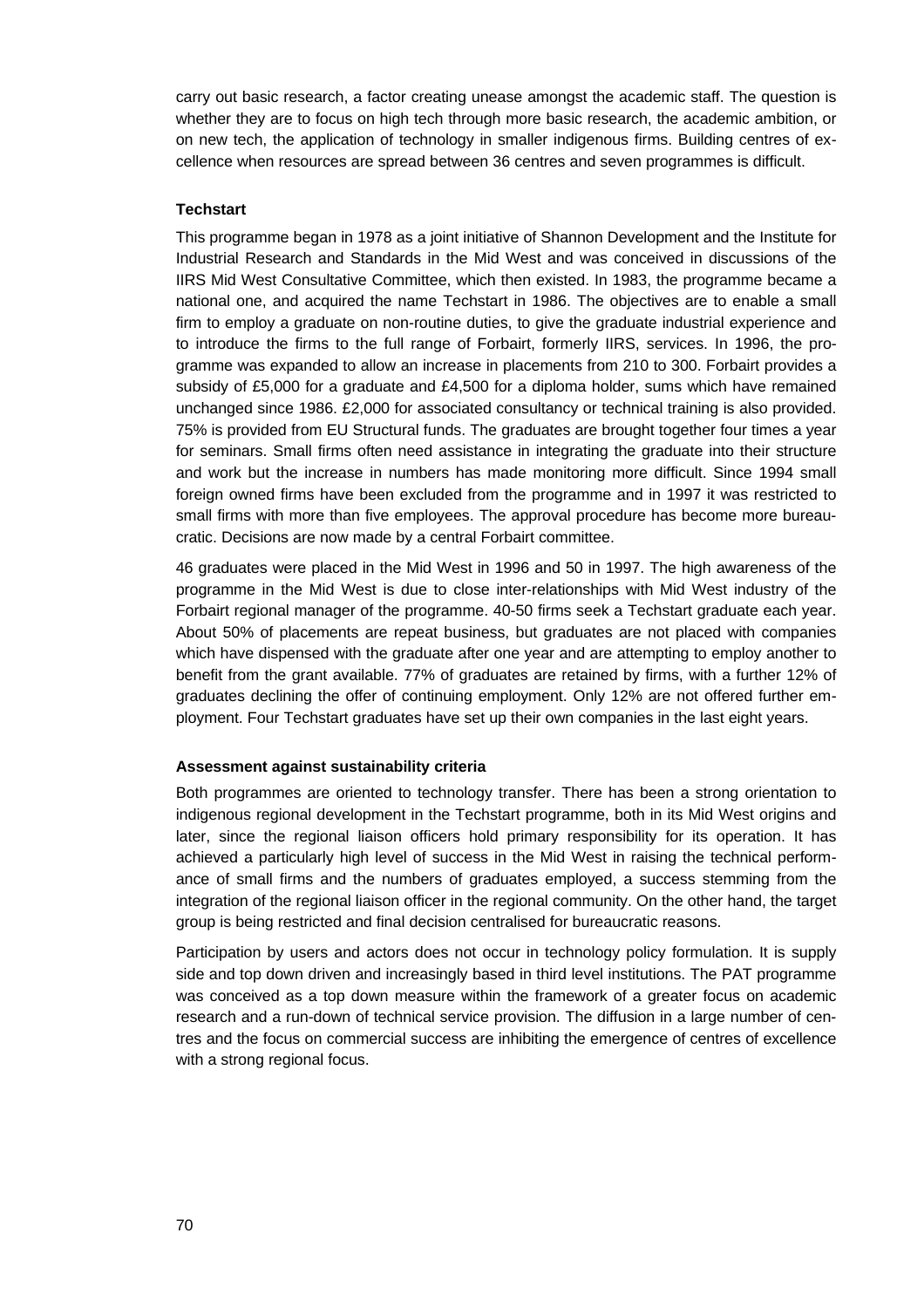# **7.3 Innovative actions**

### **7.3.1 Ballyhoura Development Ltd.**

### **Introduction**

Ballyhoura Development Ltd (BDL) is a local development company serving a rural population of approximately 55,000 persons spread over about 500 sq. miles in a relatively inaccessible part of the Midwest of Ireland. Like several other rural communities in Ireland it has suffered from serious rural decline - a shrinking agricultural economy, restricted farm incomes, high outmigration leading to population decline, and consequently a withdrawal of essential services such as shops, post offices and schools and in their place an increasing level of village dereliction.

The problems in the area have been compounded by a lack of diversity in the rural economy where more than 40 percent of the population are directly dependent on agriculture. The main industrial employers are the central processing facilities of two of the largest dairy co-operatives in the State. Other major manufacturing employers include three branch plants of multinational companies providing relatively low skilled employment. A diverse range of small indigenous firms are dispersed throughout the area. These include an engineering company and a furniture manufacturer.

Unlike many other rural regions, the area catered for by BDL has had a long history of community and statutory bodies participating and co-operating in economic development and has grown as a company that seeks to find innovative solutions to the many problems confronting rural areas. The achievement of BDL has been to develop a co-operative structure through which the local communities, representatives of private businesses and the statutory bodies can work together for the benefit of the entire local community, and also to initiate and resource a range of capacity building activities.

Ballyhoura Development Ltd was set up as a company limited by guarantee in 1992 to administer the LEADER I programme. Its objectives are to diversify the economic base and to work with local communities in helping to improve the quality of life for people living in the area. Currently the company runs LEADER II as well as a separate programme specifically aimed at tackling social disadvantage. It works in partnership with other agencies having responsibility for development in the area. The membership of the Board of BDL includes representatives of statutory bodies, local private sector interests and representatives of the local Community Consultative Committee acting on behalf of 45 communities throughout the Ballyhoura region.

### **Evolution of Ballyhoura Development Ltd.**

The origins of BDL go back to 1964 when a small group from the parish of Kilfinane in southeast county Limerick came together to form a Development Association. With assistance from Limerick County Council and Shannon Development the first initiative was in rural tourism. It was very much product focused with very little local community involvement and very limited explicit environmental awareness. A review in 1985 of the activities of Kilfinane Development Association revealed that despite significant activity very little progress had been made since 1964. The Association identified the level of reliance on volunteers with very little practical support from most of the statutory agencies as a key weakness in its operations.

A tourism co-operative, Ballyhoura Failte Society (BFS) Ltd, representing three parishes was established in 1986. It had very close links with the farming population. The first two years were a critical learning phase during which it become apparent that the area was too small to grow a commercial tourism industry, that tourism development could not take place without substantial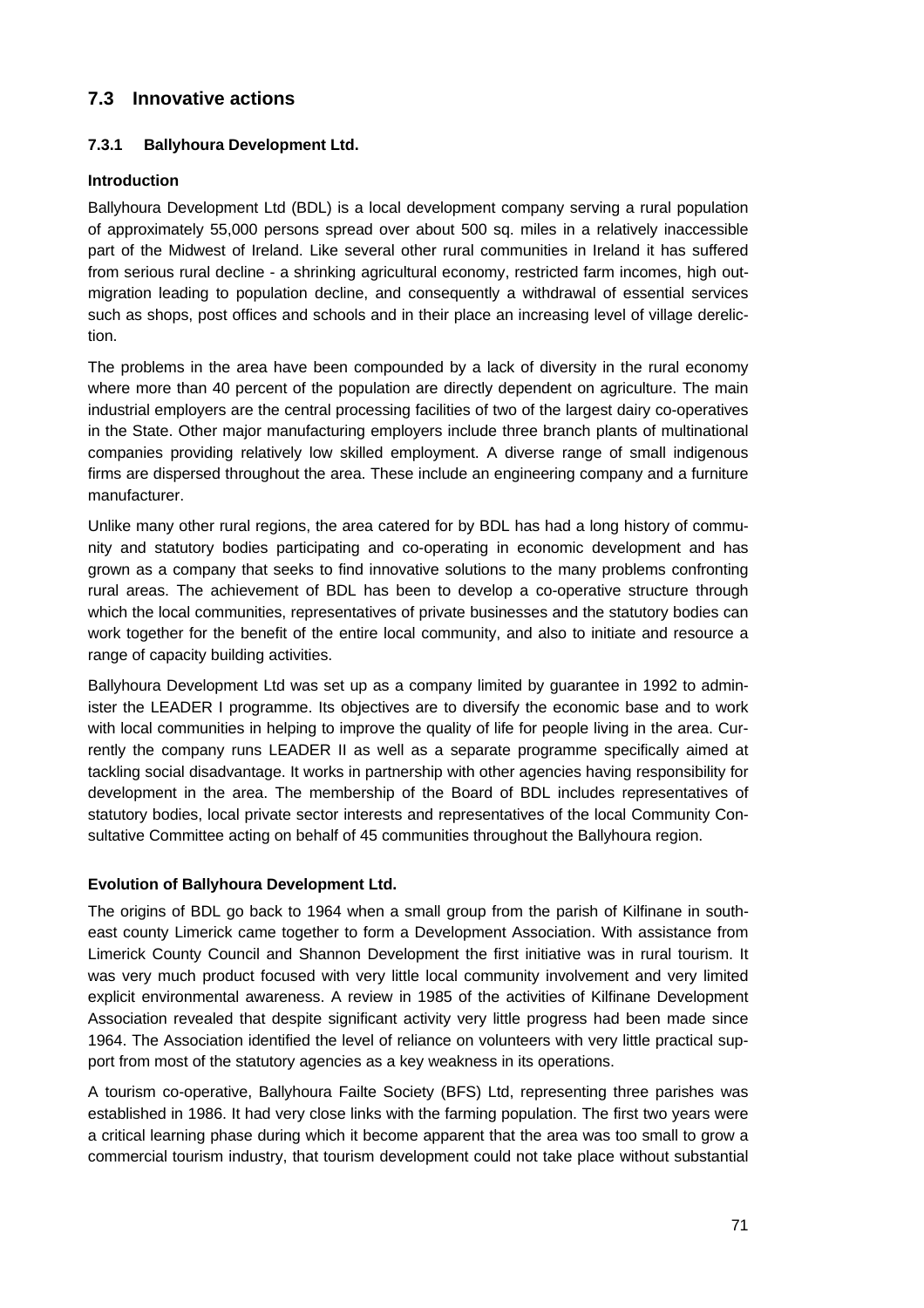investment in infrastructure, and that tourism development on its own would not regenerate a declining rural region.

In 1988, BFS was reorganised and an integrated rural development plan for the area was prepared by a sub-committee consisting of representatives from the main statutory bodies. The objectives of the plan for the period 1988-93 were to create additional wealth, increase employment, maintain the rural population and improve the quality of life through tourism and other sectoral initiatives. Tourism development was identified as the main strategy but with the focus on the particular niche of agri-educational training so that it could avail of local facilities and also complement plans for agriculture, forestry, rural enterprise, education, industry and infrastructure.

Following further analyses and experimentation BFS had by 1991 identified the essential ingredients of a successful local development model, i.e.: (a) market led, (b) focused on high quality, (c) driven by a partnership, and (d) locally co-ordinated. By this stage BFS had acquired the know-how to support local development. However, it still lacked a financial resource base. This was overcome through access to the EU LEADER I programme launched in March 1991. A revised business plan containing multi-sectoral objectives was prepared in order to qualify for LEADER assistance and in 1992 BDL was established as a legal entity.

The availability of financial resources enabled BDL to undertake a wide range of initiatives which have led to substantial increases in tourism revenue, in the overall level of employment in the area, the formation of task oriented partnerships and the provision of a variety of soft supports for local SMEs. For the period 1994-99 ten rural innovation programmes involving both soft and hard supports have been launched with support from LEADER II covering activities in the following areas: (a) co-ordination/facilitation, (b) animation, (c) marketing, (d) quality, (e) rural renewal, (f) industry/services, (g) natural resources, (h) food, (i) rural tourism and (j) town/village renewal. The programmes are not static and are subject to adaptation through the ongoing evaluation/strategic planning process.

The activities supported under the LEADER II programme to date have been strongly focused on community and enterprise animation. The factors that have been identified as contributing to successful enterprise promotion include carefully selected soft supports, facilitation of a cooperative culture, and the supportive role of BDL in establishing and sustaining appropriate partnerships while complementing rather than competing with the activities of other support agencies. In this respect BDL has now progressed to a stage where an embryonic 'learning region' is being nurtured by the Group.

In 1995 Ballyhoura Development Ltd. in association with new partners prepared a separate strategy to assist those who are long-term unemployed or at risk of becoming so, individuals and households on low incomes, disadvantaged women, disadvantaged elderly, travellers and other minority groups, young people at risk and those with special needs.

The BDL experience has confirmed that partnerships and effective participation are critical influences on the design and implementation of local development strategies. Sustainable initiatives must be market led, quality focused and partner driven; key development objectives can be achieved by following a continuous process of evaluation, strategic planning, programme adaptation and action; the best results (in terms of employment, revenue, investment, participation) came from integrated programmes rather than from sectoral projects; soft supports (community animation, enterprise animation, training, technical support, marketing support) can work very well in local development programmes, especially when the programmes consist of integrated components.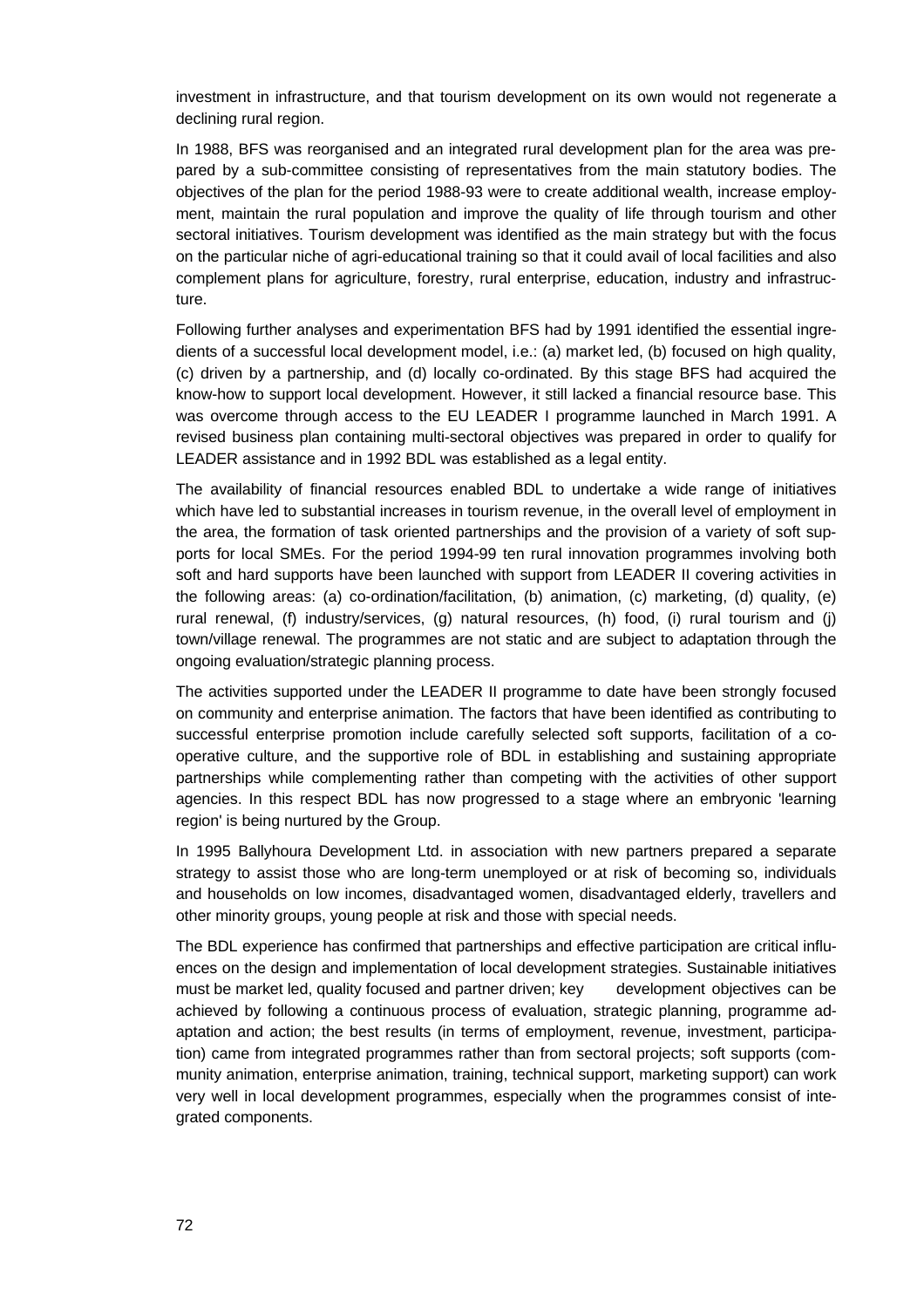### **Prospects for BDL**

BDL is a learning organisation that has become more aware of the need for ongoing monitoring and evaluation of both its external and internal operations. The Group suffers from the uncertainty that arises from the manner in which some of its staff have been funded and the high level of voluntary commitment required of board members. Uncertainty in regard to continuity of funding has resulted in some loss of expertise and undoubtedly impacts on the ability of the organisation to adhere rigidly to its corporate strategy which is larger than any of the individual programmes which it supports.

#### **SRD Analysis**

#### *Sectoral Dimensions*

*Environment*: BDL has sought to take advantage of local environmental resources but without, at least in the earlier years, an explicit environmental policy. More recently the emphasis has shifted to softer supports for tourism and recognition and appreciation of the cultural and natural heritage of the area.

*Economy:* BDL has attempted to diversify the economic base of the area by promoting tourism, small scale manufacturing and alternative farming practices. BDL have placed a strong emphasis on soft supports and sought to foster co-operation between enterprises, and to encourage targeting of niche opportunities. The BDL strategy to tackle economic and social exclusion includes an enterprise component which will seek to address directly the needs of those who are marginalised.

*Socio-cultural dimension:* The development initiative in Ballyhoura has been greatly assisted by the co-operative tradition which has prevailed in the area for over a century. Much of the activity undertaken by BDL is aimed at strengthening local social cohesion and seeking to counteract processes that lead to social disintegration.

### *Systemic Dimensions*

*Diversity:* BDL's objectives from its beginnings have been to diversify the local economy. The need to maintain biological diversity has not been fully appreciated.

*Subsidiarity:* BDL has evolved as an organisational model that seeks to empower the local population. The reform of local government may restrict the application of subsidiarity

to the level of Local Authorities.

*Participation:* BDL through its Community Consultative Committee has provided a strategy for local community participation in the design and delivery of local development initiatives.

*Partnership*: Central to the success of BDL has been the formation of partnerships with a commitment to establishing trust, sharing expertise and working towards consensus. The voluntary contribution of time and expertise required of those representing the local communities may threaten the long term sustainability of a dynamic local structure.

### *Equity Dimensions*

*Social:* BDL has sought to promote social equity through its animation activities and more recently by introducing measures that are specifically targeted at those who are excluded or at risk of being excluded.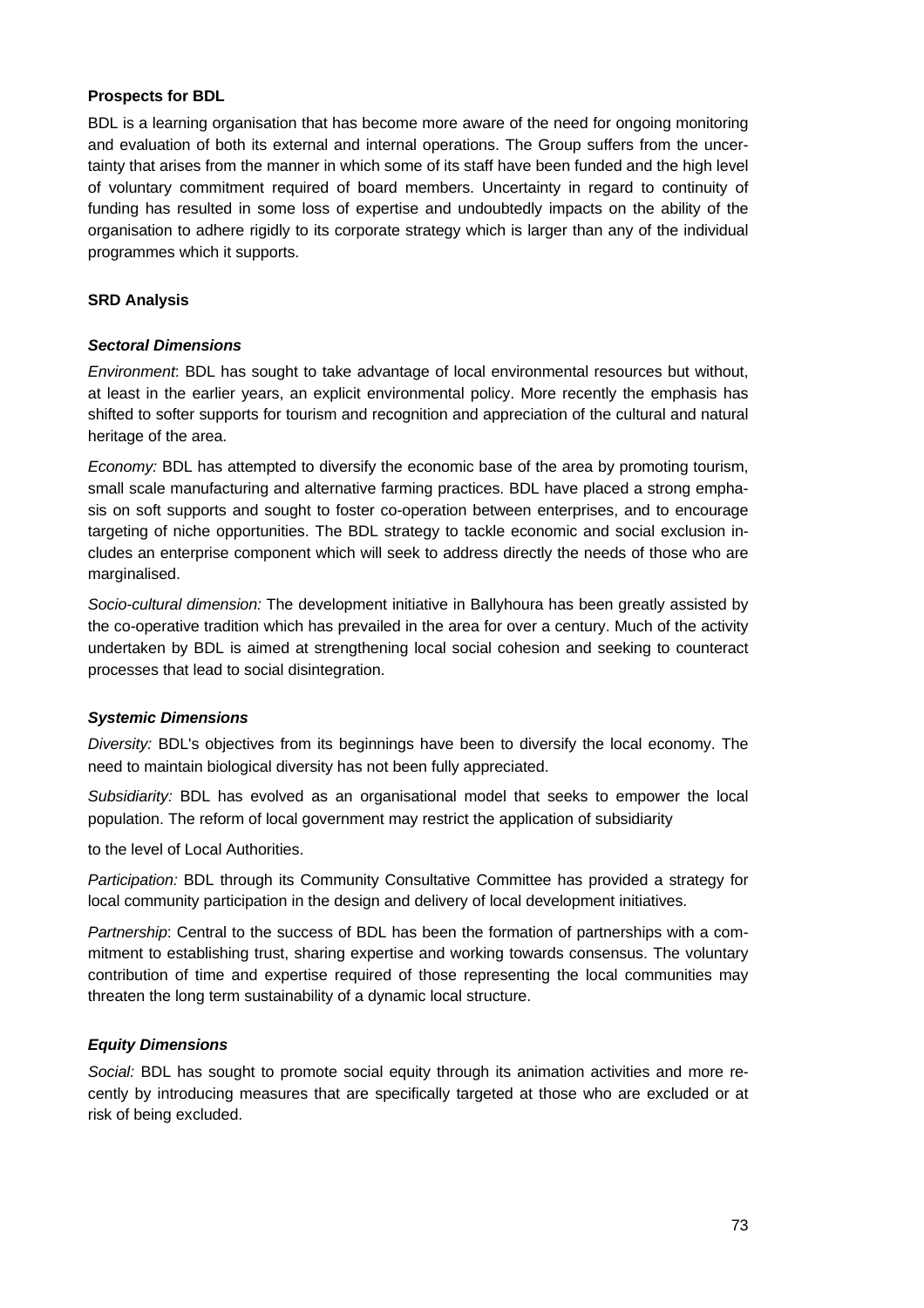*Interregional:* BDL has been instrumental in ameliorating the severity of the problems encountered in the south-east periphery of the Midwest region.

*Intertemporal:* While priority has been given to addressing contemporary problems the Group has had a commitment to long term strategic planning which has identified objectives for social and economic development.

### **7.3.2 Scarriff Community Council**

Scarriff Community Council was initiated in early 1993 by an ad-hoc group of local people who collectively decided that urgent action was necessary to halt the environmental decline of the Parish of Scariff. The idea of an elected Council was publicised, and elections took place in March 1993. A 70% poll demonstrated the community's will for change. 15 people were elected from three different areas of the Parish to serve for a three-year term. In the second election the turnout was 74% and 12 members continued in membership.

The first six months were spent developing a first plan of action, with the clear objective to bring visible results of benefit to the community. A policy was initiated of having members forge direct personal links with key people within the organisations with which the Council would have to work and in the area for which Members had designated responsibility within the council. The ensuing strong and continuing personal relationships have been critical to their work.

In broad terms the aim of SCC is the 'betterment of the Parish of Scarriff'. Its functions have developed along three lines:

- Environmental/infrastructural improvement of the Parish: initially the primary aims of SCC.
- Social improvement of communication and social interaction within the Parish which were poor.
- As a representative body to provide a focus for people in need of assistance and to undertake representation to the appropriate statutory bodies.

The first plan of action concentrated on environmental improvements but the second has widened to include social and economic objectives. SCC is funded by a weekly contribution of £1.00 from each household, collected monthly. It has achieved its objectives through a process of information openness and consensus forming. The result is a broad trust in the work which SCC undertakes.

### **Supporting Measures**

County Council: SCC has developed a very strong working relationship with an initially very cautious Clare County Council by having set up a structure which could deliver and deliver on time. As a result work in the Scarriff area receives a high priority and is carried out according to local priorities and the Co Council can initiate action such as a Waste Transfer Station in cooperation with the SCC to meet its own priorities.

LEADER I and II: Much has been achieved through LEADER which would not otherwise have been the case, but the delay in transition from LEADER I to II and mode of working of LEADER II have been such that financial difficulties have been unnecessarily created. There have been inconsistencies in the relationship with the LEADER Group in the County, which has only one community representative.

FÁS Community Employment Programme: SCC operates with 17-18 local people employed on various FÁS funded projects designed to improve the local environment. The lack of clear set of terms of reference for interaction with FAS has led to some problems. While a good working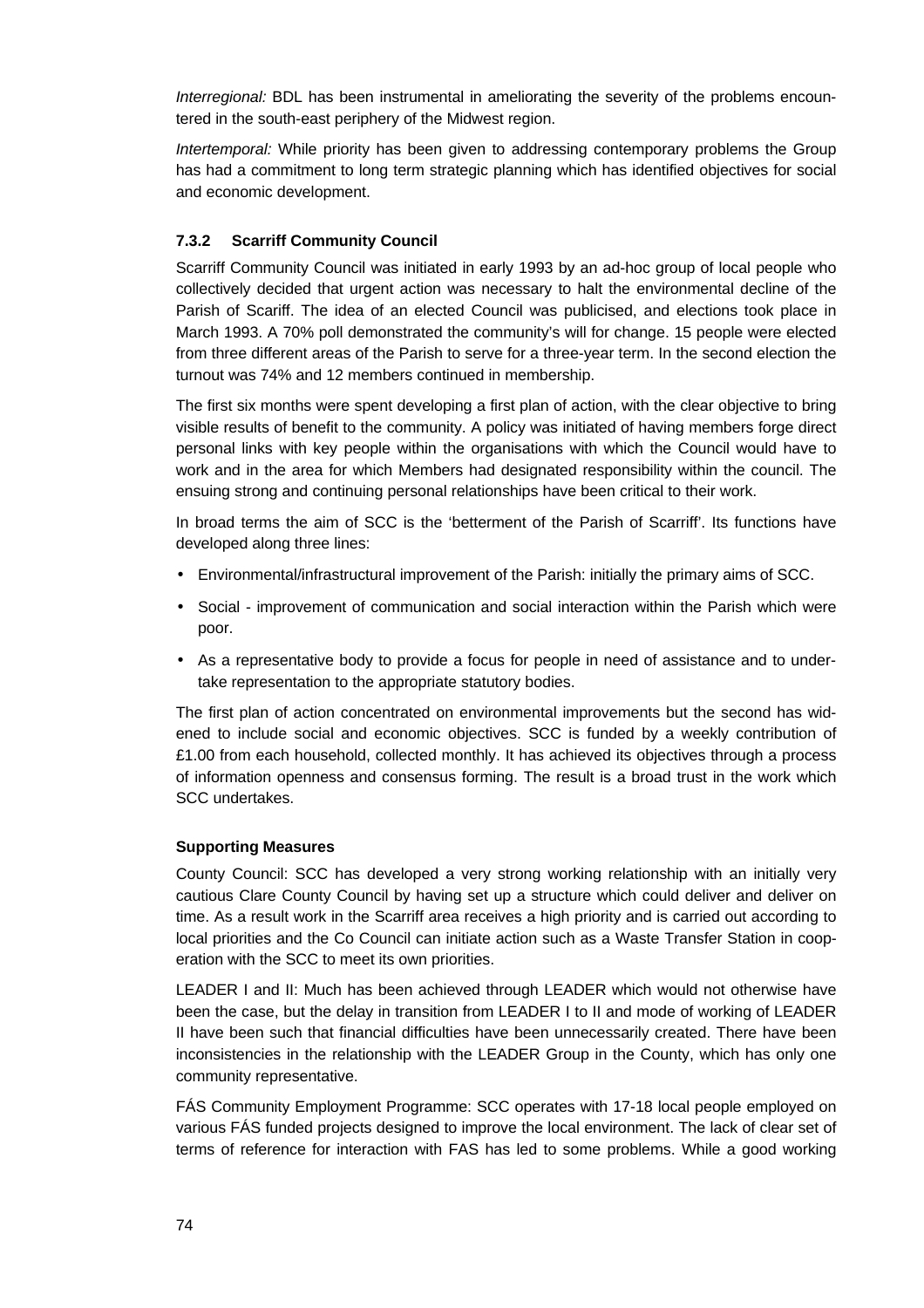relationship has developed between SCC and FÁS staff, the FÁS procedural requirements have proven to be inflexible in dealing with specific community projects.

If Government and EU Programmes are to play a more effective role in community development, they must take account of the specifics of each particular situation.

#### **SRD Analysis**

#### *Sectoral Dimensions*

*Environment*: The local man-made environment has been significantly improved, environmental amenity areas have been purchased, there is improved waste management and action has been taken to reduce industrial pollution

*Economy:* The improved environment has increased tourism spend in the town, there is costeffective maintenance, improvement and development of man-made amenities and environment. A core fund for independent action and jointly funded activities has been established, and there are plans for wider economic activities and employment creation.

*Socio-Cultural Dimension*: Social cohesion and pride in place have been strengthened, and immigrants of different culture are encouraged to integrate.

#### *Systemic Principles*

*Diversity:* There is a diversity of objectives and actions.

*Subsidiarity:* The SCC has generated greater community self-governance based on extensive participation; the initiative emerged from within, and is maintained by, the community.

*Partnership and Networking:* The Plans are based on developing close partnership and personal networking with organisations with which it must work. It acts with the County Council as a respected and representative voice, having its own funds and capable of project management. Elsewhere partnership is inhibited by bureaucratic procedures.

*Participation:* Each adult member of the Parish is a member, participates formally through voting and subscribing and informally through communication patterns.

#### *Equity Dimensions*

*Social and Gender*: There is no differentiation on any basis and there is positive action to include immigrants of other cultures.

*Interspatial:* Equity between areas of the Parish is guaranteed by structure and policy and equity with other areas is visible in the action with the Co Council to facilitate waste management for the larger area and in efforts to achieve reduction of industrial pollution.

*Intertemporal*: maintaining and developing the man-made and natural capitals and the cultural heritage and commencing to improve the human capital are steps to ensure the passing on of resources.

### **7.3.3 Limerick Youth Services**

#### **The context**

Public housing areas in Limerick City have, on average, twice the levels of unemployment, lone parenthood and early school leaving as the city norm and up to four times the rates pertaining in the suburbs. Under the current economic boom and growth in employment, unskilled and poorly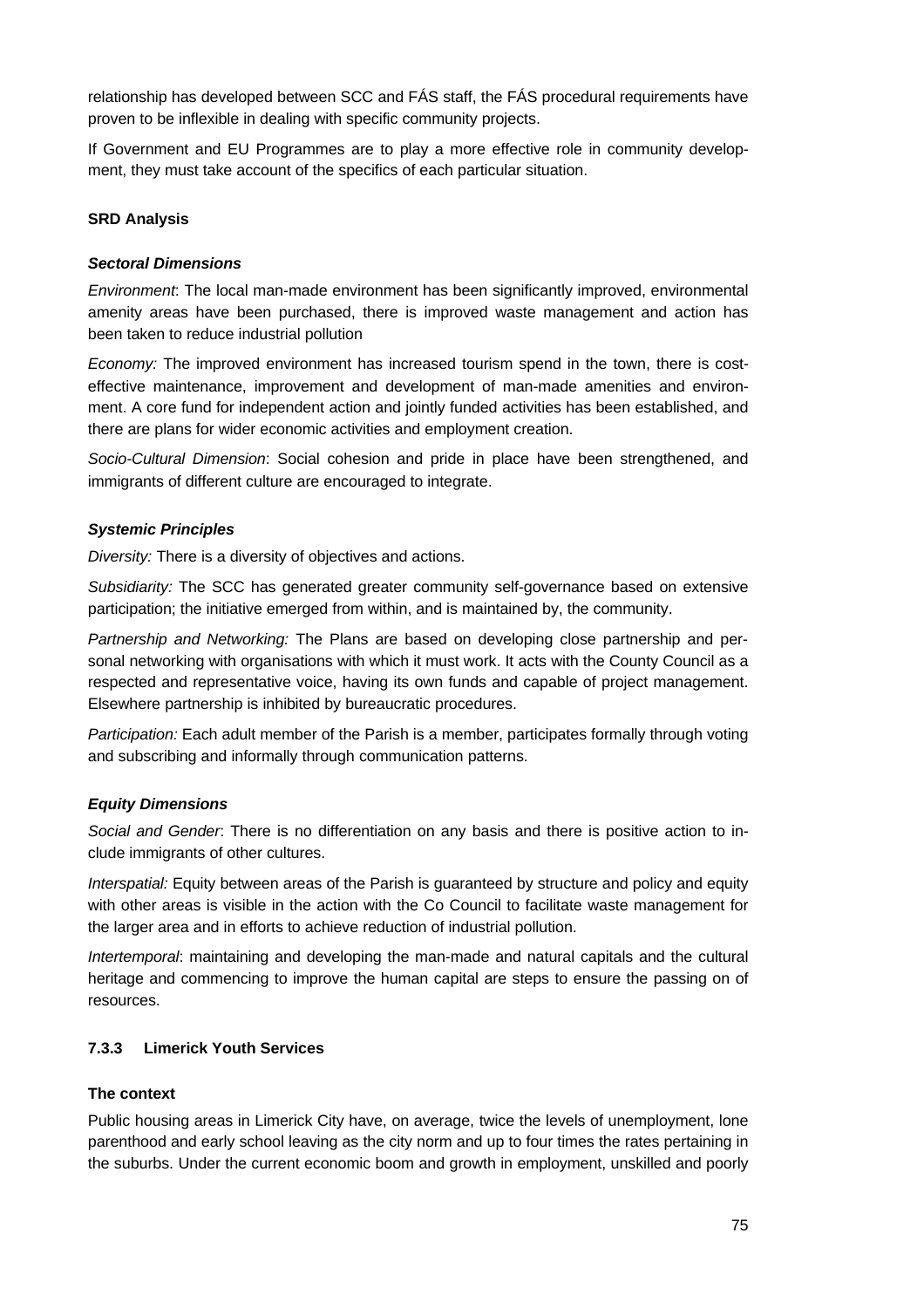educated young people from disadvantaged backgrounds are becoming even further marginalised from the jobs market, lacking not only technical skills but often the most basic, reading and writing. They are a further generation without regular employment, members of a welfare dependent society.

### **The action**

In the early 1970s, a nun, teacher and voluntary youth worker, became alarmed at the increasing numbers of young people dropping out of the school system. She assembled a group of largely professional middle class people and with their support launched Limerick Youth Services to build on the existing base of work for youth such as the network of youth clubs. Supported by significant funding raised by a voluntary committee and others, a Youth Office and Drop-In Centre were opened and then a large building was purchased in the city centre. Training commenced but was piecemeal - some crafts, cooking, budgeting, etc. Eventually LYS could not cope with the sheer numbers of young people. The building was demolished and a purposebuilt training centre was opened to house the Community Training Workshop, the outcome of a pilot project supported by funds from the European Social Fund, Shannon Development and LYS. The concept, developed with the assistance of FÁS, was to train 25 youths over a twoyear period. The feasibility of the concept was demonstrated. LYS approached FÁS and gained financial backing for a permanent programme, which was a significant, but local, change in the approach of FÁS. From an initial 50-60 young people, there are now 100 in full-time training with others who come and go on a weekly basis.

LYS has introduced further programmes, often taking the initiative, using its own funds for a pilot programme before gaining state support, or, taking advantage of EU and other programmes to carry out activities which support, and are integrated with, the overall strategy.

The work has evolved into four main areas of activity:

*Main line youth work:* Supported by grant from the Department of Education through the National Youth Federation, upwards of 50 Youth Clubs and Groups throughout Limerick City and County are affiliated to, and serviced by, the Limerick Youth Service. Local volunteers, trained and supported by full-time Youth Work Staff from LYS, are in charge of each Youth Club/Group but the young people participate in the running of the clubs so that they learn to take on responsibility and gain organisational skills.

*Work with disadvantaged young people:* The Community Training Workshop is the central activity. The objective is to provide training in various specific skills but with a strong emphasis on educational attainment. There is a major focus, unique to LYS, on integrating the trainees in society by bringing them into continuing contact with the public as customers. The workshops are located in the city centre and are thus easily accessible to the purchasing public. Certification on completion of a course, difficult initially, is provided through a certification programme developed with FÁS and based on integrated assessment. The educational element of this programme requires the trainees to undertake two core modules, Communication & English and Mathematics, and five electives and also to undertake computer training.

Currently, a course is being established to enable those with the potential, given a proper environment and a well designed programme, to undertake the Leaving Certificate Applied. Those who undertake it may be able to enrol for further training in mainstream education. Catering initially for 20 young people, the project is not eligible for funding by the Department of Education, since LYS is outside the formal education system. LYS, jointly with Clare Youth Services and supported by Shannon Development, will run it as a pilot programme to demonstrate its feasibility.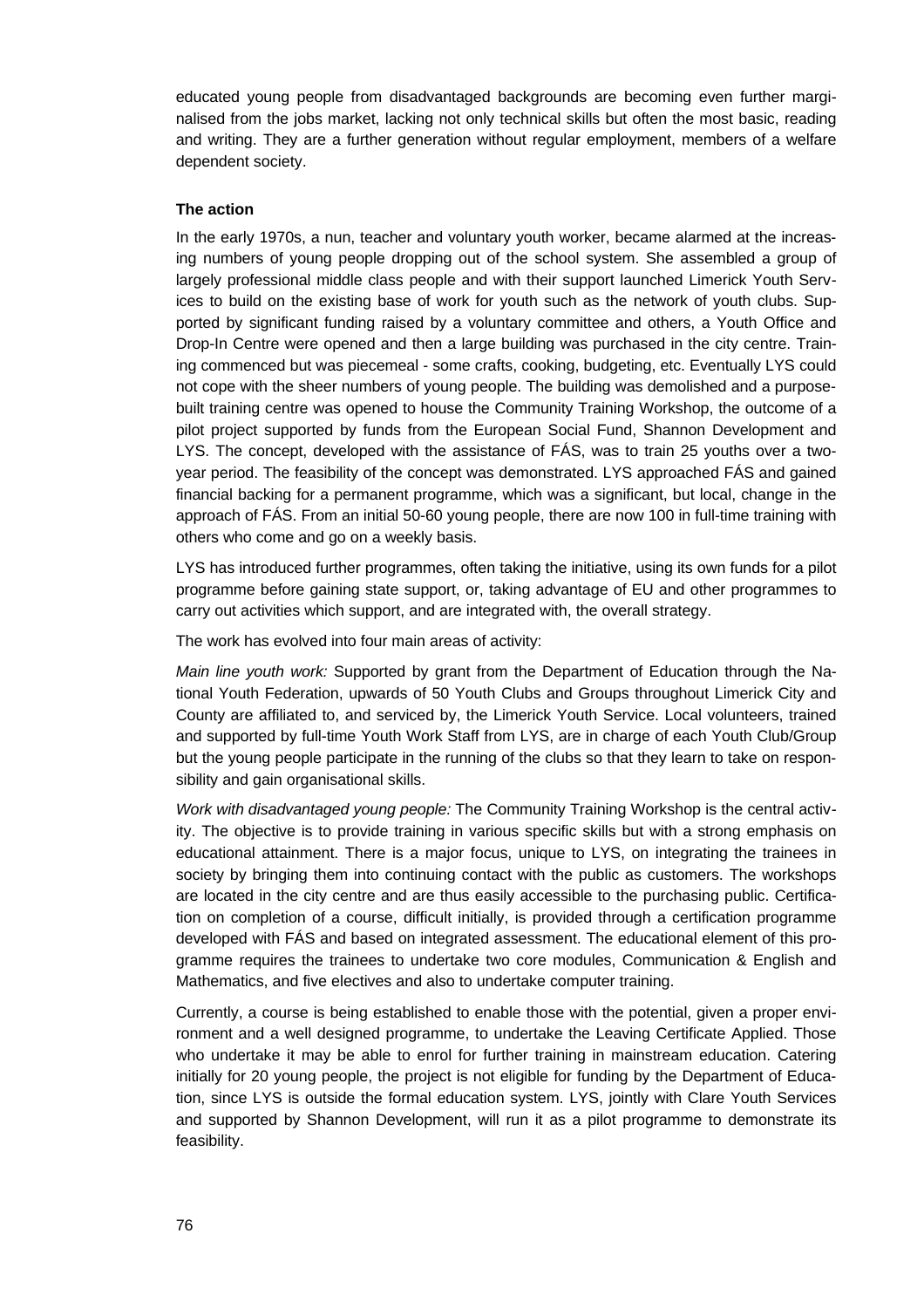A number of other programmes have been undertaken, at the initiative of LYS or at the request of state agencies, such as the Mid-West Health Board or Department of Education. They are aimed to assist the marginalised and disadvantaged, such as early school leavers, single parents and young offenders or young people in disadvantaged areas.

The other two main activities are a wide ranging and free Youth Information Service and residential and outdoor programmes at a former farmhouse in Co Kerry with extensive facilities.

### **SRD analysis**

#### *Sectoral dimensions*

*Environment:* There is no specific environmental dimension

*Economic:* The focus of LYS is to enable disadvantaged young people to engage in economic activity and to participate fully in society. LYS generates independent funds to support many activities and pilot projects.

*Socio-cultural:* LYS caters for a wide cross section of young people and in particular brings disadvantaged youths on the margins back into the mainstream of society. There is a strong emphasis on improving social skills in all its training programmes and on building the self-esteem of young people. Significant also has been the creation of an extensive voluntary and full-time workforce, trained to work with young people, and support groups.

### *Systemic principles*

*Diversity:* A diversity of skills are provided and the programme as a whole provides for a great diversity of young people through a diversity of programmes and projects undertaken in a systemic and cohesive fashion.

*Subsidiarity:* LYS is a self-governing organisation working on equal terms with local and national agencies and able to interact directly with them.

*Partnership and networking*: Its activities are based on partnership and inter-linkages in all sectors of Limerick society and it has links with all bodies relevant to youth affairs in the Mid West, nationally and at a EU level. It has induced state agencies to work in close partnership, responding more flexibly to needs and depending on it to provide services to young people

*Participation*:: LYS is an organisation based on voluntary participation by a wide range of people. Participation in projects by different interest groups is a conscious strategy.

### *Equity dimensions*

*Social and gender equity:* It caters at different levels for all young people, but is particularly concerned to integrate disadvantaged young people into mainstream society and its major objective could be described as the promotion of social equity.

*Inter-spatial equity:* Intra- and inter-spatial equity are an explicit aim in the sense of enabling young people from disadvantaged areas to begin to enter the mainstream and attain a quality of life and work nearer to that of the young people of other areas and thus to raise the quality of life of their own areas. It is a force in returning pride in place and community.

*Inter-temporal equity:* LYS aims to break the intergenerational cycle of unemployment and disadvantage by providing technical and social skills to young people, who have fallen in a void created by the education and industrial development policies pursued.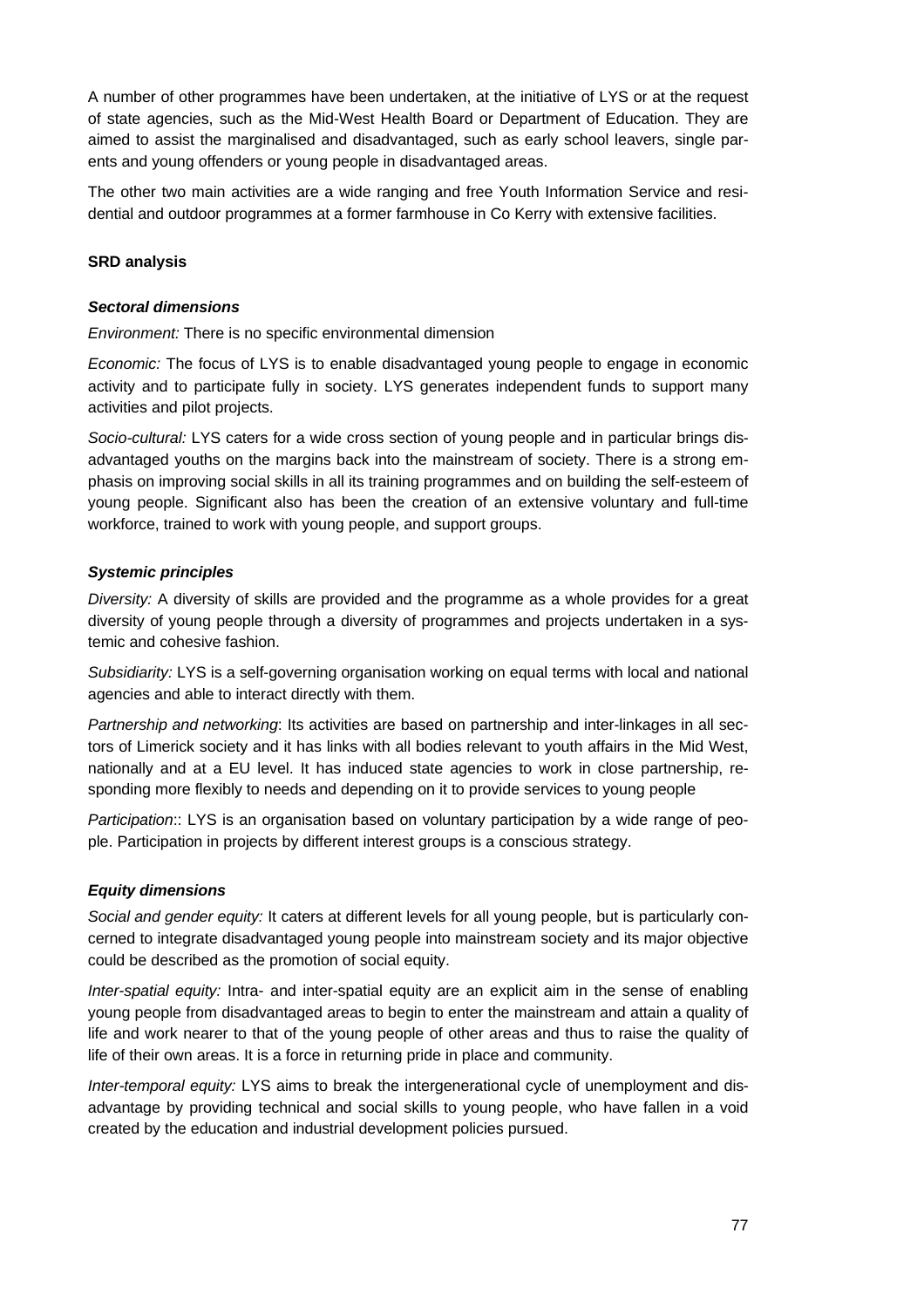### **7.3.4 The Vitalograph virtual business centre**

### **The context**

In the Mid West there is weak indigenous development. Vitalograph is the world leader in pulmonary function test equipment, originally set up in England by a German post-war émigré the business was gradually transferred to Ennis. It now manufactures four lines of products: spirometry, respiratory monitoring, emergency resuscitation and disposable pulmonary function test equipment. Subsidiaries in Germany and the US and agents in 60 countries ensure distribution and service to customers in 100 countries.

Certified to international quality assurance standards, total quality assurance extends through all in-house functions of design, production and distribution, to suppliers of goods. It has received a number of R&D grants from Shannon Development and recently a three year plan containing a number of projects was approved for rolling grant support. Active use has been made of the Cooperative programme of the University of Limerick, under which students spend part of the second year working in a company or other organisation. The R&D director was originally recruited with the aid of the Techman programme and there has been use of the Techstart programme in developing the R&D Department.

### **The action**

Some ten years ago, the paint shop became an independent operation, carrying out work for Vitalograph and other customers but continuing to be located in the Vitalograph premises. Against this role model, the vision is now of a growing cluster of companies closely collaborating and interacting, each maintaining its own innovativeness by working on different but related projects for clients of whom Vitalograph would be a significant one. This vision is to be achieved by spawning new businesses out of Vitalograph and thus creating a virtual business centre. Believing that people setting up need resources, collaborators rather than competitors, the plan is to provide in a systematic and caring way time, space and security in which staff can work on developing their own business but within an ethos of trust, sharing and collaboration. Participants spend approximately a year developing their business whilst continuing and completing the project which they are managing, and then are guaranteed approximately 60% of their previous salary in contract work for Vitalograph during a first period of independence of up to two years. The concept caters for the needs of each entrepreneur. The company's equipment and offices are available at all times for development of the business, and advice on business and financial matters is readily accessible.

The concept was initiated by the R&D Director in January 1995, agreed with his peers, the Directors of production and quality, and gained the enthusiastic agreement of the managing director. There are now three people who are independent - the original paint shop operation, an injection moulding business and a software systems company. Four others, mainly software engineers, are in the transition phase, with another in the existing spin-off software company. The scheme has been extended to include a husband and wife team. The wife is employed on a part time basis, assisting her to re-enter employment by up-grading her skills, and the husband, learning of the scheme, is now developing his own business within Vitalograph.

### **SRD analysis**

### Sectoral dimensions

*Environment:* Environmental quality is integrated in total quality management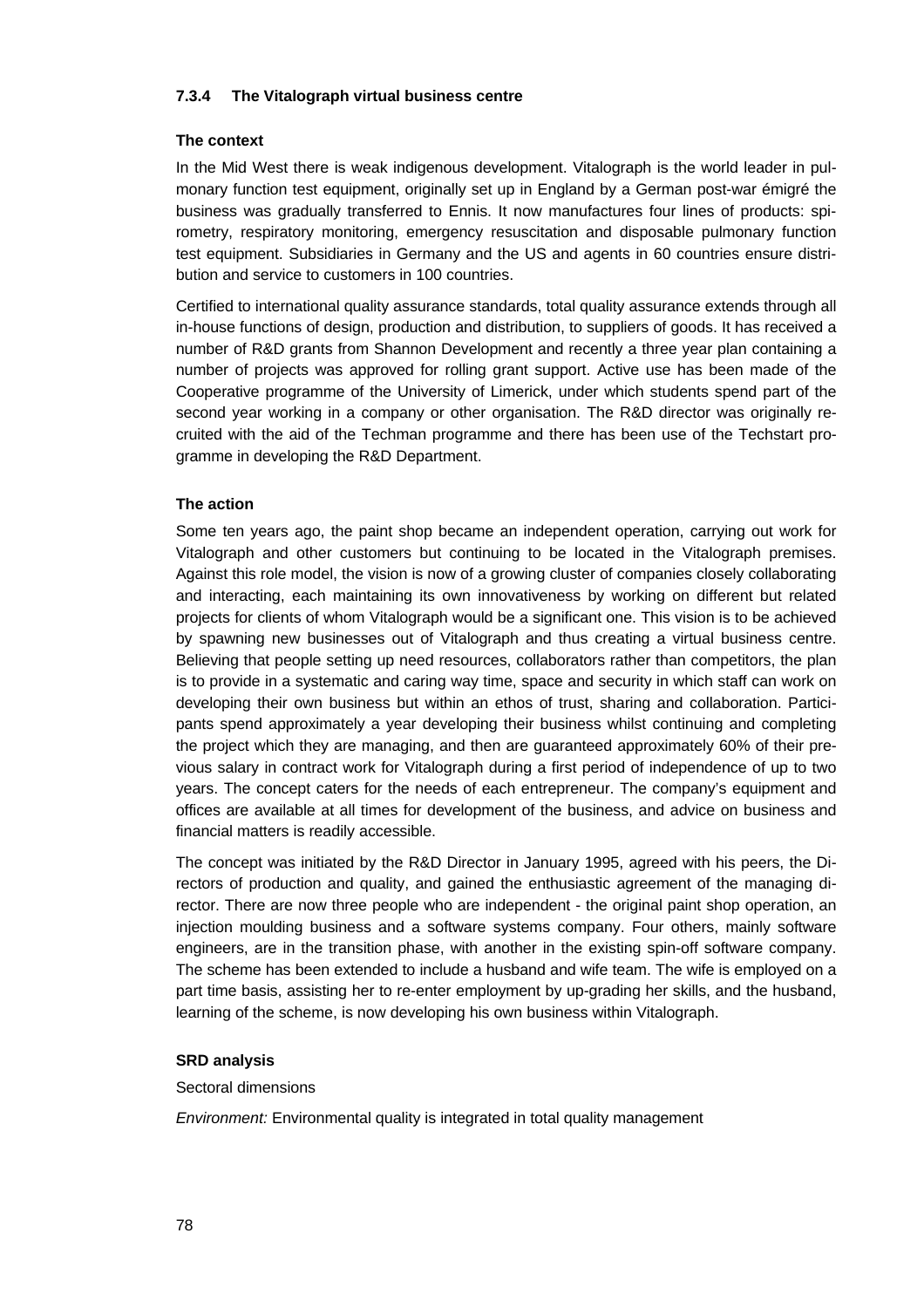*Economy:* To ensure the long term survival of the core firm as an innovative firm, an informal business organisation is being created by stimulating the foundation of new firms and thus cause a long term chain reactions in creation of yet further firms.

*Socio-cultural:* A culture of trust, collaboration and sharing and of entrepreneurship is being generated and diffused to co-op students, graduate recruits and others.

### Systemic principles

*Diversity:* There is opportunity for a wide range of entrepreneurial actions which are increasing the diversity of the local/regional technological and production capacity and firm structure.

*Subsidiarity:* From a company with a devolved managerial and operational structure, development and production functions are being devolved to independent but closely inter-connected companies.

*Partnership and networking:* The informal structure being created is based on cooperation and networking and is stimulating further cooperation between the emerging entrepreneurs. Active networking by the representative of one agency has ensured a more optimum use of programmes within constraints of increased centralisation and centralised structuring of programmes. The company is embedded in local development partnerships, e.g. Ennis Information Age town.

*Participation:* Within the company and the emerging virtual business centre, there is strong participation.

### Equity dimensions

### *Social equity*

Stimulation and support to potential entrepreneurs are made and given regardless of gender or professional background. The action is increasing opportunity for employment creation in the home region.

*Inter-spatial equity:* The action can play its role in raising the region to a level of economic and social prosperity more equal to that of regions with strong indigenous development. Waste and other environmental impact is minimised through total quality management.

*Inter-temporal equity:* Through training, enhancement of technical, social and entrepreneurial skills of all employed within the firm, the human capital stock is increased. Similarly, through investments being made by Vitalograph, the entrepreneurs, supporting agencies and others, the man-made capital stock is increased. By creating entrepreneurial opportunity, the company enhances attachment to place and thus the local/regional culture is strengthened.

## **7.4 Interrelationships**

The policies impacting on rural areas have not until recently been supportive of the type of innovative action represented by BDL. The LEADER Programme has provided opportunities and resources to experiment with new models that may contribute to more sustainable approaches to rural development. The emphasis in LEADER on local participative structures, animation and capacity building, and strategic planning coincided with the model that was evolving in Ballyhoura. LEADER provided the financial resources that made it possible for the BDL aspirations to become a reality. The pervasive emphasis on innovation throughout LEADER II has helped BDL to define its niche in the network of support organisations/agencies for rural development. LEADER has been important also to Scarriff but the inconsistencies in the implementation of LEADER were more apparent and the differences in management style highlighted, Scarriff being a small community within a LEADER area.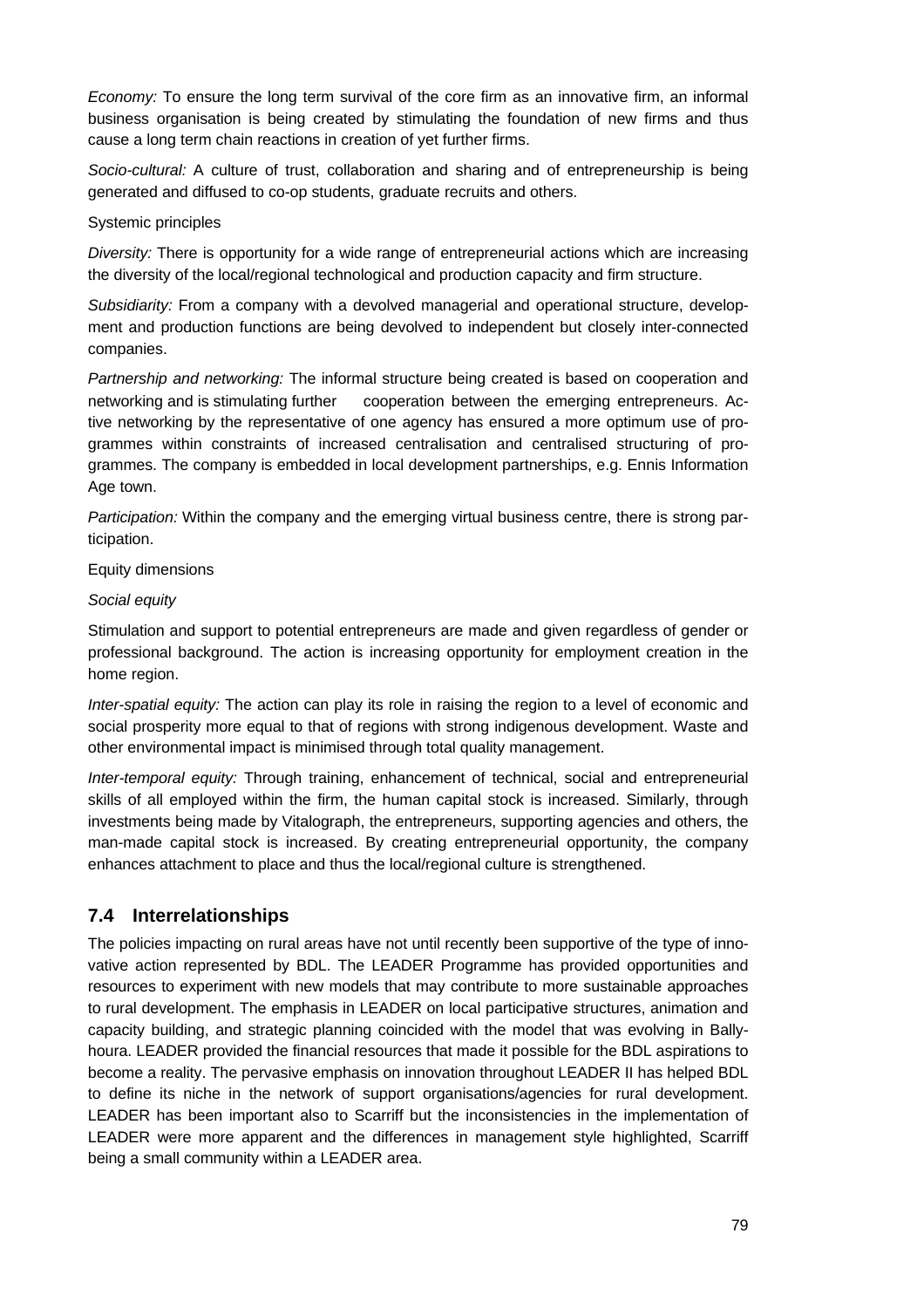The FÁS Community Employment Programme has been a major support measure to Ballyhoura DL, Scarriff CC and Limerick YS and has been significant in their success. Each has demonstrated that policy measures achieve success when the implementation is through local actors who have achieved independent self-governance and credibility and when the measure is adapted to local circumstances. All have demonstrated that the success of an innovative action is dependent on the actors taking the initiative in reaching out to optimise their use of multiple means of government aid.

The Techstart and Techman programmes have had a significant but unforeseen influence on the emergence of the Vitalograph initiative, demonstrating that integration into the local culture and interactions is another part of the recipe for success.

BDL has been able to influence new policies because it has acquired a high level of credibility based on a very firm commitment to strategic planning guided by a small number of principles and through the extensive network of personal contacts built up over many years by key personnel in the company. It demonstrated that there is a strong need for an integrated area-based approach to rural development. BDL has developed a model which contains many elements that are transferable. However, the BDL experience also shows that the adoption and effective implementation of new strategies is a very gradual process. This fact along with the serious imbalance in the allocation of resources between top-down and bottom-up approaches suggests that the move towards a more sustainable rural development paradigm will be a protracted one.

Innovative actions have to overcome attitudinal difficulties amongst the public and representatives of the institutional framework in order to gain acceptance. Deliberate and intensive effort and a focus on innovative actions have been required of Ballyhoura DL, Scarriff CC and Limerick YS in order to generate not only support but also consensus within their communities. Influence on the institutional framework responsible for the various measures and policies has been developed by close interaction at a personal level and credibility of performance by the actors, but even within a framework of good relationships, the top-down character of the measures and their inflexible procedures have made change in policy difficult and virtually impossible for the two smaller actors. On the other hand, when an innovative action has acquired status it has become the means selected by public bodies to deliver specific programmes and to be used as an example of effective and innovative delivery of programmes. The Vitalograph action lies outside the field of perception of those designing the policy measures. Because it is innovative it is unforeseen and therefore cannot be supported as such. The more general point to be made is that actions must fit the measures rather than the measures fitting the actions. On the other hand where there is local subsidiarity, local customisation becomes feasible, as in the interaction between Scarriff and the County Council or in the networking undertaken by the regional liaison officer of one agency.

Agricultural and rural development policies are intended to complement each other, but there are contradictions. Agricultural policy is increasingly deregulated to allow free market competition internationally in agricultural products. An agriculture competitive in free markets will tend to increase inequalities within and between regions and be incompatible with the social and environmental dimensions of sustainable rural development.

At a wider level, there is little interaction between programmes themselves. The scope of mechanisms established and the top-down definition of responsibilities, programmes and procedures add frustration to the confusion in redefinition of agency responsibilities and creation of new agencies. Whilst a measure may be conceptually good in itself, in practice it does not match the realities of innovative actions. Each innovative action has integrated various measures within its own strategy and the success of a measure is dependent on the manner in which an innovative actor can adapt the measure to the local circumstances and its own strategy. The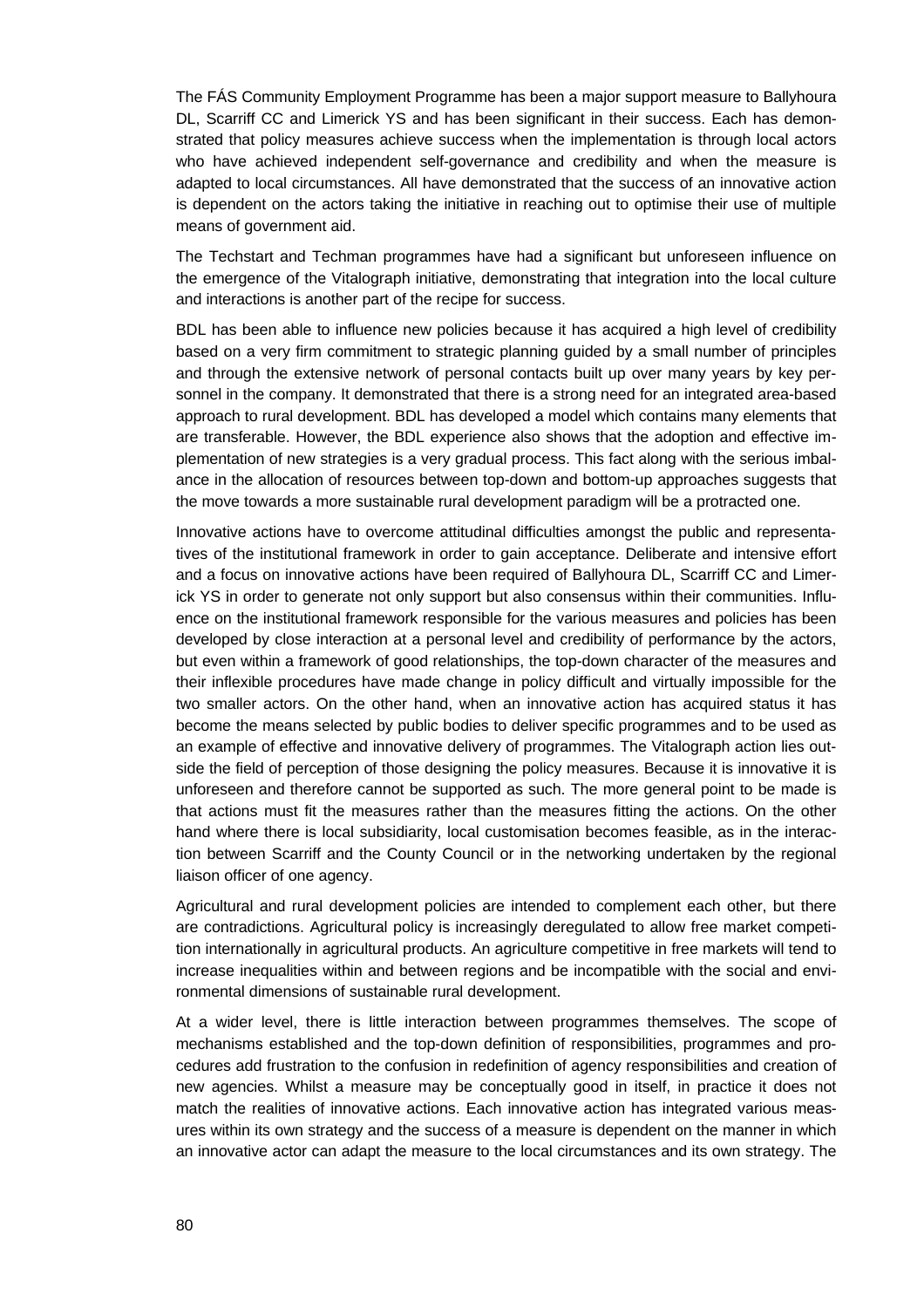LYS, for example, has reached out to avail of all opportunities which could be used and integrated in its work for young and disadvantaged young people. It has thus made policies and programmes work to its own benefit, virtually in spite of themselves.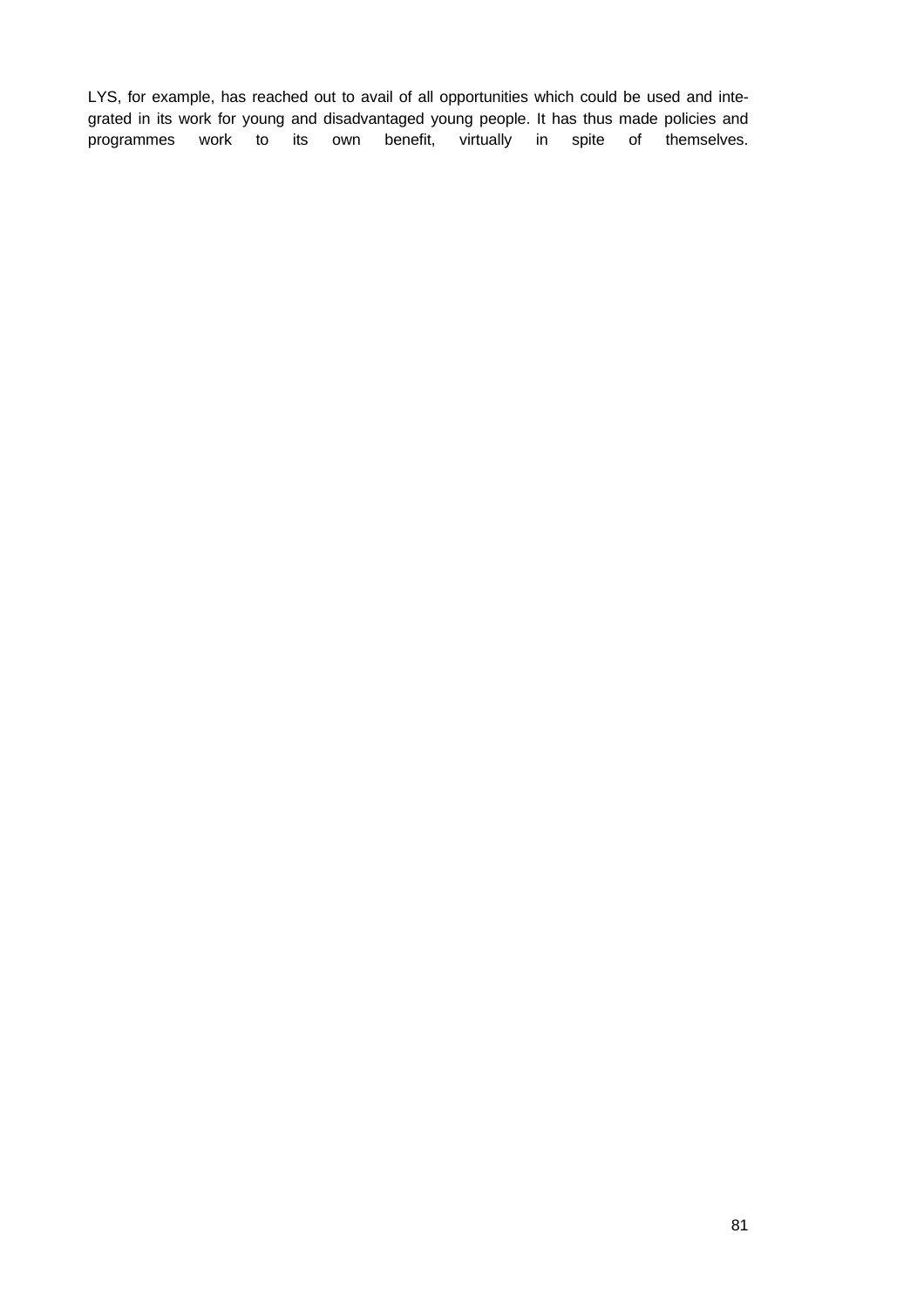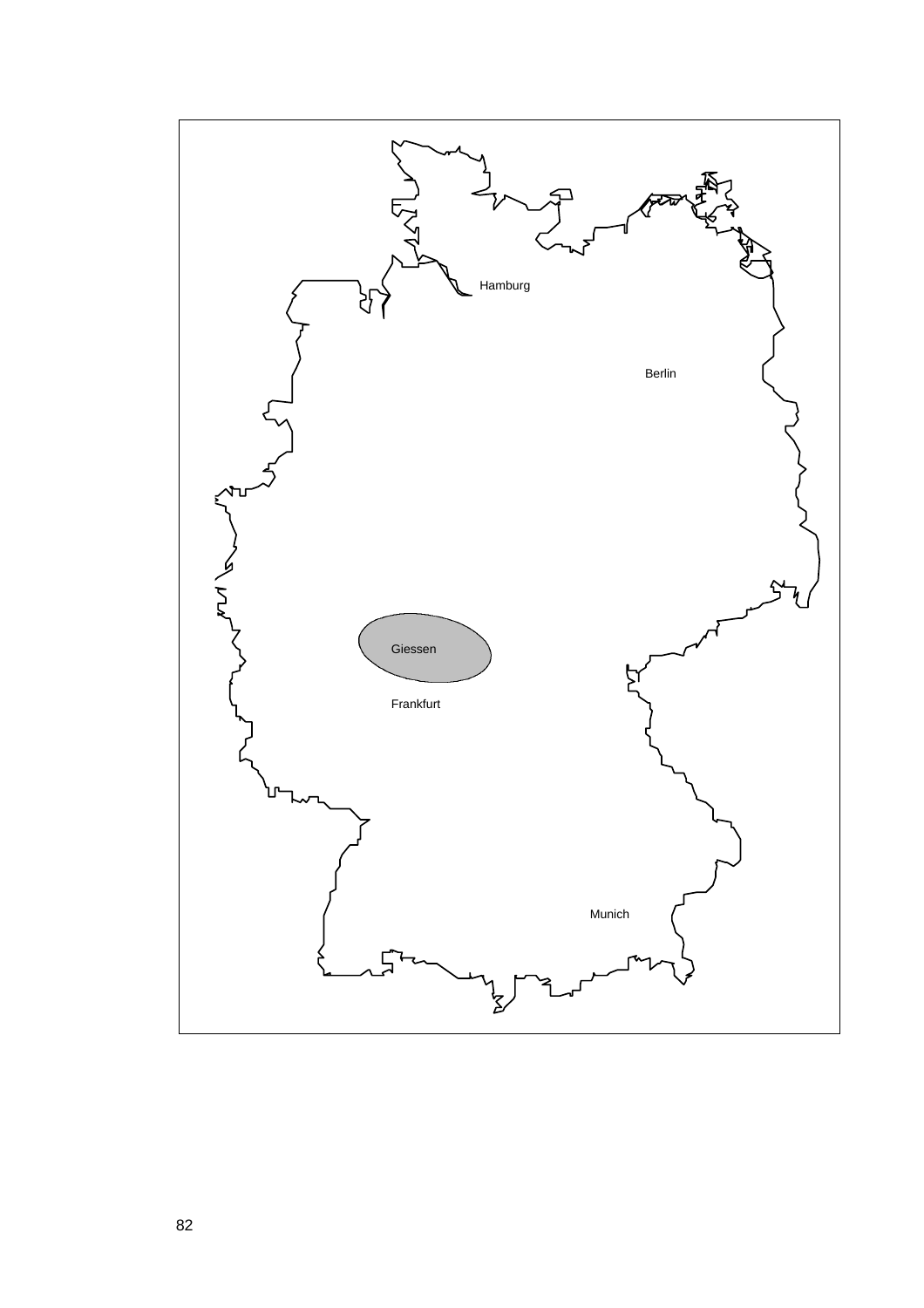# **8 Hessen / Central Hessen**

# **8.1 The Regional Context**

The Land (or state) of Hessen in its present form is a relatively recent structure. It has been created in 1945 by the American Military Government by combining coherent parts of the territory of Hessen-Darmstadt with parts of Prussia which had belonged to six different territories before Bismarck's unification wars. The present district of Central Hessen has only been formed in 1981, at the same time also the counties have been newly defined. As a result of these changes, historical identities only very vaguely correspond to the political- administrative units, social and economic networks are extending across administrative borders and still important emotional borders are dividing present counties and districts.

|                     | Hessen                  | <b>Central Hessen</b>                                                                     |
|---------------------|-------------------------|-------------------------------------------------------------------------------------------|
| Political structure | Land / State            | District (Regierungsbezirk)                                                               |
|                     | <b>State Government</b> | District President (nominated by<br>the State government)                                 |
| levels below        | 3 districts             | 5 counties, 2 independent cities.<br>Each of them has an elected<br>council.              |
|                     |                         | The counties are composed by<br>municipalities with own local<br>councils and governments |
| inhabitants         | 6.027.000               | ca. 1.000.000                                                                             |
| surface             | 21.114 $km^2$           | 5.381 $km^2$                                                                              |
| largest cites       | Frankfurt (651.000)     | Giessen (73 008)                                                                          |
|                     | Wiesbaden (266.000)     | Marburg (77 050)                                                                          |
|                     |                         | Wetzlar (53 459)                                                                          |

Central Hessen is situated in the middle of Germany, just north of the metropolitan area of Frankfurt. It is surrounded by a series of low mountain ranges, settlements follow the river system of the Lahn. Forests cover 39% of the surface, agriculture 45%. Tourism is only important in some areas and has severely declined in past years.

With 195 inhabitants/  $km^2$  the population density is below the Hessen average (283) but well above the densities of the other regions investigated (Mid West Ireland:43, St. Gall/ Appenzell: 167). With the exception of the Vogelsberg county (81 i/km<sup>2</sup>) the region is classified as predominantly urbanised by OECD criteria. Population is growing (1987-1994: +9,8%), even faster than in the German economic boom-state Hessen altogether (+8,3), this growth is forecasted to end by the year 2000. Foreign population accounts for 9% compared with 13% in overall Hessen.

The district of Central Hessen – also called district of Giessen - is strongly influenced by the much richer area of southern Hessen which comprises the metropolitan area of Frankfurt. Many are commuting to this agglomeration. Always comparing themselves to the Frankfurt area which is one of the richest in Europe, the people of Mittelhessen often consider their region as being somewhat inferior and backward.

The economic structure of Central Hessen is traditionally oriented towards manufacturing. In 1994 manufacturing accounted for 39% of the working places (Hessen 33%, Germany 35%),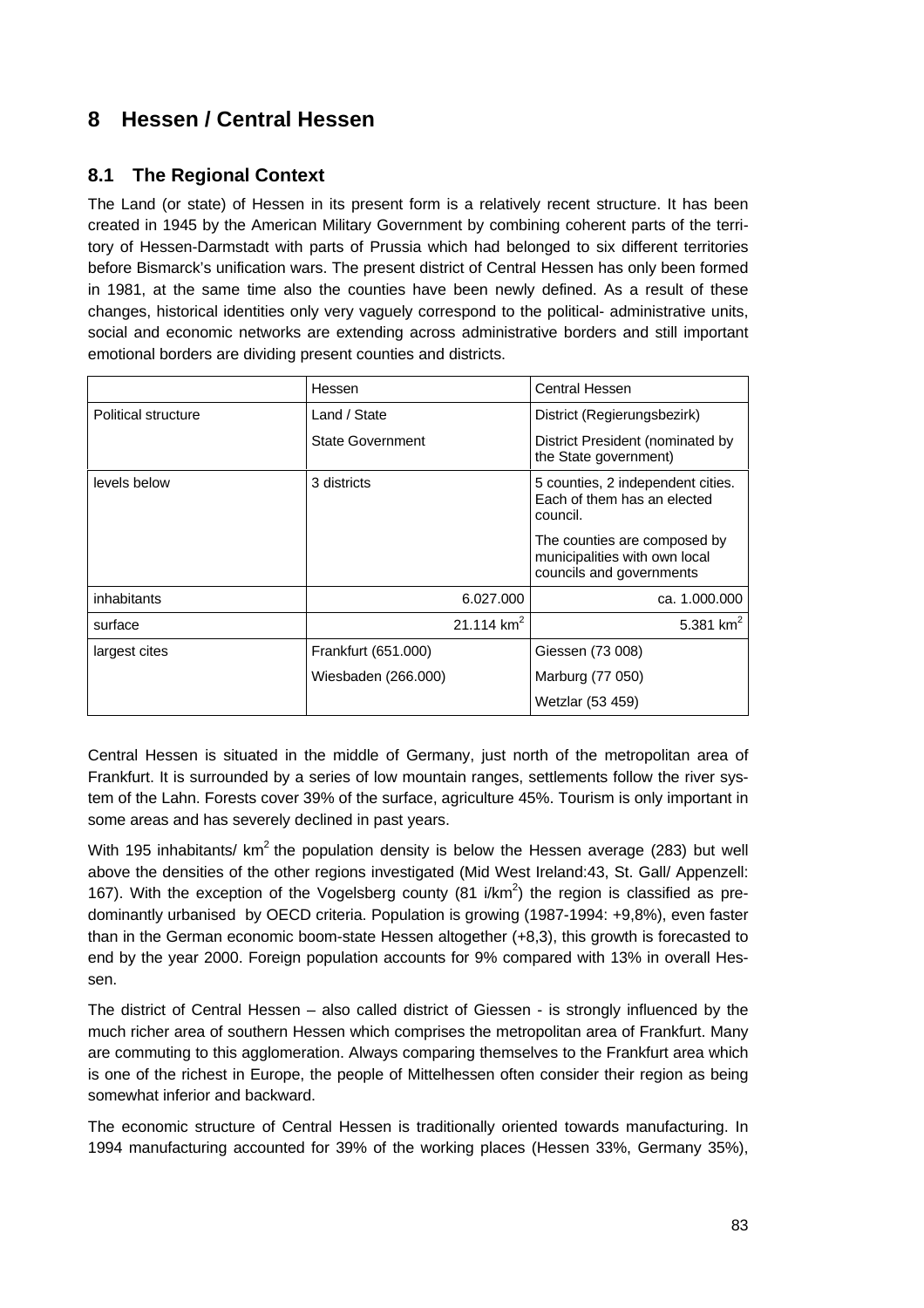the private service sector only for 36% (Hessen 46%, Germany 41%). Public services however play an important role. In 1994, 22% of total turnovers originated from export. The unemployment rate of 9,9% in 1996 was above the state level (9,3%) and indicates a need for structural change. After the decline of coal and steel industries SME's in metal processing, machine industry, precision engineering and optics play an important role today. Pharmaceutical, electrotechnical and environmental technology industries have grown in importance. With the universities in Marburg and Giessen and a joint Technology Transfer Centre, research and development are comparatively strong. Education levels in Central Hessen are considered to be rather high. Two well-known universities provide an above-average output of academics. However, professional further education opportunities are below the state average.



Agriculture, forestry and fishing in Central Hessen contribute only 1,1% to the regional GDP. 30% of the farms have less than 5 hectares, 10% comprise more than 50. Field crops are dominating, only in some areas pastures make up for half of the agricultural surface.

## **8.2 Regional Policies**

The state level, i.e. the government of Hessen, has a rather strong position in the federal political system of Germany. Nearly all federal laws are enacted by the state administration. The state government has own departments (ministries) for most policy fields. Since the early eighties Hessen has played a particular role in Germany: while at the federal level since 1982 there has been a conservative majority, Hessen has had a red-green coalition (Social Democrats + Green Party) as early as 1985 - 1987 and then since 1991. Therefore in many fields, regional (state) policies have tried to gain a specific profile on the background of more conservative federal politics. Issues of sustainable development have been a major concern of the red-green governments. Different lines of thinking and corresponding approaches have coexisted and are reflected in the politics of different departments. In 1995 the government has been restructured and rural development policies have been transferred to the economic department.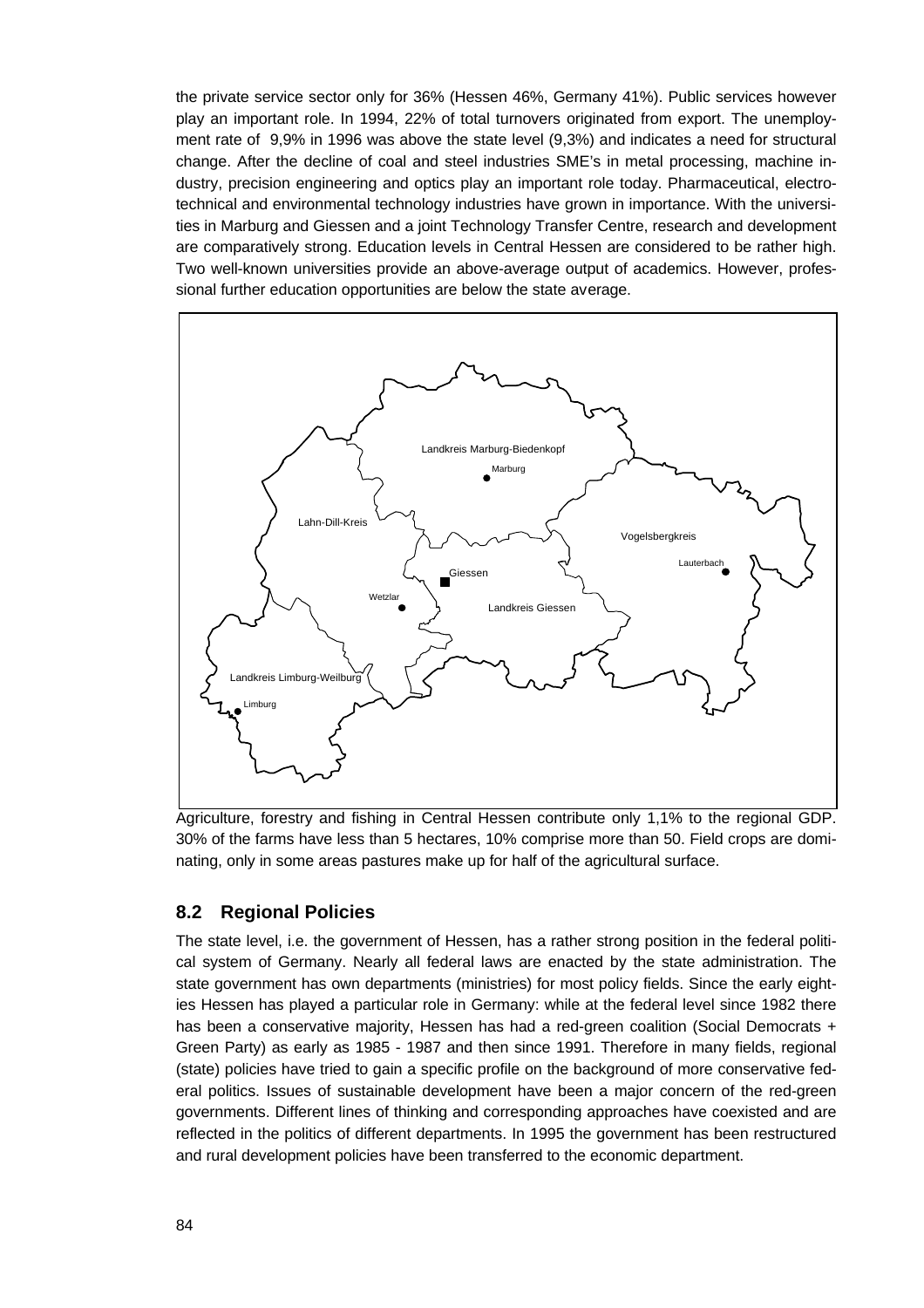Regional and local development policies are influenced by

- the European Union (e.g. structural funds)
- the national level (e.g. transport infrastructure planning)
- national and state level in common action (main financial instruments for structural policies)
- the state level (broad range of programmes)
- the district level (e.g. regional planning framework)
- the county level (special programmes)
- the municipal level (e.g. zoning plans)

In 1991 more than 50 EU programmes as well a more than 100 federal and state programmes were available were available for the support of entrepreneurial initiatives in the region.

Within the INSURED project, among the many programmes a small number in two main policy areas has been selected for further analysis.

- Structural and Employment polices:
	- Conversion Programme
	- Structural development Programme
	- Welfare to Work Programme
- Agricultural and Rural Development policies:
	- Village Renewal Programme
	- Rural Regional Programme

### **8.2.1 Structural and Employment Policies**

In the field of structural and employment polices the following programmes have been selected:

- Structural Development Programme
- Conversion Programme
- Welfare to Work Programme

The Structural Development Programme is an instrument for giving financial aid to single companies and is aimed at the improvement of the regional economic structure. Its use is limited to clearly delimited areas. It has been selected because it is the most important instrument for supporting investments in view of regional development. 1993-1996 in Central Hessen 1,2 million ECU were granted in combination with a total investment of 23 million.

The Conversion Programme is used for giving aid to local governments for the transformation of former military into commercial areas. It is aimed at the improvement of the economy-oriented infrastructure. It has been selected because it is known as an innovative integrated approach. 1993-1996 24 million ECU were spent in Hessen, of which 9 million loans. 2.5 million were dedicated to planning measures.

Finally, the Welfare to Work programme since 1992 gives financial aid to single projects with social targets. Its main objective is to reduce the number of long-term unemployed receiving welfare aid by reintegrating them into the labour market. It is the largest program in Hessen with social targets. In 1997 20 million ECU were supposed to provide funding for 1000 jobs.

In the following table the objectives of these programmes are analysed in terms of the ten components of sustainability developed in the INSURED project.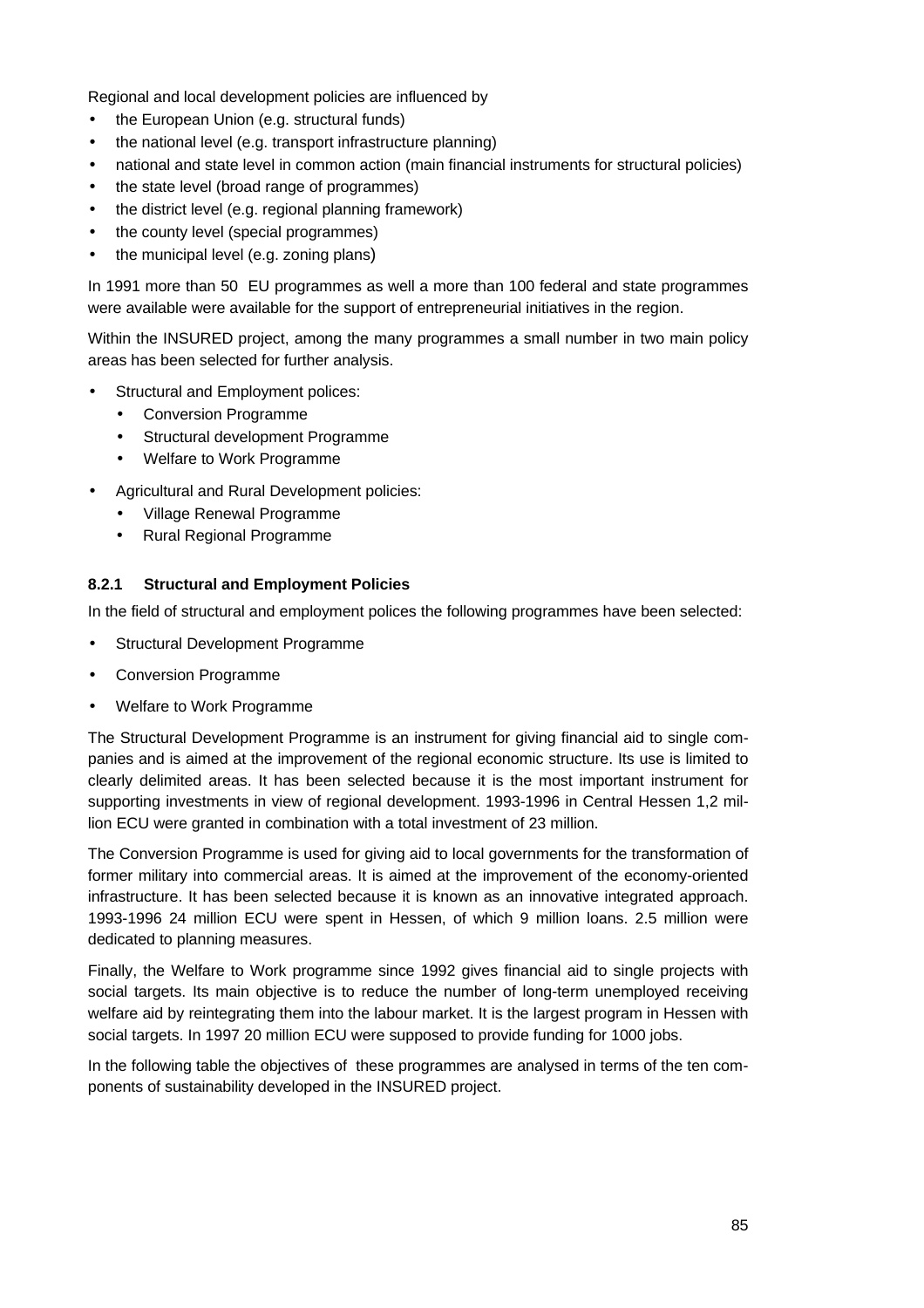|                                  | <b>Structural Development</b><br>Programme                                                                                                                                                                                                           | <b>Conversion Programme</b>                                                                                                                                                                                                                                                    | <b>Welfare to Work</b><br>Programme                                                                                                                                                                             |
|----------------------------------|------------------------------------------------------------------------------------------------------------------------------------------------------------------------------------------------------------------------------------------------------|--------------------------------------------------------------------------------------------------------------------------------------------------------------------------------------------------------------------------------------------------------------------------------|-----------------------------------------------------------------------------------------------------------------------------------------------------------------------------------------------------------------|
| Environment                      | The program itself does not<br>refer to environmental is-<br>sues. The comprehensive<br>guideline of which it is a<br>part, contains environ-<br>mental considerations and<br>includes other specifically<br>environment-oriented sub-<br>programmes | Fundable investments in-<br>clude: energy and water<br>supply, elimination of sew-<br>age and waste, planting of<br>trees and grass in public<br>areas, reducing share of<br>sealed surface                                                                                    | Not explicitly addressed                                                                                                                                                                                        |
| Economy                          | Subsidies mainly for SMEs<br>In specified target areas: for<br>young entrepreneurs<br>(-) Orientation to supra-<br>regional market for goods<br>and services required                                                                                | Central objectives are to<br>solve economic and labour<br>market problems in the<br>concerned areas<br>Fundable investments in-<br>clude: road and other infra-<br>structure, research and<br>development facilities,<br>infrastructure for environ-<br>mentally sound tourism | Subsidies if jobs are cre-<br>ated according to the<br>guideline (two-year period)<br>Cooperation with local trade<br>and chamber of industry<br>and commerce                                                   |
| Socio-culture                    | Investments have to create<br>or secure jobs<br>Subsidies for training                                                                                                                                                                               | Improvement of opportuni-<br>ties on the labour market                                                                                                                                                                                                                         | Creation of jobs required<br>Individual plans for reinte-<br>gration<br>Consideration of the family<br>situation<br>Funding of professionals for<br>technical instruction, social<br>support and child day care |
| Social and<br>gender equity      | Social integration by inte-<br>gration into the labour mar-<br>ket                                                                                                                                                                                   | Not explicitly addressed                                                                                                                                                                                                                                                       | Clear focus on social proj-<br>ects which shall employ<br>unemployed people who<br>get welfare aid                                                                                                              |
| Interregional<br>equity          | Only in selected areas with<br>deficient economic struc-<br>ture<br>Link to objective 2 and<br>objective 5b areas                                                                                                                                    | Focus on areas with con-<br>version problems<br>Exact delimitation of eligible<br>areas<br>Also smaller cities have<br>been considered                                                                                                                                         | Not explicitly addressed<br>Applies automatically to<br>areas with most problems                                                                                                                                |
| Inter-<br>generational<br>equity | Not explicitly addressed                                                                                                                                                                                                                             | Not explicitly addressed                                                                                                                                                                                                                                                       | Not explicitly addressed                                                                                                                                                                                        |
| Diversity                        | Focus on SMEs which<br>improve economic diversity<br>Variety of possible meas-<br>ures                                                                                                                                                               | Variety of targets, variety of<br>possible measures<br>Helps to improve economic,<br>social and ecological diver-<br>sity in areas of former mili-<br>tary-oriented mono-<br>structures<br>(-) Relatively narrow focus<br>on conversion areas                                  | Wide variety of activities<br>possible<br>Comprehensive considera-<br>tion of individual situations<br>(-) Versatility limited                                                                                  |

# **Table 4: SRD analysis of structural and employment policies in Hessen**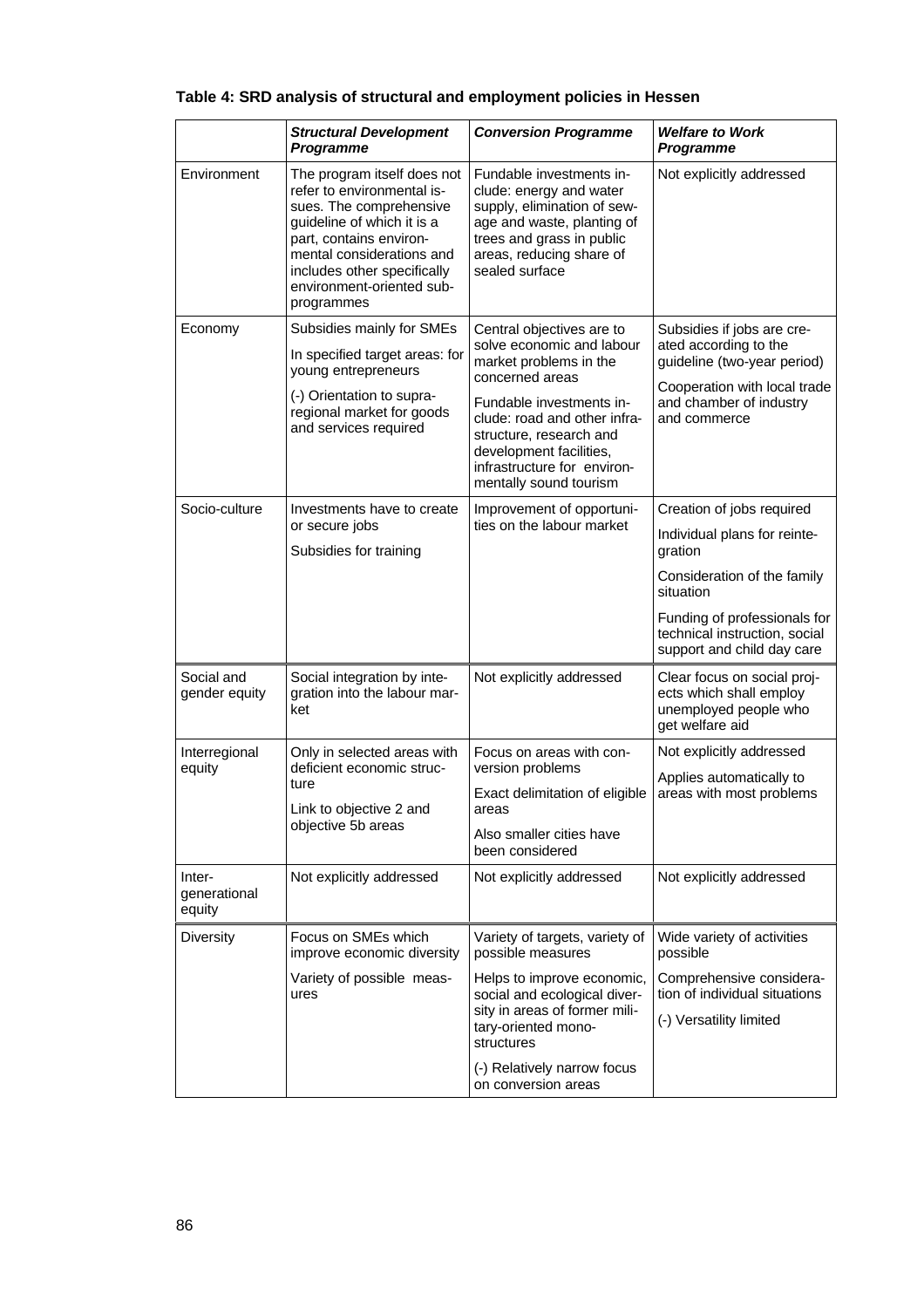|                               | <b>Structural Development</b><br>Programme                                                                                                                                                                                                                                                                              | <b>Conversion Programme</b>                                                                                                                                                         | <b>Welfare to Work</b><br>Programme                                                                                                                                                                                                                                                                       |
|-------------------------------|-------------------------------------------------------------------------------------------------------------------------------------------------------------------------------------------------------------------------------------------------------------------------------------------------------------------------|-------------------------------------------------------------------------------------------------------------------------------------------------------------------------------------|-----------------------------------------------------------------------------------------------------------------------------------------------------------------------------------------------------------------------------------------------------------------------------------------------------------|
| Subsidiarity                  | (-) Only indirect/ hidden<br>influence of municipalities,<br>decisionmaking at the Land<br>level                                                                                                                                                                                                                        | Gives support for local<br>governments and initiatives<br>Main choices are made at<br>local level<br>Project assessment by<br>regional council and minis-<br>try<br>Use of EU funds | Local initiatives and mu-<br>nicipalities develop proj-<br>ects, coordination and pre-<br>choice at the district level,<br>final decision at state level<br>Municipalities are the main<br>level of action<br>Helps to get access to<br>funds of the federal labour<br>administration<br>Use of ESF funds |
| Networking and<br>Partnership | Coordination between dif-<br>ferent ministries in the deci-<br>sion-making, coordination<br>role of an intermediate<br>agency (HLT)<br>(-) Weak role of environ-<br>mental ministry<br>(-) Partnership and net-<br>working between compa-<br>nies not encouraged<br>(-) Required confidentiality<br>hinders cooperation | Public-Private-Partnerships<br>promoted<br>Linkages to other policy<br>fields + other ministries                                                                                    | Regular coordination be-<br>tween different public bod-<br>ies at the local level is re-<br>quired<br>Coordination with chambers<br>of commerce is required                                                                                                                                               |
| Participation                 | (-)Decision making process<br>remains intransparent                                                                                                                                                                                                                                                                     | (-) Decision making process<br>is not well-defined                                                                                                                                  | General budget allocated to<br>bodies of local welfare aid                                                                                                                                                                                                                                                |
|                               | (-) No formal provisions for<br>participation of other pro-<br>tagonists                                                                                                                                                                                                                                                | (-) No formal provisions for<br>participation of other pro-<br>tagonists                                                                                                            | Important role of local proj-<br>ect initiatives                                                                                                                                                                                                                                                          |

In these programmes the integration of different development dimensions has been achieved only to a limited extent. Where different objectives are mentioned, they seem to be rather complementary. Generally, objectives are not formulated with concrete targets and indicators that would allow for an easy evaluation. However, there are some elements in this direction, especially concerning the creation or stabilisation of employment.

### **8.2.2 Agricultural and Rural Development Policies**

In this field only two programmes have been selected:

- Village Renewal Programme
- Rural Regional Programme

The Village Renewal Programme has been set up for helping villages in rural areas to fulfil complex social and political functions. The guideline states: "The Village Renewal Programme strives to maintain and develop the diversity of village lifestyles in rural areas with a secure economic basis and a high environmental quality". It provides financial support to public and private bodies and is one of the most important instruments of the structure programmes. 1994 32 million ECU were available for 240 priorities in Hessen.

The Rural Regional Programme aims at balancing economic disparities in Hessen and at securing the diversity of regional characteristics. It provides financial support to public and private bodies and to regional development groups. This programme can be considered as the experi-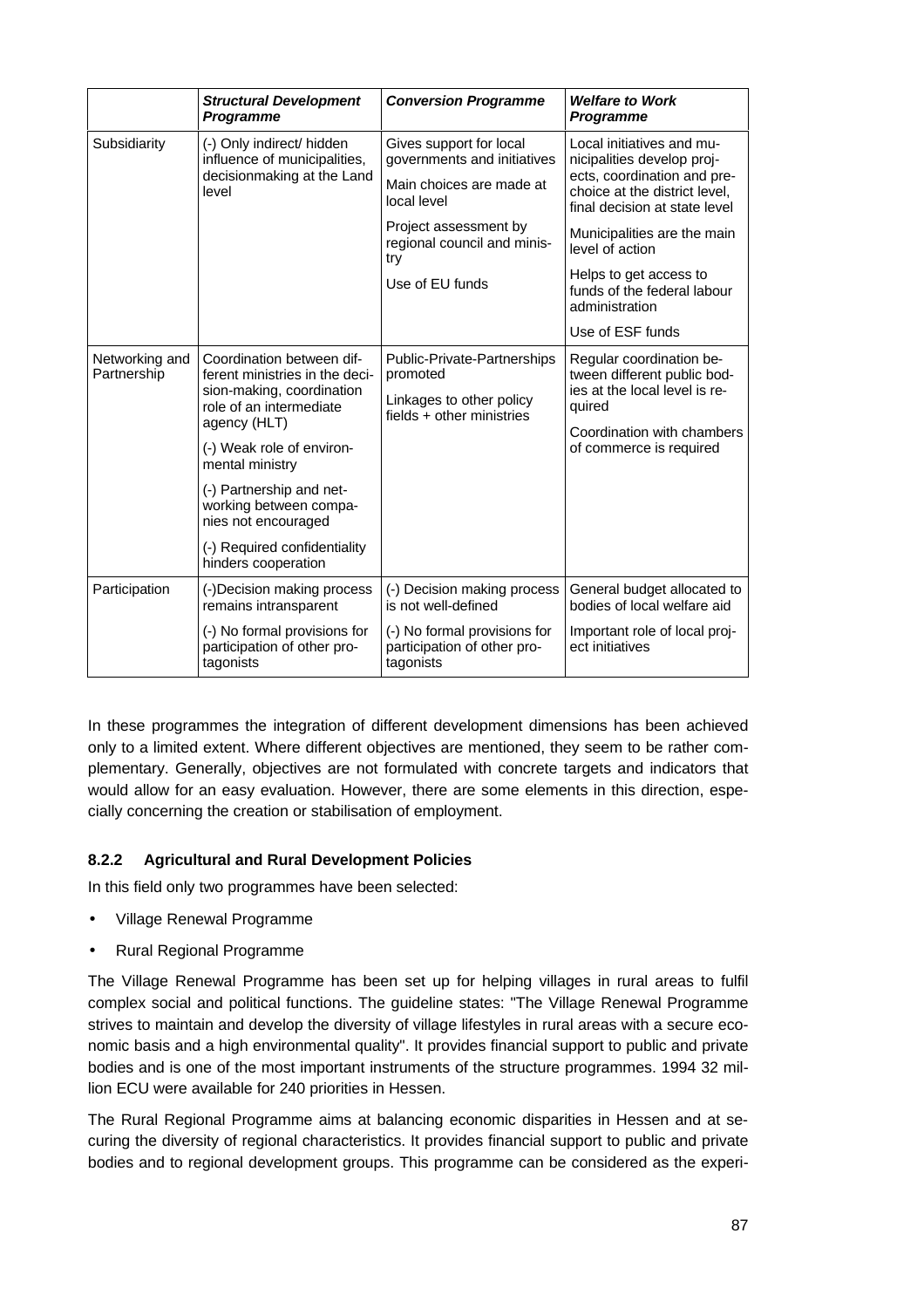mental implementation of a regional development concept with a complex target system consequently supporting bottom-up initiatives. In 1994 the available budget was 1,7 million ECU

|                                  | <b>Village Renewal Programme</b>                                                                                                                        | <b>Rural Regional Programme</b>                                                                                                                                                      |  |
|----------------------------------|---------------------------------------------------------------------------------------------------------------------------------------------------------|--------------------------------------------------------------------------------------------------------------------------------------------------------------------------------------|--|
| Ecology                          | Objectives concern mainly the settle-<br>ments                                                                                                          | Main objective: improving regional eco-<br>nomic and cultural development in an<br>environmentally benign manner                                                                     |  |
|                                  | Nature and landscape shall be consid-<br>ered in village development                                                                                    | Ecological compatibility has to be guar-<br>anteed by all projects                                                                                                                   |  |
| Economy                          | Improve operating conditions for agri-<br>cultural, skilled craft and little commer-<br>cial enterprises                                                | Maintenance and development of eco-<br>nomic diversity                                                                                                                               |  |
|                                  | Creation of jobs                                                                                                                                        | Focus is not on attracting business but<br>on using the endogenous economic<br>potential                                                                                             |  |
|                                  | Demand-oriented basic supply of goods<br>and services                                                                                                   | Development of new sources of income<br>with the help of innovative projects as<br>well as the safeguarding of the provision<br>of basic goods and services in the rural<br>villages |  |
| Socio-culture                    | Maintenance of the rural lifestyle and its<br>associated socio-cultural context is an<br>important aim of the programme                                 | Maintenance and development of cul-<br>tural diversity is a main objective                                                                                                           |  |
|                                  | Maintaining the individual character of<br>the villages involved                                                                                        | Blend of local traditions and values with<br>the achievements of urban culture                                                                                                       |  |
|                                  | Supporting cultural self-help initiatives                                                                                                               |                                                                                                                                                                                      |  |
| Social equity                    | Not explicitly addressed                                                                                                                                | Improvement of the situation of women<br>and to reduce discrimination.                                                                                                               |  |
|                                  |                                                                                                                                                         | Improvement of living conditions, re-<br>duction of discrimination                                                                                                                   |  |
| Interregional<br>equity          | Vitalisation of villages and strengthening<br>of main villages can also contribute to<br>alleviate problems of agglomerations                           | Focus on structurally weak parts of rural<br>areas                                                                                                                                   |  |
| Inter-<br>generational<br>equity | Not explicitly addressed                                                                                                                                | Not explicitly addressed                                                                                                                                                             |  |
| <b>Diversity</b>                 | Maintenance of the diversity of rural<br>areas is explicitly a main objective<br>Maintenance and development of the<br>diversity of village life-styles | Preservation of the identity of the re-<br>gions with their various social and cul-<br>tural facets<br>Use of the individual regional develop-                                       |  |
|                                  |                                                                                                                                                         |                                                                                                                                                                                      |  |
|                                  | Maintenance and improvement of the<br>multiple uses of the village environment                                                                          | ment strategies which are drawn up with<br>the involvement of important regional<br>players                                                                                          |  |
| Subsidiarity                     | High degree of subsidiarity:                                                                                                                            | central role of the Regional Develop-                                                                                                                                                |  |
|                                  | Principal players are municipalities                                                                                                                    | ment Groups in the planning process.                                                                                                                                                 |  |
|                                  | Support for local decisionmaking pro-<br>vided                                                                                                          | Regional Development Groups have to<br>receive accreditation from the Ministry                                                                                                       |  |
|                                  | Compatibility with program objectives<br>and more general planning required                                                                             | The decentralised Offices for Regional<br>Development, Landscape Management<br>and Agriculture decide on the funding of                                                              |  |
|                                  | Selection of model villages at the state<br>level                                                                                                       | the projects proposed by the Regional<br><b>Development Groups</b>                                                                                                                   |  |

**Table 5: SRD analysis of agricultural and rural development policies**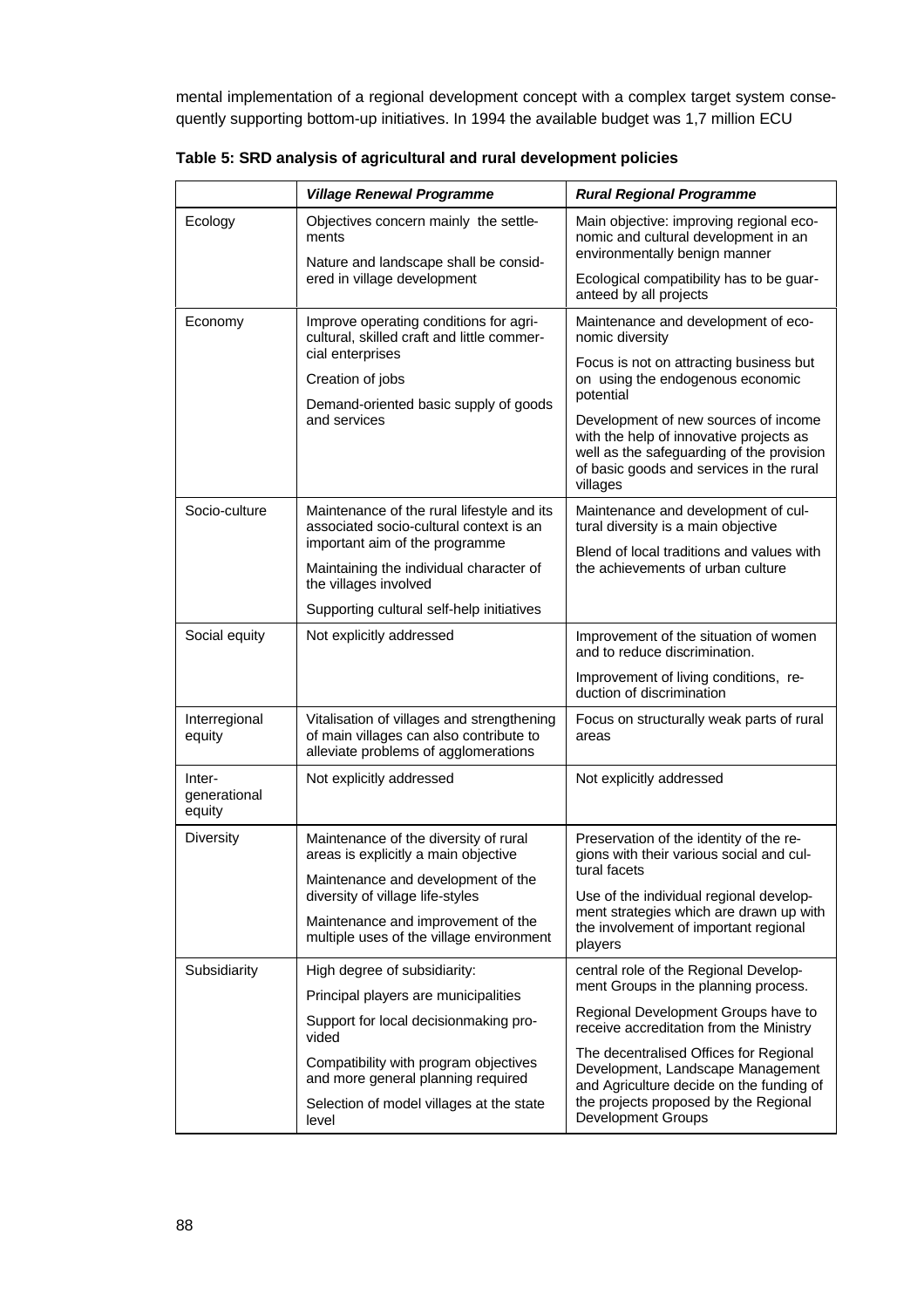|                                                                                                             | <b>Village Renewal Programme</b>                                                                                                                                                                      | <b>Rural Regional Programme</b>                                                                                       |  |
|-------------------------------------------------------------------------------------------------------------|-------------------------------------------------------------------------------------------------------------------------------------------------------------------------------------------------------|-----------------------------------------------------------------------------------------------------------------------|--|
| Networking and<br>Partnership<br>Agriculture<br>different authorities and local interest<br>single measures | Extensive co-ordination required in<br>drawing up the village renewal plans:<br>municipalities are assisted by the de-<br>centralised Offices for Regional Devel-<br>opment, Landscape Management and | Co-operation of a wide variety of local<br>actors is an important characteristic of<br>the programme                  |  |
|                                                                                                             |                                                                                                                                                                                                       | The Regional Development Groups<br>have to include a wide variety of actors,<br>one of their main tasks is to promote |  |
|                                                                                                             | Co-ordination and co-operation with                                                                                                                                                                   | networking                                                                                                            |  |
|                                                                                                             | groups in planning and carrying out the                                                                                                                                                               | Priority is given to strategically net-<br>worked projects and to community ini-<br>tiatives as well as associations  |  |
|                                                                                                             |                                                                                                                                                                                                       | The integrated development approach<br>favours co-operation between different<br>economic sectors                     |  |
| Participation                                                                                               | Local inhabitants are explicitly involved<br>in the development and implementation<br>process of the strategy for village re-                                                                         | Participation has an important role in the<br>formulation of strategies and in their<br>implementation                |  |
|                                                                                                             | newal                                                                                                                                                                                                 | The Regional Development Groups                                                                                       |  |
|                                                                                                             | Important role of the Village Renewal<br>Working Group in drawing up the village<br>renewal plan                                                                                                      | have to include a wide variety of local<br>actors                                                                     |  |
|                                                                                                             |                                                                                                                                                                                                       | Opportunities for participation of differ-                                                                            |  |
|                                                                                                             | Public discussion of plans required                                                                                                                                                                   | ent interest groups are required                                                                                      |  |
|                                                                                                             | Transparency through annual account-<br>ing meetings                                                                                                                                                  |                                                                                                                       |  |

The Village Renewal Programme has a complex target system and attempts to integrate different development dimensions. There are no obvious conflicting objectives. The same holds for the Rural Structural Programme. Here, special emphasis is given to manage the interdependencies between the environmental, economic and socio-cultural dimensions.

In both programmes no concrete targets are given. But precise guidelines try to ensure transparent decision-making procedures.

## **8.3 Innovative actions**

The selection of the innovative projects to be examined was co-ordinated with the regional advisory group. The selection was made on the basis of the following criteria:

- innovative character of the projects
- positive preliminary assessment in terms of the ten components of sustainability which form the basis of this project
- relationship to the examined policy areas or relationship to the selected programmes
- allowing for a broad overview on the different sub-regions of the study regions
- availability of information and interview partners

The selected projects in Central Hessen are all more or less linked to the regional administrative bodies, *i.e.* they were initiated or decided upon either by a state ministry or at the regional administrative level or their initiation at the level of the towns and districts was supported by the public sector. This is mainly due to the perspective of the members of the regional advisory group.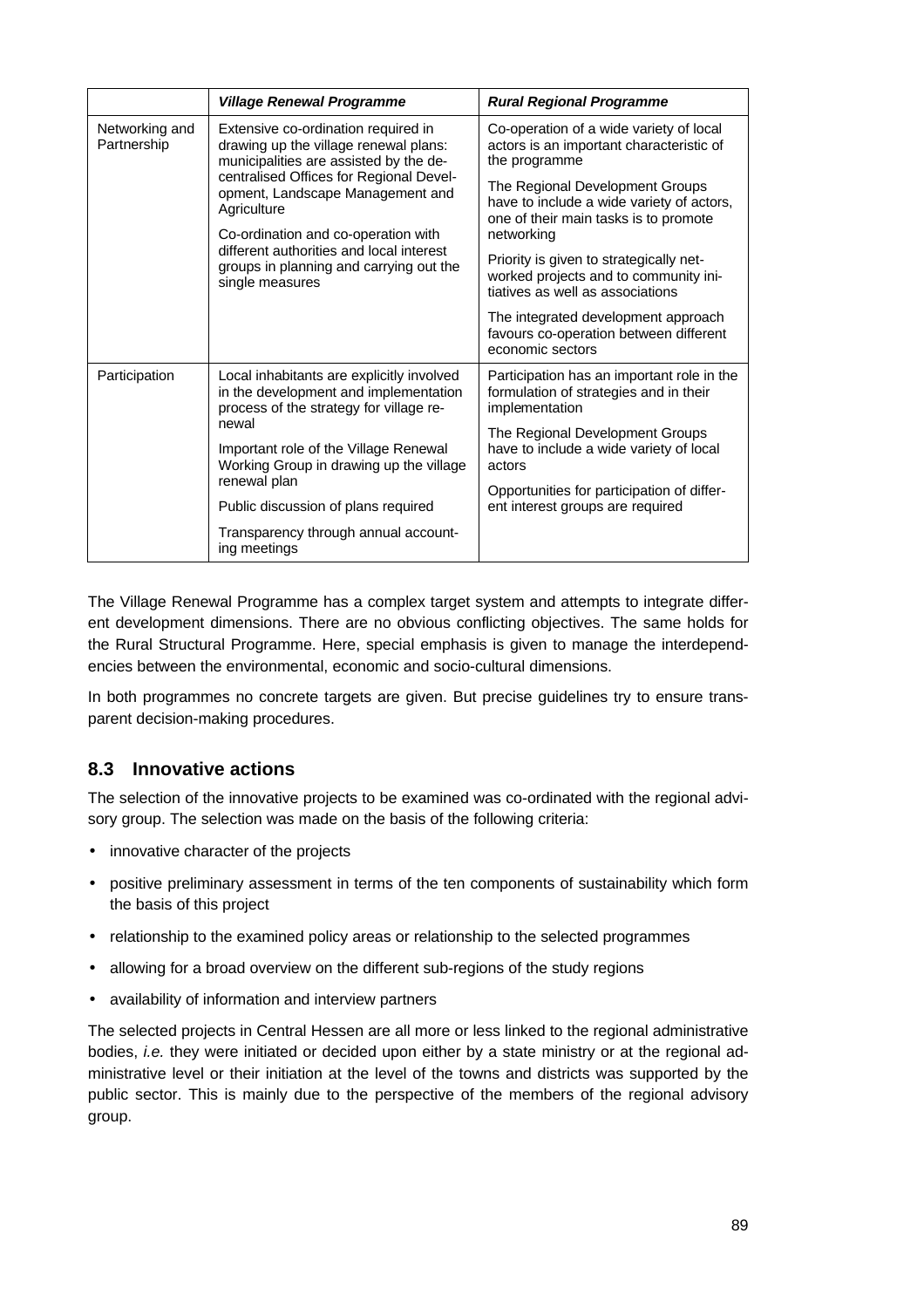### **8.3.1 ZAUG – Giessen Centre for Employment and Environment**

### **8.3.1.1 The action**

In 1997 the unemployment rate in Giessen was about 16%. Since years the number of longterm unemployed is growing. After some years of unemployment the national unemployment insurance payments come to an end and the unemployed have to rely on the welfare system which is in the responsibility of local authorities. This has led to an unprecedented burden for local government budgets. Therefore, local governments since some years began to develop own labour market policies. Local Employment Partnerships try to integrate policy fields which have been separated until now: economic development, employment policies, education, urban development and environment. An outstanding and well-known example of such initiatives – which in Germany have been growing in number since the late eighties – is the ZAUG in Giessen.

The 'Giessen Centre for Employment and Environment Ltd.' is a society for vocational training and education with charitable status. It has two main areas of activity:

- advice, career aids, training and education: apprenticeships in own workshops and other facilities in twelve occupational fields, preparatory courses, career guidance and a number of educational schemes, drawing up of promotional plans for women, special qualification and training courses for women.
- business activities: mainly in the area of recycling and environmental technology. In the fields of collecting, disassembling, recycling, repairing mainly technical waste, ZAUG has become a major player in the region and has developed advanced technologies for the disassembling of TV sets.

In 1986 the maximum number of employed in the different branches of ZAUG was 620.

Shareholders of ZAUG are the county of Giessen and a series of municipalities. An important source of funding comes from these authorities, also in the framework of the programme "Welfare to work" described above. Overall calculations show that through the activities of ZAUG local governments save much more on welfare and similar spending than they contribute to the centre.

The establishment of ZAUG was preceded by lengthy political discussions during which many opposed this unconventional form of labour market policy. The origins of the initiative go back to the early eighties. Several local political decision-makers and personalities stemming from the university have been fighting for this project through many years. Intensive networking with a wide variety of regional institutions and key actors and systematic use of political contacts at the regional, the state, the federal and the EU level have been essential for this success.

Nine years after the formal establishment of the centre some reservations about its activity persist: the combination of publicly funded assistance and training activities and self-supporting enterprises in the framework of the same centre cause anxieties about fair competition. Meanwhile, however, ZAUG has become an important customer for many local companies..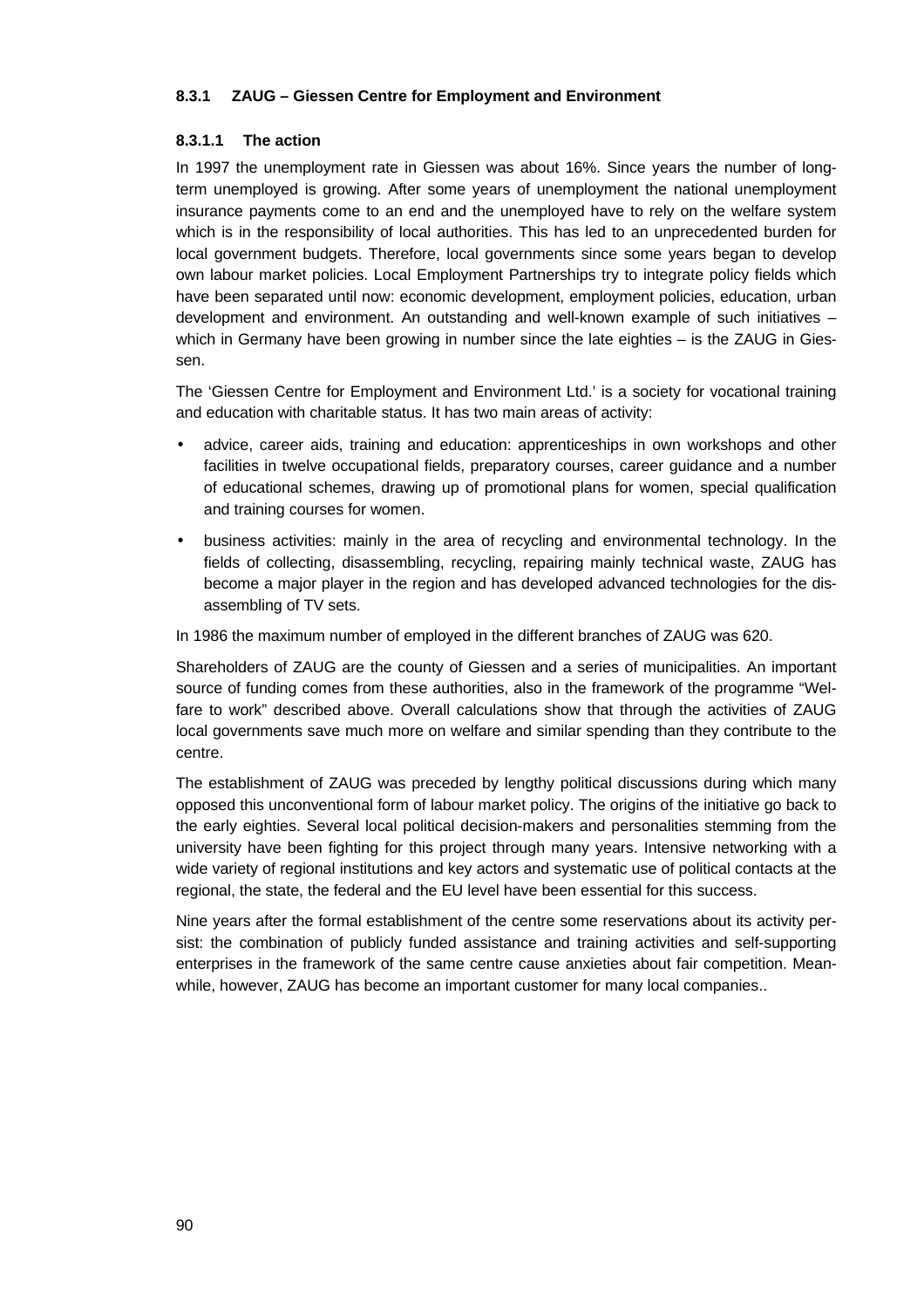# **8.3.1.2 ZAUG - SRD Analysis**

| 1.<br><b>Environmental Dimension</b>                                                                                                                                                                         | 2.<br>Economic Dimension                                                                                                                                                                                                                                                                           |                                                                                                                                        | 3.<br>Socio-Cultural Dimension                                                                                                                                                                    |
|--------------------------------------------------------------------------------------------------------------------------------------------------------------------------------------------------------------|----------------------------------------------------------------------------------------------------------------------------------------------------------------------------------------------------------------------------------------------------------------------------------------------------|----------------------------------------------------------------------------------------------------------------------------------------|---------------------------------------------------------------------------------------------------------------------------------------------------------------------------------------------------|
| Innovations in different environ-<br>mental fields, such as waste<br>management, recycling, waste<br>water management etc.                                                                                   | Reducing the burden of social<br>welfare payments on the ex-<br>chequer by creating or mediating<br>insured employment<br>Most important instrument of<br>municipal employment, structural<br>and economic policy                                                                                  |                                                                                                                                        | Advice, training and education,<br>i.a. in internal workshops and<br>training facilities                                                                                                          |
| "Recycling and Environmental<br>Technology" is one of the three                                                                                                                                              |                                                                                                                                                                                                                                                                                                    |                                                                                                                                        | Opportunities for employment<br>and qualification in various eco-<br>nomic sectors                                                                                                                |
| portfolios<br>Explicit pursuit of the objective of<br>"strengthening regional material<br>cycles through planning, produc-<br>tion, repair, recycling and waste<br>management of goods within the<br>region" | Strengthening existing potential<br>to safeguard regional jobs                                                                                                                                                                                                                                     |                                                                                                                                        | Contribution to the drafting of<br>social and employment policies<br>beyond the centre                                                                                                            |
|                                                                                                                                                                                                              | Positive financial balance for<br>district and town; striving for a<br>continuous increase of the de-                                                                                                                                                                                              |                                                                                                                                        | New outlook for persons in diffi-<br>cult situations with regard to<br>employment opportunities                                                                                                   |
| Managing a certified organic farm                                                                                                                                                                            | gree of proprietorial financing<br>Reviving traditional economic<br>activities, e.g. leech breeding or<br>mushroom cultivation                                                                                                                                                                     |                                                                                                                                        | Advice for specific target groups;<br>specific advisors for the severely<br>handicapped and for women                                                                                             |
| Inter-personal Equity<br>4.                                                                                                                                                                                  | 5.<br>Inter-regional Equity                                                                                                                                                                                                                                                                        |                                                                                                                                        | 6.<br>Inter-temporal Equity                                                                                                                                                                       |
| Improving the opportunities for<br>social groups in difficult situa-<br>tions: unemployed young adults,<br>social welfare recipients and the<br>long-term unemployed<br>Special support for women for        | Solving local problems locally,<br><i>i.e.</i> a unique contribution to im-<br>proving the economic situation<br>and to inter-regional equity<br>Additionally solving of 'imported'<br>problems (car recycling, scrap<br>electronic equipment); model<br>solutions also useful to other<br>regions |                                                                                                                                        | Strengthening human resources<br>through the provision of qualifica-<br>tions and employment as a long-<br>term basis for autonomous re-<br>gional development, prosperity<br>and quality of life |
| qualification and reintegration<br>into paid employment                                                                                                                                                      |                                                                                                                                                                                                                                                                                                    |                                                                                                                                        | Development of new local and<br>regional markets which contribute<br>to strengthening the regional<br>economy                                                                                     |
|                                                                                                                                                                                                              |                                                                                                                                                                                                                                                                                                    |                                                                                                                                        | Demonstrating alternative paths<br>of development                                                                                                                                                 |
| Diversity<br>7.                                                                                                                                                                                              |                                                                                                                                                                                                                                                                                                    | 8.<br>Subsidiarity                                                                                                                     |                                                                                                                                                                                                   |
| Activities in the primary, secondary and tertiary<br>sectors<br>Diverse target groups: academics, craftspeople,<br>unskilled workers                                                                         |                                                                                                                                                                                                                                                                                                    | Innovative instrument of municipal employment and<br>structural policy which provides new scope for<br>action at the local level       |                                                                                                                                                                                                   |
|                                                                                                                                                                                                              |                                                                                                                                                                                                                                                                                                    | Initiators: local networks and initiatives, local politi-<br>cal decision-makers                                                       |                                                                                                                                                                                                   |
| Diverse product range / market segments<br>Broad spectrum of personal services: advice,                                                                                                                      |                                                                                                                                                                                                                                                                                                    | Early and close cooperation with the local, regional,<br>state, federal and EU levels                                                  |                                                                                                                                                                                                   |
| qualification, employment<br>Utilising diverse funding mechanisms                                                                                                                                            |                                                                                                                                                                                                                                                                                                    | Higher administrative levels draw up basic condi-<br>tions and provide funding, but leave major scope<br>for action at the local level |                                                                                                                                                                                                   |
| Networks / Partnership<br>9.                                                                                                                                                                                 |                                                                                                                                                                                                                                                                                                    | 10. Participation                                                                                                                      |                                                                                                                                                                                                   |
| Cooperation of town and district in developing and                                                                                                                                                           |                                                                                                                                                                                                                                                                                                    | Relatively high level of indirect participation:                                                                                       |                                                                                                                                                                                                   |
| financing the ZAUG<br>Negotiations between numerous partners from the<br>town and district on developing and devising the<br>centre's work based on partnership approach                                     |                                                                                                                                                                                                                                                                                                    | the centre's work                                                                                                                      | Involvement in local and regional initiatives, socie-<br>ties and organisations in developing and devising<br>Internally: works committee, advisory board                                         |
| Operation of the centre often includes cooperation<br>with private enterprises in associated companies<br>and co-operations                                                                                  |                                                                                                                                                                                                                                                                                                    |                                                                                                                                        |                                                                                                                                                                                                   |
| The present company ZAUG is an important part-<br>ner in devising local policies                                                                                                                             |                                                                                                                                                                                                                                                                                                    |                                                                                                                                        |                                                                                                                                                                                                   |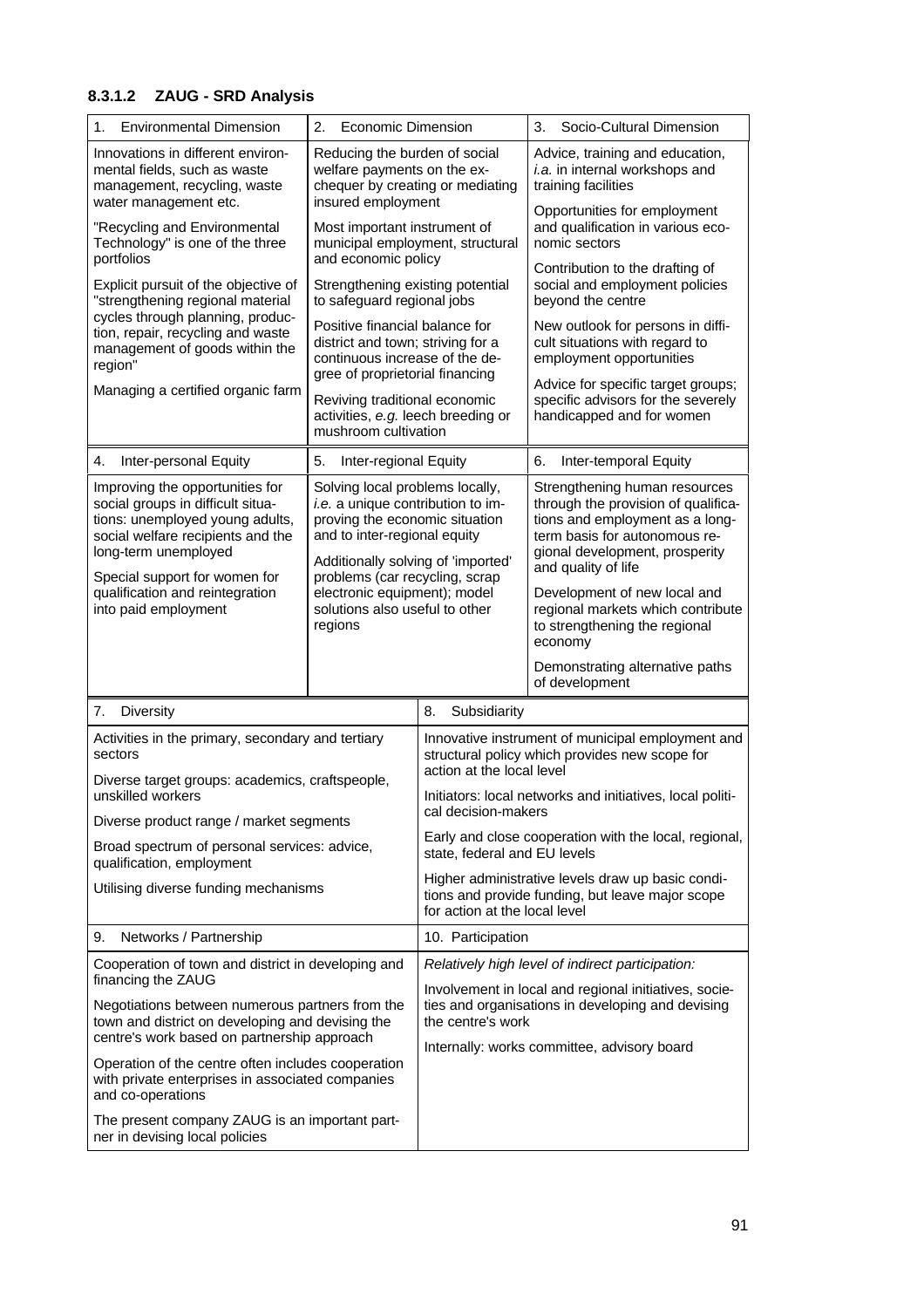| Integration                                                                                                 | Innovation / Ability to Learn                                                                            |
|-------------------------------------------------------------------------------------------------------------|----------------------------------------------------------------------------------------------------------|
| Integration of economic, environmental and<br>$+ +$<br>social objectives "under one roof" and in indi-      | Experience with new instruments of municipal<br>$+$<br>employment and structural policies                |
| vidual activities<br>Integration and co-ordination of diverse en-<br>$^{\mathrm{++}}$                       | New forms of cooperation at the local level<br>$\ddot{}$<br>between representatives of various interests |
| deavours in the region; increasing role as an<br>innovative, integrating force in regional devel-<br>opment | Public-sector tasks are taken over by private-<br>$\ddot{}$<br>sector structures                         |
|                                                                                                             | Developing new market segments and thus<br>$\ddot{}$<br>new qualifications in the region                 |
|                                                                                                             | Important contributions to environmental prod-<br>$\ddot{}$<br>uct and process innovations               |
| Contribution to problem-solving                                                                             |                                                                                                          |
| +++ Environment:                                                                                            | <b>Socio-Culture</b>                                                                                     |
| Consideration of environmental aspects and<br>special support for environmental technologies                |                                                                                                          |
| ++ Economy:                                                                                                 |                                                                                                          |
| New employment and qualifications as well as<br>positive impact on the municipal budget                     |                                                                                                          |
| +++ Socio-culture:                                                                                          |                                                                                                          |
| Improved outlook for social groups in difficult<br>situations                                               | <b>Environment</b><br>Economy                                                                            |
|                                                                                                             |                                                                                                          |
|                                                                                                             |                                                                                                          |
|                                                                                                             |                                                                                                          |

#### **8.3.1.3 ZAUG - Response to the challenges**

## **8.3.2 Steuben Barracks**

#### **8.3.2.1 The action**

In the Steuben Barracks project in Giessen, a former barracks site is being redesigned and fully developed to serve as an industrial park.

With the end of the cold war, troops stationed in Germany have been dramatically reduced. For numerous places this meant at the same time a loss of employment and new opportunities for a civilian use of large sites which had been used for military purposes. As in the case of the Steuben Barracks in Giessen, these were often located in attractive urban areas. Support programmes from the EU and the state level have helped to facilitate the transition to civilian use.

The project in Giessen started in 1991 before the troops left with the establishment of a working group in the town administration. The planning was concluded in 1995 and the contracts for buying the whole area from the federal administration were finally signed in 1997. Major difficulties and achievements were: the cooperation between different parts of the local and regional administration, the negotiations with the Federal Treasury about the price to be paid, and the finding of appropriate users and investors.

Besides the usual planning procedures which require the involvement of different parts of the administration and of the public in the case of large projects, new regulations (i.a. the "urban development contract") were used in an innovative manner for a more flexible planning process which involved external consultants and eased financial management. Participation of the public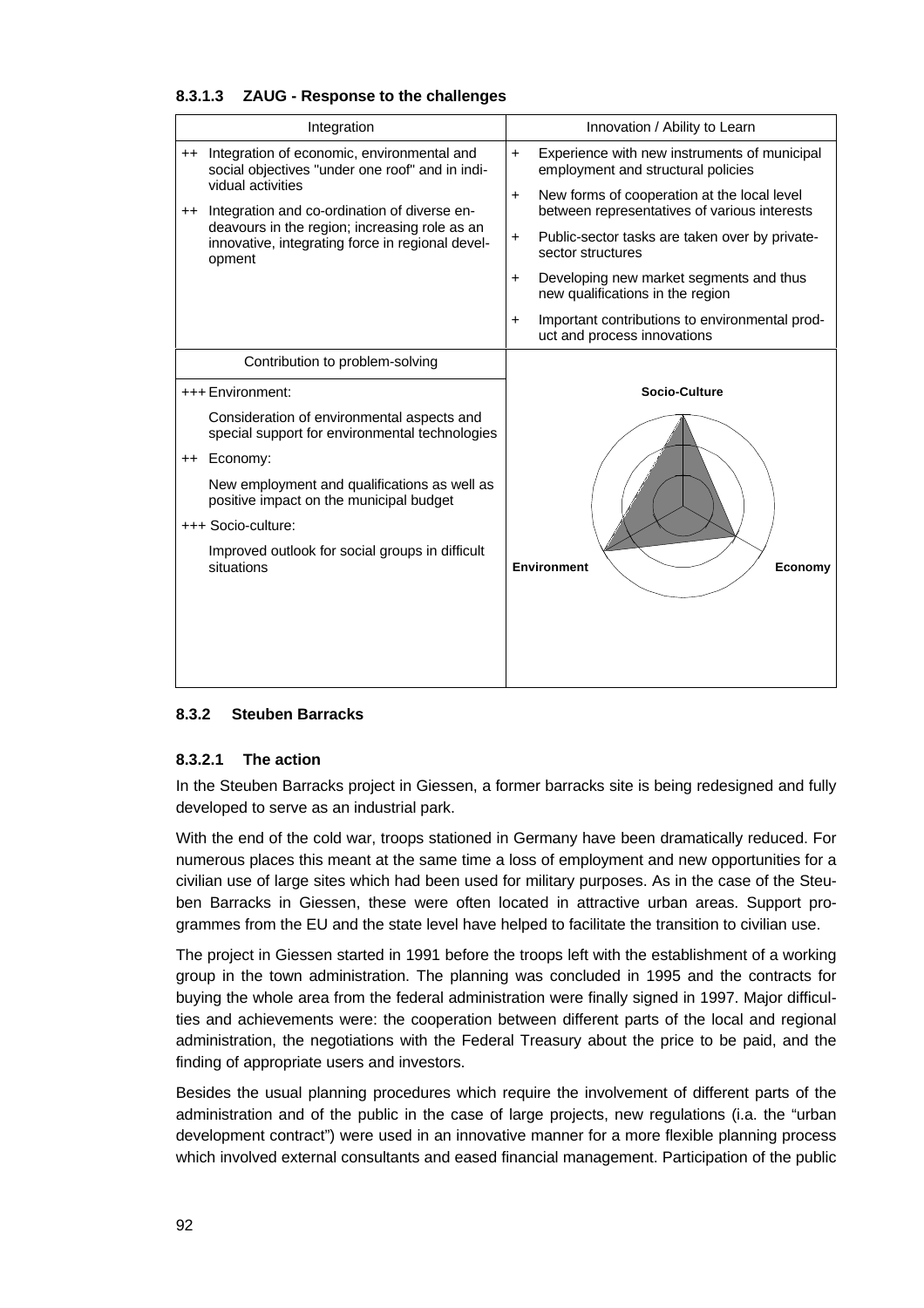did not play an unusual role. Rather high investments were made for restructuring the area considering environmental criteria, critics claim that the funds could have been spent better.

Extended networking and negotiations between different political levels were necessary to realise the project. 85% of the unprofitable project expenses of about 7 million ECU were covered by the Hessian Conversion Programme and the EU KONVER Programme.

| <b>Environmental Dimension</b><br>1.                                                                                                                                                                                                                                                                                                                                                                                     | <b>Economic Dimension</b><br>2.                                                                                                                                                                                                                                                                                                                                                                                           |                                                                                                                       | Socio-Cultural Dimension<br>3.                                                                                                    |
|--------------------------------------------------------------------------------------------------------------------------------------------------------------------------------------------------------------------------------------------------------------------------------------------------------------------------------------------------------------------------------------------------------------------------|---------------------------------------------------------------------------------------------------------------------------------------------------------------------------------------------------------------------------------------------------------------------------------------------------------------------------------------------------------------------------------------------------------------------------|-----------------------------------------------------------------------------------------------------------------------|-----------------------------------------------------------------------------------------------------------------------------------|
| Re-use of sites instead of claim-<br>ing new sites<br>Increased recharging of ground-<br>water aquifer by partial 'de-<br>sealing' of surfaces<br>Detailed environmental investiga-<br>tions<br>Railroad development contributes<br>to shifting goods transport from<br>road to railway<br>(-) Works siding routed through<br>forest<br>(-) Logistics centre increases<br>traffic volume and consumption of<br>land area | Creation of permanent jobs in<br>the urban centre, i.e. at a central<br>location within an existing<br>catchment area<br>Elimination of the 'bottleneck' in<br>the availability of sites for indus-<br>trial development and creation of<br>new development potential<br>Increased tax receipts for the<br>municipality Giessen<br>(-) Logistics centre provides for<br>less jobs per unit area than other<br>enterprises |                                                                                                                       | Enhanced motivation and pros-<br>pects<br>Integration of employees with<br>little qualification<br>Orientation towards innovation |
| Inter-personal Equity<br>4.                                                                                                                                                                                                                                                                                                                                                                                              | 5.<br>Inter-regional Equity                                                                                                                                                                                                                                                                                                                                                                                               |                                                                                                                       | Inter-temporal Equity<br>6.                                                                                                       |
| Workplaces close to residential<br>areas for Giessen's citizens                                                                                                                                                                                                                                                                                                                                                          | relatively economically weak                                                                                                                                                                                                                                                                                                                                                                                              | Development in an area which is                                                                                       | Creation of scope for future<br>industrial development                                                                            |
| Job creation, including jobs in<br>less qualified occupations                                                                                                                                                                                                                                                                                                                                                            | (-) Partial transfer of jobs to<br>Giessen from workplaces exist-<br>ing elsewhere                                                                                                                                                                                                                                                                                                                                        |                                                                                                                       | Strengthening of the function and<br>attractiveness of Giessen as a<br>home and workplace                                         |
|                                                                                                                                                                                                                                                                                                                                                                                                                          |                                                                                                                                                                                                                                                                                                                                                                                                                           |                                                                                                                       | Optimum use of lands                                                                                                              |
| <b>Diversity</b><br>7.                                                                                                                                                                                                                                                                                                                                                                                                   |                                                                                                                                                                                                                                                                                                                                                                                                                           | 8.<br>Subsidiarity                                                                                                    |                                                                                                                                   |
| Diversification of Giessen's economic structure                                                                                                                                                                                                                                                                                                                                                                          |                                                                                                                                                                                                                                                                                                                                                                                                                           | Initiator was Lord Mayor of the town of Giessen                                                                       |                                                                                                                                   |
| Variety of future-oriented enterprises                                                                                                                                                                                                                                                                                                                                                                                   |                                                                                                                                                                                                                                                                                                                                                                                                                           | Work on the project at the local level in close co-<br>operation between the town administration and<br>investors     |                                                                                                                                   |
|                                                                                                                                                                                                                                                                                                                                                                                                                          |                                                                                                                                                                                                                                                                                                                                                                                                                           | Land and EU enabled the project to go ahead;<br>their programmes increased the scope for action at<br>the local level |                                                                                                                                   |
|                                                                                                                                                                                                                                                                                                                                                                                                                          |                                                                                                                                                                                                                                                                                                                                                                                                                           | The Land provided useful support in the context of<br>the Conversion Programme                                        |                                                                                                                                   |
|                                                                                                                                                                                                                                                                                                                                                                                                                          |                                                                                                                                                                                                                                                                                                                                                                                                                           | Legal conditions checked by the regional council in<br>line with urban development regulations                        |                                                                                                                                   |
| Networks / Partnership<br>9.                                                                                                                                                                                                                                                                                                                                                                                             |                                                                                                                                                                                                                                                                                                                                                                                                                           | 10. Participation                                                                                                     |                                                                                                                                   |
| Little evidence of partnership approaches:                                                                                                                                                                                                                                                                                                                                                                               |                                                                                                                                                                                                                                                                                                                                                                                                                           |                                                                                                                       | Consultation procedures took place to the extent                                                                                  |
| Exchange of know-how in partnership cooperation<br>at the local level                                                                                                                                                                                                                                                                                                                                                    |                                                                                                                                                                                                                                                                                                                                                                                                                           | building laws and regulations                                                                                         | that is customary as part of the planning and                                                                                     |
| Federal Ministry of the Interior part of the network                                                                                                                                                                                                                                                                                                                                                                     |                                                                                                                                                                                                                                                                                                                                                                                                                           |                                                                                                                       |                                                                                                                                   |
| Competition encourages action (Marburg/Wetzlar)                                                                                                                                                                                                                                                                                                                                                                          |                                                                                                                                                                                                                                                                                                                                                                                                                           |                                                                                                                       |                                                                                                                                   |

### **8.3.2.2 Steuben Barracks - SRD Analysis**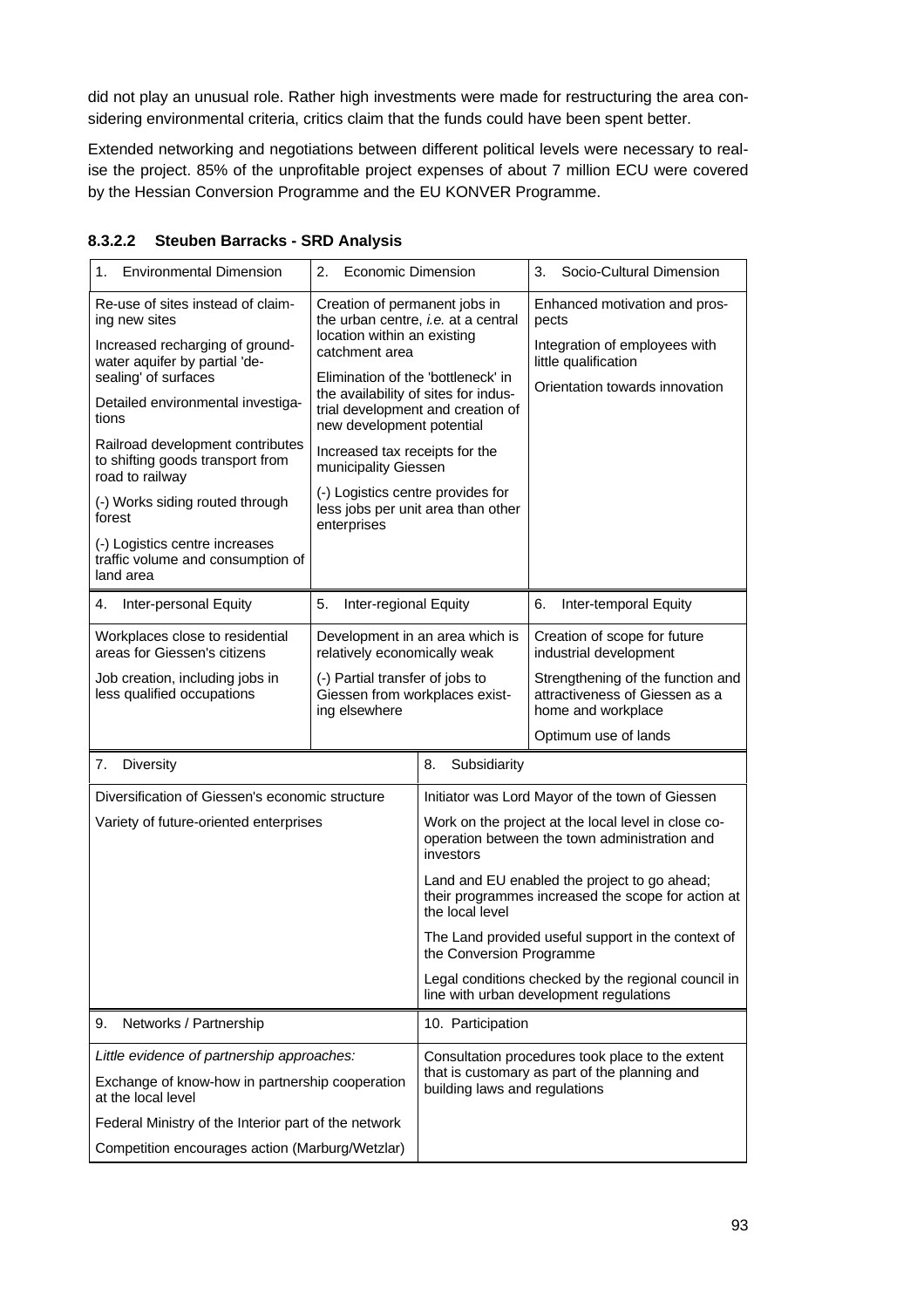|  | Integration                                                                                                                              | Innovation / Ability to Learn                                                                   |  |  |  |  |
|--|------------------------------------------------------------------------------------------------------------------------------------------|-------------------------------------------------------------------------------------------------|--|--|--|--|
|  | explicitly: Integration of economic development<br>objectives and environmental protection objectives.                                   | Experience with new instruments as part of plan-<br>ning and building laws; integrated approach |  |  |  |  |
|  | Economic objectives also aim to contribute to the<br>social objective of job creation<br>The committed initiative of members of the town | Pioneering project under the Conversion Pro-<br>gramme. Determination of the market value of a  |  |  |  |  |
|  |                                                                                                                                          | previously used site                                                                            |  |  |  |  |
|  | administration allowed for the simultaneous con-<br>sideration of different dimensions                                                   | Comprehensive conversion project instead of zon-<br>ing of new lands for industrial development |  |  |  |  |
|  | Contribution to problem-solving                                                                                                          |                                                                                                 |  |  |  |  |

## **8.3.2.3 Steuben Barracks - Response to the challenges**

# opment Contribution to problem-solving Environment: Environmental aspects considered consistently ++ Economy: Contribution to the overall economic development of Giessen + Socio-culture: Improvement of the employment situation in the region **Socio-Culture** Environment **Example 2** / Economy

## **8.3.3 Vogelsberg Regional Development Company**

## **8.3.3.1 The action**

The Vogelsberg county is the largest and the most rural (82 inh/  $km^2$ ) in the district of Central Hessen. It receives support under the Hessian Rural Regional Programme and under the EU LEADER II programme.

The Vogelsberg LEADER Group was established in 1994 as "Regional Development Company Ltd", i.e. as a regional development agency. Apart from initiating, supporting and steering projects the aim of the company is to facilitate dialogue between regional actors. The company's activities are co-ordinated and implemented by its managing director and three employees as well as by the eighteen members of the supervisory board. This board is composed by regional personalities from the most diverse professional and organisational backgrounds. It plays a central role for networking and for ensuring a large participation in the activities promoted by the development agency. The supervisory board is recognised as a regional development group by the state government (see above: Rural Regional Programme). Its "guidelines for action in regional structural policy" have a special function as a regional development strategy in this context.

Drawing on much older endeavours and discussions in the area, in 1991 employees in the 'Employment and Environment' section of the county administration took initiative to apply for assistance under the LEADER I programme together with a local Innovation Centre. With the transition from LEADER I to LEADER II the originally more narrow LEADER group was enlarged and an own office set up.

The development company places great emphasis on the development of personal contacts and on networking. Its office has become a focal point for communication and cooperation in the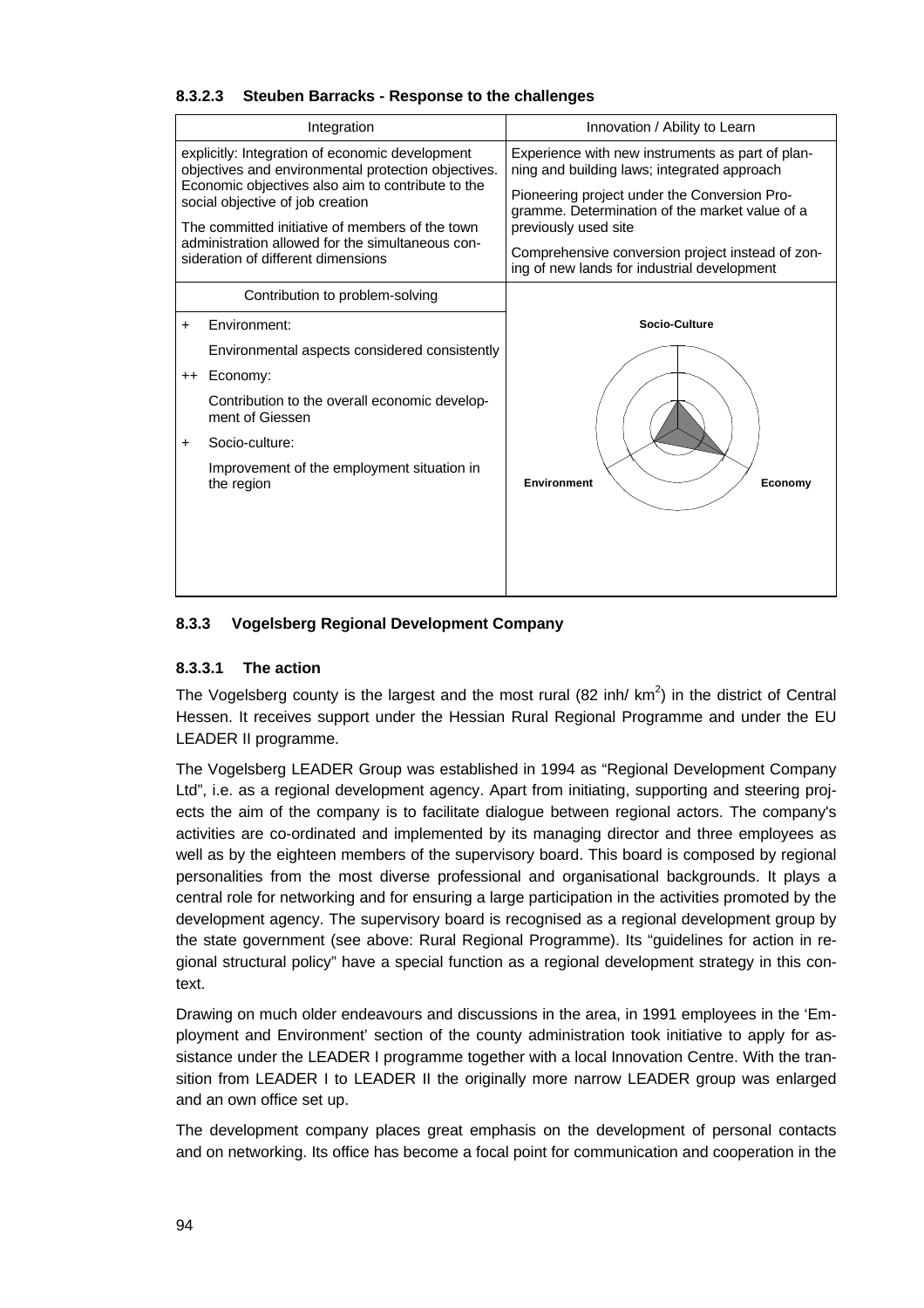region. Different kinds of networking events are organised regularly. The LEADER group has initiated and partly carried out a wide variety of projects ranging from cultural events (Vogelsberg Rock CD) over the improvement of the choice of services provided in the region to a project on rural telecommunication structures. It has gained an important function for the development of the region by functioning as an information relay, encouraging most different cooperations and providing management consultancy.

One important task of the group is also to establish and maintain contacts to a wide variety of state and federal institutions and funding sources. The co-operation with the decentralised "Office for Regional Development, Landscape Management and Agriculture" which has to make final decisions on the funding of most projects is intense and productive.

| 1 <sup>1</sup>                                                                                                                                                                                                                                                                                                                                                                          | 2 <sub>1</sub>                                                                                                                                                                                                                                                                                                                                                                                                                                                                                                | 3.                                                                                                                                                                                                                                                                                                                                                  |  |
|-----------------------------------------------------------------------------------------------------------------------------------------------------------------------------------------------------------------------------------------------------------------------------------------------------------------------------------------------------------------------------------------|---------------------------------------------------------------------------------------------------------------------------------------------------------------------------------------------------------------------------------------------------------------------------------------------------------------------------------------------------------------------------------------------------------------------------------------------------------------------------------------------------------------|-----------------------------------------------------------------------------------------------------------------------------------------------------------------------------------------------------------------------------------------------------------------------------------------------------------------------------------------------------|--|
| <b>Environmental Dimension</b>                                                                                                                                                                                                                                                                                                                                                          | Economic Dimension                                                                                                                                                                                                                                                                                                                                                                                                                                                                                            | Socio-Cultural Dimension                                                                                                                                                                                                                                                                                                                            |  |
| Consideration of environmental<br>aspects by specifying that proj-<br>ects have to be environmentally<br>benign<br>Ecological orientation, $e.g.:$ in the<br>fields of:<br>Tourism (Centre for Nature<br>Conservation),<br>Building and construction<br>industry (industrial park),<br>Mobility (Plan for system of<br>cycling tracks),<br>Energy (use of wood for<br>power generation) | Projects for the economic devel-<br>opment of the Vogelsberg District<br>Consideration of economic as-<br>pects is ensured <i>i.a.</i> by having<br>business interests represented<br>on the group's supervisory board<br>Improvement of the regional<br>provision of goods and services<br>and value-added e.g. with the<br>'Regional Shops', introduction of<br>mobile slaughtering facilities and<br>advice and aid for start-up busi-<br>nesses<br>Support for the provision of<br>training and education | Orientation of the development<br>group towards the needs of the<br>local people<br>Cultural initiatives, women's<br>initiatives and initiatives con-<br>cerned with providing qualifica-<br>tions and employment repre-<br>sented on the supervisory board<br>Emphasis on regional identity<br>Cultural activities part of regional<br>development |  |
| Inter-personal Equity                                                                                                                                                                                                                                                                                                                                                                   | 5.                                                                                                                                                                                                                                                                                                                                                                                                                                                                                                            | 6.                                                                                                                                                                                                                                                                                                                                                  |  |
| 4.                                                                                                                                                                                                                                                                                                                                                                                      | Inter-regional Equity                                                                                                                                                                                                                                                                                                                                                                                                                                                                                         | Inter-temporal Equity                                                                                                                                                                                                                                                                                                                               |  |
| Building projects considerate of<br>the needs of the elderly and the<br>handicapped<br>Building projects based on social<br>and ecological principles<br>Training alliance (State Pro-<br>gramme for the disadvantaged)<br>Care facilities for physically ill<br>single mothers and their children                                                                                      | Contribution to regional devel-<br>opment which builds on the par-<br>ticular strengths of the region<br>(compared to other regions in the<br>state)<br>Active and innovative utilisation<br>of programmes targeted at activi-<br>ties in the rural regions<br>(LEADER)                                                                                                                                                                                                                                       | 'Building blocks' for a regional<br>identity as a basis for self-<br>governance<br>Raising consciousness for natu-<br>ral characteristics of the region<br>which are to be maintained for<br>future generations<br>Development of a viable eco-<br>nomic structure<br>New qualifications: long-term<br>enhancement of human re-<br>sources          |  |

|  |  |  | 8.3.3.2 LEADER Group Vogelsberg - SRD Analysis |  |  |
|--|--|--|------------------------------------------------|--|--|
|--|--|--|------------------------------------------------|--|--|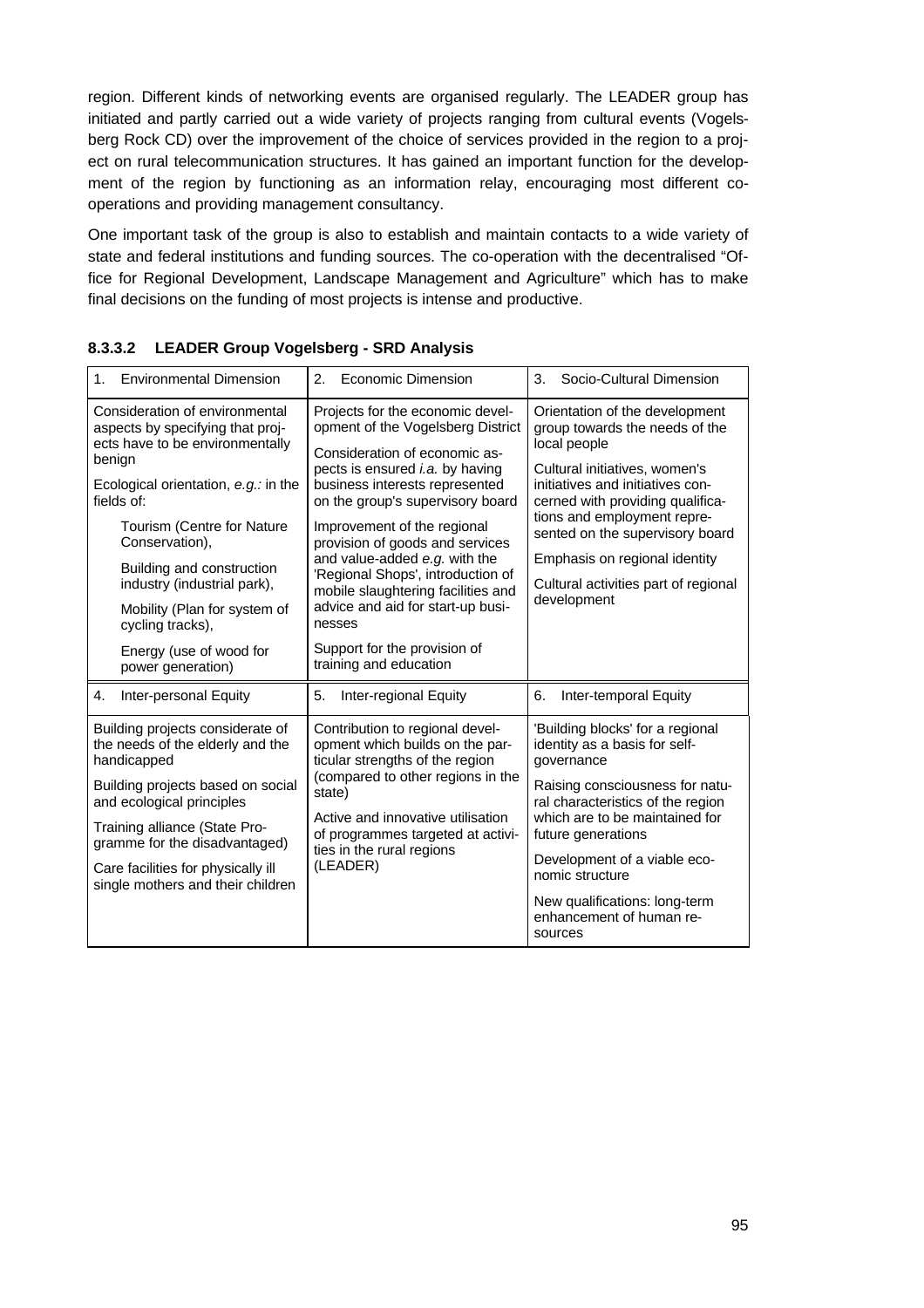| <b>Diversity</b><br>7.                                                                                                                                                                                                                                                                    | Subsidiarity<br>8.                                                                                                                                                                                                                        |
|-------------------------------------------------------------------------------------------------------------------------------------------------------------------------------------------------------------------------------------------------------------------------------------------|-------------------------------------------------------------------------------------------------------------------------------------------------------------------------------------------------------------------------------------------|
| Utilising different financing programmes                                                                                                                                                                                                                                                  | Strategies are developed locally by individuals,<br>businesses, initiatives, associations                                                                                                                                                 |
| Broad spectrum of interests represented on the<br>supervisory board                                                                                                                                                                                                                       | Decision-making body consists primarily of local                                                                                                                                                                                          |
| Both private and public bodies responsible for<br>projects                                                                                                                                                                                                                                | actors<br>Systematic involvement of different political / ad-                                                                                                                                                                             |
| Variety of projects in the social, cultural, economic,<br>environmental fields cover different dimensions of<br>sustainability                                                                                                                                                            | ministrative levels: municipalities, district, state,<br>EU. Good cooperation between the state Office for<br>Regional Development and the local level                                                                                    |
| Regional activities which at the same time are<br>connected to the supra-regional, national and in-<br>ternational level, e.g. Vogelsberg on-line, "EuroPo-<br>lier"; LEADER international, working group of<br>Hessian development groups, supra-regional net-<br>work of cycling routes | Systematic utilisation of local scope for action and<br>decision-making powers, i.a. in the context of the<br>Rural Development Programme<br>Innovative organisational structure which brings<br>together various financing opportunities |
| 9. Networks / Partnership                                                                                                                                                                                                                                                                 | 10. Participation                                                                                                                                                                                                                         |
| Strong emphasis placed on networking                                                                                                                                                                                                                                                      | Direct involvement of associations, organisations                                                                                                                                                                                         |
| Cooperation in partnership between different inter-<br>est groups                                                                                                                                                                                                                         | and individuals in projects<br>Many voluntary/honorary contributions                                                                                                                                                                      |
| Mixed public/private responsibility for projects                                                                                                                                                                                                                                          | Strong presence in the public discussion                                                                                                                                                                                                  |
| Vogelsberg On-line (website)                                                                                                                                                                                                                                                              |                                                                                                                                                                                                                                           |
| Cooperation with other LEADER groups                                                                                                                                                                                                                                                      |                                                                                                                                                                                                                                           |
| Working group of Hessian development groups                                                                                                                                                                                                                                               |                                                                                                                                                                                                                                           |

# **8.3.3.3 LEADER Group Vogelsberg - Response to the challenges**

|           | Integration                                                                                                 |           | Innovation / Ability to Learn                                                                                |  |  |
|-----------|-------------------------------------------------------------------------------------------------------------|-----------|--------------------------------------------------------------------------------------------------------------|--|--|
| +         | Economic and social objectives explicitly inte-<br>grated                                                   | $+$       | Co-operation and co-ordination of partners<br>from different fields and with different interests             |  |  |
| $\ddot{}$ | Environmental aspects are integrated via the<br>requirement of projects to be environmentally               | $+$       | Creation of awareness of opportunities (in-<br>cluding promotional programmes)                               |  |  |
|           | benign but they are not necessarily a primary<br>objective                                                  | $\ddot{}$ | Concentrating knowledge and making it ac-<br>cessible (academic knowledge, subsidies,<br>funding mechanisms) |  |  |
|           | Contribution to problem-solving                                                                             |           |                                                                                                              |  |  |
| $^{++}$   | Environment                                                                                                 |           | Socio-Culture                                                                                                |  |  |
|           | Consideration of environmental aspects                                                                      |           |                                                                                                              |  |  |
|           | +++ Economy                                                                                                 |           |                                                                                                              |  |  |
|           | Innovative form of support for economic devel-<br>opment in a peripheral region threatened by<br>emigration |           |                                                                                                              |  |  |
|           | +++ Socio-Culture                                                                                           |           |                                                                                                              |  |  |
|           | Important contribution to the regional potential<br>and to regional identity                                |           | <b>Environment</b><br>Economy                                                                                |  |  |
|           |                                                                                                             |           |                                                                                                              |  |  |
|           |                                                                                                             |           |                                                                                                              |  |  |
|           |                                                                                                             |           |                                                                                                              |  |  |
|           |                                                                                                             |           |                                                                                                              |  |  |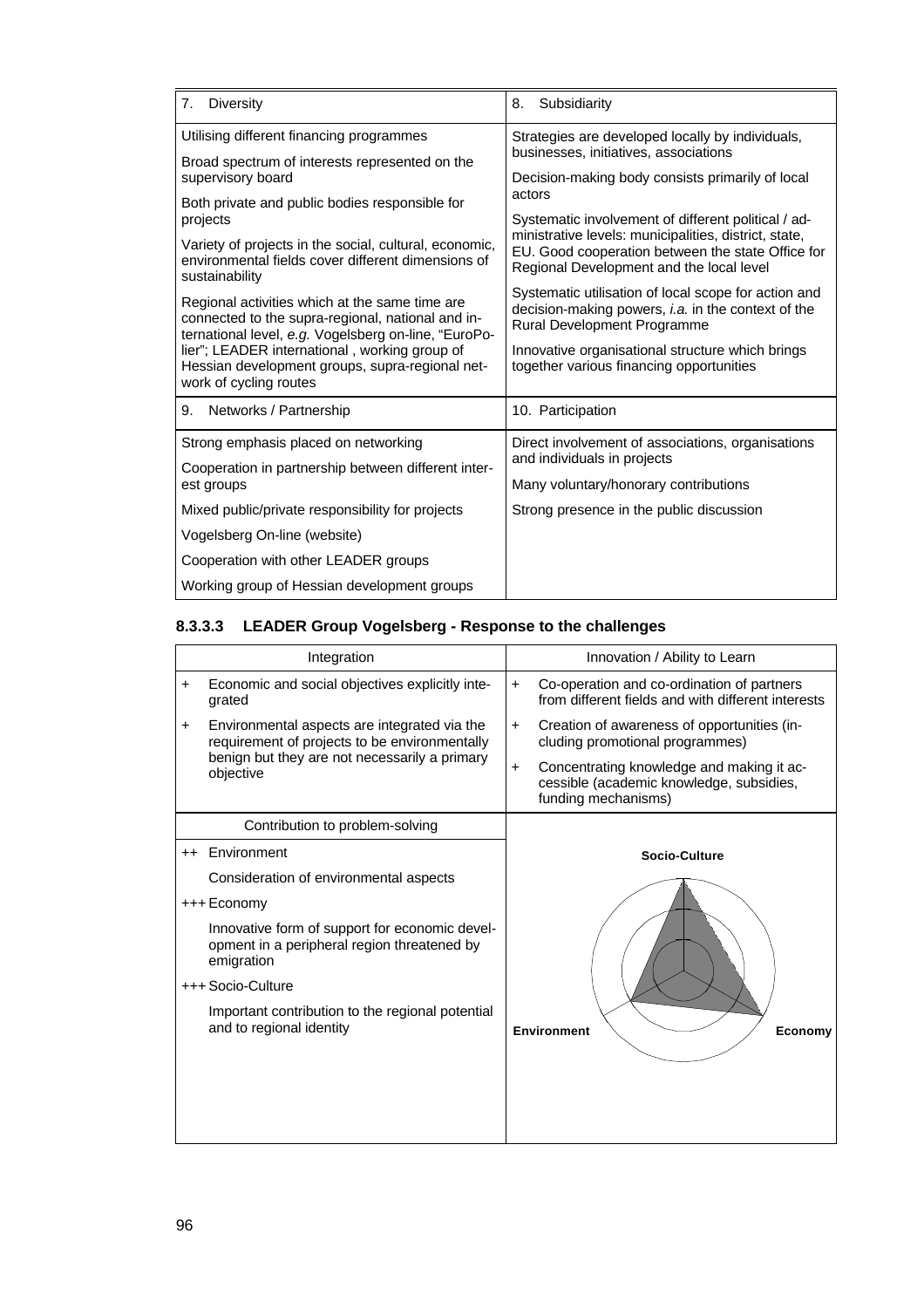## **8.3.4 Development Group Burgwald-Region**

## **8.3.4.1 The action**

The Burgwald Forest is one of the largest unfragmented forests in Germany. More than 50'000 people live in this region of about 480 km<sup>2</sup> which extends across two counties in two districts. Problems include the decline of farming, a lack of infrastructure and employment opportunities, and the emigration of young people. The region is distant from larger agglomerations and has the disadvantage of being divided by administrative borders.

The Development Group Burgwald-Region is an association recognised as a local action group under the LEADER II programme. However, it has not yet been recognised as Development Group of the State of Hessen – as has been the Vogelsberg Group described above. Towns, municipalities, organisations, associations, businesses and private individuals have gathered in this group for initiating and supporting integrated development. The group has an own office with a full-time managing director and meanwhile three part-time additional staff. The 11 members of the executive board represent the various interest groups in the region. Defining regional development strategies, initiating projects and networking are the most important tasks. Considerable work is being carried out by panels on 'Tourism', 'Nature Conservation', 'Culture', 'Economy' and 'Energy and Climate Protection'. Activities are strongly linked to local landscape, culture and crafts.

Since 1992 different initiatives, mainly in the tourism sector, pushed for a more integrated development. External consultants played an important role. In 1995 the group was accepted in the LEADER programme. Since then the office has been able to function on a permanent and professional basis and fulfil an important networking function. Among the broad variety of different projects supported by the group, the most important are: a regional fair, an autumn cultural event to be held bi-annually in alternation with the fair, a tourism strategy, 'Yellow Pages for the Burgwald Region' distributed to all households free of charge containing comprehensive information on the region, its businesses and public services.

The development group has brought about new activities and a new development dynamic. Through the LEADER programmes additional funds could be directed into the region. The division of the region by administrative district borders however remains a problem for developing long-term common development strategies.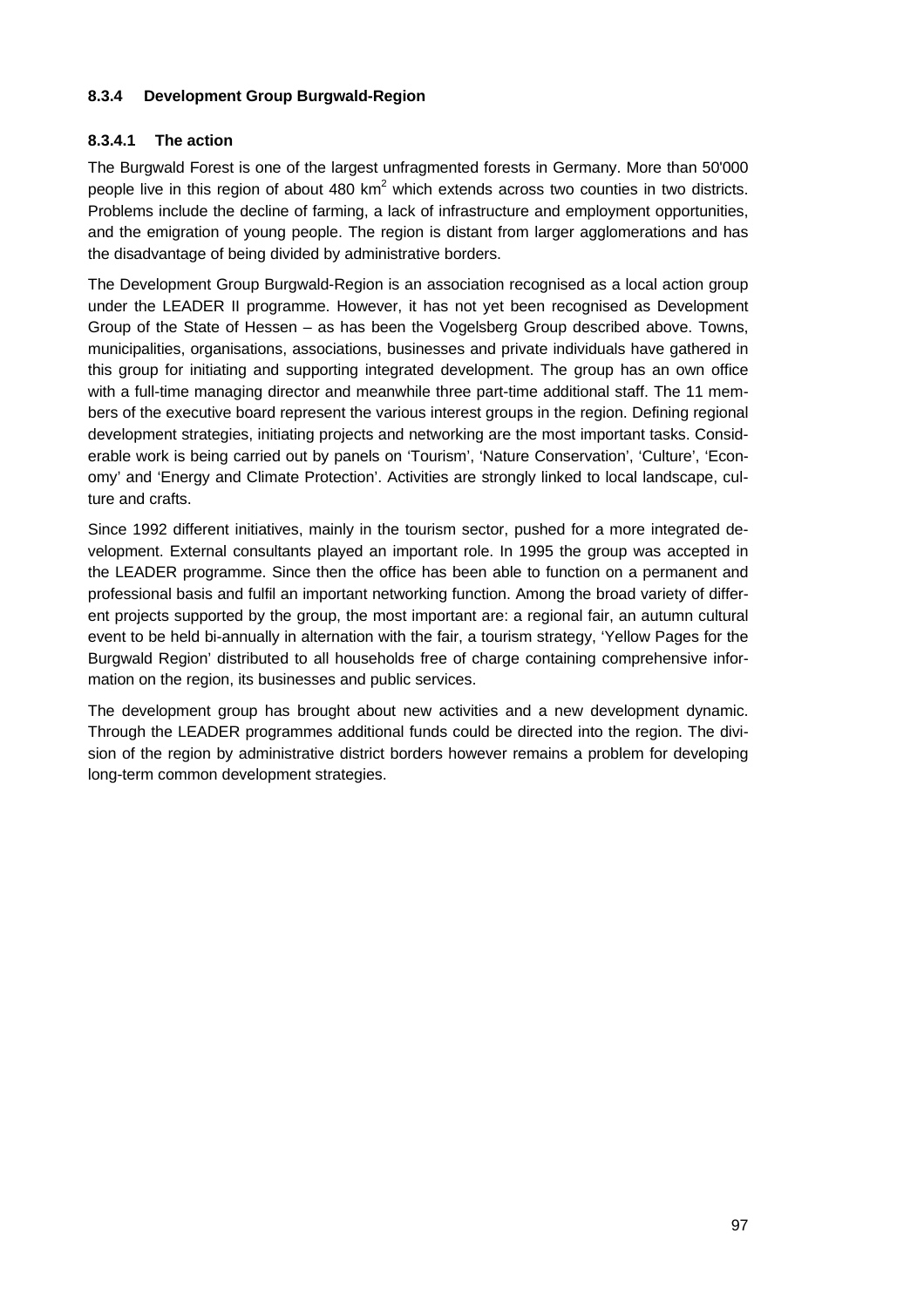## **8.3.4.2 Burgwald - SRD Analysis**

| 1.<br><b>Environmental Dimension</b>                                                                                                                   | 2.<br>Economic Dimension                                                                                    |                                                                                                                   | 3.<br>Socio-Cultural Dimension                                                                                                                  |  |
|--------------------------------------------------------------------------------------------------------------------------------------------------------|-------------------------------------------------------------------------------------------------------------|-------------------------------------------------------------------------------------------------------------------|-------------------------------------------------------------------------------------------------------------------------------------------------|--|
| Nature conservation and experi-<br>encing nature play an important<br>role in the group's strategies and                                               | Urgently necessary contribution<br>to the economic development of<br>the Burgwald region                    |                                                                                                                   | Group's orientation towards the<br>needs of the local people<br>Culture and regional identity play                                              |  |
| work<br><b>Environmental Panels: 'Nature</b><br>Conservation' and 'Energy and<br><b>Climate Protection'</b>                                            | Consideration of economic as-<br>commerce and trade on the<br>executive board of the develop-<br>ment group | pects through representatives of                                                                                  | an important role in the projects<br>('Kulturherbst', Burgwald Fair,<br>selection criteria for the projects)<br>Consideration of socio-cultural |  |
| Promotion of environmentally<br>benign tourism                                                                                                         | Improvement of the provision of<br>goods and services as well as                                            |                                                                                                                   | aspects; corresponding panels<br>Provision of qualifications in the                                                                             |  |
| Advice and information on envi-<br>ronmentally friendly corporate<br>management                                                                        | value-added due to the publica-<br>tion of the Burgwald Yellow<br>Pages, the establishment of a             |                                                                                                                   | field of rural tourism                                                                                                                          |  |
| Utilisation of wood as a renew-<br>able building material and energy<br>source                                                                         | Timber Association, the organi-<br>sation of the fair and a regional<br>market etc.                         |                                                                                                                   |                                                                                                                                                 |  |
| Inter-personal Equity<br>4.                                                                                                                            | Inter-regional Equity<br>5.                                                                                 |                                                                                                                   | Inter-temporal Equity<br>6.                                                                                                                     |  |
| Qualifications for women in the<br>field of rural tourism                                                                                              | omy on the basis of the endoge-<br>nous potential; own contribution                                         | Strengthening the regional econ-                                                                                  | 'Building blocks' for regional<br>identity                                                                                                      |  |
| Regional youth work<br>'Experiencing nature at the Erlen-                                                                                              | to the reduction of regional dis-<br>parities                                                               |                                                                                                                   | Increased respect for and main-<br>tenance of the natural resources                                                                             |  |
| see' - designed for the blind                                                                                                                          | Co-operation across administra-<br>tive borders based on functional                                         |                                                                                                                   | Development of new markets<br>and sources of income                                                                                             |  |
|                                                                                                                                                        | cohesion within the region and<br>oriented towards real existing<br>need for support                        |                                                                                                                   | New qualifications as part of the<br>regional human resources                                                                                   |  |
| <b>Diversity</b><br>7.                                                                                                                                 |                                                                                                             | 8.<br>Subsidiarity                                                                                                |                                                                                                                                                 |  |
| Broad spectrum of development measures<br>Selection of projects by heterogeneous committee                                                             |                                                                                                             |                                                                                                                   | Strategies are developed locally by individuals,<br>businesses, initiatives, associations - no externally<br>defined blueprint for development  |  |
| (group's executive board)<br>Utilisation of different support programmes                                                                               |                                                                                                             | Systematic utilisation of local and regional scope<br>for action and decision-making powers                       |                                                                                                                                                 |  |
| Private and public bodies in charge of projects                                                                                                        |                                                                                                             |                                                                                                                   | Institutional involvement of different political / ad-                                                                                          |  |
| Promotion of economic, cultural and landscape<br>diversity                                                                                             |                                                                                                             | ministrative levels                                                                                               |                                                                                                                                                 |  |
| Regional projects which are, however, involved at<br>the supra-regional, national and international level.                                             |                                                                                                             |                                                                                                                   | Utilisation of local resources a priority                                                                                                       |  |
| 9.<br>Networking / Partnership                                                                                                                         |                                                                                                             | 10. Participation                                                                                                 |                                                                                                                                                 |  |
| Cooperation of 10 municipalities in the establish-<br>ment and financing of the Development Group<br>'Burgwald-Region e.V.'; innovative organisational |                                                                                                             | Numerous options for direct or indirect involvement<br>and intensive participation in the group's commit-<br>tees |                                                                                                                                                 |  |
| form for the enhancement of partnership coopera-<br>tion                                                                                               |                                                                                                             | Transparency of activities and decision-making<br>processes, PR work, public discussion                           |                                                                                                                                                 |  |
| Strong emphasis on regional management and the<br>establishment of regional networks                                                                   |                                                                                                             | and individuals in projects                                                                                       | direct involvement of associations, organisations                                                                                               |  |
| Innovative methods (Yellow Pages, electronic<br>information system)                                                                                    |                                                                                                             |                                                                                                                   |                                                                                                                                                 |  |
| organisations and associations                                                                                                                         | Cooperation of public institutions, businesses,                                                             |                                                                                                                   |                                                                                                                                                 |  |
| Striving for a consensus on the 'guiding image' for<br>development                                                                                     |                                                                                                             |                                                                                                                   |                                                                                                                                                 |  |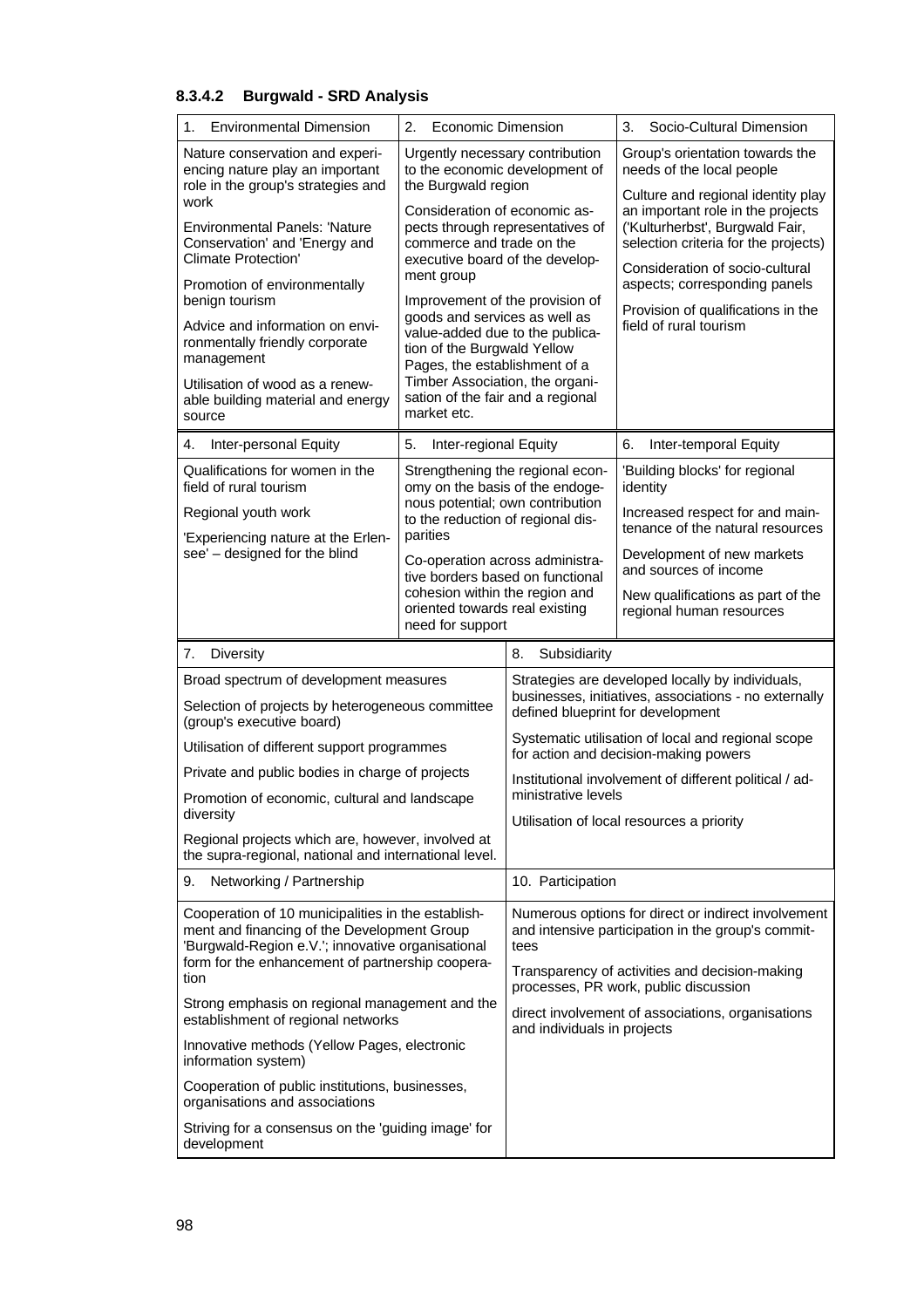## **8.3.4.3 Burgwald - Response to the challenges**

|     | Integration                                                                                                                                                                                                                    | Innovation / Ability to Learn                                                              |
|-----|--------------------------------------------------------------------------------------------------------------------------------------------------------------------------------------------------------------------------------|--------------------------------------------------------------------------------------------|
| $+$ | Economic objectives are integrated with environ-<br>mental and social objectives in the individual projects                                                                                                                    | Co-operation and co-ordination and its professional<br>$+$<br>mediation                    |
| $+$ | The integration of all three dimensions of the objec-<br>tives already takes place in the organisation of the                                                                                                                  | Building an awareness for opportunities - including those<br>offered by support programmes |
|     | development group and its offices.                                                                                                                                                                                             | Concentration and provision of interdisciplinary expertise                                 |
|     | Contribution to problem-solving                                                                                                                                                                                                |                                                                                            |
|     | +++ Environment                                                                                                                                                                                                                | <b>Socio-Culture</b>                                                                       |
|     | Consistent use and maintenance of the envi-<br>ronmental qualities of the Burgwald region                                                                                                                                      |                                                                                            |
|     | ++ Economy                                                                                                                                                                                                                     |                                                                                            |
|     | Innovative approaches to supporting the econ-<br>omy in a peripheral region suffering from un-<br>employment and emigration. Developing new<br>ways of generating income against the back-<br>ground of the decline in farming |                                                                                            |
|     | +++ Socio-Culture                                                                                                                                                                                                              | <b>Environment</b><br>Economy                                                              |
|     | Strengthening the regional identity and cultural<br>activities in a region which suffers from emi-<br>gration, particularly of young people.                                                                                   |                                                                                            |

## **8.4 Interrelationships**

The distinction between programmes and projects has not proved to be as clear-cut as initially envisaged, and this is the case not only in Hessen. Three of the four projects studied, concern 'intermediary organisations', *i.e.* mixed private and public structures which have been 'inserted' at the local or regional level to mediate between the state and the single projects. These structures combine funds and then make them available to a greater number of local projects or activities. In order to examine the interrelationships in this field it is thus necessary to examine more than two levels.

## **8.4.1 How do policies support innovative actions?**

The programme guidelines generally leave a relatively large scope for interpretation. Therefore the procedures of decision-making are mostly more important than the guidelines themselves. However, not always these procedures are transparent to the public.

Two basic models of governance emerge from the analysis. Looking at the programmes, the "top-down" model is most clearly represented by the Structural Development Programme, the regionalised model is represented by the Rural Regional Programme. Single projects funded by the first one have not been analysed in detail, decisionmaking is centralised, local synergies are not explicitly intended and information on them is not available. In the "regionalised" model decisionmaking is the result of a combination of bottom-up activities at the local level and state support. New kinds of intermediary organisations at the local/regional level – with public functions but private-sector organisational structures – have a key function in conceiving integrated development policies, they negotiate with decentralised state agencies about public funding and are often able to attract additional support from elsewhere. Intensive regional and Europe wide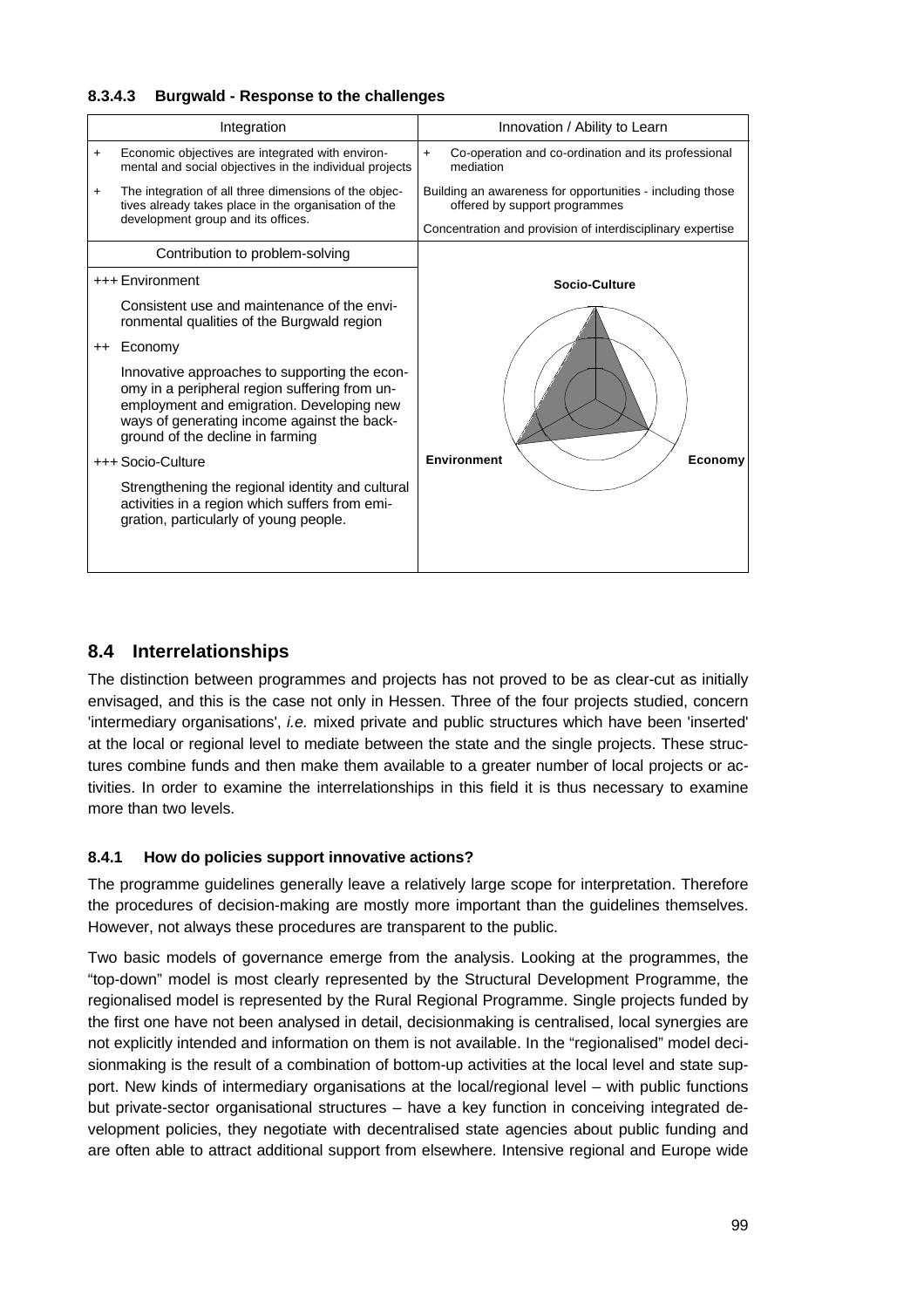networking, coordination with multiple levels of government and efforts for getting the support of the public are characteristic for their way of working. Both models have their specific advantages (efficiency of sectoral interventions / integrated approach according to local needs) and are presently somehow in competition. The state government has declared that the "regionalisation of structural policies" is a major task for the years to come. How far this concept will go, is difficult to tell at present.

The programme level sets the framework conditions for the local and regional projects leaving a good deal of room for interpretation in relation to the implementation of individual projects. In this way numerous options are provided including the integration of different objectives. However, no real incentive is given to integrate development objectives leading to sustainability. As a consequence of its structure and its distance from local circumstances the state level is often not in a position to guarantee the desired integration of development dimensions. Whether or not the programmes are implemented in the spirit of sustainable development in the end depends primarily on two factors:

- the procedures used for the allocation of funds;
- the political will at the local and regional level.

The provision of financial support for projects via intermediary organisations is obviously more likely to yield integrated and comprehensive approaches and allows for a more flexible response to the specific needs of a region. However, to date the sectoral control via the direct allocation of state funds clearly predominates.

## **8.4.2 How do the innovative actions influence policies?**

The analysis of this influence encounters a series of difficulties: Evaluation for programmes and for projects is widely missing. As the room for interpretation of the guidelines is large, changes first appear as a shift in the choices made. Without evaluation such shifts are difficult to detect. Also, a systematic learning process through evaluation is widely missing (with some exceptions). The influence of projects is mainly informal and depends on personal contacts.

However, some influences could be identified:

- The ZAUG project had a direct influence on the formulation of the Work for Welfare programme.
- The new state initiative for the Regionalisation of Structural Policies can be seen as a response to the success of the local development groups.
- The decentralised structure of the Offices for Regional Development ensures an important feed-back to its central structure. However, most government services have a different organisational culture and have no such own instrument.

Overall it can reasonably be assumed that there is not enough feedback from the project to the programme level. It is not obvious in which way systematic evaluations are used to provide any kind of feedback from the local or regional level to the state level.

#### **8.4.3 How does the innovative action influence the broad public?**

The impact the projects can have on the public is strongly influenced by the type of PR work carried out in connection with these projects. The intermediary organisations, in particular, attract a lot of public attention. Since they are a novel type of regional or urban institution there are regular reports about them and their activities. Sometimes they are politically controversial (such as, for example, the ZAUG in its establishment phase) and therefore attract media atten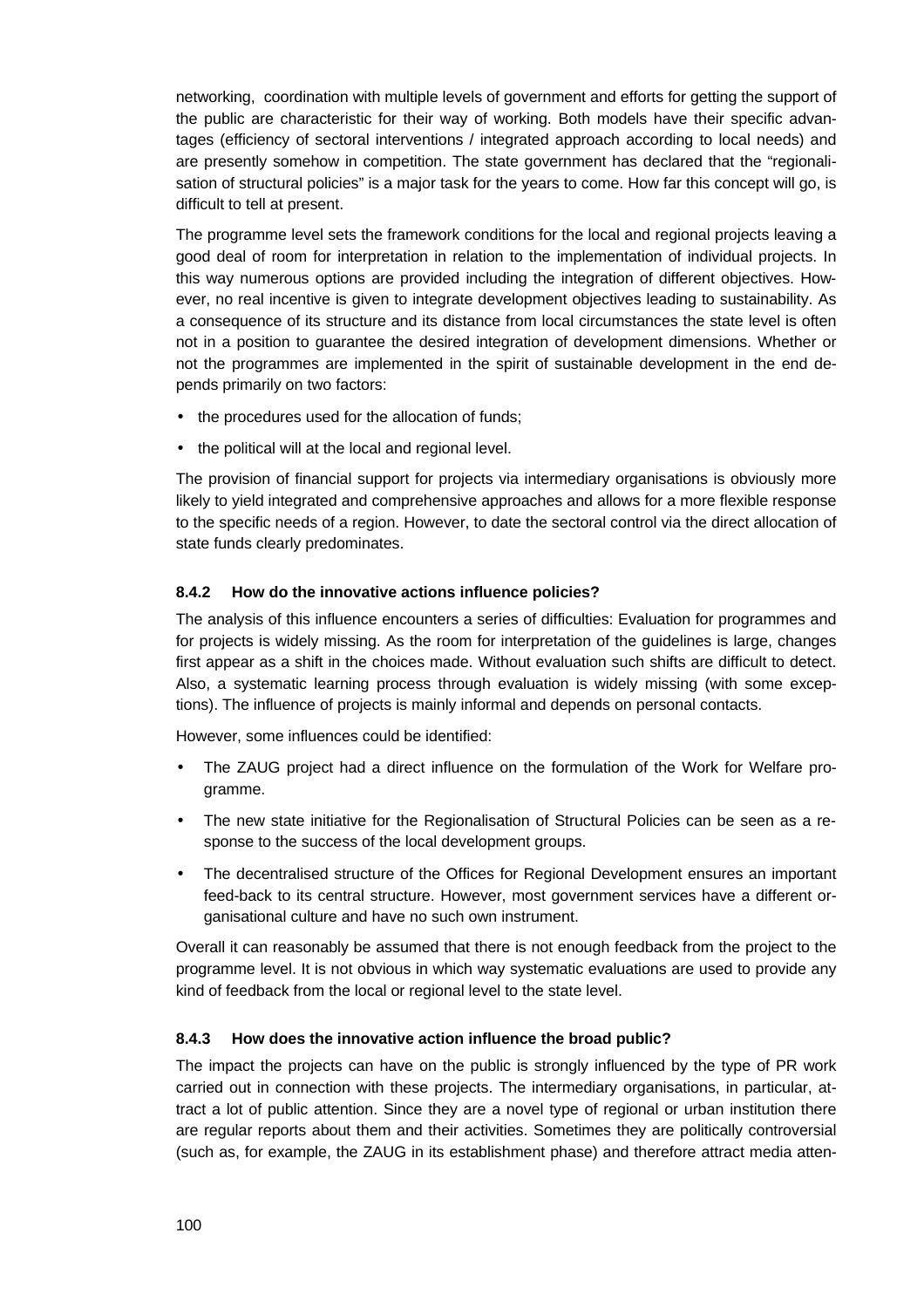tion. The public interest in projects which are directly funded by state programmes is usually smaller. This may be due to the fact that there are fewer actors involved and that they are usually less complex and controversial. However, this also depends on the size of the individual project.

The experience gained with the projects examined in this study indicates that intensive PR work has been a principal key to success, particularly for the novel intermediary organisations. In this way it has been possible to mobilise political support for these 'newcomers' which were working 'crossways' to the existing institutions. The controversy about different approaches and objectives became - sometimes more so than previously - a public affair and thus created greater opportunities for participation. The competition between different models contributes to the enhancement of political discussion and to democratisation. Through their PR work innovative projects have also led to others taking up their approaches. Some of the projects examined in this study have become well known well beyond Hessen's borders.

## **8.4.4 How do policies interact?**

If we are to ignore the fact that there is very limited scope for the combination of state programmes it can be said that the programmes examined in this study *scarcely define their interfaces* to other programmes. However, there are possibilities for funding at other levels which can be combined with the state programmes as has been demonstrated in the examples from Central Hessen. Apparently this combining of different resources is a difficult task. Often the actors at the local and regional level are not sufficiently informed about their scope for action. In this context the HLT has an important advisory function at the state level. The regional intermediary organisations as partnerships of diverse actors and interests represent an interesting opportunity for the local combining of public and private resources and for the development of synergistic effects.

In the funding of industry, in particular, the programmes focus on individual objectives and make integrated approaches more difficult. While the inter-ministerial credit committee makes an important contribution in this respect, its mode of operation is non-transparent and environmental interests are not sufficiently represented. In the area of rural development the programmes consider a broader spectrum of objectives which makes it easier to follow an integrated approach.

There is *some overlap in the objectives* of political programmes. In Central Hessen this can be seen in the fields of structural and employment policies. A number of programmes aim to create employment and to improve the situation of specific socio-economic groups. However, the starting-points of the individual programmes differ. While a certain redundancy of programmes and opportunities for action may be advantageous in the face of urgent problems, the lack of comprehensive evaluations which would analyse the combined impact - including the spatial dimension - of the programmes makes it impossible to assess whether the approaches are sufficiently co-ordinated. Basic approaches to funding in Central Hessen compete with each other to some extent. This is particularly true for the way in which the different 'control models' are being dealt with in relation to the future allocation of funding. This competition can be fruitful.

It seems that at the state level in Hessen the opportunities for the integration of different development dimensions are limited. This may partly have to do with the complexity of tasks at this level and can also be observed in other regions. However, the often encountered difficulties in co-operation within the German administrative system may also be a specific cultural phenomenon. The emergence of privately organised intermediate organisations with integrative functions may be a response to this problem.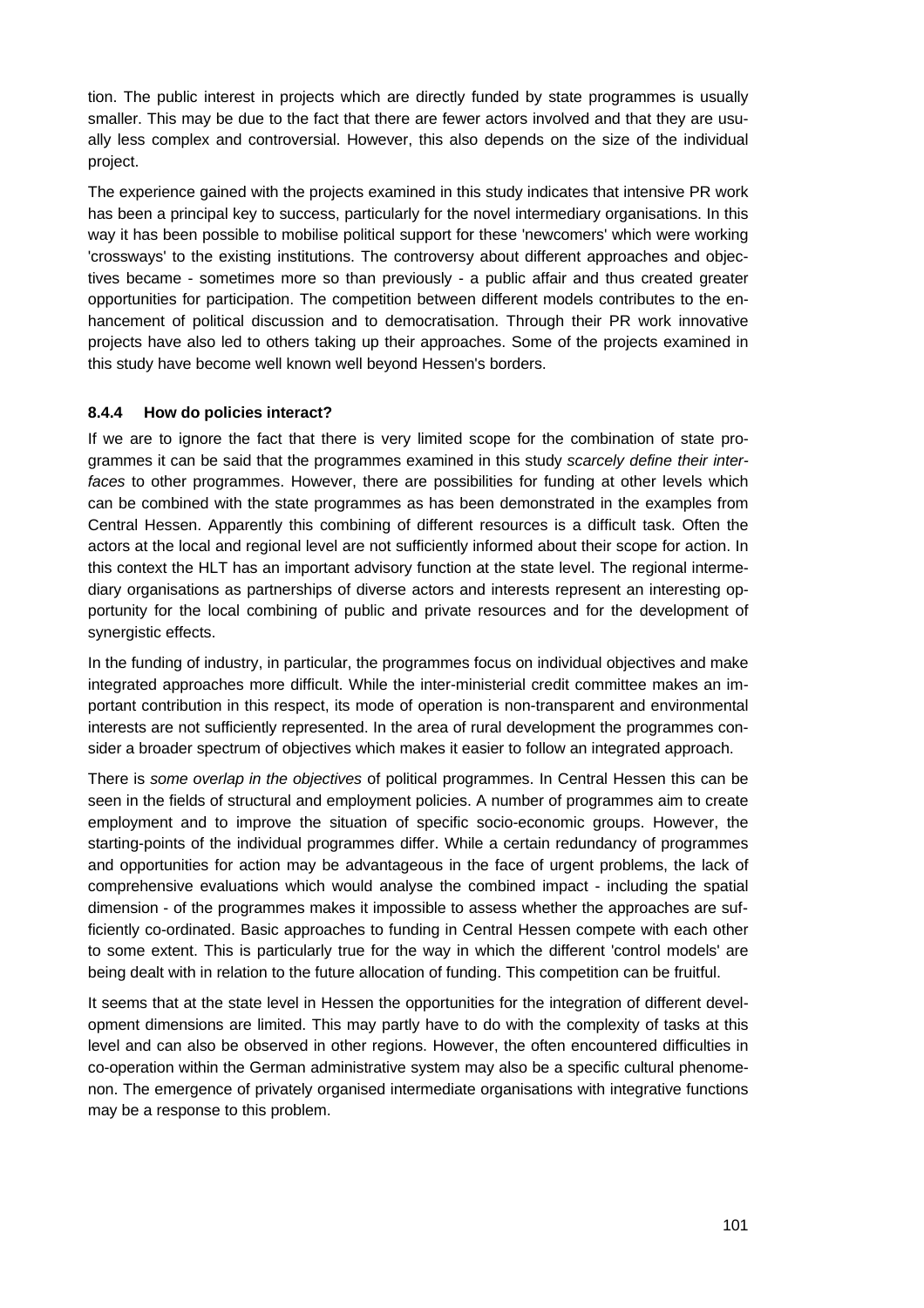## **8.5 The image of the region**

|  | 8.5.1 Comprehensive SWOT Analysis for Central Hessen |  |  |  |
|--|------------------------------------------------------|--|--|--|
|  |                                                      |  |  |  |

|           | <b>Strengths</b>                                                                                                                                           |           | Weaknesses                                                                                                                    |
|-----------|------------------------------------------------------------------------------------------------------------------------------------------------------------|-----------|-------------------------------------------------------------------------------------------------------------------------------|
|           |                                                                                                                                                            |           |                                                                                                                               |
| $\bullet$ | Many years experience with approaches in<br>autonomous regional development                                                                                | $\bullet$ | Well differentiated and fixed responsibilities and<br>little flexibility in public administration                             |
| $\bullet$ | Long-standing tradition of committed environ-<br>mental policy                                                                                             | $\bullet$ | Not very distinct small-scale regional identities;<br>strong competitive spirit                                               |
| $\bullet$ | Widespread political support for an orientation<br>towards sustainability                                                                                  | $\bullet$ | Artificial delimitation of the administrative dis-<br>trict, no regional identity in Central Hessen                           |
| $\bullet$ | Attractive landscape, environmental degrada-<br>tion not as advanced as in other regions                                                                   | $\bullet$ | Little value assigned to inherent strengths,<br>continuous comparison to the more prosperous                                  |
| $\bullet$ | Relatively prosperous federal state                                                                                                                        |           | <b>Greater Frankfurt Area</b>                                                                                                 |
| $\bullet$ | Many successful projects working towards<br>sustainability which are remarkable on a Euro-<br>pean scale                                                   |           | Not very distinct ideas for the development of<br>the area of Central Hessen which could give<br>rise to creating an identity |
| $\bullet$ | Many years of experience with elements of<br>regionalised structural policy in rural areas                                                                 | $\bullet$ | Giessen as the centre of the region offers few<br>links for positive identification                                           |
| $\bullet$ | Successful experiments with new structures for<br>integrated regional development, regional de-<br>velopment groups with scope for expansion               |           |                                                                                                                               |
|           |                                                                                                                                                            |           |                                                                                                                               |
|           | <b>Opportunities</b>                                                                                                                                       |           | <b>Threats</b>                                                                                                                |
|           | Administrations establish more flexible 'subsidi-<br>aries'                                                                                                | $\bullet$ | Cuts in EU funding for regional policy                                                                                        |
|           |                                                                                                                                                            | $\bullet$ | Attempts to standardise state support policies                                                                                |
| $\bullet$ | Regionalisation of structural policy by the state<br>aovernment                                                                                            | $\bullet$ | Neglecting environmental objectives in times of<br>economic difficulties                                                      |
|           | Learning from good examples in Central Hes-<br>sen as well as in the whole of Europe                                                                       |           | Increasing polarisation in society can impair                                                                                 |
| $\bullet$ | Experienced and capable executives who are<br>familiar with the dynamics of regional develop-<br>ment and who want to promote sustainable de-<br>velopment |           | willingness to co-operate                                                                                                     |
| $\bullet$ | Increasing demands for evaluation by the EU                                                                                                                |           |                                                                                                                               |
| $\bullet$ | New pressures to prioritise in times of scarce<br>exchequer funds                                                                                          |           |                                                                                                                               |
| $\bullet$ | European-wide discussion on sustainable re-<br>gional development                                                                                          |           |                                                                                                                               |

## **8.5.2 Subsidiarity and the establishment of networks**

Two components of sustainability keep turning up in all the examples and assessments and they would appear to be of primary importance in Central Hessen: subsidiarity and networking.

A principal element of a policy of sustainability would appear to be the development of new forms of relationships between the different political-administrative levels. A consistent implementation of the principle of sustainability seems to be of great importance in order to allow the integration of different development dimensions. This does not entail an indiscriminate transfer of responsibilities to the local or regional level or new precise demarcations of responsibilities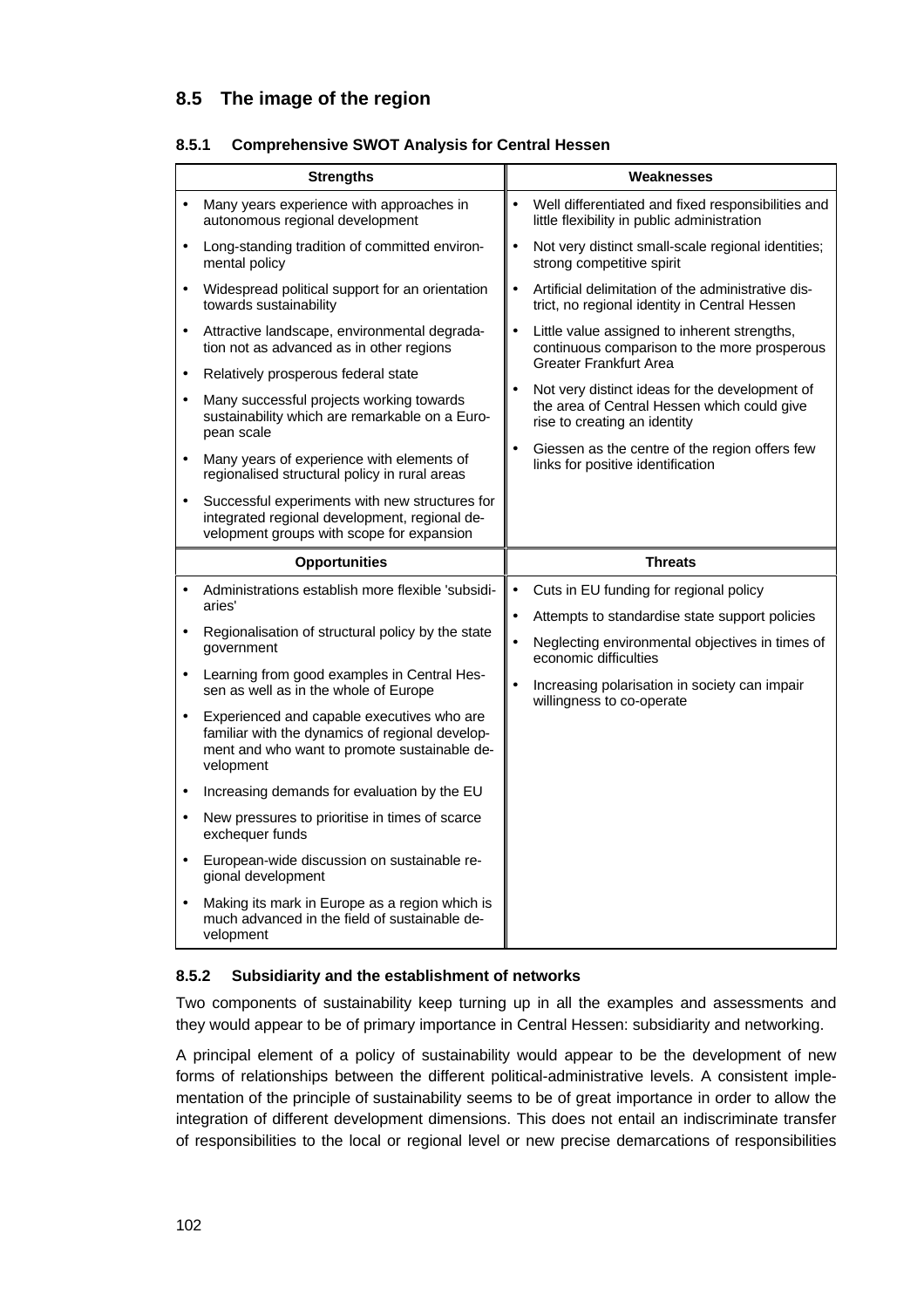but it means the development of a new quality of co-operation between the different tiers of government.

The principle of networking has proved to be extremely important in all the programmes and projects examined. As yet, successes are often based on the personal abilities of individual initiators. Slowly a body of expertise is being generated in the area of appropriate organisational and technical aids. Despite this outstanding importance, funds allocated to such activities are still very small compared to other budgets. Giving higher priority to investments in social and human capital could lead to more efficient public spending in regional development.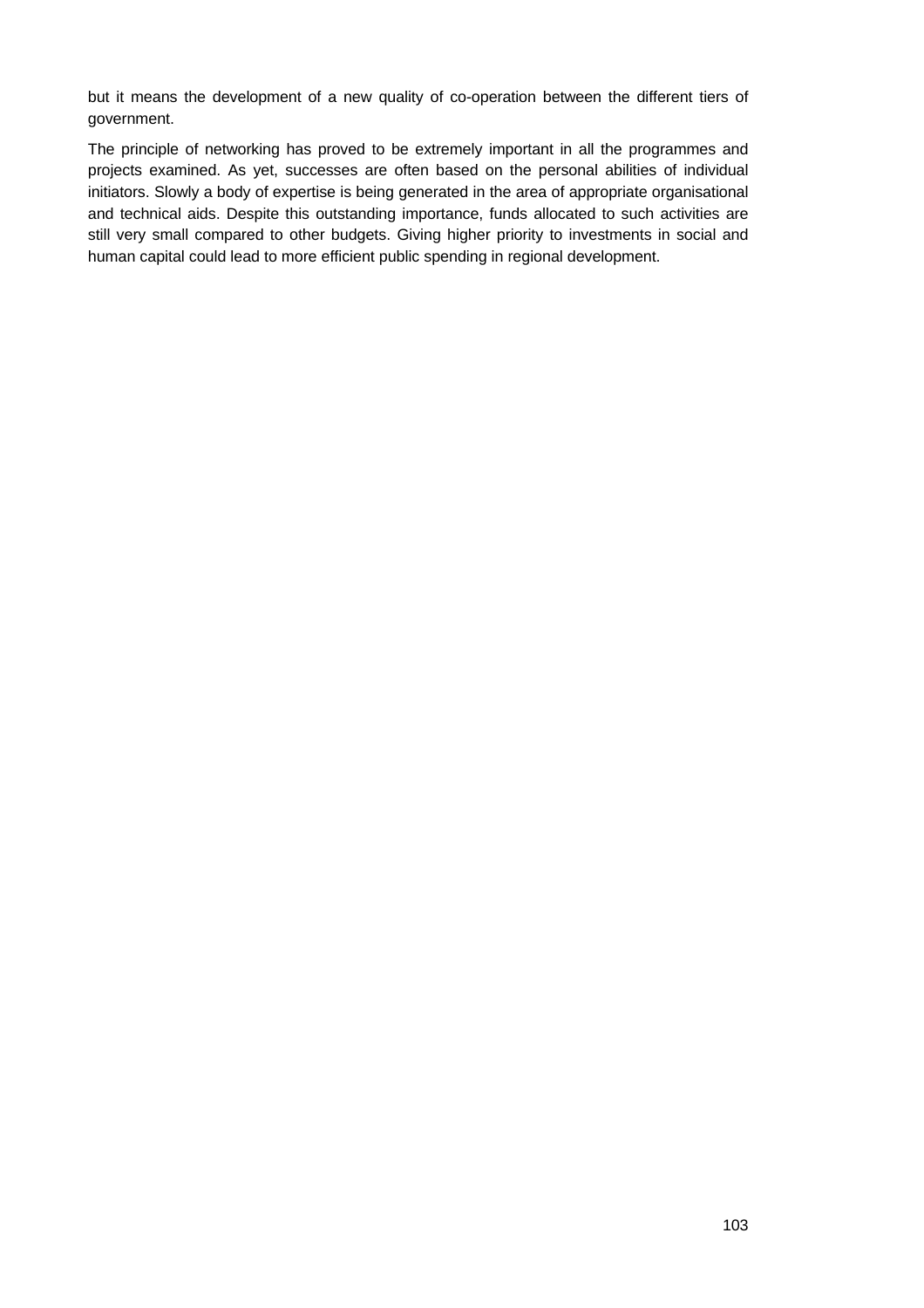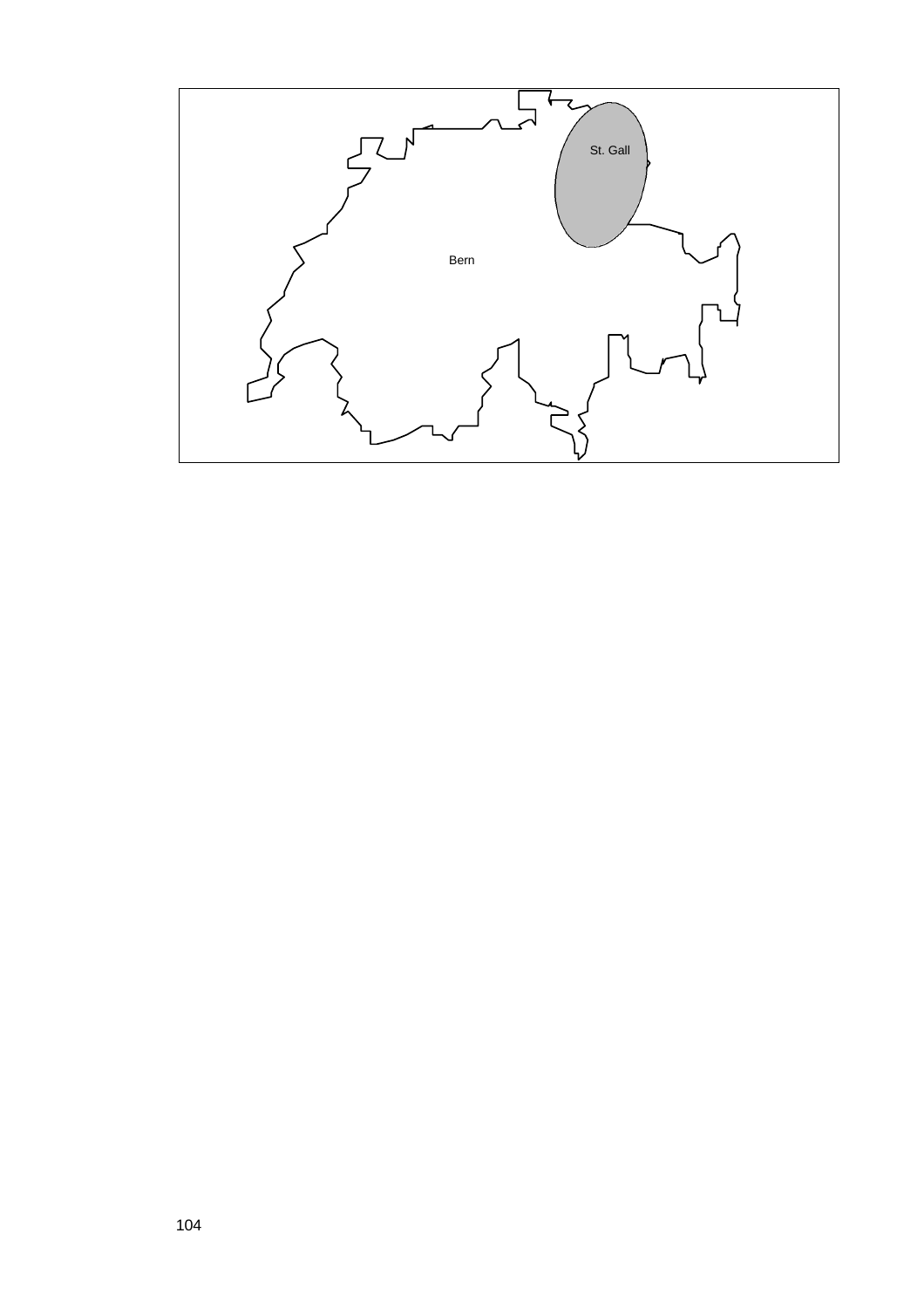## **9 St. Gallen and Appenzell**

## **9.1 What makes the region a region?**

#### **General characteristics**

The examined region encompasses three Swiss cantons: St. Gall (SG) with 440.000 inhabitants, Appenzell Ausserrhoden (AR) with 54.000 inhabitants and Appenzell Innerrhoden (AI) with 15.000 inhabitants. The term canton designates the political unit between the federal and the communal level. The unit 'canton' refers approximately to the European unit NUTS III but has the political competencies of NUTS I.

The focus region has a size of 2.366 square kilometres and is populated by half a million people. The population density varies from 224 persons per square kilometres in SG to only 85 persons per square kilometres in the mountain area of AI. The region combines on the one hand densely populated industrial and service districts as around St. Gall, the capital city of the canton, and its close-by communes of AR, or in the lower Rhine valley of SG. Parts of AR and AI on the other hand are characterised by dispersed settlement patterns, intense agriculture, summer and winter tourism as well as larger areas of mountains or alpine pastures with cattle grazing and dairy production. Due to geographical differences, income per capita varies accordingly. The region is a border-region located at the Lake of Constance with borders to Germany, Austria and Liechtenstein. Parts of AR and AI have very peripheral location referring to the next agglomerations and are therefore confronted with high transport costs and long commuting distances.

#### **A short history**

The town of St. Gall saw a spiritual- cultural climax in the  $9<sup>th</sup>$  and 10<sup>th</sup> century. The Gallus- Monastery and its famous library meanwhile have been declared as a cultural heritage by the UNESCO. In pre-industrial times with less inter-regional competition the agriculture in the mountain areas has been very prosperous as it could achieve high prices for regional specialities e.g. cheese and meat. The region belongs to those European regions which have seen a very early industrialisation. In the 16<sup>th</sup> century the tradition of textile industry was founded, in the 18<sup>th</sup> century the region achieved remarkable wealth due to its cotton weaving and embroidery. Parallel to the resulting industry of textile machines, a general machine industry evolved. The international textile trade also was the basis for the development of the banking sector, with the earliest private bank in Switzerland founded in St. Gall.

#### **Political structures and boundaries**

Concerning its political boundaries, the region is a coincidental phenomenon. The Appenzell County is divided in two independent 'half-cantons', a catholic part Innerrhoden and a protestant part Ausserrhoden since 1597. The division was caused by confessional as well as economical reasons and also military reasons with regard to foreign policy. In the 18<sup>th</sup> century the region became assimilated in status to the most traditional regions of inner Switzerland. In 1803 the canton SG was formed out of several parts to be a ring-like area around Appenzell. Until today the partition of the Appenzell county - although handled in a pragmatic way - and the artificial ring-construction of the canton SG show effects on the co-operation within the region.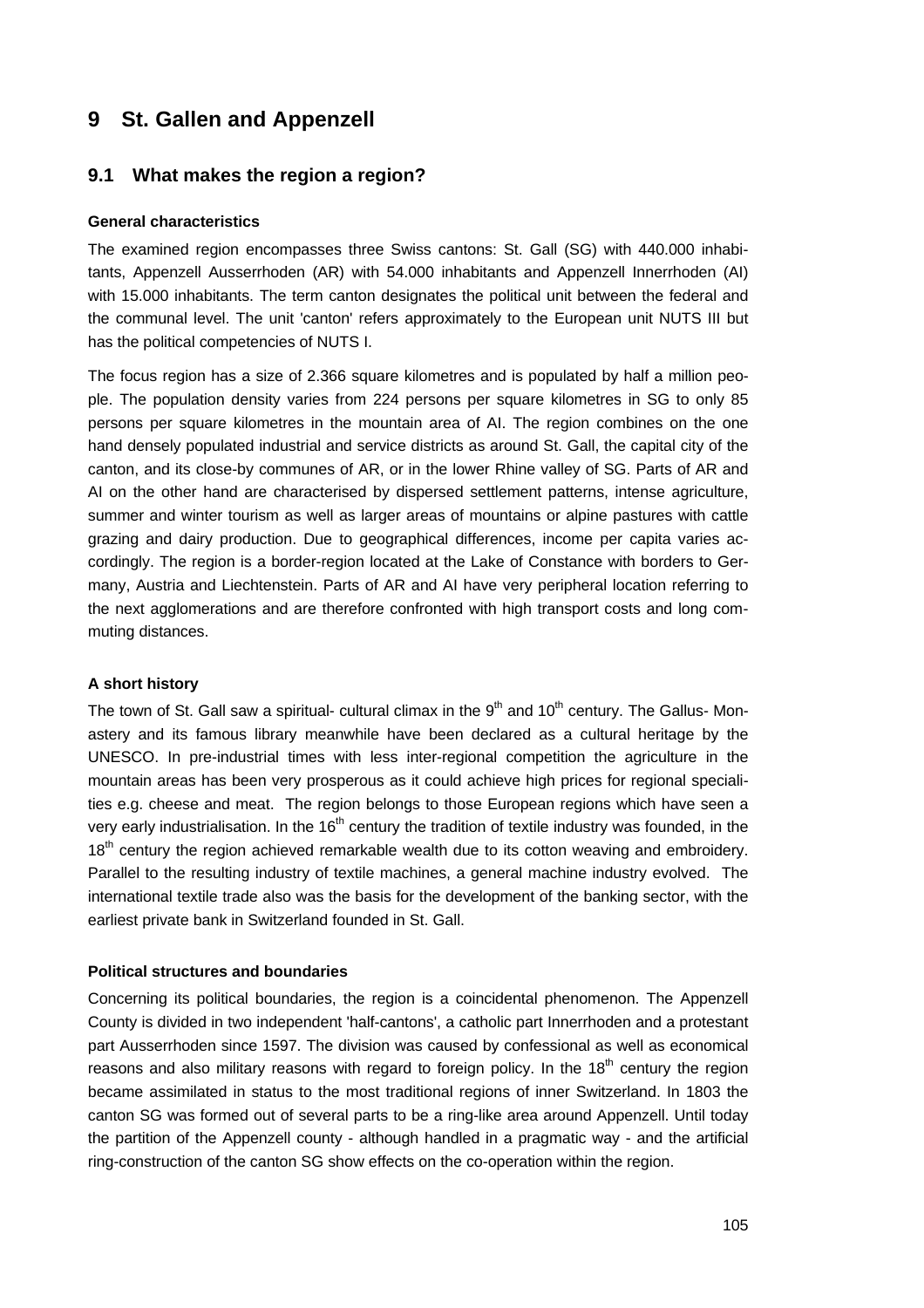The Swiss federalism is characterised by extended autonomy and a far-reaching authority of the cantonal level. The canton's influence on federal policy is high, every canton - even the small and peripheral ones - has two votes in the 'Ständerat' as one half of the federal government. Cantons and communes get nearly 50 per cent of all direct taxes. In most policy fields there is a dual responsibility, the so-called 'executional federalism'. Therefore federal measures to deal with regional different development are restricted on designing the legal framework and on transfer payments according to different types of regionalisation. In the legal framework exists as an European pioneer activity - the Swiss policy on development the mountain regions to support the peripheral areas.

In Switzerland the 'democracy of concordance' means that all important parties have seats in the federal and most cantonal parliaments according to a 'magic spell' of distribution. The electorate is the sovereign and act with plebiscites as the opposition against the all-partiesgovernment. This type of direct democracy causes a culture of co-operation with a lot of informal rules.

#### **The economic situation**

The economic centres are the Upper Rhine Valley, the city of St. Gall and the Southwest of the region (Rapperswil/Jona) which is oriented towards the agglomeration of Zurich. There is a high rate of commuting which is easily possible only in parts of the region. In this parts the pressure of settlement on the countryside increases. The unemployment rate of the region is below Swiss average (4,7% in 1994): 1,2% in AI, 2,6% in AR and 3,3% in SG.

Agriculture and forestry are an important part of the regional economy either compared with the area or compared with the share of the population fully or partly working in the first sector. The quality of the soils and the topography and climate within the mountain part of the region causes a lot of meadows and an emphasis on livestock farming including the production of milk and cheese. Federal direct payments are given for running steep locations and (summer-) farming in alpine and mountain areas. The so-called 'biological agriculture' without pesticides and fertiliser increases and is promoted by the cantons. Forestry could be an important part of the regional value creation and the farmer's income but the prices on wood are low. In the region approximately 30 per cent of the whole area are covered with forests and most of them are private owned: 38% in SG, 60% in AI and 78% in AR.

In the region the industrial structure shows a high degree of industries with a value creation below average. The region is below average in productivity and competitiveness if the GDP per working-place or per inhabitant is taken as an indicator. But on the other hand exist a lot of innovative actions. The institutes of the University of St. Gall and different other institutions support R&D activities of private firms and activities of further education especially stressing the transborder co-operation.

The Alpine tourism strongly developed after the middle of the  $19<sup>th</sup>$  century. An increase in population in highly developed tourist regions or communes is opposed to a decrease in peripheral areas. This insinuates small-scale disparities which are yet getting stronger. It also means that the competition between tourist areas increases up to a degree where one place drives others out of the market. A great share in the tourism sector is the day and weekend tourism in summertime which is confronted with other kinds of land-use in the better developed areas of the region. One of the main orientation of the mountain region in tourism is the sector of well-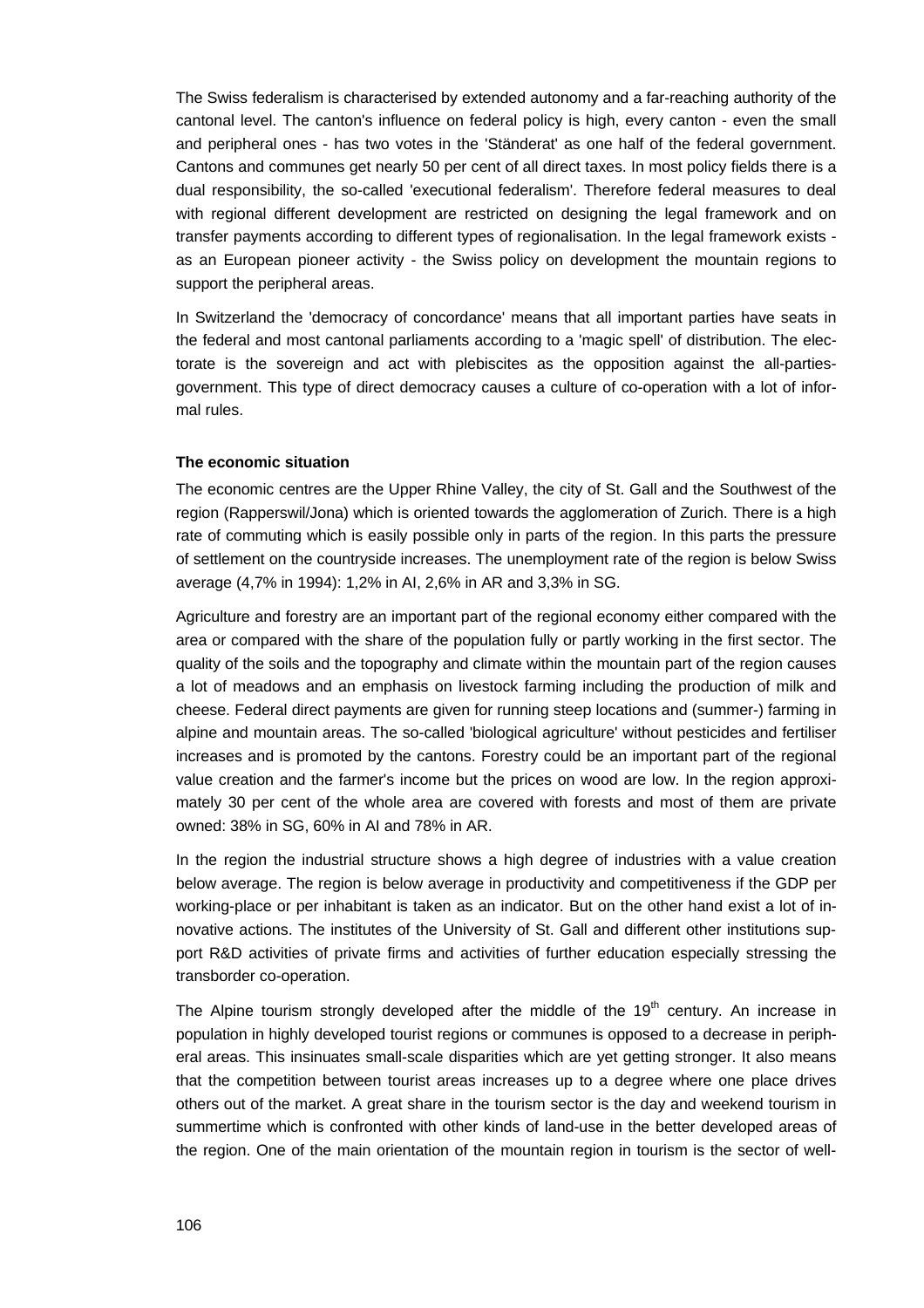ness and health. AR evolved with a very liberal legal framework and a strong tradition a regional cluster for alternative or complementary approaches in medical treatment. Other services do not play an important role with the exception of the highly industrialised areas of the city of St. Gall and the upper Rhine Valley.

### **The ecological situation**

The development of infrastructure depends on the topographic conditions of the region. A lot of commuting by individual traffic and decentralised heating systems in the mountain area affect the air quality as a potential for climatic health resorts. Also public traffic by busses and trains is well organised but confronted with the traditional very disperse patterns of settlement according to the cycle of summer and winter farming of the mountain region.

The energy supply is done by a private company but most of the energy is delivered by a big energy provider, the Eastern Switzerland Power Plant AG. Therefore the supply is a mix of different sources of energy from nuclear to water-produced energy. Nowadays an important increase in endeavour towards the use of renewable energies can be stated in the region, affected by the efforts of an private organisation. The canton AR has the highest degree in the thermal use of solar energy to supply private households in whole Switzerland.

Most areas of ecological importance in the region are protected by law but conflicting interests on land-use can be stated especially in the Upper Rhine Valley. The mountain area of the region is characterised by a landscape with very different structural and topographical elements. With its countryside it is an important area of recreation in short distance for St. Gall and within the tourist landscape round the Lake of Constance. The beauty of the natural state of landscape today is more and more threatened by a tendency of urbanisation, the density of technical infrastructure and the intense agriculture. Especially new types of sports can disturb the ecological balance of some wooded areas.

#### **Social fabric**

The city of St. Gall is a traditional scientific region since the foundation of the monastery. There exist different types of schools and high schools and a lot of co-ordinating institutions between the cantons of Eastern Switzerland and within the transborder co-operation. The regional development concept of the canton AR especially has a strong emphasis on learning issues. Also the cultural life within the region is very wide-ranging with the city of St. Gall as the centre for modern 'culture' and a very lively traditional culture in the countryside.

On the whole the villages' characters are well-kept but there are only few shops and enterprises. Villages in commuting distance to the agglomerations of St. Gall or the Upper Rhine Valley slowly become 'municipalities to sleep' where people live but do not work anymore. On the other hand some districts of the inner city of St. Gall shows tendencies towards deurbanisation with a high rate of socially excluded people living there.

In the mountainous inner region the rural and backward impression is strengthened by two medical facts: the highest infant mortality between the second and the fourth week in Switzerland and a statistically significantly high rate of suicides. It is a typical phenomenon of topographically peripheral locations with closed patterns of society but there are a lot of activities of public and private actors to introduce an innovative and forward oriented mood within the community.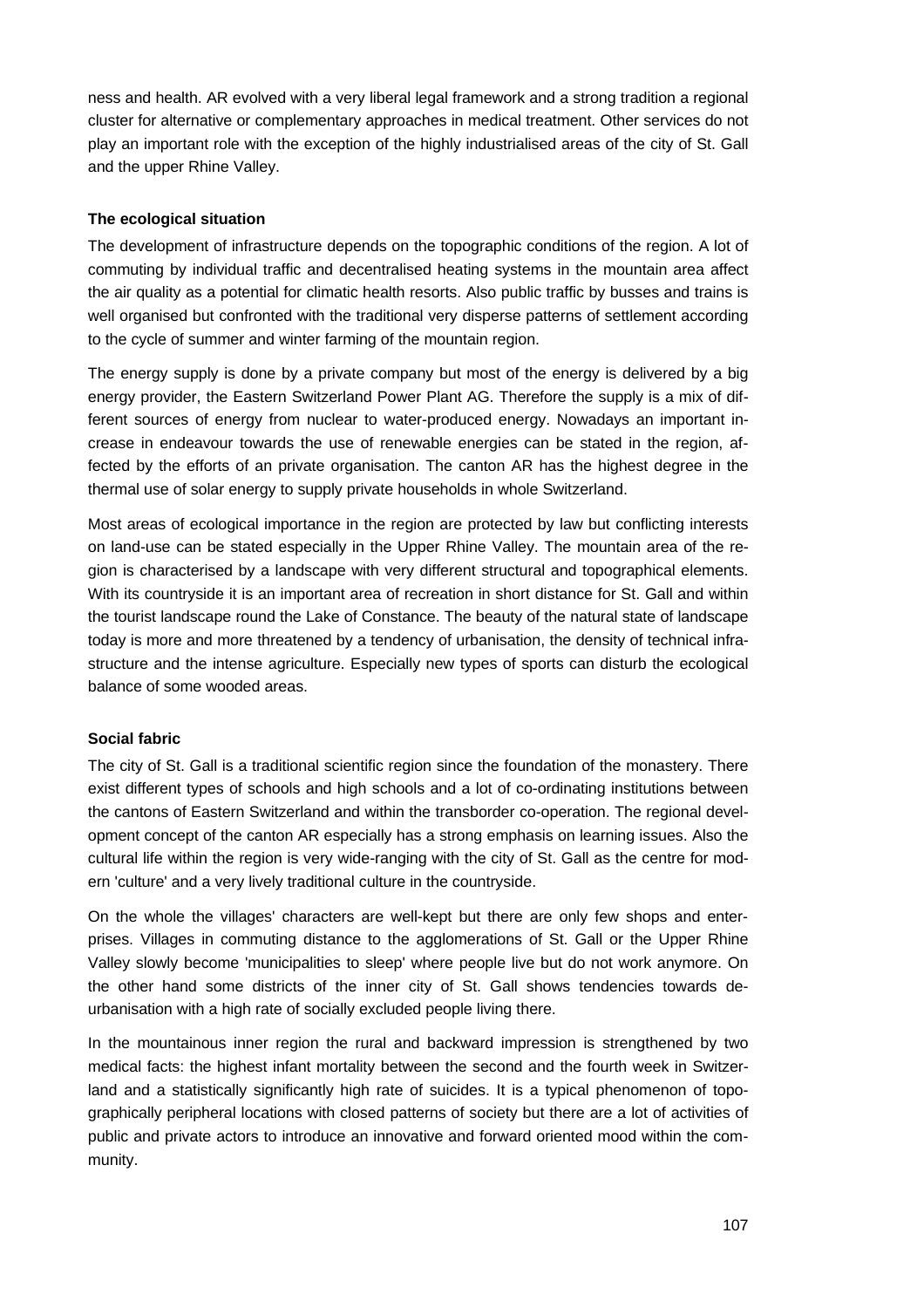#### **Regional identity and quality of life**

The quality of life in Swiss regions was analysed with two surveys among military recruits (1978 and 1987). During this time the canton SG improved for example in the assessment of the economic development. Both Appenzells fall back as likeable (e.g. beauty and cosy) but backward and boring cantons. The assessment changes over time due to a general change in values towards ecology and regionalism. There are more and more discussions about the strength and weaknesses of a cultural defined region. The clichés of a rural, traditional county has a touch of 'backwoods'; this may be positive in the sense of tourism development but it affects the image of a modern working- region which is also striven for. The discussion shows exactly two trends of development affecting the whole region with its different parts.

Another regional identity which strongly influences the regional development is the region's identity as an European crossborder region. Multifunctional interweavings can be stated in different policy fields e.g. labour market, transport and supply, and according to a lot of projects within the European structural funds- programme INTERREG II. But all in all there exists no distinct regional identity beyond the network of actors from politics, administration and organised interests directly involved in crossborder co-operation. People turn their eyes towards Germany, Austria or Switzerland and turn their back on the Lake of Constance.

## **9.2 The Swiss policies**

In the case-study of St. Gallen - Appenzell only two of the three policy fields has been analysed: the agricultural policy and the technology policy. Active labour market policy is a very new phenomenon in Switzerland because of the long period without serious problems of unemployment. Until recently the unemployed people only became administratively provided for until they are in work again. Now we can identify a small number of innovative actions on the one hand and on the other hand a very new and ambitious federal policy. The implementation of this policy throughout Switzerland began two years ago. Therefore an analysis of the interaction between policy and action is not yet useful.

#### **9.2.1 Agricultural policy**

#### **The international and Swiss context**

Agricultural policy in Switzerland to a great extend is a federal responsibility. Most of the region is below the Swiss average regarding the quality of soils and the climatic conditions and hence receives direct federal direct payments. Additionally many single financial measures in agricultural policy are introduced by the cantons. In the small cantons AR and AI, those employed in the agricultural sector together with a financial weakness call for problems in re-designing the cantonal agricultural policy.

The GATT treaties influence Switzerland's policy very much. With the reforms following the treaties one of the basic elements of Swiss agricultural policy is to be phased out: the productprice oriented subsidies on milk and other farm products. Direct payments now aim at ecological compensation ('green payments') or as a subsidy for alternative use of the area.

Among the farmers a slightly new orientation towards ecological measures within political programs can be stated. But the 'eco-labelling' of products in agriculture and forestry is very complicated not only because of a lack of legal regulations but also because of a lack of innovation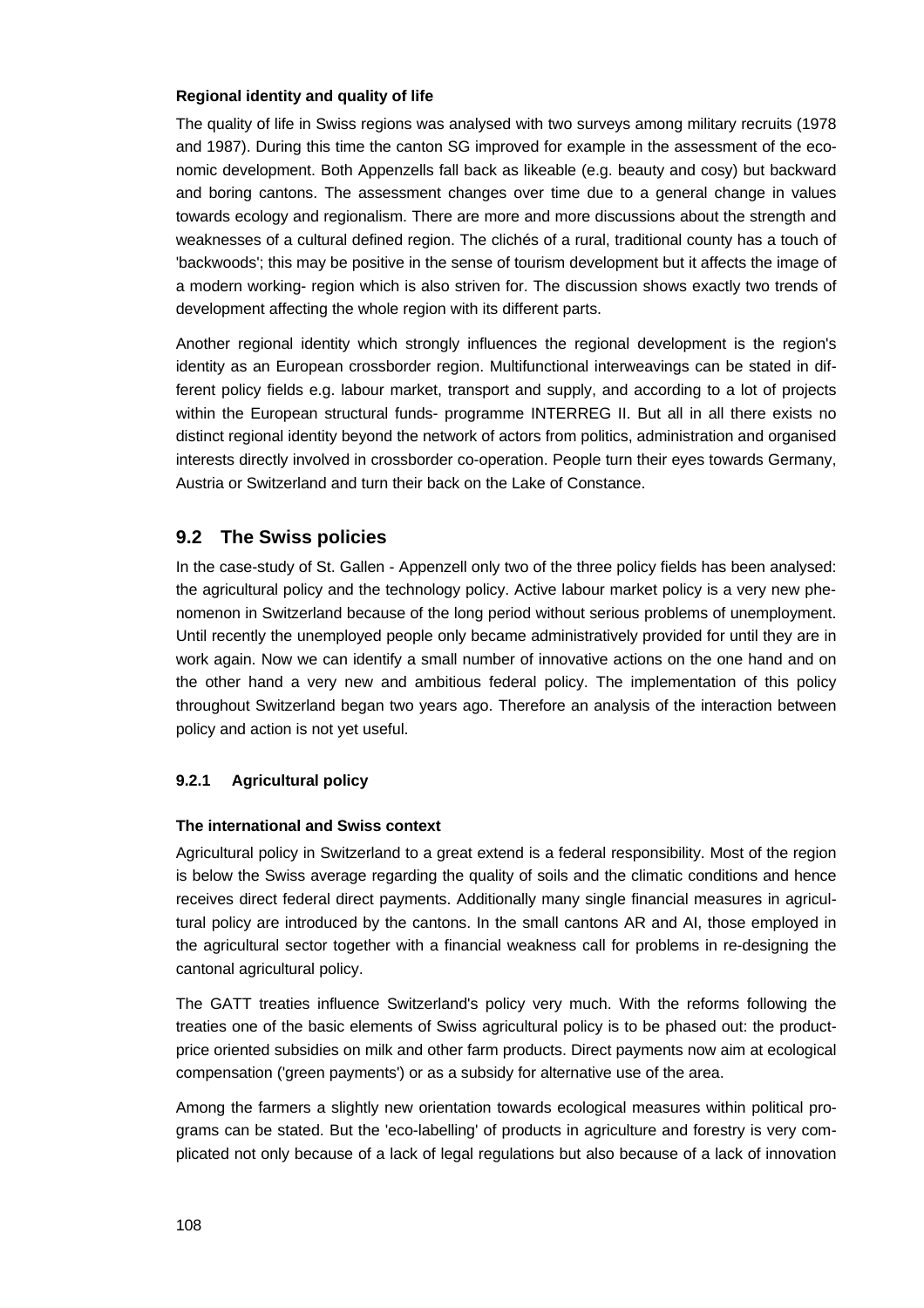among the producers.

#### **The agricultural policy on the federal level**

According to its geographical structure (altitude, climate, quality of soils) most of the agricultural area in Switzerland is not competitive in a global context. On the other hand there is a need to cultivate the mountainside of the Swiss landscape to maintain a rich and specific biosphere and to protect the settlements and transportation lines from natural disasters. Therefore other models of alternative payment for the farmers increase: payment for ecological compensation, maintenance of the biodiversity, investment in niche productions, sustaining the landscape for recreation and tourism and so on. This orientation causes a paradigmatic change in the strategic orientation of Swiss agricultural policy. This necessity to change is a result of a development which is shaped by two causes: the political decisions after the World War II and technological change.

1) The political decisions are based on the Swiss neutrality as an overall political goal. The goal includes different measures to maintain the security of supply in times of crisis. Agricultural policy was strongly affected by measures like the securing of an adequate area of cultivated land with rich soils

2) On the other hand technological progress has increased the productivity and caused the workforce to be substituted by capital. The technological development connected with these goals lead straight to a very protectionist agricultural policy in Switzerland: the total amount of the whole protective measures and support in agriculture has been 78 per cent of the whole of agricultural production in 1993 (OECD: 42%, EU: 46%).

| <b>Traditional agricultural goals</b>                                | Four new overall goals                                                                 | Goals of cultivating the 'non-                                   |
|----------------------------------------------------------------------|----------------------------------------------------------------------------------------|------------------------------------------------------------------|
| (up to the last decade)                                              | (7 <sup>th</sup> Report on Swiss agricul-<br>ture and federal agricultural<br>policy') | settlement-area'<br>(Swiss Landscape Concept)                    |
| the protection of agricultural<br>income                             | production of food of an adequate<br>quantity and price                                | ecological sound methods of<br>production in the whole area      |
| the increase of agricultural pro-<br>duction to maintain supply even | care for the natural bases of<br>human life                                            | linking isolated biotopes to areas<br>of ecological compensation |
| in times of crisis                                                   | care for the traditional landscape                                                     | promotion of ecologically or                                     |
| the protection of domestic farm<br>production                        | contribution to the viability of the<br>rural area                                     | culturally valuable ways of agri-<br>cultural production         |
| the protection of as many farms<br>as possible                       |                                                                                        | optimisation of the quality of soils<br>and areas by melioration |
|                                                                      |                                                                                        | maintaining genetic resources in<br>agriculture                  |

The following change in goals can be shown in Swiss agricultural policy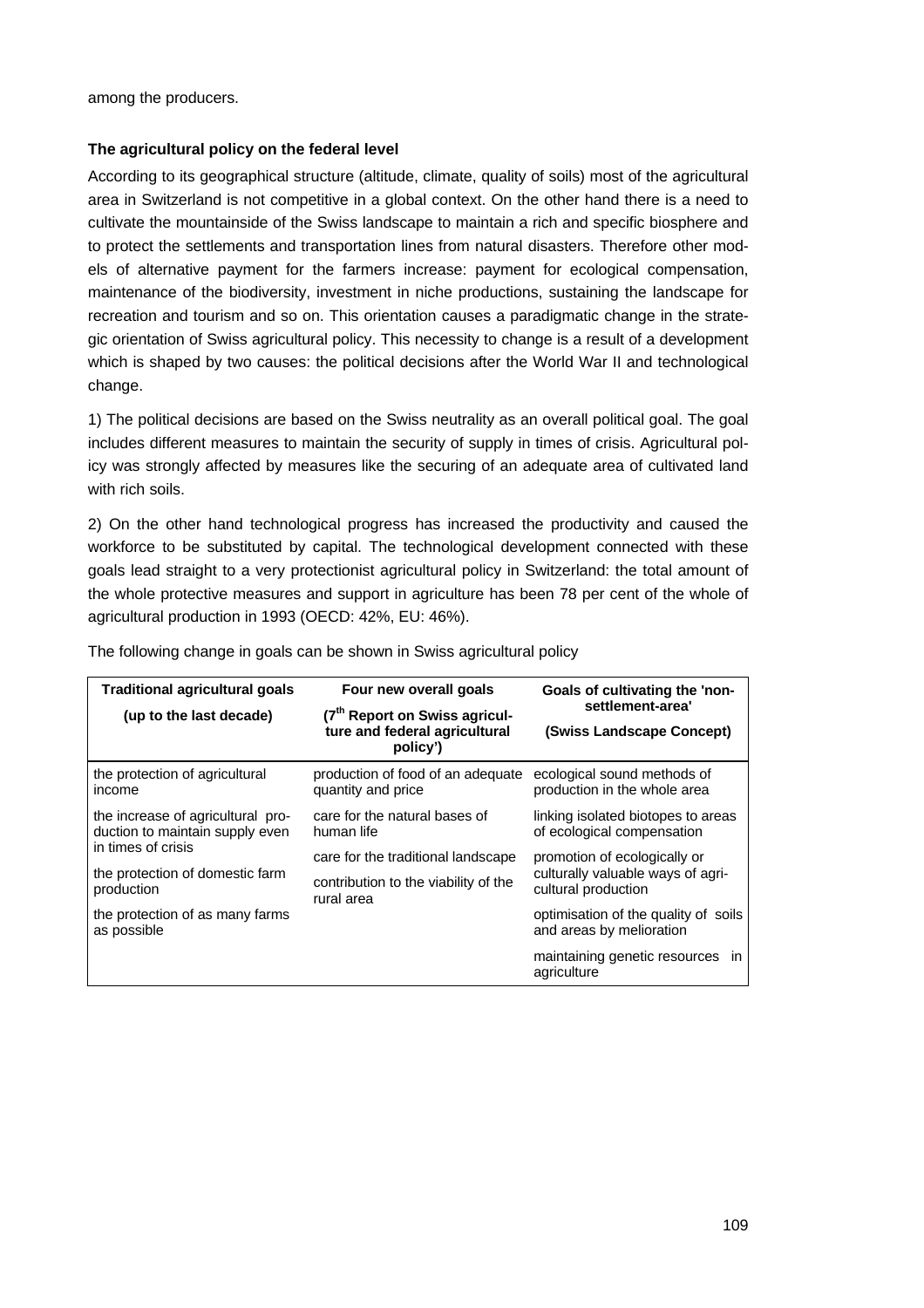#### **The regional context**

The region is strongly characterised by agriculture. Most of the farms are small and 80 per cent of them are specialised in producing animal feed. Approximately half of the regions area is comprised of as meadows, fields and alpine pastures. The agriculture shapes the landscape, the economic structure, the skills of the population and the local traditions in a great part of the region, especially the mountain zone. Therefore the agricultural sector has far reaching influences not only in terms of GDP.

Forestry could be an additional income for farmers who own more than half of the forests in the mountain region. Problems are connected with the topography (i.e., the many steep valleys) and with the quality of the harvested wood: there is a lack of cooperation or even consultation between farmers, manufacturing and architects about possible supply and market demands.

#### **The agricultural policy on cantonal level**

Amongst the cantonal laws on agriculture the main strategic oriented policy documents are the development concepts based on the federal 'Law on Investment Aids for the Promotion of the Mountain Areas'. As it was told above the development concept of the canton AR is the most advanced one. The analysis of the agricultural situation and policy is rather oriented towards social issues e.g. societal needs. The juxtaposition of the different sectoral views is avoided in favour of an integrated view.

The objectives in AI's cantonal development concept seems to be a typical sectoral policy with few interlinkages to other policy fields. There is a very weak integral orientation on problems but on the other hand - this shows the advantages of a small political unit with less than 20.000 inhabitants - all actual needs of the farmers are integrated. The canton of St. Gallen published its Report on the Actual State of Agriculture in 1993 in the midst of the reforms of the federal agricultural policy. Therefore the main part of the Report describes the actual lines of development in the primary sector and the response of the federal agricultural policy. Throughout the paper the canton attaches great value to the economic orientation of agricultural policy. The cantonal scope for action is said to be very narrow corresponding to the federal responsibility and must be adapted later on according to the inputs from the federal level.

#### **Assessment against the criteria of sustainability**

The new orientation in policy leads to three topics which are closely connected: the cooperation between agriculture, tourism and culture, the importance of marketing and labelling and the importance of quality according to ecological standards and economical niches. The combination of the three issues is stressed on all levels of agricultural policy. Within the federal strategy the new orientation covers all the three development dimensions to a great extend.

The implementation on the cantonal level seems to be on a different state according to the specific situation of geographical and climatic factors as well as 'human factors' of learning and consciousness. The new orientation includes a paradigmatic change which needs not only time but also increasing support. It needs public awareness on quality and regionality as well as the farmer's capacity to deal with innovative products and their commercialisation. The federal strategy is oriented towards co-operation and co-ordination and the intense federalism in Switzerland allows the cantons to deal with this strategy in different ways. According to the systemic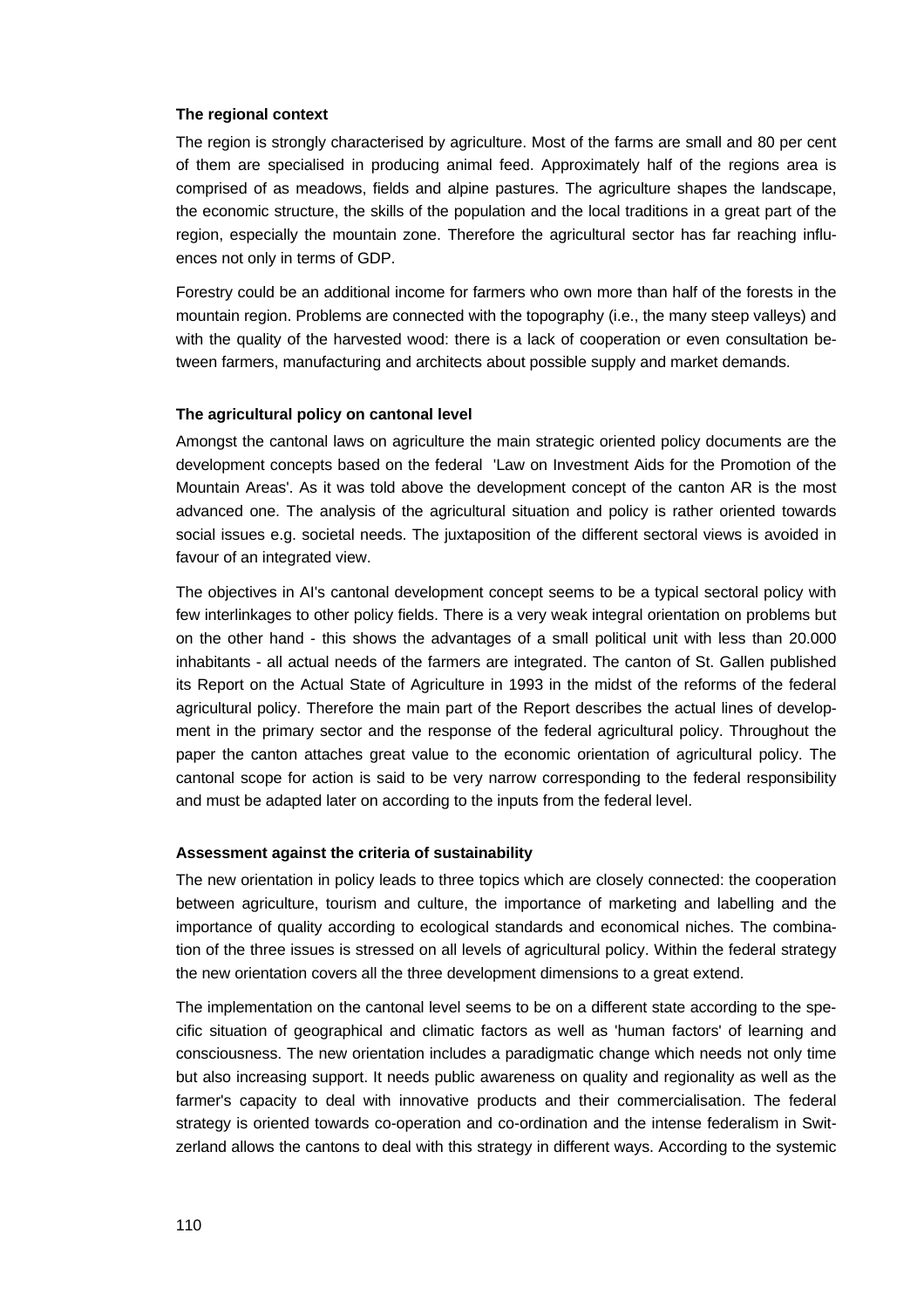principles of our analytic framework, the Swiss agricultural policy shows some tendencies towards sustainability.

The three equity dimensions also are taken into account with the new orientation in agricultural policy. A decrease in economic pressure on the global market of agricultural goods can be reached with the strategy towards the ecological cultivation of the area instead of the old product-price bounded subsidies.

Two documents especially stand out in terms of sustainability:

1) The 'Swiss Landscape Concept' tries to work on the basis of sustainability not only through its goals and measures but especially through its concentration on partnership and dialogue. The state of the art of scientific know-how has been integrated and the first draft was mentioned as a presentable model' by the third European Ministerial Conference Nature in Europe' (October 1995 in Sofia).

2) Appenzell Ausserrhoden's orientation in agricultural policy corresponds with the main dimensions of sustainability. The part of agriculture in the context of the whole concept can be seen as a regional framework for sustainability.

## **9.2.2 Technology policy**

## **The international and Swiss context**

There is no direct influence of European R&D policy on Switzerland. The Swiss federal administration supports measures to co-operate in R&D programs of the EU, for example EUREKA. To participate in European R&D programs it is possible to get the co-financing from the federal level. Furthermore there exists a Swiss Information Network' to promote the European cooperation in research activities.

The region analysed in this study is part of the INTERREG II- region 'Hochrhein-Bodensee-Alpenrhein'. Some projects like the Electronic Mall Bodensee' or the technological fair 'Intertech' have been build up created with the help of the mechanisms according to this cross-border cooperation.

## **Technology policy on the federal level**

A coherent technology policy does hardly exists in Switzerland, both at the federal and at the cantonal or regional level. If any, regional technological policy is organised in larger than cantonal units. In this regard the region of Eastern Switzerland encompasses three other cantons.

The single document on federal technology policy in Switzerland is a Report on Federal Technology Policy which was finished in 1992. The report was written by a working group to point out whether deficits in a federal strategy can be seen. The analysis of the situation shows no general deficit in innovative capacities but a few weak spots point the necessity for public support. These weak spots mainly concern the economical competitiveness and some structural aspects in economy and administration. Above all, the Swiss technology policy is oriented towards the diffusion of innovation within an enabling federal framework. Training and further education plays an important role in the federal orientation on technology policy as well as other prerequisites like favourable taxes and laws and the support of co-operation.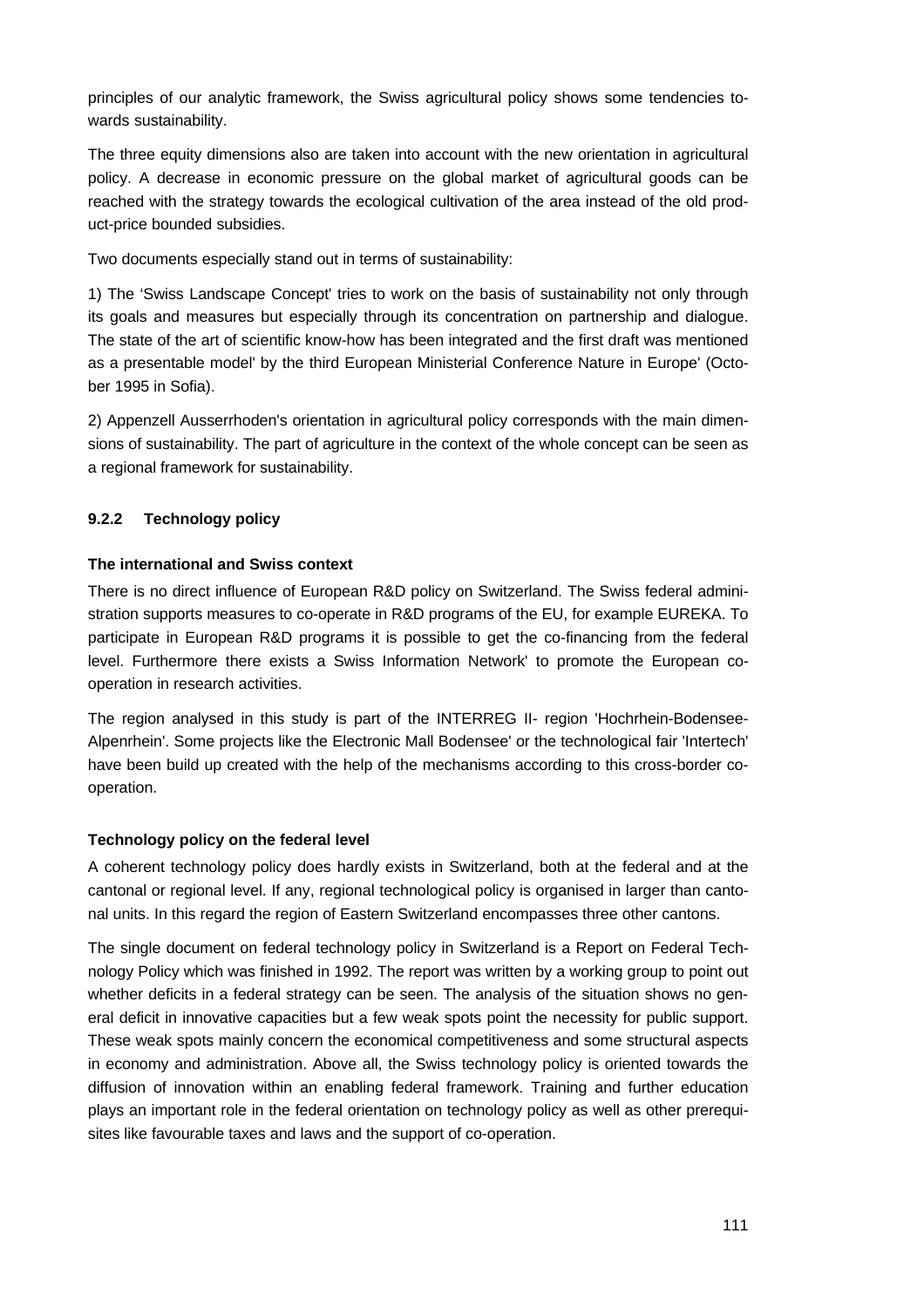As an important part of the federal technology policy there are a lot of institutions run by public or private organisations with public subsidies. Four Microswiss' centres promote the application of microelectronics; they focus on measures of education and qualification, technological transfer and the support of SMEs. They co-operate with several educational institutions from all over the country. Seven CIM-centres promote the application of Computer Integrated Manufacturing by expertise and co-operation focused on SMEs.

Single projects in development, use and diffusion of technologies are supported by different federal institutions, for example: Basic research is funded by the Swiss Science Foundation (Schweizerischer Nationalfonds) with special Focus Programs'. Technology projects are supported by the Commission for Technology and Innovation (KTI). In addition there is considerable in-house research by the federal departments. These are accompanied by National Research Programs' on application-oriented research.

#### **The regional context**

The intensity of private research and development in the analysed region is considerably below average. In a polling of firms in the region, the quality of national programs to promote R&D is not seen as very good. Despite this, the region enjoys a cluster of institutions focussing on research and technological transfer as well as many institutions for continuing education in the technical fields run by private firms and job-organisations.

The University of St. Gallen and its affiliated institutes have a special significance for the region. In the canton SG the CIM-centre is organised as CIM-CVO - which stands for an association of various engineering schools, firms, interest groups and occupational associations as well as public administrations in Eastern Switzerland. The 'Eidgenössische Materialprüfungsanstalt (EMPA)' is a federal research institute for testing materials and also located in the city of St. Gallen. The Technological Centre of St. Gallen (TEBO) offers tenancies and advice for young entrepreneurs and lends diverse technical infrastructures such as laboratory equipment for private individuals and firms alike.

#### **Technology policy on the regional level**

The regional technology policy has no coherent concept; according to the different institutions there exists different ideas and meanings. This can be seen for example in the discussion about how to fulfil the tasks of the CIM-CVO. The initial funding run six years for the start-up of the CIM-Centres and is now being phased out. The region is not yet clear about the future concept. There is one proposal to create a regional structure round the Lake of Constance together with Vorarlberg (Austria) and the South of Germany under the roof of the Electronic Mall Bodensee (EMB), a regional electronic marketplace.

Corresponding to the lack of coherence and the existence of hidden political agendas, the private firms and entrepreneurs assess the technology policy in the following way: on the one hand they profit from single measures and institutions, on the other hand they don't see the use of technology policy. Therefore they are also not willing to finance the further work of the CIM-CVO despite its success.

In the regional development concepts, technology policy is not discussed separately. The orientation is on structural and individual preconditions for technological development and innovation. Most of the technological issues are discussed indirectly by stressing personal and struc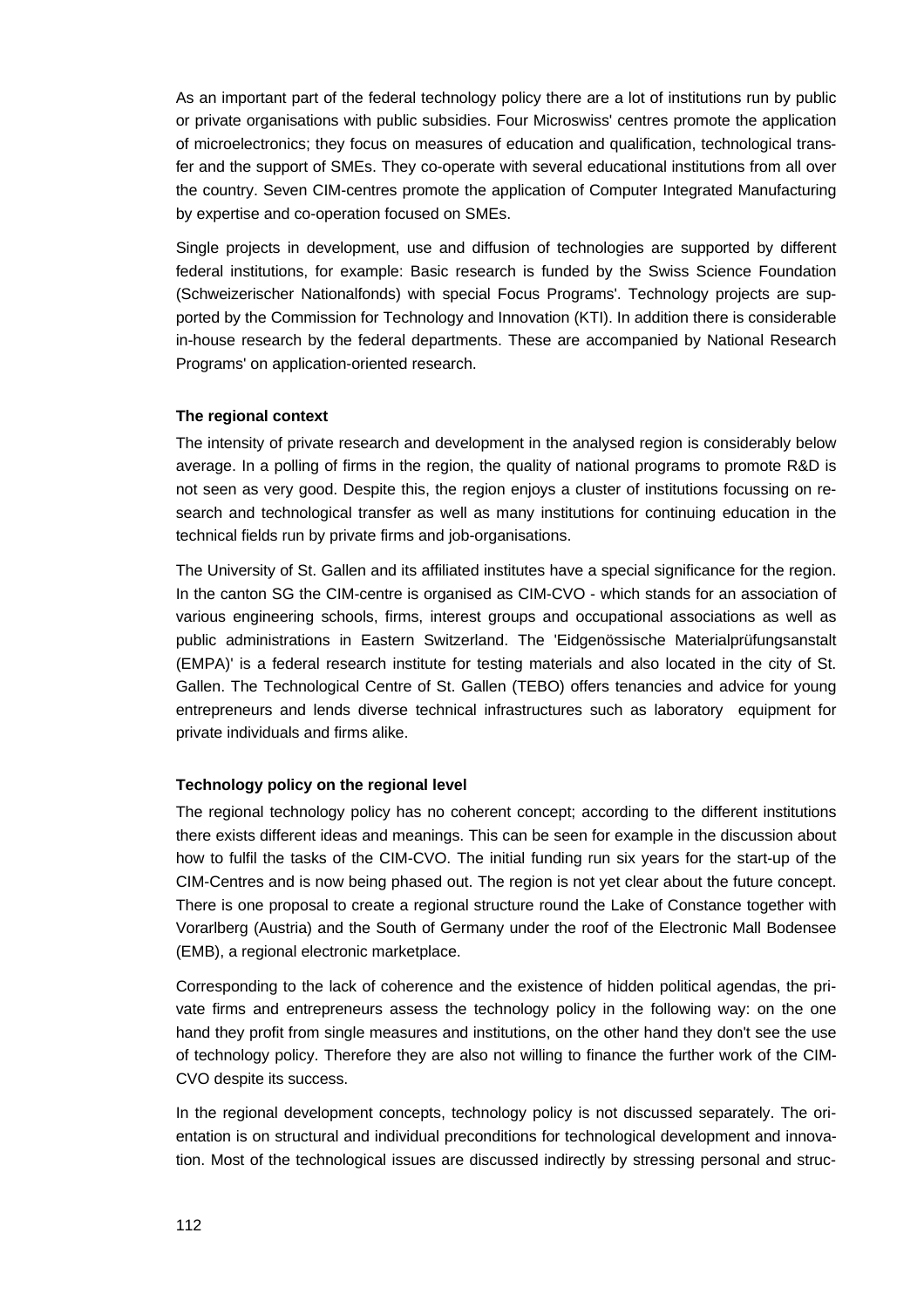tural preconditions of technological change for example education and networking. Especially the development concept of the canton AR stresses all kind of concern towards primary and secondary education as well as training on the job. The goals and measures within the policy fields are based on the philosophy of lifelong learning. Thus the concept can be seen as a step towards an enhanced understanding of innovation.

#### **Assessment against the criteria of sustainability**

The main goal of technology policy is said to promote the economies competitiveness on the one hand and on the other hand to maintain the basis of living of the population; there is hardly any hint of an ecological orientation. The report states the challenge of a revival of the 'Platonic understanding of science'; this statement is restricted by the fact of moderate interventions in the natural space and the upcome of a biological-systemic way of thinking in science. The report also includes a chapter on ecology and energy but only from a strictly technological view including solutions to ecological problems; ecological and energy policy which should not disturb the promotion of innovation. On the other hand solving conflicts between society and technological development is said to be part of the process of formulating political objectives.

The Report on Federal Technology Policy is a typical case of a pure' sectoral policy. Within the limits of this sectoral view some far-looking approaches can be identified, especially in the orientation towards diffusion which gives priority to measures of education, networking and so on. Other approaches, for example the assessment of technological risks, get faded out and become transformed to another political level (i.e. another political systemic view' which separates democratic politics from administrational framing). The report is based on an isolated idea of technology which is completely independent from values and political preferences.

#### **9.2.3 Conclusion**

In summary, Swiss policy is characterised by subsidiarity and consensus building. The federal level has limited power in decision-making and an even more restricted power in implementing. If it is not possible to connect federal subsidies with conceptual conditions, the federal possibilities to act are restricted on persuasion and negotiations. The lack of power on the federal level could easily lead to a struggle on the sub-national level for leadership in certain strategic issues. Focussing on the agricultural policy, Swiss federal politics nevertheless show a considerable amount of innovative thinking and strategic leadership towards substantial reforms.

On the regional level, a lack of fixed concepts can be evidenced. Despite this, there is an intense readiness for discussions which allows to deal with guidelines and basic ideas without fixing them in documents. The danger of proceeding in such a way is the possible neglecting of problems of minorities and controversial issues and the exclusion of people who are not part of an inner circle' of actors. The small size of the cantons in terms of inhabitants and square kilometres and the political culture of participation in Switzerland can be seen as prophylactic.

To involve people in the decision making process can be well organised as the canton AR demonstrated with the development concept in a very exemplary manner:

First a screenplay' was published. It contains the why, when, how, the timetable and the financing of the creation phase of the concept. A pre-report was worked out and presented to all citizens of AR. Nearly 1300 remarks and recommendations have been analysed, annotated and published, therefore everybody can realise the origin of changes and adaptations within the final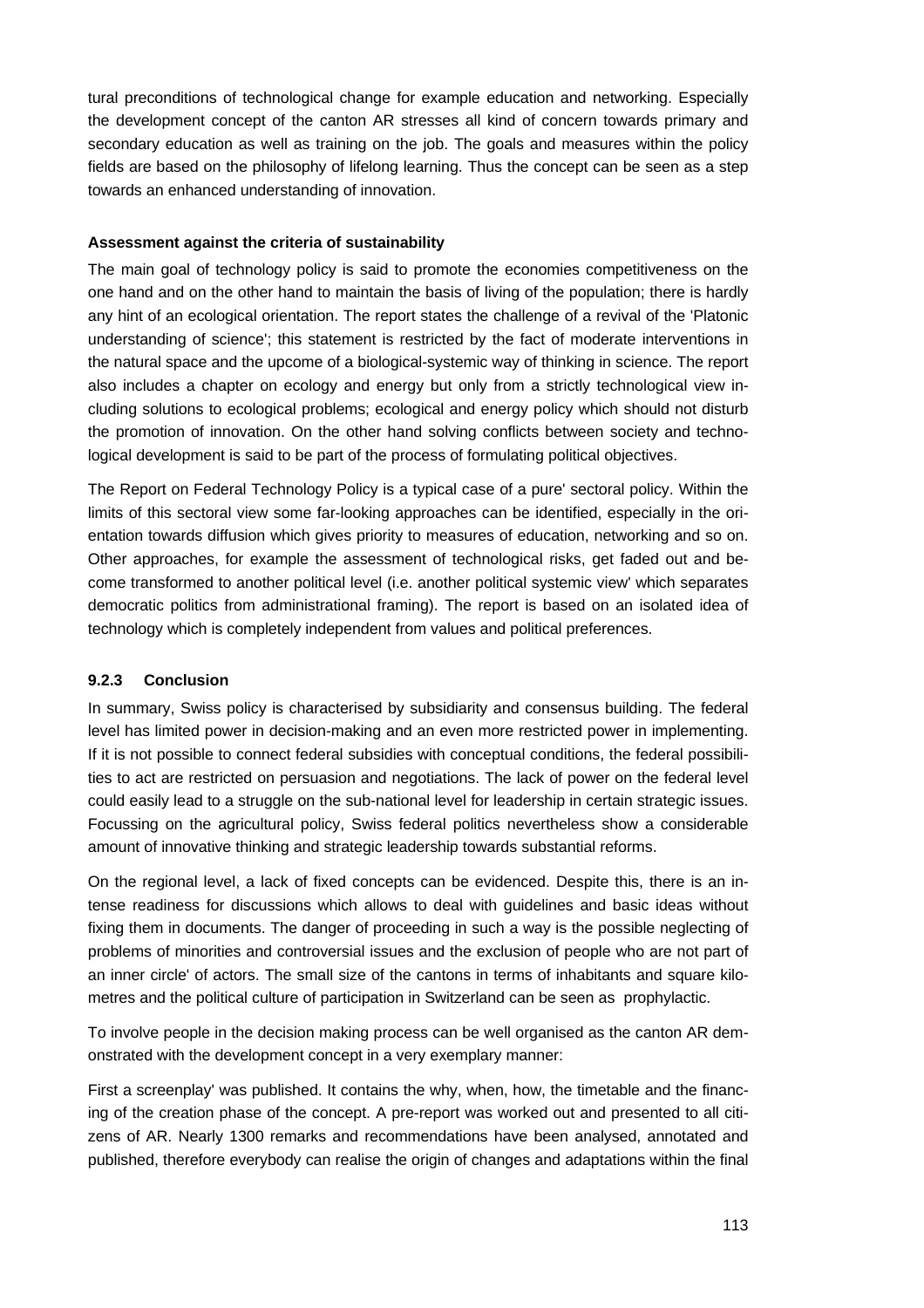concept. The development concept includes the analysis of the situation and guiding principles for further acting but also a second part of recommendations to different interest groups and the whole population. The third part of the concept is a collection of project sheets' with concrete ideas of action and the respective responsibility, financing and timetable. At the moment an evaluation of the goals is underway. The whole process has been accompanied by a group of seven trustworthy people and four members of the cantonal administration.

The conclusion therefore is, that it is up to the cantons to face the challenge and act upon their responsibility to proactively implement these issues. The Development Concept of Appenzell Ausserrhoden may stand as an innovative example and as a hope on the road towards sustainability.

## **9.3 Innovative Actions**

#### **9.3.1 Innovative actions concerning agricultural policy**

In agricultural policy two innovative actions will be analysed: The regional marketing joint-stock company Appenzell - rundum gesund' and the foundation Pro Specie Rara to maintain old regional breeds of animals and plants. A third project which will be analysed is the 'Wood-Chain Appenzell' which is aimed at the use of regional resources which could support additional incomes for farmers.

## **9.3.1.1 The 'Appenzell - rundum gesund'- joint stock company**

The name Appenzell' is well-known in Switzerland, Austria and the South of Germany not only for its famous cheese and an old folk-song. Also the mountain Säntis' (2500 m above sea level) as the geographical centre is a very prominent viewpoint and dominates the horizon. The landscape around is a tourist destination.. The small-structured pattern and the great influence of the agriculture in the region, especially in the mountain area, needs some creativity in creating development processes.

#### **The action**

The Appenzell - rundum gesund' is a regional marketing joint-stock company for the cooperation between interests and organisations: the farmers association, the organization of biological agriculture, the countrywomen's association, the regional tourist organization, the hotel owners, the butchers, the storekeepers, the landlords, the dairy co-operative and the consumer's association. It is aimed at the labelling and marketing of regional products to increase the value-added in agriculture and tourism and to maintain the cultural landscape and its diversity.

The basic idea of the project stems from a project in Vorarlberg (Austria). A good project has many parents. Many of the actors involved claimed the success as an initiator of the project. The project started with a phase of itinerant preachers but most of the work at the beginning has been done in small circles. An initiative group developed in April 1995 a label including the symbol, the organisational rules, the financial planning and a draft to get the license for using the label. The first period's financing has been negotiated in a small circle between the initiators of the project, the canton AR and a private foundation. The project itself started with the consultation of all relevant organisations, interest groups and the cantonal governments.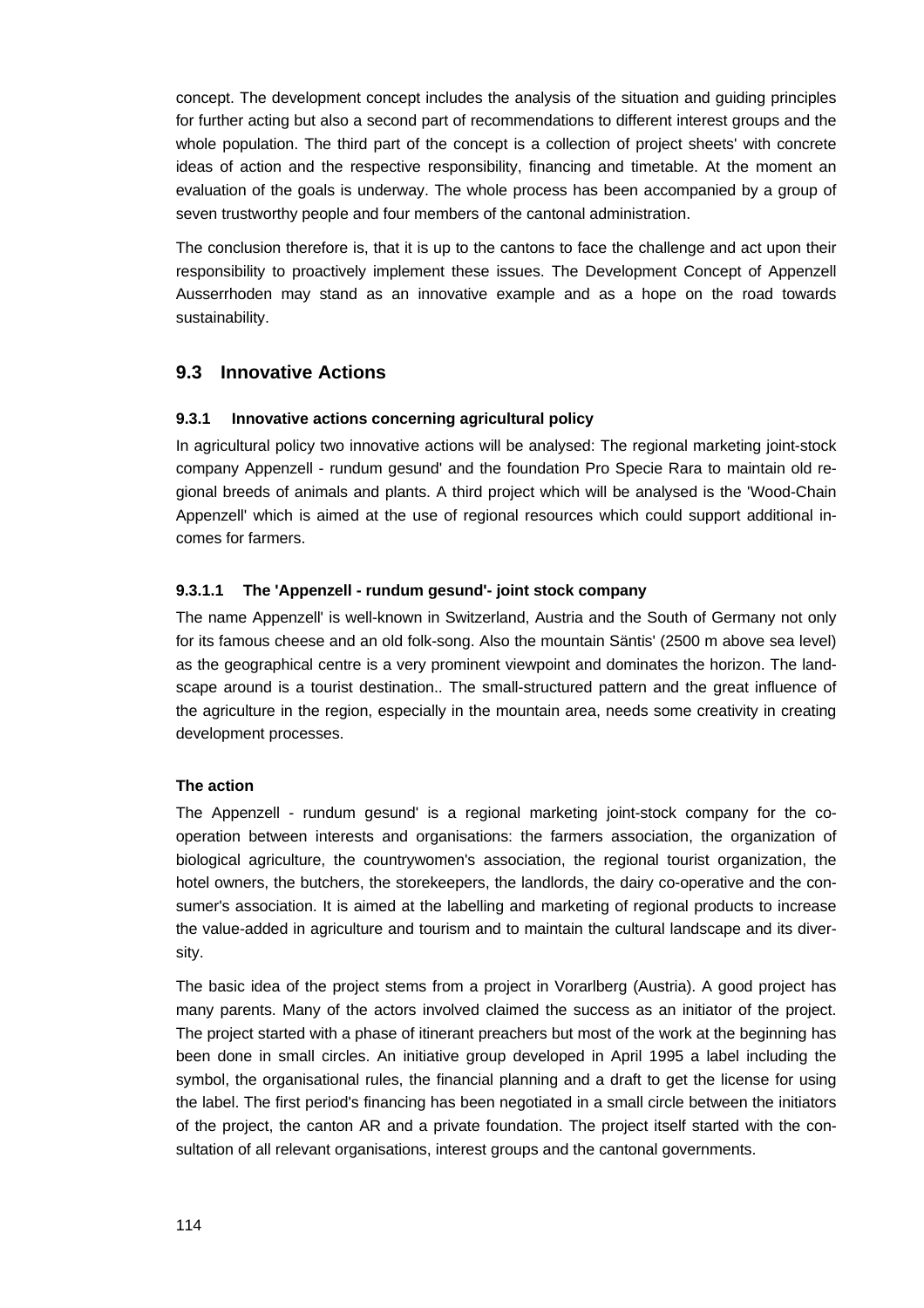In 1996 the whole turnaround of the project was more than 0,2 millions ECU, a figure which must double for the project to be self-financed. The additional agricultural income was about 40.000 ECU. The company has 100 shareholders with total assets of 25.000 ECU. Licenses are given to 44 farmers, 17 food producers and 18 tourism services. The quality standards of the products are fixed and the origins and quality of the products is supervised by certified controllers. Each participant signed a treaty and a 'code of honour'. The greatest single success is the contract with the SWISSAIR company (the national airline) to provide with labelled products.

Until now the main problem in implementation is to be seen in the branches of food retailers and tourism services branches. Within these branches, there is a lack of orientation towards customers and their needs. Most of the 'normal members' take part in the action in order to be informed but they are not really engaged until now. They have a 'wait and see' attitude which is the most hindering element of the whole project. Many of them pay their fees but do not even display the advertising brochures in their shop. The most innovative actors are the countrywomen' association (e.g. farmer's women) and the young farmers. A very new experience for the farmers in the project is the finding that tourism could be an enlargement of their own economic efforts. In this case a real learning process is taking place.

The project uses three types of supporting missions from the region's policy: a strategy and concrete ideas out of the existing development concept of the canton AR, material and nonmaterial support by cantonal political and administrational actors and cantonal subsidies in the first five years. Not only all opinion leaders but also a lot of politicians are engaged in the project even as shareholders and it is said that the annual session of the company is the one private meeting in the canton which draws the largest number of members of the cantonal government. One of the main factors of success are some very engaged actors: The 'Regional Secretary', the Director of the Regional Tourism Association and the Head of the Cantonal Department of Agriculture. He has previously been the Head of the Farmer's Association before and in this function he prepared much of the action. He organised the annual meetings of the association; during some years he confronted the farmers with new issues like 'controlled - biological agriculture', direct marketing, acting as an entrepreneur and others like these. The communication patterns within the members of the action are not as intense as between the few main actors and engaged members.

#### **9.3.1.2 The 'Pro Specie Rara'- Foundation**

The problem which lead to the establishment of the Pro Specie Rara foundation in 1982 is not only a regionally specific one. The global development in agriculture (fertilisers and pesticides, machines, seeds and sorts) lead to a genetic impoverishment in domestic crops and animals. Also the old knowledge of how to best utilise these animals and plants became lost over time. Old varieties and species only can survive in very peripheral or economically underdeveloped areas like some parts of the mountain region of Appenzell where the mechanisation and rationalisation did not take place at the same rate as other areas.

#### **The action**

The Pro Specie Rara Foundation (PSR) aims at preventing the genetic diversity of indigenous species of domestic crops and animals from becoming extinct. To maintain the genetic diversity means also to maintain the typical characteristics which allow a decentralised and regionally adapted agricultural production. This goal includes a certain lifestyle philosophy as well as re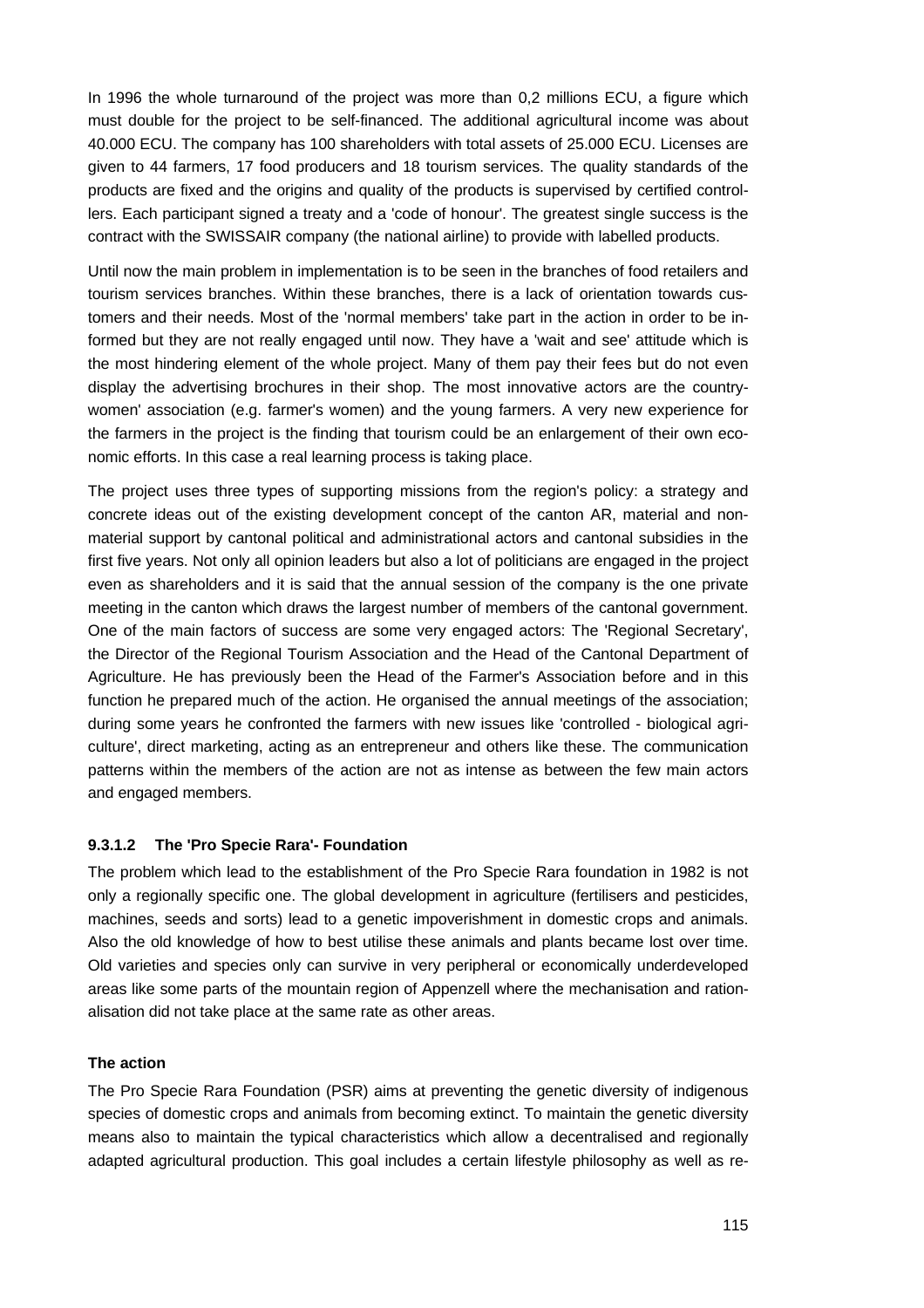gional development. Two tasks must be tackled in dealing with this particular problem. On the one hand the species have to be identified, the individuals registered and crossbreed. On the other hand the species have to be used for agriculture ('on-farm' strategy) in order for these species to get the chance to adapt on new living conditions and for maintaining and passing-on the knowledge about cultivating the species and the manufacturing and marketing of the respective agricultural products.

The PSR foundation is the result of the private initiative of a single person. Hans-Peter Grünenfelder was interested in the issue long before he began to work on the problem after having discovered some rare species while hiking in the countryside. Based on his personal conviction, he founded the PSR. There was not very much acknowledgement and acceptance in the first phase of the project - most people, both in public service and the private citizen, simply did not recognise the problems at hand. Grünenfelder however did receive some private support and from the WWF Switzerland but was confronted with a lack of co-operation from farmers and the officials.

Since its difficult beginnings, the PSR foundation is supported by 4000 patrons and for about 2000 members active in breeding. PSR supplies volunteers with the seed, courses and practical advice. The volunteer has to repay the foundation with give back a part of their harvest of new gained seeds and also is asked to describe the experiences for the use of other cultivators. In animal breeding the PSR mainly supports but also founds breeding associations, searches and identifies new individuals or populations of a species, works out and actualises the electronic form of the breeding documents and publishes an actual state-of-affairs.

The motivations of most of the voluntary actors is a non-material one. Some of the supporters work in science and vocational training, in agricultural co-operations or in ecologically oriented projects. Professional farmers are a minority. The private commitment is supplemented by construction and maintenance of special gardens, data collection with the assessment of priorities, identification and description of species and varieties, lists of literature and tests with different varieties of the same species - for example corn - to compare the results in quality and quantity. The work is supported by information and educational activities. Another part of the work of the PSR Foundation is the search on how to commercially use the animals and plants being protected. Co-operations with restaurants or with SMEs in food producing (bakeries, butcheries and so on) are in the beginning phases but have proven to be successful in some cases.

The PSR foundation also initiates and supervises projects in other European countries. To support such activities an European 'spin-off' was founded called SAVE (Safeguard for Agricultural Varieties in Europe). Especially since the breakdown of the former socialist nations there exist a broad new field of activity because of the usual niche-economy in this part of Europe. SAVE coordinates the national associations and interest groups and is building up a close cooperation of regional and national NGO's in Europe. To recognise and prevent unfavourable developments, the Monitoring Institute for Rare Breeds and Seeds in Europe was founded in September 1995. The Monitoring Centre is a supplementing organization aimed at basic research and as a service centre for NGO's.

The PSR foundation has no political goals and keeps out mostly of political debates. Therefore it is a very presentable project for all kinds of politicians and the verbal support is unanimous. This support does not correspond with the actual material support because of it's very personal moulded history and its fully private character. On the conceptual level the PSR Foundation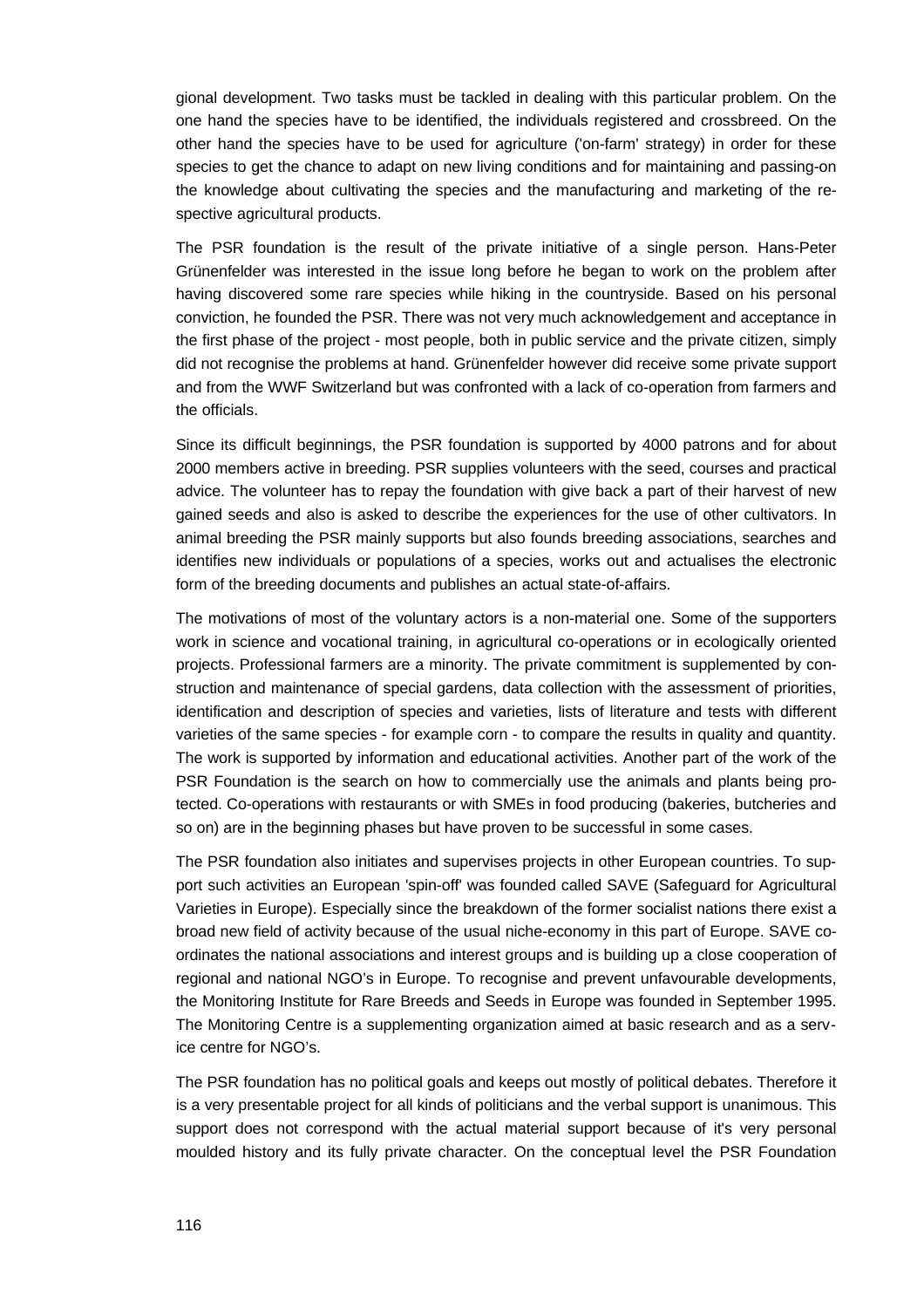especially co-operates with the Federal Department of Agriculture and supported, for example, the Swiss federal level in participating at the 'Congress from Leipzig' from the FAO, the agricultural organization of the UNO. The congress held in 1996 was aimed at preparing a 'global plan of action to maintain the genetic resources of plants.

#### **9.3.1.3 The 'Holzkette' Appenzell**

The 'wood chain' is not an agricultural project but the cultivation of forests could create an important part of the farmer's future income. 60 (AR) and 78 (AI) percent of the whole wood of 13.600 hectares of the forests are privately owned by farmers or co-operatives. The supply on wood per capita is for about 500 cubic meter per hectare, only 2.5 cubic meter per hectare is actually utilised. Despite this, the region has many sawmills and has been traditionally oriented towards wood as a resource in the construction sector. The structure of the affected branches related to the wood-industry is very small-scaled. Partly the professionality of the branch is at a low level which leads to difficulties in getting the products to market. On the other hand the Swiss economy exports quite a bit of tree-trunks and imports significant amounts of finished wood in the form of planks and beams. Especially in Eastern Switzerland there is pressure of cheap prices from Eastern Europe via Austria.

#### **The action**

The 'Holzkette Appenzell' or 'wood-chain' attempts to bring together all the people who grow, sell, distribute, commercialise and manufacture wood and related products. It aims at building a network along the value chain in order to better use local resources. Information and communication about the possibilities to co-operate are put to the forefront and awareness for the network is currently being established. One goal is to optimise the economic structure and to coordinate measures of marketing and advertising. One aim is the establishing of a regional label for wood. Another long term goal is to create a kind of virtual wood-factory which is able to react quickly and precisely on market demands.

The 'wood chain' was initiated by a private innovative entrepreneur. The idea originates in Central Switzerland. The project started with a regional study group on the use of wood as an endogenous resource. Different occupations and branches participated in the study group. But the area covered by the group was too large, therefore the wood-chain is concentrated on the cantons AR and AI. In the canton of St. Gallen similar projects were later initiated.

In the last three years, many activities have taken place: lectures on ecological construction, excursions, presentations and the publication of articles in different journals and newspapers. Most of the activities are a type of marketing in the sense of creating public awareness but the activities try also to influence the members of the wood chain themselves as a learning process. The wood chain's success can be seen mainly in an increased communication and in an improved understanding between the various actors. Foresters for example give recommendations to the owners of forests on the quality of wood in terms of variety and thickness which were worked out together with the owners of the sawmills. Only one production project has been undertaken until now: the planning of a modular construction of hotels for the EXPO 2001 in Switzerland which can be dismantled and re-used afterwards. This concrete project adds a new quality of the wood-chain's work but remains a singular activity until now.

At the moment the project is driven by a few single actors who are especially enthusiastic about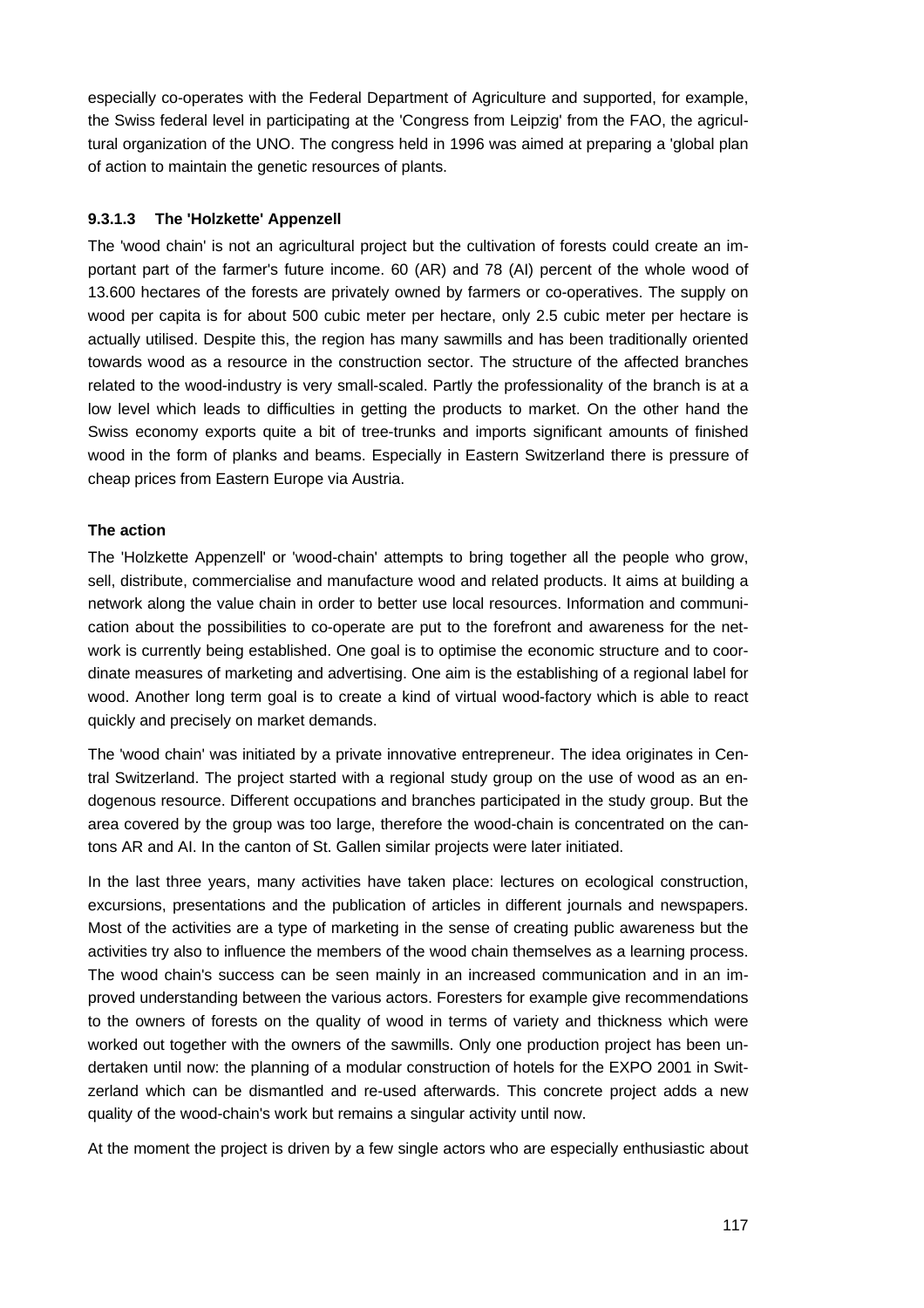the issue. The organization is very informal. But most of the concerned actors miss the longterm and vision for the chains view on the problem. The lack of specific action as well as possibilities to act hinders a more proactive involvement - and a lack of involvement in turn hinders the creating of new possibilities to act.

There is a strong interrelationship between the cantonal development concept of AR and the wood-chain. The lack of using endogenous wood resources first has been taken as an issue in the first development concept of the canton in 1982. The second development concept from 1993 cites the wood chain as a positive example for an innovative action; the recommendations given to private citizens, the wood-processing industry, SMEs and different associations followed the goals of the 'wood chain'. Some cantonal support exists especially through advice and administrative help. The most useful support by the administration is the work of the cantonal forester who is involved in the project as a central actor. The 'wood-chain' also receives some subsidies from the 'Organisation to Promote the Cantonal Economy' of the canton AR.

#### **9.3.1.4 Assessment of the innovative actions against the criteria of sustainability**

Environmental issues are part of all three innovative actions but are targeted at for different reasons. The utilitarian view dominates in the joint stock company and the wood-chain project. Positive ecological impacts are the consequent result of an economically motivated regionalisation. In both cases, the emphasis of the main actors is divided between marketing goals and an orientation towards sustainability. On the other hand, has the use of wood as a resource in construction has ecological effects which go beyond the ecological effects of regionalisation. The type of agriculture the PSR foundation supports rejects the standard industrial approach of agriculture and is clearly oriented towards the balance of ecological, economical and social goals.

The economical goals dominate in the joint stock company and the wood-chain whereas the PSR places non-material goals into the foreground. The recent trend towards the economical use of the genetic diversity which leads to an artificial change of genetic characteristics, to commercial genetic pools and the patent protection on species and varieties may be the main threat of the this project in the next decades. But in a strategic way the PSR argues in its publications mainly by means of the economic use of maintaining the old species.

The joint stock company and the wood-chain, both are able to develop a strong regional identity, but both projects have to be handled with care. The dominance of an economic view can lead to an abuse of the regional rural culture for marketing purposes - utilitarianism in all arguments threatens immaterial social goals. Here the work of PSR can also be an important input for a process of regional identification depending on the traditional way of agriculture and agricultural products. A mixture of both types of innovative action could be able to satisfy human needs, to maintain the regional heritage and to develop social potentials in the region.

In the systemic dimensions, diversity in activities is a clearly formulated goal of the projects. Combining different elements of the value-added chain creates an integrated view of the problems. In this way the combination between different policies seems to be the most compromising way of action in the mentioned context. The work of PSR directly aims to maintain diversity, both the genetic diversity as well as the diversity of agricultural lifestyles.

Subsidiarity as a matter of self-government could be reached with the organisational structure aimed at the regional level and a mixture between private commitment and public support. The joint stock company and the wood-chain project have been initiated as a public-private-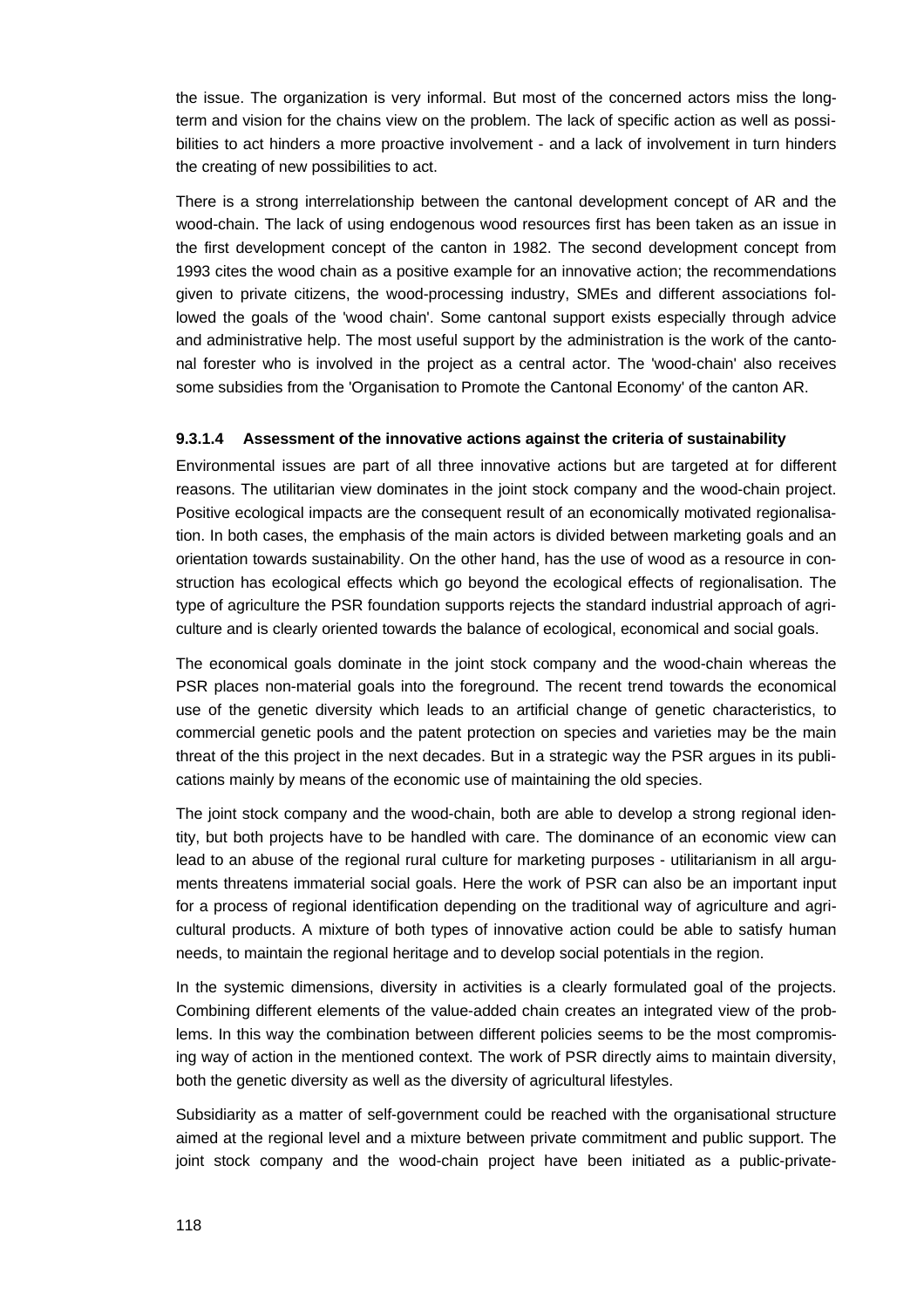partnership from the top-down. Both actions show some obstacles in implementation as the laborious search for member's activity and the lack of ideas regarding products and production. The actors had to learn that such actions needs more time to become self-supporting as was first believed. However, the PSR needs the heavy involvement of private persons and associations to fulfil a matter of public interest and the fully private organization is not supplemented adequate by supporting missions on a material level.

The three projects are aimed at building up a thematically network. Partnership therefore is a crucial mode of operation as well as a clearly formulated goal of each of the projects. The projects show that communication between different professional and interest groups increases the awareness which in turn helps fulfil the goals of sustainability. But in the day-to-day work there still remain some teething troubles concerning the share of tasks and some negative effects of competition.

In two of the three projects participation is limited to most of the relevant organised interests. Neither in the joint stock company nor in the wood-chain project are ecological NGO's involved. Both innovative projects have been designed by regional decision-makers from the top-down. The absence of 'grassroots' gives a small base to these projects until now and much of the current work is connected with the persuasion the segment of the public affected by the issue. In the PSR participation is not an explicit goal but the manner in which tasks are carried out.

Including goals of equity may be the weak point of the innovative action. Individual equity is not a explicit goal in all these three projects but the intended possibility to widen the individual activities in a self-responsible way can support individual equity.

In the joint stock company and the wood chain project, the orientation towards regional competition is a characteristic feature. However, on the other hand the starting point of the regional competition are the specific resources which allows to protect the resources of other regions. It is difficult to assess regional competition in terms of regional equity if an action is oriented towards the increasing of regional value-added. Especially the interregional equity is reflected by PSR with its European spin-off and other supporting activities in the countries of Eastern Europe.

The inter-temporal equity only is an explicit goal of the PSR which is aimed at maintaining resources for the use of further generations. Both of the other projects focus on the better use of endogenous resources. This enables the local and regional community to create a regionally adapted development and therefore also stresses the dimension of inter-temporal equity. But how much the dimension is stressed depends on the 'struggle' between the goals of marketing and the goals of ecology and quality of life.

#### **9.3.2 Innovative actions concerning technology policy**

Three projects have been analysed: The 'Appenzell's Association for the Promotion of Environmental Sound Energies (AVE), the Electronic Mall Bodensee and the Virtual Factory.

## **9.3.2.1 Appenzell's Association for the Promotion of Environmental Sound Energies (AVE)**

The association was founded at a time, where the discussion on ecological risks especially in the field of energy (atomic energy, water plants) was given much attention. During this time the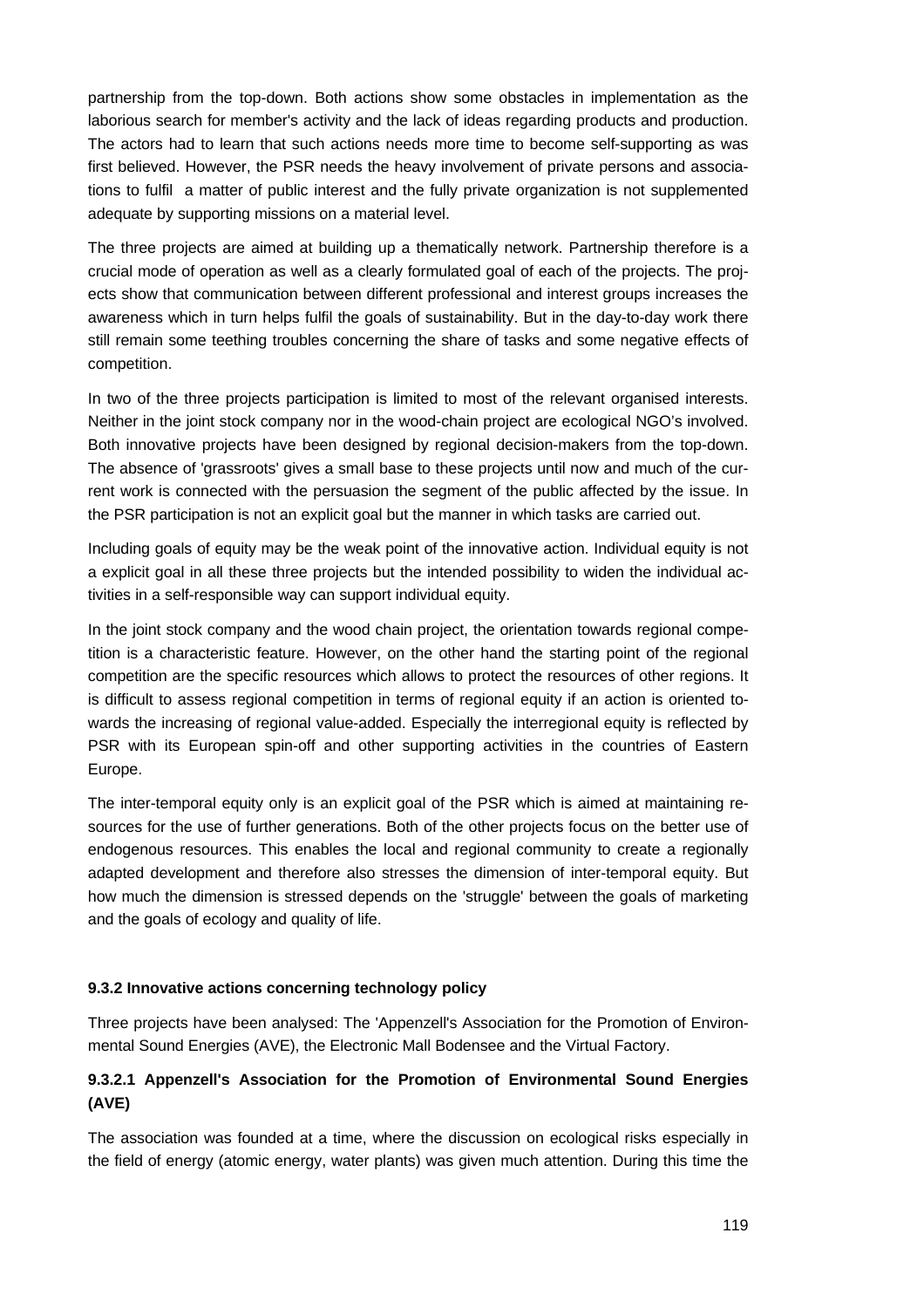government of the canton AR dealt with a draft on a cantonal law concerning the use of energy which included the economical use of energy but not the promotion of renewable energy. was a trigger.

#### **The action**

The association promotes the construction of renewable energy plants and the use of such energy and represents these goals namely against the administration and the energy supplying firms. Additionally the association can buy, built and run small plants to produce renewable energy and organises groups of self-construction. The activities of the association includes lectures, excursions, presentations and courses.

At the beginning of 1991 the founder of the association asked the first 50 members to help him to get all parties, associations and groups of interests involved in the association. He visited the cantonal officials and politicians and put the following proposal forward: If the canton integrates a phrase in the new law like "...the canton will promote renewable energies within the bounds of his possibility..", then the association would supply an advice in these energy issues. Their philosophy is to produce many advance concessions by private work before asking for public subsidies. In establishing a first circle which covers all the different organisations and interests the association has demonstrated the broad support which is the starting point for an innovative action oriented towards subsidiarity.

At the end of 1996 the association had for about 600 members in the whole region. The three groups of self-construction have installed 48 plants on roofs of private houses covering about for about 900m². Larger plants have also been constructed: a solar energy plant on the roof of a cantonal school (2.700 kWh/year), a solar energy plant on the roof of a vocational school (5.000 kWh/year), three water power plants (a new one, an enlargement and a reconstruction) producing a totally of about 500.000 kWh/year and a wind energy plant (100.000 kWh/year). The financing of these plants is mainly done by private persons who buy a certain amount of ecological sound energy for a cost-covering price. For these activities the association received the Swiss Solar Prize 1995 and the canton AR has the highest density of solar energy installations for thermal use in private households in all of Switzerland.

The cantonal assessment shows that the association's work has created a milieu of interested people in the canton. A common database on demand, types of plants and so on became was created. The public opinion gets motivated and informed and a lot of new ideas grow in the region. In the association's meetings there are 80 to 140 persons which is a very high rate compared with the total population.

The cantonal department calls the association an 'ideal partner'. The cooperation is assessed by the canton as 'fully based on trust', the dividing of labour is seen as 'the conceptual work for the canton, the labour for the association' because sometimes there is a lack of strategical planning in the association's work. Each advice given to private persons concerning energy plants will be supported by the canton AR with the help of the cantons AI and SG.

From the view of the private firms 'dealing with solar energy plants, the association's work will be assessed as very important for the region. The association has been able to create a consciousness in the population to use renewable energies which also helps the private firms to sell their components. Therefore the owners often participate with providing their know-how. The regional energy provider SAK wants to participate in a new organization to reorganise the sale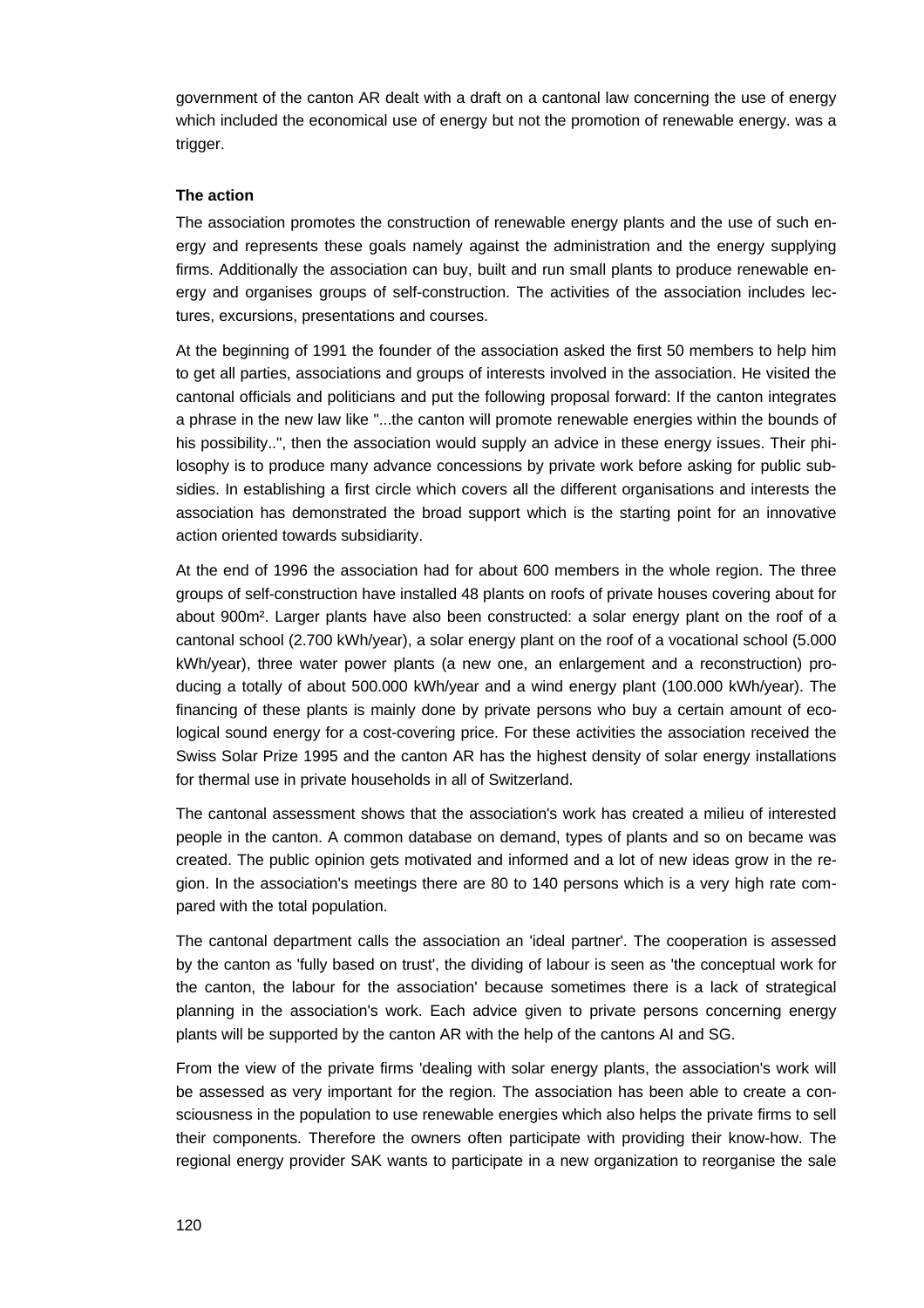of environmental sound energy. The energy provider plans to widen the idea of the association and integrate the canton of St. Gallen but at the moment it is too much work for the capacity of the association.

## **9.3.1.5 The Electronic Mall Bodensee (EMB)**

The 'Electronic Mall Bodensee' (EMB) is an electronic marketplace which offers information from enterprises, cultural events, regional marketing, newspapers, administrations and so on. It has an European perspective to co-operate and combines very different suppliers in a cooperative structure. The EMB should strengthen the local and regional economy, create information and services and it should give free access to information and support the transparency in the region.

## **The action**

The idea for this innovative action has been developed in the canton of St. Gallen by the Head of the Department of Economic Development. From the very first step the Institute of Innovation Management (IWI) of the University of St. Gallen has been involved which has created the theoretical concept for the project. The first planning took place in December 1995 and the project was launched already in January 1996 after only three weeks. It was a jumping in at the deep end. The EMB went on line in June 1995 after five months of preparation.

The EMB is said to be the greatest Internet supplier in whole of Switzerland and one of the most successful attempts of regionalising the Internet. It combines all the characteristics of a successful political project: innovation, regionalisation, learning and communication, profit sharing and so on. Because of its success, many politicians beat the drum for the project.

A company organises the structure and manage the activities of the EMB including the marketing, the administration of legal rights and the evaluation of the quality of the whole project. Other scientific institutions are strongly involved: The University and the Steinbeiss-Transfer Centre of Constance / Germany, the Technological Centre Dornbirn and the Vorarlberger Rechenzentrum in Dornbirn / Austria, and the IWI and the Delta Consulting Group in St. Gallen. The International Conference of the Lake of Constance as a cross-border conference of governments founded an institution to promote the EMB.

Meanwhile the EMB has 150 suppliers and a strong demand: 250 000 calls from 80 nations in one month. Since 1995 more than 1.000 private firms have their homepage on the EMB but the quality differs enormously. New clients like local authorities put the EMB-link on their homepage without even personal contacting to the manager of the EMB - the idea grows independently and is considered a public good. The scientific community round the Lake of Constance uses the EMB for the implementation of results in computer sciences and similar fields and to carry out empirical tests under the conditions of a real market in the Internet. The latest goal is to elaborate and invent a safe regional means of electronic payment.

One of the main problems are the high costs for developing the structure and technological tools and for adapting the whole system to new technologies. There is no adequate market for refinancing such expenditure but also there is not very much willingness from the public around the Lake of Constance to provide long-term subsidies. On the other hand there are some competition problems in communication technology with private firms and interests which disables the EMB as publicly supported institution to act in profitable spheres of business.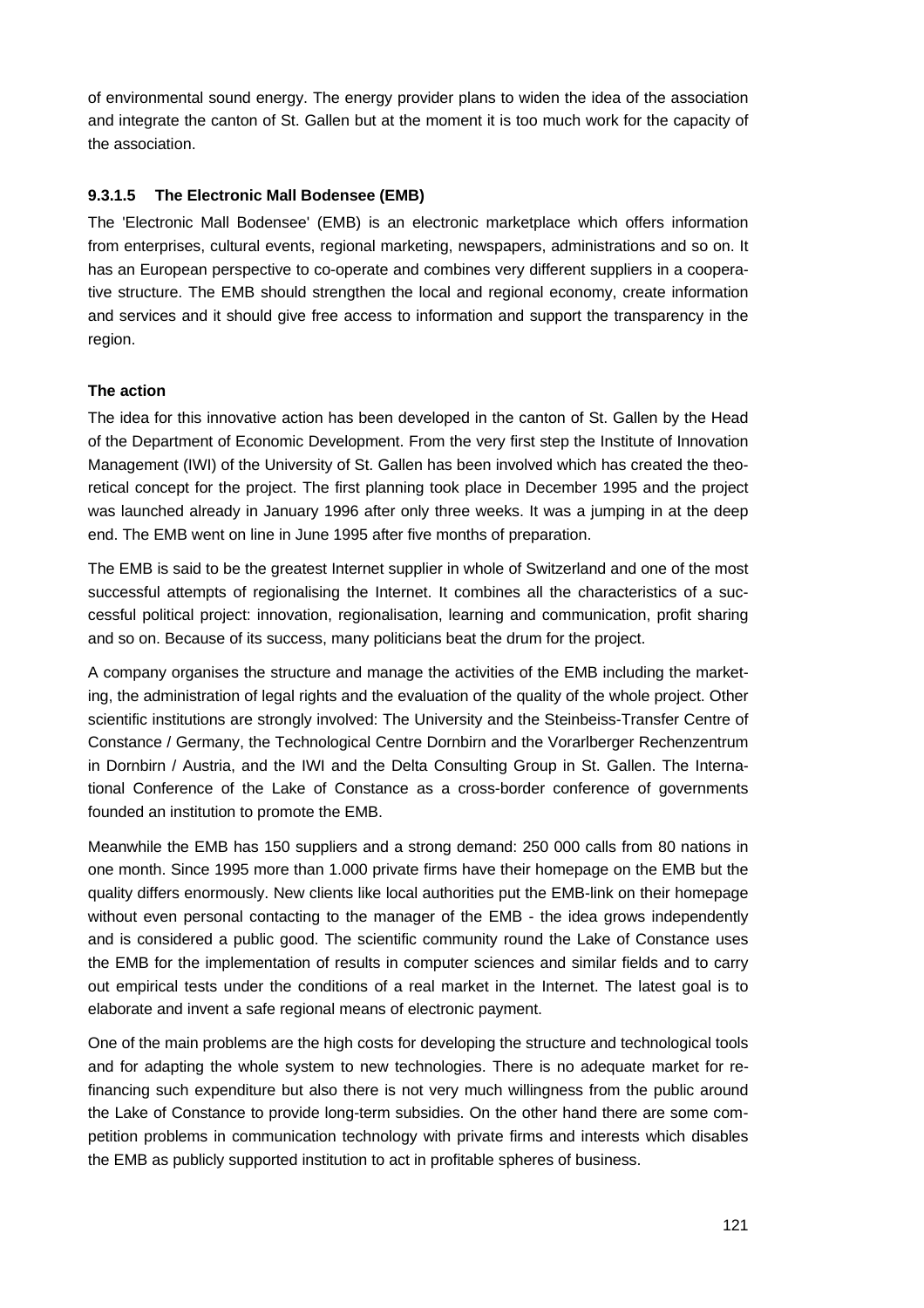#### **9.3.1.6 The Virtual Factory**

The regional economy shows a high degree of industrialisation: 47% of all employees in the canton SG compared to 38% in whole Switzerland are employed in the manufacturing sector. In the canton SG about 15.000 people are employed by the machine industry and the metal processing industry is present as well. In the mountain region industrial production is characterised by small units, three quarters of the companies have less than 10 employees. On the one hand this means that they have difficulties concerning R+D, capital and further education, on the other hand it makes them more flexible than larger companies.

#### **The action**

A virtual factory network was founded in the region as a cooperation between existing firms to build up a cyber- network for producing machines for the mechanical engineering sector. The network connects 14 firms employing between 16 and 7000 workers. The network includes one firm from Austria and one from Germany. All firms contribute different central competencies to the network. The virtual factory network co-ordinates an intensive communication and built up temporal limited co-operations of firms to deal with special tasks. The idea was created by an institute of the University of St. Gallen and means to combine the flexibility of small firms with the advantages of great large firms concerning the firms capacities and infrastructure. The innovative action project was first outlined in the inaugural lecture of a Professor from the Institute of Technological Management (ITEM).

The project is divided in different overlapping phases. First an analysis of bilateral cooperation forms has been done. The result is a catalogue of the cooperation forms, their fields of application and the internal preconditions. In the second phase the ITEM-institute worked out the concept of the Virtual Factory, the technical advise and the appropriate infrastructure and service components. This two phases have been supported by the federal 'Commission for Technology and Innovation (KTI)' and by the international research programme 'EUREKA' as well as by contributions from the participating firms and institutions. The attempt is now to handle the Virtual Factory under real conditions of market and competition and afterwards to reach the phase of creating satellites.

The initial motivation of the project was purely a scientific one. The politicians supporting the project are motivated by the hope for a 'light on the horizon' compared with the actual economical state. The concerned firms involved have very different motivations connected with the search for new management strategies. There are different special tasks in the Virtual Factory: a 'Broker', a 'Manager of Orders', a 'Manager of Service' and a 'Network- Coach' who cares for the whole network- structure. A regular exchange of experiences on different issues is common, as well as social events to become better acquainted with the other collaborators. Different issues are dealt with in various working groups, for example marketing.

From the beginning the participating firms have been strongly connected to the ITEM- institute. Most of the firms changed their perception of sense and goals of the project within the last two years from worrying about capacity to recognising new chances. Firms who are engaged in the network process now states that there can be some economical use of this venture. The sense of being engaged is a very new experience for most of the firms. Most of the firms see the communication as the centre of the Virtual Factory. They all are very astonished about the degree of trust between firms of the same branch and all firms feels a kind of 'getting ready to go'. The whole project is seen as a new kind of competition which shifts from the competition be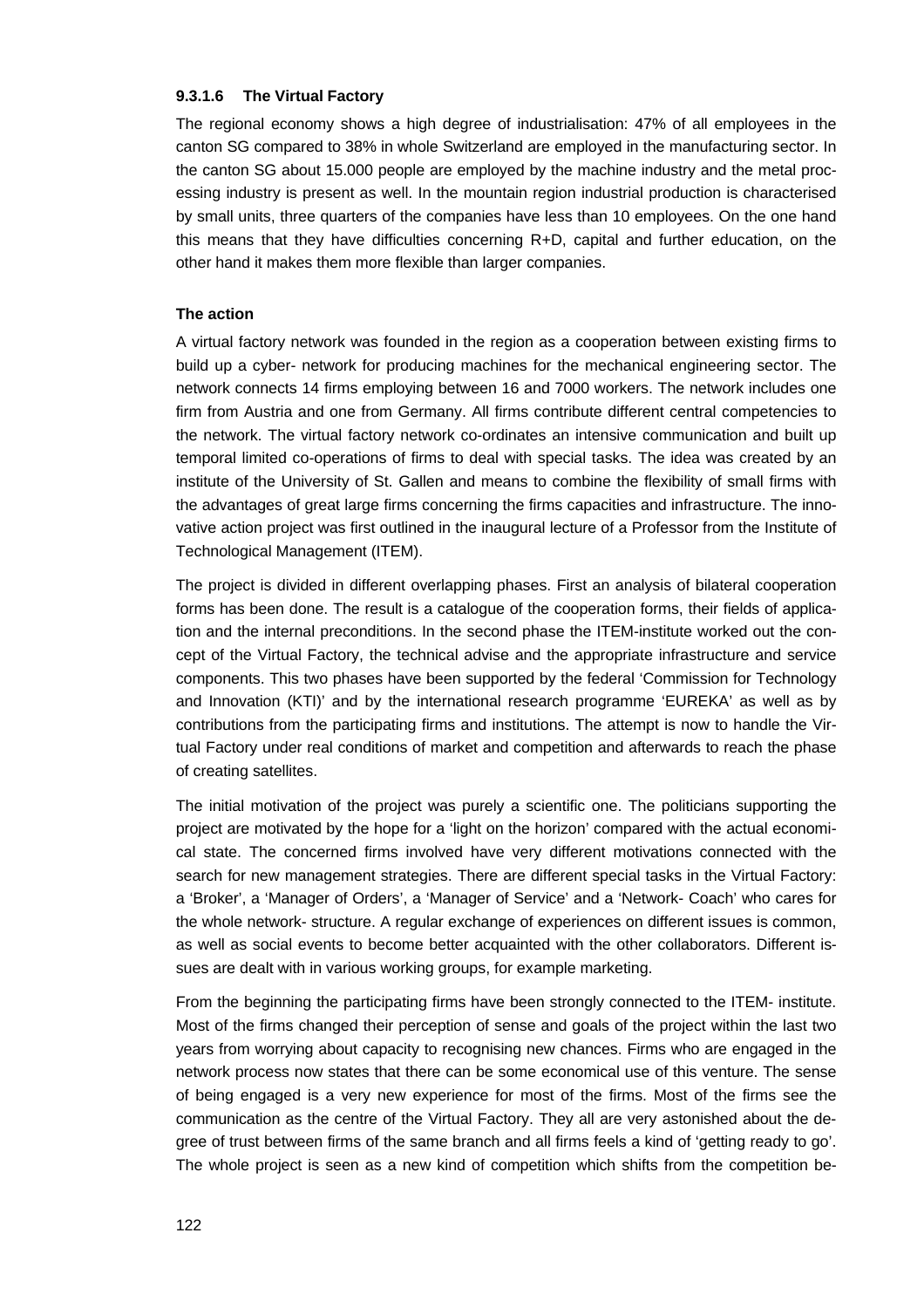tween firms to a competition between regions. The manner of communicating enables the firms to react quickly and to work with uncomplicated structures. Only the less engaged firms see no additional gain of this innovative project.

However, the story is not without complications; the firms involved have pointed out the following: first, as a prototype sometimes 'trial and error' are the leading instruments to managing the project. Second, the selection of the members could have been done more carefully to connect different competencies. At the moment many firms with capacities and fewer with rare competencies are involved. Third, the whole project is being conducted in a very scientific way and some practical issues have been neglected. Fourth, firms believe that the technology policy is not seen as important enough for the project. Most of the firms argue that participation in the project should be the task of the single enterprises within the free market. There is obviously a gap between the real conditions of the project (idea and realisation by University's institute, support through public subsidies) and the perception of the participating firms.

#### **9.3.2 Assessment of the projects against the sustainability criteria**

Only in the 'Appenzell's Association for the Promotion of Environmental Sound Energies (AVE)' exist environmental goals. The two other projects are aimed at ecology not at all, the overall goals are economical ones. The economical goals of both are in-line with those of the public interest but the real economical use has been marginal until now. However, both projects are in their beginning. In this sense they are to be assessed as being more 'innovative' than 'sustainable'. But on the other hand there are not many ecological threats and limits for the projects. The socio-cultural impacts are weak in all three projects. The regional identification of the network partners increased and the AVE achieved with the Swiss Award on Solar Energy eminence. Especially in the case of the Virtual Factory the project is aimed at an innovative milieu built upon a common feeling of trust between the involved firms which can give some references to the socio-economic dimension. With regard to the three dimensions of development, the AVE can be judged as an innovative project moving toward sustainable development.

Diversity is mentioned in different ways in all the three projects. In the case of AVE, diversity can be seen in the different ways of working and the different resources to produce energy. The EMB offers a marketplace for many different actors within the region and strongly increases the diversity in communication. All the four systemic dimensions are explicitly reflected by this project which is especially caused through the characteristics of the Internet. The Virtual Factory is aimed at an increasing of diversity within a special type of production.

Subsidiarity is the explicit starting-point of the AVE. The basic philosophy is first to work and then try to influence the cantonal policy. The Virtual Factory was founded out from the University's sphere which has a high tradition in autonomy. The project shows that the strong political support and the role in public opinion can create a self-fulfilling prophecy for an project which is supported by public and private subsidies. The dimension of networking is a construction principle of all the three innovative projects.

Networking is the essential for the work of self-helping groups and also the Internet could be a very good base for regional networking. The Virtual Factory aims at networking between firms under the spirit of a global competition. Participation of those interests involved and participation of the broad public is an explicit goal of the AVE and the EMB. The Virtual Factory is oriented towards a specific target group which can participate in the project.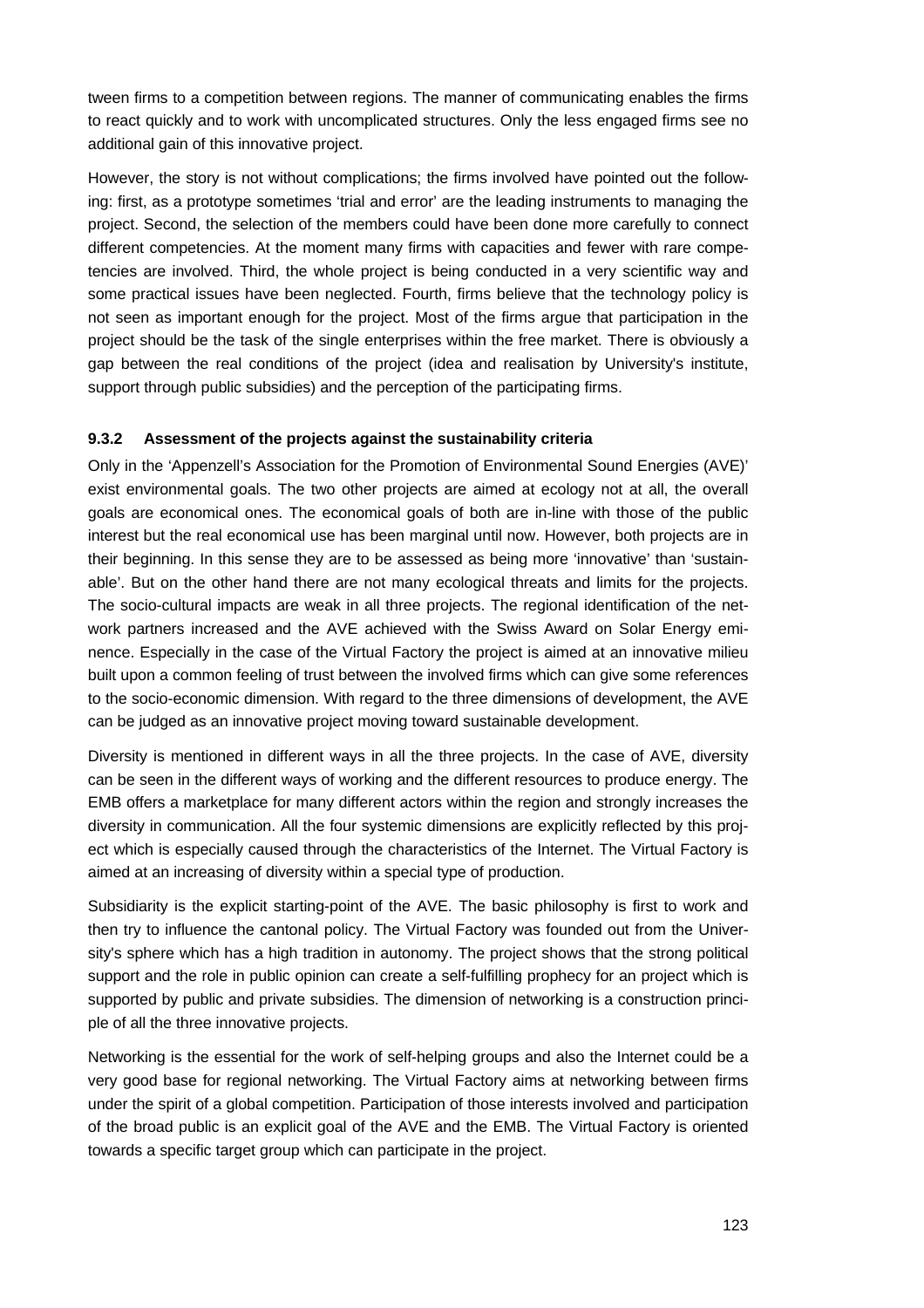The financing of the larger plants of AVE is a contribution to the dimension of individual equity. The method of financing the projects enables step-by-step solutions for the consumers according to their own capacity. Everyone is able to use renewable energies without to be forced to install an expensive equipment on the roof. Neither of the other two projects particularly stress the sphere of equity but the necessary processes can be seen as a contribution to the dimension of individual equity.

In the AVE interregional equity is taken into account if the ecological impacts of the project are analysed. Increasing the share of renewable energy in the region helps to reduce harmful chemicals in other regions. In the same way the inter-temporal equity is a goal of the project. It can be seen in the term 'renewable energies'. The EMB's guiding principles include the idea of a network of regions. Until now the innovative project is very progressive and well-known and can therefore act as an example for other regions. A clear goal of the Virtual Factory is the economic competition not between firms but between regions in one sector of production to act successful in the global economy.

The dimension of inter-temporal equity is not mentioned by the EMB or the Virtual Factory.

#### **9.3.3 Common features and differences**

There are a few prerequisites which can be analysed as helpful to realise the projects:

Very helpful are semi-public institutions which provide advice and networking and which have the tasks to create and realise projects as it can be seen in technology policy. The different interviews draw an interesting picture of the region: There is a kind of innovative milieu created between the institutes of the university, the Office for Industry, Small Business and Labour in the canton of St. Gallen and the other institutions located in the region. A strong influence comes from the University's institutes because of their specific financing structure: about 60 to 70 percent of the their budget is derived by performing research, development and consulting for profit. Therefore the research efforts have to be very practical oriented and tends to create concrete projects in the region.

The most helpful in regional development projects is the process of discussing the goals. In agricultural, tourism and other policies the process shows broad effects on the region. This can be clearly seen with the situation in the canton AR, where a strong supporting structure exists. The structure is shaped from individual characteristics as well as from a way of interacting. The way the Development Concept has been developed used a lot of public discussions. The concept involves many examples for the new strategy of 'cooperative development'. At the same time other problems concerning the broader public interest filled the political agenda in the canton AR and created a discursive atmosphere: the discussion about women's rights to vote in cantonal elections, the amendment of the cantonal constitution, the abolishment of the 'Landsgemeinde' which is an instrument of traditional democratic participation on the cantonal level - in an outdoor assembly people vote by raising their hands. All these discussions influenced the mood in the canton and created an atmosphere which has been able to generate innovative projects.

Similarly helpful are persons which are especially engaged in such projects and which are responsible by profession. This can be seen in the case of agricultural policy with the 'Regional Secretary' of the canton AR. Here all projects are connected with his efforts in one or another way. It also can be stated in the case of the Head of the Office of Industry, Small Enterprises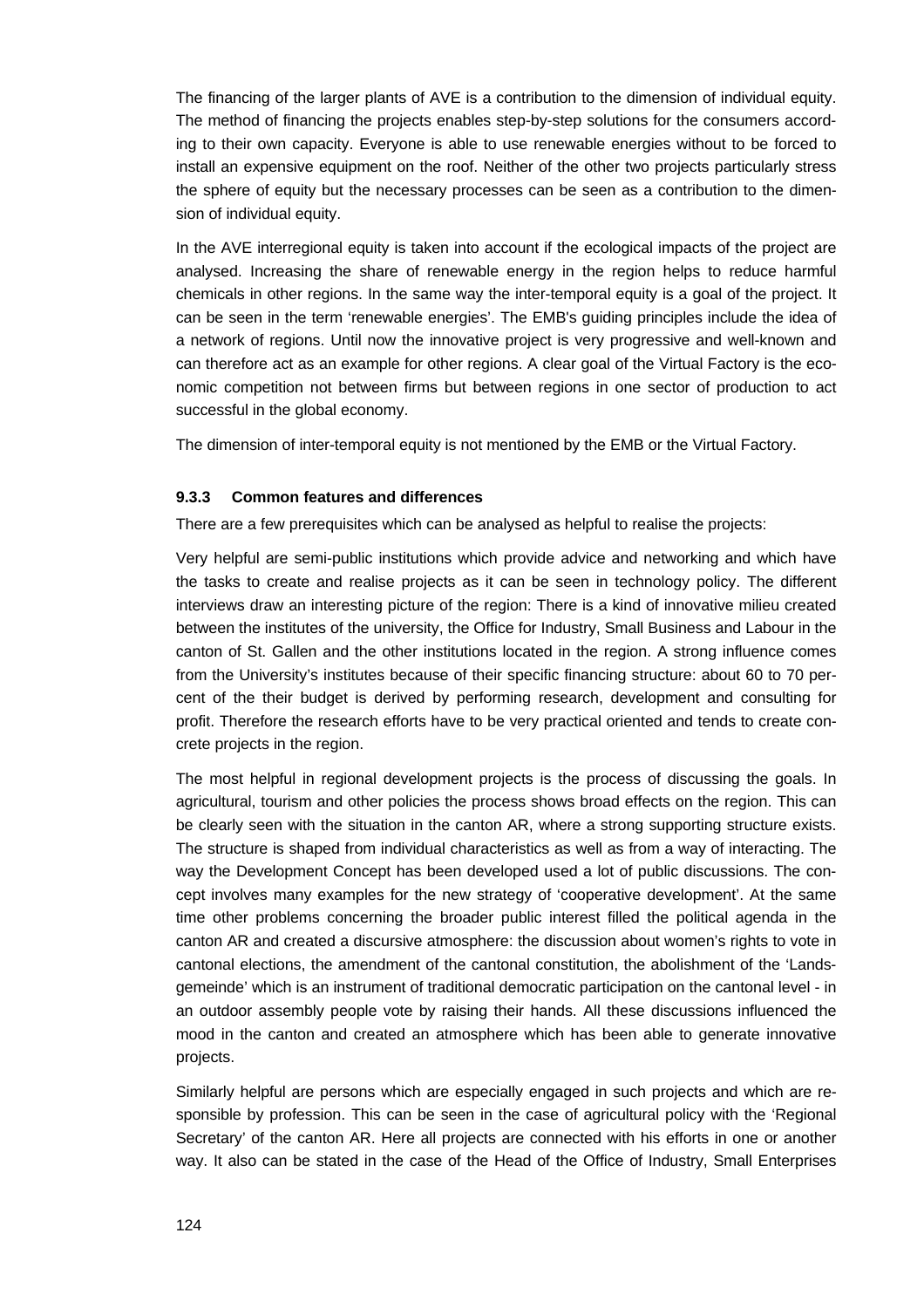and Labour of the canton SG. The two projects EMB and Virtual Factory and other circles and political structural conditions are connected with his work.

A last helpful prerequisite are clearly formulated positions of the federal level as it can be seen especially in agricultural policy. The homogeneous orientation of the analysed concepts and the corresponding subsidies are necessary to implement a real paradigmatic change in policy. But the political implementation depends on the project:

While analysing the moving forces of the project over the lifetime-cycle two types of projects can be distinguished. The one type is initiated by private persons and - after the first steps of implementation - the public support is won. The other type is initiated through a kind of public-privatepartnership and the persons and institutions affected by the project are the same over the whole lifetime-cycle of the project.

In the first case the public support is gained when the private efforts are not strong enough but an exemplary work has been done until this time. The support is a kind of reward and helps to implement the goals. The increase of the goals originates from the success of the project to date. In the second case the project is a result of public steering and usually initiated by the administration or members of the regional network of decision-makers which today also includes also the officials of organised interests. The public support is a kind of stimulus and it is planned to cancel this support after the project becomes self-sustaining.

Another result only can be formulated as a hypothesis because of the small number of projects analysed. It seems, that the character of the 'goods' produced from the project influences the public participation. The more a project is oriented towards the 'production of a public good' in the sense of non-material results, the higher is the public participation of the citizens. The more the projects goal is the production of a private (economic) good, the greater is the support of the public mostly in the way of public-private-partnerships.

There are three projects which aim at the economic oriented networking of actors which have been involved for different reasons. The wood chain project, the joint-stock company to connect agriculture and tourism and the Virtual factory. All the three projects are successful due to the initiative of 'being pushed ahead' by single persons and are strongly supported by the public - if not with subsidies they are commonly cited projects in political speeches. The other two projects don't have a dominating economical goal and in both the public dominates: Pro Specie Rara and the AVE. They are oriented towards the implementation of a specific, clearly bounded 'product' or service which requires a lot of engagement. Such non-material products are the climatic issues as the reason for using renewable energies and the agricultural biodiversity.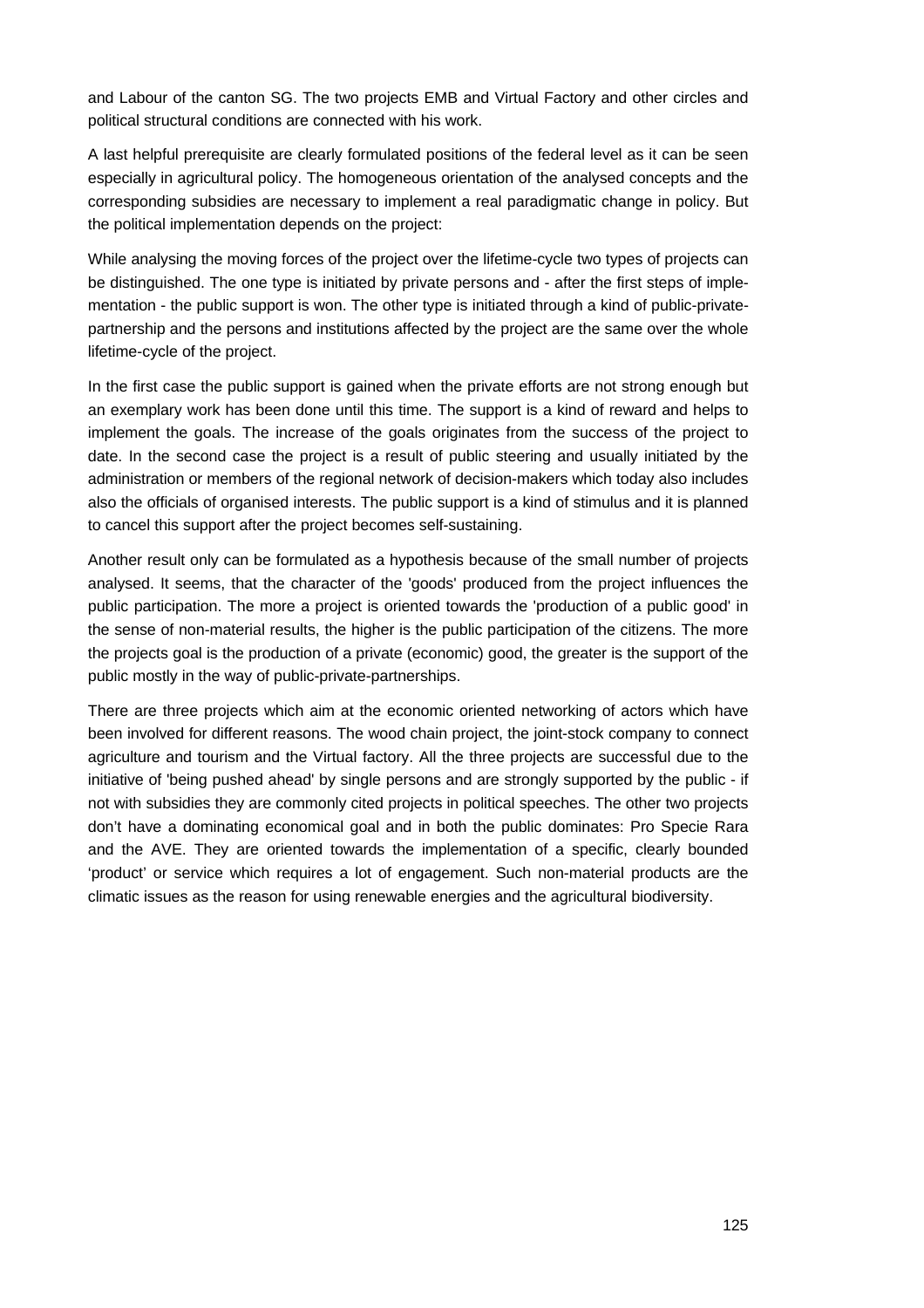## **The Dynamics of National and Regional Patterns**

At least it is possible to give a SWOT- analysis of the supporting political system:

| <b>Strengths</b>                                                                                                       | Weaknesses                                                                                                   |
|------------------------------------------------------------------------------------------------------------------------|--------------------------------------------------------------------------------------------------------------|
| The federalist structure provides many possibili-<br>ties to create policy at the cantonal level                       | A lack of cooperation between the cantons in the<br>region can be evidenced                                  |
| The federalist structure leads to a diversity of<br>concepts and measures                                              | The peripheral location and some geographical<br>attitudes of the region are hindering factors               |
| The federalist structure demands a high rate of<br>conceptual work at the federal level                                | The region has a lack of endogenous resources                                                                |
| Paradigmatic changes in policy require a nucleus<br>like the 'Regional Secretary' of AR                                | On the cantonal level partly a lack of conception<br>work can be evidenced                                   |
| On the regional level the University with the insti-<br>tutes influences the regional development posi-<br>tively      | The 'artificially united' and very heterogeneous<br>canton of St. Gallen complicates the policy design       |
| Existing structures of trans-border cooperation<br>with the respective freedom of action support<br>innovative actions |                                                                                                              |
| <b>Threats</b>                                                                                                         | <b>Opportunities</b>                                                                                         |
| The federalist structure can lead to second best<br>solutions at the federal level because of the bar-                 | The existing clusters in the two analysed policy<br>fields can be a source of further innovative actions     |
| gaining processes                                                                                                      | The increase of trans-border cooperation is politi-<br>cally determined and enables new scopes of<br>action. |
| Redundancy in institutions and measures or in-<br>struments seems to become reduced                                    |                                                                                                              |
| Clustering leads to the exclusion of new ideas<br>which do not correspond to the 'common sense'                        |                                                                                                              |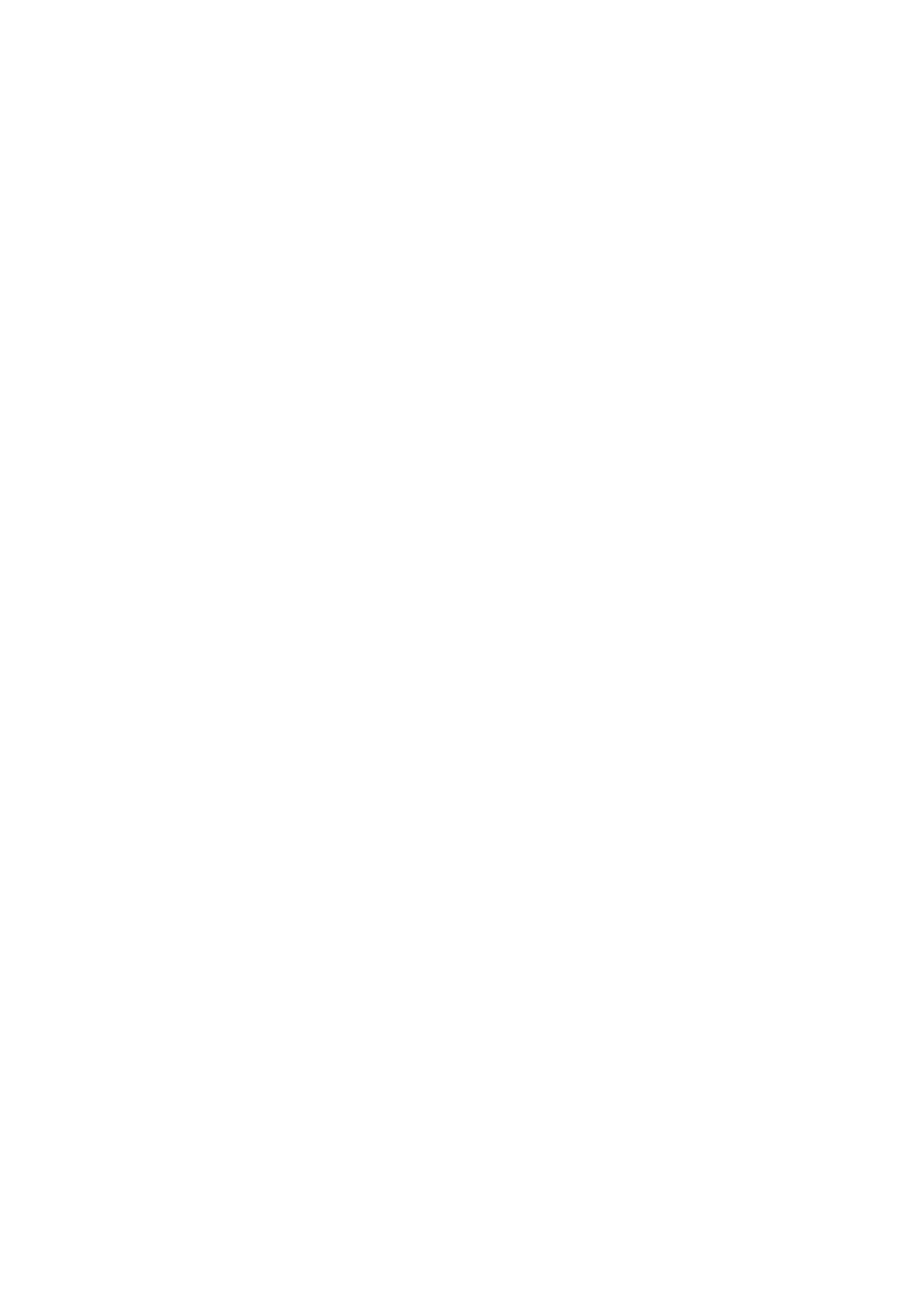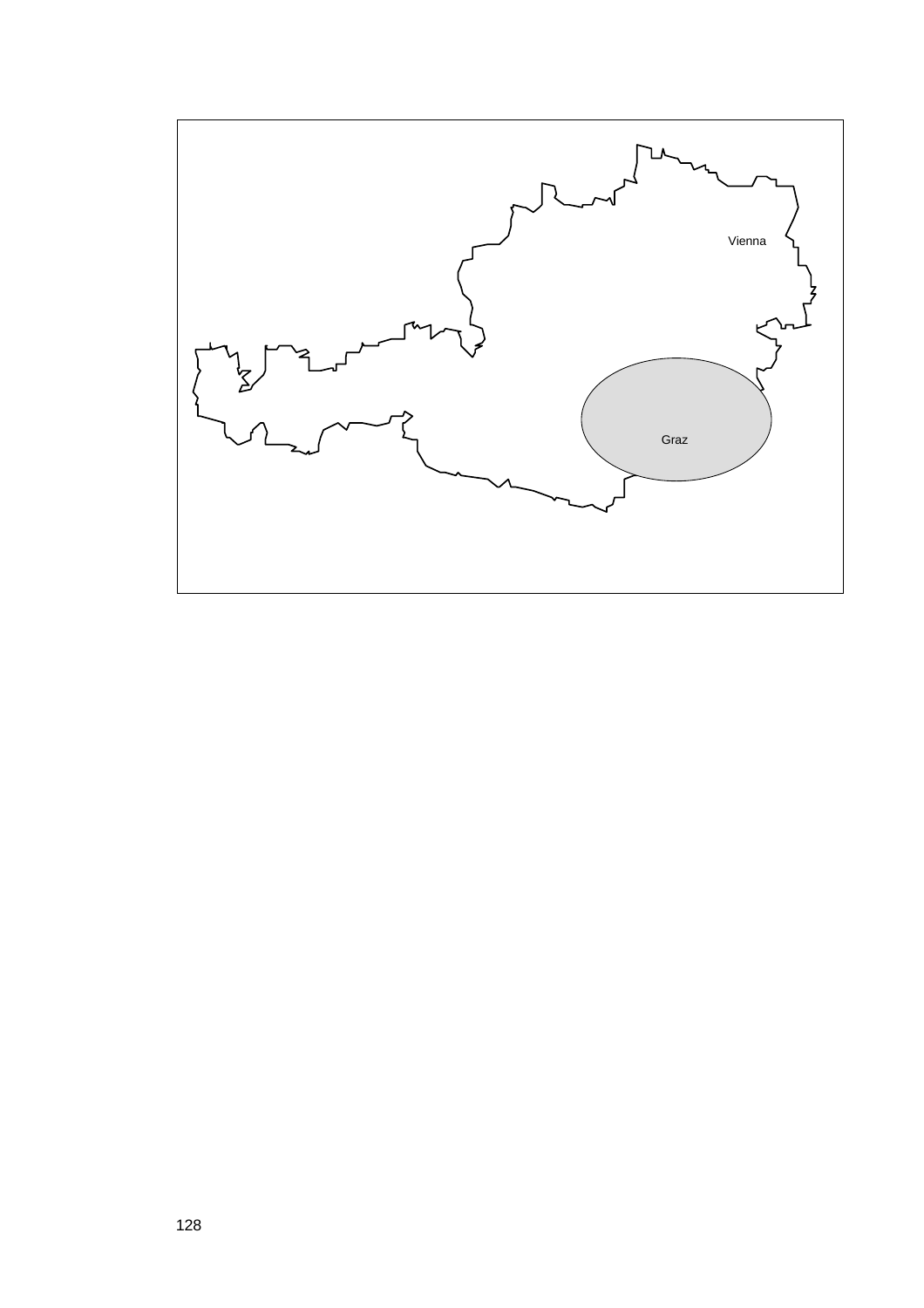# **10 Lower Styria**

# **10.1 Regional context and image of the region**

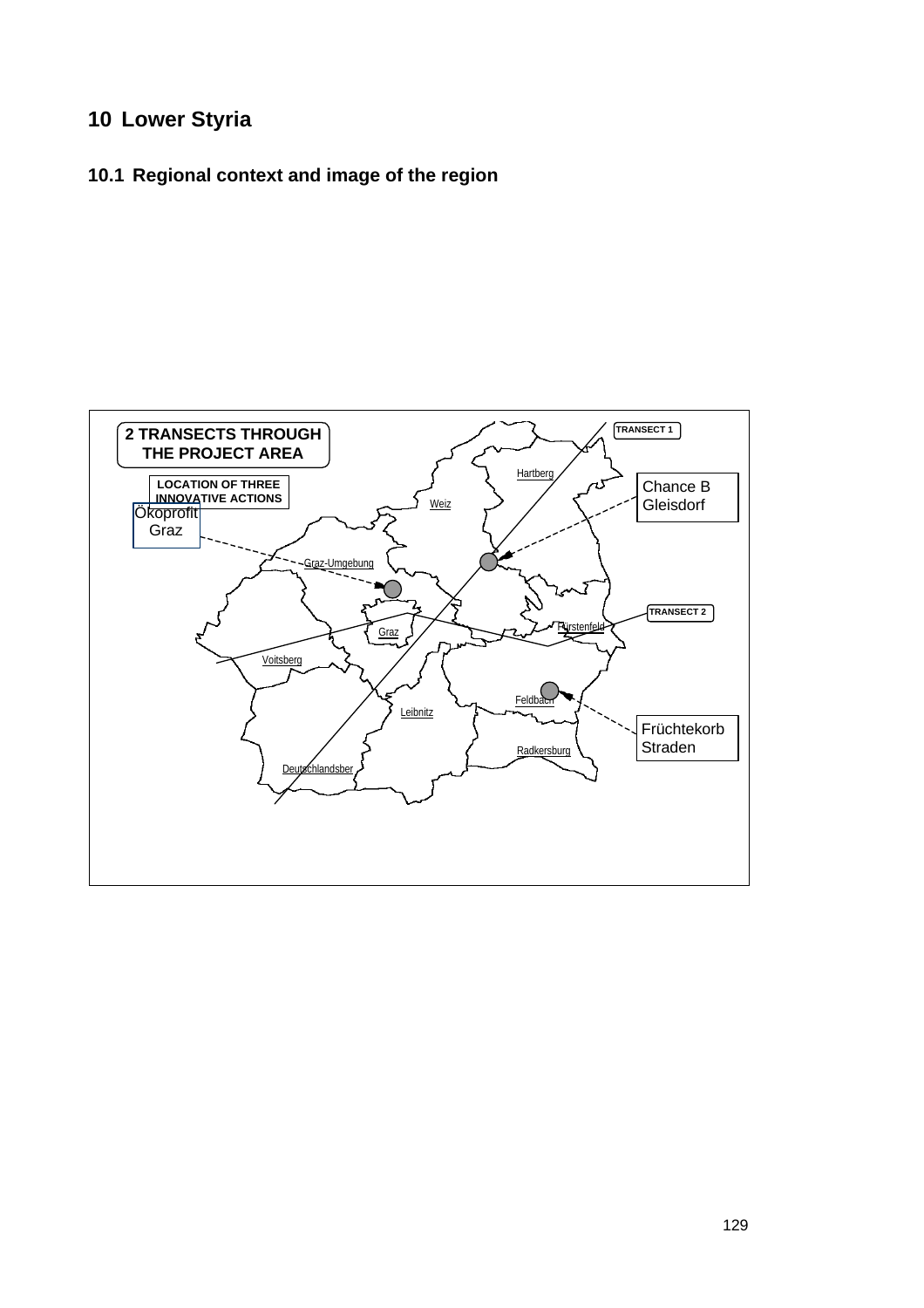# **TRANSECT 1**

| Slovenia<br><b>SSW</b>                    |                                                                                                                                                                                  |                                                                                                                                                                           |                                                                                                                                                           | Lower Austria<br><b>NNE</b>                                                                    |
|-------------------------------------------|----------------------------------------------------------------------------------------------------------------------------------------------------------------------------------|---------------------------------------------------------------------------------------------------------------------------------------------------------------------------|-----------------------------------------------------------------------------------------------------------------------------------------------------------|------------------------------------------------------------------------------------------------|
| <b>AREA</b>                               | <b>WEST STYRIAN HILL LAND (DL)</b>                                                                                                                                               | <b>GRAZ AGGLOMERATION, MUR</b><br><b>BASIN (GU)</b>                                                                                                                       | OSTSTEIRISCHES HÜGELLAND, UPPER RAAB VAL-<br>LEY (GU, WZ, HB)                                                                                             | <b>JOGLLAND (HB)</b>                                                                           |
| <b>GEOGRAPHY</b>                          | Mountainous, mild climate (400-<br>1000m); towards the East: Koralpe<br>(1700m)                                                                                                  | Mur valley South of Graz (400m);<br>multi-use: industrial zone, habitat,<br>agriculture, roads, airport                                                                   | Hilly, mountainous (350-800m)                                                                                                                             | Alpine and preal-<br>pine, mountainous<br>$(800-1700m)$                                        |
| <b>AGRICULTURE</b><br><b>AND FORESTRy</b> | Forestry, grassland, mixed crops, milk<br>and cattle; highest wine growing area<br>in Austria (up to 1000m);                                                                     | fields, vegetables                                                                                                                                                        | Fruit plantations (apples), mixed structure with grassland<br>and fields, concentration of corn, pig and poultry production<br>in the Raab valley         | Forestry, grassland,<br>milk and cattle,<br>sheep                                              |
| <b>MANU-FACTURING</b>                     | Industrial implantations in Deutsch-<br>landsberg (electronics) and Lannach,<br>local small crafts in the hill land                                                              | Industrial centre: Cars and motors,<br>electronics, mechanical and engi-<br>neering, metal processing, thermal<br>power plants                                            | Electrical and parts of automotive cluster in the Raab valley<br>(Axis Weiz-Gleisdorf: "Energy region"), wood processing;<br>small crafts                 | Wood process-<br>ing,furniture; small<br>crafts                                                |
| <b>TOURISM</b>                            | Second homes, excursions, wine route<br>(hiking, wine purchase)                                                                                                                  | Leisure centres South of Graz<br>(Ponds)                                                                                                                                  | Hiking, Agritourism (Apple route, Castle route, "Buschen-<br>schenken" = farmer's right to sell wine (from grapes, ap-<br>ples) and cold dishes           | Summer resort (in<br>decline), recreational<br>vacations, farm<br>vacations, on-farm<br>offers |
| <b>ENVIRONMENT</b>                        | Dispersed habitat; SO <sub>2</sub> from SLO<br>damaging woods; generally good and<br>high diversity of landscape                                                                 | Heavy traffic (crossroad of two major<br>highway axes, airport, railway).<br>Ground water pollution (industry,<br>agriculture), smog (inversion), multi-<br>use conflicts | Intensive fruit plantations (pesticides, hail protection nets),<br>ground water pollution (corn fields, private homes); gener-<br>ally good in the hills  | Good, high diversity<br>of landscape                                                           |
| <b>INNOVATIVE AC-</b><br><b>TION</b>      | "Schilcherland" direct marketing farm-<br>ers association (now LEADER II Action<br>Group); Styria Beef<br>30km East: Prototype of communal<br>biomass heating in Silberberg (LB) | ÖKOPROFIT consultancy for envi-<br>ronmental management in SMEs;<br>Cleaner Production Centre; Agenda<br>21 Plan; communal energy concept<br>(KEK)                        | Self-build movement of thermic solar systems (Gleis-<br>dorf/WZ);<br>Sheep farmers cooperative Weiz; "Almö" - low input oxen<br>meat from alpine pastures | New types of rural<br>tourism offers (e.g.<br>vacations for handi-<br>capped people)           |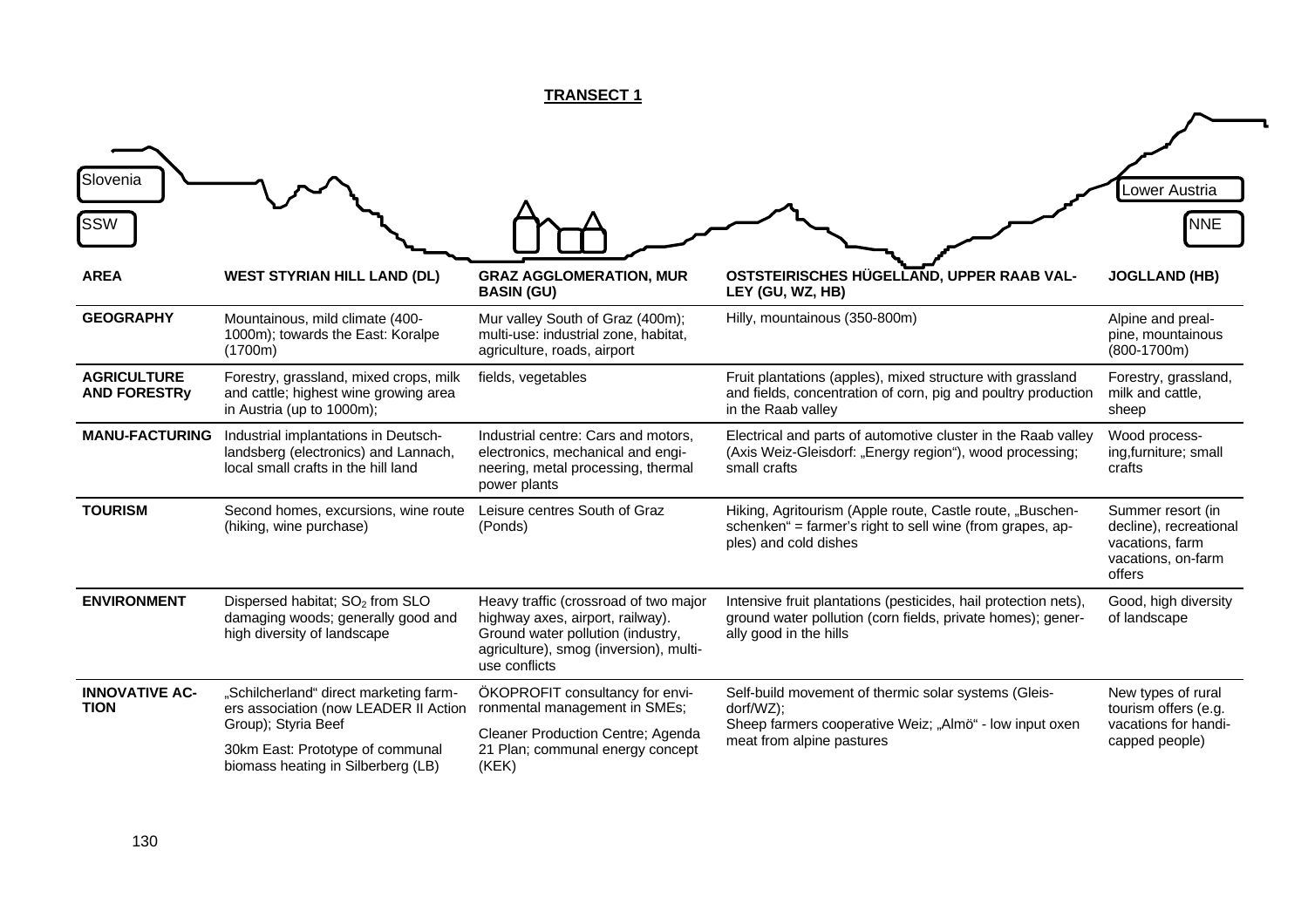|                                           |                                                                                                                                 |                                                                                                      |                                                                         | <b>TRANSECT 2</b>                                                                                                          |                                                                                                                                |                                                                                                                                                                                    |
|-------------------------------------------|---------------------------------------------------------------------------------------------------------------------------------|------------------------------------------------------------------------------------------------------|-------------------------------------------------------------------------|----------------------------------------------------------------------------------------------------------------------------|--------------------------------------------------------------------------------------------------------------------------------|------------------------------------------------------------------------------------------------------------------------------------------------------------------------------------|
| Carinthia                                 |                                                                                                                                 |                                                                                                      |                                                                         |                                                                                                                            |                                                                                                                                | Burgenland                                                                                                                                                                         |
| West                                      |                                                                                                                                 |                                                                                                      |                                                                         |                                                                                                                            |                                                                                                                                | East                                                                                                                                                                               |
| <b>AREA</b>                               | <b>PACKALPE (VO)</b>                                                                                                            | <b>WESTSTEIRISCHES</b><br>HÜGELLAND (VO, GU)                                                         | <b>GRAZ, MUR</b><br><b>VALLEY (GU)</b>                                  | <b>GRAZER BERGLAND, OST-</b><br>STEIRISCHES HÜGELLAND (GU,<br>FB)                                                          | <b>RAAB VALLEY (FB)</b>                                                                                                        | <b>OSTSTEIRISCHES</b><br>HÜGELLAND (FB, FF)                                                                                                                                        |
| <b>GEOGRAPHY</b>                          | Eastern Alps<br>$(1000-1700m)$                                                                                                  | Mountainous (400-<br>1000m)                                                                          | Mur valley in Graz<br>city (400m); wide-<br>ning to the South           | Hilly, mountainous (400-500m);<br>scattered habitat                                                                        | Raab (former) flood<br>plains (300-350m)                                                                                       | Hilly, variable landscape<br>(250-400m); Lafnitz valley<br>at the border to Burgenland                                                                                             |
| <b>AGRICULTURE</b><br><b>AND FORESTRY</b> | Forestry, grass-<br>land, milk and<br>cattle                                                                                    | Forestry, grassland, milk<br>and cattle, sheep                                                       | gardens, parks,<br>forests                                              | Forestry, mixed crops, fruit planta-<br>tions, corn dominance in fields                                                    | Intensive field (corn)<br>production, pig farms,<br>some big chicken farms                                                     | Mixed crops, fruits and<br>wine, growing dominance of<br>corn                                                                                                                      |
| <b>MANU-FACTURING</b>                     | Small crafts                                                                                                                    | Lignite and mineral ex-<br>traction; "old" glass and<br>metal industry, thermal<br>power plants      | Mechanical engi-<br>neering; beer,<br>dairy products;<br>pulp and paper | Small crafts, wood processing and<br>food (meat)                                                                           | Leather, food (meat),<br>scattered implantations<br>of extractive industry.                                                    | Components (electric /<br>metal industry)                                                                                                                                          |
| <b>TOURISM</b>                            | Hiking, skiing                                                                                                                  | Excursions (events and<br>museums), hiking                                                           | City tourism (cul-<br>ture, congress)                                   | Agrotourism (thematic routes); excursion hinterland for thermal<br>region and Graz                                         |                                                                                                                                | Spas, thematic routes,<br>gourmet tourism                                                                                                                                          |
| <b>ENVIRONMENT</b>                        | Contamination<br>from the old in-<br>dustrial district:<br>generally good;<br>intermittent stress<br>from weekend<br>excursions | Industrial emissions,<br>smog (inversion) between<br>Köflach and Voitsberg;<br>mediocre in general   | City traffic; smog<br>(inversion)                                       | Intensive fruit plantations (pesti-<br>cides, hail protection nets), soil<br>erosion, scattered habitat; generally<br>good | Ground water pollution<br>(agriculture, scattered<br>habitat), soil erosion,<br>lack of biodiversity; me-<br>diocre in general | Ground water pollution<br>(agriculture, scattered<br>habitat), soil erosion; traffic<br>stress in the Feistritz valley<br>and around the thermal<br>resorts; still good in general |
| <b>INNOVATIVE AC-</b><br><b>TION</b>      | establishment of the "glass centre")                                                                                            | Conversion of old industrial sites into attractive<br>touristic areas (Bärnbach: Land exhibition and | Agenda 21,<br>"Ökostadt 2000"<br>and Communal<br>energy concept         | Pilot area of organic agriculture in<br>Styria (St.Marein/FB)                                                              | 30 km south: Kulturverein<br>Straden (events and agrotourism)                                                                  |                                                                                                                                                                                    |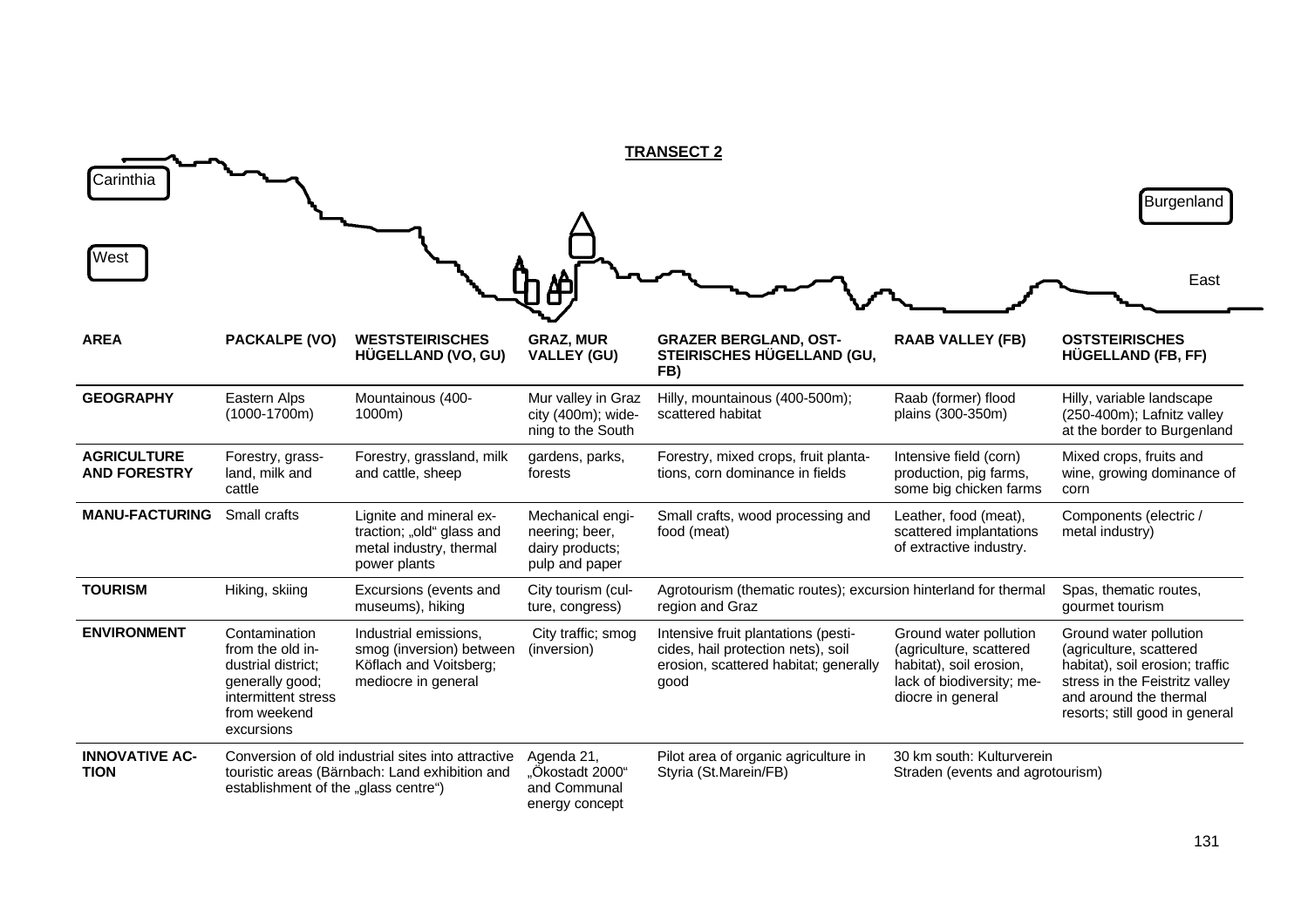# **10.2 Policies**

### **10.2.1 Agricultural and rural policy**

Because of the natural conditions (mountains) and a long period of monopolised policy with reduced competition, Austria's farm enterprises are small structured. The average enterprise size in Austria is 15 hectares, within the particularly small structured project area it ranges from 12.6 (FB)<sup>2</sup> to 5.7 (VO) hectares. 66% of all enterprises are part-time run, within the project area the figure amounts to 70% (in the peripheral parts of the project area this development started only relatively late because of the lack of secondary sector employment opportunities; in 1990, the share of part-time enterprises in FB and RA was less than 60%).

The number of agricultural and forestry enterprises is declining annually, and since Austria's accession to the EU this trend has become stronger. The number of enterprises sank by 6.52% from 1990 to 1995. The percentage of people working in agriculture currently in Austria is 5.2%.

After the accession to the EU and the **Common Agricultural Policy (CAP)** in 1995 a main goal for Austrian policy makers was to minimise the price decrease at the coincidence of the EU market and Austria's small-structured agricultural enterprises. In order to cope with that problem, degressive compensation payments were granted to the farmers as an accompanying measure for four years: 100%, 65%, 40%, 25%, 0% (1999). Moreover, a special 2078/92 environmental scheme **(ÖPUL)** was approved drawing on the EAGGF-guarantee fund. With the ÖPUL programme Austria received one fifth of the funds provided by the EU Council Regulation No. 2078/92. The co-financing is at a rate of approx. 50% taken over by federal and state governments at a 60 : 40 ratio. Besides the aim to promote extensive and environmentally sensitive farming, ÖPUL with its 25 measures has also a strong element of securing an acceptable income level for Austrian farmers.

For implementing the EAGGF measures within the **5b area West/East/South Styria** the ILE (...Integrated rural development") offices were established by the Land Chamber of Agriculture. 90% of the measures subsidised by ESF are channelled through the Labour Market Service ("Arbeitsmarktservice"), measures subsidised by ERDF are implemented by the Land-based Styrian Economic Promotion Company (SFG) and coordinated by the newly established Regional Management Agencies, seated in Grosswilfersdorf (East), Leibnitz (South) and Voitsberg (West).

Thus project promoters face a great number of interlocutors and application offices with different formalities and requirements. Only LEADER is concentrated in the hands of one official within the Land and Regional planning department of the Land government.

Yet two specific, "non-mainstream" Austrian supporting missions are worth mentioning: the nation-wide **Federal support action for independent regional development (FER)**, funded by the Federal Chancellery in Vienna, and the **Styrian support action for regional independent initiatives (STEFREI)**, funded by the Land planning department of the Styrian Land government. Both were created in the first half of the 80s and both promote integrated regional projects using a territorial, integrated approach. They rather support "soft" measures such as technical assistance, programming, conceptual work or marketing measures. One of the main criteria for subsidies says **that more than one economic sector must be affected**. By means of these two small actions (each provides about 385.000 ECU of benefits per year), quite a few

l

 $^2$  Abbreviations for districts: DL...Deutschlandsberg, FB..Feldbach, FF...Fürstenfeld, G...Graz, GU...Graz-Umland, HB...Hartberg, LB...Leibnitz, RA...Radkersburg, VO...Voitsberg, WZ...Weiz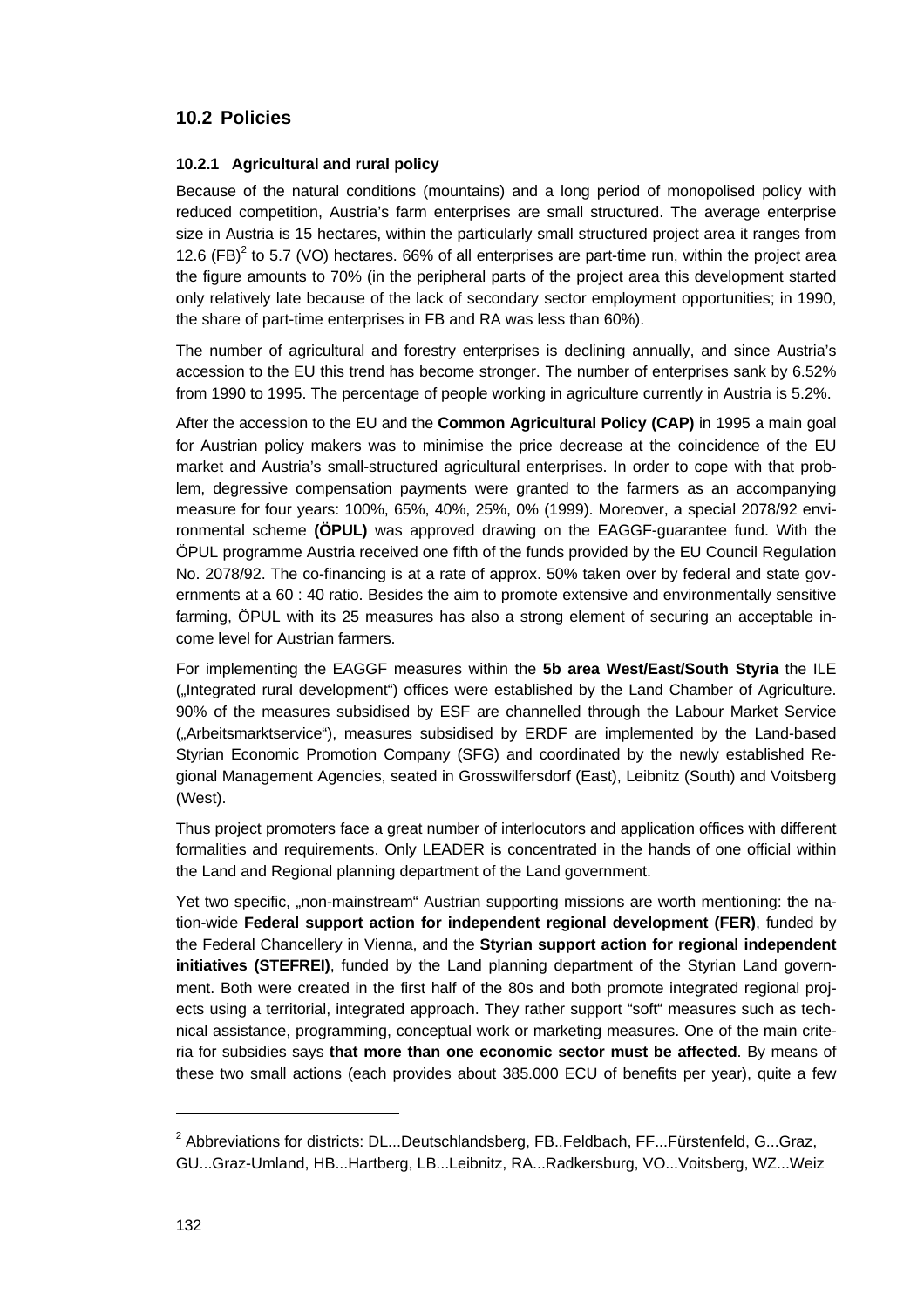innovative, integrated projects have been successfully supported, including the "Früchtekorb Straden", one of our case studies.

### **10.2.2 Active labour market policy**

Austria has one of the lowest unemployment rates within the European Union, Styria shows slightly more critical figures in its old industrial Upper Styrian region and in the Southern rural periphery, but is improving considerably in the project area due to industrial and thermal bath investments; figures are mitigated by the highest rate of early retirements in Europe and a fairly high rate of young people in students' status (18% of the 23 year old).

The average unemployment rate in Styria is similar to the Austrian level. From a very low rate in 1980 (2,2%) it constantly rose to 8,1% in 1994. The peripheral districts show higher rates than the central districts, women higher rates than men. The differences according to sexes and age are more distinct in peripheral districts:

The region is a traditional commuter's region, even over far distances. 53% of working people commute outside their district boundaries (1994): GU has the highest rate, but mostly to Graz (80%), G the lowest (8%). WZ, a district with a relatively balanced workplace structure, shows the second lowest commuting rate (64%). 30% of these commuters (1994) are weekly commuters (1988: 40%), the latter becoming less because of the rising mobility of working people. Eastern, southern and south-western peripheral districts are forced to rely heavily on endogenous potentials - but they are scarce because of the strong brain drain to Graz and the lack of risk capital.

The **European Union's standpoint on Labour Market Policy** is more visible in declarations than in direct action. In November 1997 a Special Summit in Luxembourg has been held on this subject, but besides the structural funds objectives 3 and 4 and the community initiatives ADAPT/EMPLOYMENT, NOW, HORIZON, YOUTHSTART and complementary action programmes (LEDA) there is no coherent common social or labour market policy. National governments have been urged to elaborate national employment programmes before April 1998.

In **Austria** active labour market policy was funded by 1,81% of the GDP in 1995; active measures are placed between 10% and 20% of the total labour market budget, which is quite low with regard to the OECD average and to EU policy standards. The **political responsibility** for labour market issues lies at **the Ministry of Labour and Social Affairs (BMAS/Dep.3).** The operational body for its implementation was called "*Arbeitsmarktverwaltung"* (labour market administration) until the reform in 1994, when it has been transformed into a more independent organisation called **Arbeitsmarktservice/AMS** under the umbrella of the same Ministry, steered by the *Verwaltungsrat* (Supervisory Board) which is controlled by the Social Partners and managed by the Executive Board with a General Manager at the top. The **Federal AMS** sets the **general political targets** with regard to the political aims of the responsible Ministry, its own long-term orientations and the proposals made by the **nine Land-wise regional AMSorganisations**. Since 1997 there are binding mid-term targets.

In Styria there are 17 regional offices ("Regionale Geschäftsstelle", RGS) with another 5 auxiliary offices, the project area has 10 regional offices and no auxiliary office. The regional offices are subordinated to the Land level in target setting and budgetary issues. The main objectives and operational targets of the Styrian AMS are:

- 1. Reintegrating problem groups into the labour market
- 2. Livelihood sustenance
- 3. Establishing and improving business consultancy and workplace management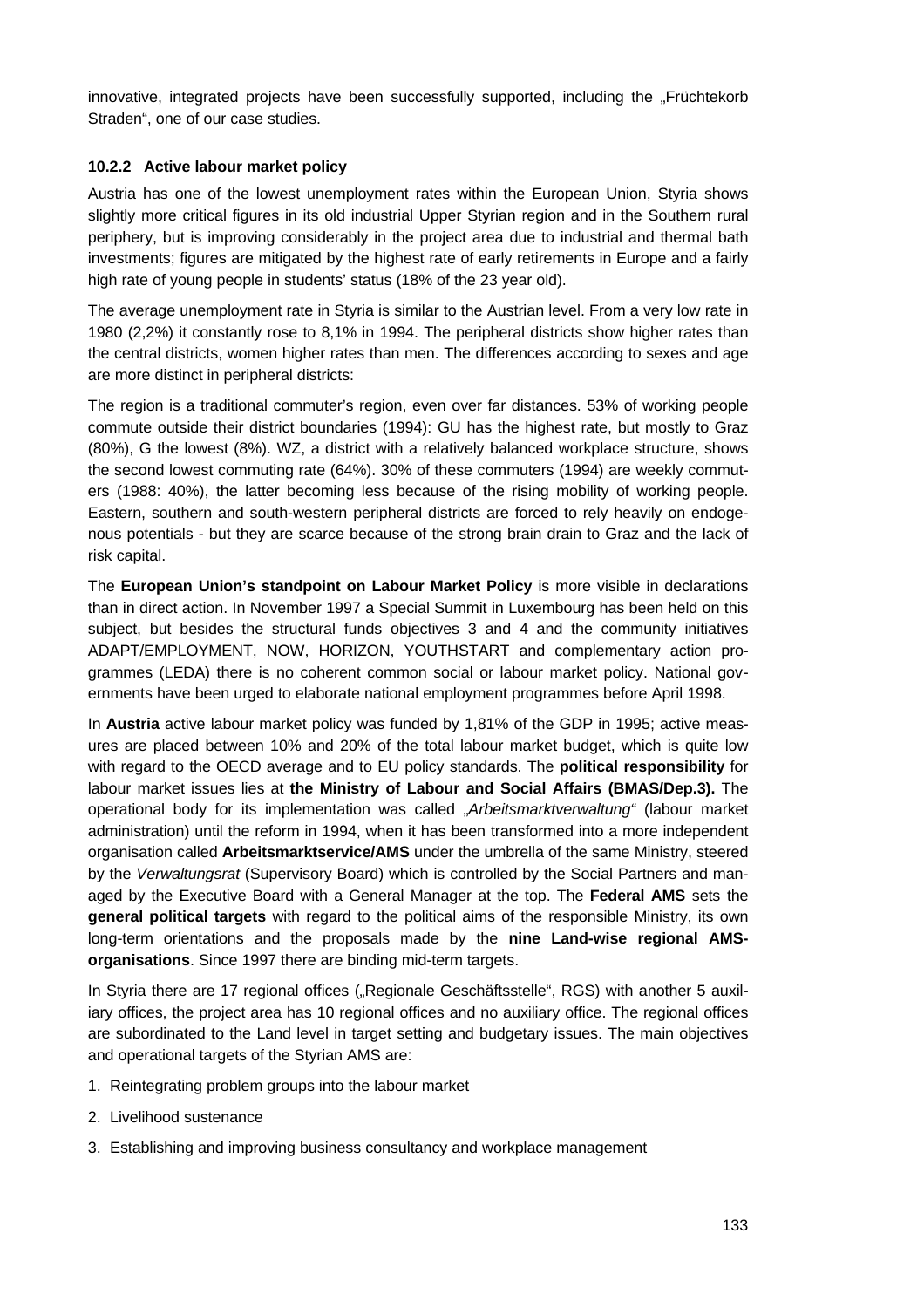- 4. Combating the discrimination of women on the labour market
- 5. Prevention of unemployment by qualification measures
- 6. Combating seasonal unemployment

There are 5 main strategies for achieving the given targets:

- 1. Direct support and coaching while starting a new work contract
- 2. Removal of barriers by intensive counselling
- 3. Removal of barriers by the training of unemployed people
- 4. Prevention of unemployment by training of employed people
- 5. Promotion measures for integrating special problem groups into the labour market.

Examples for specific active labour market instruments, which concern only very small parts of the claimants, are:

- The "non-profit integration allowance" (*Gemeinnützige Eingliederungsbeihilfe, GEB*), launched in 1985, fosters the placement of long term unemployed persons in jobs of public interest in cooperation with local or regional governments and non-profit associations, which receive up to 66,7% wage subsidy up to 1 year.
- *Sozialökonomisches Beschäftigungsprojekt* (SÖB; socio-economic employment project): A non-profit firm providing transit jobs for reintegrating long-term unemployed and problem groups, which is subsidised per workplace (supply-side oriented).
- *Gemeinnütziges Beschäftigungsprojekt* (GBP; public employment project): A non-profit organisation with similar missions. People working in a GBP are subsidised individually as workforce (demand-side oriented).
- *Beschäftigungsgesellschaft* (BG; employment firm): A specific Styrian phenomenon created after German models and subsidised like GBP: BG is a non-profit - enterprise with limited responsibility, compulsorily including at least one municipality, providing transit jobs for reintegrating long-term unemployed and problem groups.
- *Arbeitsstiftung* (work foundation): It is created in response to the crisis of a major enterprise, a region or a whole industrial branch. The *Stiftung* is taking over the staff, ensuring training and reorientation for a certain period of time.

After the experimental phase in the late eighties, the emphasis shifted from a social, maybe idealistic to a more market oriented approach. Active labour market policy is considered as a policy which sets framework conditions for the labour *market* in its proper sense. In tendency this trend could lead to the exclusion of hard-to-place people and the efficiency criteria even for integration projects are quite strictly handled, so that a number of these socio-economic enterprises had to shut down in the recent past. In Austria, active labour market funds are limited to less than 20% of the whole budget for labour market expenses, are also prescribed to each Land level. Thus the increasing demand for funding integration projects is facing a stable budget ceiling, the number of jobs in the "third system" stagnates, but there is some hope in the "national employment programme" following the Luxembourg Council decisions.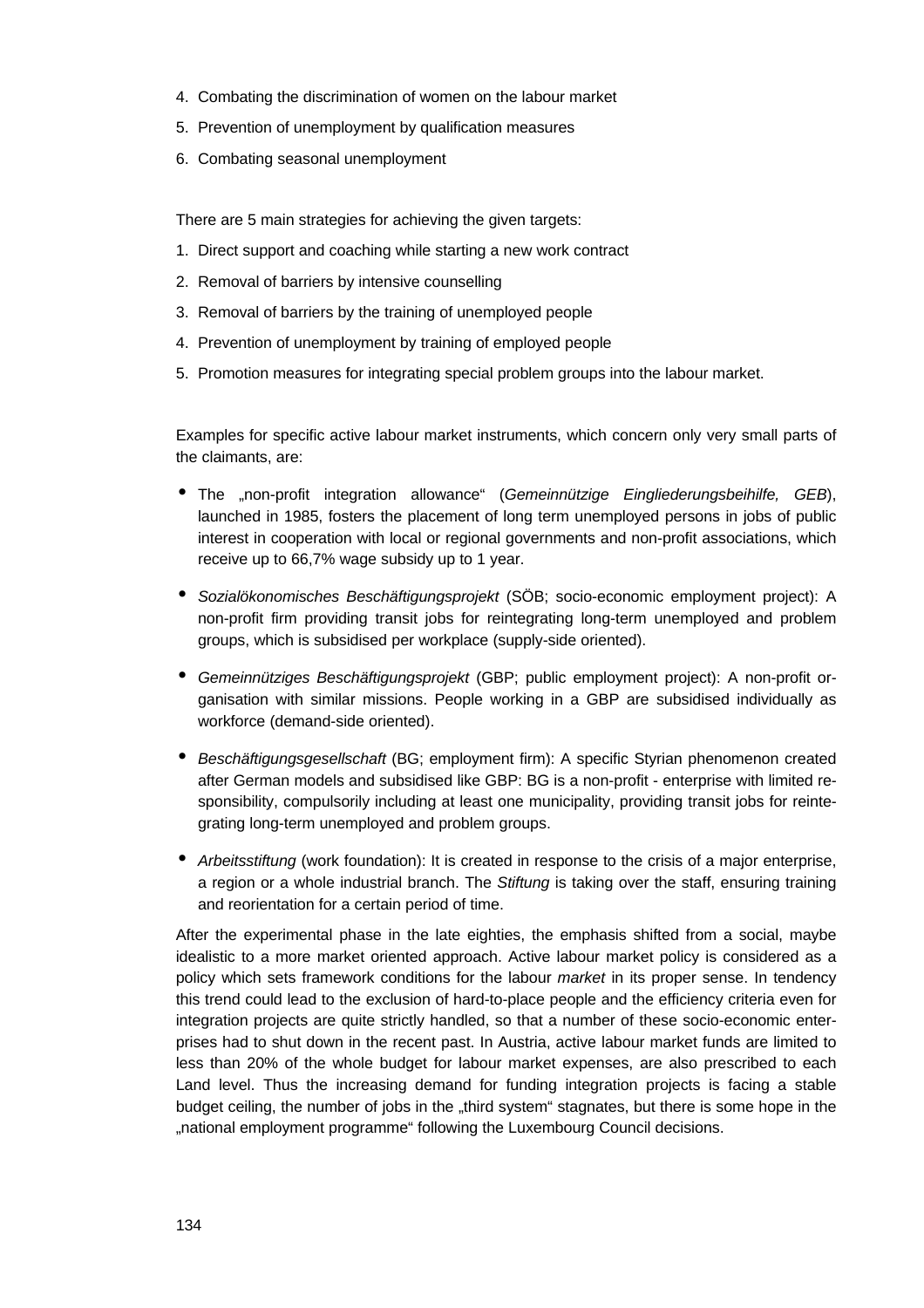### **10.2.3 Technology policy**

The **EU** handles technology policy under different labels: the most prominent is 'Research and Technological Development' (DG XII), followed by 'Industrial Policy' (DG III), 'Energy Policy' (DG XVII), 'Trans-European Networks' (TENs) or 'The Information Society' (DG XIII). Three categories of criteria have been developed as cornerstones of the EU's technology policy:

- societal development (including the quality of life, ecology and health)
- economic development (including scientific-technological perspectives)
- subsidiarity (including advantages of 'critical masses', common standards, etc.)

A final differentiation between research, technology, innovation and related terms does not exist. To develop the basic conditions of success for a genuine technology policy for the EU the Fourth Framework Programme (4FP) includes the module 'Targeted Socio-Economic Research (TSER)' which is aimed at 'Evaluation of science and technology policy options'. Today's challenge is to strengthen the competitiveness of European industries because of their weakness in R&D, compared with Japan and the US. The 'Green Paper on Innovation' discusses the positive and negative factors which influence innovation in the EU. These factors range from human resources to financial issues and the legal frameworks; technology is one among them. The Green Paper uses a broad view on innovation. In February 1998 the guidelines of the 5FP have been decided upon; they build on similar keywords as the 4FP: Resources of the ecosystem, Information Society, sustainable growth and competitiveness, international cooperation, innovation and participation of SMEs, improvement of human potential.

**Austria** spends 1,5% of the GDP for research, which is very low according to the OECD standard. Most public research is coordinated and financed by the Federal Ministry of Sciences. About a half of the total amount of 1100 MECU per year is spent by private enterprises. The coverage of license imports by corresponding exports in Austria is at 28% (OECD average: 58%).

In **Styria**, however, research and technological policy are important pillars of the Land identity. The expenditures of about 30 MECU in 1995 are second biggest behind Vienna. There are some important organisations and networks for technology development:

- The Joanneum Research Centre, second biggest extra-universitarian research institution in Austria with around 300 employees, owned by the Land of Styria. The Department for Economy and Technology includes an Institute for Technology and Regional Policy (InTeReg) which plays an important role in advising Styrian and also federal regional policy makers.
- There exist close links between technical university institutes (University of Graz and Technical University, several technical Colleges, Arts College), extra-universitarian research, the high tech sector of the industry and the administration of the Land and the city of Graz.
- The TECHNOVA Innovation fair and cooperation exchange supports SMEs in the introduction and utilisation of new technologies.
- There are also private enterprises undertaking research, generally those employing more than 100 people.
- The central region of Graz has an outstanding position within the project area. It hosts all universities, colleges, research institutes and big firms in the high tech sector; of course most of the patents are registered there. The central region shows 4 times as many patents per worker as the peripheral region.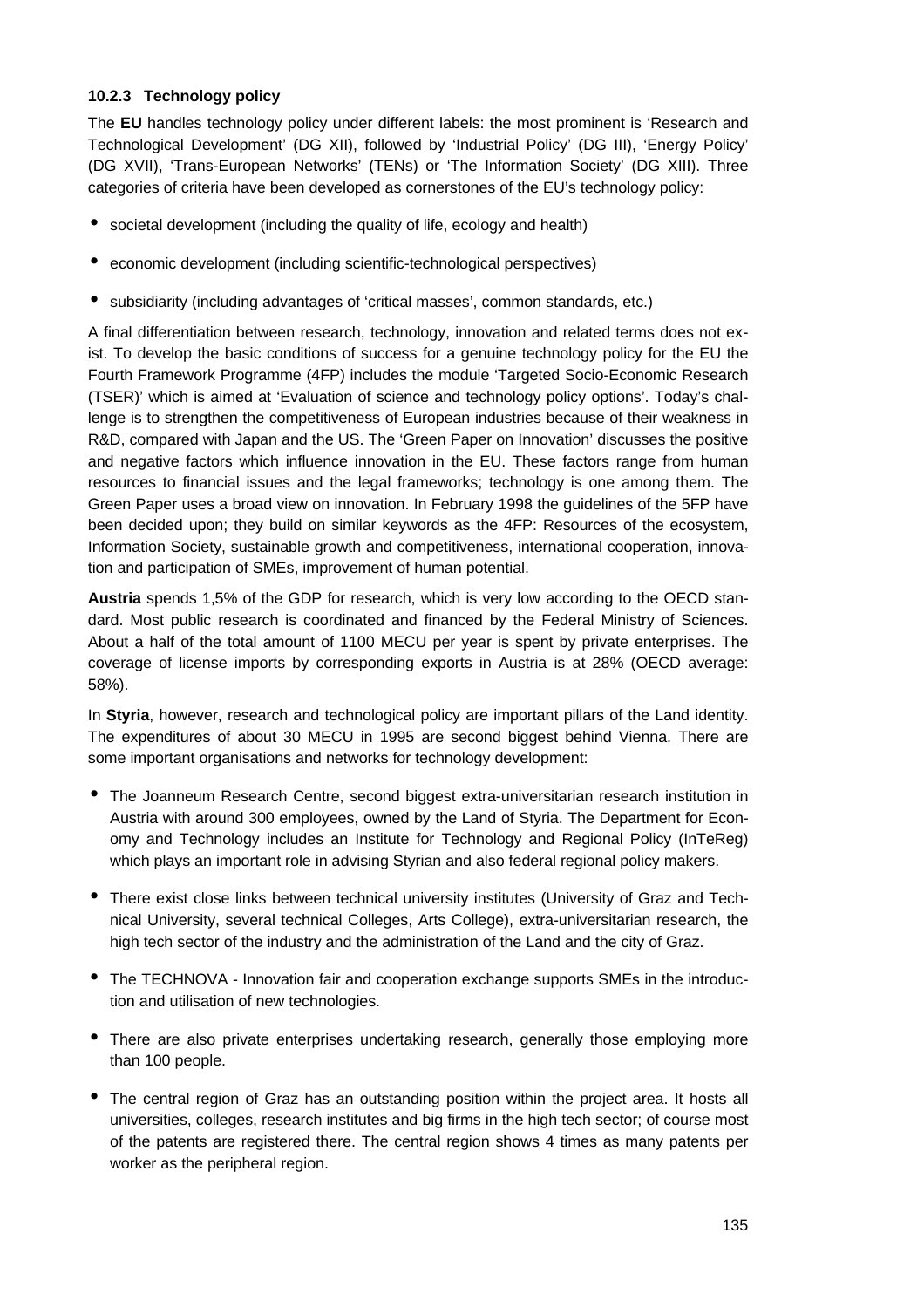In the year 1994, in the absence of a national technology policy concept, the **Technology Policy Concept for Styria (TPC)** has been elaborated by experts of the Joanneum Research Centre for the Styrian Land government. The concept is in essence based on 2 pillars:

- Promotion of industrial clusters (development & networking)
- Support of specific cooperation structures and linking them into existing or emerging clusters

The concept builds on existing organisations and networks, which subsequently become actors in its implementation. These are public, semi-public and private funding, research and consultancy bodies.

Styria has also reorganised its Land-based support structures as a preparatory step for the TPC. The creation of the **Styrian Economy Promotion Organisation (Steirische Wirtschaftsförderungsgesellschaft, SFG)** and its clear objectives to promote trade & industry, led by a small and dedicated team of experts, resulted in speeding up technological innovation and service delivery. The SFG has a subsidy budget of approx. 36 MECU/year. The TPC for Styria is the first one on a province level, and it is definitely supported by Styrian policy makers.

In accordance with the aims and principles the following measures are proposed:

- Pilot "umbrella projects" for selected cluster. Cooperation brokerage and meetings as well as financial subsidies for cooperative innovation projects.
- "Soft" cluster promotion: This measure supports the integration of businesses into existing or new clusters and/or national and international co-operation networks. The measures include information, consultancy, the integration of vocational training and higher education institutions as well as the animation of a network called "Technology Partner Styria".
- Creation of "AN-institutes"; these are research institutions in close connection with universities, doing very practical research by further developing basic research results into marketable innovations.
- Coordinated information initiative. The current offers in innovation-related services are ascertained and passed on by interdisciplinary advisory services and innovation consultants.
- Demonstration centres within research institutions will make the access for SMEs easier and more attractive.
- Cluster-specific qualification measures: The existing offer of lectures at universities is used and eventually extended; cross-sectoral further education initiatives are supported.
- "Innovation assistants" for SMEs offer project-related external specialised knowledge; they might become highly qualified employees after being hired by SMEs. The training of these assistants is supported by the Labour Market Service.

The TPC obviously helps to orientate economic policy makers in Styria to streamline support programmes and provided funds because of its sound scientific foundation. The Styrian authorities emphasise a strategic, technological policy; the Land decides which economic branches and which kinds of technologies are particularly welcome and hence supported. The support consists of a mix of subsidies and technical assistance. Local municipalities eager to develop industrial estates orientate their aspirations according to the TPC framework. In fact, the negotiation power of strong investors for getting investment subsidies is far from being mitigated. Moreover, if they "fit" into the dominant cluster structure, the automotive cluster, they can bargain for maximum benefits (as it was the case with the "Magna" iron sheet factory near Gleisdorf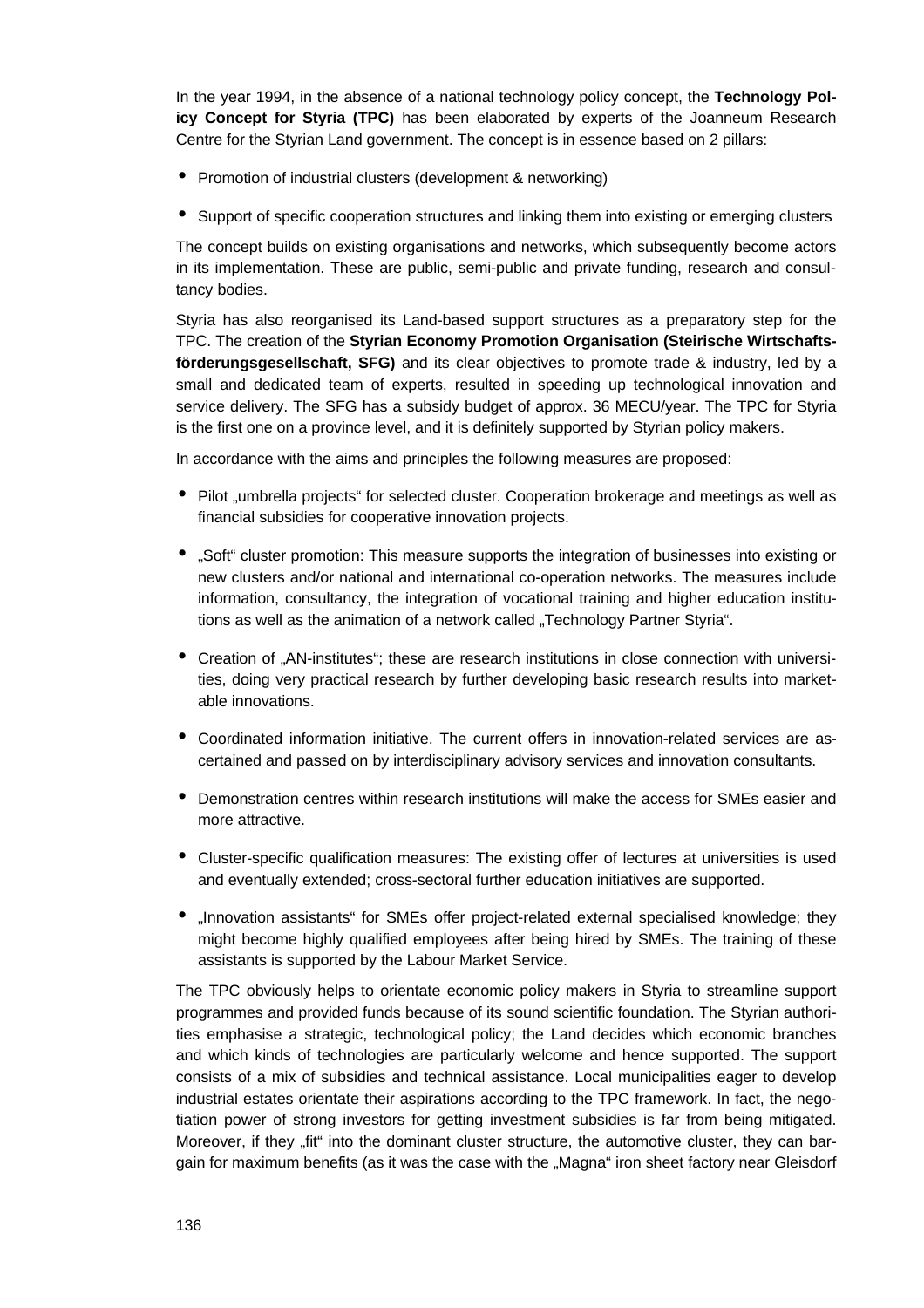in 1997). Fuelled by a number of large investments and the hiring of a special "automotive cluster manager" in the board of directors of the SFG, the number of enterprises and employees in this sector has risen considerably in the recent past. A "cluster on working material" in the Upper Styrian old industrial region, and a "wood cluster" in the project area are now being promoted

The **environmental cluster**, featuring quite prominently in the TPC, is underrepresented in real policy orientations and measures, to an extent that several initiatives and firms now organise themselves in order to actively solicit funds for building it up; its pole will be Eastern Styria and it comprises the following fields:

- renewable energies and raw materials
- eco-industry and eco-parks
- sustainable regional development and local and regional agenda 21
- education and training (with the long-term target to create a College for Sustainable Development in East Styria)

The TPC strongly influenced the design of the **National Technology Concept** developed a few years later, partially by the same group of experts. However the national concept is far more disputed; a "billion Schillings for technology" has been decided upon in 1997, after several years of concept writing and rewriting, and several ministers having struggled for consensus. There is still a question mark over the actual use of these funds.

# **10.3 Innovative actions**

# **10.3.1 "Fruit basket Straden - an agritouristic project starting from a local cultural initiative" (RA)**

The "smaller region" of Straden consists of four communities (belonging to one common parish) and is situated in south-eastern Styria (districts Radkersburg/RA and Feldbach/FB), objective 5b area. It produces a great variety of agricultural products, mainly by small scale farms; most farmers practise part-time farming; the share of part-time farmers in FB and RA amounts to 70%.

Straden is situated between two touristic centres, the spas of Bad Gleichenberg and Bad Radkersburg (15 and 30 km distance). The spas in south-eastern Styria, not only famous for recreation, but also known for health and family tourism, are the economic hope of this region; they had a constant increase of overnight stays within the past years. The smaller region of Straden itself hardly had any overnight stays up to the 90s. The pristine village of Straden, situated on an old volcanic rock amidst the surrounding hilly vineyard landscape was visited during day trips which, however, did not contribute much to the income of the communities. There are a few opportunities only for young people to get a job in the region. So they leave for both higher education and for jobs and come to see their relatives only on weekends and during holidays.

# **10.3.1.1 Brief description of the action**

The aim of the "Fruit Basket Straden", the tourism association of the smaller region of Straden (around 4000 inhabitants), is to dynamise the local economy by linking together the fields of tourism, agriculture and culture. The common image - the Fruit Basket - shows the great variety of agricultural products. Well known beyond the region is the "Stradener Strassenspektakel", a music and micro-arts festival taking place every other year and on the last occasion visited by about 10.000 people. In this festival musicians of every style can be heard, and the whole vil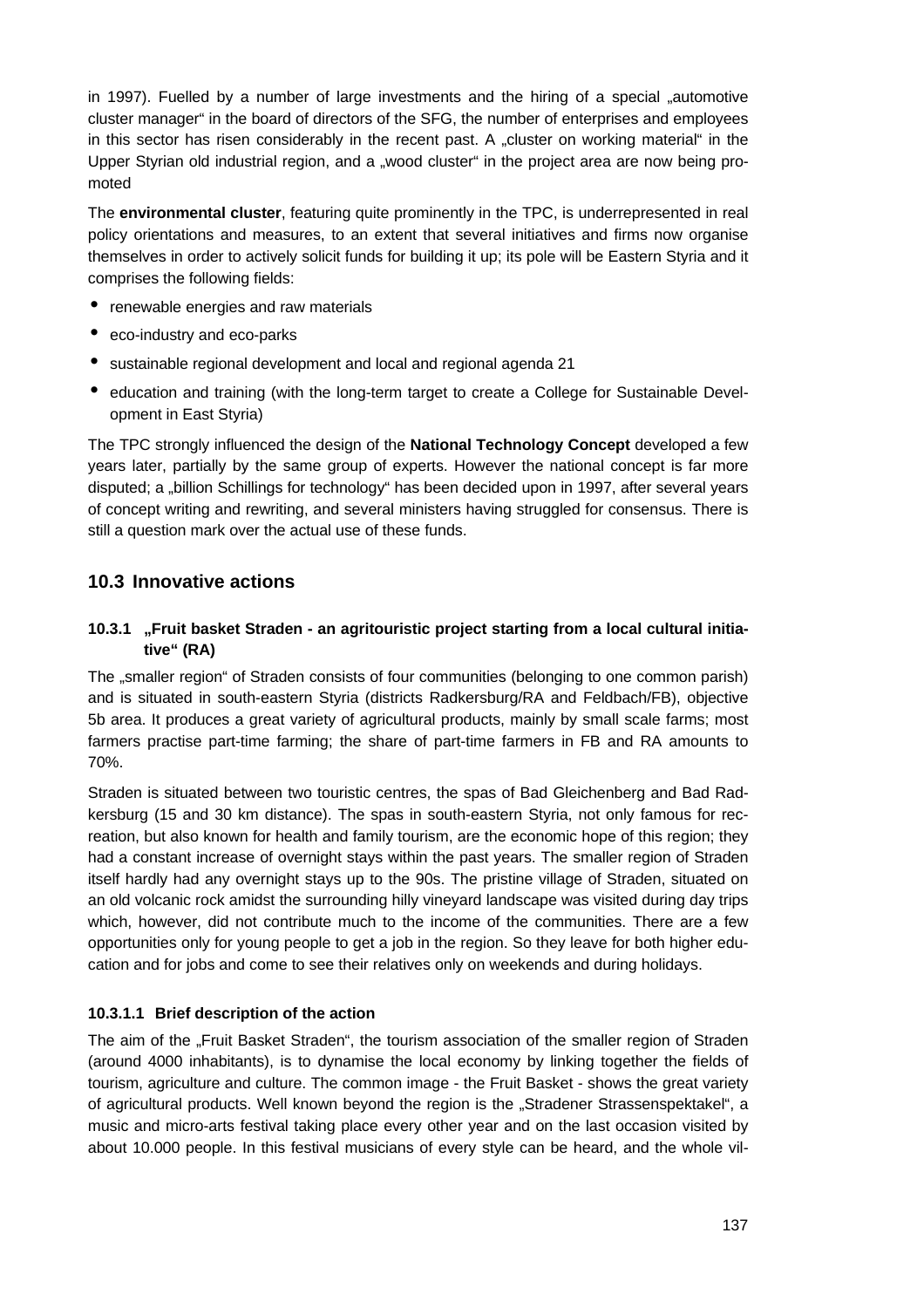lage is involved in the organisation. Moreover, they run a village art gallery, smaller festivals for microtheatre and cabaret and organise a number of further cultural events; this cultural entrepreneurship is quite untypical for a rural community in the surroundings.

Building on a considerable agritourism "basis" the initiative plans a step forward by a number of 5b-funded projects amounting to a total investment sum of 5,1 MECU, dedicated to further develop and connect these three fields:

- The old monastery school is to be revitalised and converted into a cultural centre. It should not only be used for cultural events; in time seminars and workshops for "educational tourism" purposes will be offered there.
- About 20 farms renew their houses and offer farm vacations, "event tourism" or start direct sales.
- A natural bathing pond and a horse riding ground are to be established to attract families with children to stay longer.

All in all the overnight stay facilities have doubled and the number of overnight stays has increased at a two-figure percentage since 1990.

| <b>Phase</b>                                                            | <b>Evolution</b>                                                                                                                                                                                                                                                                                                                                                                                                                                                                                                                                                                                                                                                                                                                                                                                                                                                                                                                                                                                                                                                                                         |
|-------------------------------------------------------------------------|----------------------------------------------------------------------------------------------------------------------------------------------------------------------------------------------------------------------------------------------------------------------------------------------------------------------------------------------------------------------------------------------------------------------------------------------------------------------------------------------------------------------------------------------------------------------------------------------------------------------------------------------------------------------------------------------------------------------------------------------------------------------------------------------------------------------------------------------------------------------------------------------------------------------------------------------------------------------------------------------------------------------------------------------------------------------------------------------------------|
| <b>Cultural initiative</b><br>"Straden aktiv" (1976 -<br>1990)          | Formed by a group of the local youth a very active culture group "Straden"<br>aktiv" started to perform theatre and performances; with time they felt their<br>own limits and started more and more to organise cultural events and to invite<br>other theatre and music groups. Since 1983 the group organised the<br>"Stradener Straßenspektakel" which from then on took place every other year.<br>They never founded a legal entity, but "Straden aktiv" soon became a "sec-<br>tion" of the tourist association, when they began to deal with public funding of<br>their various activities.                                                                                                                                                                                                                                                                                                                                                                                                                                                                                                       |
| Tourism development/<br>start (1991-1993)                               | The speaker of "Straden aktiv", who took over the local grocery shop from his<br>parents, started to get involved in the local tourism association, primarily<br>called "society for the improvement of local amenities". He helped to establish<br>a tourism information centre in a gallery room of a local artist. Soon they<br>started to sell some local crafts and produce there. The tourism board elected<br>a new chairman, a young, very ambitious and nowadays internationally known<br>wine-grower. He was the one who agreed to develop common visions of local<br>stakeholders with the assistance of a consulting body (ÖAR), which was<br>funded by FER (support for regional development of the federal chancellery).<br>FER had the advantage to be unbureaucratic, non-sectoral and innovative at<br>the same time with no regard to the type of actor, be it farmer, craftsman or<br>worker. The guidelines discussion involved the four mayors and about 100<br>farmers, entrepreneurs and initiatives in the fields of tourism and culture, as<br>well as other important persons. |
|                                                                         | Besides the tourism association, three groups of farmers, who market their<br>products in the tourist information centre start to implement the first steps of<br>common projects. The implementation was funded via the STEFREI budget<br>line of the Land Styria (planning department), similarly unbureaucratic and<br>non-sectoral as the federal FER. Both instruments were developed in the<br>early eighties by committed government officials as a response to the growing<br>demand of endogenous initiatives in "lagging" regions, but had very limited<br>scope compared to the wide range of sectoral funding mechanisms.                                                                                                                                                                                                                                                                                                                                                                                                                                                                    |
| Founding of the tour-<br>ism association, first<br>projects (1993-1995) | In 1993 a new Land Act on tourism promotion passed the Land parliament.<br>The 4 communities of Straden established a semi-public tourism association.<br>Members of this association were the communities, all the entrepreneurs of<br>the villages and many farmers. Private people started to invest in accommo-<br>dation, farmers intensified their direct sales in the information office. The<br>winegrower stepped back from his function to dedicating himself to his profes-                                                                                                                                                                                                                                                                                                                                                                                                                                                                                                                                                                                                                   |

**10.3.1.2 History of the action**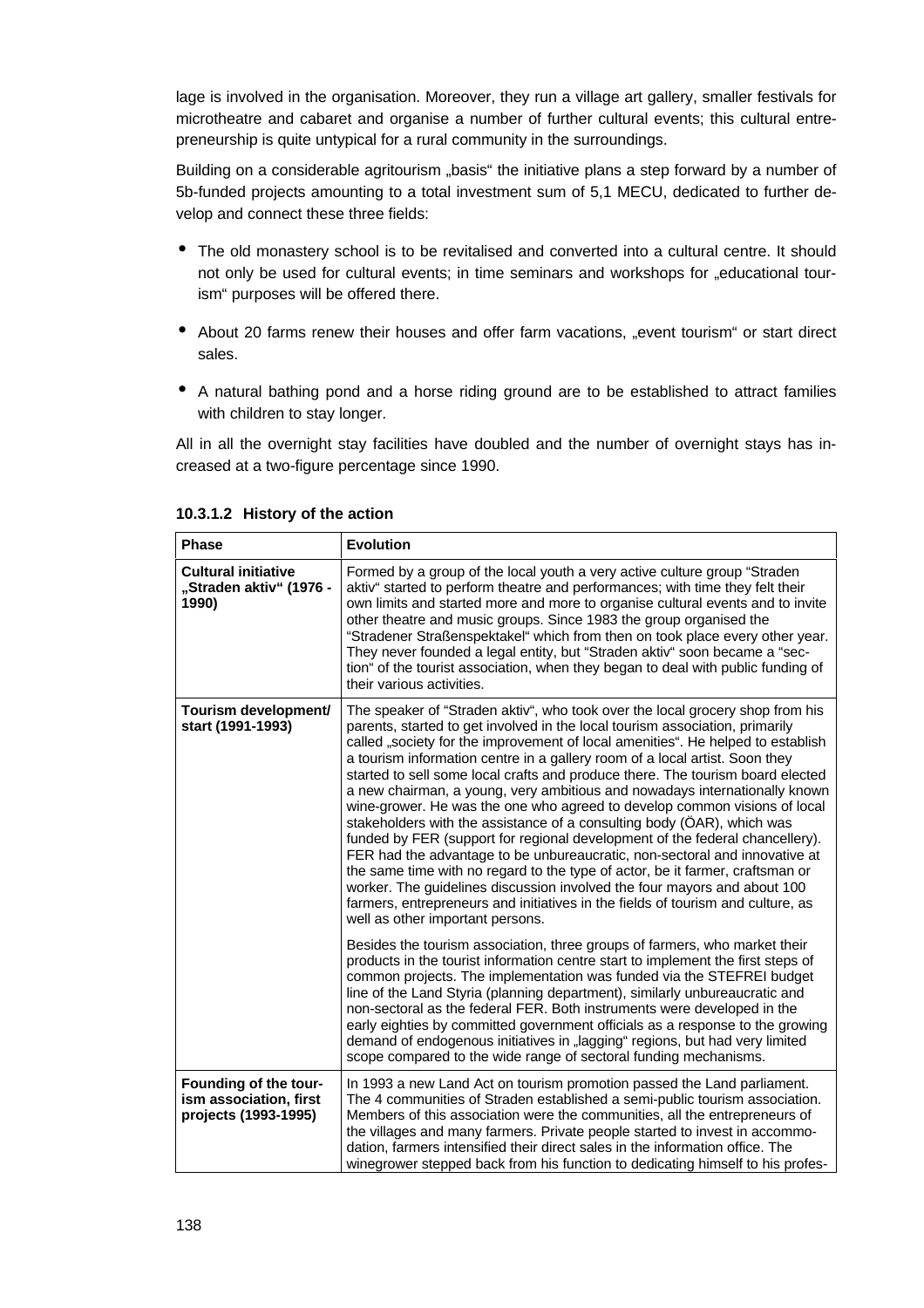|                                                         | sion; after an interim solution the speaker of "Straden Aktiv" became President<br>of the tourism board. He got all the new initiatives to join the biggest ever<br>"street spectacle" of 1994, with many local and international "folk", "ethnic"<br>and "world musicians" and cabaret groups, food and craft stalls. With the<br>years the "Strassenspektakel" has got far more than a regional reputation and<br>was attended by some politicians. On the eve of regional elections and EU<br>accession, they did not hesitate to promise generous funding of further infra-<br>structure projects.                                                                                                                                                                                                                                                                                                                                                                                                                                                                                                                                                                                                                                                                                                                                                                                                                                                                                                                                                                                                                                                                                                                                                                                                                                                  |
|---------------------------------------------------------|---------------------------------------------------------------------------------------------------------------------------------------------------------------------------------------------------------------------------------------------------------------------------------------------------------------------------------------------------------------------------------------------------------------------------------------------------------------------------------------------------------------------------------------------------------------------------------------------------------------------------------------------------------------------------------------------------------------------------------------------------------------------------------------------------------------------------------------------------------------------------------------------------------------------------------------------------------------------------------------------------------------------------------------------------------------------------------------------------------------------------------------------------------------------------------------------------------------------------------------------------------------------------------------------------------------------------------------------------------------------------------------------------------------------------------------------------------------------------------------------------------------------------------------------------------------------------------------------------------------------------------------------------------------------------------------------------------------------------------------------------------------------------------------------------------------------------------------------------------|
| Investment and im-<br>plementation period<br>$(1995- )$ | In the year 1995, after EU accession, Straden applied for a village develop-<br>ment project. Straden was the first project to be submitted under the title "Vil-<br>lage Renewal". The voluminous application forms and the proceedings of the<br>support were only adapted while dealing with the Straden project, but by the<br>end of 1995 the Früchtekorb Straden got a verbal promise over the amount of<br>5,1 MECU and an unspecified positive written answer. The political responsi-<br>bility was now definitely assigned to the agricultural and rural policy depart-<br>ment of the Land government, with the help of the so-called ILE-consultants<br>("integrated rural development") as outlets in the district chambers of agricul-<br>ture, but there was no official written confirmation. The sectoral assignment<br>causes the division of the project package into parts; the three smaller com-<br>munities restarted with a new vision with new consultants, more or less im-<br>posed by the funding authority; new farms wanting to start farm vacations and<br>direct sales respectively were grouped together and given compulsory training<br>sessions by the chamber of agriculture. This separated them from the older<br>group, which is already in operation for a certain time. The original project<br>sum was finally put in question by Land government officials, a disturbance<br>which caused severe tensions between the board members of "Früchtekorb<br>Straden", but after many months of uncertainty and renegotiations they<br>seemed to get nearly the same amount again, but the game is still open. The<br>budget for the annual thematic Land exhibition ("Youth"), which is held in<br>Radkersburg in 1998, apparently did not foresee corresponding funds for the<br>cultural activities in Straden |

### **10.3.2 The association "Chance B" - an integration project for handicapped people in Gleisdorf (WZ)**

The action was born in the context of the educational system of a rural town in Eastern Styria. Severely handicapped children were generally excluded even from primary education before 1984. When concerned parents and teachers successfully created the first class for "severely handicapped pupils",, special support measures became necessary to integrate those children into the school system. The employment of an AMS-subsidised assistant made necessary the official creation of the non-profit association "Chance B" (which means "opportunity for handicapped" (behindert) and "second opportunity" at the same time). Within 10 years, the scope of activities grew and the association became a service institution for handicapped people of all kinds, degrees and ages, and an important employment firm on the transitory labour market.

This means that the context co-evolved with the initiative; the labour market system only became a contextual element in a later phase. In other words, the starting context was the educational system, soon enlarged towards the social and health system and finally to the labour market system as the most comprehensive policy field dealing with human resources.

#### **10.3.2.1 Brief description of the action**

"Chance B" offers personal social and health services for handicapped people of nearly all kinds and ages. It employs 62 persons with a further 15 training places, 18 transit work places and 10 activity therapy places. "Non-classical" drug addicts, elderly persons etc. are only accepted in exceptional situations. The association has around 150 members, though there are only a handful of people really involved, besides the employed staff,. The committed peer group nowadays is about 6 people. From outside "Chance B" is less regarded as a "solidarity move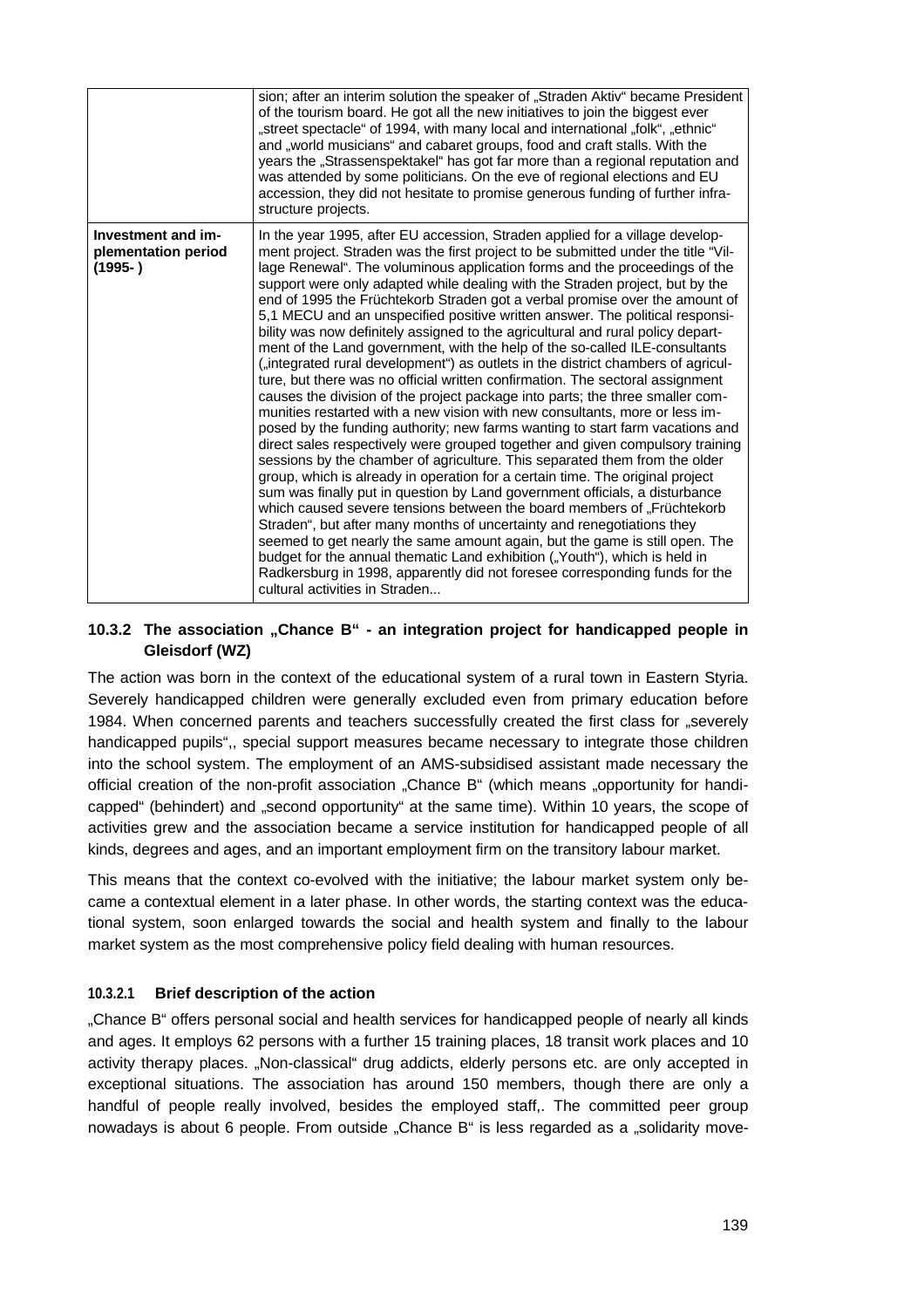ment" than in earlier times, but in turn is very much respected as a professional operator in the social and health sector.

For the mobile services Chance B holds 51% of an enterprise together with 12 municipalities in the smaller region of Gleisdorf. It fits perfectly into the vision of an "integrated social services provider" as it is stipulated in the new social services regulation in Styria. There is only one more integrated services provider besides Chance B, which obviously inspired the new regulation (1997). The other Styrian districts are covered by Land-wise specific service providers (which only cover a part of the respective demand, e.g. like home assistance, pre-school encouragement, physiotherapeutic assistance).

For the training courses and the transit jobs, which are supported by qualification and personal support measures, the association directly holds seven "socio-economic enterprises" with key employees responsible for each branch (social assistance service and meal delivery, office services like copy shop or local mail distribution, a mobile canteen and dishes rental, wood workshop, joinery, an organic farm with its own market stand and the public school buffet. Chance B would need 17 permits for the different crafts they practise. But Federal Law allows exemptions for so-called "protected workshops" which employ handicapped people. The restaurant licence, though, has been provided by the founder and manager, who got a license for running a restaurant.

The whole enterprise has an annual turnover of around 2,3 MECU, from which nearly 1 MECU is made by the mobile services company (with limited responsibility). The special funding system targeted to socio-economic enterprises in Austria has the effect, that the enterprises cannot feed their own capital stock. Whenever they get more revenues than foreseen, the subsidies are cut back. For the construction of a new handicapped home Chance B has chosen a new way by founding a holding company together with two municipalities, which builds the home and then gives it to the association for rent. The monthly rent will contribute to a certain capital stock as a reserve for the future, necessary for economic sustainability.

There is some money flowing in from fund raising events, such as concerts, flea markets etc. which shows the popularity and the public support which the association has.

| <b>Phase</b>                                        | <b>Evolution</b>                                                                                                                                                                                                                                                                                                                                                                                                                                                                                                                                                                                      |
|-----------------------------------------------------|-------------------------------------------------------------------------------------------------------------------------------------------------------------------------------------------------------------------------------------------------------------------------------------------------------------------------------------------------------------------------------------------------------------------------------------------------------------------------------------------------------------------------------------------------------------------------------------------------------|
| <b>Experimental class /</b><br>Initiation (1984-85) | The initiative grew from the action of one, committed, empathetic teacher with<br>a peer group of teachers and parents of handicapped children.                                                                                                                                                                                                                                                                                                                                                                                                                                                       |
| <b>Experimental class /</b><br>Project (1986-87)    | The teachers were supported by the tolerant school director; they had net-<br>working links to a working group on special pedagogics in Hannover (D); the<br>district officers for social welfare and labour market integration were commit-<br>ted to the aims of the peer group. In order to get a subsided assistance job<br>(via the Labour Market Service) they founded an association after several<br>months of intensive discussions about objectives and motivations. They are<br>now a strong peer group of about 10 people (teachers, parents) with high<br>commitment and identification. |
| Integration work/<br>Start-up (1988-1989)           | The initiator and group leader quit his school job and became manager of the<br>association which switches to integration assistance before and after school-<br>ing. Links with the Land - labour market service became intensive as the proj-<br>ect was organising courses for work integration; the cooperation with the<br>German work group (important for scientific inputs and expertise towards the<br>administration) and other social initiatives, especially in Styria, was intensify-<br>ing. The association became part of a Land-wide network of social initiatives.                  |

**10.3.2.2 History of the action**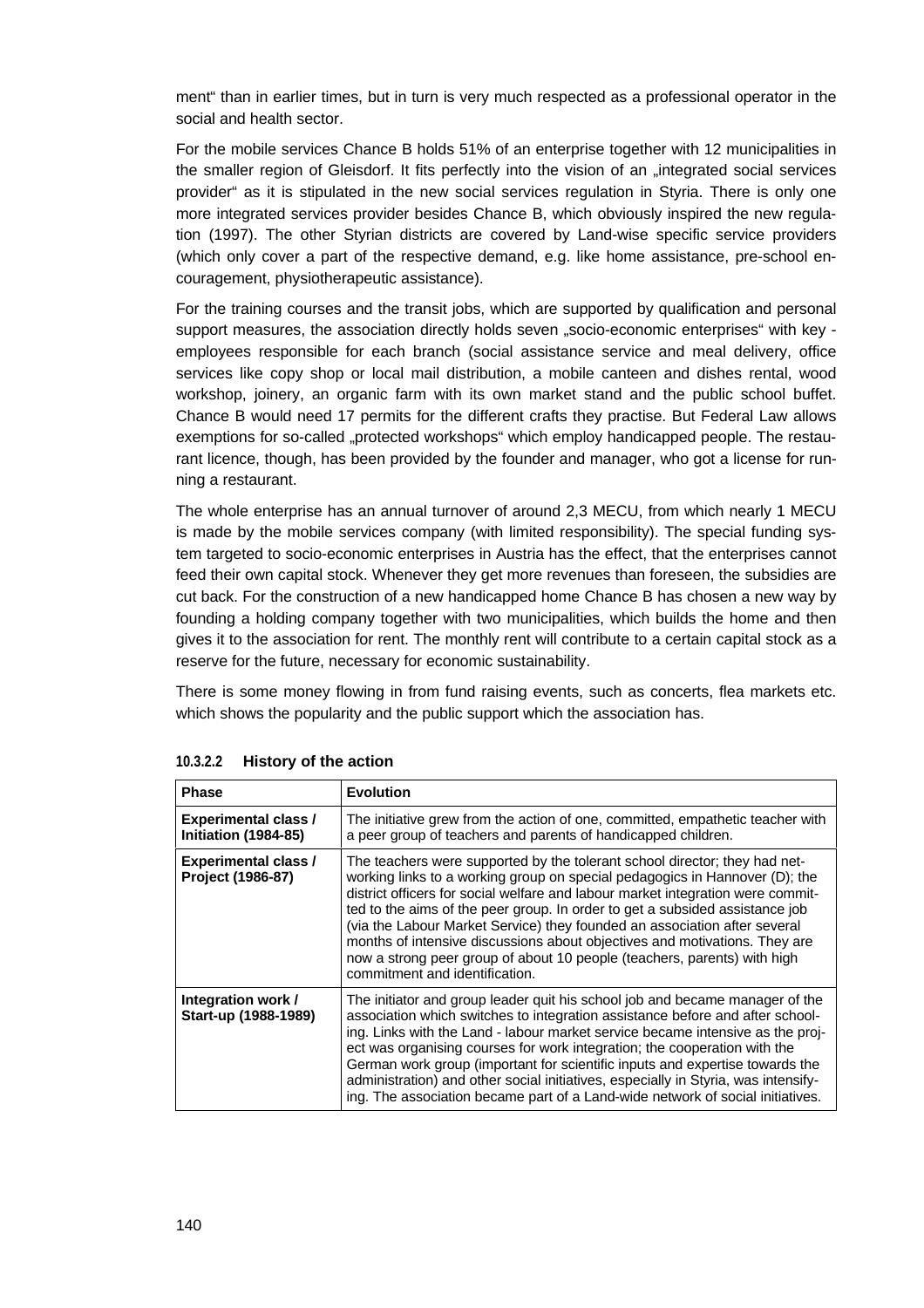| Integration work / Ma-<br>turity (1990-1993)                                                         | The association transformed into a "social enterprise" which function as a<br>transit - labour market integrating, qualifying and thus preparing hard-to-place<br>people into the ordinary labour market; standards and effectiveness criteria<br>are worked out together with the Land - Labour Market Service in collabora-<br>tion with the Styrian network of social enterprises which emerged from the<br>social initiatives network. |
|------------------------------------------------------------------------------------------------------|--------------------------------------------------------------------------------------------------------------------------------------------------------------------------------------------------------------------------------------------------------------------------------------------------------------------------------------------------------------------------------------------------------------------------------------------|
| <b>Regional social and</b><br>health service enter-<br>prise / regional clus-<br>tering (1994-1996)  | The association creates, together with 12 communities, an enterprise of Itd.<br>responsibility, which provides integrated health and social services for the<br>smaller region of Gleisdorf                                                                                                                                                                                                                                                |
| <b>Regional social and</b><br>health service enter-<br>prise / enterprise con-<br>solidation (1997-) | Together with two communities the association created another enterprise as<br>the holding company for a new home for handicapped people. The manager is<br>stepping back from the presidency; the board is now held by non-employed<br>persons for a better execution of the controlling tasks.                                                                                                                                           |

### **10.3.3 "ÖKOPROFIT" - environmental consultancy for entrepreneurs in Graz (G)**

Some of the students and assistants of a concerned senior professor at the TU Graz intended to deal with new solutions for problems in a world of diminishing resources and founded the STENUM work group (an acronym for "material - energy - environment"). It soon embarked on its own research projects with international partners.

Under the title "Cleaner Production" the efforts took shape within the EU sponsored PREPAREprogramme. Among the regional partners the Graz city department of environment showed special interest, seeked partners for implementing Cleaner Production concepts on an entrepreneurial basis. Graz suffers from smog because of its location at the south-eastern edge of the Eastern Alps in the inversion basin of the river Mur. Sensitive to the environmental movements of citizens, the municipality developed a communal energy concept (KEK) under the leadership of the head of the municipal energy office. This man was appointed head of the environmental office in 1990. From the beginning he looked for new, long-term environmental projects for Graz - together with his partners in the technical university.

# **10.3.3.1 Brief description of the action**

The head of the environmental department of Graz asked the STENUM research group to work out a concept for eco-consultancy to private firms. ÖKOPROFIT I was launched as a pilot project in which 5 enterprises of Graz were involved; this project was still strongly advisor-oriented.

Based on the experience of ÖKOPROFIT I the partners sought a better position between both improvement of knowledge and mobilisation of actors. The resulting training programme combined expert-borne know-how transfer with informal experience exchange in free workshops as well as with practical implementation in their own enterprise.

ÖKOPROFIT goes for preventive environmental protection in enterprises, reduces waste and emissions, analyses and improves modes of operation and helps to reduce expenditures by concrete measures. It has been and still is very successful and since its start in 1991 has involved more than 60 enterprises of different branches and size (from 5 up to 3000 employees) within Graz alone. In 1998 ÖKOPROFIT is registered as a brand name, which can be licensed to other municipalities in the EU. In exchange the city of Graz builds up and steers an international network of communities enrolled in the process. Outside the EU ÖKOPROFIT is applied in more than 50 enterprises in the Czech Republic, Slovakia, Hungary and Brazil.

#### **10.3.3.2 History of the action**

| Phase                  | <b>Evolution</b>                                                         |
|------------------------|--------------------------------------------------------------------------|
| Initiation and project | Research group STENUM at the Graz TU, Institute for Process Engineering, |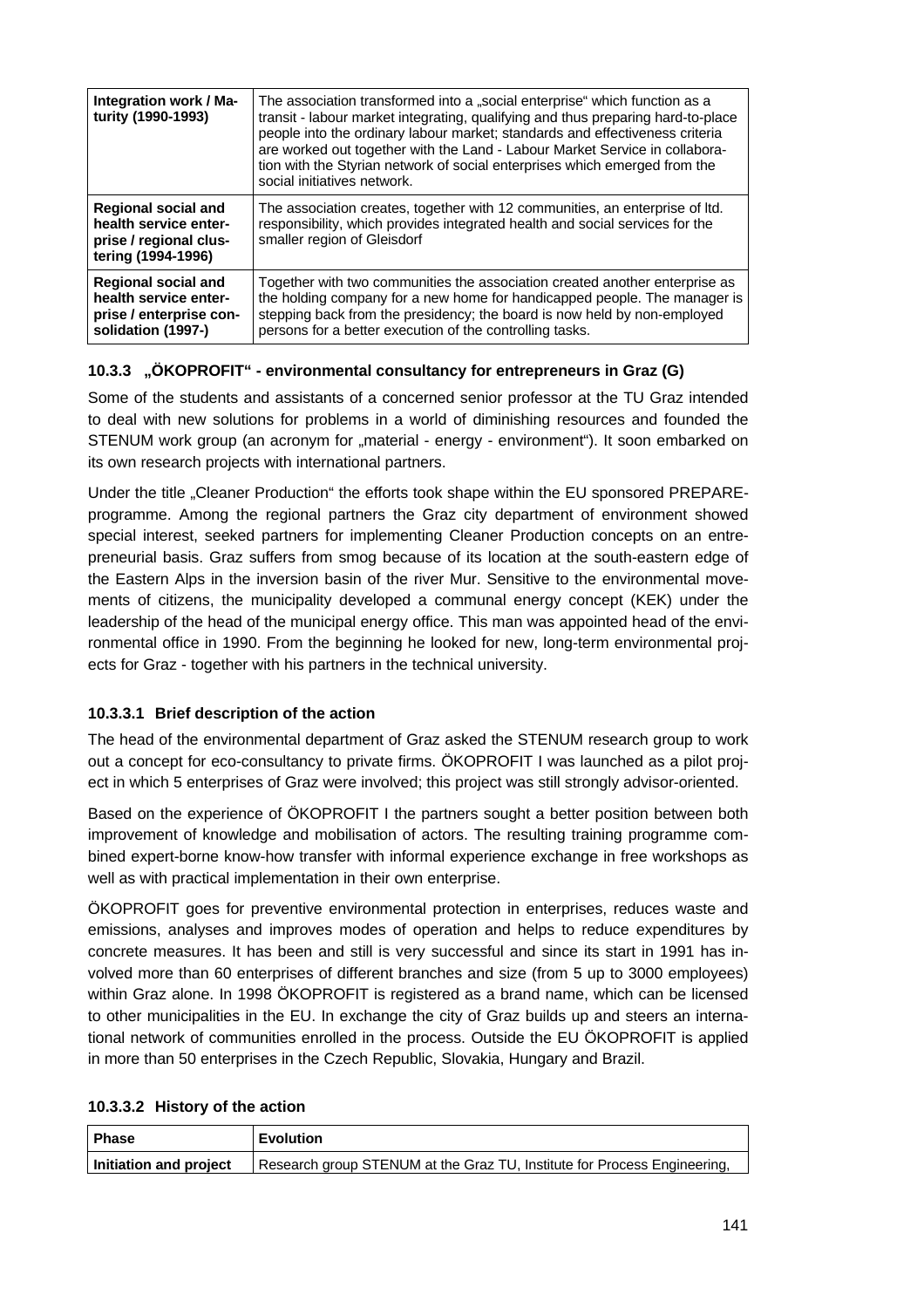| development (Case<br>study ÖKOPROFIT I):<br>1990-1993                        | developed an advisor-oriented model (ÖKOPROFIT) by which preventive<br>environment protection can be realised in enterprises. The Graz Environment<br>Department showed strong interest and supported the project by financial and<br>organisational assistance. ÖKOPROFIT started with 5 enterprises in Graz.<br>The focus lay on consultancy.                                                                                                                                                                                                                      |
|------------------------------------------------------------------------------|----------------------------------------------------------------------------------------------------------------------------------------------------------------------------------------------------------------------------------------------------------------------------------------------------------------------------------------------------------------------------------------------------------------------------------------------------------------------------------------------------------------------------------------------------------------------|
| <b>Project realisation</b><br>(Workshop model<br>ÖKOPROFIT II):1993-<br>1994 | Together with STENUM and the environment office a workshop model based<br>upon the experiences in ÖKOPROFIT I was launched. The workshop com-<br>bined theory and practice. The active participants were informed about the<br>latest developments in entrepreneurial environment protection, which they<br>tried to realise in their own enterprises as a home exercise. Because of the<br>exchange of experience between the individual enterprises the results were<br>excellent (saving of expenditure). ÖKOPROFIT II was carried out with 12<br>enterprises.    |
| Spreading out: 1994-<br>1995                                                 | The model was successful and was supported from both local enterprises and<br>politics. The municipality of Graz continued to subsidise the ÖKPROFIT work-<br>shops. The towns Dornbirn and Klagenfurt and the Land of Lower Austria took<br>over the model and executed it with slight regional adaptations. STENUM kept<br>the strategic leadership and integrates more (local) partners into the design<br>and implementation. Actively participating enterprises got an ÖKOPROFIT<br>award. The jury consisted of environmental experts and the Social Partners. |
| Internationalisation<br>1995-1997                                            | ÖKOPROFIT became well known beyond the Austrian borders. The UNIDO<br>financed offsprings in Hungary, the Czech Republic, Slovakia and Brazil. The<br>project Cleaner Production Centre served as a centre for the outreach of the<br>ÖKOFIT model within Austria.                                                                                                                                                                                                                                                                                                   |
|                                                                              | OKOPROFIT continues to be supported by the municipal politicians. The<br>financial subsidies are now primarily geared towards innovative solutions in<br>entrepreneurial environment protection. The exchange of experience between<br>the enterprises is emphasised by the "ÖKOPROFIT club" and "innovation<br>pool" (a pool of experts ready to get involved in case of demand). Further<br>partners get involved. The Chamber of Commerce provides advisors and<br>rooms. Finally the regionalisation within Styria takes place.                                  |

# **10.4 SRD analysis**

The interactions between innovative actions and supporting missions have been assessed according to the ten components of sustainable development orientation. The results are presented in the following table. However, the links between actions and policies are much more complex:

- **Früchtekorb Straden**: The supporting mission shifted from territorial approaches (FER, STEFREI) to the village renewal budget line within the 5b programme, which was implemented by an institution belonging to the agricultural sector (ILE).
- Chance B: The labour market policy is an important context for the initiative, but it equally deals with the education and social welfare system.
- ÖKOPROFIT: The link to Technology Policy is rather inverse: The successful operation at least indirectly influenced the content and intention of the TP concept. In this case the supporting mission (environmental department of Graz) and innovative actors (scientists/consultants) kind of "merged".

| <b>Früchtekorb Straden -</b><br>l Components<br>for SD orienta-   Rural Policy<br>tion | Chance B - Labour Mar-<br><b>ket Policy</b> | ÖKOPROFIT -<br><b>Technology Policy</b> |
|----------------------------------------------------------------------------------------|---------------------------------------------|-----------------------------------------|
|----------------------------------------------------------------------------------------|---------------------------------------------|-----------------------------------------|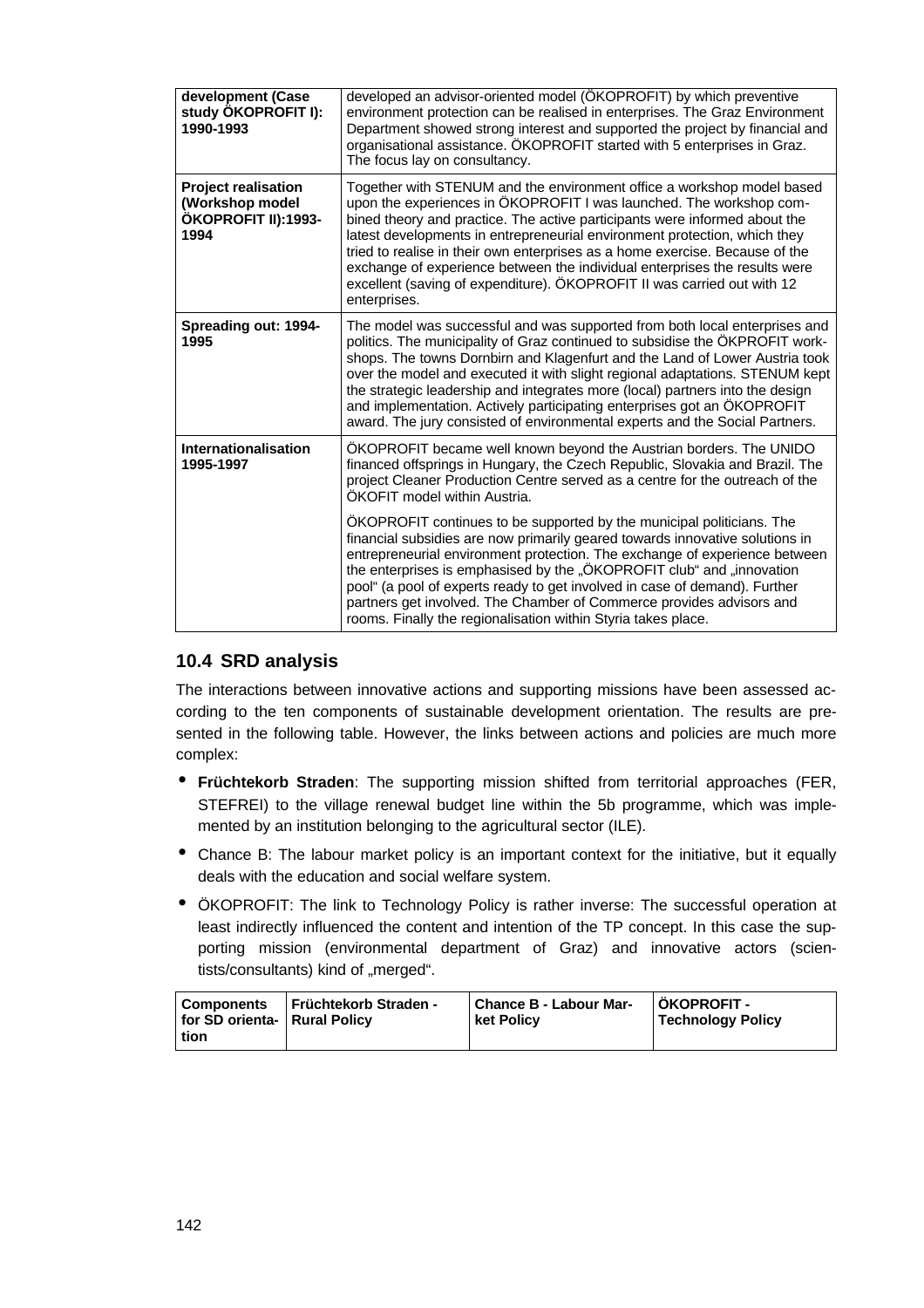| Environmental           | The project created direct<br>sales facilities for organic<br>farming. In making use of<br>the OPUL programme crop<br>diversity was enhanced.<br>Unfortunately the combina-<br>tion of extensification sub-<br>sidies outweigh subsidies<br>for organic farming.                                                                | Positive effects by projects<br>in "green" market niches<br>(organic farming, organic<br>buffet and market stand,<br>wood workshop).                                                                                                            | The participating firms<br>concentrate on improved<br>environmental protection.<br>A double dividend is<br>achieved by eco-<br>innovation: Less energy<br>and resource use, less<br>toxic and other waste.<br>ÖKOPROFIT improved<br>the air in the Graz basin.                                                                            |
|-------------------------|---------------------------------------------------------------------------------------------------------------------------------------------------------------------------------------------------------------------------------------------------------------------------------------------------------------------------------|-------------------------------------------------------------------------------------------------------------------------------------------------------------------------------------------------------------------------------------------------|-------------------------------------------------------------------------------------------------------------------------------------------------------------------------------------------------------------------------------------------------------------------------------------------------------------------------------------------|
| <b>Economic</b>         | Main thrust of the project.<br>Additional jobs and<br>higher income from an-<br>nual two-figure increase<br>in overnight stays and<br>guests frequenting<br>events (p to 10.000). The<br>investments of 5,1 MECU<br>proposed within the 5b<br>programme will benefit to<br>the agritouristic attrac-<br>tiveness of the region. | <b>Consolidation is ensured</b><br>by a shift from an educa-<br>tional and social project<br>towards a cluster of so-<br>cial and health services<br>enterprises.                                                                               | ÖKOPROFIT helps to<br>save resources and ex-<br>penses. The average pay<br>back period for eco-<br>investment is less than a<br>year.                                                                                                                                                                                                     |
| Socio-cultural          | Strong emphasis on cul-<br>tural activities promoted<br>by the group "Straden<br>aktiv", their events are<br>widely known even out-<br>side the region.                                                                                                                                                                         | Leading role in the com-<br>prehension, the inclusion<br>and pedagogics directed<br>to handicapped people.                                                                                                                                      | The participating employ-<br>ees are the moving forces<br>of the project on company<br>level. Experts are inte-<br>grated as peers. Through<br>the exchange of experi-<br>ences, excursions and<br>workshops intensive social<br>contacts between employ-<br>ees of the different firms<br>and on different company<br>levels take place. |
| Interpersonal<br>equity | No visible effects                                                                                                                                                                                                                                                                                                              | Specialised in this core<br>target area; inclusion and<br>therapeutical work, pro-<br>vision of transit jobs,<br>qualification measures<br>and employment assis-<br>tance.                                                                      | Knock-on effect for further<br>cooperation within and<br>between enterprises.                                                                                                                                                                                                                                                             |
| <b>Spatial equity</b>   | Früchtekorb Straden<br>serves as a model for<br>endogenous develop-<br>ment initiatives in rural<br>peripheral regions all<br>over Austria.                                                                                                                                                                                     | Acts as model especially<br>for solutions in rural areas<br>and participates in quality<br>improvement at the Land<br>and Federal level.                                                                                                        | Starting from being a local<br>project in Graz, ÖKO-<br>PROFIT has spread on the<br>national and international<br>level. The project can basi-<br>cally be realised in any<br>region, regardless of eco-<br>nomic or ecological differ-<br>ences. An EU-wide network<br>and a licensing system<br>have been created in 1998.              |
| Intertemporal<br>equity | The cultural events stimu-<br>late young people to com-<br>mit themselves to village<br>based activities and to<br>connect their own future<br>with that of their region.                                                                                                                                                       | As an investment into<br>"human capital", but also<br>as a niche market opera-<br>tor in vicinity services<br>and local food production<br>it has a long term effect<br>on passing values and<br>attitudes from one gen-<br>eration to another. | Steps towards a cyclical<br>economy and environ-<br>mental protection.                                                                                                                                                                                                                                                                    |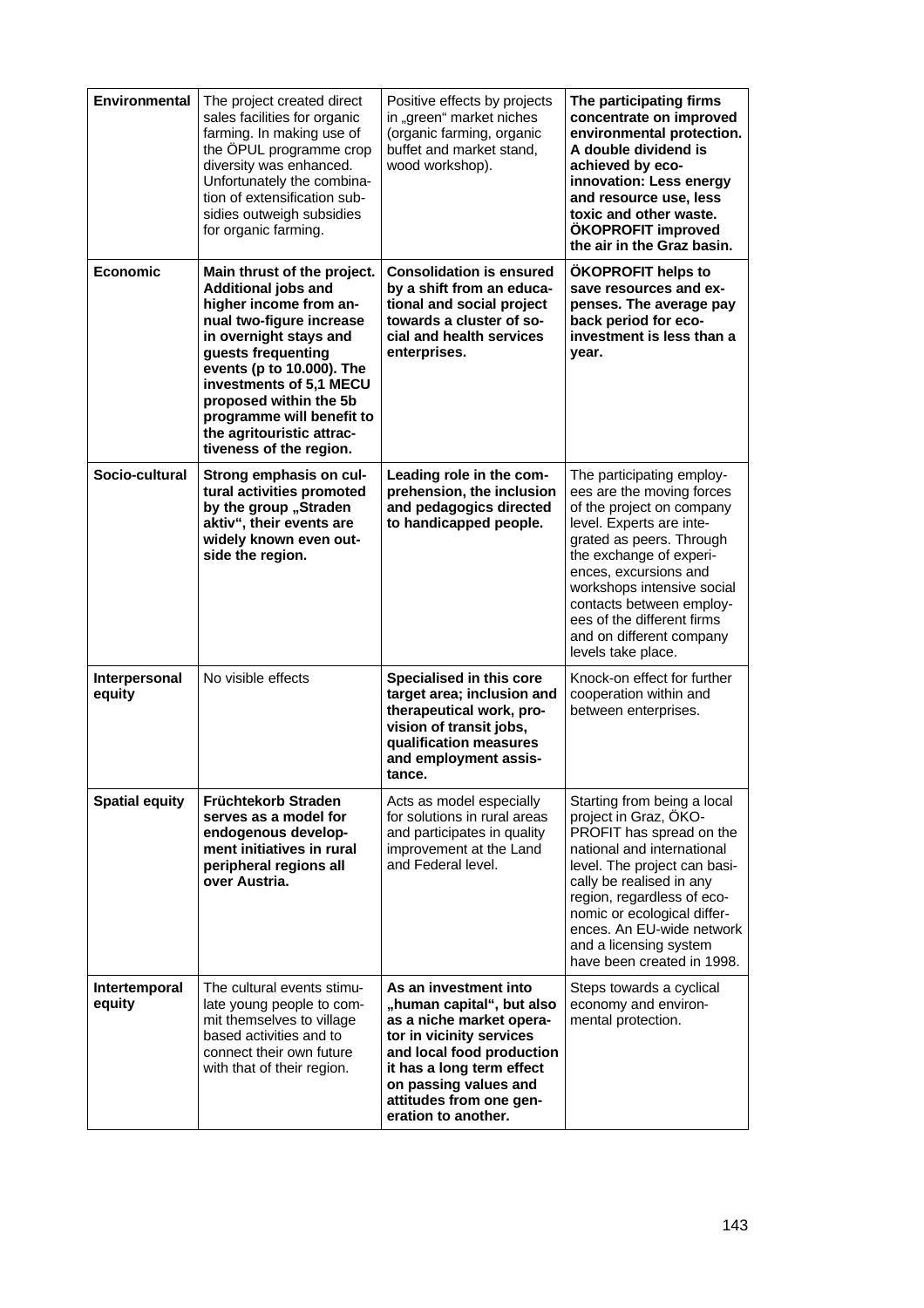| <b>Diversity</b>     | Broadening the scope of<br>activities and local offers,<br>linking cultural and agri-<br>cultural to tourism activi-<br>ties.                                                                                                                                                                                                                                                                                                                                             | <b>Extremely flexible and</b><br>adaptive in applying ex-<br>isting funding regula-<br>tions. It actively replied to<br>the supporting missions<br>and thus improved the<br>responsiveness of the<br>public support systems;<br>moreover it contributed<br>to the development of<br>third system employment<br>and to the local economy.                                                                                                                                                                                                                                                                                                                   | The project enhances the<br>exchange between very<br>different partners: big and<br>small firms, civil servants<br>and experts, environmen-<br>talists and business people.                                                                                                                                                                                                                                                                                                                                                                                                                         |
|----------------------|---------------------------------------------------------------------------------------------------------------------------------------------------------------------------------------------------------------------------------------------------------------------------------------------------------------------------------------------------------------------------------------------------------------------------------------------------------------------------|------------------------------------------------------------------------------------------------------------------------------------------------------------------------------------------------------------------------------------------------------------------------------------------------------------------------------------------------------------------------------------------------------------------------------------------------------------------------------------------------------------------------------------------------------------------------------------------------------------------------------------------------------------|-----------------------------------------------------------------------------------------------------------------------------------------------------------------------------------------------------------------------------------------------------------------------------------------------------------------------------------------------------------------------------------------------------------------------------------------------------------------------------------------------------------------------------------------------------------------------------------------------------|
| <b>Subsidiarity</b>  | The Law on Tourism (1993)<br>proved to be of advantage.<br>It enhanced the creation of<br>local organisational and<br>financing structures for a<br>consistent local tourism<br>development. This was an<br>important prerequisite for<br>the formation of the Fruit<br>Basket Straden.                                                                                                                                                                                   | After several attempts<br>successful involvement of<br>municipalities into social<br>and communal tasks; the<br>project inspired the new<br>Land regulation on the<br>regionalisation of social and<br>health services (Chance B<br>is one out of two integrated<br>service providers in Styria).                                                                                                                                                                                                                                                                                                                                                          | The tangible results for<br>enterprises increase their<br>strong commitment to<br>take action beyond the<br>initial goals and on their<br>own initiative and risk.<br><b>Public support concen-</b><br>trates on the creation of<br>favourable framework<br>conditions for know how<br>exchange and transfer.                                                                                                                                                                                                                                                                                       |
| Partnership          | <b>Cooperation between</b><br>communities and be-<br>tween farmers and tour-<br>ism entrepreneurs. How-<br>ever, the partnership was<br>put to a severe test by<br>some specificities of the<br>5b (ILE) support structure<br>which did not grant a<br>really free choice for<br>advice and training to<br>beneficiaries; moreover,<br>tensions arise between<br>municipalities, the project<br>manager and other key<br>actors due to an immi-<br>nent cutback of funds. | From the very beginning<br>networking with other<br><b>Styrian and Federal so-</b><br>cial initiatives; co-<br>founder of the Styrian<br>social enterprise union;<br>acting as an interlocutor<br>for the Land Labour Mar-<br>ket Service in setting up<br>transplacement and effi-<br>ciency standards for<br>transit job enterprises;<br>cooperating with an in-<br>ternational association<br>for pedagogics for handi-<br>capped people; actively<br>involved in a work group<br>within the social depart-<br>ment of the Land gov<br>ernment for creating<br>pedagogic standards for<br>the new school for assis-<br>tants to handicapped<br>persons. | Partnership is an archetype<br>of the project: The project<br>stems from the partnership<br>between STENUM and the<br>department of environment<br>in Graz; the "ÖKOPROFIT<br>Club" integrates experts,<br>civil servants and entrepre-<br>neurs of all kinds, the "in-<br>novation pool" integrates<br>other experts and institu-<br>tions (like the Chamber of<br>Commerce) and the OKO-<br><b>PROFIT network connects</b><br>municipalities and related<br>actors Europe-wide; inter-<br>national agencies (UNIDO)<br>integrate partners in Cen-<br>tral/East Europe and over-<br>seas (Brazil). |
| <b>Participation</b> | Strong involvement of the<br>population in the<br>"Stradener Strassenspek-<br>takel". In addition, more<br>than 100 people were<br>participating in the de-<br>velopment of the guiding<br>principles of "Früchte-<br>korb Straden".                                                                                                                                                                                                                                      | Active involvement of<br>handicapped people and<br>parents/responsible per-<br>sons from the very start.                                                                                                                                                                                                                                                                                                                                                                                                                                                                                                                                                   | The concept is based on<br>active participation of in-<br>volved enterprise delegates<br>and supporting institutions.<br>The economic advantages<br>(cost reduction) and the<br>gain of reputation (ÖKO-<br>PROFIT award for enter-<br>prises) fuel the cooperation<br>between business, envi-<br>ronmentalists and politics.                                                                                                                                                                                                                                                                       |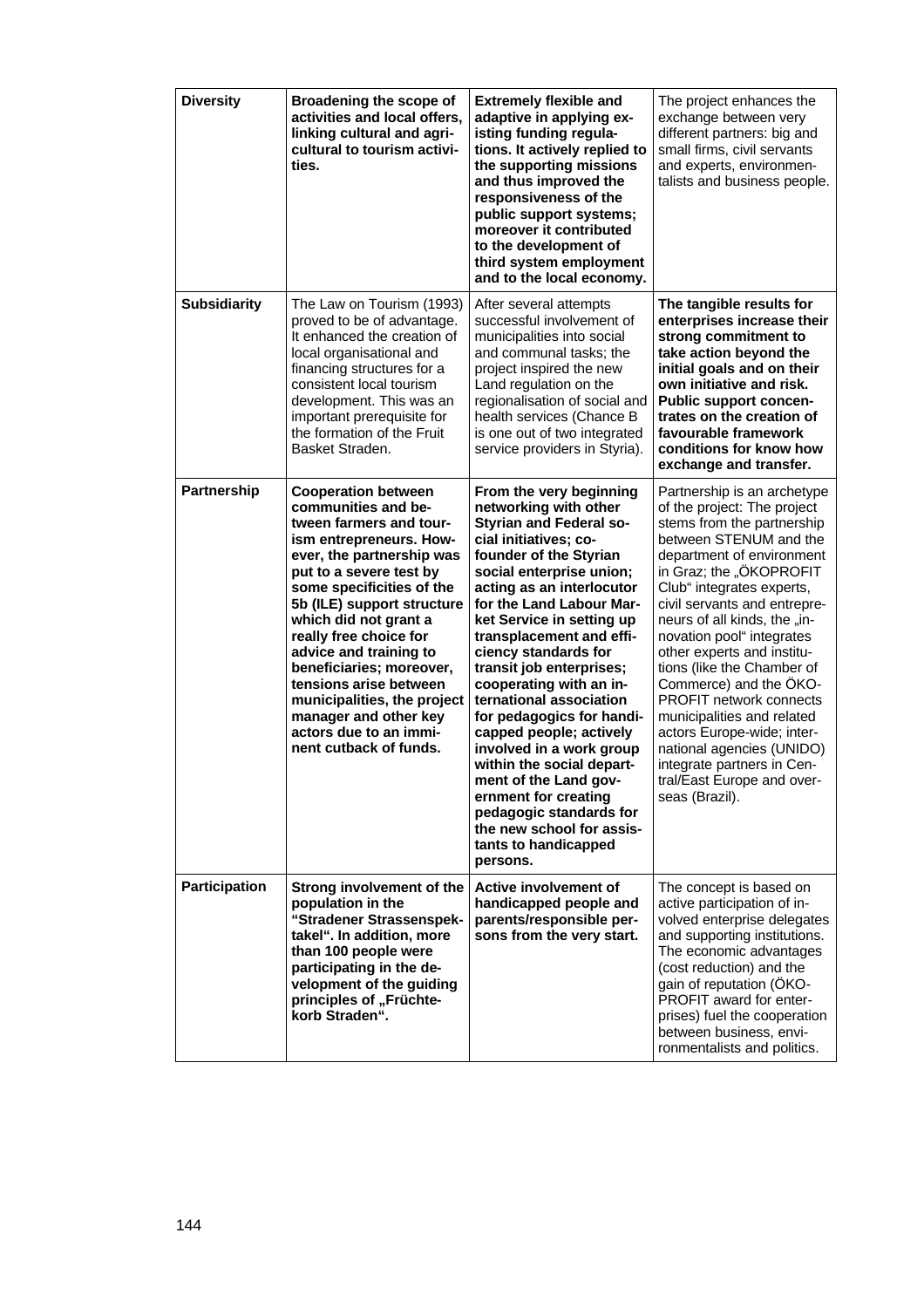# **10.5 Interrelationships**

| <b>Chance B - Labour Market Policy</b>                                                                                                                                                                                                                                                                                                                                                                                                                                                                                                                                                                                                                                                                                                                                                                                                                                                                                                                                                                                                                                                                                                                                                                                                                                                                                         | ÖKOPROFIT -<br><b>Technology Policy</b>                                                                                                                                                                                                                                                                                                                                                                                                                                                                                                                                                                                                                                                                                                                                                                       |
|--------------------------------------------------------------------------------------------------------------------------------------------------------------------------------------------------------------------------------------------------------------------------------------------------------------------------------------------------------------------------------------------------------------------------------------------------------------------------------------------------------------------------------------------------------------------------------------------------------------------------------------------------------------------------------------------------------------------------------------------------------------------------------------------------------------------------------------------------------------------------------------------------------------------------------------------------------------------------------------------------------------------------------------------------------------------------------------------------------------------------------------------------------------------------------------------------------------------------------------------------------------------------------------------------------------------------------|---------------------------------------------------------------------------------------------------------------------------------------------------------------------------------------------------------------------------------------------------------------------------------------------------------------------------------------------------------------------------------------------------------------------------------------------------------------------------------------------------------------------------------------------------------------------------------------------------------------------------------------------------------------------------------------------------------------------------------------------------------------------------------------------------------------|
| Interlocutors in the supporting missions<br>applied existing support measures even<br>to cases for which they were not really<br>designed in a very flexible manner (ex-<br>perimental labour market policies, subsi-<br>dies for handicapped people). This<br>showed the capacity of administrative<br>people to improvise within limited<br>margins if they are either enrolled to the<br>innovative actors' goals or at least toler-<br>ant enough to let them grow.<br>Innovative actors replied to support-<br>ing missions and thus co- developed<br>new support schemes for new chal-<br>lenges (outplacement and efficiency<br>criteria for socio-economic enterprises,<br>pedagogic guidelines for assistants for<br>handicapped people).<br>The innovative action gave birth to new<br>activities, organisations or institutions by<br>merging some of its original ideas<br>and actions with parts of the support<br>system (quality management for socio-<br>economic enterprises, school for assis-<br>tants for handicapped people, territorial<br>enterprise for social and health serv-<br>ices). In other words, the "squashes"<br>between supporting mission and<br>innovative action created "secondary<br>innovation cycles".<br>The cooperation with the regional<br>network of innovative actors enabled | <b>Members of the munici-</b><br>pal administration and a<br>university research<br>group created their own<br>distinctive strand of<br>innovative action, which<br>can be considered as a<br>"virtual institution"<br>mounted by the communal<br>administration, the private<br>sector and the STENUM<br>enterprise.<br>The strong identification<br>of the municipal admini-<br>stration (and the respon-<br>sible town councillor) with<br>the programme may<br>have led to a reluctant<br>behaviour of the Land<br>administration and of the<br>Viennese administration to<br>quickly adopt the ap-<br>proach.<br>The municipality devel-<br>oped own funding<br>schemes and continu-<br>ously improved the tech-<br>nical support for the target<br>groups, enterprises of all<br>kind and size in Graz. |
| the Land level of supporting missions to<br>transfer innovative structures and<br>procedures to the Federal level (qual-<br>ity management for socio-economic                                                                                                                                                                                                                                                                                                                                                                                                                                                                                                                                                                                                                                                                                                                                                                                                                                                                                                                                                                                                                                                                                                                                                                  |                                                                                                                                                                                                                                                                                                                                                                                                                                                                                                                                                                                                                                                                                                                                                                                                               |
| Supporting missions delegate a good<br>deal of controlling and monitoring<br>measures to innovative actors and<br>their environment (they acknowledge the<br>collective negotiation status of the Sty-<br>rian Union of social enterprises).                                                                                                                                                                                                                                                                                                                                                                                                                                                                                                                                                                                                                                                                                                                                                                                                                                                                                                                                                                                                                                                                                   |                                                                                                                                                                                                                                                                                                                                                                                                                                                                                                                                                                                                                                                                                                                                                                                                               |
| level - the municipalities - into the<br>to the programme implementation<br>shift to an integrated approach on                                                                                                                                                                                                                                                                                                                                                                                                                                                                                                                                                                                                                                                                                                                                                                                                                                                                                                                                                                                                                                                                                                                                                                                                                 | enterprises).                                                                                                                                                                                                                                                                                                                                                                                                                                                                                                                                                                                                                                                                                                                                                                                                 |

# **10.5.1 How do policies support the innovative action?**

# **10.5.2 How does the innovative action influence policies?**

| l Früchtekorb Straden - Rural<br><b>Policy</b> | <b>Chance B - Labour Market Policy</b> | ÖKOPROFIT -<br><b>Technology Policy</b> |
|------------------------------------------------|----------------------------------------|-----------------------------------------|
| The innovative action had no                   | Promoters of the innovative action     | <b>ÖKOPROFIT has spread</b>             |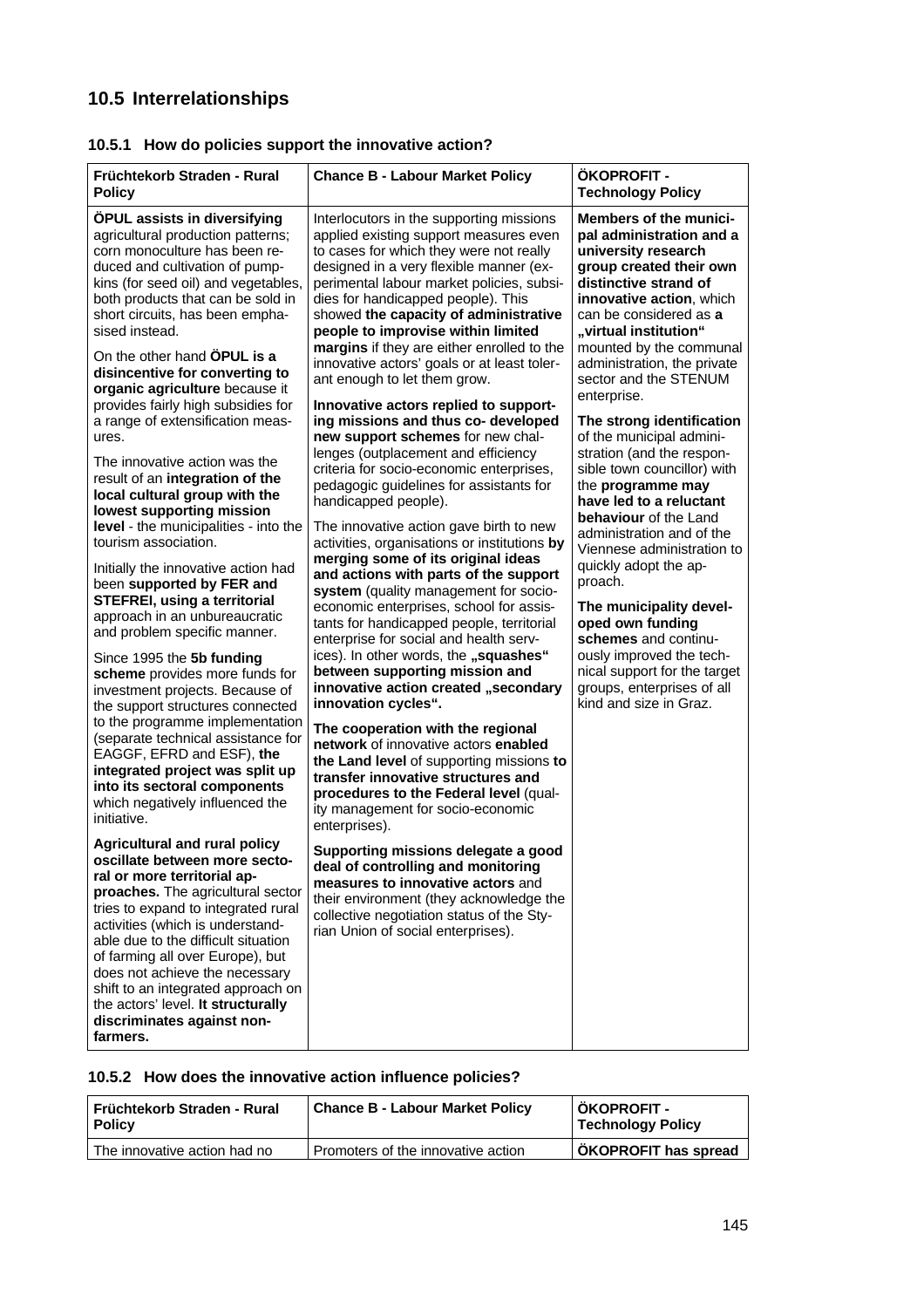influence on the support programmes FER and STEFREI, which were already well established when the project started. However **it became a reference case as the first project eligible under the budget line "village development" of the Styrian 5b programme**, and one of the first at all to be advised by the newly established ILE offices. Only in the course of this application the forms (a 40 pages long paper pile) and proceedings were adapted to the other budget lines "holiday on farm" and "direct marketing". The Straden project thus influenced the design of the forms and proceedings, which lasted enormously long and did not show reliable outcomes for the innovative action itself.

(teachers and parents) speak the language of both systems, the supporting mission and the target group of the innovative action **(bridge function).**

**The innovative action is led by a strong peer group** with a clear, emotionally consolidated identity; the group speaks with one voice and is able to support failures and resist exclusion, ignorance or repression.

The initiative is led by an individual (founder and long term manager) who is empathetic with the target group, able to anticipate upcoming tendencies and guided by a clear vision **(leadership).**

Although the impact of the innovative action makes supporting missions more sensitive and responsive to the real needs of specific target populations, the latter don't forget the **irritation** caused by the process; this makes that **later initiatives imitating the pioneering one are more often entrusted with the pilot implementation** of new structures and processes than the ones standing at their origin.

**out** to the city of Klagenfurt, the Land and communes of Vorarlberg, the Land of Lower Austria and abroad. The model is frequently imitated or adapted, but the "inventors" are not always mentioned.

Whereas **the design of the Technology Policy was somehow inspired** by the successful cooperation between the university and the city administration in terms of environmental improvement, **the actual implementation does practi**cally not take the **..ecocluster" into serious political consideration.**

### **10.5.3 How does the innovative action influence the broad public?**

| Früchtekorb Straden - Rural<br><b>Policy</b>                                                                                                                                                                                                                                                                                                                                                                                      | <b>Chance B - Labour Market Policy</b>                                                                                                                                                                                                                                                                                                                                                                                                                                                                                                      | <b>ÖKOPROFIT -</b><br><b>Technology Policy</b>                                                                                                                                                                                                                                                                                                            |  |
|-----------------------------------------------------------------------------------------------------------------------------------------------------------------------------------------------------------------------------------------------------------------------------------------------------------------------------------------------------------------------------------------------------------------------------------|---------------------------------------------------------------------------------------------------------------------------------------------------------------------------------------------------------------------------------------------------------------------------------------------------------------------------------------------------------------------------------------------------------------------------------------------------------------------------------------------------------------------------------------------|-----------------------------------------------------------------------------------------------------------------------------------------------------------------------------------------------------------------------------------------------------------------------------------------------------------------------------------------------------------|--|
| Around 100 citizens participated<br>in the elaboration of a shared<br>vision for the small region of<br>Straden; their involvement<br>inspired new local actions. This<br>is documented by the overall<br>positive response to the renewal<br>programme for old buildings<br>which got reused as guest ac-<br>commodation, or the increase in<br>local wine taverns and direct<br>sales facilities.<br>Influenced by Straden, the | The initiative raises public attention<br>for a marginalised group or a sup-<br>pressed topic; instead of stirring up bad<br>consciousness, it sets positive signals<br>through solidarity events, flea markets,<br>concerts, but also public discussions,<br>using a project newspaper as means of<br>communication.<br>The initiative involves opinion leaders<br>and key persons with direct access to<br>regional mass media for the aims of the<br>action (strategic alliances, e.g. bank<br>people, lawyers, auditors, district offi- | The "Agenda 21" action<br>plan set up under the<br>umbrella of the environ-<br>mental department,<br>brought the "European<br><b>Sustainable Cities</b><br>Award" in 1996.<br>Entrepreneurs taking part<br>in the programme remain<br>"member" of the " <b>ÖKO-</b><br>PROFIT club" which is an<br>informal and highly effec-<br>tive experience exchange |  |
| mayors of adjacent regions<br>(e.g. the nine mayors of the small<br>region of Fehring, east of<br>Straden) started with an inte-<br>grated development pro-<br>gramme by common action.                                                                                                                                                                                                                                           | cials)<br>The initiative holds vivid contacts and<br>creates partnerships with external<br>organisations having scientific authority<br>in the respective field of action (e.g. the<br>work group on special pedagogics in                                                                                                                                                                                                                                                                                                                  | group; this collective<br>learning allows a reinte-<br>gration of the environ-<br>mental theme into daily<br>business considerations.                                                                                                                                                                                                                     |  |
| The Strassenspektakel (street<br>spectacle) has inspired similar<br>cultural events in various rural                                                                                                                                                                                                                                                                                                                              | Hannover/D, which once held a sympo-<br>sium in Gleisdorf on invitation of the<br>"Chance B").                                                                                                                                                                                                                                                                                                                                                                                                                                              |                                                                                                                                                                                                                                                                                                                                                           |  |
| places in Styria and Austria.<br>The Strassenspektakel drew<br>the attention of politicians to<br>Straden which in turn positively<br>influenced funding authorities.<br>The chairman of the tourism<br>association has become a wel-<br>come participant at LEADER<br>network and similar meetings to                                                                                                                            | The initiative establishes viable, replic-<br>able models for new structures and<br>processes in their respective field of<br>action (vanguard function, e.g. as inte-<br>grated social and health service supplier<br>for the smaller region of Gleisdorf as a<br>prototype of the new "integrated social<br>and health regions" regulation in Styria).                                                                                                                                                                                    |                                                                                                                                                                                                                                                                                                                                                           |  |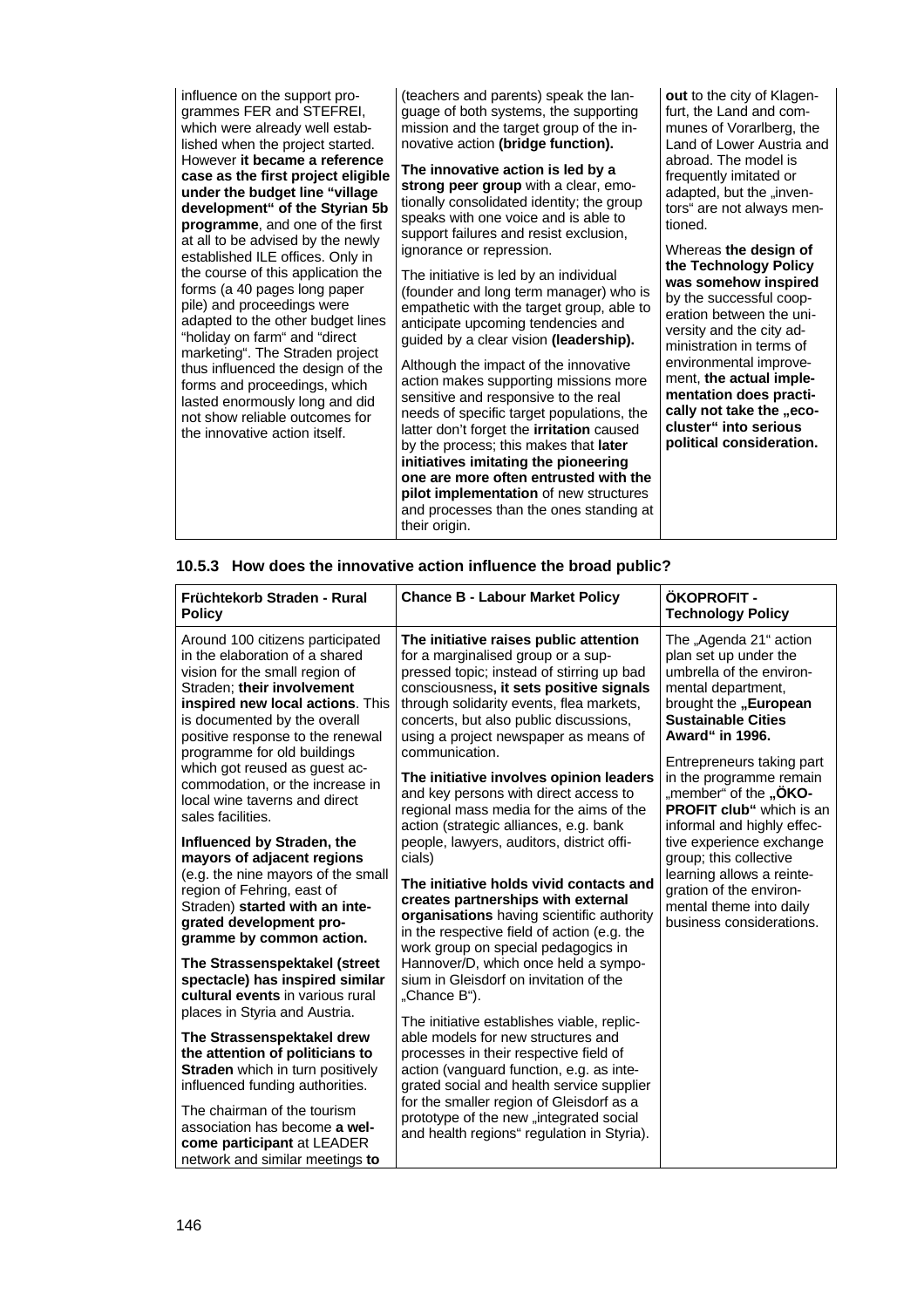| tell about his experiences. |  |
|-----------------------------|--|

# **10.5.4 How do policies interact?**

| Früchtekorb Straden - Rural<br><b>Policy</b>                                                                                                                                                                                                                                                                                                                                                                                                                                                                                                                                                                                                                                                                                                                                                                                                                                                                                                                                                                                                                           | <b>Chance B - Labour Market Policy</b>                                                                                                                                                                                                                                                                                                                                                                                                                                                                                                                                                                                                                                                                                                                                                                                                                                                                                                                                                                                                                                                                                                                                                                                                                                                                                                                                                                                                                                                                                                                                                                                                                                                                                                                                                                                                                                                              | ÖKOPROFIT -<br><b>Technology Policy</b>                                                                                                                                                                                                                                                                                                                                                                                                                                                                                                                                                                                                                                                                                                                                                                                                                                                                                                                                                                                                        |
|------------------------------------------------------------------------------------------------------------------------------------------------------------------------------------------------------------------------------------------------------------------------------------------------------------------------------------------------------------------------------------------------------------------------------------------------------------------------------------------------------------------------------------------------------------------------------------------------------------------------------------------------------------------------------------------------------------------------------------------------------------------------------------------------------------------------------------------------------------------------------------------------------------------------------------------------------------------------------------------------------------------------------------------------------------------------|-----------------------------------------------------------------------------------------------------------------------------------------------------------------------------------------------------------------------------------------------------------------------------------------------------------------------------------------------------------------------------------------------------------------------------------------------------------------------------------------------------------------------------------------------------------------------------------------------------------------------------------------------------------------------------------------------------------------------------------------------------------------------------------------------------------------------------------------------------------------------------------------------------------------------------------------------------------------------------------------------------------------------------------------------------------------------------------------------------------------------------------------------------------------------------------------------------------------------------------------------------------------------------------------------------------------------------------------------------------------------------------------------------------------------------------------------------------------------------------------------------------------------------------------------------------------------------------------------------------------------------------------------------------------------------------------------------------------------------------------------------------------------------------------------------------------------------------------------------------------------------------------------------|------------------------------------------------------------------------------------------------------------------------------------------------------------------------------------------------------------------------------------------------------------------------------------------------------------------------------------------------------------------------------------------------------------------------------------------------------------------------------------------------------------------------------------------------------------------------------------------------------------------------------------------------------------------------------------------------------------------------------------------------------------------------------------------------------------------------------------------------------------------------------------------------------------------------------------------------------------------------------------------------------------------------------------------------|
| The support actions FER and<br><b>STEFREI helped to establish</b><br>an integrated local develop-<br>ment project; at the onset of the<br>5b programme, the initiative was<br>in a pole position for getting<br>strong financial support; however,<br>the sectoral segmentation split<br>the approach up into single<br>project strands; unpredictable<br>changes in funding mecha-<br>nisms during the application<br>period provided further irritation.<br>The 5b procedure was appar-<br>ently designed for "tabula<br>rasa" situations; technical as-<br>sistance had to be delivered by<br>advisors standing near to the<br>funding administration; the three<br>surrounding communities were<br>urged to undergo the whole vi-<br>sion making process once again,<br>which isolated them from the<br>"main" village of Straden; new<br>farm vacation offers were re-<br>grouped separately under the<br>guidance of the ILE/Chamber of<br>Agriculture and thus were forced<br>into a competing position to the<br>already existing farm holiday<br>enterprises. | <b>Labour Market Policy showed vertical</b><br>overlaps in competency and decision<br>power in its experimental phase, at<br>the time when the innovative action<br>grew; this coincidence paradoxically<br>seemed to raise innovativeness because<br>of the qualitative competition between<br>different decision levels, even if their<br>relationships were difficult to manage.<br>Land based social policy, and labour<br>market policy, much more dependent<br>from the Federal level, interact horizon-<br>tally by means of inter-institutional<br>agreements; innovative actors deal<br>with them in parallel; a multilateral<br>negotiation system has never been<br>installed.<br>Since the AMS reform in 1994 the com-<br>plete responsibility is delegated to<br>the Land level, which engenders more<br>reliability, but also more determina-<br>tion and less flexibility<br>Since the AMS has passed from direct<br>Ministry control to social partners<br>control, their regional performance has<br>become more dependent from the<br>respective political and communica-<br>tion culture between the social partners<br>in a Land or even a district.<br>District officials (education, social<br>and labour market policy) act as im-<br>portant mediators and "background<br>facilitators" between the local and the<br>Land level.<br>The experimental school class for se-<br>verely handicapped pupils was finally not<br>accepted as "new standard" after the<br>end of the experimental period. The<br>actors level was actually too far away<br>from the relevant decision level (Fed-<br>eral Ministry of Education).<br>When the Land is accountable for spe-<br>cific sectoral operations, it is hard to<br>involve municipalities into the same<br>issue; it needed the creation of a joint<br>enterprise for social and health services,<br>to "get them on board". | Diffusion upstream (to the<br>Land) and horizontally (to<br>other cities or rural re-<br>gions) has been slow, but<br>now seems to have<br>achieved a new quality by<br>the EU-wide patenting of<br>the method and the crea-<br>tion of the ÖKOPROFIT<br>network. There are sub-<br>stantial difficulties in<br>finding the appropriate<br>sources of funding re-<br>gardless of the sector<br>(farmers, entrepreneurs,<br>communities, regions).<br>On the Land level envi-<br>ronmental policy (belong-<br>ing to the agricultural<br>department) and technol-<br>ogy policy (belonging to<br>the economic policy de-<br>partment) are discon-<br>nected from each other.<br>ÖKOPROFIT is ap-<br>plauded by practically<br>everyone, but can hardly<br>be handled by the sepa-<br>rate policy strands, if they<br>don't interact. It seems,<br>that only an initiative from<br>bottom-up ("eco-cluster<br>initiative") might trigger a<br>targeted promotion of<br>environmental engineering<br>as a key cluster for the<br>Styrian economy. |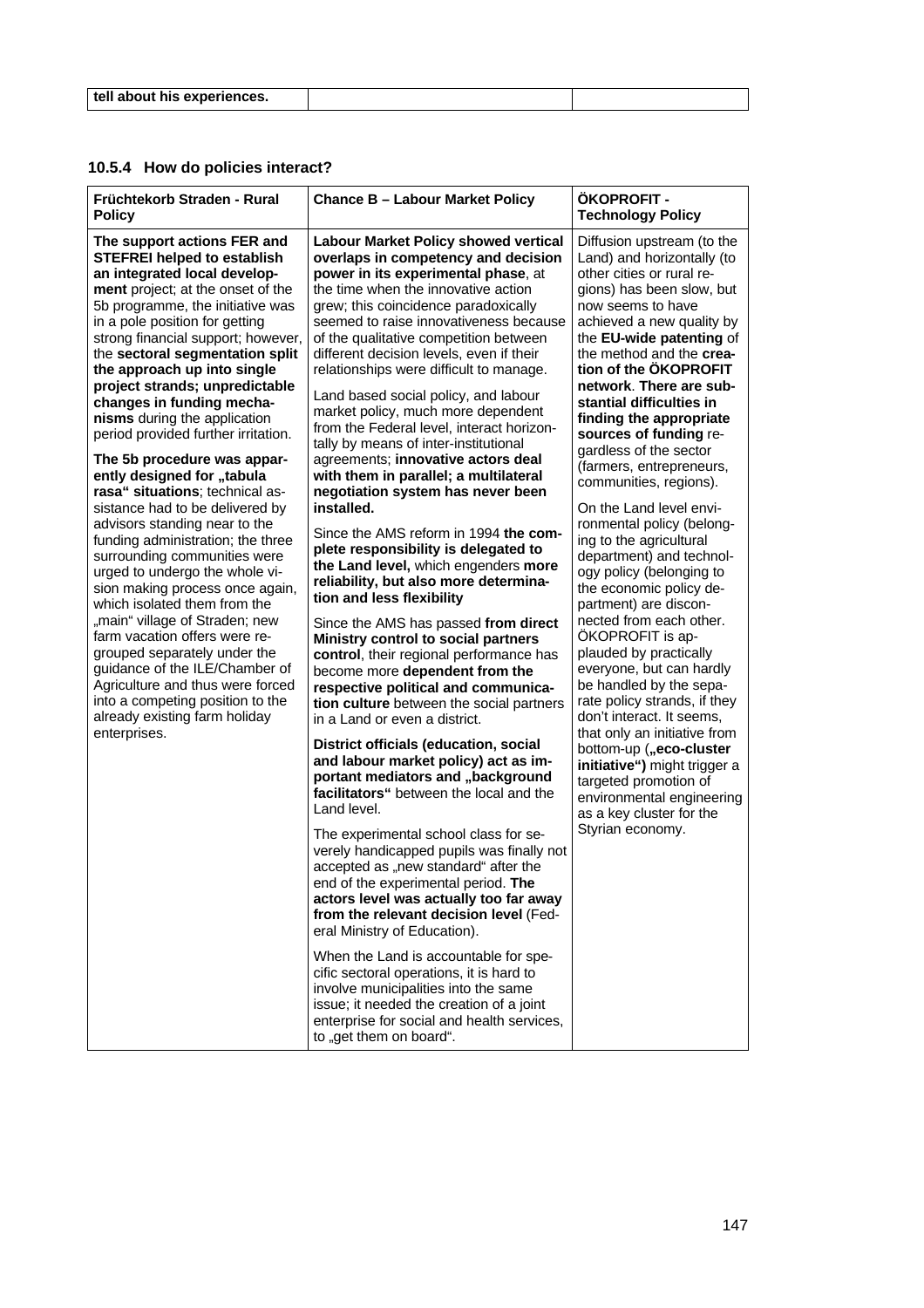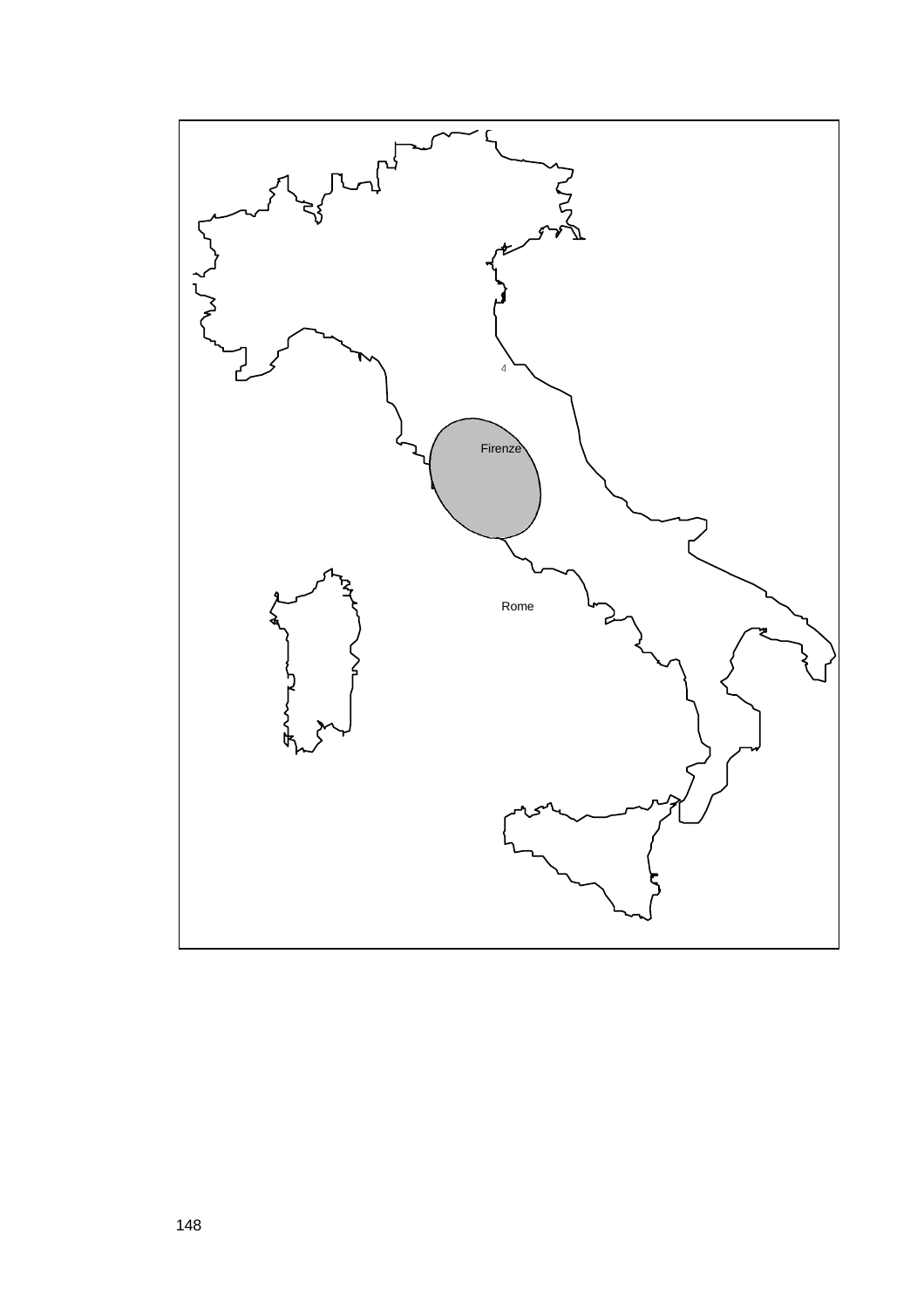# **11 Toscana / Val di Cornia**

| Some features             | Italy      | Tuscany   | Livorno  | Val di Cornia                                 |
|---------------------------|------------|-----------|----------|-----------------------------------------------|
| Population                | 57,283,000 | 3,528,000 | 337,000  | 60,000                                        |
| Size in square km         | 301,323    | 23,000    | 1.210    | 366                                           |
| Inhabitants per square km | 190        | 153       | 227      | 164                                           |
| Regions                   | 20         | Region    | Tuscany  | Tuscany                                       |
| Provinces                 | 102        | 10        | Province | Administrative<br>district (Circon-<br>dario) |
| Municipalities (Comuni)   | 8104       | 287       | 20       | 5                                             |

# **11.1 Regional context**

The Tuscan Region contains a number of "different" Tuscanies each with strong sense of local community, richness and diversity of landscape, historical, cultural, natural and archaeological heritage.

This diversity has stimulated a mixture of different development approaches, creativity and innovation, entrepreneurial attitudes, sense of responsibility towards the local communities. It is also at the base of integrated local systems which have important economic and social roles in for example industrial districts characterised by SMEs (e.g. Prato, S. Croce sull'Arno, Empoli, Poggibonsi, Arezzo, etc.), as well as other types of local districts characterised by the long standing co-existence of different social patterns between rural and urban populations (e.g. Val di Cornia, Val di Chiana, Val d'Elsa). Various components (socio-cultural, economic, institutional, etc.) act in this complex and uncertain system and the regional programming policy (the annual *Regional Development Programme* - PRS) underlines a willingness to govern a complexity which is: structural (many components putting significant attention on the diversity of local development); functional (many interrelationships putting significant attention on the coordination and integration of local authorities and actors); evolutionary (not linear and ongoing, discontinuity); active (not deterministic but systemic); decisional (many options and decision makers putting significant attention on the central role of the local actors). Policies and initiatives are connected to the historical strong sense of mutual help, social welfare, solidarity and quality of life; a long standing orientation which characterises the wide dimension of the not-for-profit sector, social networking, volunteer associations (social, cultural, political) and the dominant role of left wing parties and the labour movement in many areas of Tuscany (e.g. the Val di Cornia).

According to regional laws and development programmes (PRS), cohesion is more and more understood as the way to offer equal opportunities for development in different situations, respecting diversity in terms of institutional, social, economic and cultural capacities. The link between different levels of government, the awareness of bringing these levels as close as possible to the citizens have characterised the 25 years of regional experience in Tuscany. The Tuscan legal and institutional framework is clearly orientated to participatory democracy, to stimulate various representative forms of collective interests and to favour populations and local authorities in determining aims and objectives as well as in implementing projects. In this context, the recent national laws towards subsidiarity have already be initiated in the Tuscan expe-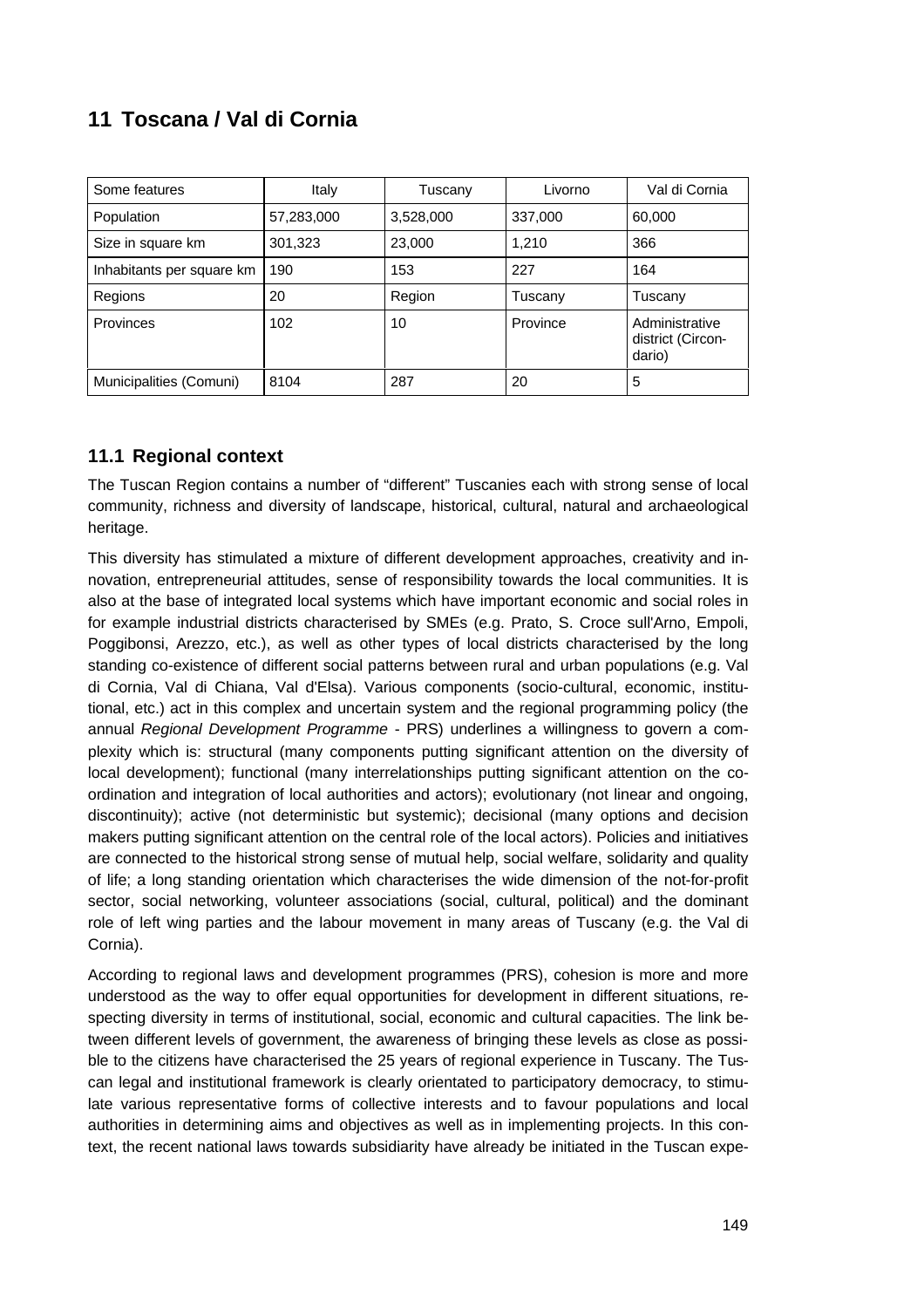rience, which is more complex and diversified, and enforced in regional laws and regional development programmes (PRS):

- *institutional subsidiarity* as an empowering process which increases the responsibility and autonomy of the lowest levels of government in order to make them more capable of dealing with local issues and development;
- *functional subsidiarity* as an empowering process to implement initiatives, projects and programmes, which is based not only on institutional actors but also on social actors; this means the development of a participatory process which involves local actors, associations and interest groups in the decision - making of their communities;
- *socio-economic cohesion* as a way to lessen disparities in the allocation of resources and to open opportunities towards local development;
- *institutional cohesion*, as a way to lower disparities in administrative activity and to assure the efficiency of policies geared towards socio-economic cohesion.

This new framework will favour more than before a regional development based on local initiatives in which local actors determine new patterns of a synergetic utilisation of the endogenous resources, including the diffused variety of local diversities.

# **11.2 Regional policies**

An analysis of relevant programmes has been made in three policy fields: agriculture, active labour policy and energy.

| Agriculture<br>Policy     | Water source management (1994-1998): is directed at the modification of agricultural<br>methods to reduce the environmental load, in particular with respect to the use of water.<br>This programme is environmental in nature and responds directly to the deterioration in<br>the quality and quantity of irrigation waters in agricultural areas. |
|---------------------------|------------------------------------------------------------------------------------------------------------------------------------------------------------------------------------------------------------------------------------------------------------------------------------------------------------------------------------------------------|
|                           | Incentives for a new rural development (1994-1995): is directed at the improvement of<br>productive capacity and living conditions in the agricultural communities with particular<br>attention put upon the mountain and depressed areas.                                                                                                           |
| Active La-<br>bour Policy | Local Employment Initiatives and Works in the Public Interest (1994-1999): employ-<br>ment opportunities and self employment in new sectors (the environment, socio-cultural<br>and historical heritage, etc.)                                                                                                                                       |
|                           | New employment services (1997 - 1999): instruments to manage active labour poli-<br>cies at regional and local levels.                                                                                                                                                                                                                               |
| Energy<br>Policy          | Energy saving and co-generation (on yearly basis since 1991): in industry, small busi-<br>nesses (craftsmen production), services and building industries.                                                                                                                                                                                           |
|                           | Renewable energy sources (on yearly basis since 1991) : in the building sector and<br>production of energy from renewable sources in agriculture.                                                                                                                                                                                                    |

The above mentioned programmes are clearly focused on the following components: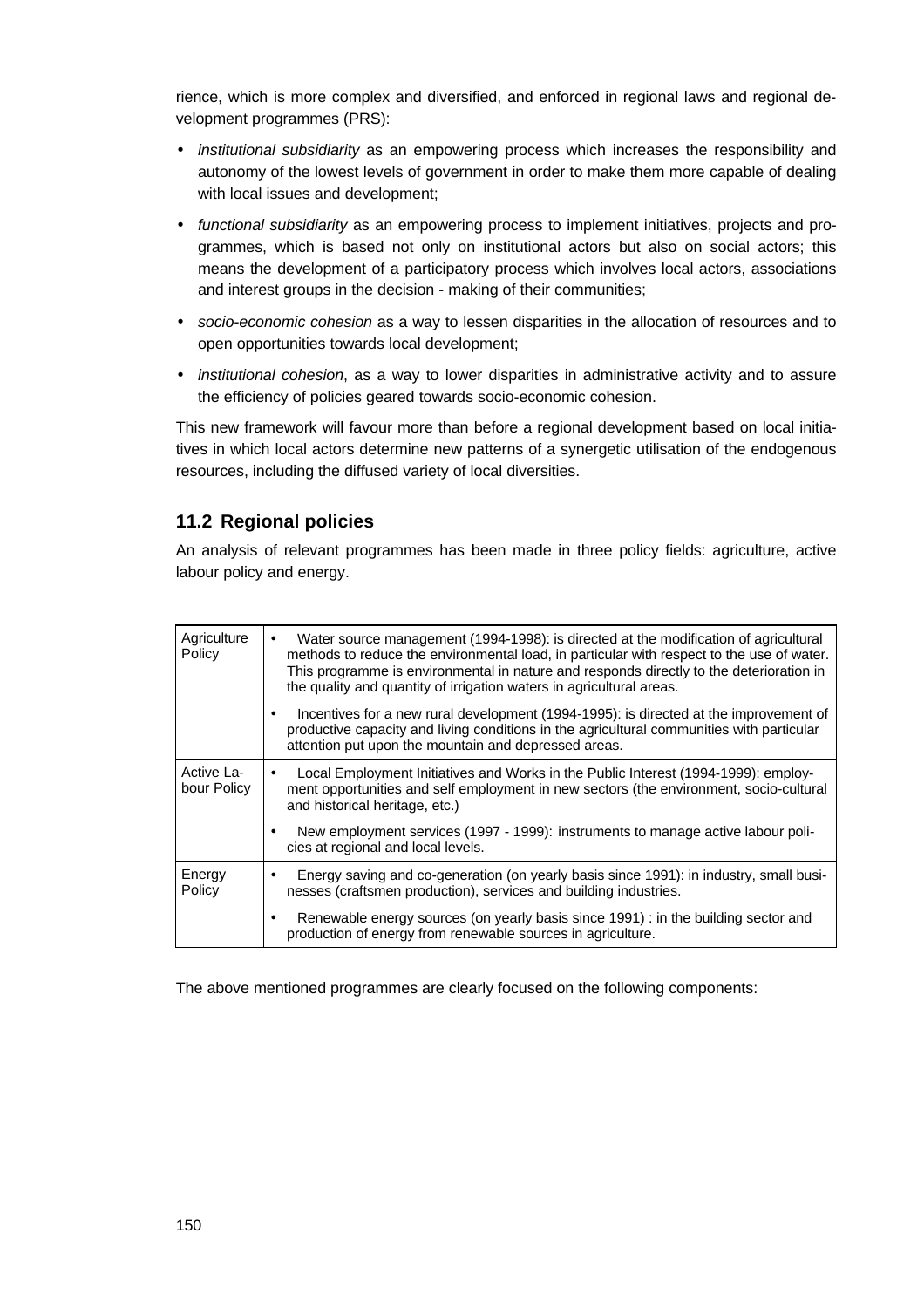| Components                 | <b>Agriculture Policy</b> | <b>Active Labour Policy</b> | <b>Energy Policy</b> |
|----------------------------|---------------------------|-----------------------------|----------------------|
| Environment                | X                         |                             | X                    |
| Economy                    | X                         | X                           | X                    |
| Socio-culture              | X                         | X                           | X                    |
| Social Equity              |                           | X                           |                      |
| Interregional Equity       |                           |                             |                      |
| Intertemporal Equity       |                           |                             |                      |
| <b>Diversity</b>           | X                         | X                           |                      |
| Subsidiarity               | X                         | X                           |                      |
| Partnership and Networking |                           | X                           |                      |
| Participation              | X                         |                             |                      |

The other components are not fully considered by the programmes since they are taken for granted according to the traditional way of elaborating and implementing policies in the regional context. The lack is in giving explicit references to these components in order to reinforce the overall policies.

Changes were recently introduced which have a significant role in the immediate future. Regarding subsidiarity, at national level, two national laws (administrative federalism and debureaucratisation) were approved between March and May 1997, based on the principles of the subsidiarity, completeness, efficiency and inexpensiveness, co-operation between State – Regions - Local Authorities, responsibility and single (unitary) administration, homogeneity, adequacy, differentiation, autonomy and financial support. The laws determine the duties of the State as those regarding the national cohesion while the duties of the regional, provincial and local governments are to guarantee cohesion at their territorial levels. They reveal an actual rebuilding of the Italian administrative system from the bottom up with the purpose of assuring more direct correspondence between social contexts and administration methods; an epic turning point after 130 years of centralised State administration.

This framework interests all the regional policies, considered within a dynamic process which will foster a transversal nature and strong interdependencies, demonstrated by the above mentioned programmes, within almost all sectors of regional development. Indeed, each policy field demonstrated a growing orientation towards a more coherent integration and diversification within new principles of development.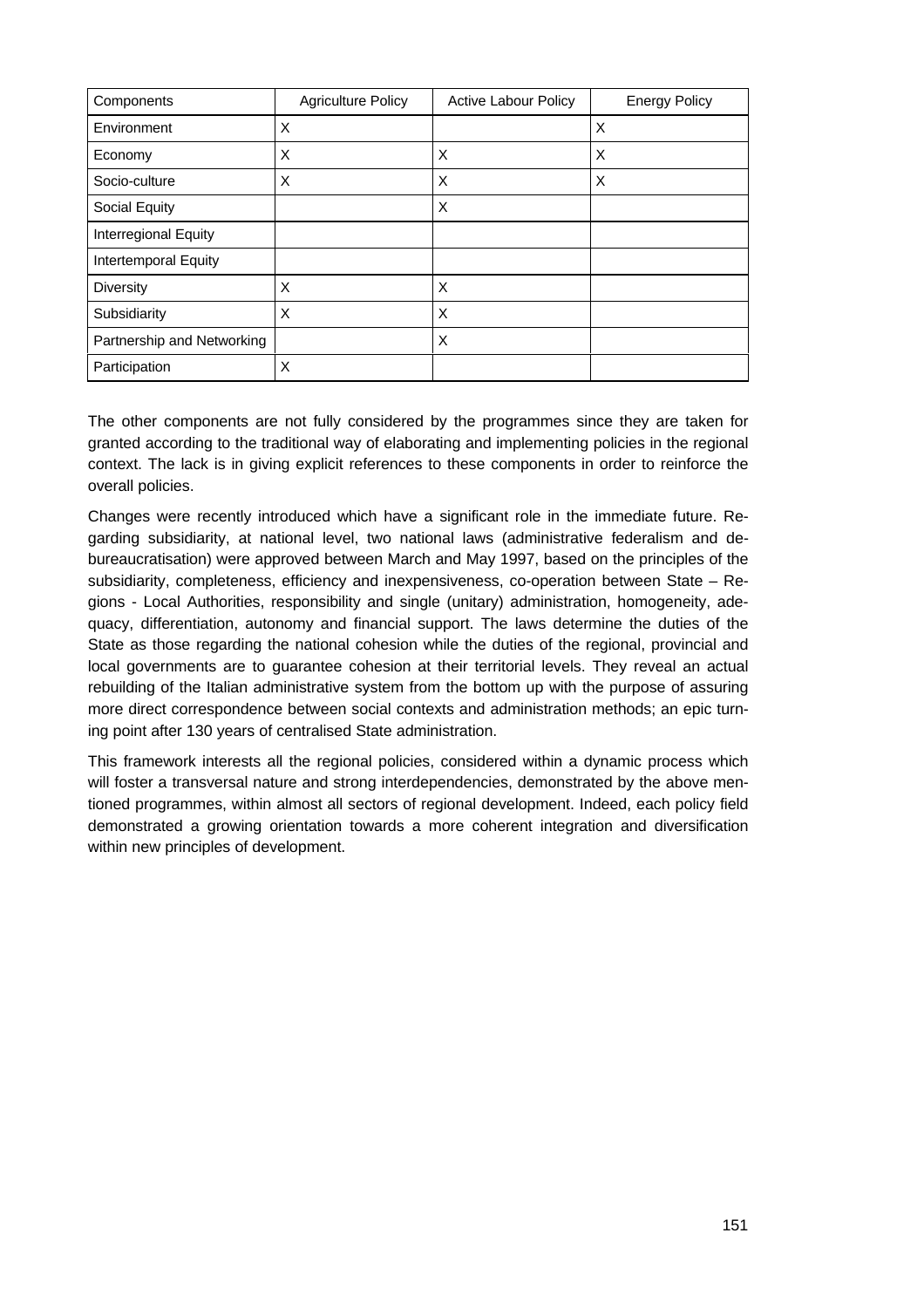| Agriculture<br>Policy   | New orientations are towards elements of sustainability, assigning an important role to<br>agriculture in future development and employment, affirming the orientation set out in the<br>Cork Declaration (1996) on rural development. Recent regional laws and proposals are<br>aimed at integrated agriculture practises, addressing: protected areas; water system;<br>organic farming; agri-tourism; spatial planning; land conservation; assistance to young<br>persons to favour biodiversity and sustainable use of the territory by means of co-<br>ordinated activities between agriculture, the environment, socio-cultural and historical<br>heritage                                                                                                                                                                                                                                                             |
|-------------------------|------------------------------------------------------------------------------------------------------------------------------------------------------------------------------------------------------------------------------------------------------------------------------------------------------------------------------------------------------------------------------------------------------------------------------------------------------------------------------------------------------------------------------------------------------------------------------------------------------------------------------------------------------------------------------------------------------------------------------------------------------------------------------------------------------------------------------------------------------------------------------------------------------------------------------|
| Active Labour<br>Policy | The recent "Pact for Development and Employment in Tuscany" (September 1996) and<br>territorial pacts for employment and development created in Valtiberina, Grosseto,<br>Massa Carrara and Val di Cornia pave the direction for the future. Both the regional and<br>the territorial pacts underline: the rise of new policies and sources of employment im-<br>proving the socio-cultural level of the local populations (human capital), integrating em-<br>ployment services, information, education, vocational guidance and training, counselling,<br>the matching of the labour supply and demand; the improvement of the entrepreneurial<br>culture; the integration of innovation and diversification of the local economic fabric; the<br>renewal of territorial common identity; the sound utilisation of endogenous resources,<br>maintaining and enhancing the environmental, cultural and historical heritage. |
| Energy policy           | The recent regional law (1997) on Energy Resources is orientated towards sustainability<br>by means of a coherent Regional Energy Plan.                                                                                                                                                                                                                                                                                                                                                                                                                                                                                                                                                                                                                                                                                                                                                                                      |

#### *Overall regional orientations*

The current regional scenario is characterised by:

- the regional law (1995) on *spatial planning*, which includes environmental factors and the environmental impact assessment (EIA) with the aim of directing public and private initiatives towards sustainable development;
- the regional law (1995) on the *environmental impact assessment* (EIA);
- the *regional environmental policy* which stresses relevant areas (e.g. the creation of protected areas, land use planning and protection, biodiversity, pollution abatement, risk industries, integrated water management, earthquake prevention, waste management, site reclamation, energy management, environmental monitoring and education);
- regional agencies which act in co-ordination to support local authorities and actors in order to cope with the complex and interrelated resource issues which are present in the region, AR-PAT (for environmental protection), ARRR (for resource recovery) REA (for energy) and ARSIA (for development and innovation in agriculture);
- the regional law (1995) on *subsidiarity*;
- the willingness to elaborate a *first sustainable regional development plan*;
- the new regional administrative department "*sustainable development and ecological control*" which has a transversal role relative to other regional departments.

A vision emerges giving global sense to individual parts and promoting clear interrelationships between policies promoted by the regional government and initiatives promoted by local leaders, key persons and local authorities. Both the top down and the bottom up approaches reveal attempts to promote elements of sustainable development. In order to improve knowledge at local and regional levels, conferences are organised on sustainable development, as well as on the environment. The most recent were held in November 1997 in Florence (as an international debate related to the *INSURED* project) and in Livorno (as a provincial meeting anticipating the willingness for a provincial Agenda 21). The increased involvement of local actors is stimulating the need to improve knowledge and to update methods for participatory democracy in social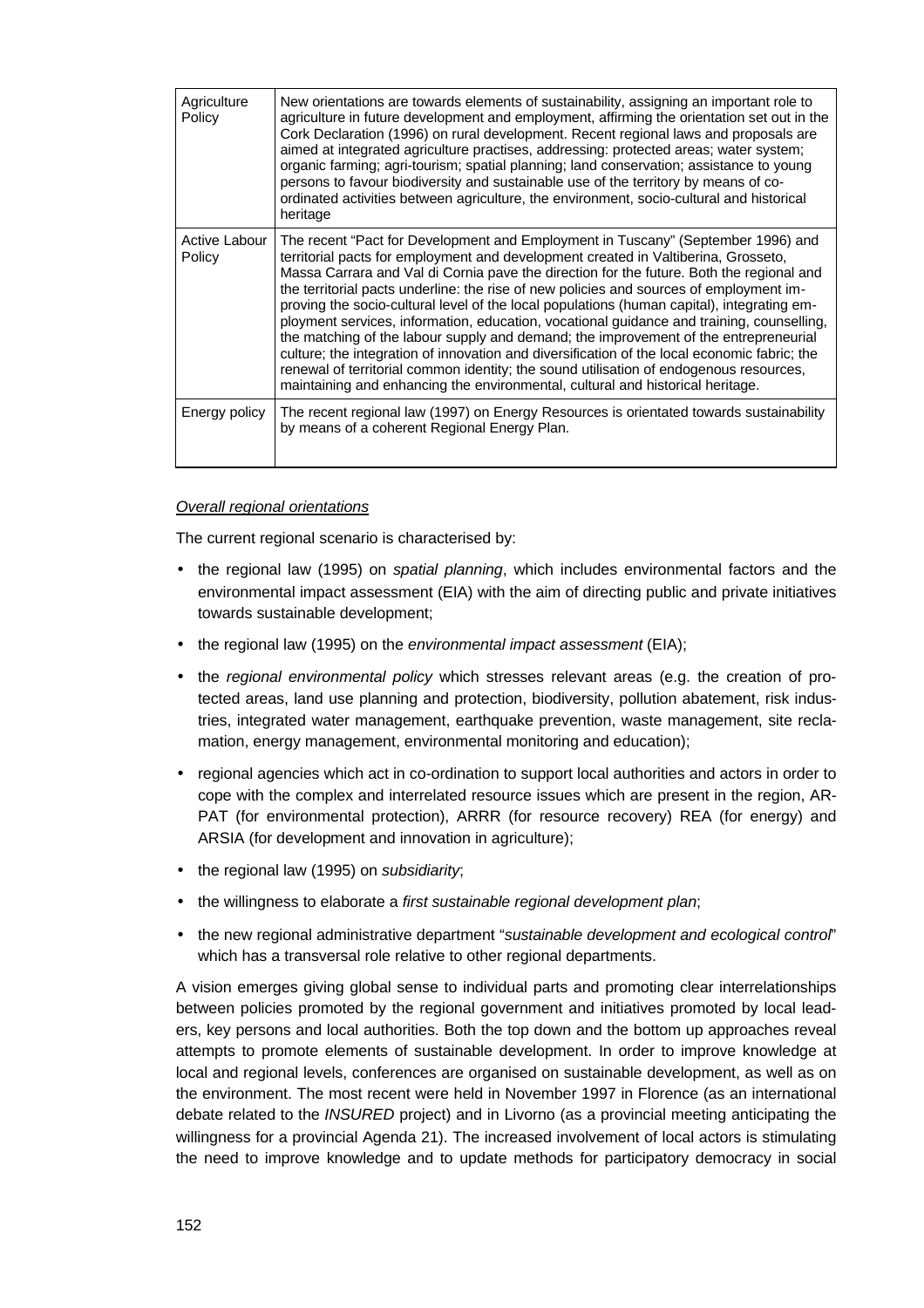and political arenas and in corporate management, as well as to foster co-operation, partnership and networking. This is the case of local and regional authorities, SMEs, social interest groups, development agencies, Universities, research centres, etc. Moreover, collaboration with local, regional, European and international experts, centres and agencies for sustainable development improve the capacity of creating new shared visions clearly orientated towards sustainability, increasing the awareness of the environmental problems and local knowledge. The above requisites are regionally recognised since the new regional development programme (PRS) 1998/2000 follows four fundamental principles: *Federalism*, in relationships with the State and the local autonomies; *Europeanism*, in relationships with the European Union and the European Regions; *Solidarity*, in relationships with the less developed Regions; *Sustainability*, in relationships with the development patterns and processes.

# **11.3 Brief description and history of seven local innovative initiatives in Val di Cornia**

Thirty-four persons were involved in interviews and conversation regarding the Val di Cornia context and perspectives. Seven initiatives were selected and analysed through qualitative interviews, followed by group discussions (e.g. consultation meetings).

| <b>Initiative</b>       | Promoters, target groups, motivations and brief history                                                                                                                                                                                                                                                                                                                                                                                                                                                                                                                                                                                                                                                                                                                                                                                                                                                                                                                                                                                                                                   |
|-------------------------|-------------------------------------------------------------------------------------------------------------------------------------------------------------------------------------------------------------------------------------------------------------------------------------------------------------------------------------------------------------------------------------------------------------------------------------------------------------------------------------------------------------------------------------------------------------------------------------------------------------------------------------------------------------------------------------------------------------------------------------------------------------------------------------------------------------------------------------------------------------------------------------------------------------------------------------------------------------------------------------------------------------------------------------------------------------------------------------------|
| Local Agenda            | <b>Promoters: Local authority</b>                                                                                                                                                                                                                                                                                                                                                                                                                                                                                                                                                                                                                                                                                                                                                                                                                                                                                                                                                                                                                                                         |
| 21 - Piombino           | <b>Target groups:</b> Citizens and economic actors                                                                                                                                                                                                                                                                                                                                                                                                                                                                                                                                                                                                                                                                                                                                                                                                                                                                                                                                                                                                                                        |
| 1996 - 1997             | Motivations and brief history: Following fifteen years of programmes aimed at re-<br>ducing pollution (in particular of industrial origin), LA 21 would introduce an integrated<br>development towards sustainability based on reclamation and diversification of indus-<br>trial areas. The fundamental objective of Agenda 21 is to create a break with the past.<br>Agenda 21 represents a coherent outline to integrate various environmental initiatives<br>into a single policy. It is not an operative instrument but fixes the objectives that must<br>then be followed with operative instruments with the involvement of all the interested<br>subjects. The principal goal of this initiative is the identification of a sustainable model<br>for the city of Piombino. The definition of sustainability is taken from the Aalborg Char-<br>ter as a creative process that includes all areas of the local decision process and re-<br>quires continuous examination in the city management process. The local urban scale<br>is considered the minimum level of intervention. |
| Alta Maremma            | <b>Promoters:</b> Local authority                                                                                                                                                                                                                                                                                                                                                                                                                                                                                                                                                                                                                                                                                                                                                                                                                                                                                                                                                                                                                                                         |
| Covenant<br>1993 - 1997 | <b>Target groups:</b> Citizens, farmers and other economic actors, local authorities them-<br>selves                                                                                                                                                                                                                                                                                                                                                                                                                                                                                                                                                                                                                                                                                                                                                                                                                                                                                                                                                                                      |
|                         | <b>Motivations and brief history:</b> Since 1993, twelve local authorities have formalised<br>an agreement to co-ordinate and manage an integrated programme by means of spe-<br>cific local projects. The local authorities encompass "Alta Maremma", where Val di<br>Cornia is embedded, interesting three Provinces (Livorno, Grosseto, Pisa). The pro-<br>gramme, which is updated yearly, is orientated towards sustainable development<br>based on the improvement of agriculture and rural areas.                                                                                                                                                                                                                                                                                                                                                                                                                                                                                                                                                                                  |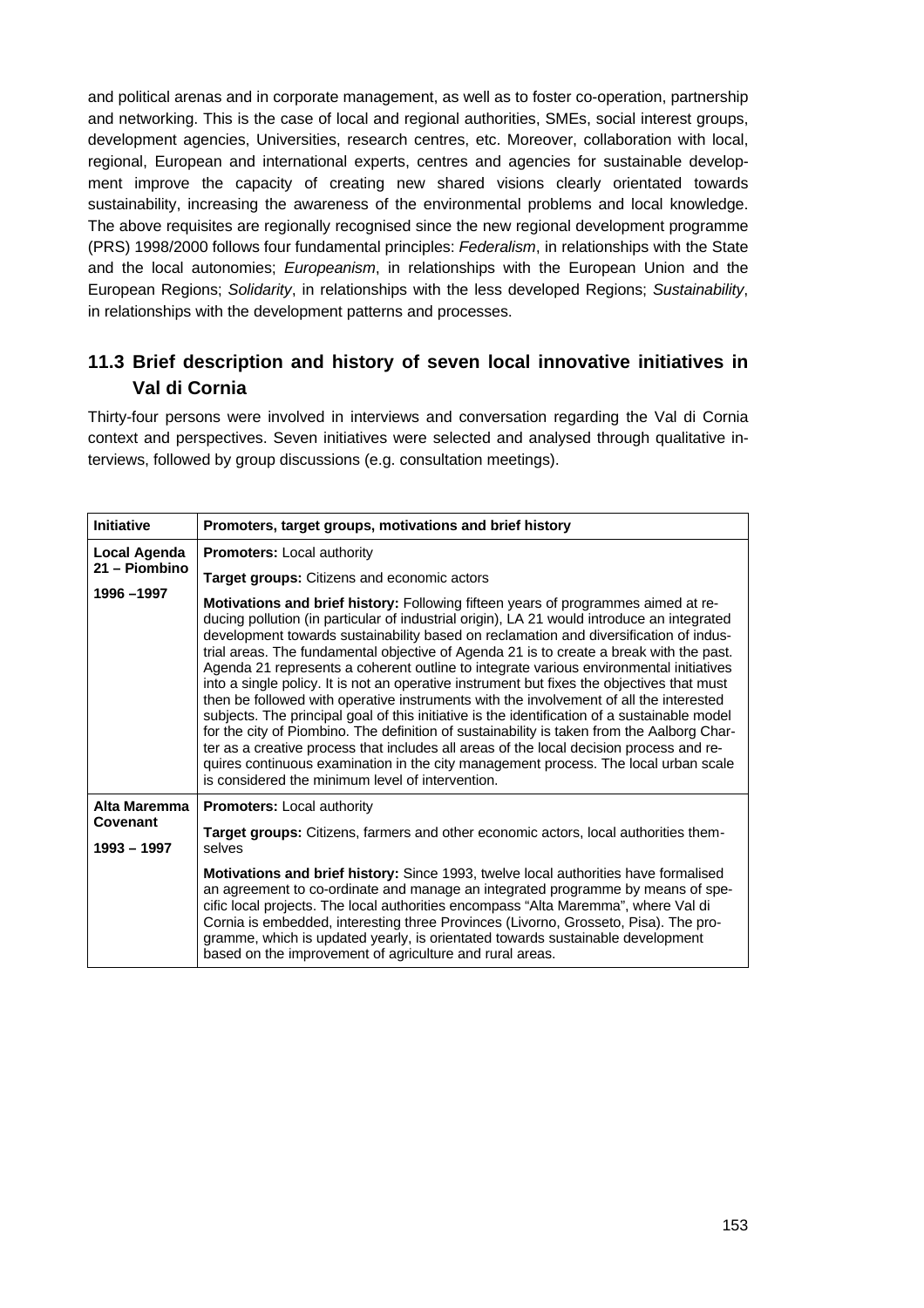| <b>Initiative</b>            | Promoters, target groups, motivations and brief history                                                                                                                                                                                                                                                                                                                                                                                                                                                                                                                                                                                                                                                                                                                                                                                                                                                                                                                                                                                                                             |  |  |
|------------------------------|-------------------------------------------------------------------------------------------------------------------------------------------------------------------------------------------------------------------------------------------------------------------------------------------------------------------------------------------------------------------------------------------------------------------------------------------------------------------------------------------------------------------------------------------------------------------------------------------------------------------------------------------------------------------------------------------------------------------------------------------------------------------------------------------------------------------------------------------------------------------------------------------------------------------------------------------------------------------------------------------------------------------------------------------------------------------------------------|--|--|
| S. Silvestro                 | <b>Promoters:</b> Local authority, universities, local businesses                                                                                                                                                                                                                                                                                                                                                                                                                                                                                                                                                                                                                                                                                                                                                                                                                                                                                                                                                                                                                   |  |  |
| <b>Park</b><br>$1993 - 1997$ | Target groups: Local communities, naturalist, environmental and cultural tourists,<br>pupils and students, researchers                                                                                                                                                                                                                                                                                                                                                                                                                                                                                                                                                                                                                                                                                                                                                                                                                                                                                                                                                              |  |  |
|                              | Motivations and brief history: By the beginning of the 1980's, the local authority of<br>Campiglia Marittima, with the collaboration of the University of Siena, initiated a long<br>term project aimed at protecting and promoting the history of one of the most distinctive<br>characteristics of the Val di Cornia: the mineral exploitation area dating from Etruscan<br>times up to the recent past (1978). Promoted by the Valley's local authorities, in 1993<br>the "Parchi Val di Cornia SpA" (a joint-stock company) was created to manage the park<br>within a co-ordinated system that aims at increasing the value of other natural, histori-<br>cal, cultural and archaeological reserves. Nowadays they constitute the core of the so<br>called "Cultural District Park of the Val di Cornia" which is: one of the most effective<br>results of a long term process (since the end of the '60s) of co-ordinated and integrated<br>spatial planning between the local authorities; one of the most important steps towards<br>sustainable development in the Valley. |  |  |
| <b>CIGRI water</b>           | <b>Promoters:</b> Local authority                                                                                                                                                                                                                                                                                                                                                                                                                                                                                                                                                                                                                                                                                                                                                                                                                                                                                                                                                                                                                                                   |  |  |
| management                   | <b>Target groups:</b> Citizens, farmers and the other economic actors                                                                                                                                                                                                                                                                                                                                                                                                                                                                                                                                                                                                                                                                                                                                                                                                                                                                                                                                                                                                               |  |  |
| 1993 - 1997                  | Motivations and brief history: During the last sixteen years, important changes have<br>led to the integrated management of the water resources in Val di Cornia managed by<br>a consortium which involves representatives from the local authorities of the Valley and<br>the Mountain Communities of Elba and Capraia (archipelago islands). Nowadays the<br>CIGRI's strategy is clearly orientated towards sustainable development based on de-<br>livering water of good quality (healthy) to the citizens, stopping the long term degrada-<br>tion of water resource quality (with the consequent increase in the saline levels in the<br>acquifer and land) and reclaiming the resources by means of a Valley wide co-<br>ordinated project of water savings.                                                                                                                                                                                                                                                                                                                 |  |  |
| La Bulichella -              | <b>Promoters:</b> Exogenous adults (Outsiders)                                                                                                                                                                                                                                                                                                                                                                                                                                                                                                                                                                                                                                                                                                                                                                                                                                                                                                                                                                                                                                      |  |  |
| organic farm-<br>ing         | Target groups: Local community, biological and naturalist consumers and tourists,<br>people at risk of social exclusion                                                                                                                                                                                                                                                                                                                                                                                                                                                                                                                                                                                                                                                                                                                                                                                                                                                                                                                                                             |  |  |
| 1984 - 1997                  | Motivations and brief history: Twenty one years of dynamic efforts and innovative<br>change have characterised this local initiative which started as a multi-function organic<br>farming in 1984. Created by non-local persons, with different professional backgrounds<br>(e.g. industrial manager), the Bulichella became an example of a sustainable entrepre-<br>neurial culture creating close interrelations with the local socio-cultural, political and<br>economic environment, and promoting a new lifestyle based on the reconciliation be-<br>tween humanity and nature.                                                                                                                                                                                                                                                                                                                                                                                                                                                                                               |  |  |
| La Cerreta -                 | <b>Promoters:</b> Endogenous young persons                                                                                                                                                                                                                                                                                                                                                                                                                                                                                                                                                                                                                                                                                                                                                                                                                                                                                                                                                                                                                                          |  |  |
| organic farm-<br>ing         | Target groups: Local community, environmentalist and naturalist tourists, young peo-<br>ple at risk of social exclusion                                                                                                                                                                                                                                                                                                                                                                                                                                                                                                                                                                                                                                                                                                                                                                                                                                                                                                                                                             |  |  |
| 1979 - 1997                  | Motivations and brief history: This innovative local initiative is the result of a twenty<br>year process initiated by a group of local young people (15) and presently carried on by<br>two of the original members. Many modifications and improvements to the original<br>programme have been made. The Cerreta has become a local example of successful<br>organic farming. The vision of the current promoters is to pursue local sustainable<br>development in an entrepreneurial way; a pragmatic approach which has substituted<br>the prevalently ideological motivation of the initial group to demonstrate that it is possi-<br>ble to realise eco-compatible development in an market-driven society.                                                                                                                                                                                                                                                                                                                                                                   |  |  |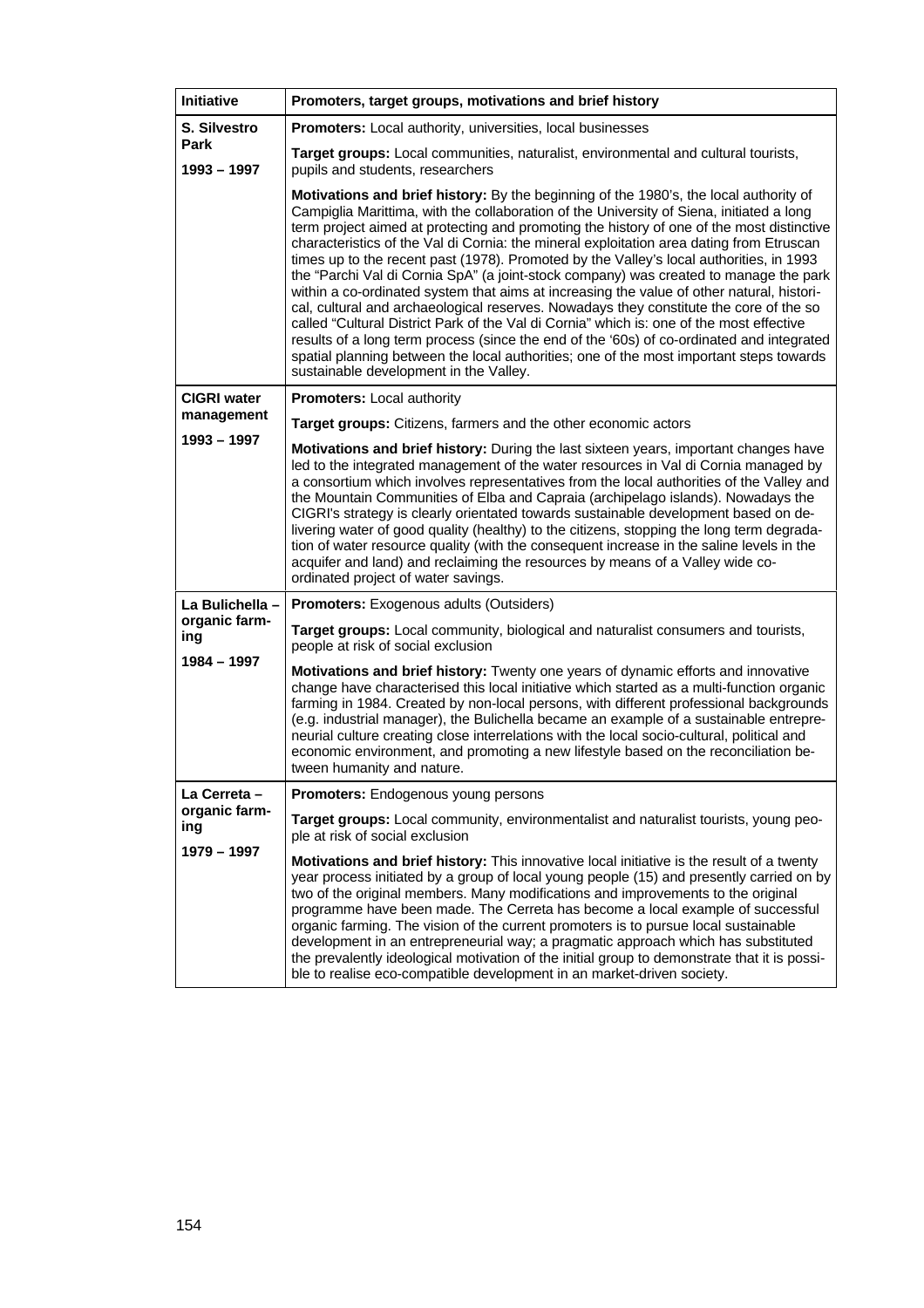| <b>Initiative</b>                                                                                                  | Promoters, target groups, motivations and brief history                                                                                                                                                                                                                                                                                                                                                                                                                                                                                                                              |  |  |
|--------------------------------------------------------------------------------------------------------------------|--------------------------------------------------------------------------------------------------------------------------------------------------------------------------------------------------------------------------------------------------------------------------------------------------------------------------------------------------------------------------------------------------------------------------------------------------------------------------------------------------------------------------------------------------------------------------------------|--|--|
| ARSIA - dem-                                                                                                       | <b>Promoters:</b> ARSIA, Province of Livorno, local farmers association, universities                                                                                                                                                                                                                                                                                                                                                                                                                                                                                                |  |  |
| onstration<br><b>Target groups:</b> Local farmers, experts, development and innovation agencies<br>centre of irri- |                                                                                                                                                                                                                                                                                                                                                                                                                                                                                                                                                                                      |  |  |
| gation<br>1995 - 1997                                                                                              | <b>Motivations and brief history:</b> Fostered by the results of research published in 1995,<br>ARSIA, with the participation of the Province of Livorno, the local farmers associations,<br>a host farmer (in Suvereto) and Universities of Pisa and Firenze, promoted a three year<br>(1996 - 1998) project to experiment with water saving irrigation methods in a specific<br>environmental context and typical local production. The basic aim is to improve the<br>Valley acquifer quality by adopting innovative low-cost technology adequate to local<br>farming conditions. |  |  |

Confronting these initiatives, one can understand how long they take to move from conventional to new development patterns which are orientated towards sustainability and the "stages of development" in terms of local capacity building.

Initially, in the Val di Cornia, the path toward sustainable development was fundamentally initiated by the intensive actions aimed at protecting natural, cultural and historical heritage against land speculation (from the late '60 to the beginning of the '80s). This defensive strategy opened the path for innovative elaboration, improving the local knowledge and know-how towards sustainability (development strategy).

Secondly, it is clear that a stage of increasing environmental awareness arrived at the "institutionalisation" of sustainable development principles (e.g. with the Alta Maremma Covenant and new projects managed by CIGRI). During this period of nearly 13 years (since the beginning of the '80s up to 1993), apart from two private local initiatives (La Cerreta and La Bulichella), the other five were promoted by public actors The privately-promoted initiatives have assumed the role of reference points ("good examples") to stimulate and improve local entrepreneurial capacity in managing an innovative and sustainable development (exchange and diffusion of experience and best practices) within the Valley and abroad. The public-promoted initiatives have assumed the role of "flagship" projects or programmes (e.g. San Silvestro Park) which help raise general public awareness, mobilise the local communities, provide transversal "preconditions" in order to make the start up of local private sustainable initiatives feasible.

Thirdly, a current stage is characterised by using the above knowledge and know-how; spontaneous initiatives are initiated by local actors who assign to a core of actors and institutions the role of facilitators (e.g. Piombino Local Agenda 21). This stage required about four years: from the "institutionalisation" of sustainable principles (1993) up to 1997 when the negotiation on the "territorial pact" started with more consensus and participation by the local communities on the basic principles.

Lastly, the above conditions appear to lead to a next probable stage where a multiplying effect will be fed by imitative process. In fact a basic conceptual innovation is becoming reality, where the vision of sustainable development will be carried over the Valley, acquiring more consensus and participation by the local communities.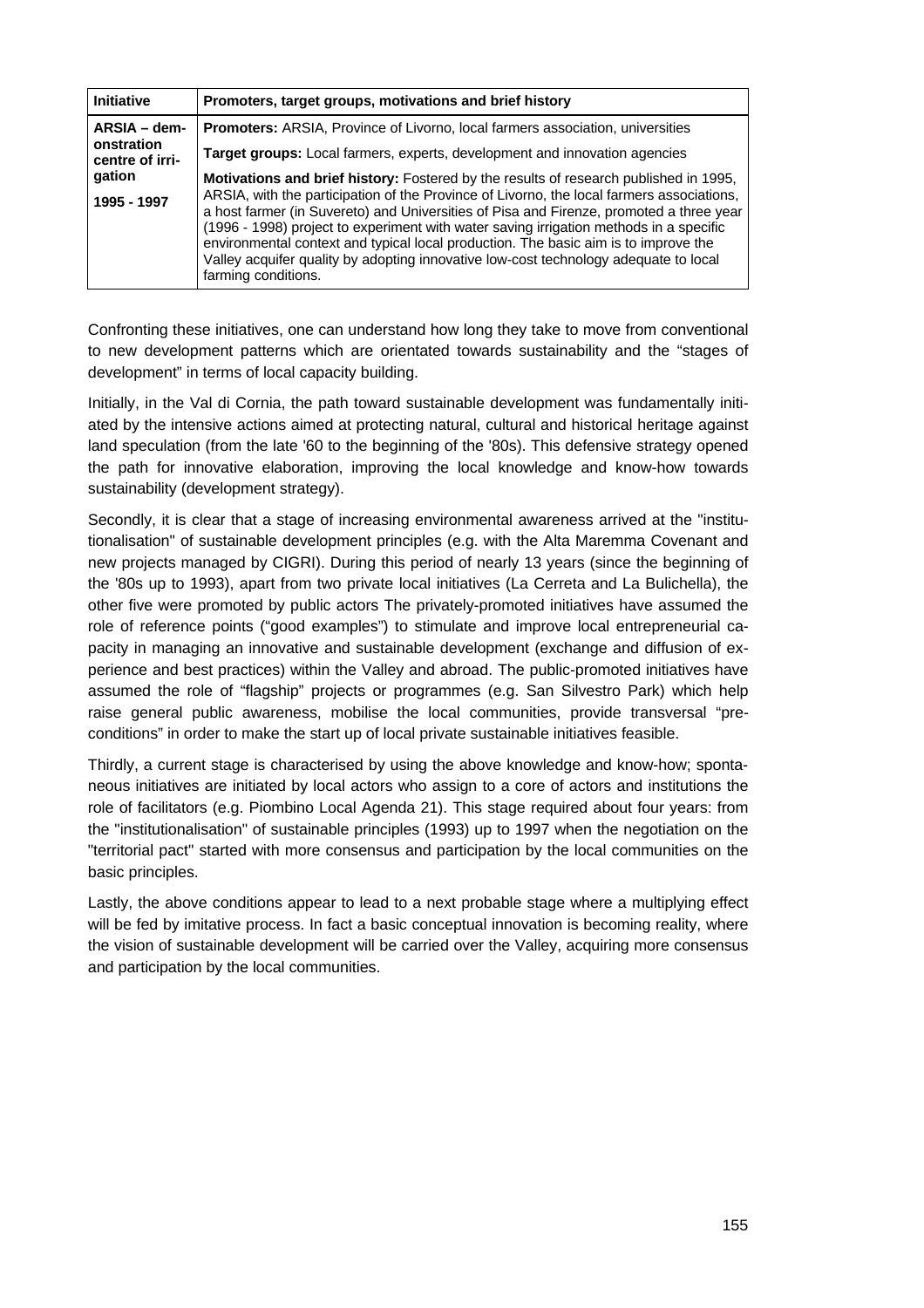| Initiative                                                                                                                                                                                    | Recognition of environmental<br>and development issues (*)                                                      | From ideas to projects                                                                                           | Current phase<br>$(**)$                            | From<br>incubation<br>up to now |
|-----------------------------------------------------------------------------------------------------------------------------------------------------------------------------------------------|-----------------------------------------------------------------------------------------------------------------|------------------------------------------------------------------------------------------------------------------|----------------------------------------------------|---------------------------------|
| Local Agenda<br>21 - Piombino                                                                                                                                                                 | Beginning of the '80s, when<br>industrial pollution became a<br>top agenda commitment of<br>the local authority | Since 1982, co-ordinated<br>programmes against pol-<br>lution, etc. up to 1996<br>when L.A. 21 was ap-<br>proved | Start-up                                           | 15 years                        |
| Alta<br>Maremma<br>covenant                                                                                                                                                                   | Beginning of the '90s, when a<br>different approach was fol-<br>lowed to cope with the Valley<br>crisis         | Since 1992 up to 1993<br>when the first covenant<br>was approved                                                 | Development                                        | 7 years                         |
| S. Silvestro<br>park                                                                                                                                                                          | Late '60s when spatial plan-<br>ning included parks against<br>land speculation                                 | Since the beginning of the<br>1980's up to 1993 when a<br>single company was cre-<br>ated                        | Start-up                                           | 30 years                        |
| CIGRI water<br>management                                                                                                                                                                     | Beginning of the '80s but in<br>1990 a different approach<br>was followed to cope with<br>water issues          | Since 1990 up to 1993<br>when first reclamation<br>works initiated                                               | Start up and<br>development of<br>various projects | 16 years                        |
| La Bulichella<br>- organic<br>farming                                                                                                                                                         | Late '70s when different life-<br>style became important to the<br>promoters                                    | Since 1977 up to 1984,<br>when the farm was cre-<br>ated                                                         | Maturity, verifi-<br>cation and new<br>planning    | 20 years                        |
| La Cerreta -<br>organic<br>farming                                                                                                                                                            | Late '70s when young people<br>wanted to change their life-<br>style                                            | Since 1977 up to 1979<br>when the farm was cre-<br>ated                                                          | Development                                        | 20 years                        |
| $ARSIA -$<br>demo-centre<br>of irrigation                                                                                                                                                     | 1985 when a local plan for<br>agricultural development was<br>elaborated                                        | Since 1992 up to 1995,<br>when the project became<br>feasible                                                    | Maturity; the<br>experiment will<br>end in 1998    | 12 years                        |
| (*) the term "different" is here utilised to mean innovative efforts (e.g. environmental and /or sustainability<br>orientation) versus the conventional ones (e.g. industrialist orientation) |                                                                                                                 |                                                                                                                  |                                                    |                                 |

(\*\*) the implementation phases are considered as those of enterprise and employment creation within local development initiatives: start-up; development; maturity; decline. They follow the idea and project phases.

# **11.4 SRD analysis of the local innovative initiatives within the context which has helped their implementation**

#### **11.4.1 Environment**

#### **from protection to recovery and increase in value of natural resources**

During the '60s and afterwards, when Italy was plagued by land speculation and illegal construction activities, the local authorities in the Val di Cornia initiated the practice of co-ordinated spatial planning which included the creation of natural parks and the establishment of rigorous limits to speculative private interests. Other examples of increasing environmental awareness followed. The highest catalyst point was in 1987 when a referendum against the doubling of the national electric-power-generation station (Torre del Sale) located in the valley gained a large consensus in votes, as a result of a strong participatory involvement and commitment of the local populations of the Val di Cornia. Step-by-step, projects and plans have been conceived and implemented in specific sectors as the local initiatives analysed can fully demonstrate.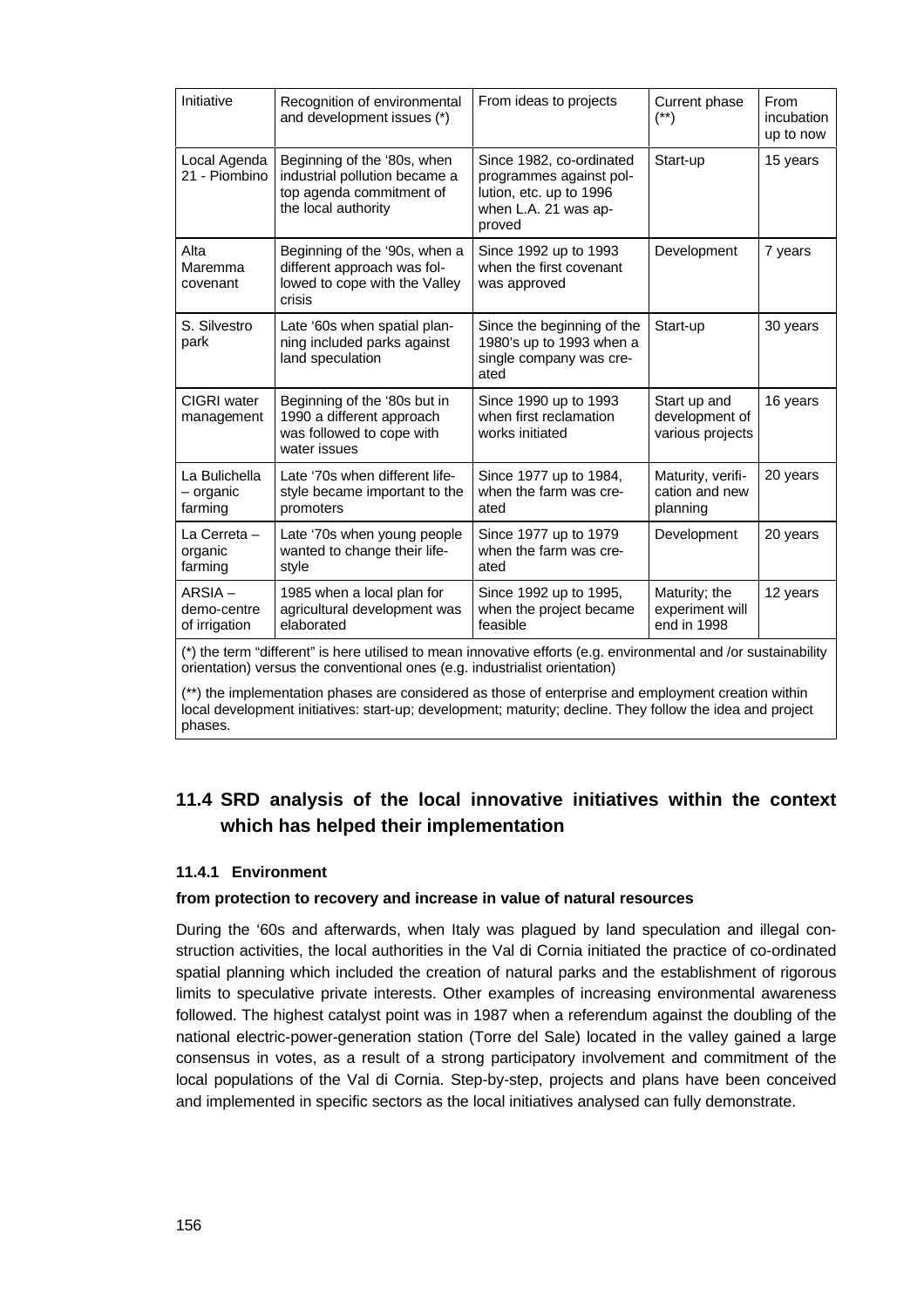| Local Agenda<br>$21 -$ Piom-<br>bino | Pollutant control, environmental reclamation and rehabilitation and a reorganisation of<br>land-water-energy use by means of the following activities: territorial planning; reclama-<br>tion of urban and industrial areas; noise abatement; waste management and soil mitiga-<br>tion; water savings and integrated management; energy savings and renewable sources;<br>environmental monitoring and reporting; natural park system (1996 - 1998 Programme)                                                                                                                       |
|--------------------------------------|--------------------------------------------------------------------------------------------------------------------------------------------------------------------------------------------------------------------------------------------------------------------------------------------------------------------------------------------------------------------------------------------------------------------------------------------------------------------------------------------------------------------------------------------------------------------------------------|
| Alta<br>Maremma<br>Covenant          | Definition of a "homogeneous zone" as a minimum geographical area to manage in a co-<br>ordinated way with attention given in particular to the environment and its natural, histori-<br>cal and landscape resources; the defence of the territory's natural characteristics and the<br>reclamation of compromised areas; the protection of the agricultural territory and the<br>reduction of high impact activities which effect both land and aquifer quality with the<br>overall reduction of intensive agriculture practises with low value output.                             |
| San Silvestro<br>Park                | A park (within a system of parks) with European profile and audience, based on: the<br>value of nature and the environment as the principal axis in the policy of integrated man-<br>agement; a systems logic which combines the efforts to integrate culture-nature-tourism;<br>a network (the Cultural District Park) of a number of different parks with historic and<br>archaeological characteristics (San Silvestro and Baratti - Popolunia), forest and natu-<br>ralistic (Montioni and Poggio Neri), coastal (Rimigliano and Sterpaia).                                      |
| <b>CIGRI</b>                         | Consideration of the complete water cycle, based on: the interconnectiveness of its dif-<br>ferent components; the theory of complexity applied to environmental and resource pro-<br>tection of an integrated water basin; inter-local equity between needs, consumption and<br>savings; projects to affront an overall environmental reclamation of the water cycle for<br>the archipelago and the Tuscan coast; re-utilisation of treated water (civil, industrial, etc.)<br>for industrial uses; secondary utilisation of thermal water in agriculture and industrial<br>plants. |
| La Bulichella                        | An innovative poly-functional business project to increase the role of agriculture within its<br>overall activities, based on: organic farming (preserves, conserves, vegetable broths,<br>olive oil and high quality wines); agri-tourism; social reinsertion of disadvantaged people<br>(the Project Bulichella); a store (the Bucchero); the control of all phases of the production<br>processes from within, future efforts to increase artisan activities on the grounds.                                                                                                      |
| La Cerreta                           | A small agricultural business based on: continuos innovation, creativity and learning;<br>organic farming; balanced agri-tourism; environmental education; promotion of local<br>culture (farming and gastronomy); social reinsertion of psychologically challenged peo-<br>ple.                                                                                                                                                                                                                                                                                                     |
| <b>ARSIA</b>                         | A technological experiment of agriculture practices based on: identification of irrigation<br>indicators to minimise water consumption in tomato, melon and watermelon cultivation;<br>analysis of the "deficit irrigation" performances during the growth phases of sugar beet<br>cultivation to optimise irrigation efficiency; the identification of specific parameters and<br>the physiological responses of the plant.                                                                                                                                                         |

# **11.4.2 Economy:**

### **from the leadership of a mono-industrial development to diversification and integration between different sectors and the environment**

Data, literature and all interviewed key-persons confirm that:

- the role of industrial employment has always been of great importance to the Valley even though it has decreased;
- the industrial employment has been strongly concentrated in the city-factory of Piombino and based on iron and steel manufacturing, as well as on the related service activities and on the electrical power production;
- the above phenomenon did not result in a wild urbanisation of Piombino and the Valley since co-ordinated interventions were made in town planning. Local authorities were farsighted in: a) promoting a co-ordinated public transport aimed at commuter industrial workers; b) co-ordinating their spatial planning;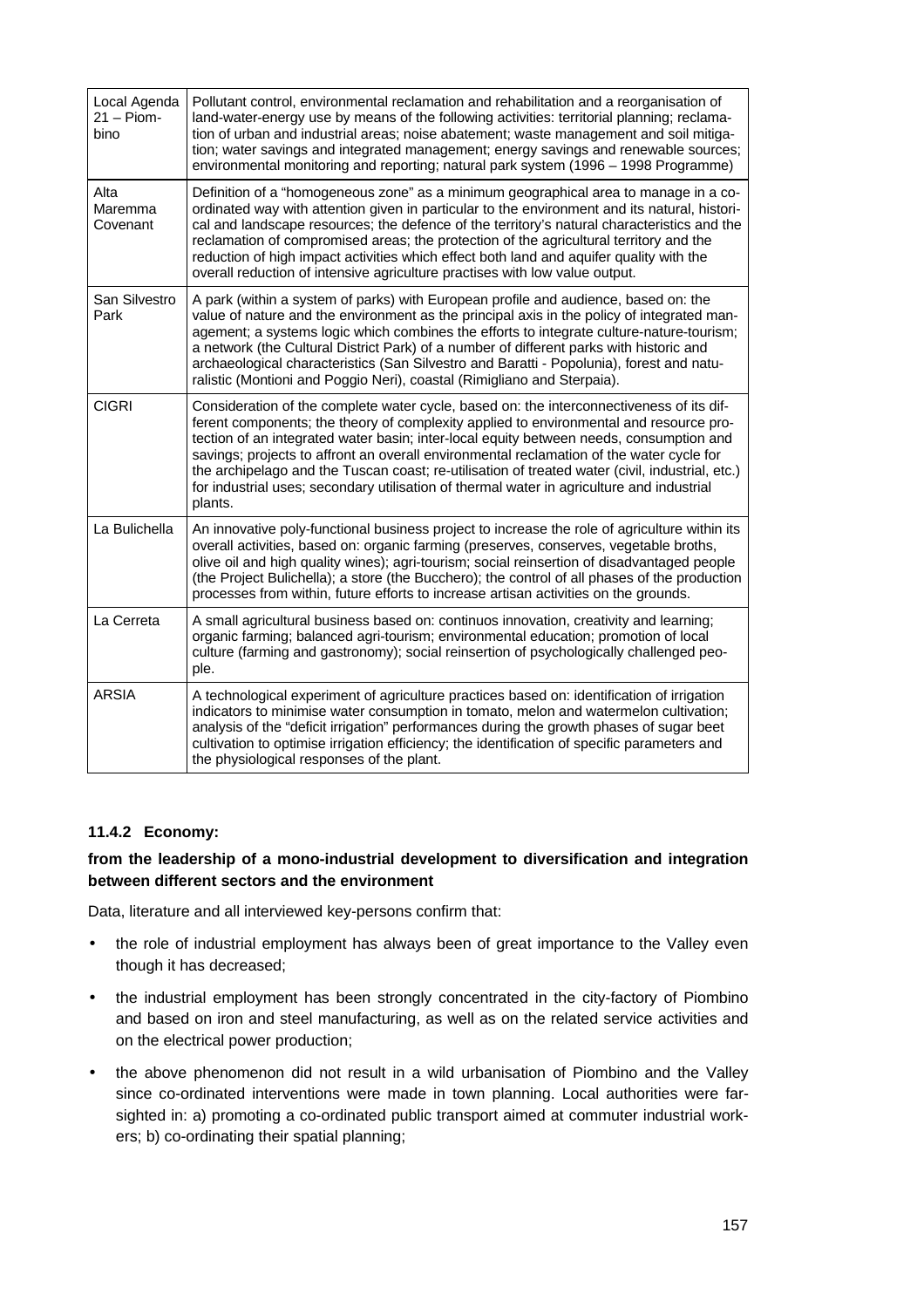- the beginning of the 1980s can be interpreted as the starting point of a tremendous crisis in the traditional heavy industries (e.g. iron) and a modification of the Valley socio-economic fabric which fostered a de-industrialisation process;
- even though agriculture lost ground, islands of resistance and renewal existed in the Valley and the tertiary sector increased its overall role.

As a general observation, the industrial crisis has resulted in an opportunity to change the conventional economic model, as also the seven local initiatives demonstrate.

| Local<br>Agenda 21<br>- Piombino | Economic and productive diversification, optimisation of port, industrial and artisan activi-<br>ties, development of historic, cultural and natural resources of the area in connection with<br>the parks systems.                                                                                                                                                                                            |
|----------------------------------|----------------------------------------------------------------------------------------------------------------------------------------------------------------------------------------------------------------------------------------------------------------------------------------------------------------------------------------------------------------------------------------------------------------|
| Alta<br>Maremma<br>Covenant      | Agritourism (closely linked to agricultural production); local quality goods labelling (to cer-<br>tificate and to promote local products and organic farming); business services (to provide<br>technical support to local farmers in marketing, sales, etc.).                                                                                                                                                |
| San Sil-<br>vestro Park          | Conservation of the natural and historic-archaeological resources as a source of new em-<br>ployment opportunities, satisfying the needs for new services on the part of local commu-<br>nities, industries and visitors; a welcome centre offers general services and food facilities<br>for visitors; a further facility will be initiated as a restoration laboratory with exposition and<br>service areas. |
| <b>CIGRI</b>                     | Treated wastewater becomes a commodity for: an increase in agricultural earnings in<br>areas where the aquifers have already a high salt concentration or are not productive<br>enough; covering the costs of the operation with fair prices.                                                                                                                                                                  |
| La Buli-<br>chella               | Products are certified as denomination of controlled origin labelling for the Val di Cornia<br>(e.g. wines) and sold in the locally owned store (Bucchero); some are exported (especially<br>wine and olive oil) throughout Europe and in Asia.                                                                                                                                                                |
| La Cerreta                       | Significant efforts and constantly reinvesting profits into new projects made this business<br>profitable in agritourism and related activities. Further projects are orientated to create an<br>area for livestock raising.                                                                                                                                                                                   |
| ARSIA                            | The identification of water requirement indicators will allow for the more controlled qualita-<br>tive and quantitative productivity at a lower cost (savings in water, energy, labour, equip-<br>ment costs).                                                                                                                                                                                                 |

Moreover, in February 1998 the "territorial pact" of the Val di Cornia was signed by the five local authorities and nearly 30 local institutions, agencies, associations, banks, public and private companies. The Pact favours concrete entrepreneurial projects putting attention on sustainable development. The active involvement of local actors and entrepreneurs is clearly demonstrated by about 150 projects which will create 2000 jobs (in tourism, agri-tourism, agriculture, environmental infrastructures, small industries, services, etc.)

#### **11.4.3 Socio-culture:**

#### **from conventional industrialist values to concepts of sustainable development**

Two distinctive souls have always co-existed in the Val di Cornia: the naturalistic one (very aware of environmental problems, rural and farming issues, archipelago connection of "sea and land") and the industrialist one (more recent but with historic ties to activities related to mines, quarries, iron production dating back to Etruscan times). The relationship between these two souls constitutes a long term non-linear process, partly in conflict, but clearly animator of innovation and continuos change within a continuity of traditions, identities, local diversity, common matrices of history, culture, social and territorial fabric. The claim to better quality of life has become, more or less spontaneously, the common ground between two main different areas, strengthened by a desire for improved environmental conditions, a traditional attachment to the earth (the naturalistic soul) expressed by the populations of the countryside and rural areas, an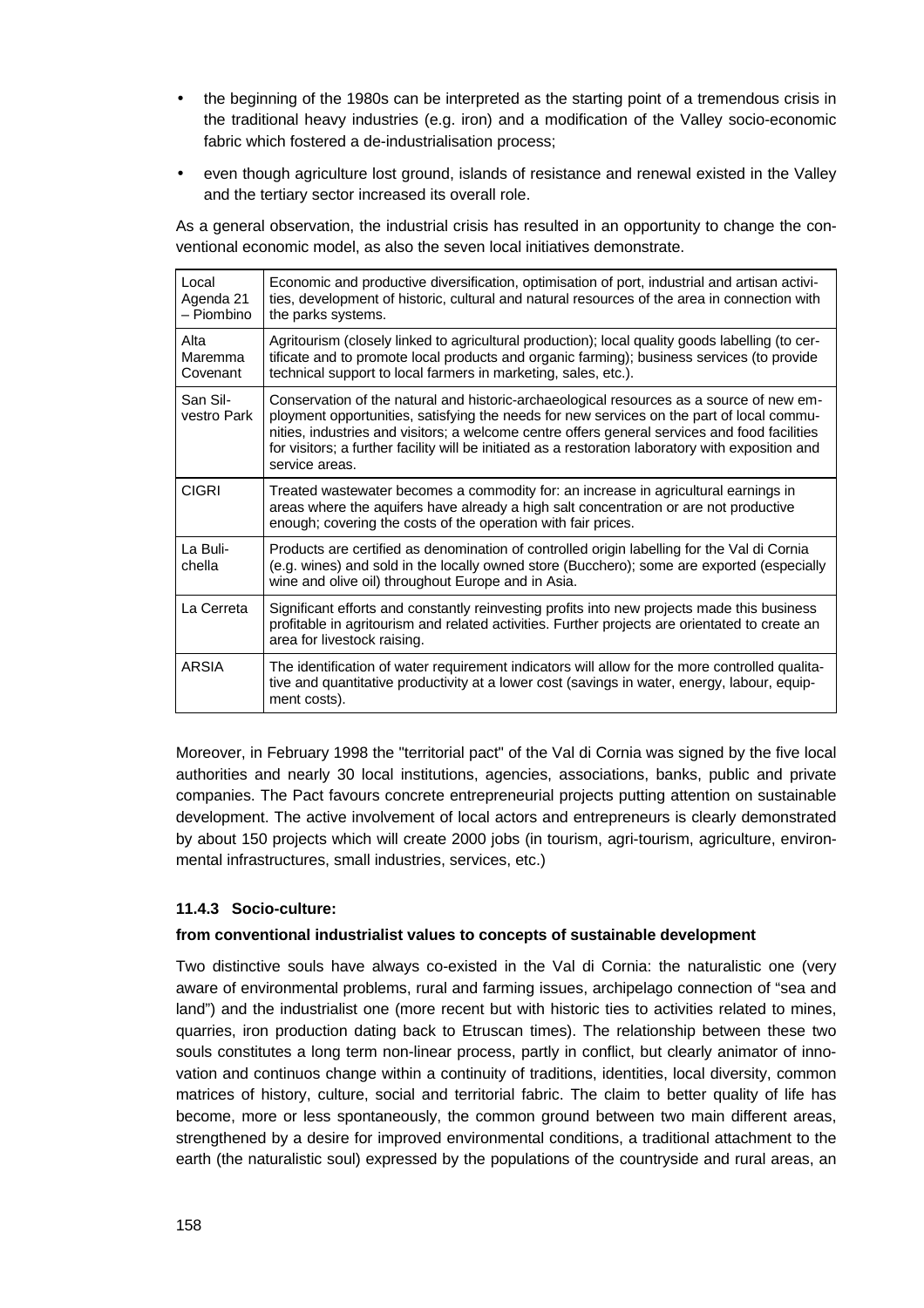expectation of a progressive industrial development expressed by the urban workers and the labour movement. As a result, an environmental culture has prevailed which is not particularly radical and does not seem to have prejudiced closure to industrial activities. The neighbouring areas reacted to the industrial crisis more rapidly than Piombino. To the citizen of Piombino, the industrial crisis represented the end of an era: the iron-era. A sense of powerlessness spread for many years, but the other citizens of the Valley, those living outside Piombino, had different perspectives as they had never completely shared the industrialist vision and already considered industry as being not a faithful ally to agriculture. The path towards sustainable development seems to have been opened by the courses of action supported by the local authorities and key actors.

| Local Agenda<br>$21 -$ Piom-<br>bino | Promotion of a public conscience directed at lifestyle choices, production models, territo-<br>rial uses and saving attitudes, behaviour and values. This is the result of the massive<br>environmental impact that the metallurgical industry has had on the city.                                                                                                                                                                                                                                                                                        |
|--------------------------------------|------------------------------------------------------------------------------------------------------------------------------------------------------------------------------------------------------------------------------------------------------------------------------------------------------------------------------------------------------------------------------------------------------------------------------------------------------------------------------------------------------------------------------------------------------------|
| Alta<br>Maremma<br>Covenant          | Promotion of the sensibility of the population with regard to the aspects of quality and<br>health for agricultural products; to the interaction and exchange between the local cul-<br>ture, rural activities and the value of the territory. This action is supported also by profes-<br>sional training to improve the quality of local farmers.                                                                                                                                                                                                        |
| San Silvestro<br>Park                | Motivation of the public for cultural, historic, archaeological, architectural resources that<br>are strongly connected to the natural environment. This action is supported by close<br>relationships with the University, scientific research, professional training of qualified<br>persons in the tourist and culture-related fields.                                                                                                                                                                                                                  |
| <b>CIGRI</b>                         | Promotion of public awareness by means of campaign information related to water con-<br>sumption. In 1996 the programme entitled "put a brick in your toilet tank and win" was<br>launched to publicise the importance of residential water consumption reduction.                                                                                                                                                                                                                                                                                         |
| La Bulichella                        | Organisation of the "youth summer" for children from Suvereto of 6 to 12 years; organi-<br>sation of professional training courses for disadvantaged youth; social reinsertion<br>through insertion into a family, drug recovery and assistance for the socially disadvan-<br>taged; management of an artisan laboratory, cloth and ceramics for children at risk;<br>courses for agri-tourism operators and organic farming; predisposition of vacation struc-<br>tures for creative experiences, manual labour, art courses, traditional product making. |
| La Cerreta                           | Pieces of the Maremma history, culture and traditions are offered along with the hospi-<br>tality of agri-tourism in the form of gastronomic culture, horse riding, country fairs, agri-<br>culture and excursions. Related activities include: environmental education; wine country<br>tours; naturalistic photography, organised in collaboration with the Italian Society of Na-<br>ture Photographers, green vacations for children.                                                                                                                  |
| <b>ARSIA</b>                         | Increase in the awareness of the environmental consequences of agricultural activities.<br>The innovative technologies studied in the project gained the interest of local farmers<br>and experts, in particular the young operators and assisted in promoting a process of<br>transforming the traditional culture of producers and entrepreneurs.                                                                                                                                                                                                        |

# **11.4.4 Social equity:**

**from long term experience of conventional social welfare to a pro-active culture and interventions to promote new concepts of quality of life and equal opportunities between genders and citizens**

During the long term crisis of big industry, the two souls of the Val di Cornia (industrialist and naturalistic) conflicted and mixed with each other: adult men had lost their jobs; permanent and regular industrial employment had become a chimera; families had to cope with unemployment of their adults and younger members; everybody was forced to react to earn his living and women had to contribute to the family income. Not only adult and young men but also women have tried to change their conditions and some of them have become self-employed and entre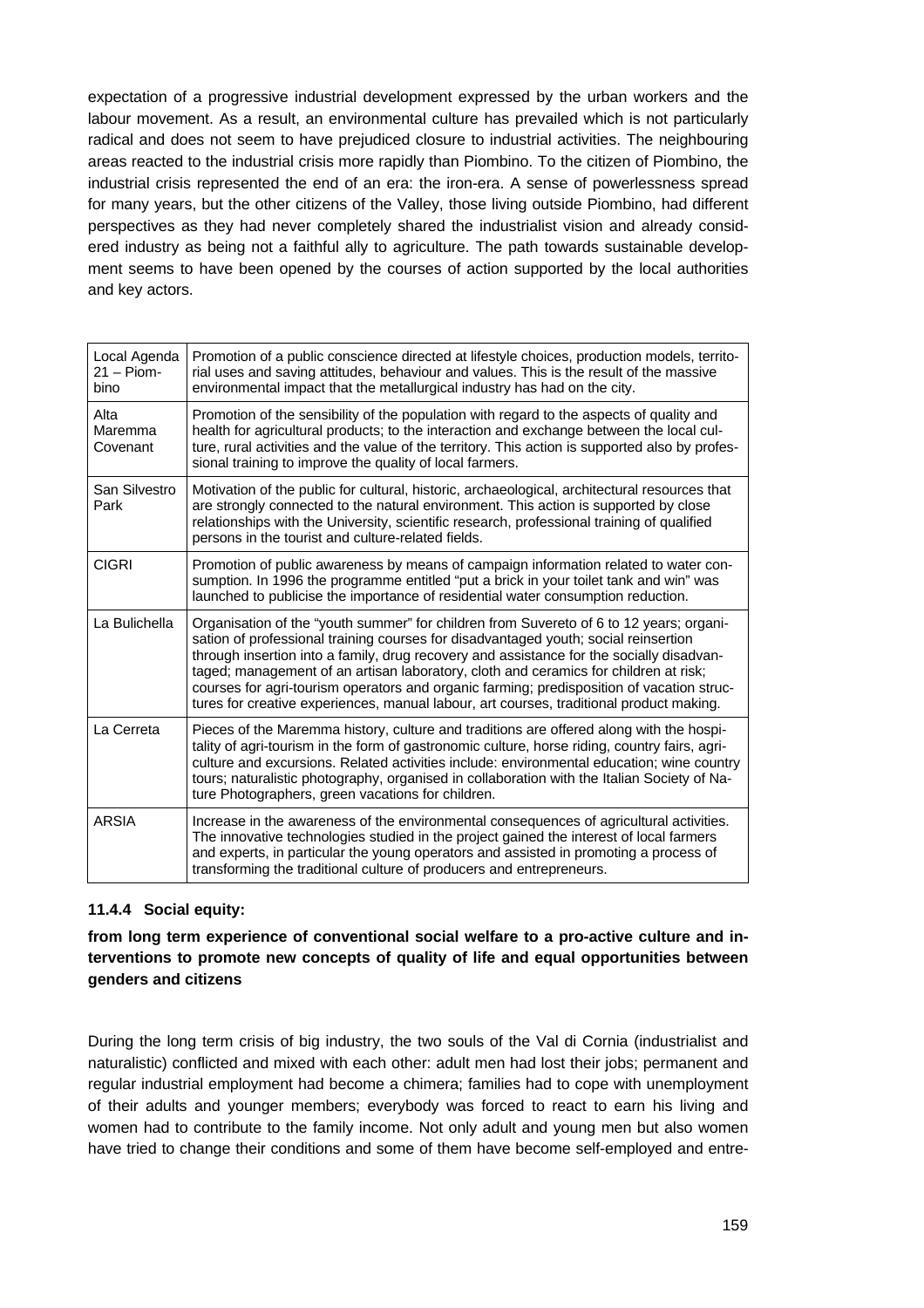preneurs, diversifying the fabric of small businesses (see the economic dimension). As a result, during the last decade, employment has increased more for women than for men. Moreover, in the countryside, women entrepreneurship has improved both in quality and in activity (e.g. agriculture, trade, restaurants, etc.). If this crisis did not result in riots, disorder and social dissolution, it is due to the capacity of local communities to maintain their cohesive foundation based on: solidarity values and identity; strong social networking with a wide variety of associations devoted to social welfare; local authorities, mayors and councillors with an "open-door" administrative behaviour and programmes to maintain and improve social welfare. In fact, social equity has always been an intrinsic value for the local and regional programming which has characterised the local "red" governments for a long time. For example, during the '60s and the '70s, when their role was very limited, the local actors tried to mitigate the impact of the impetuous industrial development providing, above all, social services. These practices emerge from the public side (e.g. the social welfare services provided by the local authorities, the local health agency), the social side (various volunteer associations) and the private side.

| Local Agenda<br>$21 -$ Piom-<br>bino | The programme was created in a social context, historically characterised by strong<br>worker movement, unions and social organisations along with local authorities and public<br>institutions orientated to a social equity which has been incorporated into the local poli-<br>tics and class initiatives.                                                                                                                        |
|--------------------------------------|--------------------------------------------------------------------------------------------------------------------------------------------------------------------------------------------------------------------------------------------------------------------------------------------------------------------------------------------------------------------------------------------------------------------------------------|
| Alta<br>Maremma<br>Covenant          | The efforts to give agriculture a central role is related to an effort to improve the social<br>and economic conditions of a marginalised rural population. It is further directed at the<br>promotion of a social model which does not exclude the rural areas and does not rele-<br>gate these areas to simple containers of memories.                                                                                             |
| San Silvestro<br>Park                | Even though the park project was created before the iron and steel industry crisis, it<br>presently constitutes a possible response to the economic difficulties in the area. This is<br>related to the positive impact on the local economic community and the real possibility of<br>new employment opportunities.                                                                                                                 |
| <b>CIGRI</b>                         | Water quality reclamation and the reuse of treated wastewater improve the quality of life<br>for all the population of the territory, as well as reduce individual water costs. Various<br>instruments are utilised and will be strengthened, including financial incentives, (e.g.<br>higher cost for primary water utilisation by the industry and discounts for secondary wa-<br>ter utilisation, etc.).                          |
| La Bulichella                        | One of the best results was to offer to adolescents and young persons the possibility to<br>be part of a social group, helping them to avoid marginalisation through numerous proj-<br>ects (family living, Youth Summers, artisan workshops, professional training courses).                                                                                                                                                        |
| La Cerreta                           | Activities of social reinsertion have had very positive results from participation with psy-<br>chiatric centres and private practitioners for persons with psychological and physical<br>disabilities, favouring solidarity, internal and external, reciprocal esteem, group work, and<br>research. Efforts are made to meet these objectives while at the same time avoiding the<br>creation of a system of unhealthy competition. |
| <b>ARSIA</b>                         | The techniques experimented with are characterised by a high transferability within the<br>territory and are particularly adapted to the requirements of those smaller agricultural<br>businesses which cannot make major investments in irrigation practices.                                                                                                                                                                       |

#### *11.4.5* **Interregional equity***:*

### **from a long term experience of local interactions within the valley communities to the increasing awareness of the interdependencies between the valley and other communities at provincial, regional and European levels**

Without loosing their own autonomy, the local authorities of the Val di Cornia have always elaborated and performed actions which were not only targeted towards their individual community but had concern for all the Valley population. Thus, global thinking and local acting improved the capacity of local authorities, mayors, councillors and other key actors in conceiving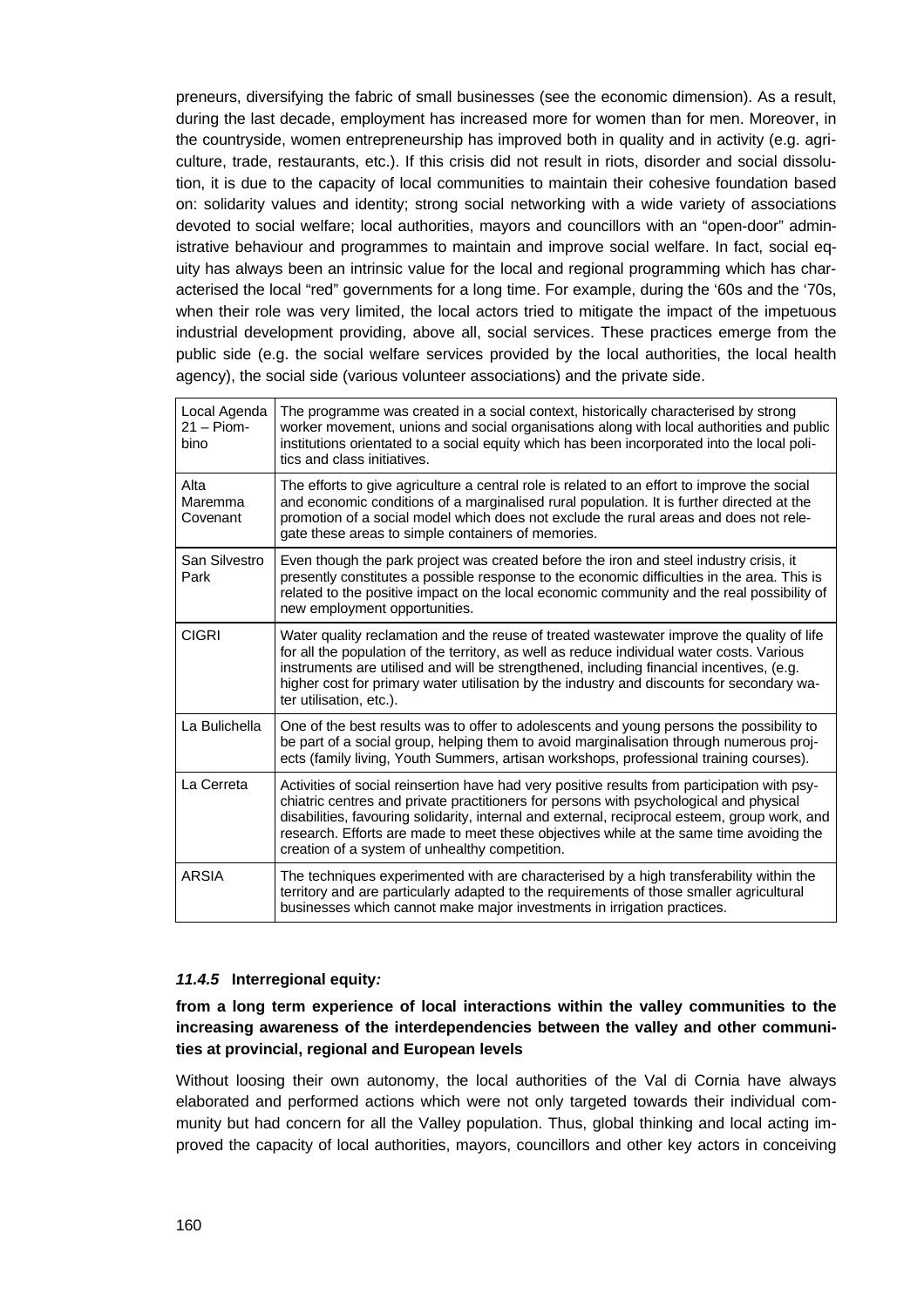initiatives orientated towards economic diversification and sustainable development. Practically all the initiatives taken into account show this tendency.

| Local Agenda<br>$21 -$ Piom-<br>bino | The programme integrates positively in the overall prospective for the Val di Cornia and<br>the aim is to involve also the other local authorities of the Val di Cornia.                                                                                                                                                                                                                                                                                                                                                                                                                                                                                                                                                                                                                             |
|--------------------------------------|------------------------------------------------------------------------------------------------------------------------------------------------------------------------------------------------------------------------------------------------------------------------------------------------------------------------------------------------------------------------------------------------------------------------------------------------------------------------------------------------------------------------------------------------------------------------------------------------------------------------------------------------------------------------------------------------------------------------------------------------------------------------------------------------------|
| Alta<br>Maremma<br>Covenant          | The covenant concerns geographical areas located in three provinces and has provided<br>examples of sustainable development practises for regional local authorities; the local<br>key actors have been capable of transmitting knowledge, amplifying concepts, creating<br>alliances, networks and partnership, and promoting initiatives which nowadays can be<br>considered as milestones for all of Tuscany; indeed the Manifesto "Agriculture and terri-<br>tory: a workshop for the sustainable development of Tuscany", published in 1996 by the<br>Tuscan association of local authorities (in collaboration with scientists, universities and<br>research institutions) used as a starting point the Val di Cornia experiences, motivations<br>and expectations of sustainable development. |
| San Silvestro<br>Park                | The system of parks covers the entire Val di Cornia and local authorities contained<br>therein. The proposed "Etruscan Civilisation Park", an inter-provincial theme park which<br>has attracted both European and international attention would tie in well with the Cultural<br>District Park of Val di Cornia. There are also strong ties between the Val di Cornia, the<br>Val di Pecora and Elba island. The shared history of metallurgical activities, starting in<br>the Etruscan era could prove to be a promotional vehicle for all three areas and in par-<br>ticular the Via Aurelia Park.                                                                                                                                                                                               |
| <b>CIGRI</b>                         | The water management approach is directed at pursuing inter-local equity between<br>needs, consumption and savings. The approach to the theories of complexity and chaos<br>has been of relevant importance since they give understanding of how to manage serv-<br>ices (e.g. water resources management) within a large area with complex interdepend-<br>encies between local communities and different territorial characteristics.                                                                                                                                                                                                                                                                                                                                                              |
| La Bulichella                        | This business and life model is an example of an approach which can be transferred to<br>other situations with different characteristics, for its points of reference, fundamental<br>values, efforts to create a new productive reality, and its productive diversity.                                                                                                                                                                                                                                                                                                                                                                                                                                                                                                                              |
| La Cerreta                           | This entrepreneurial example represents a point of reference for agricultural businesses,<br>given its fundamental values and efforts to create productive diversity, communication,<br>organisation with economic and qualitative results, as well as fair international trade with<br>other organic businesses (e.g. South American coffee growers).                                                                                                                                                                                                                                                                                                                                                                                                                                               |
| <b>ARSIA</b>                         | A process of increasing the idea of shared water resources and the interrelated nature of<br>all the valley resources is overcoming the localised vision of water resource problems<br>and helping to increase understanding of the influence of individual actions on the wider<br>territorial problems.                                                                                                                                                                                                                                                                                                                                                                                                                                                                                            |
|                                      |                                                                                                                                                                                                                                                                                                                                                                                                                                                                                                                                                                                                                                                                                                                                                                                                      |

# **11.4.6 Intertemporal equity:**

## **from long term experience of conventional relationship between generations (e.g. Rural and urban family) to new concepts of solidarity and alliance (e.g. Futurity)**

In the Val di Cornia context, social equity has been the basis of a kind of social pact which cemented an alliance between local communities and improved the valley identity. Nowadays the local health agency, along with the local authorities, the social and volunteer associations are preparing courses of action towards a new intergenerational solidarity. The seven local initiatives follow this principle.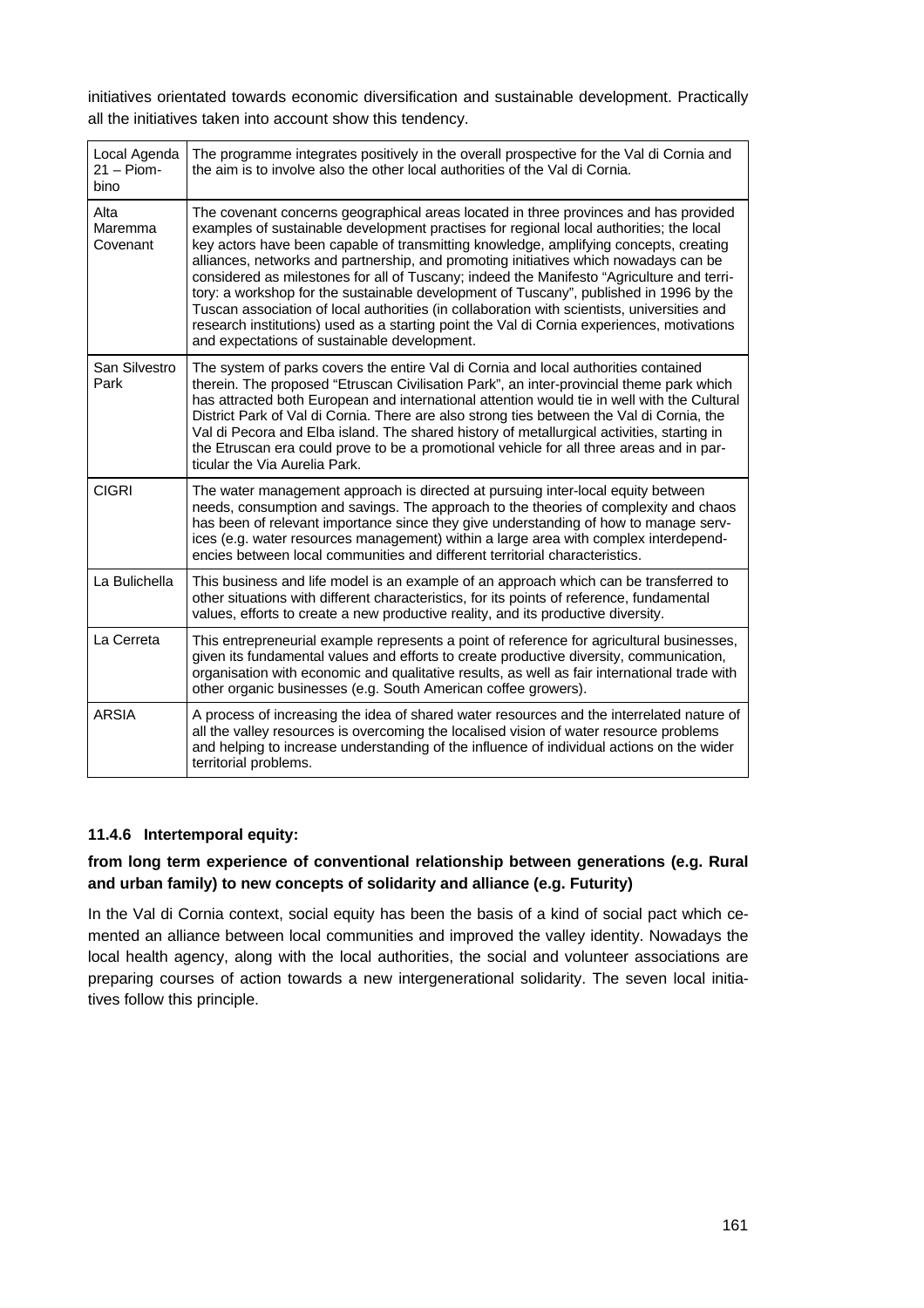| Local Agenda<br>$21 -$ Piom-<br>bino | Aimed at improving the quality of life through programmes of environmental improvement<br>and increase in value, favouring a strong sense of the community's definition of itself<br>(history, cultural heritage, social cohesion) and defining tangible results looking at pres-<br>ent and future generations                         |
|--------------------------------------|-----------------------------------------------------------------------------------------------------------------------------------------------------------------------------------------------------------------------------------------------------------------------------------------------------------------------------------------|
| Alta<br>Maremma<br>Covenant          | Aimed at recovering and maintaining rural and agricultural cultures and activities, with<br>innovation and humanisation, also in favour of the future generations.                                                                                                                                                                      |
| San Silvestro<br>Park                | Orientated to transmit to future generations the historic, cultural and environmental val-<br>ues of the Valley                                                                                                                                                                                                                         |
| <b>CIGRI</b>                         | Orientated to the savings and reclamation of the available resources and to their in-<br>crease in order to hand down renewed resources to the future generations (e.g. the<br>current unfavourable water balance of the Valley is estimated to reach a favourable bal-<br>ance in the next ten years' time).                           |
| La Bulichella                        | Aimed at continuing research activities and information activities on new low impact<br>techniques (e.g. most recently it formed a study group for the cultivation of olives using<br>bio-dynamic methods), as a combination of healthy production methods and environ-<br>mental protection from which future generations will benefit |
| La Cerreta                           | Aimed at demonstrating the feasibility of an eco-compatible development model which is<br>exportable to other areas and in the future, hinging on the willingness to use the re-<br>sources in a way which does not compromise their future availability.                                                                               |
| <b>ARSIA</b>                         | Aimed at developing a new relationships between environmental protection and agricul-<br>tural production with overall benefits from the diffusion of lower consumption irrigation<br>technologies for a more positive future of the valley.                                                                                            |

### **11.4.7 Diversity:**

### **from values and product standardisation to the promotion of diversity and quality of local values and resources (environmental, economic, socio- cultural, historical, etc.)**

Crisis has fostered the search for alternative options and solutions based on the rediscovery of the local diversities and traditions within a context where innovative links have been created between agriculture, craftsmanship, manufacture and tourism (e.g. "the wine country tours" which connect parks, boroughs, castles, farms, museums, monuments, churches, historical places, gastronomy and agriculture produces).

All the seven initiatives demonstrate how the territorial potential and local identities are a rich heritage to be enhanced in value.

| Local Agenda<br>$21 -$ Piom-<br>bino | Attention given to the social, economic and cultural conditions of Piombino, with the<br>objective to increase the sensibility regarding the value of the natural capital of the area<br>through an improved resource use                                                                                                                                                                                                    |
|--------------------------------------|------------------------------------------------------------------------------------------------------------------------------------------------------------------------------------------------------------------------------------------------------------------------------------------------------------------------------------------------------------------------------------------------------------------------------|
| Alta<br>Maremma<br>Covenant          | Introduction of a system of quality labelling related to the production of goods (for exam-<br>ple livestock related) is based upon highlighting the diversity of the area                                                                                                                                                                                                                                                   |
| San Silvestro<br>Park                | The specific diversity of the territory is reflected on the base of its varying environmental<br>character, the locally historic presence of man as well as the diverse cultural and ar-<br>chaeological resources that are specific to each area in the valley                                                                                                                                                              |
| <b>CIGRI</b>                         | Each project has multiple and overlapping results and should be viewed with respect to<br>the strengthening effect it has on the other projects respecting the natural water cycle,<br>the differing qualities of water resources for different uses; a correct planning of water<br>use and management of water resources should identify the quality of the water neces-<br>sary to meet the requirements of each end user |
| La Bulichella                        | Products are organically cultivated which are typical of the area                                                                                                                                                                                                                                                                                                                                                            |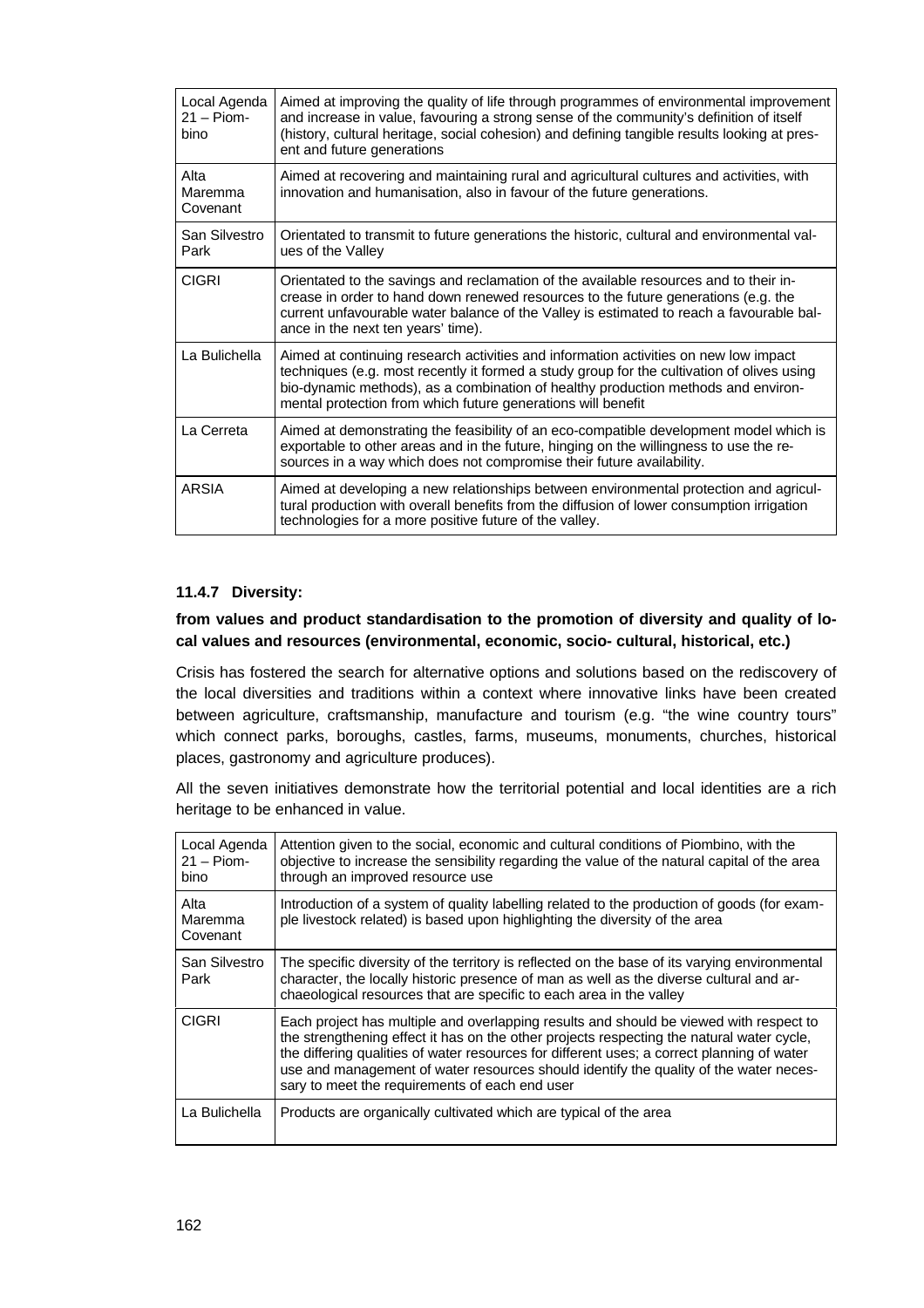| La Cerreta | Traditionally cultural gastronomic activities of the area are promoted, as well as research<br>and projects to recover old varieties of grapes and fruit trees of the area, to maintain the<br>biodiversity, in particular regarding local fruit species, to preserve the ecotypes and ge-<br>netic information of the indigenous species                           |
|------------|---------------------------------------------------------------------------------------------------------------------------------------------------------------------------------------------------------------------------------------------------------------------------------------------------------------------------------------------------------------------|
| ARSIA      | Methods examined in the project will lead to a lower environmental impact of agricultural<br>activities thereby increasing the possibility for biodiversity and improving overall water<br>quality; through this experimentation, the modernisation of the irrigation practises will<br>preserve the characteristics and output of the local agricultural practises |

### *11.4.8* **Subsidiarity:**

# **from a long term experience of effective local government to the strengthening of the local authorities' role in decision making by means of innovative combinations between bottom-up and top-down approaches**

There are historical reasons which foster the feeling of autonomy in Val di Cornia. This territory was formerly a city-state (between 1399 and 1815) of a single diocese for many centuries since the medieval era. The Val di Cornia has always been characterised by a significant distance from centres of powers (economic, political, administrative and cultural). This is still true given that the nearer provincial capitals (Livorno, Siena, Grosseto) are distant as well as the regional capital (Firenze). The role of the local authorities has been strong and determined, they have strengthened the common identity of the Valley, respecting its local diversities and developing an efficient style of governance and streamlined local administrative institutions (in respect of the Italian average). Of course, in these efforts, the local authorities have been supported by the regional government and many regional laws. Subsidiarity became a practical way to combine top down policies and programmes with bottom up initiatives, plans and strategies. Power has been progressively delegated from the regional to the provincial and local level. Nowadays, a new stage is about to begin which will further improve subsidiarity; this represents the result of a long standing tradition of collaboration between the different levels of power to affirm common goals and visions. There is a cultural identity and a network of relationships which make local communities feel, above all, as inhabitants of the Val di Cornia. In fact, the old administrative traditions have been continuously renewed arriving at the concept of "small town network", which is at the basis of the current creation of the Val di Cornia administrative district, according to the principles of subsidiarity enforced by regional laws.

| Local Agenda<br>$21 -$ Piom-<br>bino | The programme needs to be supported by further territorial decentralisation of the re-<br>gional environmental agencies along with the empowerment of the local authorities<br>within co-ordinated administrative districts giving them adequate legal, technical and<br>administrative instruments. For instance the planned Val di Cornia administrative district<br>would help Agenda 21 to acquire further definition and support.                                                                                                                                                                                                                                                       |
|--------------------------------------|----------------------------------------------------------------------------------------------------------------------------------------------------------------------------------------------------------------------------------------------------------------------------------------------------------------------------------------------------------------------------------------------------------------------------------------------------------------------------------------------------------------------------------------------------------------------------------------------------------------------------------------------------------------------------------------------|
| Alta<br>Maremma<br>Covenant          | The covenant is based on the voluntary participation and collaboration of the local<br>authorities and it is open to the Provinces of Livorno, Grosseto and Pisa, who have the<br>identical right to vote and participate in the administrative costs for the individual projects<br>at the same level as the participating local authorities.                                                                                                                                                                                                                                                                                                                                               |
| San Silvestro<br>Park                | Presently the San Silvestro Park and the Valley park system enter within the provincial<br>system of protected natural areas. The Province has the responsibility of managing the<br>provincial parks and protected areas and a role in the co-ordination of local authorities<br>proposals. The provinces, after consultation with the local authorities and the Mountain<br>Communities present to the Region projects for territorial parks and nature reserves.<br>After examination of these projects, the Region selects protected areas to create and<br>partition the available financing. The selected Parks are then entered in a three year<br>regional plan for protected areas. |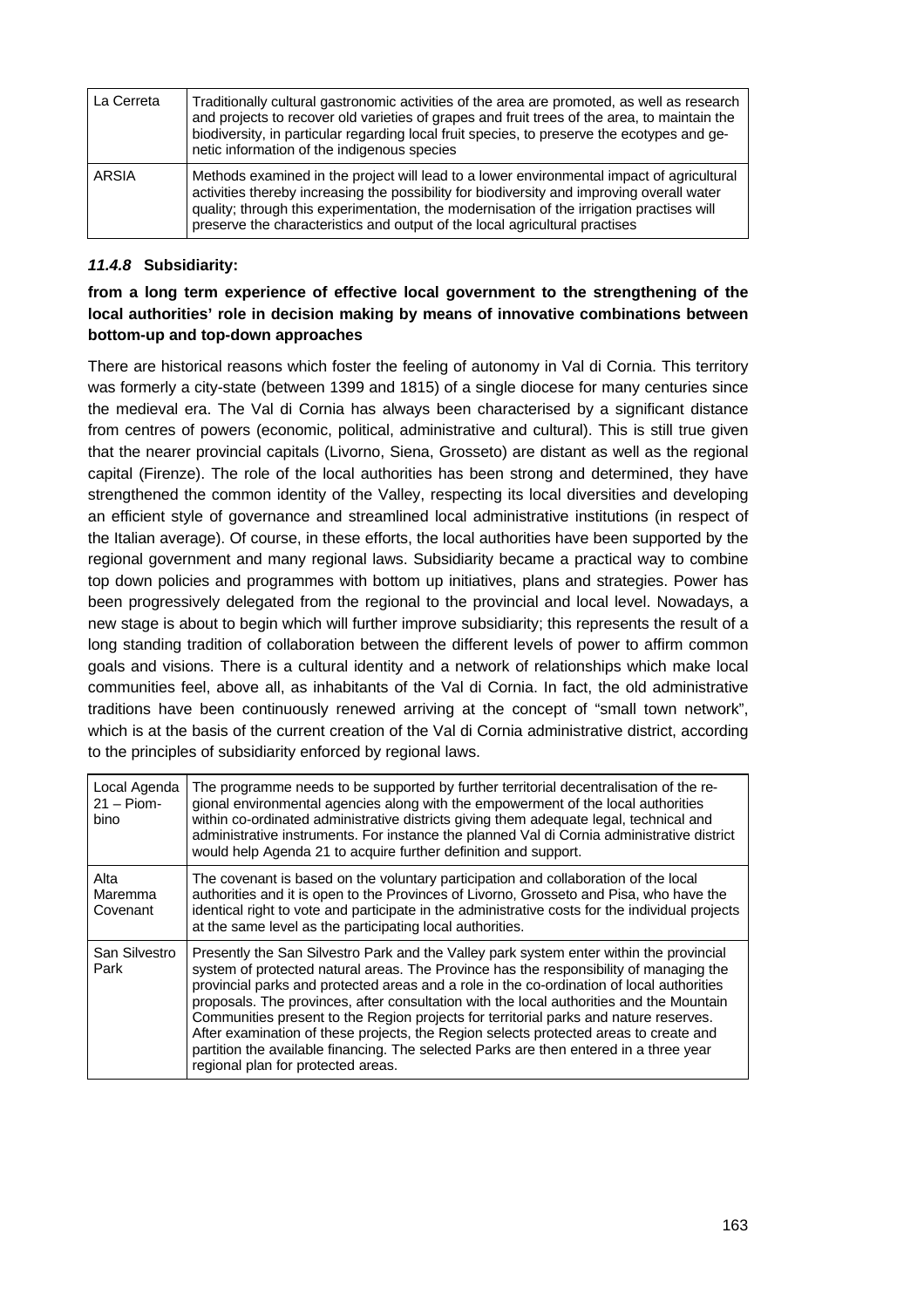| <b>CIGRI</b>  | The Region, in co-ordination with the Provinces has the responsibility of programming<br>hydro-geological resource management. To comply with this function, the Province of<br>Livorno elaborated an integrated provincial plan for water and energy which contained<br>the guidelines in water resources. CIGRI has a very close relationship with the local<br>authorities, supplying assistance and technical advice, and operates within the following<br>institutional and legal framework. CIGRI, while planning to transform itself into a joint<br>stock company is not characterised by the rigidity which often hampers local authorities<br>in their public services. CIGRI's human resources programme reflects that of a modern<br>private organisation, using the same methodologies (worker motivations, process con-<br>trol, procedure simplification, etc.). |
|---------------|---------------------------------------------------------------------------------------------------------------------------------------------------------------------------------------------------------------------------------------------------------------------------------------------------------------------------------------------------------------------------------------------------------------------------------------------------------------------------------------------------------------------------------------------------------------------------------------------------------------------------------------------------------------------------------------------------------------------------------------------------------------------------------------------------------------------------------------------------------------------------------|
| La Bulichella | The Bulichella has developed an open style of management both internal and in respect<br>to other businesses, the local authorities and the population. For these reasons, the<br>Bulichella become a reference point for the population and the local institutions with<br>respect to socio-cultural problems of man and his rapport with nature. Its vision, missions<br>and objectives are clearly shared by the local authority making it possible for the leader<br>of this initiative to hold an important position in the local government for many years (as<br>vice-mayor and responsible for many policy fields).                                                                                                                                                                                                                                                     |
| La Cerreta    | A relation with the local authorities has been fostered which reinforces the role of the<br>Cerreta project. Efforts have also been made to follow both the regional and EU orienta-<br>tions. A flexible structure has been created that allows for easy and quick modifications<br>along with a variety of production capabilities better to react to socio-economic changes.                                                                                                                                                                                                                                                                                                                                                                                                                                                                                                 |
| <b>ARSIA</b>  | The project integrates a top down and bottom up approach and was financed through<br>Regional laws and provincial programmes related to the agricultural services. The coop-<br>eration of the host farmer was instrumental in project experimentation.                                                                                                                                                                                                                                                                                                                                                                                                                                                                                                                                                                                                                         |

#### **11.4.9 Partnership / networking:**

## **from a long term experience of collaboration and co-ordination in specific fields (e.g. Parks, spatial planning, etc.) to the strengthening of joint-projects and tasks between the local authorities, public, private and social sectors and agencies**

The practice of networking has always been a basic component of the Valley local communities and their lives, especially social networking. During the '70 this fabric was re-motivated by vigorous demand for participation. Voluntary associations are present throughout the Valley, including those which promote environmental thinking. Therefore, the general Val di Cornia population is involved in social networking and it is represented by associations. This process has resulted in an institutionalisation of the social networks. The involvement of interest groups in the decision making has created formal methods of co-decision. Thus, there is a filteringeffect determined by the very wide range of associations and networks: upwards (from the citizens to their local authorities) and downwards (vice versa). This cycle can reduce speed and opportunities of innovation; it can limit the capacity for changing strategically the traditional ways of thinking, views, belief, values and behaviour; but it is important in maintaining social cohesion since without it, it would be impossible to find out common orientations to cope with the long term industrial crisis.

In the path towards sustainable development, the leadership exerted by key persons has been determinant. They continue to cover important administrative and managerial roles (mayors, councillors, executive directors, chairmen of boards of directors, representatives of business associations etc.). The entrance of other younger key persons has assured a certain turnover in the above roles.

In all these elements, a clear leadership has been created which is concentrated in key persons, their role in the local authorities and the political parties; this leadership is mediated by individual, collective and institutional relationships by means of an intensive social networking and partnership. What can be noticed is a low direct networking and partnership between the sustainable development initiatives. Of course, the situation is improving, at least during the last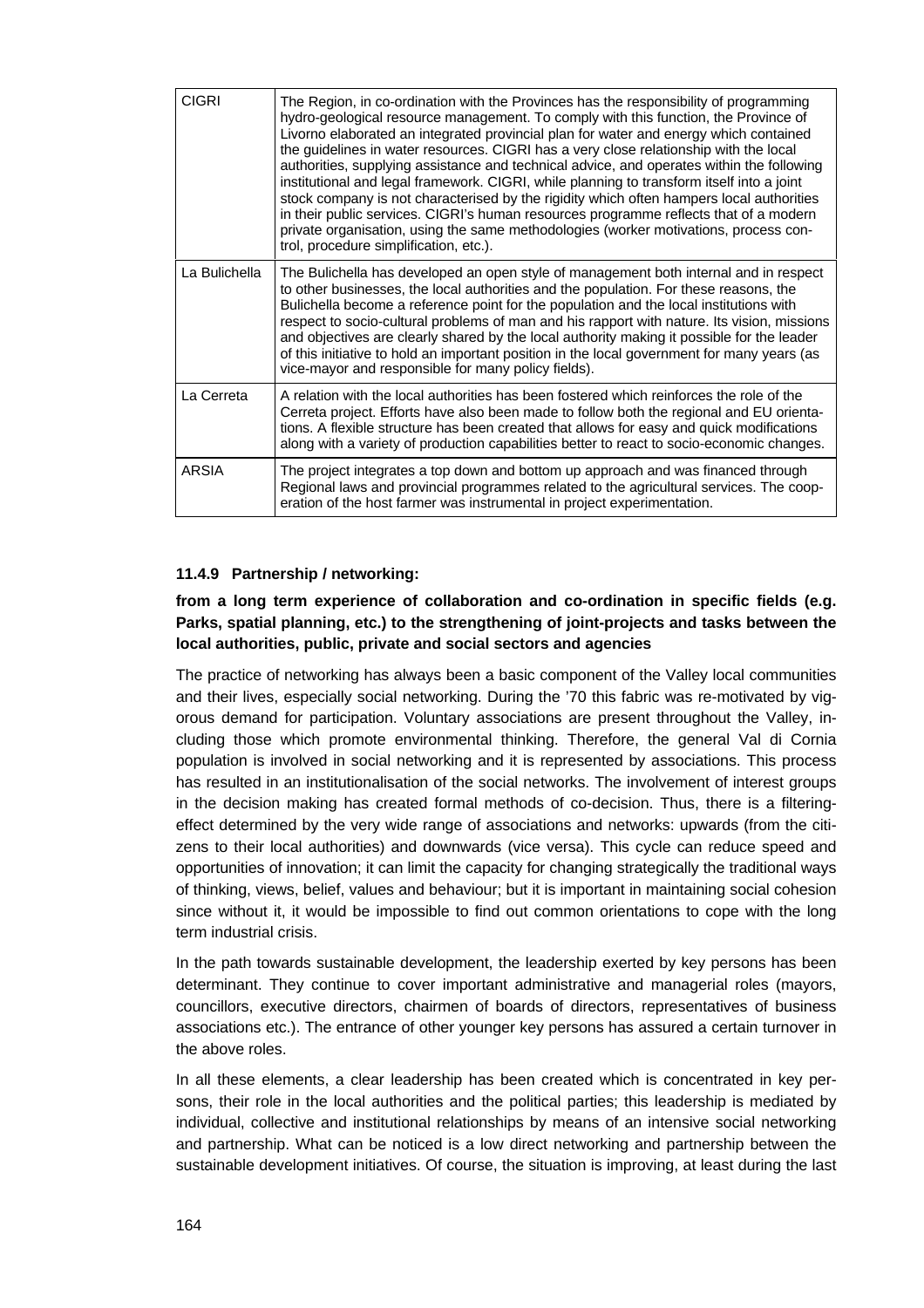year, as local businesses and their associations, trade unions, local authorities, business innovation and service centres, banks etc. become involved in the effort to determine a diversified sustainable development in the Valley by means of joint tasks and projects.

| Local Agenda<br>$21 -$ Piom-<br>bino | Aims to involve all possible institutional levels and businesses concerned to provide<br>economic resources within a shared vision                                                                                                                                                    |  |
|--------------------------------------|---------------------------------------------------------------------------------------------------------------------------------------------------------------------------------------------------------------------------------------------------------------------------------------|--|
| Alta<br>Maremma<br>Covenant          | Co-ordination between local authorities, involvement of the Provinces, the Region, uni-<br>versities                                                                                                                                                                                  |  |
| San Silvestro<br>Park                | A very wide range of collaboration and interrelationships both on the scientific side (Ital-<br>ian and EU universities) and on the business side (in the cultural sector, crafts and arts,<br>tourism, etc.)                                                                         |  |
| <b>CIGRI</b>                         | A very wide range of collaboration and interrelationships of scientific profile (Italian and<br>foreign experts, academics and Universities), of entrepreneurial level (farmers, busi-<br>nesses) and of institutional context (regional, provincial and local authorities, UE, etc.) |  |
| La Bulichella                        | A very wide range of relationships and collaboration with scientists, universities, health<br>services, local authorities, other similar initiatives in Italy and abroad, etc.                                                                                                        |  |
| La Cerreta                           | A very wide range of relationships and collaboration with regional, provincial and local<br>authorities, health services, environmental associations, ARSIA, the park system com-<br>pany, local farmers, universities, experts, other similar initiatives in Italy and abroad, etc.  |  |
| ARSIA                                | Universities, CIGRI, local farmer associations, regional, provincial and local authorities.                                                                                                                                                                                           |  |

### *11.4.10* **Participation:**

### **from information and formal participation (e.g. Delegation from citizens to efficient local authorities and collective key-agencies) to fostering co-decision, individual involvement and commitment**

A general consensus accompanies the frame of sustainable initiatives, even though resistance and probable conflicts (e.g. Piombino Local Agenda 21) are expected mainly on the part of big industry and employers' organisation, as well as non-explicit resistance and diffident prudence on the part of trade unions (e.g. employment concerns). More than opposition, there is a lack of convinced participation along this path (e.g. Alta Maremma Covenant), but local administrators (mayors and councillors) act anyway since they must find solutions to meet the necessities of their citizens' daily life within a long term perspective. This is a clear commitment of the already mentioned key local actors who are orientated towards sustainability. The above practices are not new in the Val di Cornia. The local governments have characterised themselves as effective instruments to cope with citizens' needs. The roles of the elected representatives in town councils, that of mayors and councillors have always been mission-driven: to understand problems and needs of the local population; to know territory, people and resources; to be close to the citizens; to create alternatives; to elaborate programmes and policies which improve local social welfare; to adopt an "open door" style; to foster an efficient and streamlined local public administration to perform programmes, projects, etc. But, those which are good democratic practices have the risk of lessening direct participation and spontaneous animation and mobilisation of the social community concerned; in this way legitimised social networking assumes the aspect of a network of systematic decision-delegation from the citizens to their representatives but without definitive separation since the latter should be coherently part of the former. Therefore, the problem of active participation of the population remains relevant.

The seven initiatives, here analysed, confirm that information and communication are usually provided by local authorities and local promoters as well as consultation meetings and report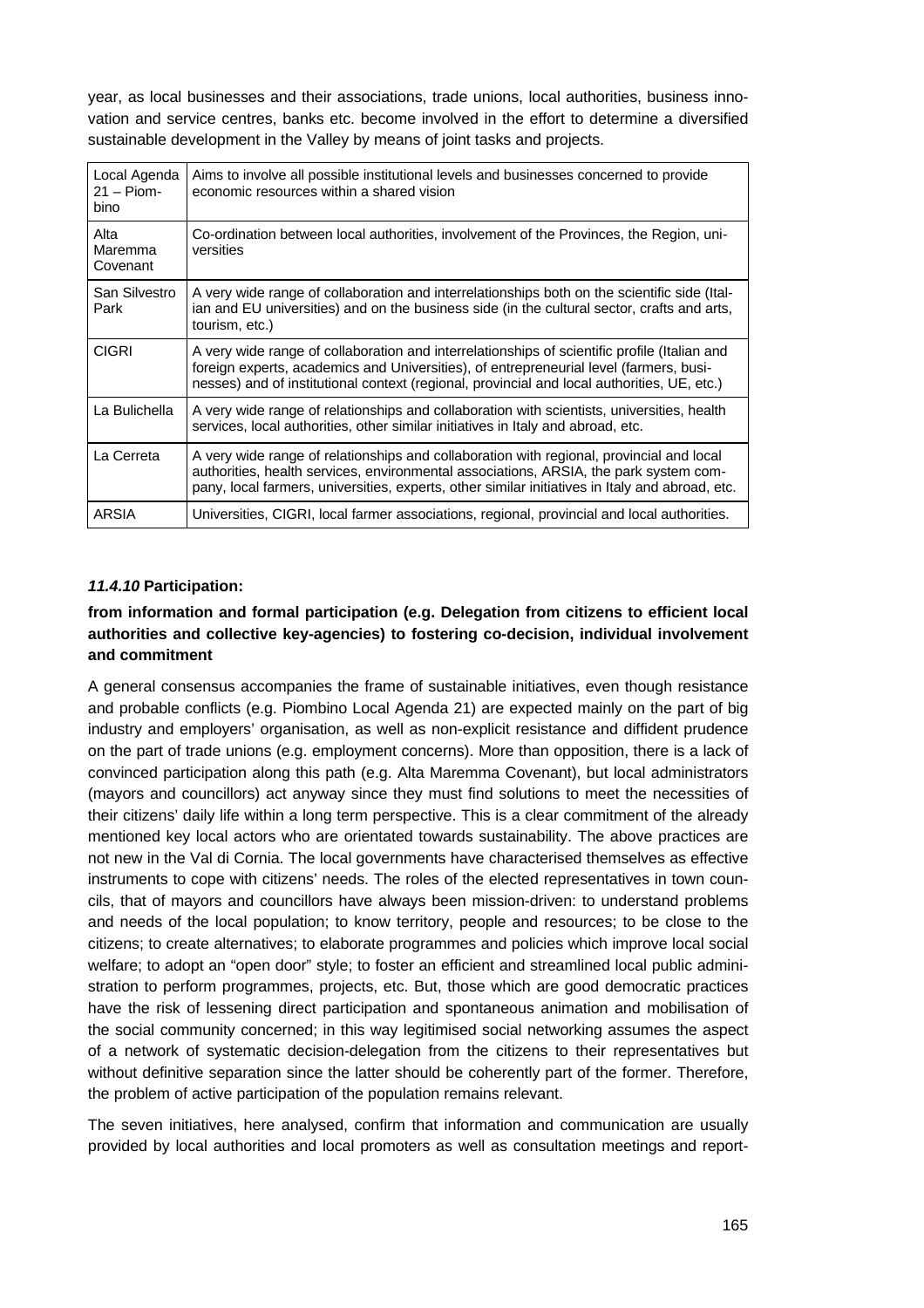ing, co-ordinated actions, public reflection, shared meanings, values and vision, joint planning. But something better must be done, as all the local promoters commented.

| Local Agenda<br>$21 -$ Piom-<br>bino | The local authority performed a number of consultations with a number of social groups,<br>but failed to adhere to the prepared plan for a wider participation. In particular, a constant<br>degree of information, co-ordination and effort between the Province, ARPAT and other<br>regional agencies in the environmental field is necessary.                                                                       |
|--------------------------------------|------------------------------------------------------------------------------------------------------------------------------------------------------------------------------------------------------------------------------------------------------------------------------------------------------------------------------------------------------------------------------------------------------------------------|
| Alta<br>Maremma<br>Covenant          | Annual updating of the actions and the verification of the past years activities are open to<br>the participation of the local councils, environmental and cultural groups, trade associa-<br>tions and all related public organisations. The Mayor Conference sessions and decisions<br>are public. A regularly published bulletin represents an opportunity for dialogue between<br>local groups and the population. |
| San Silvestro<br>Park                | The participation by the University greatly assisted in gathering the attention of the public<br>and strongly influenced the political debate. The Park will have a site on the Internet.<br>However, public interest in the park activities should be further promoted.                                                                                                                                               |
| <b>CIGRI</b>                         | A long history of collaboration with the local communities, businesses, environmentalist<br>groups and other associations will be further enhanced.                                                                                                                                                                                                                                                                    |
| La Bulichella                        | The creation of a strong visible motivations contributed to the success of the agricultural<br>operations and the social actions, to the increase in public consensus, and allowed all<br>the collaborators to feel part of the overall direction of the business.                                                                                                                                                     |
| La Cerreta                           | A significant effort was made to stimulate the entrepreneurial capacities of the farmers<br>and tourism operators in the area. There are signs of new related businesses being<br>created, especially in artisan production which has grown in recent years tapping into a<br>potentially large market.                                                                                                                |
| <b>ARSIA</b>                         | The decisive element in stimulating the interest of local farmers was the participation of<br>the host farmer and his actions as a leader and divulger of experiences gained.                                                                                                                                                                                                                                          |

# **11.5 Interrelationships between regional policies and local innovative actions**

Prevalent best practices have emerged which are leading to:

- the inclusion and incorporation of the environment in the regional and local economic policies and courses of action, supported by the improvement of the human capital potentials socio-culture - (interrelationships between *sectoral* components);
- the enforcement of subsidiarity as a leading concept in the regional and local economic policies and courses of action, supported by legal, institutional and organisational frameworks, including diversity, partnership and networking, participation (interrelationships between *systemic* components)
- the development of social solidarity among citizens and local communities; practices are intensively articulated in the "social and gender equity" and in the "interregional equity"; less diffused, elaborated and performed are practices concerning the "intertemporal equity" which is taken for granted, even though the awareness of the necessity to qualify and quantify objectives is increasing and some experiments are carried out (interrelationships between *equity* components).

#### **11.5.1 How do policies support innovative actions**

The capability of the Val di Cornia territorial government is reflected in the connection of elements which come from both the local side (resources, traditions, innovative initiatives, etc.) and the regional side (laws, programmes, schemes). All the local initiatives reviewed reflect the influence of regional policies, schemes and laws which give a framework in instruments and op-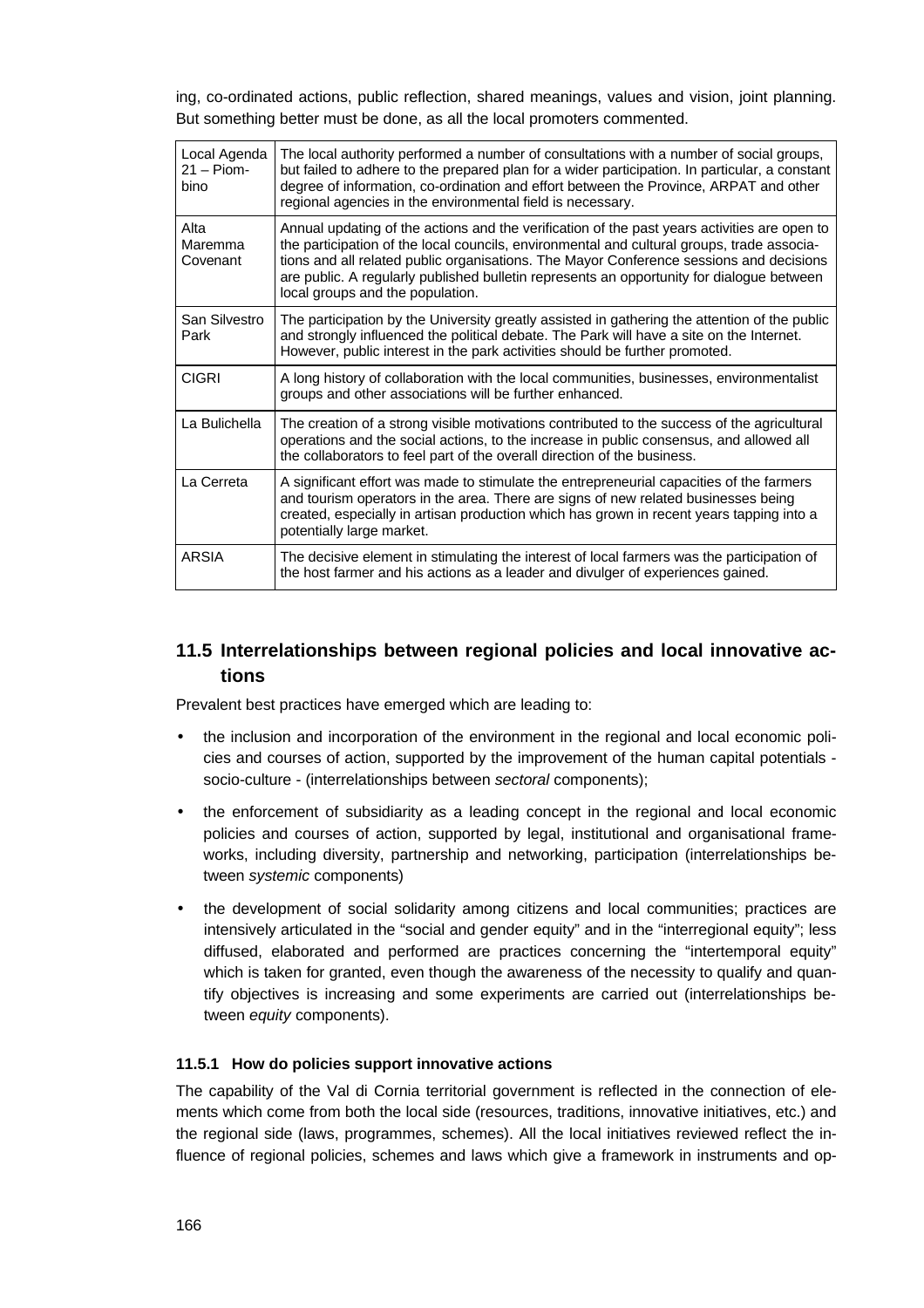portunities. The innovativeness of the analysed local initiatives mainly consists in the creativity of combining these opportunities. Clear examples are Local Agenda 21 – Piombino and San Silvestro Park. Until now, this interrelationship has been more sectoral than general (spatial planning, water management, resources recovery, parks and the environment, social services, transport, economic promotion), but a new perspective will open if the process of subsidiarity (the next administrative district) is closely linked to all the other principles of sustainability according to the horizontal and vertical cohesion between strategies, programmes and initiatives.

### **11.5.2 How do innovative actions influence policies**

The Val di Cornia can be considered, at the moment, as one of the leading forces in Tuscany in experimenting with sustainable local development initiatives. All the local initiatives reviewed have influenced regional policies, schemes and laws which eventually incorporate some of the successful courses of action. Examples of this interrelationship are demonstrated in La Bulichella, La Cerreta, the Alta Maremma Covenant.

### **11.5.3 How do innovative actions influence the broad public**

The path towards sustainability requires a long incubation period (16 years in the Val di Cornia) to foster a notable influence in the broad public. These innovative actions are inherently driven towards expanding public participation. This is clearly demonstrated in CIGRI and ARSIA. In fact the former is clearly orientated to developing instruments for improving communication with local communities; in the latter, participation of the public became an evident necessity if the objectives of the initiatives were to be successfully met.

Thus participation and involvement should facilitate the natural exchange of knowledge, knowhow, experience and good practices. This process would be more effective and faster if specific instruments were utilised (e.g. forums, meetings, vocational training, etc) within a "virtual" Valley agency for sustainable development based on new methods of networking and partnership.

## **11.5.4 How do policies interact**

The analysis demonstrated how a local area can anticipate regional policies, resulting from: its historical homogeneity (from the political, administrative, social, cultural and environmental points of view), its distance from high-level-decision-making, its original way to combine a waning industrialist soul with an growing "sustainabilistic" soul, its cohesion between different identities. The Val di Cornia is characterised by the need to respond to the long term industrial (iron) crisis which has strongly affected the Valley communities. A mixture of important changes and consolidated experiences up to now makes it possible to maintain and partly renew the strong sense of community with its institutional foundations.

Social or institutional branches have not been destroyed but transformed. Thus, the Val di Cornia is characterised by continuous change within the continuity of the local basic socio-cultural and political fabric. There is room to improve all legal, institutional and organisational arrangements, learning from other European experiences and local examples: a concentric movement from the outside and the inside which surely shall facilitate the re-addressing of the regional policies. In this sense, the bottom up approach is vital to the extent that it stimulates a loop which goes to the higher level, passes through elements of change and returns to the lowest level; the top down is therefore vital if it supports this open ended cycle. One clear example of this interrelationship is demonstrated by the agreement between the Region, the Province of Livorno and the Val di Cornia local authorities (26 September 1997). The agreement covers many policy fields in a transversal way: subsidiarity, the environment, economic development,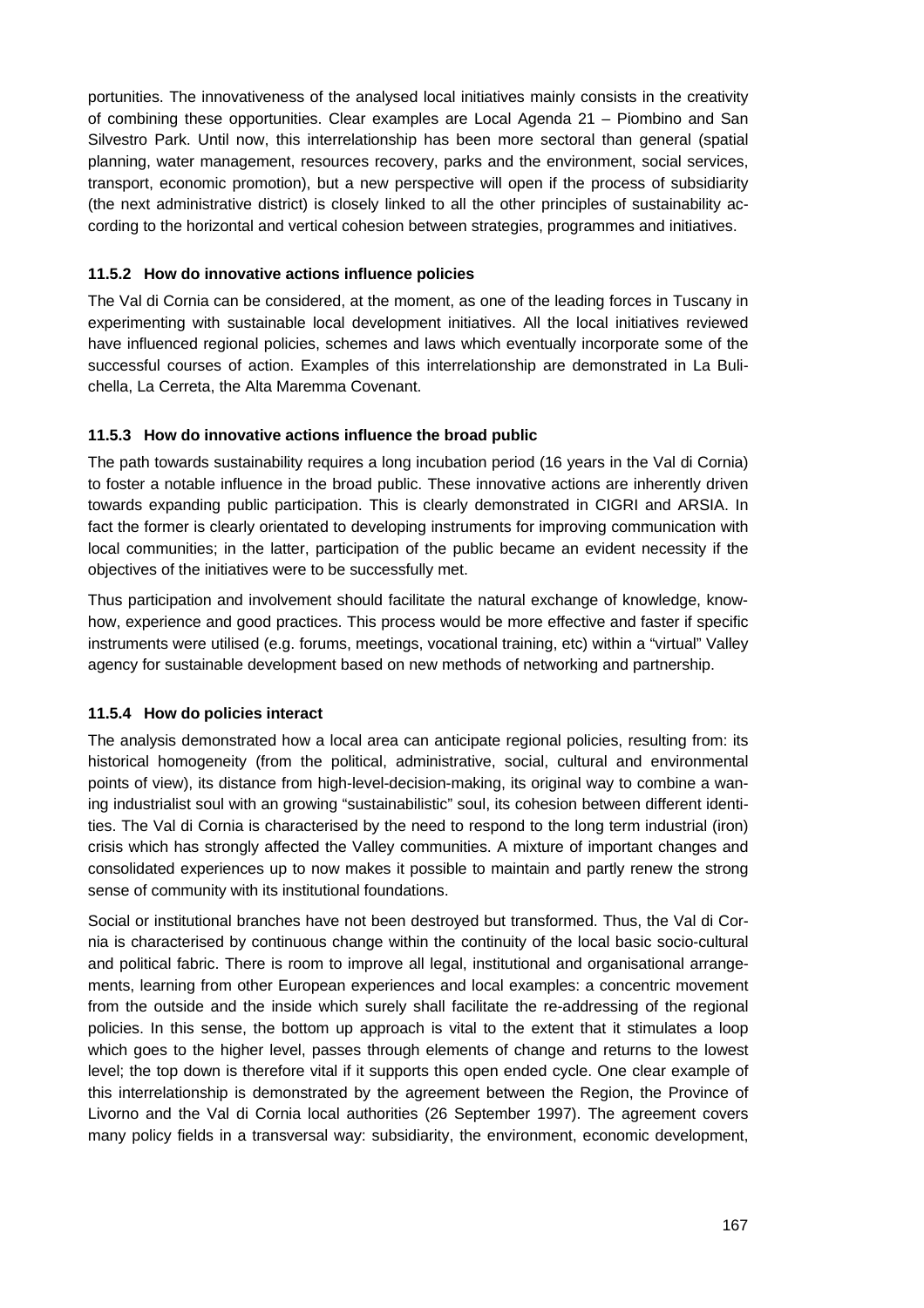active labour policies (vocational training), technological innovation, infrastructures and spatial planning, health and social services.

#### **11.5.5 Interrelationships - SWOT Analysis**

| <b>STRENGTHS</b>       |                                                                                                                                                                                                                                                                                                                                                                                                                                                                                                                         | <b>WEAKNESSES</b>                   |                                                                                                                                                                                                                                                                                                                                                                         |  |
|------------------------|-------------------------------------------------------------------------------------------------------------------------------------------------------------------------------------------------------------------------------------------------------------------------------------------------------------------------------------------------------------------------------------------------------------------------------------------------------------------------------------------------------------------------|-------------------------------------|-------------------------------------------------------------------------------------------------------------------------------------------------------------------------------------------------------------------------------------------------------------------------------------------------------------------------------------------------------------------------|--|
|                        | different Tuscanies within Tuscany, strong<br>sense of local community and solidarity, rich-<br>ness and diversity of landscape, historical,<br>cultural, natural and archaeological heritage                                                                                                                                                                                                                                                                                                                           | $\bullet$<br>$\bullet$<br>$\bullet$ | environmental impact of traditional patterns of<br>production, transport and services, heavy<br>mono-industry, seasonal mass tourism; etc.                                                                                                                                                                                                                              |  |
| $\bullet$<br>$\bullet$ | important role played by local districts where<br>historically deep relationship exist between in-<br>habitants and nature, rural and urban-industrial<br>patterns of social life<br>consolidated culture and practice of self-<br>government, partnership and networking, par-<br>ticipation                                                                                                                                                                                                                           |                                     | loss of some historical cultures with loss of<br>creativity in conceiving innovative activities and<br>development initiatives<br>low degrees of: innovative and environmentally<br>orientated entrepreneurial culture; networking<br>and partnership between the existing sustain-<br>able development initiatives; diffusion of new<br>projects and courses of action |  |
| $\bullet$              | new regional laws and procedures orientated<br>towards subsidiarity, environmental protection<br>and sustainable development<br>the already existing local sustainable devel-<br>opment initiatives to be taken as points of ref-<br>erence and good examples                                                                                                                                                                                                                                                           | $\bullet$                           | day-by-day administration and management<br>which, combined with an institutionalised<br>strong social networking, can lessen the ca-<br>pacity for sustainable planning and for local<br>active participation                                                                                                                                                          |  |
|                        | <b>THREATS</b>                                                                                                                                                                                                                                                                                                                                                                                                                                                                                                          |                                     | <b>OPPORTUNITIES</b>                                                                                                                                                                                                                                                                                                                                                    |  |
| $\bullet$              | reduction in the quality of ecosystem, man-<br>made environments and in biodiversity                                                                                                                                                                                                                                                                                                                                                                                                                                    | $\bullet$                           | maintenance and enhancement of environ-<br>mental resources, the historical and territorial<br>heritage                                                                                                                                                                                                                                                                 |  |
| $\bullet$<br>$\bullet$ | insufficient capacity for monitoring sustainable<br>development<br>probable insufficient capacity for defining a<br>shared vision of sustainable development<br>decrease in (or lack of) local leadership clearly<br>orientated towards sustainable development<br>with risk of progressive loss of public consen-<br>sus about innovative programmes and initia-<br>tives<br>increase in territorial socio-economic disparity<br>and in unemployment with risk of reduction of<br>human capital and social instability | $\bullet$<br>$\bullet$              | increase in diversification, co-ordination, part-<br>nership and networking<br>improvement of local capacity for research,<br>monitoring and territorial analysis                                                                                                                                                                                                       |  |
| $\bullet$              |                                                                                                                                                                                                                                                                                                                                                                                                                                                                                                                         | $\bullet$                           | improvement of entrepreneurial culture toward<br>total quality environmental management and<br>sustainable development                                                                                                                                                                                                                                                  |  |
| $\bullet$              |                                                                                                                                                                                                                                                                                                                                                                                                                                                                                                                         | $\bullet$                           | involvement of local actors, improving their<br>knowledge and updating the methods for par-<br>ticipatory democracy                                                                                                                                                                                                                                                     |  |
|                        |                                                                                                                                                                                                                                                                                                                                                                                                                                                                                                                         | $\bullet$                           | enhancement of long term open-minded stra-<br>tegic thinking and planning                                                                                                                                                                                                                                                                                               |  |
|                        |                                                                                                                                                                                                                                                                                                                                                                                                                                                                                                                         | $\bullet$                           | strengthening of the above vision through<br>integrated programmes and articulated proj-<br>ects                                                                                                                                                                                                                                                                        |  |
|                        |                                                                                                                                                                                                                                                                                                                                                                                                                                                                                                                         |                                     | enhancement of the above programmes<br>through a strong alliance between local and<br>regional governments                                                                                                                                                                                                                                                              |  |

## **11.6 Image of the Region**

The analysis of top down policies gave an image of Tuscany which shows "the potentiality to enter into the path towards sustainability" since the following three basic characteristics have been detected:

• the strong commitment to subsidiarity;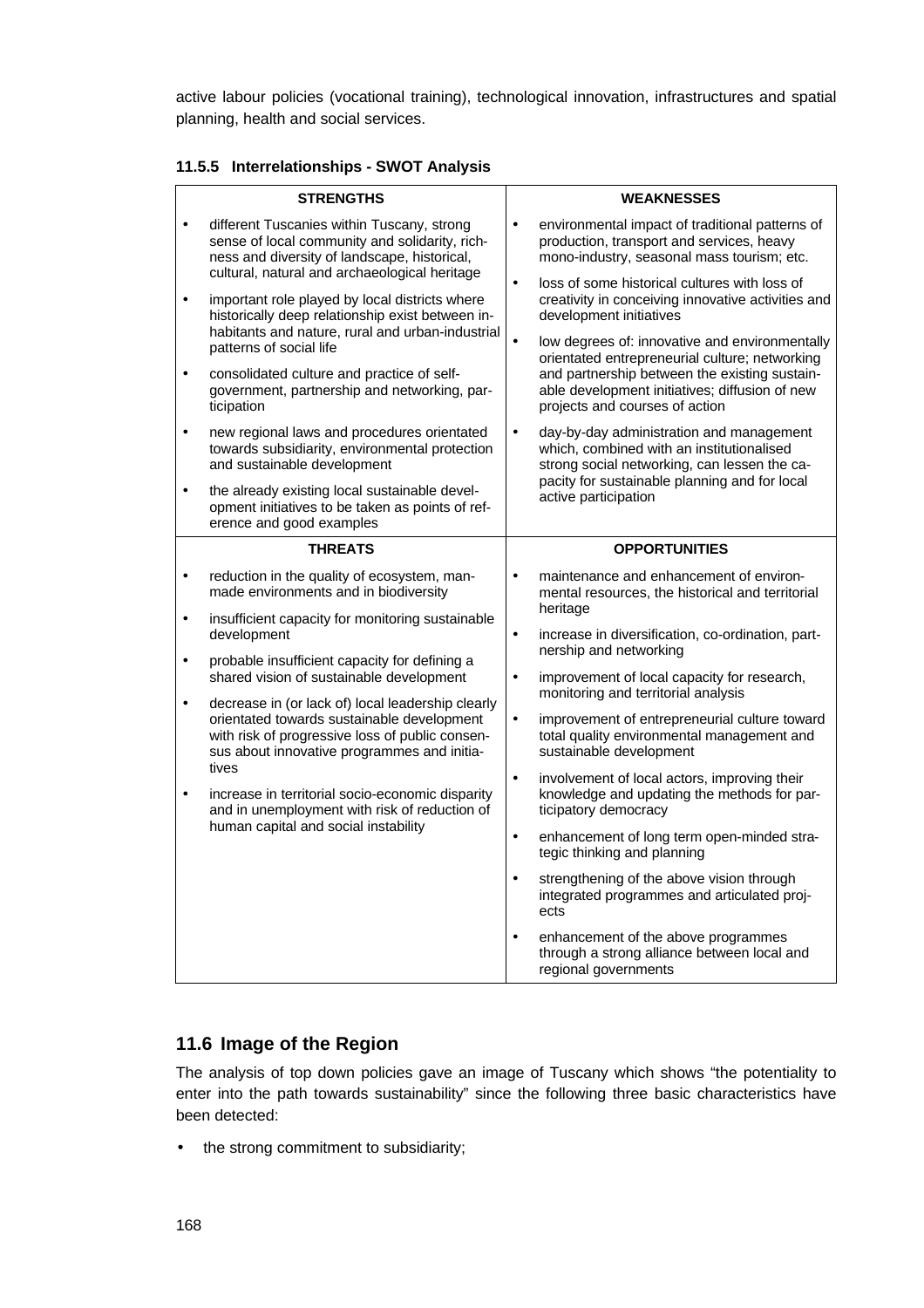- an increasing awareness on the role played by the environment in the development patterns;
- a consolidated culture of programming and a willingness to re-orientate this culture towards the principles of sustainability.

The analysis of the bottom up initiatives gave an image of the Val di Cornia as "a feasible laboratory for sustainable development experiment" since the following two basic characteristics have been detected:

- *· a strong commitment towards creative subsidiarity (both formal and informal);*
- *· significant orientation towards the concepts of sustainable development.*

Both the above features are clearly "institutionalised" (stated in official documents, programmes and projects). If closely combined, they help a vision of sustainable local development to emerge (Val di Cornia as an open "sustainable district" and innovative laboratory); but this vision needs to be widely shared by local actors and citizens; which in turn means that they need to see the above features clearly enforced in order to take part in this "sustainable laboratory" with their own activities by means of feasible plans. This effort can facilitate the natural exchange of knowledge, know-how, experience and good practices. The process would be more effective and faster if specific instruments were utilised (e.g. forums, meetings, vocational training, etc) within a "virtual" agency for sustainable development based on innovative methods of networking and partnership.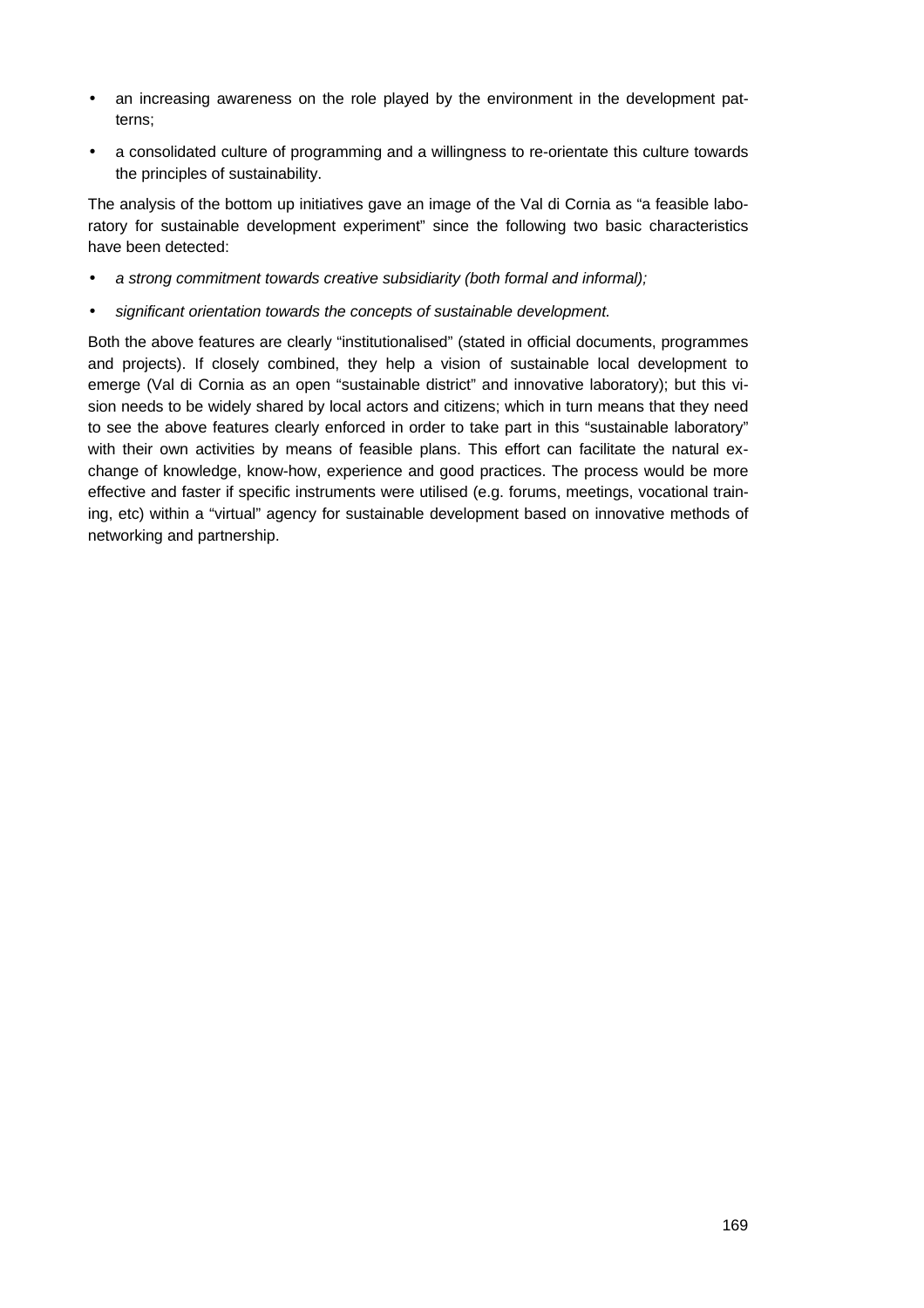# **REFERENCES**

- Adriaanse A. (1995), "In Search of Balance", in *Accounting for change*, The New Economics Foundation, London
- Anderson R. E. & Carter I. (1984), *Human Behaviour in the Social Environment,* Aldine, New York
- Ansoff I. (1987), *Corporate Strategy*, Penguin Books, Middlesex
- Arrow, Kenneth J. (1962): The Economic Implications of Learning by Doing. Review of economic studies, 1962, Vol. 29, S. 155-173.
- Attanasio R.M. et al. (1997), *Guida alle leggi Bassanini,* Il Sole 24 Ore Pirola, Milano
- Baker P. (1993), "Chaos, Order and Sociological Theory", in *Sociological Inquiry*, n. 63
- Basiago A. D. (1995), "Method of Defining Sustainability", in *Sustainable Development,* V*.*3 n.3
- Bateson G. (1972), *Steps to an Ecology of Mind*, Chandler, San Francisco
- Bateson G. (1995), *Mente e Natura,* Adelphi, Milano
- Baudrillard J. (1995), *Le crime parfait,* Editions Galilée, Paris
- Bauman Z. (1993) , *Postmodern Ethics*, Blackwell, Oxford
- Beck U. (1992), *Risk Society: Towards a New Modernity*, Sage, London
- Beck, Ulrich (1986): Risikogesellschaft. Auf dem Weg in eine andere Moderne. Frankfurt: Suhrkamp.
- Brand, Karl-Werner (Hrsg.) (1997): Nachhaltige Entwicklung. Eine Herausforderung an die Soziologie. Opladen: Leske + Budrich. (= Soziologie und Ökologie Bd. 1)
- Briggs J. (1993), *L'estetica del caos*, Red Edizioni, Como
- Camagni, Roberto P., (Hrsg.) (1991): Innovation networks: spatial perspectives. London/New York: Belhaven, 1991 (on behalf of GREMI (Groupe de Recherche Européen sur les Milieux Innovateurs)).
- Commoner B. (1972), *Il cerchio da chiudere*, Garzanti Editore, Milano
- Cooke, Philip, Gomez Uranga, Mikel & Etxebarria, Goio (1997): Regional innovation systems: Institutional and organisational dimensions. Research policy, 1997, 26, p. 475-491.
- Corolleur, F., u.a. (1996): Ville et innovation: le cas de trois villes de Suisse Occidentales. Neuchâtel, Arbeitsbericht IRER, 1996 (working paper no. 9601).
- Daly H. E. (1973), *Towards a Steady State Economy*, Freeman, San Francisco
- Daly H. E. (1974), "The economics of the steady state", in *American Economic Review*
- Daudi P. (1990), "Con-versing in Management's Public Place", in *Scandinavian journal of management*, V.6 n.4
- Drucker P. F. (1993), *La società post-capitalistica*, Sperling & Kupfer Editori, Milano
- EC (European Commission) (1997): European spatial development perspective. First official draft. Luxembourg: Office for official publications of the European Communities, 1997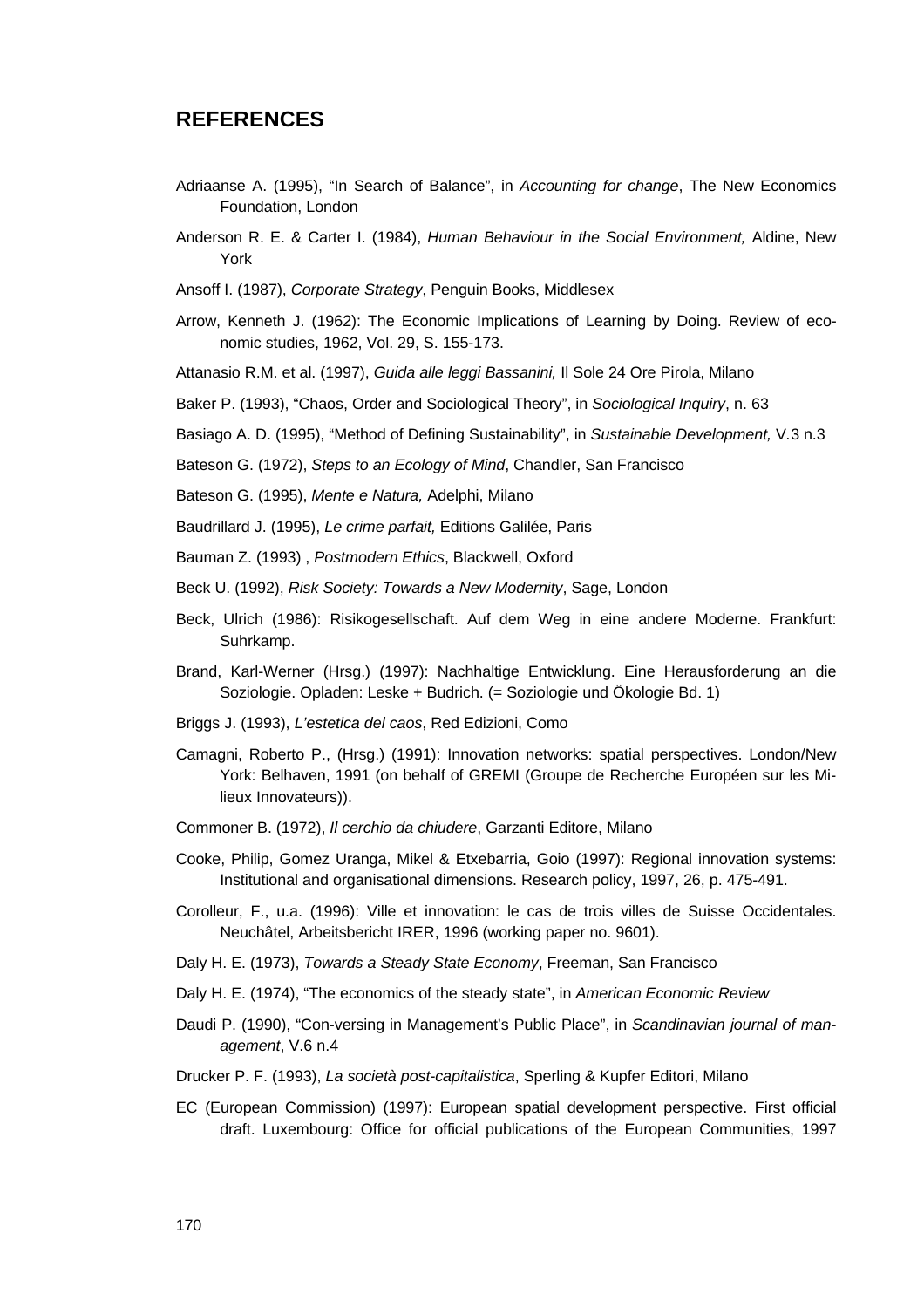(Presented at the informal meeting of ministers responsible for spatial planning of the member states of the European Union. Noordwijk 9.-10.6.1997).

- Edel A. (1995), *Ethical Judgement*, Transaction Publishers, New Brunswick, New Jersey
- Gale, Richard P./ Cordray, Sheila M. (1994): Making Sense of Sustainability: Nine Answers to `What should be sustainded?'. In: Rural Sociology Heft Nr. 2, S. 311-332.
- Garrat B. (1994), *The Learning Organization*, HurperCollins Publishers, London
- George S., Weimerskirch A. (1994), *Total Quality Management*, John Wiley & Sons, New York
- Giarini O., Stahel W. R. (1993), *I limiti della certezza*, Etas Libri, Milano
- Giddens A. (1990), *The Consequences of Modernity*, Polity Press, Cambridge
- Gleich, Arnim von (1989): Der wissenschaftliche Umgang mit der Natur. Über die Vielfalt harter und sanfter Naturwissenschaften. Frankfurt/ New York: Campus.
- Gleich, Arnim von/ Lucas, Rainer/ Schleicher, Ruggero/ Ullrich, Otto (1992): Blickwende in der Technologiepolitik. Naturumgang, Bedürfnisse und räumliche Entwicklungsperspektiven der Region Bergisches Land. Opladen: Westdeutscher Verlag. (= Sozialverträgliche Technikgestaltung, Materialien und Berichte Band 32. Hg: Ministerium für Arbeit, Gesundheit und Soziales NRW)
- Gouillart F. J., Kelly J. N. (1995), *Transforming the Organization*, McGraw-Hill, New York
- Grint K. (1991), *The Sociology of Work*, Polity Press, Cambridge
- Haeckel E. (1866), *Generelle Morphologie der Organismen*, Verlag von Georg Reimer, Berlin
- Hahne, Ulf (1985): Regionalentwicklung durch Aktivierung intraregionaler Potentiale. Zu den Chancen "endogener" Entwicklungsstrategien. München. (= Schriften des Instituts für Regionalforschung der Universität Kiel, Bd. 8)
- Hahne, Ulf/ Stackelberg, Klaus von (1994): Regionale Entwicklungstheorien. Konkurrierende Ansätze zur Erklärung der wirtschaftlichen Entwicklung in Regionen. Freiburg i.Br.: EURES- Institut für Regionale Studien in Europa KG. (= EURES discussion paper dp-39. ISSN 0938-1805)
- Hammer M., Champy J. (1994), *Reengineering the Corporation*, Nicholas Brealy Publishing, London
- Handy C. (1994), *The Age of Paradox*, Harvard Business School Press, Boston
- Harrison, Bennett (1992): Industrial Districts: Old Wine in New Bottles?. Regional Studies, 1992, Vol. 26, Nr. 5 , S. 469-483.
- Hey, Christian (1996a): The Incorporation of the Environmental Dimension into Freight Transport Policy. The EU Study. Freiburg: EURES-Institute for Regional Studies in Europe. (Contract EV 5V- CT94-0378, Sponsored in the Framework of the SEER Programme of the European Commission, DG XII)
- Homann, Karl (1996): Sustainability: Politikvorgabe oder regulative Idee? Vortrag auf der Tagung `Ordnungspolitische Grundfragen einer Politik der Nachhaltigkeit', Freiburg 19-20. 3. 1996. BMWI, Bundesministerium für Wirtschaft, o.O. (Manuskript)
- IUCN, International Union for Conservation of Nature/ UNEP, United Nations Environment Programme/ WWF, World Wide Fund for Nature (Hrsg.) (1991): Caring for the Earth. A Strategy for Sustainable Living. CH-Gland.
- Jacobs M. (1991), *The Green Economy*, Pluto Press, London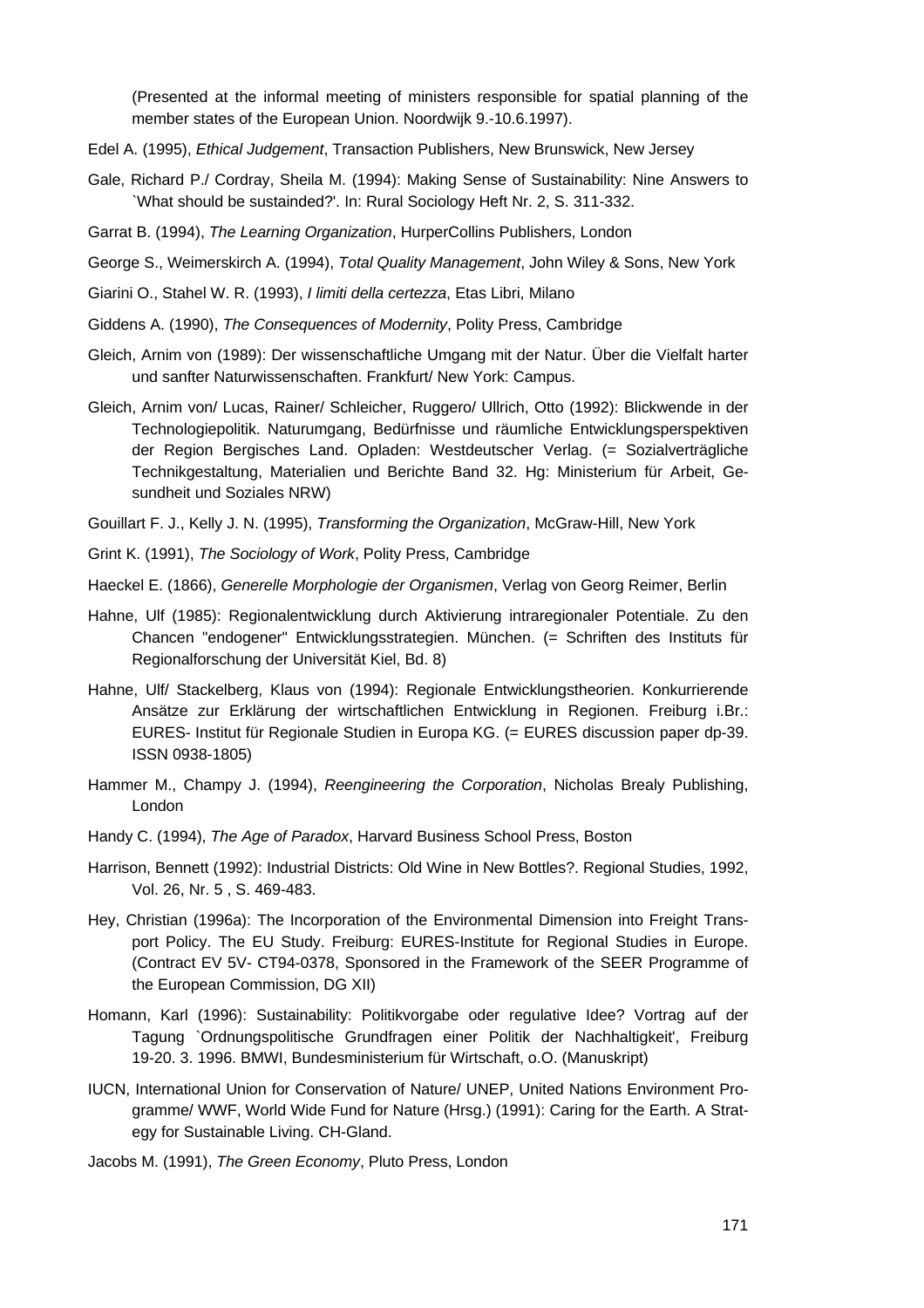- Jantsch, Erich (1979): Die Selbstorganisation des Universums. Vom Urknall zum menschlichen Geist. München: Hanser.
- Jevons W.S. (1865), *The Coal Question: An Inquiry Concerning the Progress of the Nation and the Probable Exhaustion of our Coal Mines,* Macmillan, London
- Johannisson, Bengt, u.a. (1994): Beyond anarchy and organization: entrepreneurs in contextual networks. Entrepreneurship and regional development, 1994, Vol. 6, Nr. 4, 329-356.
- Kaku R. (1996), "*Kyosei*, un concetto che guiderà il mondo", *L'Impresa* n. 7/1996
- Karas J. et al. (1995), *New Directions for Structural Funds*, The New Economics Foundation, London
- Khan M. A. (1995), " Sustainable Development: The Key Concepts, Issues and Implications", in *Sustainable Development,* V.3 n.2
- Koschitz, Peter (1993): Zur Darstellung raumplanerischer Problemsituationen. Prozess und Produkt der Klärung komplexer Probleme im Kontext der Raumplanung. Zürich:vdf (Institut für Orts-, Regional- und Landesplanung, ETH, ORL-Bericht 90/1993).
- Kosko B. (1994), *Fuzzy Thinking: The New Science of Fuzzy Logic*, Flamingo, London
- Kuhn, Thomas S. (1967): Die Struktur wissenschaftlicher Revolutionen. Frankfurt.
- Luhmann, Niklas (1985): Soziale Systeme. Grundriß einer allgemeinen Theorie. 2. Auflage. Frankfurt: Suhrkamp. (Erstauflage 1984)
- Lundvall, Bengt-Ake, (Hrsg.) (1992): National systems of Innovation: Towards a theory of Innovation and interactive learning. London: Pinter, 1992.
- Lutz, B. (1984): Der kurze Traum immerwährender Prosperität. Eine Neuinterpretation der industriell-kapitalistischen Entwicklung im Europa des 20. Jahrhunderts. Frankfurt/ Main.
- Lyotard J. F. (1984), *The Postmodern Condition*, University of Minnesota Press, Minneapolis
- Macgillivray A. (1995), ed., *Accounting for Change*, The New Economics Foundations, London
- Maillat, D. (1998): Innovative milieux and new generations of regional policies. Entrepreneurship & Regional Development, 1998, 10, p. 1-16.
- Malecki, E.J. (1983): Technology and regional development: A survey. International regional science review, 1983, Vol.8, S. 89-125.
- Markusen, Ann (1996): Sticky places in slippery space A typology of industrial districts. Economic geography, 1996, Vol. 72, July, S. 293-313.
- Mazzonis, Danielle (1989): Small firm networking, cooperation, and innovation in italy: viewed by an agency engaged in actions for stimulating the technologcial upgrading of industry. Entrepreneurship & Regional Development, 1989, Vol.1, Nr, 1, S. 61-74.
- McHugh et al. (1995), *Beyond Business Process Reengineering*, John Wiley & Sons, New York
- Meadows D. (1972), *I limiti dello sviluppo*, Mondadori, Milano
- Milton K. (1996), *Environmentalism and Cultural Theory*, Routledge, London
- Morgan, Kevin (1997): The Learning Region: Institutions, Innovation and Regional Renewal. Regional Studies, 1997, Vol. 31, No. 5, S. 491-503.
- Morin E. (1994), *Terra Patria*, Raffaello Cortina Editore, Milano
- Morin E. (1994a), *La Complexité Humaine,* Flammarion, Paris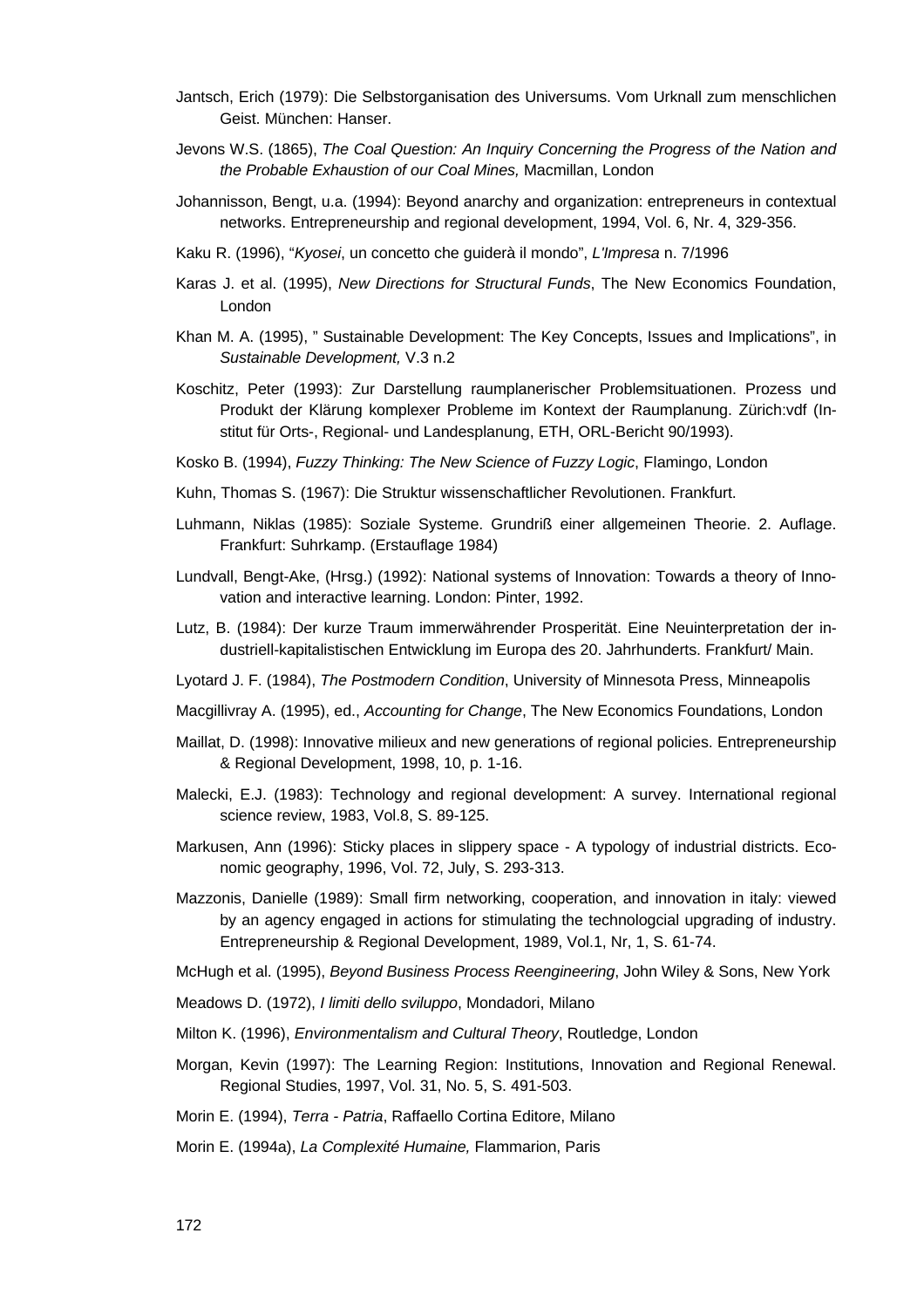Mullins L. J. (1993), *Management and Organisational Behaviour*, Pitman Publishing, London

- Nelson, Richard R. & Winter, Sidney G. (1982): An evolutionary theory of economic change. Cambridge/London: The Belknap Press of Harvard University Press, 1982.
- Norgard, Richard B. (1994): Development betrayed. The end of progress and a coevolutionary revisioning of the future. London.
- O'Neill J. (1995), *The poverty of postmodernism*, Routledge, London
- OECD (1996), *Measuring What People Know,* Paris
- OECD (1996a), *Integrated advanced logistics for freight transport*, Paris
- Osborne D., Gaebler T. (1992), *Reinventing Government*, Addison-Wesley, Reading
- Pantaleoni M. (1913), *Definizione dell'economia. Una prolusione*, Castellani, Roma
- Papa E. R. (1995), *Discorso sul Federalismo,* Giuffrè, Milano
- Pasmore W. A. (1994), *Creating Strategic Change*, John Wiley & Sons, New York
- Pastori G. (1997), *La redistribuzione delle funzioni: profili istituzionali,* paper, Convegno nazionale "Nuove funzioni e riforma delle autonomie locali nella prospettiva federalista", Firenze 3-4 Luglio 1997
- Patterson, Alan & Theobald, Kate S. (1995): Sustainable Development, Agenda 21 and the New Local Governance in Britain. Regional studies, 1995, 'Vol. 29.8', 'S. 773-778'.
- Pearce et al. (1990), *Sustainable Development: Economics and Environment in the Third World*, Elgar, Aldershot
- Perman R. et al. (1996), *Natural Resources & Environmental Economics*, Longman, New York
- Peters T. (1994), *Crazy Times Call for Crazy Organizations*, Pan Books, London
- Pigou A. C. (1920), *The economics of welfare*, MacMillan, London
- Piore, Michael J. & Sabel, Charles F. (1984): The Second Industrial Divide. Possibilities for prosperity. New York.
- Polany M. (1958), *Personal Knowledge: Towards a Post-Critical Philosophy*, Routledge & Kegan Paul, London
- Popper K. J. (1996), *Tutta la vita è risolvere problemi Scritti sulla conoscenza, la storia e la politica,* Rusconi, Milano
- Prittwitz, Volker von (1994): Politikanalyse. Opladen: Leske+ Budrich.
- Putnam, Robert D. (1992): Making democracy work: Civic traditions in modern Italy. New Jersey: Princeton University Press, 1992.
- Ratti, R., Bramanti, A. & Gordon, R., (Hrsg.) (1997): The Dynamics of Innovative Regions. The GREMI Approach. Aldershot: Ashgate, 1997.
- Richardson, Harry W. (1978): The State of Regional Economics: A Survey Article. International regional science review, 1978, Vol. 3, No. 1, S. 1-48.
- Ritzer G. (1996), *Modern Sociological Theory*, The McGraw-Hill Companies, New York
- Roberts, Peter (1994): Sustainable regional planning. Regional studies, 1994, Vol. 28.8, S. 781- 787.
- Robertson J. (1985), *Future Work*, Gower Publishing Company, Hants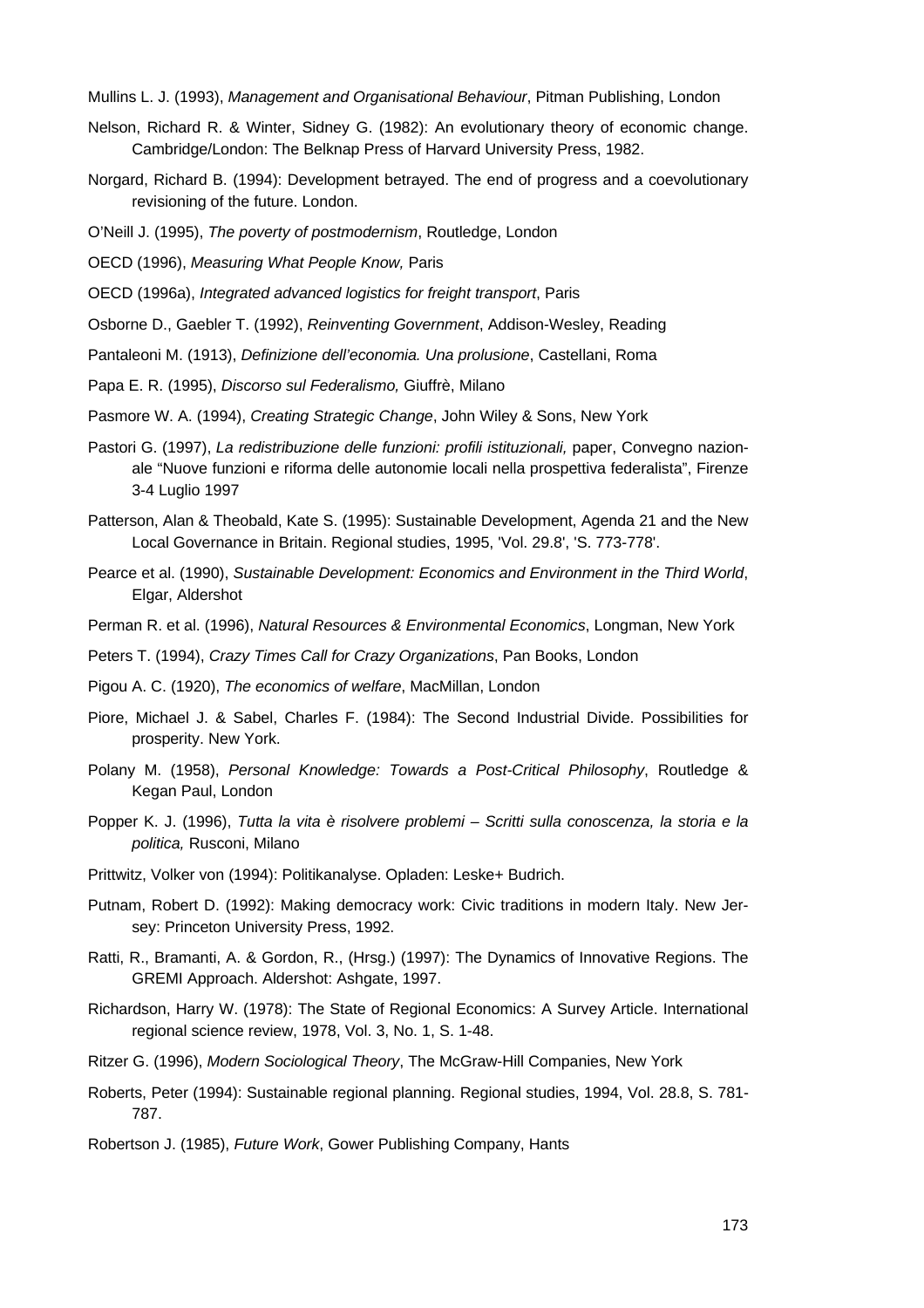- Rosenberg, Nathan (1982): Inside the black box. Technology and economics. New York: Cambridge University Press, 1982.
- Sachs, Wolfgang (1993): Zur Archäologie der Entwicklungsidee. o.O.: Entwicklungspolitischer Informationsdienst des Ev. Pressedienstes. (Teile I-VI in epd-Entwicklungspolitik: Aktueller Beitrag 1/ 89, 2/ 89, 3/ 89, 6/ 89, 9/ 89, 11/ 89, 13/ 89)
- Samson P. (1995), *The Concept of Sustainable Development*, Internet "mailto:gci@unige.ch", Copyright &copy, Green Cross International
- Saxenian, AnnaLee (1990): Regional Networks and the Resurgence of Silicon Valley. California Management Review, 1990, Vol. 33, Nr. 1, Fall , S. 89-112.
- Schleicher-Tappeser, Ruggero; Strati, Filippo; Thierstein, Alain; Walser, Manfred (1997): Sustainable Regional Development. Freiburg i.B., Arbeitsbericht EURES-Institut, 1997 (EURES discussion paper dp-60. ISSN 0938-1805).
- Schmidt, Siegfried J. (Hrsg.) (1987): Der Diskurs des radikalen Konstruktivismus. Frankfurt: Suhrkamp. (stw 636)
- Scott, Allen J. & Storper, Michael (1986): Production, work, territory: contemporary realities and theoretical tasks. Boston: Allen & Unwin, 1986.
- Senge et al. (1994), *The Fifth Discipline Fieldbook*, Nicholas Brealey Publishing, London
- Serageldin I. (1993), *Developmental Partners: Aid and Cooperation in the 1990s*, SIDA, Stockholm
- Smith N. I. (1994), *Down-to-earth strategic planning*, Prentice Hall, Sydney
- Storper, Michael (1997): The Regional World. Terrorial Development in a Global Economy. 1, New York, London: Guilford Press, 1997 (Perspectives on Economic Change).
- Thierstein, Alain & Egger, Urs K. (1998): Integrated regional policy: lessons from Switzerland. Environment and planning C: Government and Policy, 1998, Vol. 16, p. 155-172.
- Tiwari D. N. (1995), "Measurement of Sustainability Indicators", in *Accounting for Change*, The Mew Economics Foundation, London
- Toffler A. (1981), *The Third Wave*, Bantam, New York
- Turner R. K. et al. (1994), *Environmental Economics*, Harvester Wheatsheaf, Hertfordshire
- UBA, Umweltbundesamt (1995b): Das Leitbild der nachhaltigen Entwicklung in der wissenschaftlichen und politischen Diskussion. In: Texte Heft Nr. 43/ 95.
- Varela, Francisco J. (1979): Principles of Biological Autonomy. New York/ Oxford: Elsevier North Holland.
- Von Hippel, E. (1988): The sources of innovation. New York/Oxford: Oxford University Press, 1988.
- Watzlawick, Paul (1986): Wie wirklich ist die Wirklichkeit? Wahn, Täuschung, Verstehen. München: Piper. (Erste Auflage 1976)
- WCED, World Commission on Environment and Development (1987): Our Common Future. Oxford: Oxford University Press.
- Weaver, Clyde (1984): Regional Development and the Local Community: Planning, Politics and the Social Context. Chichester, New York: John Wiley & Sons.
- Welford R. (1995), *Environmental Strategy and Sustainable Development*, Routledge, London